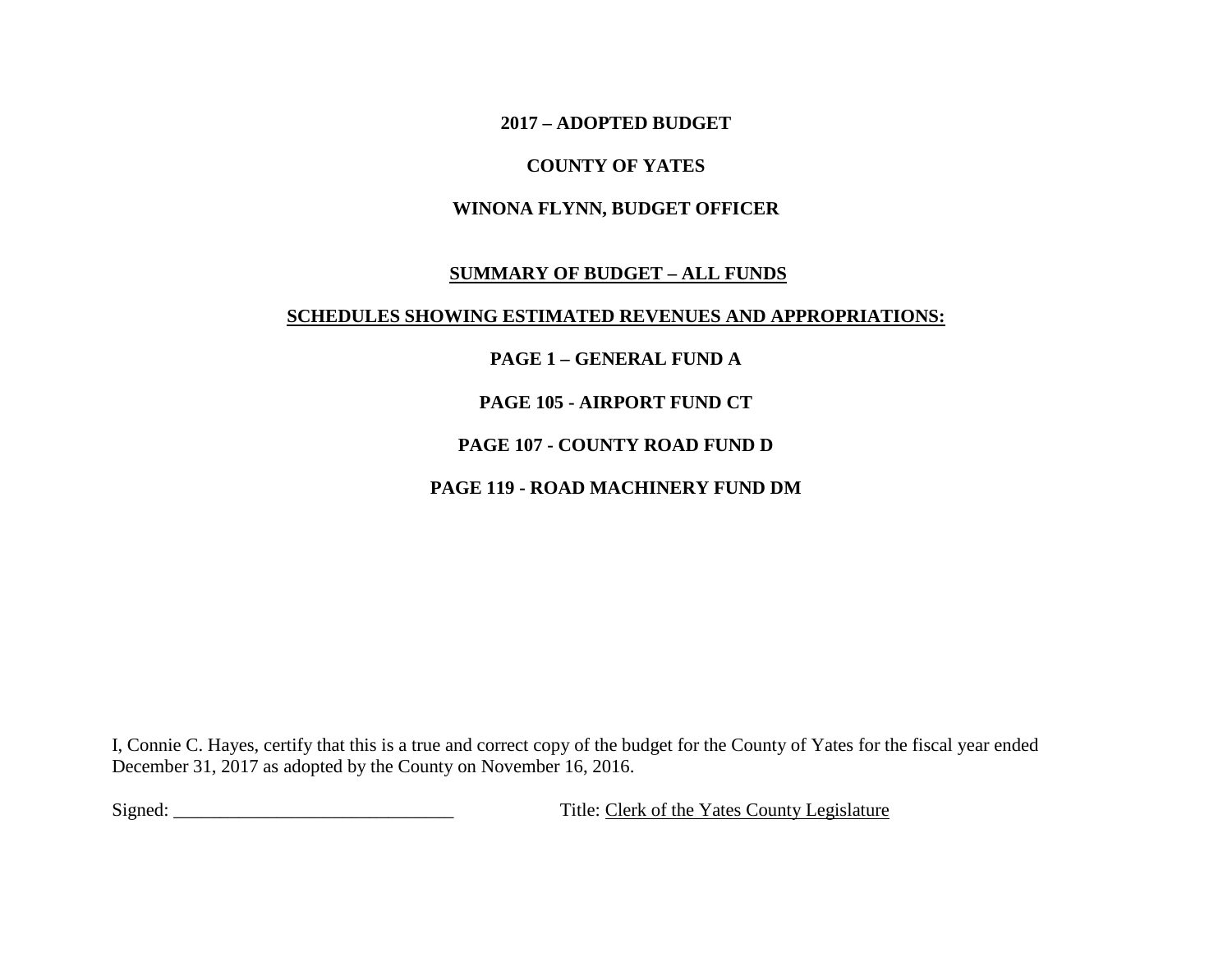# **Summary of 2017 Tentative Budget - All Funds**

| <b>Total Appropriations</b>            | \$42,122,591   |
|----------------------------------------|----------------|
| Less Estimated Revenues (less airport) | $-524,980,628$ |
| Less Appropriated Reserve Funds:       |                |
| Alternatives to Incarceration          | \$1,720        |
| Building (H)                           | \$98,681       |
| Communications (H)                     | \$38,978       |
| Environmental (H)                      | \$8,862        |
| Insurance                              | \$74,840       |
| Telephone Equipment                    | \$22,000       |
| Tourism                                | \$26,411       |
| Unemployment Insurance                 | \$24,900       |
| <b>Unassigned General</b>              | \$800,000      |
|                                        | \$1,096,392    |
| <b>Balance to be raised = Tax levy</b> | \$16,045,571   |

### **Summary of Budget by Funds:**

| $3411111141$ , $91244721$ , $911433$   |                |               |                  |                |                |
|----------------------------------------|----------------|---------------|------------------|----------------|----------------|
|                                        |                |               | Road             |                | Exclude        |
|                                        | General        | Road          | <b>Machinery</b> | <b>Total</b>   | <b>Airport</b> |
| Appropriations                         | \$35,647,798   | \$5,121,468   | \$1,331,325      | \$42,100,591   | \$22,000       |
| Less Revenue                           | $-523,472,591$ | $-$1,445,412$ | $-540,625$       | $-524,958,628$ | $-531,501$     |
| Less Appropriated Reserve Funds        | $-$1,096,392$  | \$0           | \$0              | $-$1,096,392$  | \$0            |
| <b>Balance to be raised = Tax Levy</b> | \$11,078,815   | \$3,676,056   | \$1,290,700      | \$16,045,571   | $-59,501$      |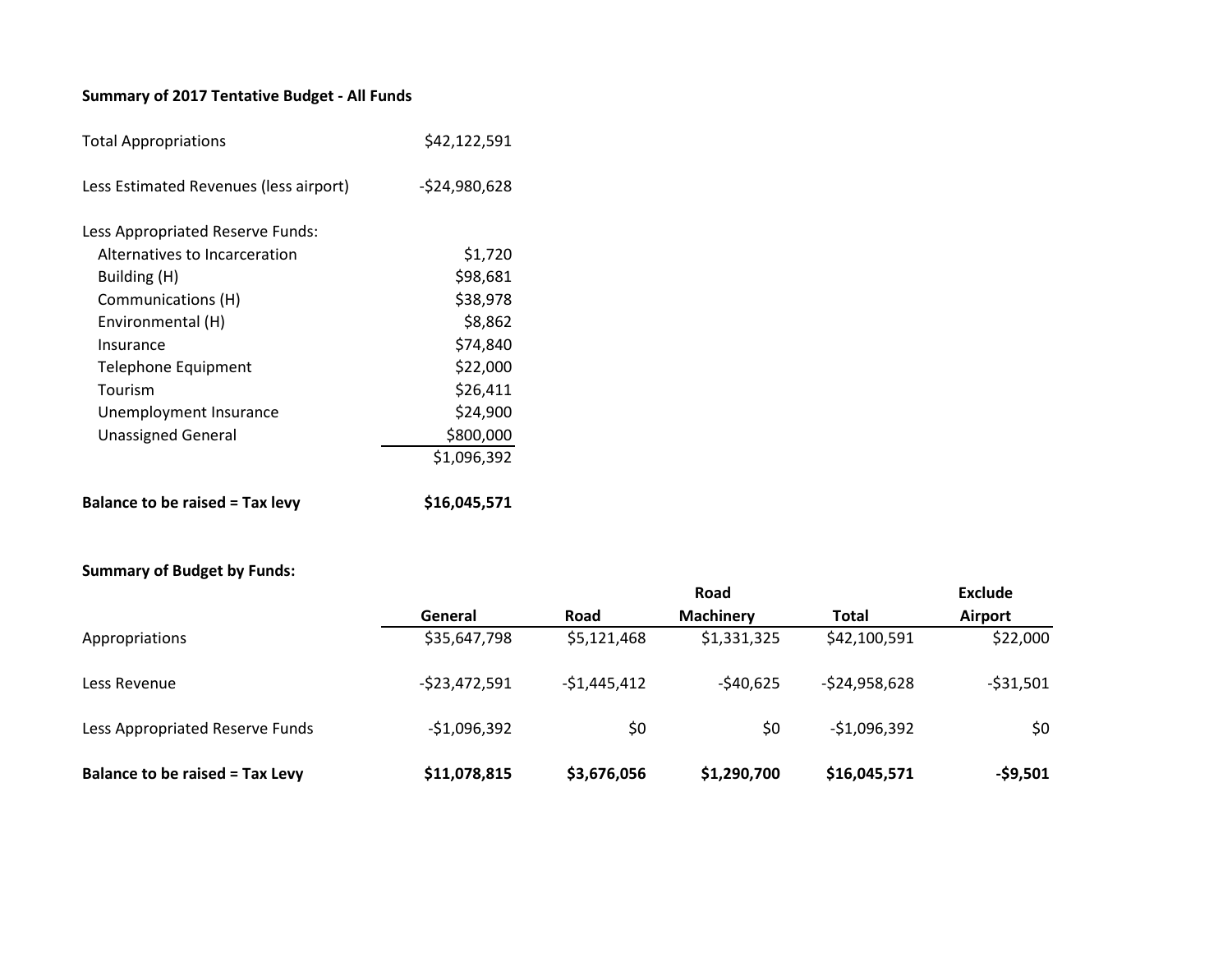# **TABLE OF CONTENTS**

| Department                             | Page           | Department                           | Page           |
|----------------------------------------|----------------|--------------------------------------|----------------|
| <b>Airport Fund</b>                    | 105            | Jail                                 | 51             |
| <b>Budget Officer</b>                  | 10             | Justices & Constables                | 6              |
| Buildings & Grounds                    | 23             | Legislature                          | $\mathbf{1}$   |
| <b>Central Communications</b>          | 30             | <b>Other Revenue</b>                 | 104            |
| <b>Central Copier</b>                  | 32             | Personnel                            | 18             |
| <b>Central Gasoline</b>                | 29             | Planning                             | 94             |
| <b>Central Mailing</b>                 | 31             | ProAction of Yates, Inc.             | 90             |
| Communications                         | 41             | Probation                            | 49             |
| <b>Community College</b>               | 39             | Promotion of Industry                | 88             |
| <b>Community Services</b>              | 70             | <b>Public Defender</b>               | $\overline{4}$ |
| <b>Conflict Defender</b>               | 5              | <b>Public Health</b>                 | 64             |
| <b>Control of Animals</b>              | 60             | <b>Real Property</b>                 | 11             |
| <b>Cornell Cooperative Extension</b>   | 96             | <b>Records Management</b>            | 22             |
| Coroners                               | 7              | Refuse & Gargage                     | 95             |
| County Administrator                   | 8              | Retiremt., Retirees Health Ins., HRA | 97             |
| <b>County Attorney</b>                 | 17             | Road Fund                            | 107            |
| <b>County Clerk</b>                    | 15             | Road Machinery Fund                  | 119            |
| <b>Court Security</b>                  | 56             | Sheriff                              | 45             |
| Debt Service                           | 102            | <b>Social Services</b>               | 73             |
| Dispatch                               | 43             | <b>STOP DWI</b>                      | 58             |
| <b>District Attorney</b>               | $\overline{2}$ | Tax Advertising/TAP                  | 13             |
| Economic Development & TPA             | 87             | <b>Transfers</b>                     | 103            |
| <b>Education-Handicapped Children</b>  | 40             | Treasurer                            | 9              |
| Elections                              | 20             | YC Chapter NYSARC, Inc.              | 72             |
| <b>Emergency Management</b>            | 62             | <b>YC History Center</b>             | 92             |
| Historian                              | 93             | YC Soil & Water Conservation         | 96             |
| <b>Information Technology</b>          | 33             | Youth Program                        | 91             |
| Insurance, Dues, Judgments, Contingent | 35             | <b>Veterans Services</b>             | 89             |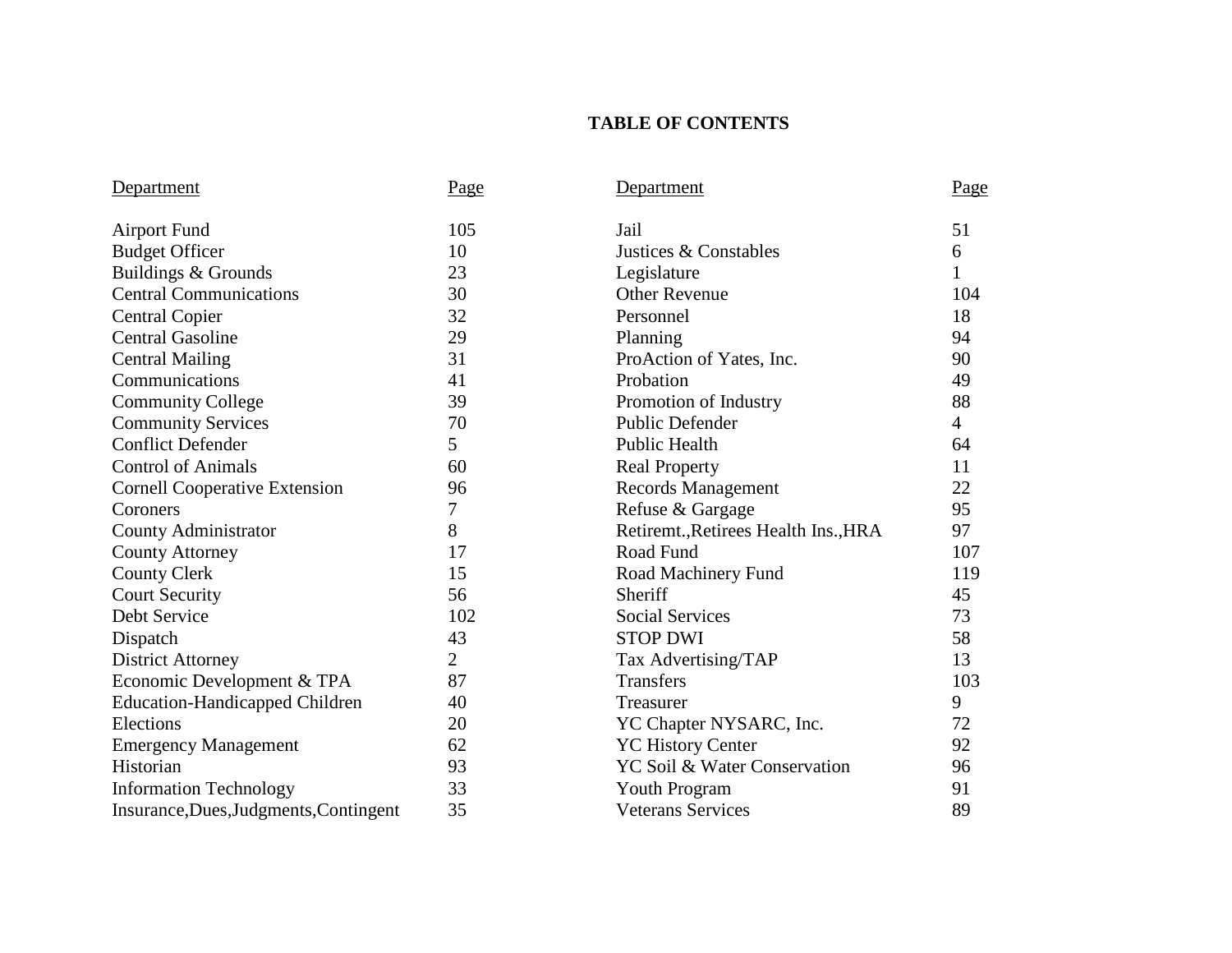|                                                                                             |                                                                                                                |                                                                                                                              |                                                                                                        |                                                                                                        |                                                                                                          |                                                                                                        |                                                                                                        |                                                                                                        | munis<br>a tyler erp solution                                            |
|---------------------------------------------------------------------------------------------|----------------------------------------------------------------------------------------------------------------|------------------------------------------------------------------------------------------------------------------------------|--------------------------------------------------------------------------------------------------------|--------------------------------------------------------------------------------------------------------|----------------------------------------------------------------------------------------------------------|--------------------------------------------------------------------------------------------------------|--------------------------------------------------------------------------------------------------------|--------------------------------------------------------------------------------------------------------|--------------------------------------------------------------------------|
| nflynn                                                                                      | 11/17/2016 18:31                                                                                               |                                                                                                                              | YATES COUNTY<br>NEXT YEAR BUDGET COMPARISON REPORT                                                     |                                                                                                        |                                                                                                          |                                                                                                        |                                                                                                        |                                                                                                        | l P<br>  bgnyrpts                                                        |
|                                                                                             | PROJECTION: 2017                                                                                               | 2017 BUDGET                                                                                                                  |                                                                                                        |                                                                                                        |                                                                                                          |                                                                                                        |                                                                                                        |                                                                                                        | FOR PERIOD 99                                                            |
| <b>ACCOUNTS FOR:</b><br><b>GENERAL FUND</b>                                                 |                                                                                                                |                                                                                                                              | 2015<br><b>ACTUAL</b>                                                                                  | 2016<br>ORIG BUD                                                                                       | 2016<br><b>REVISED BUD</b>                                                                               | 2017<br>DEPT REQ                                                                                       | 2017<br><b>TENTATIVE</b>                                                                               | 2017<br>ADOPTED CHANGE                                                                                 | <b>PCT</b>                                                               |
| 1010                                                                                        | LEGISLATURE                                                                                                    |                                                                                                                              |                                                                                                        |                                                                                                        |                                                                                                          |                                                                                                        |                                                                                                        |                                                                                                        |                                                                          |
| $\mathbf{1}$<br>A1010<br>A1010<br>A1010                                                     | PERSONAL SERVICES<br>51000<br>51020<br>51045                                                                   | CHAIRMAN<br>LEGISLATOR<br>CLRK LEGIS                                                                                         | 8,183.00<br>114,562.00<br>51,806.00                                                                    | 8,183.00<br>114,562.00<br>51,806.00                                                                    | 8,183.00<br>114,562.00<br>52,842.00                                                                      | 8,183.00<br>114,562.00<br>52,842.00                                                                    | 8,183.00<br>114,562.00<br>52,842.00                                                                    | 8,183.00<br>114,562.00<br>52,842.00                                                                    | .0%<br>.0%<br>2.0%                                                       |
|                                                                                             | TOTAL PERSONAL SERVICES                                                                                        |                                                                                                                              | 174,551.00                                                                                             | 174,551.00                                                                                             | 175,587.00                                                                                               | 175,587.00                                                                                             | 175,587.00                                                                                             | 175,587.00                                                                                             | .6%                                                                      |
| 2<br>A1010                                                                                  | EQUIPMENT<br>52120                                                                                             | COPIER                                                                                                                       | .00                                                                                                    | .00                                                                                                    | .00                                                                                                      | .00                                                                                                    | .00                                                                                                    | .00                                                                                                    | .0%                                                                      |
|                                                                                             | TOTAL EQUIPMENT                                                                                                |                                                                                                                              | .00                                                                                                    | .00                                                                                                    | .00                                                                                                      | .00                                                                                                    | .00                                                                                                    | .00                                                                                                    | .0%                                                                      |
| 4<br>A1010<br>A1010<br>A1010<br>A1010<br>A1010<br>A1010<br>A1010<br>A1010<br>A1010<br>A1010 | CONTRACTUAL EXPENSES<br>54152<br>54470<br>54501<br>54507<br>54515<br>54654<br>54660<br>54682<br>54907<br>54915 | CONFERENCE<br>SUPP:OFF<br>ADVERTISIN<br>COPIER CHR<br>POSTAGE<br>MILEAGE<br>TRAV EXP<br>TEL/FAX<br><b>DUES</b><br>PROCEEDING | 908.60<br>415.03<br>636.55<br>1,971.45<br>214.52<br>1,591.02<br>1,593.79<br>659.13<br>150.00<br>648.00 | 950.00<br>350.00<br>700.00<br>1,900.00<br>200.00<br>3,843.00<br>3,000.00<br>400.00<br>150.00<br>670.00 | 650.00<br>350.00<br>1,000.00<br>1,900.00<br>200.00<br>3,543.00<br>2,493.00<br>700.00<br>657.00<br>670.00 | 950.00<br>350.00<br>700.00<br>1,900.00<br>200.00<br>3,843.00<br>3,000.00<br>500.00<br>150.00<br>700.00 | 950.00<br>350.00<br>700.00<br>1,900.00<br>200.00<br>3,843.00<br>3,000.00<br>500.00<br>150.00<br>700.00 | 950.00<br>350.00<br>700.00<br>1,900.00<br>200.00<br>3,843.00<br>3,000.00<br>500.00<br>150.00<br>700.00 | $.0\%$<br>.0%<br>.0%<br>.0%<br>.0%<br>.0%<br>.0%<br>25.0%<br>.0%<br>4.5% |
|                                                                                             | TOTAL CONTRACTUAL EXPENSES                                                                                     |                                                                                                                              | 8,788.09                                                                                               | 12,163.00                                                                                              | 12,163.00                                                                                                | 12,293.00                                                                                              | 12,293.00                                                                                              | 12,293.00                                                                                              | 1.1%                                                                     |
| 8<br>A1010<br>A1010                                                                         | EMPLOYEE BENEFITS<br>58100<br>58305                                                                            | FICA/MED<br>INS-NON UN                                                                                                       | 13,354.03<br>5,429.88                                                                                  | 13,270.00<br>6,186.00                                                                                  | 13,349.00<br>6, 186.00                                                                                   | 13,353.00<br>5,927.00                                                                                  | 13,353.00<br>5,927.00                                                                                  | 13,353.00<br>5,927.00                                                                                  | .6%<br>$-4.2%$                                                           |
|                                                                                             | TOTAL EMPLOYEE BENEFITS<br>TOTAL LEGISLATURE                                                                   |                                                                                                                              | 18,783.91<br>202,123.00                                                                                | 19,456.00<br>206,170.00                                                                                | 19,535.00<br>207,285.00                                                                                  | 19,280.00<br>207,160.00                                                                                | 19,280.00<br>207,160.00                                                                                | 19,280.00<br>207,160.00                                                                                | $-.9%$<br>.5%                                                            |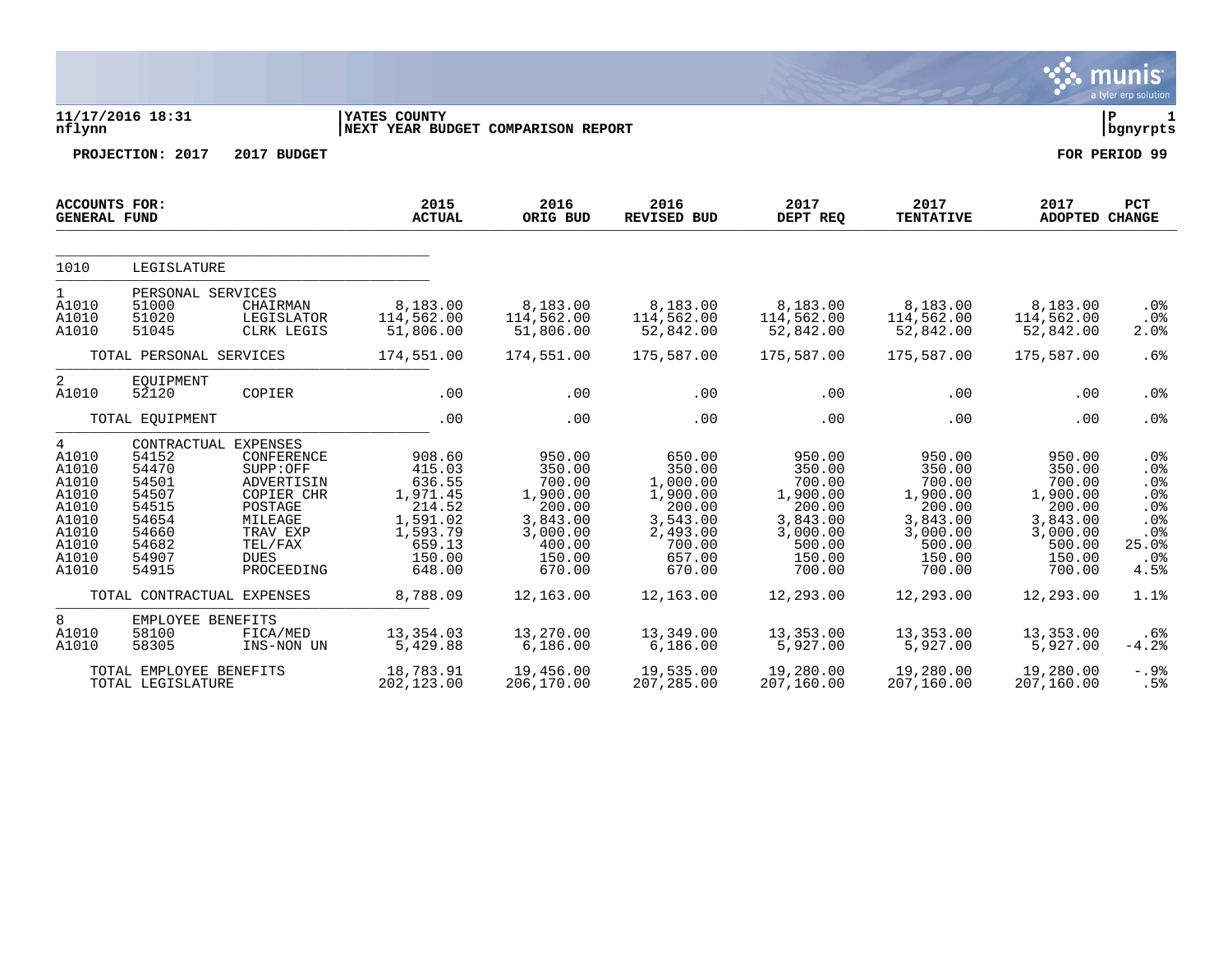|                                                                                                                                                                                           |                                                                                                                                                                         |                                                                                                         |                                                                                                                                                                                                                                                                                                                                                                                                                                                                                                                            |                                                                                                        |                                                                                                                                                                                                |                                                                                                                                                                                                                                                                                                                                                                                                             |                                                                                                                                                                            |                                                                                                                                                                                                                     | ्. munis $\sim$<br>a tyler erp solution                                                                                                                                            |
|-------------------------------------------------------------------------------------------------------------------------------------------------------------------------------------------|-------------------------------------------------------------------------------------------------------------------------------------------------------------------------|---------------------------------------------------------------------------------------------------------|----------------------------------------------------------------------------------------------------------------------------------------------------------------------------------------------------------------------------------------------------------------------------------------------------------------------------------------------------------------------------------------------------------------------------------------------------------------------------------------------------------------------------|--------------------------------------------------------------------------------------------------------|------------------------------------------------------------------------------------------------------------------------------------------------------------------------------------------------|-------------------------------------------------------------------------------------------------------------------------------------------------------------------------------------------------------------------------------------------------------------------------------------------------------------------------------------------------------------------------------------------------------------|----------------------------------------------------------------------------------------------------------------------------------------------------------------------------|---------------------------------------------------------------------------------------------------------------------------------------------------------------------------------------------------------------------|------------------------------------------------------------------------------------------------------------------------------------------------------------------------------------|
| nflynn                                                                                                                                                                                    | 11/17/2016 18:31                                                                                                                                                        |                                                                                                         | <b>IYATES COUNTY</b><br>NEXT YEAR BUDGET COMPARISON REPORT                                                                                                                                                                                                                                                                                                                                                                                                                                                                 |                                                                                                        |                                                                                                                                                                                                |                                                                                                                                                                                                                                                                                                                                                                                                             |                                                                                                                                                                            |                                                                                                                                                                                                                     | l P<br>2<br>bgnyrpts                                                                                                                                                               |
|                                                                                                                                                                                           | PROJECTION: 2017                                                                                                                                                        | 2017 BUDGET                                                                                             |                                                                                                                                                                                                                                                                                                                                                                                                                                                                                                                            |                                                                                                        |                                                                                                                                                                                                |                                                                                                                                                                                                                                                                                                                                                                                                             |                                                                                                                                                                            |                                                                                                                                                                                                                     | FOR PERIOD 99                                                                                                                                                                      |
| ACCOUNTS FOR:<br><b>GENERAL FUND</b>                                                                                                                                                      |                                                                                                                                                                         |                                                                                                         | 2015<br><b>ACTUAL</b>                                                                                                                                                                                                                                                                                                                                                                                                                                                                                                      | 2016<br>ORIG BUD                                                                                       | 2016<br>REVISED BUD                                                                                                                                                                            | 2017<br>2017<br>DEPT REQ                                                                                                                                                                                                                                                                                                                                                                                    | 2017<br><b>TENTATIVE</b>                                                                                                                                                   | 2017<br>ADOPTED CHANGE                                                                                                                                                                                              | <b>PCT</b>                                                                                                                                                                         |
| 1165                                                                                                                                                                                      | DISTRICT ATTORNEY                                                                                                                                                       |                                                                                                         |                                                                                                                                                                                                                                                                                                                                                                                                                                                                                                                            |                                                                                                        |                                                                                                                                                                                                |                                                                                                                                                                                                                                                                                                                                                                                                             |                                                                                                                                                                            |                                                                                                                                                                                                                     |                                                                                                                                                                                    |
| $\Omega$<br>A1165<br>A1165<br>A1165<br>A1165<br>A1165<br>A1165                                                                                                                            | REVENUES<br>41290<br>42610<br>42701<br>43030<br>43032<br>43033                                                                                                          | DA-DWI<br>DA-DWI<br>FINES,REST<br>————————————————————<br>PR YR RFND<br>ATP<br>DA WAGE RE<br>LEGIS GRNT | $-12,500.00$<br>$-1,181.82$<br>$-69.00$<br>-29,200.00<br>$-72,189.00$<br>$-7,143.00$                                                                                                                                                                                                                                                                                                                                                                                                                                       | $-29,200.00$<br>00.00<br>$-72,189.00$<br>$\overline{00}$ .                                             | $-12,500.00$ $-12,500.00$                                                                                                                                                                      | $\begin{array}{cccc} -12\, ,500\, .\, 00 & -12\, ,500\, .\, 00 & -12\, ,500\, .\, 00 & 0 & 0 \\ .\, 00 & .\, 00 & .\, 00 & .\, 00 & .\, 00 \\ .\, 00 & .\, 00 & .\, 00 & .\, 00 & 0 \\ -29\, ,\, 200\, .\, 00 & -29\, ,\, 200\, .\, 00 & -29\, ,\, 200\, .\, 00 & -72\, ,\, 189\, .\, 00 \\ .\,$                                                                                                            |                                                                                                                                                                            |                                                                                                                                                                                                                     | .0 <sub>8</sub><br>.0%<br>.0%<br>.0%<br>.0%<br>.0%                                                                                                                                 |
|                                                                                                                                                                                           | TOTAL REVENUES                                                                                                                                                          |                                                                                                         | $-122, 282.82$                                                                                                                                                                                                                                                                                                                                                                                                                                                                                                             | $-113,889.00$                                                                                          | $-113.889.00$                                                                                                                                                                                  | $-113.889.00$                                                                                                                                                                                                                                                                                                                                                                                               | $-113,889.00$                                                                                                                                                              | $-113,889.00$                                                                                                                                                                                                       | .0%                                                                                                                                                                                |
| $1 \quad \blacksquare$<br>A1165<br>A1165<br>A1165<br>A1165<br>A1165                                                                                                                       | 51037<br>51038<br>51109<br>51661                                                                                                                                        |                                                                                                         | DA 152,500.00<br>DA 152,500.00<br>ASST DA 67,696.07<br>ASST DA 35,700.00<br>DA SECR 34,615.00<br>COMP NONUN 321.07                                                                                                                                                                                                                                                                                                                                                                                                         | 152,500.00<br>65,061.00<br>35,700.00<br>34,615.00<br>00.                                               | 183,350.00<br>$66,362.00$<br>$36,414.00$<br>$35,307.00$<br>$00$                                                                                                                                | 183,350.00<br>66,362.00<br>36,414.00<br>35,307.00<br>.00                                                                                                                                                                                                                                                                                                                                                    | 183,350.00<br>66,362.00<br>36,414.00<br>35,307.00<br>00.                                                                                                                   | 183,350.00<br>66,362.00<br>36,414.00<br>35,30,20                                                                                                                                                                    | 20.2%<br>2.0%<br>2.0%<br>2.0%<br>$.0\%$                                                                                                                                            |
|                                                                                                                                                                                           |                                                                                                                                                                         |                                                                                                         | TOTAL PERSONAL SERVICES 290,832.14                                                                                                                                                                                                                                                                                                                                                                                                                                                                                         | 287,876.00                                                                                             | 321,433.00                                                                                                                                                                                     | 321,433.00                                                                                                                                                                                                                                                                                                                                                                                                  | 321,433.00                                                                                                                                                                 | 321,433.00                                                                                                                                                                                                          | 11.7%                                                                                                                                                                              |
| $\overline{4}$<br>A1165<br>A1165<br>A1165<br>A1165<br>A1165<br>A1165<br>A1165<br>A1165<br>A1165<br>A1165<br>A1165<br>A1165<br>A1165<br>A1165<br>A1165<br>A1165<br>A1165<br>A1165<br>A1165 | 54024<br>54049<br>54050<br>54051<br>54072<br>54074<br>54152<br>54406<br>54470<br>54507<br>54515<br>54516<br>54572<br>54654<br>54660<br>54676<br>54682<br>54740<br>54755 | CONTRACTUAL EXPENSES<br>POSTAGE<br>PRINTING<br>COMP ACCES<br>MILEAGE<br>TRAVEL EXP                      | $\begin{tabular}{lcccc} \texttt{EXPENSES} & .00 & .00 \\ \texttt{STEND-CRT} & 238.30 & 4,400.00 \\ \texttt{STEND-CRT} & 238.30 & 7,200.00 \\ \texttt{STEND-CUT} & 8,729.80 & 7,200.00 \\ \texttt{PROS} & .00 & 3,000.00 \\ \texttt{EXPERT WITH} & .00 & 8,000.00 \\ \texttt{INVESTIGAT} & .00 & 1,000.00 \\ \texttt{CONFERENCE} & 374.79 & 500.00 \\ \texttt{SOPIER AGR} & 3$<br>954.55<br>77.00<br>$3,311.01$<br>$0.20.25$<br>930.35<br>TRAVEL EXP<br>TRAVEL EXP<br>TEL/FAX<br>TEL/FAX<br>SEC TRANSP<br>MITNESS FE 229.31 | 1,000.00<br>500.00<br>3,800.00<br>$1,000.00$<br>2,500.00<br>800.00<br>1,500.00<br>3,000.00<br>2,000.00 | 1,000.00<br>1,500.00<br>500.00<br>2,000.00<br>1,500.00<br>1,000.00<br>500.00<br>$\begin{array}{r} 3,800.00\ 1,000.00\ 2,500.00\ 800.00\ 1,500.00\ 3,000.00\ 2,000.00\ \end{array}$<br>2,000.00 | $140.00$<br>$4,400.00$<br>$7,200.00$<br>$3,000.00$<br>$7,860.00$<br>$7,860.00$<br>$7,860.00$<br>$7,960.00$<br>$7,960.00$<br>$5,000.00$<br>$5,000.00$<br>$5,000.00$<br>$5,000.00$<br>$5,000.00$<br>$1,000.00$<br>$1,500.00$<br>800.00<br>1,500.00<br>1,600.00<br>1,000.00<br>500.00<br>4,000.00<br>600.00<br>1,500.00<br>$\begin{array}{r} 500.00 \\ 500.00 \\ 1,500.00 \end{array}$<br>2,000.00<br>1,000.00 | 1,000.00<br>1,500.00<br>800.00<br>$1,500.00$<br>$1,600.00$<br>1,000.00<br>500.00<br>4,000.00<br>600.00<br>$1,500.00$<br>$1,500.00$<br>$1,500.00$<br>$2,000.00$<br>1,000.00 | .00<br>4,000.00<br>7,200.00<br>3,000.00<br>5,000.00<br>1,000.00<br>1,500.00<br>800.00<br>1,500.00<br>1,600.00<br>1,000.00<br>500.00<br>4,000.00<br>600.00<br>1,500.00<br>500.00<br>1,500.00<br>2,000.00<br>1,000.00 | $.0\%$<br>$-9.1%$<br>.0%<br>.0%<br>$-37.5%$<br>.0%<br>.0%<br>60.0%<br>$-25.0%$<br>6.7%<br>.0%<br>.0%<br>5.3%<br>$-40.0%$<br>$-40.0%$<br>$-37.5%$<br>$.0\%$<br>$-33.3%$<br>$-50.0%$ |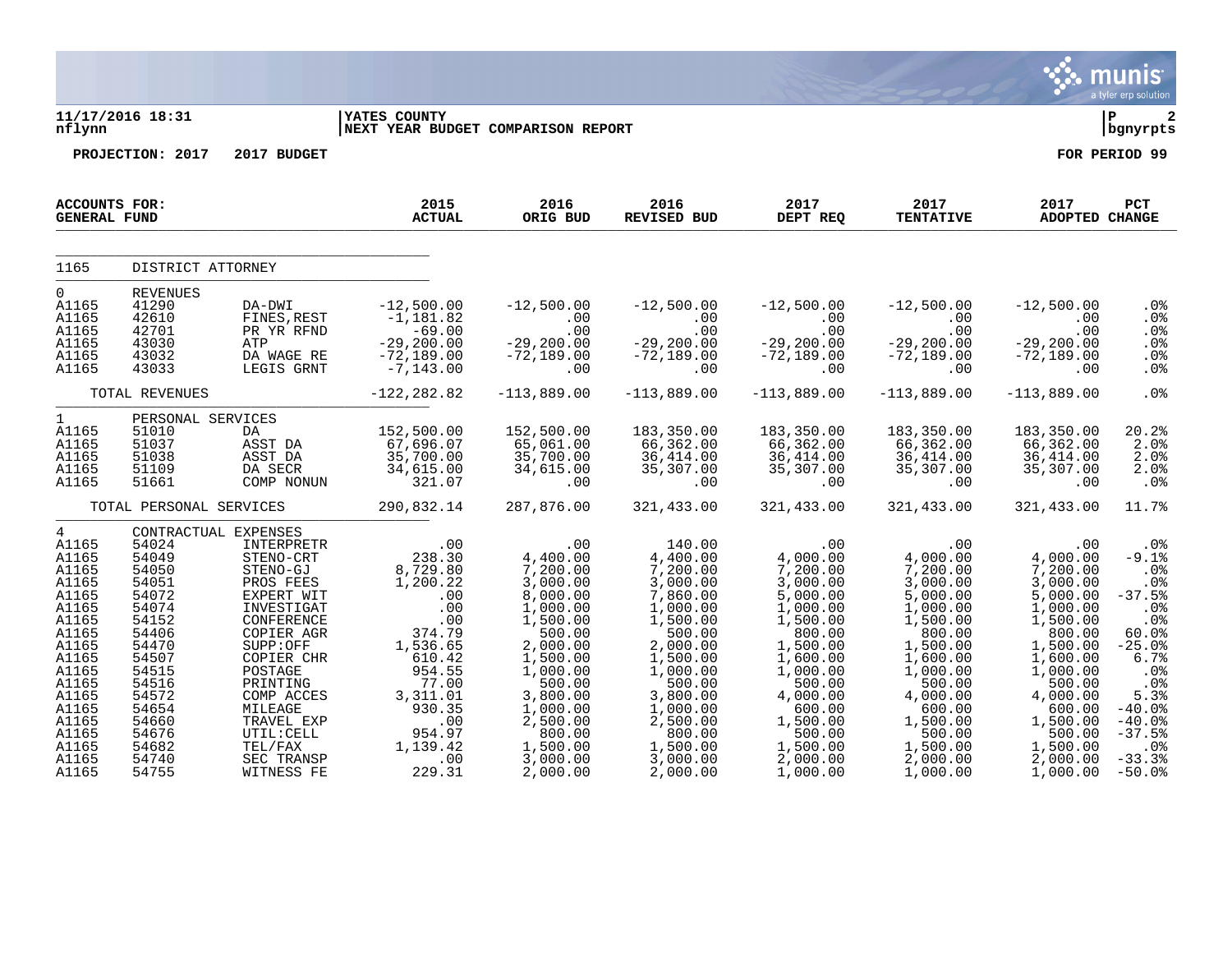

### **11/17/2016 18:31 |YATES COUNTY |P 3 nflynn |NEXT YEAR BUDGET COMPARISON REPORT |bgnyrpts**

| <b>ACCOUNTS FOR:</b>                                                                    |                         |                        | 2015                   | 2016                   | 2016                   | 2017                   | 2017                   | 2017           | PCT             |
|-----------------------------------------------------------------------------------------|-------------------------|------------------------|------------------------|------------------------|------------------------|------------------------|------------------------|----------------|-----------------|
| <b>GENERAL FUND</b>                                                                     |                         |                        | <b>ACTUAL</b>          | ORIG BUD               | REVISED BUD            | DEPT REO               | <b>TENTATIVE</b>       | <b>ADOPTED</b> | CHANGE          |
| A1165                                                                                   | 54756                   | WITNESS-GJ             | 441.49                 | 1,000.00               | 1,000.00               | 1,000.00               | 1,000.00               | 1,000.00       | .0 <sup>8</sup> |
| A1165                                                                                   | 54907                   | DUES                   | 796.00                 | 1,100.00               | 1,100.00               | 1,100.00               | 1,100.00               | 1,100.00       | . 0%            |
| A1165                                                                                   | 54916                   | PUBLICATN              | 1,854.19               | 4,000.00               | 4,000.00               | 3,000.00               | 3,000.00               | 3,000.00       | $-25.0%$        |
| TOTAL CONTRACTUAL EXPENSES                                                              |                         | 23, 378. 47            | 51,300.00              | 51,300.00              | 43,300.00              | 43,300.00              | 43,300.00              | $-15.6%$       |                 |
| 8<br>EMPLOYEE<br>BENEFITS<br>A1165<br>58100<br>FICA/MED<br>A1165<br>58305<br>INS-NON UN |                         | 19,512.10<br>14,878.83 | 21,368.00<br>22,847.00 | 22,008.00<br>11,643.00 | 24,051.00<br>28,181.00 | 19,090.00<br>28,181.00 | 19,090.00<br>28,181.00 | 12.6%<br>23.3% |                 |
|                                                                                         | TOTAL EMPLOYEE BENEFITS |                        | 34,390.93              | 44,215.00              | 33,651,00              | 52,232.00              | 47,271,00              | 47,271.00      | 18.1%           |
|                                                                                         | TOTAL DISTRICT ATTORNEY |                        | 226,318.72             | 269,502.00             | 292,495.00             | 303,076.00             | 298,115.00             | 298,115.00     | 12.5%           |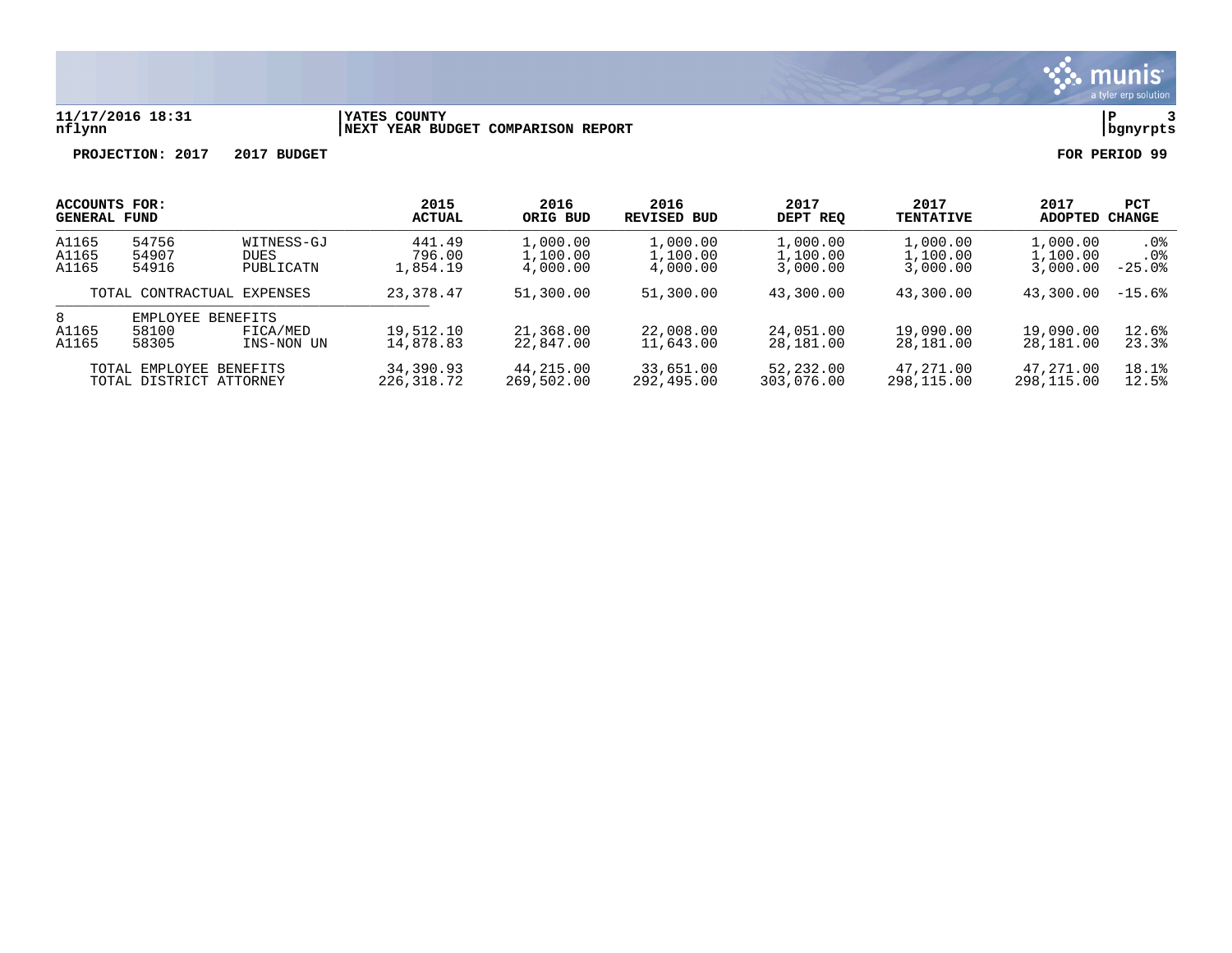|                                                                                                                                                                    |                                                                                                                                                                               |                                                                                                                                                                                                                                                                   |                                                                                                                                                                                                                                                                                                   |                                                                                                                                                                                                                                           |                                                                                                                                                                                                                            |                                                                                                                                                                                     |                                                                                                                                                                                                       |                                                                                                                                                                           | a tyler erp solution                                                                                                                            |
|--------------------------------------------------------------------------------------------------------------------------------------------------------------------|-------------------------------------------------------------------------------------------------------------------------------------------------------------------------------|-------------------------------------------------------------------------------------------------------------------------------------------------------------------------------------------------------------------------------------------------------------------|---------------------------------------------------------------------------------------------------------------------------------------------------------------------------------------------------------------------------------------------------------------------------------------------------|-------------------------------------------------------------------------------------------------------------------------------------------------------------------------------------------------------------------------------------------|----------------------------------------------------------------------------------------------------------------------------------------------------------------------------------------------------------------------------|-------------------------------------------------------------------------------------------------------------------------------------------------------------------------------------|-------------------------------------------------------------------------------------------------------------------------------------------------------------------------------------------------------|---------------------------------------------------------------------------------------------------------------------------------------------------------------------------|-------------------------------------------------------------------------------------------------------------------------------------------------|
| nflynn                                                                                                                                                             | 11/17/2016 18:31                                                                                                                                                              |                                                                                                                                                                                                                                                                   | <b>YATES COUNTY</b><br>NEXT YEAR BUDGET COMPARISON REPORT                                                                                                                                                                                                                                         |                                                                                                                                                                                                                                           |                                                                                                                                                                                                                            |                                                                                                                                                                                     |                                                                                                                                                                                                       |                                                                                                                                                                           | l P<br>4<br>  bgnyrpts                                                                                                                          |
|                                                                                                                                                                    | PROJECTION: 2017                                                                                                                                                              | 2017 BUDGET                                                                                                                                                                                                                                                       |                                                                                                                                                                                                                                                                                                   |                                                                                                                                                                                                                                           |                                                                                                                                                                                                                            |                                                                                                                                                                                     |                                                                                                                                                                                                       |                                                                                                                                                                           | FOR PERIOD 99                                                                                                                                   |
| ACCOUNTS FOR:<br><b>GENERAL FUND</b>                                                                                                                               |                                                                                                                                                                               |                                                                                                                                                                                                                                                                   | 2015<br><b>ACTUAL</b>                                                                                                                                                                                                                                                                             | 2016<br>ORIG BUD                                                                                                                                                                                                                          | 2016<br>REVISED BUD                                                                                                                                                                                                        | 2017<br>DEPT REQ                                                                                                                                                                    | 2017<br><b>TENTATIVE</b>                                                                                                                                                                              | 2017<br>ADOPTED CHANGE                                                                                                                                                    | PCT                                                                                                                                             |
| 1170                                                                                                                                                               | PUBLIC DEFENDER                                                                                                                                                               |                                                                                                                                                                                                                                                                   |                                                                                                                                                                                                                                                                                                   |                                                                                                                                                                                                                                           |                                                                                                                                                                                                                            |                                                                                                                                                                                     |                                                                                                                                                                                                       |                                                                                                                                                                           |                                                                                                                                                 |
| $\Omega$<br>A1170<br>A1170<br>A1170                                                                                                                                | <b>REVENUES</b><br>42413<br>42701<br>43025                                                                                                                                    | PR YR RFND<br>INDIGENT                                                                                                                                                                                                                                            | RENT-AC -2,395.20<br>$-298.71$<br>$-16, 228.00$                                                                                                                                                                                                                                                   | $\sim$ 00<br>$-50,600.00$                                                                                                                                                                                                                 | $-2,395.00$ $-2,395.00$ $-2,395.00$ $-2,395.00$<br>$\overline{00}$<br>$-60,600.00$                                                                                                                                         | 00.<br>50,600.00-<br>$-50,600.00$                                                                                                                                                   | $-50,600.00$                                                                                                                                                                                          | $-2,395.00$<br>$\sim 00$<br>$-50,600.00$                                                                                                                                  | .0%<br>.0%<br>$.0\%$                                                                                                                            |
|                                                                                                                                                                    | TOTAL REVENUES                                                                                                                                                                |                                                                                                                                                                                                                                                                   | $-18,921.91$                                                                                                                                                                                                                                                                                      | $-52,995.00$                                                                                                                                                                                                                              | $-62,995.00$                                                                                                                                                                                                               | $-52,995.00$                                                                                                                                                                        | $-52,995.00$                                                                                                                                                                                          | $-52,995.00$                                                                                                                                                              | .0%                                                                                                                                             |
| $1 \quad \blacksquare$<br>A1170<br>A1170<br>A1170<br>A1170                                                                                                         | PERSONAL SERVICES<br>51565<br>51566<br>51640<br>51646                                                                                                                         | ASST PD<br>ASST PD<br>PD and the set of the set of the set of the set of the set of the set of the set of the set of the set of the set of the set of the set of the set of the set of the set of the set of the set of the set of the set of the se<br>SECRETARY | 41,039.00<br>33,660.00<br>70,663.00<br>7,632.00                                                                                                                                                                                                                                                   | 41,039.00<br>33,660.00<br>70,663.00<br>30,409.00                                                                                                                                                                                          | 41,860.00<br>34, 333.00<br>72,076.00<br>31,018.00                                                                                                                                                                          | 41,860.00<br>34,333.00<br>72,076.00<br>40,000.00                                                                                                                                    | 41,860.00<br>34,333.00<br>72,076.00<br>40,000.00                                                                                                                                                      | 41,860.00<br>34, 333.00<br>72,076.00<br>40,000.00                                                                                                                         | 2.0%<br>2.0%<br>2.0%<br>31.5%                                                                                                                   |
|                                                                                                                                                                    |                                                                                                                                                                               | TOTAL PERSONAL SERVICES                                                                                                                                                                                                                                           | 152,994.00                                                                                                                                                                                                                                                                                        | 175,771.00                                                                                                                                                                                                                                | 179,287.00                                                                                                                                                                                                                 | 188,269.00                                                                                                                                                                          | 188,269.00                                                                                                                                                                                            | 188,269.00                                                                                                                                                                | 7.1%                                                                                                                                            |
| $4 \quad$<br>A1170<br>A1170<br>A1170<br>A1170<br>A1170<br>A1170<br>A1170<br>A1170<br>A1170<br>A1170<br>A1170<br>A1170<br>A1170<br>A1170<br>A1170<br>A1170<br>A1170 | CONTRACTUAL EXPENSES<br>54003<br>54004<br>54039<br>54042<br>54045<br>54156<br>54470<br>54507<br>54515<br>54516<br>54572<br>54654<br>54682<br>54755<br>54916<br>54929<br>54941 | AC ADMIN<br>ATTY FEES<br>SEC AST PD<br>SEC PD<br>TRANSCRIPT<br>TRAINING<br>SUPP:OFF<br>COPIER CHR<br>POSTAGE<br>PRINTING<br>COMP ACCES<br>MILEAGE<br>TEL/FAX<br>WITNESS FE<br>PUBLICATN<br>AC EXP<br>IND LEGAL                                                    | $5,922.14$<br>117 159 71<br>117, 152.71<br>8,043.67<br>21,181.47<br>$\begin{array}{r} 67.50 \\ 67.50 \\ 210.00 \\ 147.09 \\ 00 \\ 403.75 \end{array}$<br>495.47<br>1,669.50<br>8,780.25<br>2,126.02<br>$\begin{array}{r} 2 \ 40.00 \ \hline 130.85 \ \hline 49.65 \ \hline 10,439.96 \end{array}$ | 6,127.00<br>155,000.00<br>$\begin{array}{r} .00 \\ .00 \\ .00 \\ .00 \\ 750 \\ .00 \end{array}$<br>250.00<br>750.00<br>450.00<br>$+50.$<br>$500.$<br>$250.00$<br>$1,650.00$<br>$8,400.00$<br>$2,200$<br>250.00<br>600.00<br>500.00<br>.00 | $\begin{array}{r} 6,127.00 \\ 155,000.00 \\ .00 \\ .00 \\ 400.00 \\ 250.00 \end{array}$<br>250.00<br>750.00<br>450.00<br>500.00<br>250.00<br>1,650.00<br>8,400.00<br>2,200.00<br>250.00<br>600.00<br>$500.00$<br>10,000.00 | $6,500.00$<br>100.000<br>$0.00$<br>0.00<br>400.00<br>250.00<br>750.00<br>450.00<br>500.00<br>$400.00$<br>1,650.00<br>8,400.00<br>2,200.00<br>300.00<br>600.00<br>$500.00$<br>$0.00$ | $6,500.00$<br>100,000.00<br>$00$<br>00.00<br>400.00<br>250.00<br>750.00<br>450.00<br>500.00<br>$00.00$<br>400.00<br>1,650.00<br>9,400.00<br>8,400.00<br>2,200.00<br>300.00<br>600.00<br>500.00<br>.00 | 6,500.00<br>100,000.00<br>.00<br>.00<br>400.00<br>250.00<br>750.00<br>450.00<br>500.00<br>400.00<br>1,650.00<br>8,400.00<br>2,200.00<br>300.00<br>600.00<br>500.00<br>.00 | 6.1%<br>$-35.5%$<br>.0%<br>.0%<br>.0%<br>.0 <sub>8</sub><br>.0%<br>.0%<br>.0%<br>60.0%<br>.0%<br>.0%<br>$.0\%$<br>20.0%<br>.0%<br>.0%<br>$.0\%$ |
|                                                                                                                                                                    | TOTAL CONTRACTUAL EXPENSES                                                                                                                                                    |                                                                                                                                                                                                                                                                   | 176,860.03                                                                                                                                                                                                                                                                                        | 177,327.00                                                                                                                                                                                                                                | 187,327.00                                                                                                                                                                                                                 | 122,900.00                                                                                                                                                                          | 122,900.00                                                                                                                                                                                            | 122,900.00                                                                                                                                                                | $-30.7%$                                                                                                                                        |
| 8<br>A1170                                                                                                                                                         | EMPLOYEE BENEFITS<br>58100                                                                                                                                                    | FICA/MED                                                                                                                                                                                                                                                          | 11,704.15                                                                                                                                                                                                                                                                                         | 13,447.00    13,716.00                                                                                                                                                                                                                    |                                                                                                                                                                                                                            | 13,716.00                                                                                                                                                                           | 14,404.00                                                                                                                                                                                             | 14,404.00                                                                                                                                                                 | 2.0%                                                                                                                                            |
|                                                                                                                                                                    | TOTAL EMPLOYEE BENEFITS                                                                                                                                                       | TOTAL PUBLIC DEFENDER                                                                                                                                                                                                                                             | 11,704.15<br>322,636.27                                                                                                                                                                                                                                                                           | 13,447.00<br>313,550.00                                                                                                                                                                                                                   | 13,716.00<br>317,335.00                                                                                                                                                                                                    | 13,716.00<br>271,890.00                                                                                                                                                             | 14,404.00<br>272,578.00                                                                                                                                                                               | 14,404.00<br>$272,578.00 -13.38$                                                                                                                                          | 2.0%                                                                                                                                            |

 $\ddot{\mathbf{w}}$  munis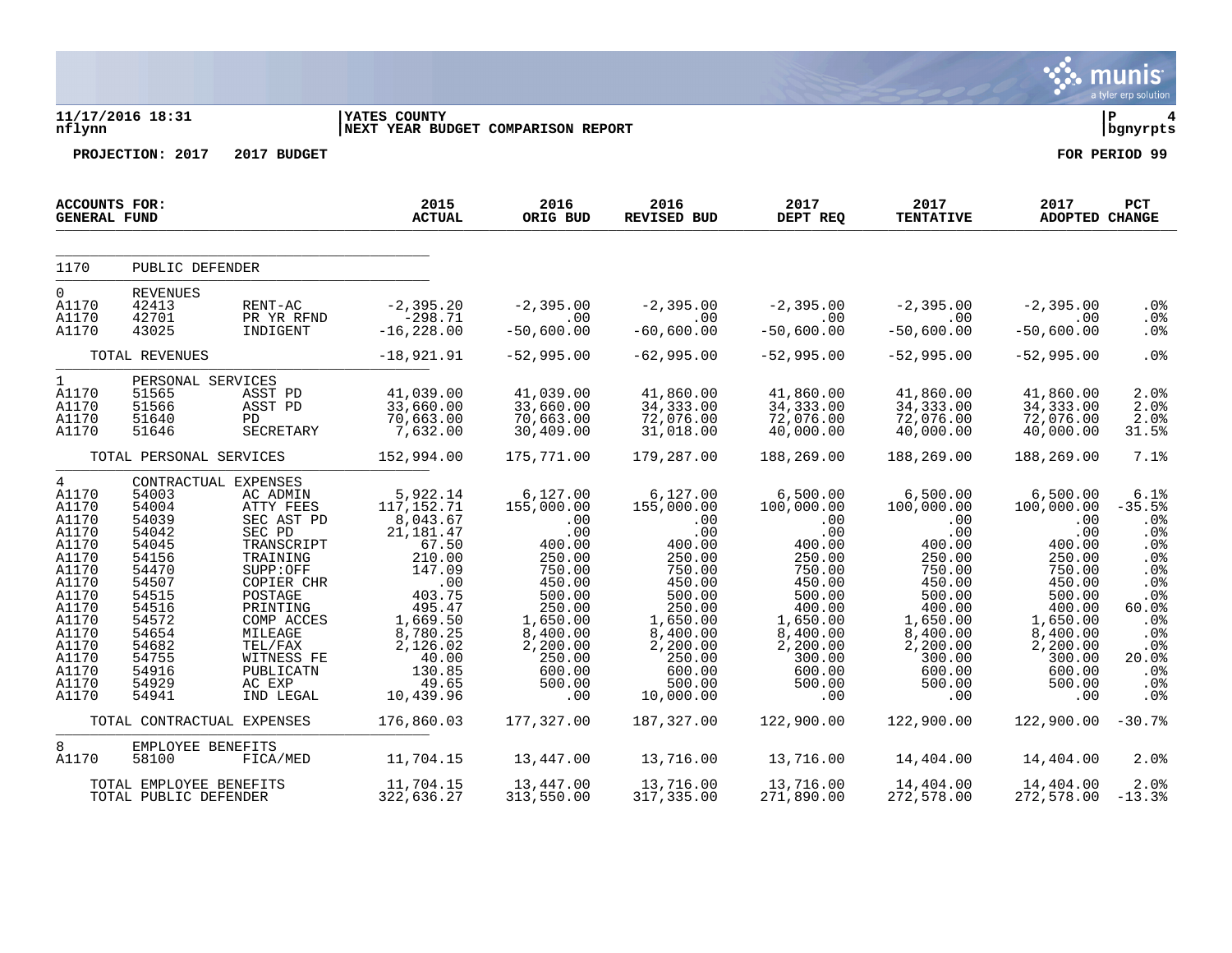|                                                                                                      |                                                                                                 |                                                                                                                                                                |                                                                             |                                                                                                                |                                                                                                                |                                                                                                                |                                                                                                                |                                                                                                                | <b>munis</b><br>a tyler erp solution                                         |
|------------------------------------------------------------------------------------------------------|-------------------------------------------------------------------------------------------------|----------------------------------------------------------------------------------------------------------------------------------------------------------------|-----------------------------------------------------------------------------|----------------------------------------------------------------------------------------------------------------|----------------------------------------------------------------------------------------------------------------|----------------------------------------------------------------------------------------------------------------|----------------------------------------------------------------------------------------------------------------|----------------------------------------------------------------------------------------------------------------|------------------------------------------------------------------------------|
| nflynn                                                                                               | 11/17/2016 18:31<br>YATES COUNTY<br>NEXT YEAR BUDGET COMPARISON REPORT                          |                                                                                                                                                                |                                                                             |                                                                                                                |                                                                                                                |                                                                                                                |                                                                                                                |                                                                                                                | Þ<br>5<br>  bgnyrpts                                                         |
|                                                                                                      | PROJECTION: 2017                                                                                | 2017 BUDGET                                                                                                                                                    |                                                                             |                                                                                                                |                                                                                                                |                                                                                                                |                                                                                                                |                                                                                                                | FOR PERIOD 99                                                                |
| <b>ACCOUNTS FOR:</b><br><b>GENERAL FUND</b>                                                          |                                                                                                 |                                                                                                                                                                | 2015<br><b>ACTUAL</b>                                                       | 2016<br>ORIG BUD                                                                                               | 2016<br><b>REVISED BUD</b>                                                                                     | 2017<br>DEPT REQ                                                                                               | 2017<br><b>TENTATIVE</b>                                                                                       | 2017<br><b>ADOPTED</b>                                                                                         | <b>PCT</b><br><b>CHANGE</b>                                                  |
| 1171                                                                                                 | CONFLICT DEFENDER                                                                               |                                                                                                                                                                |                                                                             |                                                                                                                |                                                                                                                |                                                                                                                |                                                                                                                |                                                                                                                |                                                                              |
| $\mathbf{1}$<br>A1171<br>A1171                                                                       | PERSONAL SERVICES<br>51642<br>51646                                                             | CONFL DEF<br>SECRETARY                                                                                                                                         | 17,931.05<br>3,945.20                                                       | 45,000.00<br>7,941.00                                                                                          | 45,900.00<br>8,100.00                                                                                          | 45,900.00<br>8,100.00                                                                                          | 45,900.00<br>8,100.00                                                                                          | 45,900.00<br>8,100.00                                                                                          | 2.0%<br>2.0%                                                                 |
|                                                                                                      | TOTAL PERSONAL SERVICES                                                                         |                                                                                                                                                                | 21,876.25                                                                   | 52,941.00                                                                                                      | 54,000.00                                                                                                      | 54,000.00                                                                                                      | 54,000.00                                                                                                      | 54,000.00                                                                                                      | 2.0%                                                                         |
| 4<br>A1171<br>A1171<br>A1171<br>A1171<br>A1171<br>A1171<br>A1171<br>A1171<br>A1171<br>A1171<br>A1171 | 54045<br>54156<br>54470<br>54507<br>54515<br>54516<br>54572<br>54654<br>54682<br>54755<br>54916 | CONTRACTUAL EXPENSES<br>TRANSCRIPT<br>TRAINING<br>SUPP:OFF<br>COPIER CHR<br>POSTAGE<br>PRINTING<br>COMP ACCES<br>MILEAGE<br>TEL/FAX<br>WITNESS FE<br>PUBLICATN | .00<br>.00<br>.00<br>.00<br>.00<br>.00<br>.00<br>.00<br>40.42<br>.00<br>.00 | 200.00<br>250.00<br>300.00<br>200.00<br>250.00<br>100.00<br>1,600.00<br>2,000.00<br>800.00<br>200.00<br>500.00 | 200.00<br>250.00<br>300.00<br>200.00<br>250.00<br>100.00<br>1,600.00<br>2,000.00<br>800.00<br>200.00<br>500.00 | 200.00<br>250.00<br>300.00<br>200.00<br>250.00<br>100.00<br>1,600.00<br>2,000.00<br>800.00<br>200.00<br>500.00 | 200.00<br>250.00<br>300.00<br>200.00<br>250.00<br>100.00<br>1,600.00<br>2,000.00<br>800.00<br>200.00<br>500.00 | 200.00<br>250.00<br>300.00<br>200.00<br>250.00<br>100.00<br>1,600.00<br>2,000.00<br>800.00<br>200.00<br>500.00 | $.0\%$<br>.0%<br>.0%<br>.0%<br>.0%<br>.0%<br>.0%<br>.0%<br>.0%<br>.0%<br>.0% |
|                                                                                                      |                                                                                                 | TOTAL CONTRACTUAL EXPENSES                                                                                                                                     | 40.42                                                                       | 6,400.00                                                                                                       | 6,400.00                                                                                                       | 6,400.00                                                                                                       | 6,400.00                                                                                                       | 6,400.00                                                                                                       | .0%                                                                          |
| 8<br>A1171                                                                                           | EMPLOYEE BENEFITS<br>58100                                                                      | FICA/MED                                                                                                                                                       | 1,673.55                                                                    | 4,050.00                                                                                                       | 4,131.00                                                                                                       | 4,131.00                                                                                                       | 4,131.00                                                                                                       | 4,131.00                                                                                                       | 2.0%                                                                         |
|                                                                                                      | TOTAL EMPLOYEE BENEFITS<br>TOTAL CONFLICT DEFENDER                                              |                                                                                                                                                                | 1,673.55<br>23,590.22                                                       | 4,050.00<br>63,391.00                                                                                          | 4,131.00<br>64,531.00                                                                                          | 4,131.00<br>64,531.00                                                                                          | 4,131.00<br>64,531.00                                                                                          | 4,131.00<br>64,531.00                                                                                          | 2.0%<br>1.8%                                                                 |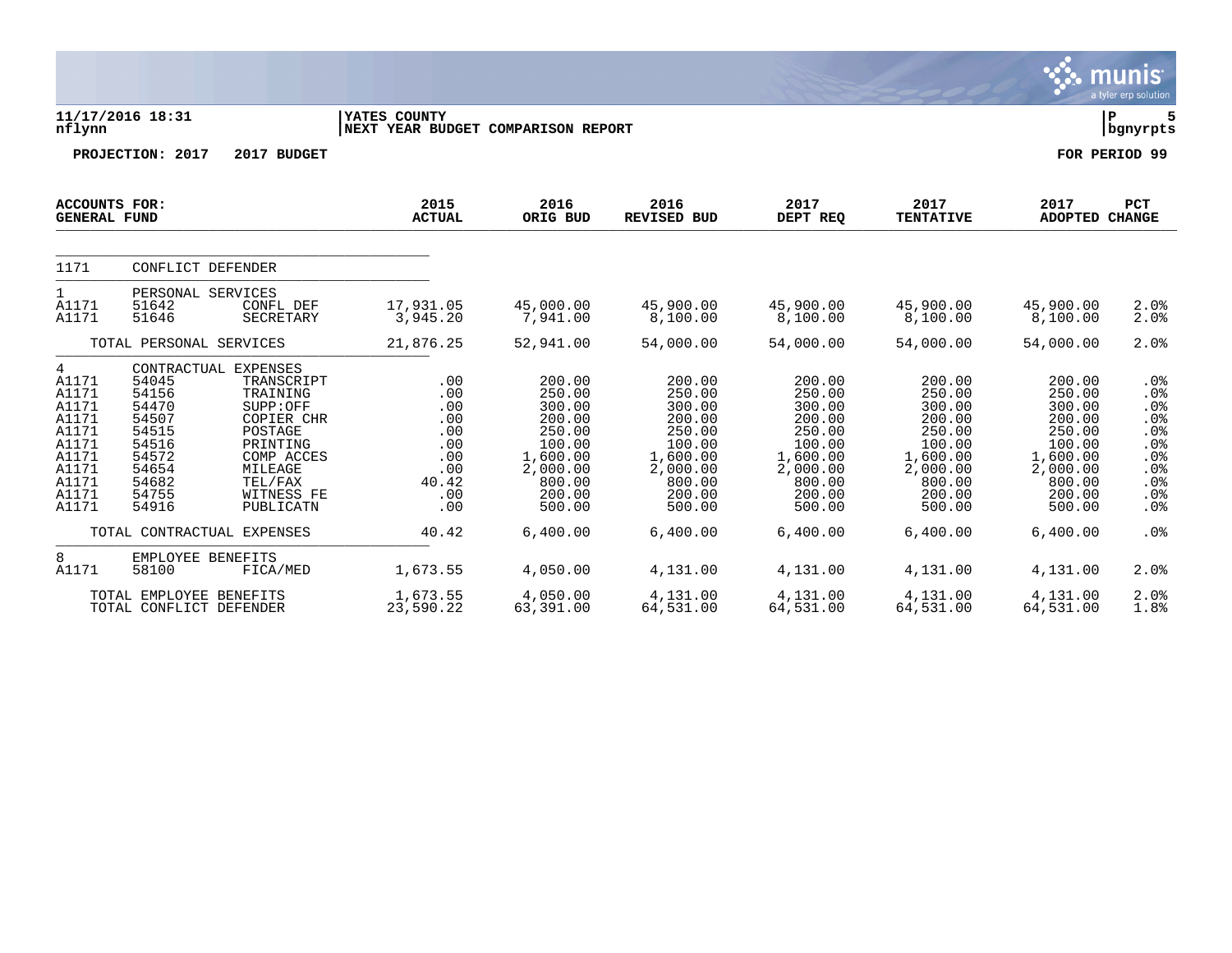|                                      |                                                            |                                                    |                  |                     |                  |                          |                        | <b>munis</b><br>a tyler erp solution |
|--------------------------------------|------------------------------------------------------------|----------------------------------------------------|------------------|---------------------|------------------|--------------------------|------------------------|--------------------------------------|
| nflynn                               | 11/17/2016 18:31                                           | YATES COUNTY<br>NEXT YEAR BUDGET COMPARISON REPORT |                  |                     |                  |                          | l P                    | 6<br>  bgnyrpts                      |
|                                      | PROJECTION: 2017<br>2017<br><b>BUDGET</b>                  |                                                    |                  |                     |                  |                          | FOR PERIOD 99          |                                      |
| ACCOUNTS FOR:<br><b>GENERAL FUND</b> |                                                            | 2015<br><b>ACTUAL</b>                              | 2016<br>ORIG BUD | 2016<br>REVISED BUD | 2017<br>DEPT REQ | 2017<br><b>TENTATIVE</b> | 2017<br>ADOPTED CHANGE | <b>PCT</b>                           |
| 1180                                 | JUSTICES AND<br>CONSTABLES                                 |                                                    |                  |                     |                  |                          |                        |                                      |
| 4<br>A1180                           | CONTRACTUAL<br><b>EXPENSES</b><br>54706<br>CT TWN&VIL      | 900.00                                             | 950.00           | 950.00              | 950.00           | 950.00                   | 950.00                 | .0 <sub>8</sub>                      |
|                                      | TOTAL CONTRACTUAL EXPENSES<br>TOTAL JUSTICES AND CONSTABLE | 900.00<br>900.00                                   | 950.00<br>950.00 | 950.00<br>950.00    | 950.00<br>950.00 | 950.00<br>950.00         | 950.00<br>950.00       | .0%<br>. 0%                          |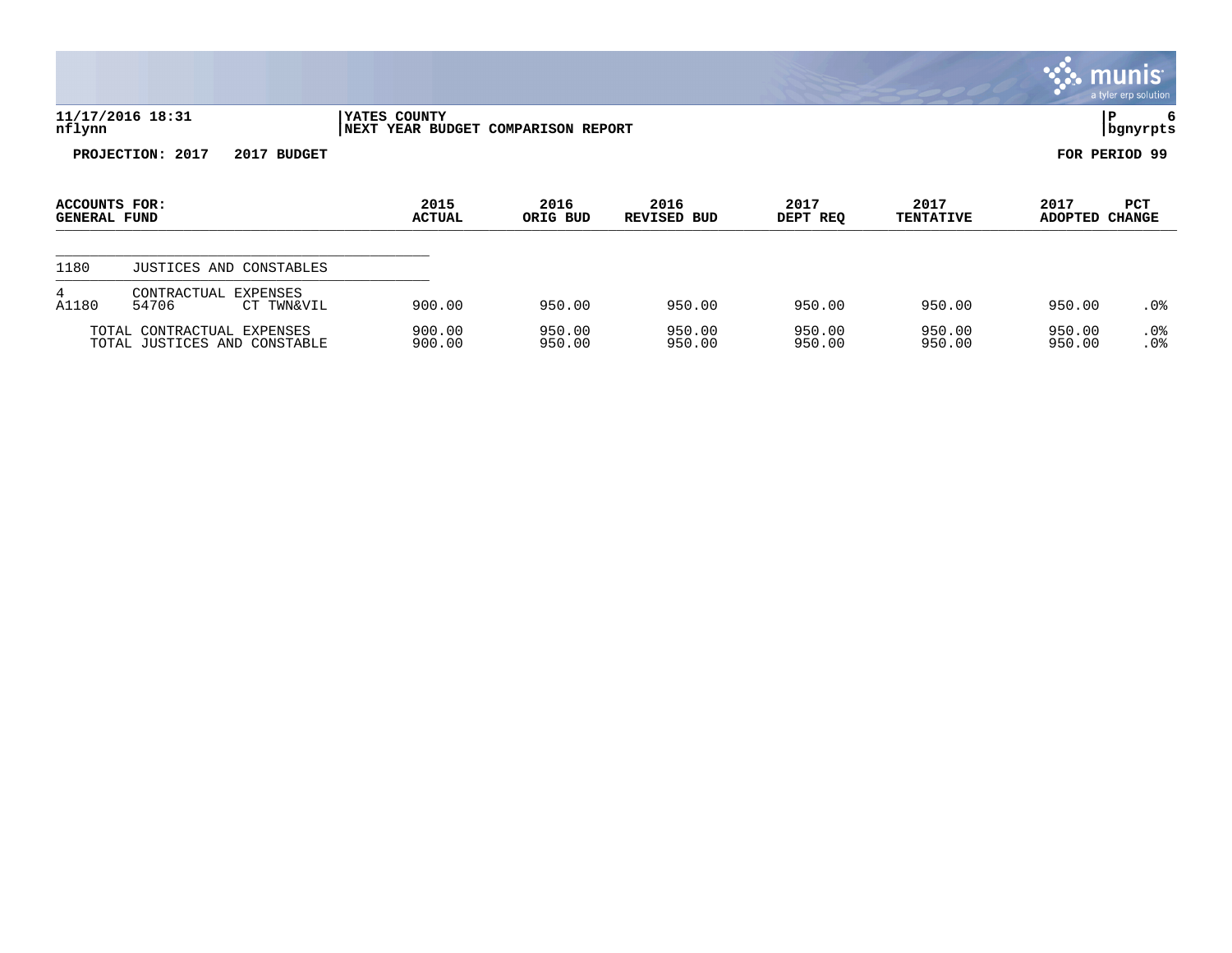|                                                         |                                                                            |                                                                                          |                                                            |                                                              |                                                              |                                                              |                                                              |                                                              | munis<br>a tyler erp solution                    |
|---------------------------------------------------------|----------------------------------------------------------------------------|------------------------------------------------------------------------------------------|------------------------------------------------------------|--------------------------------------------------------------|--------------------------------------------------------------|--------------------------------------------------------------|--------------------------------------------------------------|--------------------------------------------------------------|--------------------------------------------------|
| nflynn                                                  | 11/17/2016 18:31                                                           |                                                                                          | YATES COUNTY<br>NEXT YEAR BUDGET COMPARISON REPORT         |                                                              |                                                              |                                                              |                                                              |                                                              | lР<br>  bgnyrpts                                 |
|                                                         | PROJECTION: 2017                                                           | 2017 BUDGET                                                                              |                                                            |                                                              |                                                              |                                                              |                                                              |                                                              | FOR PERIOD 99                                    |
| <b>ACCOUNTS FOR:</b><br><b>GENERAL FUND</b>             |                                                                            |                                                                                          | 2015<br><b>ACTUAL</b>                                      | 2016<br>ORIG BUD                                             | 2016<br><b>REVISED BUD</b>                                   | 2017<br>DEPT REQ                                             | 2017<br><b>TENTATIVE</b>                                     | 2017<br><b>ADOPTED</b>                                       | PCT<br><b>CHANGE</b>                             |
| 1185                                                    | MED EXAMINERS & CORONERS                                                   |                                                                                          |                                                            |                                                              |                                                              |                                                              |                                                              |                                                              |                                                  |
| 1<br>A1185                                              | PERSONAL SERVICES<br>51983                                                 | CORONER                                                                                  | 1,900.00                                                   | 4,000.00                                                     | 4,000.00                                                     | 4,000.00                                                     | 4,000.00                                                     | 4,000.00                                                     | $.0\%$                                           |
|                                                         | TOTAL PERSONAL SERVICES                                                    |                                                                                          | 1,900.00                                                   | 4,000.00                                                     | 4,000.00                                                     | 4,000.00                                                     | 4,000.00                                                     | 4,000.00                                                     | .0 <sub>8</sub>                                  |
| 4<br>A1185<br>A1185<br>A1185<br>A1185<br>A1185<br>A1185 | CONTRACTUAL EXPENSES<br>54006<br>54008<br>54023<br>54156<br>54654<br>54660 | <b>AUTOPSIES</b><br><b>BODY REMOV</b><br>HOSP CHRGS<br>TRAINING<br>MILEAGE<br>TRAVEL EXP | 13,342.72<br>700.00<br>2,246.00<br>.00<br>400.00<br>242.12 | 15,000.00<br>1,000.00<br>8,500.00<br>300.00<br>.00<br>600.00 | 15,000.00<br>1,000.00<br>8,500.00<br>300.00<br>.00<br>600.00 | 16,000.00<br>1,000.00<br>8,500.00<br>350.00<br>.00<br>550.00 | 16,000.00<br>1,000.00<br>8,500.00<br>350.00<br>.00<br>550.00 | 16,000.00<br>1,000.00<br>8,500.00<br>350.00<br>.00<br>550.00 | 6.7%<br>.0%<br>$.0\%$<br>16.7%<br>.0%<br>$-8.3%$ |
|                                                         | TOTAL CONTRACTUAL                                                          | EXPENSES                                                                                 | 16,930.84                                                  | 25,400.00                                                    | 25,400.00                                                    | 26,400.00                                                    | 26,400.00                                                    | 26,400.00                                                    | 3.9%                                             |
| 8<br>A1185                                              | EMPLOYEE BENEFITS<br>58100                                                 | FICA/MED                                                                                 | 145.35                                                     | 306.00                                                       | 306.00                                                       | 306.00                                                       | 306.00                                                       | 306.00                                                       | .0 <sub>8</sub>                                  |
|                                                         | TOTAL EMPLOYEE BENEFITS<br>TOTAL MED EXAMINERS & CORONE                    |                                                                                          | 145.35<br>18,976.19                                        | 306.00<br>29,706.00                                          | 306.00<br>29,706.00                                          | 306.00<br>30,706.00                                          | 306.00<br>30,706.00                                          | 306.00<br>30,706.00                                          | $.0\%$<br>3.4%                                   |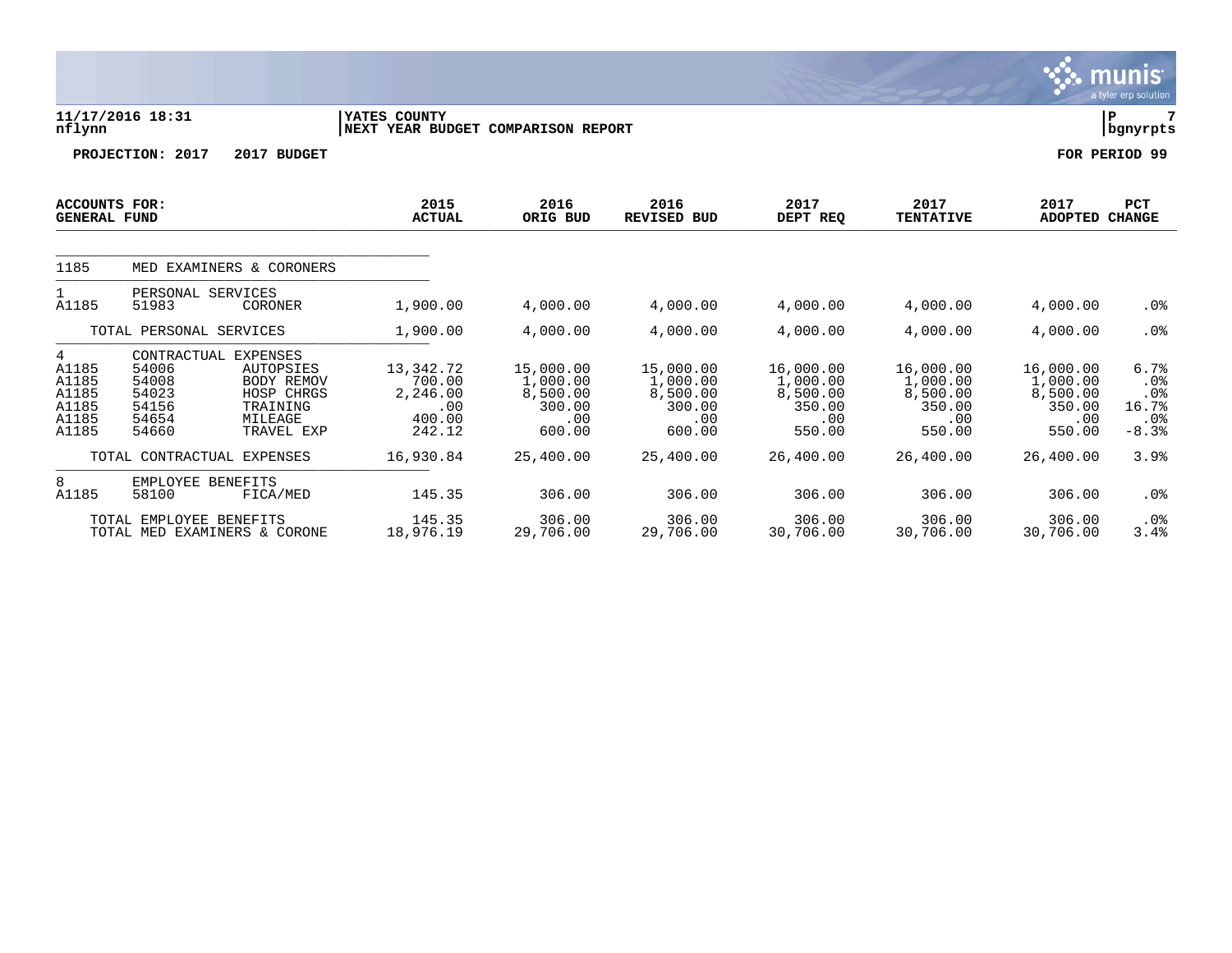|                                                                           |                                                                                                                                                                                                              |                                                                               |                                                                               |                                                                               |                                                                               |                                                                               |                                                                               | <b>munis</b><br>a tyler erp solution                       |  |  |
|---------------------------------------------------------------------------|--------------------------------------------------------------------------------------------------------------------------------------------------------------------------------------------------------------|-------------------------------------------------------------------------------|-------------------------------------------------------------------------------|-------------------------------------------------------------------------------|-------------------------------------------------------------------------------|-------------------------------------------------------------------------------|-------------------------------------------------------------------------------|------------------------------------------------------------|--|--|
| nflynn                                                                    | 11/17/2016 18:31<br>YATES COUNTY<br>NEXT YEAR BUDGET COMPARISON REPORT                                                                                                                                       |                                                                               |                                                                               |                                                                               |                                                                               |                                                                               |                                                                               |                                                            |  |  |
|                                                                           | 2017 BUDGET<br>PROJECTION: 2017                                                                                                                                                                              |                                                                               |                                                                               |                                                                               |                                                                               |                                                                               |                                                                               | FOR PERIOD 99                                              |  |  |
| <b>ACCOUNTS FOR:</b><br><b>GENERAL FUND</b>                               |                                                                                                                                                                                                              | 2015<br><b>ACTUAL</b>                                                         | 2016<br>ORIG BUD                                                              | 2016<br><b>REVISED BUD</b>                                                    | 2017<br>DEPT REQ                                                              | 2017<br><b>TENTATIVE</b>                                                      | 2017<br><b>ADOPTED</b>                                                        | <b>PCT</b><br><b>CHANGE</b>                                |  |  |
| 1230                                                                      | COUNTY ADMINISTRATOR                                                                                                                                                                                         |                                                                               |                                                                               |                                                                               |                                                                               |                                                                               |                                                                               |                                                            |  |  |
| $\mathbf{1}$<br>A1230                                                     | PERSONAL SERVICES<br>51035<br>ADMIN                                                                                                                                                                          | 111,265.80                                                                    | 99,491.00                                                                     | 99,491.00                                                                     | 100,000.00                                                                    | 100,000.00                                                                    | 100,000.00                                                                    | .5%                                                        |  |  |
|                                                                           | TOTAL PERSONAL SERVICES                                                                                                                                                                                      | 111,265.80                                                                    | 99,491.00                                                                     | 99,491.00                                                                     | 100,000.00                                                                    | 100,000.00                                                                    | 100,000.00                                                                    | .5%                                                        |  |  |
| 4<br>A1230<br>A1230<br>A1230<br>A1230<br>A1230<br>A1230<br>A1230<br>A1230 | CONTRACTUAL EXPENSES<br>54152<br><b>CONFERENCE</b><br>54470<br>SUPP:OFF<br>54507<br>COPIER CHR<br>54515<br>POSTAGE<br>54660<br>TRAVEL EXP<br>54676<br>UTIL: CELL<br>54682<br>TEL/FAX<br>54907<br><b>DUES</b> | 360.00<br>218.88<br>191.65<br>11.46<br>1,333.00<br>455.06<br>223.06<br>400.00 | 380.00<br>200.00<br>200.00<br>40.00<br>1,300.00<br>575.00<br>225.00<br>400.00 | 380.00<br>200.00<br>200.00<br>40.00<br>1,300.00<br>575.00<br>225.00<br>400.00 | 380.00<br>200.00<br>200.00<br>40.00<br>1,300.00<br>575.00<br>225.00<br>400.00 | 380.00<br>200.00<br>200.00<br>40.00<br>1,300.00<br>575.00<br>225.00<br>400.00 | 380.00<br>200.00<br>200.00<br>40.00<br>1,300.00<br>575.00<br>225.00<br>400.00 | $.0\%$<br>.0%<br>.0%<br>$.0\%$<br>.0%<br>.0%<br>.0%<br>.0% |  |  |
|                                                                           | TOTAL CONTRACTUAL EXPENSES                                                                                                                                                                                   | 3,193.11                                                                      | 3,320.00                                                                      | 3,320.00                                                                      | 3,320.00                                                                      | 3,320.00                                                                      | 3,320.00                                                                      | .0%                                                        |  |  |
| 8<br>A1230<br>A1230                                                       | EMPLOYEE BENEFITS<br>58100<br>FICA/MED<br>58305<br>INS-NON UN                                                                                                                                                | 8,328.30<br>5,429.88                                                          | 7,528.00<br>6,186.00                                                          | 7,528.00<br>6,186.00                                                          | 7,524.00<br>5,317.00                                                          | 7,524.00<br>5,317.00                                                          | 7,524.00<br>5,317.00                                                          | $-.1$ $%$<br>$-14.0%$                                      |  |  |
|                                                                           | TOTAL EMPLOYEE BENEFITS<br>TOTAL COUNTY ADMINISTRATOR                                                                                                                                                        | 13,758.18<br>128, 217.09                                                      | 13,714.00<br>116,525.00                                                       | 13,714.00<br>116,525.00                                                       | 12,841.00<br>116,161.00                                                       | 12,841.00<br>116,161.00                                                       | 12,841.00<br>116,161.00                                                       | $-6.4%$<br>$-.3%$                                          |  |  |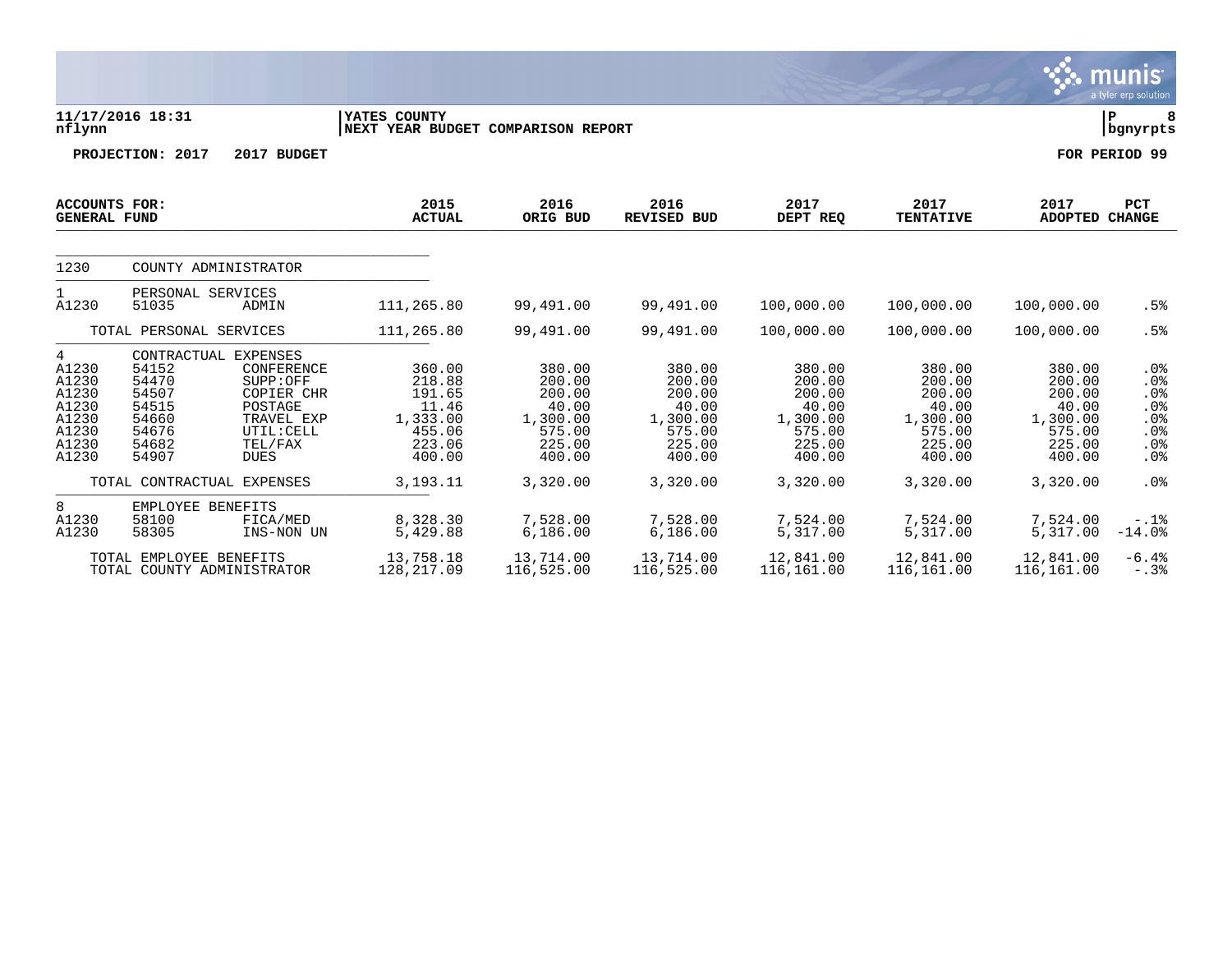|                                                                                                          |                                                                                        |                                                                                                                                                                  |                                                                                                            |                                                                                                             |                                                                                                             |                                                                                                             |                                                                                                             |                                                                                                             | munis<br>a tyler erp solution                                                                        |
|----------------------------------------------------------------------------------------------------------|----------------------------------------------------------------------------------------|------------------------------------------------------------------------------------------------------------------------------------------------------------------|------------------------------------------------------------------------------------------------------------|-------------------------------------------------------------------------------------------------------------|-------------------------------------------------------------------------------------------------------------|-------------------------------------------------------------------------------------------------------------|-------------------------------------------------------------------------------------------------------------|-------------------------------------------------------------------------------------------------------------|------------------------------------------------------------------------------------------------------|
| nflynn                                                                                                   | 11/17/2016 18:31                                                                       |                                                                                                                                                                  | <b>YATES COUNTY</b><br>NEXT YEAR BUDGET COMPARISON REPORT                                                  |                                                                                                             |                                                                                                             |                                                                                                             |                                                                                                             |                                                                                                             | 9<br>l P<br>bgnyrpts                                                                                 |
|                                                                                                          | PROJECTION: 2017                                                                       | 2017 BUDGET                                                                                                                                                      |                                                                                                            |                                                                                                             |                                                                                                             |                                                                                                             |                                                                                                             |                                                                                                             | FOR PERIOD 99                                                                                        |
| <b>ACCOUNTS FOR:</b><br><b>GENERAL FUND</b>                                                              |                                                                                        |                                                                                                                                                                  | 2015<br><b>ACTUAL</b>                                                                                      | 2016<br>ORIG BUD                                                                                            | 2016<br><b>REVISED BUD</b>                                                                                  | 2017<br>DEPT REQ                                                                                            | 2017<br><b>TENTATIVE</b>                                                                                    | 2017<br>ADOPTED CHANGE                                                                                      | PCT                                                                                                  |
| 1325                                                                                                     | TREASURER                                                                              |                                                                                                                                                                  |                                                                                                            |                                                                                                             |                                                                                                             |                                                                                                             |                                                                                                             |                                                                                                             |                                                                                                      |
| 0<br>A1325<br>A1325<br>A1325<br>A1325<br>A1325<br>A1325<br>A1325                                         | <b>REVENUES</b><br>41090<br>41233<br>42401<br>42412<br>42701<br>42771<br>43089         | INT & PEN-<br>TREAS FEES<br>INT<br>RENT-TASC<br>PR YR RFND<br>MISC REV<br><b>OTHER</b>                                                                           | $-388,012.07$<br>$-26,893.37$<br>$-8,190.39$<br>$-10,000.00$<br>$-10$<br>.00<br>$-2,086.00$                | $-410,000.00$<br>$-28,500.00$<br>$-7,500.00$<br>$-10,000.00$<br>.00<br>.00<br>.00                           | $-410,000.00$<br>$-28,500.00$<br>$-7,500.00$<br>$-10,000.00$<br>.00<br>.00<br>.00                           | $-400,000.00$<br>$-27, 320.00$<br>$-8,000.00$<br>$-10, 404.00$<br>.00<br>.00<br>.00                         | $-400,000.00$<br>$-27,320.00$<br>$-8,000.00$<br>$-10, 404.00$<br>$.00 \ \rm$<br>$.00 \,$<br>$.00 \,$        | $-400,000.00$<br>$-27, 320.00$<br>$-8,000.00$<br>$-10, 404.00$<br>.00<br>.00<br>.00                         | $-2.4%$<br>$-4.1%$<br>6.7%<br>4.0%<br>.0%<br>$.0\%$<br>.0%                                           |
|                                                                                                          | TOTAL REVENUES                                                                         |                                                                                                                                                                  | $-435, 181.93$                                                                                             | $-456,000.00$                                                                                               | $-456,000.00$                                                                                               | $-445,724.00$                                                                                               | $-445, 724.00$                                                                                              | $-445,724.00$                                                                                               | $-2.3%$                                                                                              |
| $\mathbf{1}$<br>A1325<br>A1325<br>A1325<br>A1325<br>A1325<br>A1325                                       | PERSONAL SERVICES<br>51030<br>51121<br>51123<br>51237<br>51270<br>51271                | TREASURER<br>DEP TREAS<br>DEP TR PT<br>PR SPEC<br>SR ACT<br>SR ACT                                                                                               | 69,587.00<br>46,818.00<br>.00<br>.00<br>32,977.43<br>36,570.95                                             | 69,587.00<br>46,818.00<br>11,705.00<br>.00<br>34,528.00<br>38,039.00                                        | 70,979.00<br>44, 114. 16<br>15,344.84<br>34,978.46<br>34,528.00<br>3,060.54                                 | 70,979.00<br>45,000.00<br>.00<br>40,641.00<br>35,070.00<br>.00                                              | 70,979.00<br>45,000.00<br>.00<br>40,641.00<br>35,070.00<br>.00                                              | 70,979.00<br>45,000.00<br>40,641.00<br>35,070.00                                                            | 2.0%<br>$-3.9%$<br>$.00 - 100.0%$<br>$.0\%$<br>1.6%<br>$.00 - 100.08$                                |
|                                                                                                          | TOTAL PERSONAL SERVICES                                                                |                                                                                                                                                                  | 185,953.38                                                                                                 | 200,677.00                                                                                                  | 203,005.00                                                                                                  | 191,690.00                                                                                                  | 191,690.00                                                                                                  | 191,690.00                                                                                                  | $-4.5%$                                                                                              |
| $\overline{4}$<br>A1325<br>A1325<br>A1325<br>A1325<br>A1325<br>A1325<br>A1325<br>A1325<br>A1325<br>A1325 | 54005<br>54011<br>54152<br>54470<br>54507<br>54515<br>54576<br>54660<br>54682<br>54907 | CONTRACTUAL EXPENSES<br><b>AUDIT FEES</b><br>CONSULTANT<br>CONFERENCE<br>SUPP:OFF<br>COPIER CHR<br>POSTAGE<br>COMP SFT A<br>TRAVEL EXP<br>TEL/FAX<br><b>DUES</b> | 29,332.00<br>5,321.40<br>389.00<br>4,805.89<br>20.90<br>3,097.55<br>29,992.95<br>796.87<br>472.23<br>50.00 | 29,332.00<br>3,000.00<br>650.00<br>6,400.00<br>.00<br>3,200.00<br>31,231.00<br>1,860.00<br>480.00<br>100.00 | 29,332.00<br>3,000.00<br>650.00<br>6,400.00<br>.00<br>3,200.00<br>31,231.00<br>1,860.00<br>480.00<br>100.00 | 25,948.00<br>8,750.00<br>650.00<br>6,400.00<br>.00<br>3,200.00<br>32,611.00<br>1,860.00<br>500.00<br>100.00 | 25,948.00<br>8,750.00<br>650.00<br>6,400.00<br>.00<br>3,200.00<br>32,611.00<br>1,860.00<br>500.00<br>100.00 | 25,948.00<br>8,750.00<br>650.00<br>6,400.00<br>.00<br>3,200.00<br>32,611.00<br>1,860.00<br>500.00<br>100.00 | $-11.5%$<br>191.7%<br>.0 <sub>8</sub><br>.0%<br>.0%<br>.0%<br>4.4%<br>.0%<br>4.2%<br>.0 <sub>8</sub> |
|                                                                                                          | TOTAL CONTRACTUAL EXPENSES                                                             |                                                                                                                                                                  | 74,278.79                                                                                                  | 76,253.00                                                                                                   | 76,253.00                                                                                                   | 80,019.00                                                                                                   | 80,019.00                                                                                                   | 80,019.00                                                                                                   | 4.9%                                                                                                 |
| 8                                                                                                        | EMPLOYEE BENEFITS                                                                      |                                                                                                                                                                  |                                                                                                            |                                                                                                             |                                                                                                             |                                                                                                             |                                                                                                             |                                                                                                             |                                                                                                      |
| A1325<br>A1325<br>A1325                                                                                  | 58100<br>58303<br>58305                                                                | FICA/MED<br>INS-CSEA<br>INS-NON UN                                                                                                                               | 13,366.99<br>33,017.16<br>15,377.16                                                                        | 14,020.00<br>39,006.00<br>25,224.00                                                                         | 14,391.00<br>39,006.00<br>25,736.00                                                                         | 13,656.00<br>37,474.00<br>16,968.00                                                                         | 13,656.00<br>37,474.00<br>16,968.00                                                                         | 13,656.00<br>37,474.00<br>16,968.00                                                                         | $-2.6%$<br>$-3.9%$<br>$-32.7%$                                                                       |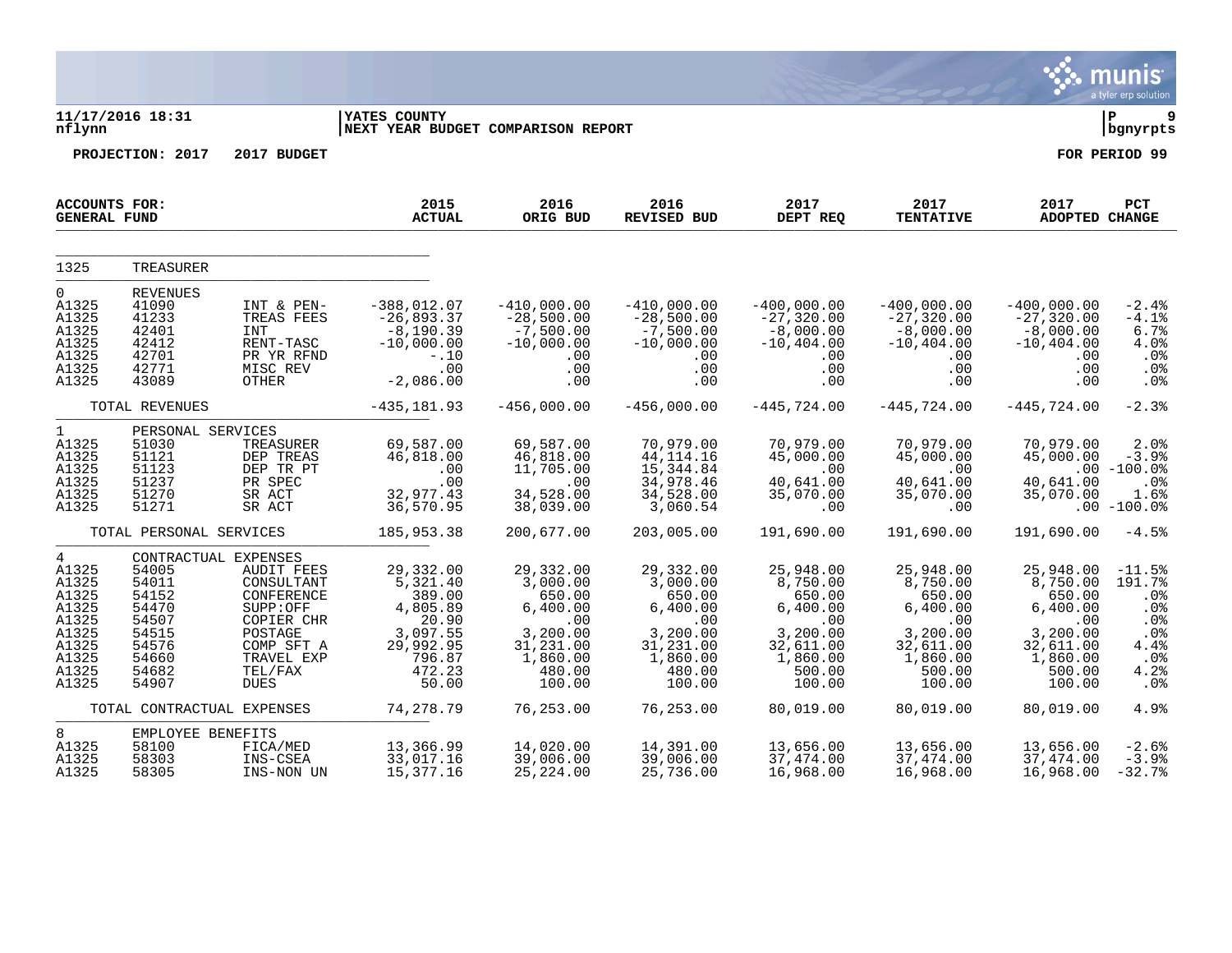|                                            |                                                                    |                            |                           |                            |                            |                            | $\sim$ munis<br>a tyler erp solution |
|--------------------------------------------|--------------------------------------------------------------------|----------------------------|---------------------------|----------------------------|----------------------------|----------------------------|--------------------------------------|
| 11/17/2016 18:31<br>nflynn                 | <b>IYATES COUNTY</b><br><b>INEXT YEAR BUDGET COMPARISON REPORT</b> |                            |                           |                            |                            |                            | 10<br>P<br>  bgnyrpts                |
| PROJECTION: 2017<br>2017 BUDGET            |                                                                    |                            |                           |                            |                            |                            | FOR PERIOD 99                        |
| ACCOUNTS FOR:<br><b>GENERAL FUND</b>       | 2015<br><b>ACTUAL</b>                                              | 2016<br>ORIG BUD           | 2016<br>REVISED BUD       | 2017<br>DEPT REO           | 2017<br><b>TENTATIVE</b>   | 2017<br>ADOPTED CHANGE     | <b>PCT</b>                           |
| TOTAL EMPLOYEE BENEFITS<br>TOTAL TREASURER | 61,761.31<br>$-113, 188.45$                                        | 78,250.00<br>$-100,820.00$ | 79,133.00<br>$-97.609.00$ | 68,098.00<br>$-105.917.00$ | 68,098.00<br>$-105,917.00$ | 68,098.00<br>$-105,917.00$ | $-13.0%$<br>5.1%                     |

 $\mathbf{r}$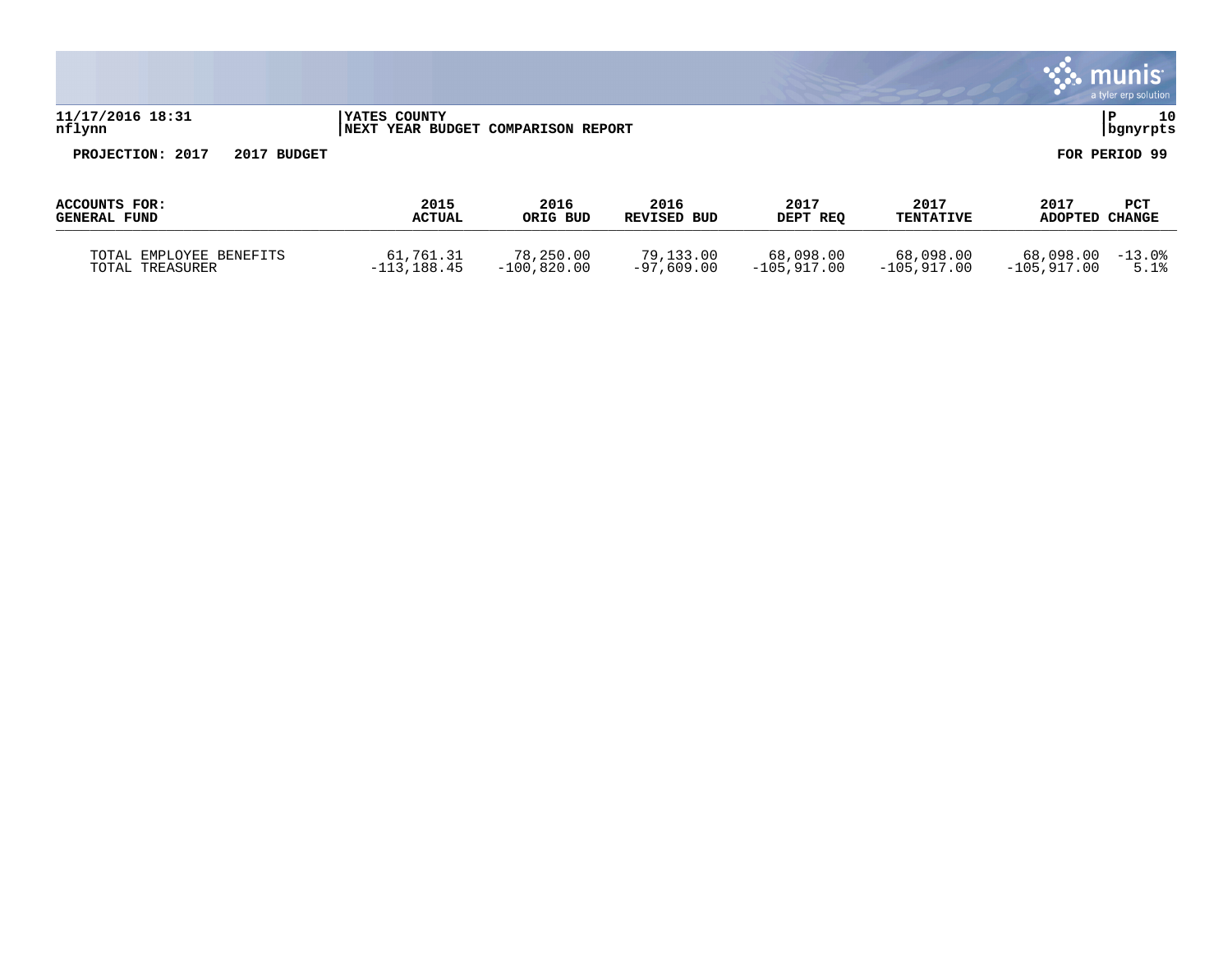|                                      |                                 |                                                    |                  |                            |                  |                          | <b>munis</b><br>a tyler erp solution |                |
|--------------------------------------|---------------------------------|----------------------------------------------------|------------------|----------------------------|------------------|--------------------------|--------------------------------------|----------------|
| nflynn                               | 11/17/2016 18:31                | YATES COUNTY<br>NEXT YEAR BUDGET COMPARISON REPORT |                  |                            |                  |                          | IΡ                                   | 11<br>bgnyrpts |
|                                      | PROJECTION: 2017<br>2017 BUDGET |                                                    |                  |                            |                  |                          | FOR PERIOD 99                        |                |
| <b>ACCOUNTS FOR:</b><br>GENERAL FUND |                                 | 2015<br>ACTUAL                                     | 2016<br>ORIG BUD | 2016<br><b>REVISED BUD</b> | 2017<br>DEPT REQ | 2017<br><b>TENTATIVE</b> | 2017<br>PCT<br>CHANGE<br>ADOPTED     |                |
| 1340                                 | <b>BUDGET OFFICER</b>           |                                                    |                  |                            |                  |                          |                                      |                |
| $-1$ $-1$ $-$                        | PERSONAL SERVICES<br>-----      | $\sim$ $\sim$ $\sim$ $\sim$                        | $\sim$ 101.00    | $\sim$ 000 00              | $\sim$ 000 00    | $\sim$ 000 00            | $\sim$ 000 00                        | $\sim$ $\sim$  |

| A1340                                           | SERVICES<br>PERSONAL<br>51575<br>BUDGET OFF    | 9.104.00           | 9.104.00           | 9,286.00           | 9,286.00           | 9,286,00           | 9,286.00           | $2.0\%$         |
|-------------------------------------------------|------------------------------------------------|--------------------|--------------------|--------------------|--------------------|--------------------|--------------------|-----------------|
|                                                 | TOTAL PERSONAL SERVICES                        | 9,104.00           | 9,104.00           | 9,286.00           | 9,286.00           | 9,286.00           | 9,286.00           | 2.0%            |
| 4<br>A1340                                      | CONTRACTUAL<br>EXPENSES<br>54507<br>COPIER CHR | 9.45               | .00                | .00                | .00                | .00                | .00                | . 0 %           |
|                                                 | TOTAL CONTRACTUAL EXPENSES                     | 9.45               | .00                | .00                | .00                | .00                | .00                |                 |
| 8<br>A1340                                      | EMPLOYEE<br>BENEFITS<br>58100<br>FICA/MED      | 681.44             | 697.00             | 711.00             | 711.00             | 711.00             | 711.00             | 2.0%            |
| TOTAL EMPLOYEE BENEFITS<br>TOTAL BUDGET OFFICER |                                                | 681.44<br>9,794.89 | 697.00<br>9,801.00 | 711.00<br>9.997.00 | 711.00<br>9.997.00 | 711.00<br>9,997,00 | 711.00<br>9.997.00 | $2.0\%$<br>2.0% |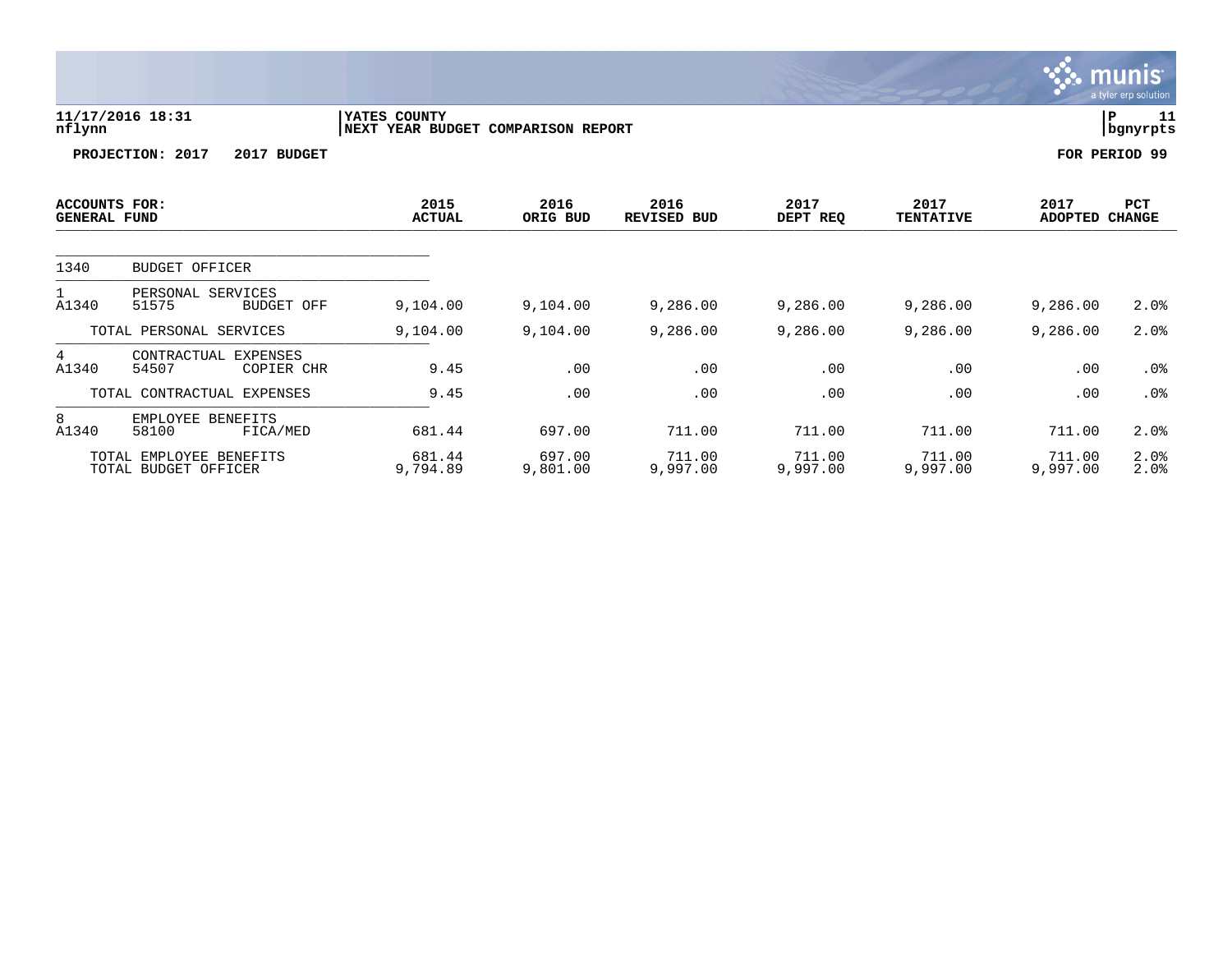|                                                                                                                                                                 |                                                                                                                                                                      |                                                                                                                                                                                                        |                                                                                                                                                                   |                                                                                                                                                                         |                                                                                                                                                                           |                                                                                                                                                                         |                                                                                                                                                                         |                                                                                                                                                                         | a tyler erp solution                                                                                                          |
|-----------------------------------------------------------------------------------------------------------------------------------------------------------------|----------------------------------------------------------------------------------------------------------------------------------------------------------------------|--------------------------------------------------------------------------------------------------------------------------------------------------------------------------------------------------------|-------------------------------------------------------------------------------------------------------------------------------------------------------------------|-------------------------------------------------------------------------------------------------------------------------------------------------------------------------|---------------------------------------------------------------------------------------------------------------------------------------------------------------------------|-------------------------------------------------------------------------------------------------------------------------------------------------------------------------|-------------------------------------------------------------------------------------------------------------------------------------------------------------------------|-------------------------------------------------------------------------------------------------------------------------------------------------------------------------|-------------------------------------------------------------------------------------------------------------------------------|
| nflynn                                                                                                                                                          | 11/17/2016 18:31                                                                                                                                                     |                                                                                                                                                                                                        | <b>IYATES COUNTY</b><br><b>INEXT YEAR BUDGET COMPARISON REPORT</b>                                                                                                |                                                                                                                                                                         |                                                                                                                                                                           |                                                                                                                                                                         |                                                                                                                                                                         |                                                                                                                                                                         | l P<br>12<br>bgnyrpts                                                                                                         |
|                                                                                                                                                                 | PROJECTION: 2017                                                                                                                                                     | 2017 BUDGET                                                                                                                                                                                            |                                                                                                                                                                   |                                                                                                                                                                         |                                                                                                                                                                           |                                                                                                                                                                         |                                                                                                                                                                         |                                                                                                                                                                         | FOR PERIOD 99                                                                                                                 |
| <b>ACCOUNTS FOR:</b><br><b>GENERAL FUND</b>                                                                                                                     |                                                                                                                                                                      |                                                                                                                                                                                                        | 2015<br><b>ACTUAL</b>                                                                                                                                             | 2016<br>ORIG BUD                                                                                                                                                        | 2016<br>REVISED BUD                                                                                                                                                       | 2017 2017<br>DEPT_REO TENTATI<br>$DEPT$ REQ                                                                                                                             | <b>TENTATIVE</b>                                                                                                                                                        | 2017<br>ADOPTED CHANGE                                                                                                                                                  | <b>PCT</b>                                                                                                                    |
| 1355                                                                                                                                                            | REAL PROPERTY                                                                                                                                                        |                                                                                                                                                                                                        |                                                                                                                                                                   |                                                                                                                                                                         |                                                                                                                                                                           |                                                                                                                                                                         |                                                                                                                                                                         |                                                                                                                                                                         |                                                                                                                               |
| $\overline{0}$<br>A1355<br>A1355<br>A1355                                                                                                                       | <b>REVENUES</b><br>41250<br>43040<br>43089                                                                                                                           | RP FEES<br>RP<br>OTHER                                                                                                                                                                                 | $-37,098.14$<br>$-5,700.00$<br>$-741.00$                                                                                                                          | $-35,558.00$<br>.00<br>.00                                                                                                                                              | $-36,010.61$<br>$-283.02$<br>.00                                                                                                                                          | $-33,395$<br>$-00$<br>$00$                                                                                                                                              | $-33,395.00$<br>.00<br>.00                                                                                                                                              | $-33,395.00$<br>.00<br>.00                                                                                                                                              | $-6.1%$<br>.0%<br>.0%                                                                                                         |
|                                                                                                                                                                 | TOTAL REVENUES                                                                                                                                                       |                                                                                                                                                                                                        | $-43,539.14$                                                                                                                                                      | $-35,558.00$                                                                                                                                                            | $-36, 293.63$                                                                                                                                                             | $-33,395.00$                                                                                                                                                            | $-33,395.00$                                                                                                                                                            | $-33,395.00$                                                                                                                                                            | $-6.1%$                                                                                                                       |
| $\mathbf{1}$<br>A1355<br>A1355<br>A1355<br>A1355<br>A1355<br>A1355                                                                                              | PERSONAL SERVICES<br>51060<br>51271<br>51508<br>51509<br>51651<br>51999                                                                                              | DIR RP<br>SR ACT<br>35-40 HRS<br>COMP CSEA<br>SACT TEMP<br>TM TECH                                                                                                                                     | 65,776.00<br>31,729.33<br>$81.89$<br>.00<br>5,146.40<br>47,776.06                                                                                                 | 65,776.00<br>33,024.00<br>.00<br>.00<br>.00<br>50,076.00                                                                                                                | 67,092.00<br>33,024.00<br>4,695.69<br>4.31<br>.00<br>50,076.00                                                                                                            | 67,092.00<br>33,648.00<br>$\cdot\,90$<br>.00<br>.00<br>49,941.00                                                                                                        | 67,092.00<br>33,648.00<br>.00<br>.00<br>.00<br>49,941.00                                                                                                                | 67,092.00<br>33,648.00<br>.00<br>.00<br>.00<br>49,941.00                                                                                                                | 2.0%<br>1.9%<br>.0%<br>$.0\%$<br>.0%<br>$-.3%$                                                                                |
|                                                                                                                                                                 | TOTAL PERSONAL SERVICES                                                                                                                                              |                                                                                                                                                                                                        | 150,509.68                                                                                                                                                        | 148,876.00                                                                                                                                                              | 154,892.00                                                                                                                                                                | 150,681.00                                                                                                                                                              | 150,681.00                                                                                                                                                              | 150,681.00                                                                                                                                                              | 1.2%                                                                                                                          |
| 2<br>A1355                                                                                                                                                      | EQUIPMENT<br>52115<br>TOTAL EQUIPMENT                                                                                                                                | COMP HRDWR                                                                                                                                                                                             | 270.58<br>270.58                                                                                                                                                  | .00<br>.00                                                                                                                                                              | 283.02<br>283.02                                                                                                                                                          | .00<br>.00                                                                                                                                                              | .00<br>.00                                                                                                                                                              | .00<br>.00                                                                                                                                                              | .0 <sub>8</sub><br>.0%                                                                                                        |
|                                                                                                                                                                 |                                                                                                                                                                      |                                                                                                                                                                                                        |                                                                                                                                                                   |                                                                                                                                                                         |                                                                                                                                                                           |                                                                                                                                                                         |                                                                                                                                                                         |                                                                                                                                                                         |                                                                                                                               |
| $4\overline{ }$<br>A1355<br>A1355<br>A1355<br>A1355<br>A1355<br>A1355<br>A1355<br>A1355<br>A1355<br>A1355<br>A1355<br>A1355<br>A1355<br>A1355<br>A1355<br>A1355 | CONTRACTUAL EXPENSES<br>54152<br>54156<br>54407<br>54408<br>54426<br>54470<br>54507<br>54515<br>54516<br>54571<br>54575<br>54653<br>54654<br>54660<br>54682<br>54763 | CONFERENCE<br>TRAINING<br>EOUIP AGRE<br>EQ MAINT<br>MAP MAINT<br>SUPP:OFF<br>COPIER CHR<br>POSTAGE<br>PRINTING<br>COMP SOFT<br>COMP SOFT<br>GASOLINE<br>MILEAGE<br>TRAVEL EXP<br>TEL/FAX<br>PICTOMETRY | 150.00<br>285.00<br>2, 115.75<br>360.00<br>500.00<br>2,445.98<br>397.40<br>41.69<br>.00<br>11,510.00<br>500.00<br>38.92<br>.00<br>1,198.74<br>652.40<br>21,634.33 | 300.00<br>1,500.00<br>2,200.00<br>1,000.00<br>500.00<br>2,500.00<br>400.00<br>100.00<br>.00<br>9,750.00<br>400.00<br>50.00<br>600.00<br>1,300.00<br>800.00<br>21,635.00 | 300.00<br>1,500.00<br>2,200.00<br>950.00<br>500.00<br>2,422.00<br>400.00<br>100.00<br>452.61<br>17,250.00<br>450.00<br>50.00<br>600.00<br>1,300.00<br>800.00<br>21,635.00 | 300.00<br>1,500.00<br>2,400.00<br>1,500.00<br>500.00<br>2,700.00<br>500.00<br>100.00<br>.00<br>8,000.00<br>400.00<br>50.00<br>700.00<br>1,500.00<br>900.00<br>21,750.00 | 300.00<br>1,500.00<br>2,400.00<br>1,500.00<br>500.00<br>2,700.00<br>500.00<br>100.00<br>.00<br>8,000.00<br>400.00<br>50.00<br>700.00<br>1,500.00<br>900.00<br>21,750.00 | 300.00<br>1,500.00<br>2,400.00<br>1,500.00<br>500.00<br>2,700.00<br>500.00<br>100.00<br>.00<br>8,000.00<br>400.00<br>50.00<br>700.00<br>1,500.00<br>900.00<br>21,750.00 | .0%<br>.0%<br>9.1%<br>50.0%<br>.0%<br>8.0%<br>25.0%<br>.0%<br>.0%<br>$-17.9%$<br>.0%<br>.0%<br>16.7%<br>15.4%<br>12.5%<br>.5% |

 $\therefore$  munis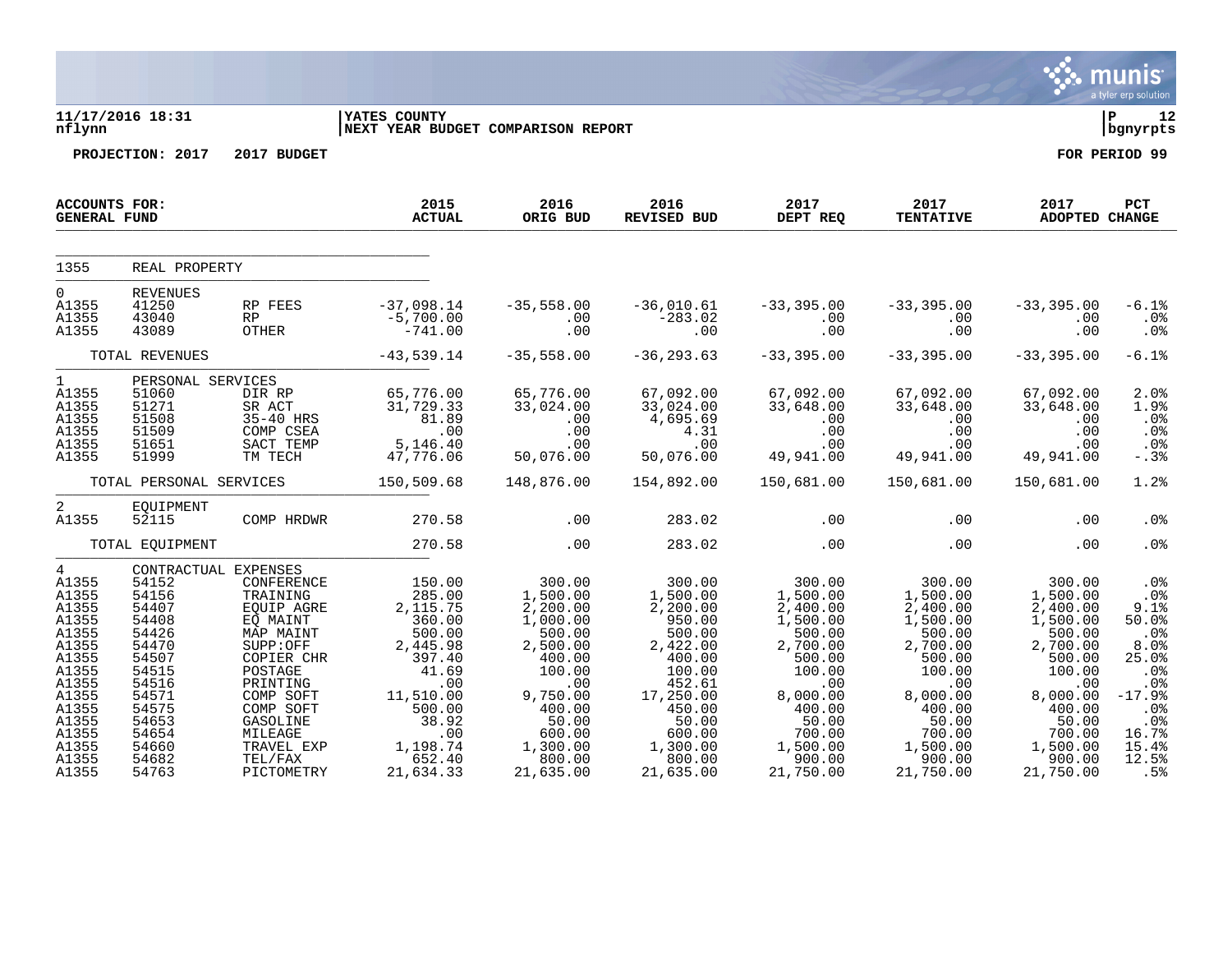

### **11/17/2016 18:31 |YATES COUNTY |P 13 nflynn |NEXT YEAR BUDGET COMPARISON REPORT |bgnyrpts**

| ACCOUNTS FOR:                |                                              | 2015                               | 2016                                | 2016                                | 2017                                | 2017                                | 2017                                | PCT                                 |                            |
|------------------------------|----------------------------------------------|------------------------------------|-------------------------------------|-------------------------------------|-------------------------------------|-------------------------------------|-------------------------------------|-------------------------------------|----------------------------|
| <b>GENERAL FUND</b>          |                                              | <b>ACTUAL</b>                      | ORIG BUD                            | REVISED BUD                         | DEPT REO                            | <b>TENTATIVE</b>                    | <b>ADOPTED</b>                      | CHANGE                              |                            |
| A1355                        | 54907                                        | <b>DUES</b>                        | 230.00                              | 275.00                              | 275.00                              | 275.00                              | 275.00                              | 275.00                              | $.0\%$                     |
| A1355                        | 54916                                        | PUBLICATN                          | 83.00                               | 280.00                              | 358.00                              | 375.00                              | 375.00                              | 375.00                              | 33.9%                      |
| A1355                        | 54964                                        | $LEASE$ :REC                       | 40.00                               | 40.00                               | 40.00                               | 40.00                               | 40.00                               | 40.00                               | .0%                        |
| TOTAL CONTRACTUAL EXPENSES   |                                              | 42,183.21                          | 43,630.00                           | 51,582.61                           | 43,490.00                           | 43,490.00                           | 43,490.00                           | $-0.38$                             |                            |
| 8<br>A1355<br>A1355<br>A1355 | EMPLOYEE BENEFITS<br>58100<br>58303<br>58305 | FICA/MED<br>INS-CSEA<br>INS-NON UN | 10,618.87<br>25,478.23<br>10,859.64 | 10,705.00<br>27,992.00<br>12,371.00 | 11,106.00<br>27,992.00<br>12,371.00 | 10,807.00<br>27,196.00<br>11,854.00 | 10,807.00<br>27,196.00<br>11,854.00 | 10,807.00<br>27,196.00<br>11,854.00 | 1.0%<br>$-2.8%$<br>$-4.2%$ |
|                              | TOTAL EMPLOYEE BENEFITS                      |                                    | 46,956.74                           | 51,068.00                           | 51,469.00                           | 49,857.00                           | 49,857.00                           | 49,857.00                           | $-2.4%$                    |
|                              | TOTAL REAL PROPERTY                          |                                    | 196,381.07                          | 208,016.00                          | 221,933.00                          | 210,633.00                          | 210,633.00                          | 210,633.00                          | 1.3%                       |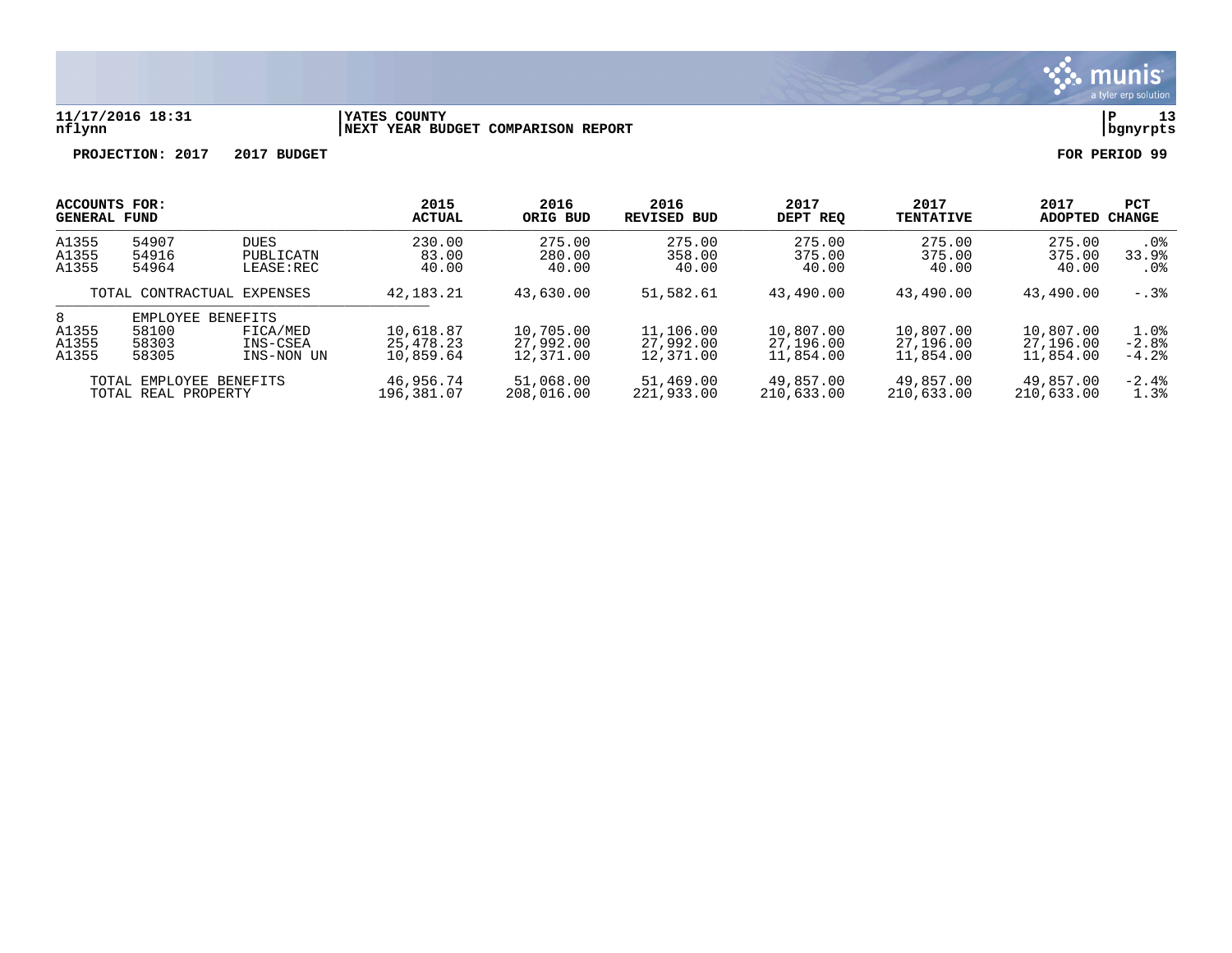| 11/17/2016 18:31<br>nflynn           |                            |                           | YATES COUNTY<br>NEXT YEAR BUDGET<br><b>COMPARISON REPORT</b> | 14<br>P<br>bgnyrpts |                            |                  |                          |                               |               |
|--------------------------------------|----------------------------|---------------------------|--------------------------------------------------------------|---------------------|----------------------------|------------------|--------------------------|-------------------------------|---------------|
|                                      | PROJECTION:<br>2017        | 2017 BUDGET               |                                                              |                     |                            |                  |                          |                               | FOR PERIOD 99 |
| ACCOUNTS FOR:<br><b>GENERAL FUND</b> |                            |                           | 2015<br><b>ACTUAL</b>                                        | 2016<br>ORIG BUD    | 2016<br><b>REVISED BUD</b> | 2017<br>DEPT REQ | 2017<br><b>TENTATIVE</b> | 2017<br><b>ADOPTED CHANGE</b> | PCT           |
| 1362                                 |                            | TAX ADVERTISING & EXPENSE |                                                              |                     |                            |                  |                          |                               |               |
| 0<br>A1362                           | <b>REVENUES</b><br>41235   | TX ADV&SRC                | $-20, 425.29$                                                | $-22,000.00$        | $-22,000.00$               | $-20,000.00$     | $-20,000.00$             | $-20,000.00$                  | $-9.1%$       |
|                                      | TOTAL REVENUES             |                           | $-20, 425.29$                                                | $-22,000.00$        | $-22,000.00$               | $-20.000.00$     | $-20,000.00$             | $-20,000.00$                  | $-9.1%$       |
| 4<br>A1362                           | CONTRACTUAL<br>54922       | EXPENSES<br>TX ENF EXP    | 19,204.87                                                    | 24,100.00           | 24,100.00                  | 22,200.00        | 22,200.00                | 22,200.00                     | $-7.9%$       |
|                                      | TOTAL CONTRACTUAL EXPENSES |                           | 19,204.87                                                    | 24,100.00           | 24,100.00                  | 22,200.00        | 22,200.00                | 22,200.00                     | $-7.9%$       |

 $\ddot{\mathbf{u}}$  munis

TOTAL TAX ADVERTISING & EXPE -1,220.42 2,100.00 2,100.00 2,200.00 2,200.00 2,200.00 4.8%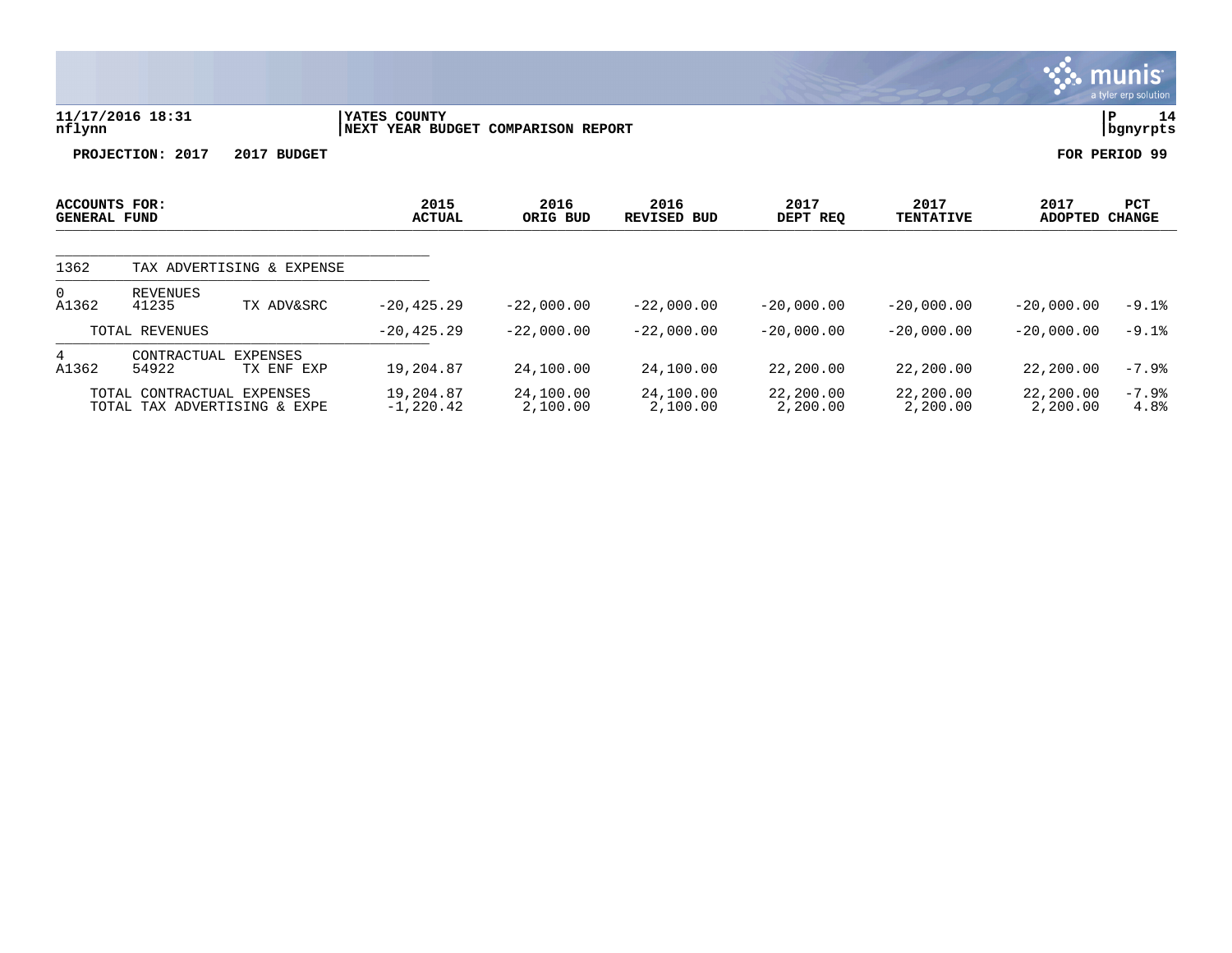|                                             |                                                     |                                                               |                                                    |                                    |                                            |                                    |                                    |                                    | <b>munis</b><br>a tyler erp solution                    |
|---------------------------------------------|-----------------------------------------------------|---------------------------------------------------------------|----------------------------------------------------|------------------------------------|--------------------------------------------|------------------------------------|------------------------------------|------------------------------------|---------------------------------------------------------|
| nflynn                                      | 11/17/2016 18:31                                    |                                                               | YATES COUNTY<br>NEXT YEAR BUDGET COMPARISON REPORT |                                    |                                            |                                    |                                    |                                    | 15<br>l P<br>  bgnyrpts                                 |
|                                             | PROJECTION: 2017                                    | 2017 BUDGET                                                   |                                                    |                                    |                                            |                                    |                                    |                                    | FOR PERIOD 99                                           |
| <b>ACCOUNTS FOR:</b><br><b>GENERAL FUND</b> |                                                     |                                                               | 2015<br><b>ACTUAL</b>                              | 2016<br>ORIG BUD                   | 2016<br><b>REVISED BUD</b>                 | 2017<br>DEPT REQ                   | 2017<br><b>TENTATIVE</b>           | 2017<br>ADOPTED CHANGE             | <b>PCT</b>                                              |
| 1364                                        |                                                     | TAX-ACOD PROP EXPENSES                                        |                                                    |                                    |                                            |                                    |                                    |                                    |                                                         |
| 0<br>A1364<br>A1364<br>A1364<br>A1364       | <b>REVENUES</b><br>41051<br>42401<br>42620<br>42652 | SALE TAP<br>INT-ENV CL<br>FORF DEP<br>FOREST PRD              | $-102, 171.47$<br>$-89.17$<br>$-263.00$<br>.00     | $-86,000.00$<br>.00<br>.00<br>.00  | $-86,000.00$<br>.00<br>.00<br>.00          | $-106,000.00$<br>.00<br>.00<br>.00 | $-106,000.00$<br>.00<br>.00<br>.00 | $-106,000.00$<br>.00<br>.00<br>.00 | 23.3%<br>.0%<br>$.0\%$<br>.0%                           |
|                                             | TOTAL REVENUES                                      |                                                               | $-102,523.64$                                      | $-86,000.00$                       | $-86,000.00$                               | $-106,000.00$                      | $-106,000.00$                      | $-106,000.00$                      | 23.3%                                                   |
| 4<br>A1364<br>A1364<br>A1364<br>A1364       | CONTRACTUAL<br>54027<br>54501<br>54918<br>54936     | EXPENSES<br>MISC CONTR<br>ADVERTISIN<br>REF&TAP TX<br>CLEANUP | .00<br>1,545.71<br>1,026.67<br>236, 374.99         | .00<br>1,300.00<br>1,000.00<br>.00 | 51.05<br>1,248.95<br>1,000.00<br>30,000.00 | .00<br>.00<br>1,100.00<br>.00      | .00<br>.00<br>1,100.00<br>.00      | .00<br>1,100.00<br>.00             | . 0 %<br>$.00 - 100.0$<br>$10.0$ $%$<br>.0 <sub>8</sub> |
|                                             | TOTAL CONTRACTUAL EXPENSES                          | TOTAL TAX-ACOD PROP EXPENSES                                  | 238,947.37<br>136, 423. 73                         | 2,300.00<br>$-83,700.00$           | 32,300.00<br>$-53,700.00$                  | 1,100.00<br>$-104,900.00$          | 1,100.00<br>$-104,900.00$          | 1,100.00<br>$-104,900.00$          | $-52.2$<br>25.3%                                        |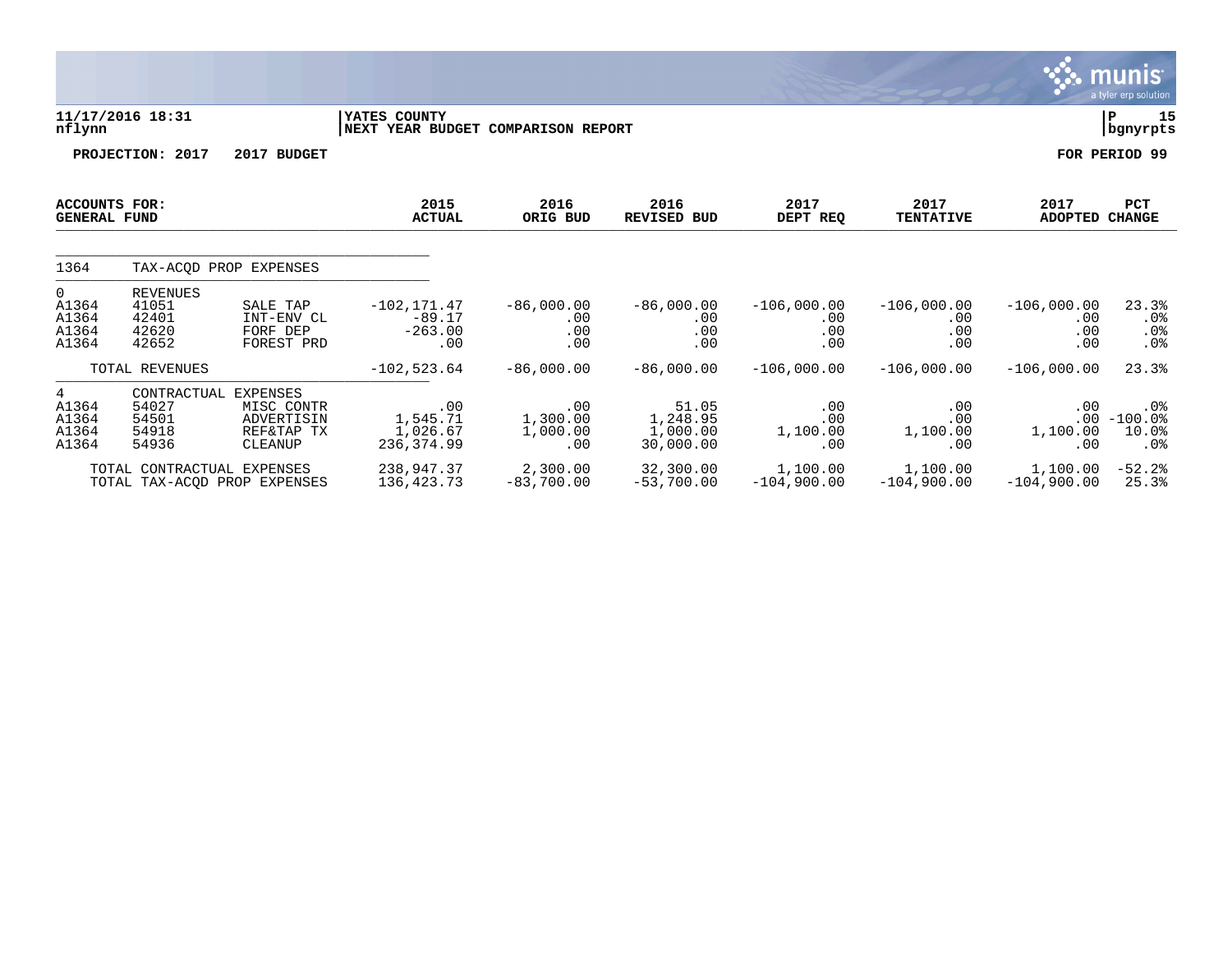|                                                                                                                            |                                                                                                                                  |                                                                                                                                                         |                                                                                                                                 |                                                                                                                                   |                                                                                                                                     |                                                                                                                                   |                                                                                                                                   |                                                                                                                                   | munis<br>a tyler erp solution                                                                            |
|----------------------------------------------------------------------------------------------------------------------------|----------------------------------------------------------------------------------------------------------------------------------|---------------------------------------------------------------------------------------------------------------------------------------------------------|---------------------------------------------------------------------------------------------------------------------------------|-----------------------------------------------------------------------------------------------------------------------------------|-------------------------------------------------------------------------------------------------------------------------------------|-----------------------------------------------------------------------------------------------------------------------------------|-----------------------------------------------------------------------------------------------------------------------------------|-----------------------------------------------------------------------------------------------------------------------------------|----------------------------------------------------------------------------------------------------------|
| nflynn                                                                                                                     | 11/17/2016 18:31                                                                                                                 |                                                                                                                                                         | <b>YATES COUNTY</b><br>NEXT YEAR BUDGET COMPARISON REPORT                                                                       |                                                                                                                                   |                                                                                                                                     |                                                                                                                                   |                                                                                                                                   |                                                                                                                                   | ∣ P<br>16<br>  bgnyrpts                                                                                  |
|                                                                                                                            | PROJECTION: 2017                                                                                                                 | 2017 BUDGET                                                                                                                                             |                                                                                                                                 |                                                                                                                                   |                                                                                                                                     |                                                                                                                                   |                                                                                                                                   |                                                                                                                                   | FOR PERIOD 99                                                                                            |
| ACCOUNTS FOR:<br><b>GENERAL FUND</b>                                                                                       |                                                                                                                                  |                                                                                                                                                         | 2015<br><b>ACTUAL</b>                                                                                                           | 2016<br>ORIG BUD                                                                                                                  | 2016<br><b>REVISED BUD</b>                                                                                                          | 2017<br>DEPT REQ                                                                                                                  | 2017<br><b>TENTATIVE</b>                                                                                                          | 2017<br><b>ADOPTED CHANGE</b>                                                                                                     | <b>PCT</b>                                                                                               |
| 1410                                                                                                                       | COUNTY CLERK                                                                                                                     |                                                                                                                                                         |                                                                                                                                 |                                                                                                                                   |                                                                                                                                     |                                                                                                                                   |                                                                                                                                   |                                                                                                                                   |                                                                                                          |
| $\Omega$<br>A1410<br>A1410<br>A1410<br>A1410<br>A1410                                                                      | <b>REVENUES</b><br>41136<br>41255<br>42410<br>42545<br>43005                                                                     | AUTO TAX<br>CO CLRK FE<br>RENT-CLERK<br>PISTOL PER<br>MORTG TAX                                                                                         | $-150, 157.10$<br>$-495,880.00$<br>$-3,000.00$<br>$-5,376.00$<br>$-237,924.29$                                                  | $-148,000.00$<br>$-478,000.00$<br>$-3,000.00$<br>$-4,500.00$<br>$-190,000.00$                                                     | $-148,000.00$<br>$-478,000.00$<br>$-3,000.00$<br>$-4,500.00$<br>$-190,000.00$                                                       | $-148,000.00$<br>$-478,000.00$<br>$-3,000.00$<br>$-4,500.00$<br>$-190,000.00$                                                     | $-148,000.00$<br>$-478,000.00$<br>$-3,000.00$<br>$-4,500.00$<br>$-190,000.00$                                                     | $-148,000.00$<br>$-478,000.00$<br>$-3,000.00$<br>$-4,500.00$<br>$-190,000.00$                                                     | .0%<br>.0%<br>.0%<br>.0%<br>.0%                                                                          |
|                                                                                                                            | TOTAL REVENUES                                                                                                                   |                                                                                                                                                         | $-892, 337.39$                                                                                                                  | $-823,500.00$                                                                                                                     | $-823,500.00$                                                                                                                       | $-823,500.00$                                                                                                                     | $-823,500.00$                                                                                                                     | $-823,500.00$                                                                                                                     | .0%                                                                                                      |
| 1<br>A1410<br>A1410<br>A1410<br>A1410<br>A1410<br>A1410<br>A1410<br>A1410<br>A1410<br>A1410                                | PERSONAL SERVICES<br>51005<br>51110<br>51135<br>51235<br>51236<br>51250<br>51251<br>51508<br>51509<br>51660                      | CO CLERK<br>DEP CLERK<br>MV SUPER<br>MV CASHIER<br>MV CASHIER<br>RECORD CLK<br>RECORD CLK<br>35-40 HRS<br>COMP CSEA<br>INS BUYOUT                       | 61,802.00<br>38,035.00<br>37, 454.23<br>30, 270.05<br>37, 745.82<br>35,425.60<br>35, 425.56<br>.00<br>.00<br>.00                | 61,802.00<br>38,035.00<br>37,455.00<br>33,718.00<br>38,879.00<br>36,839.00<br>36,486.00<br>.00<br>.00<br>.00                      | 63,038.00<br>38,796.00<br>42,003.00<br>29,629.00<br>38,879.00<br>36,839.00<br>36,486.00<br>.00<br>.00<br>.00                        | 63,038.00<br>37,000.00<br>41,842.00<br>32,923.00<br>33,053.00<br>37,292.00<br>36,346.00<br>.00<br>.00<br>2,371.00                 | 63,038.00<br>37,000.00<br>41,842.00<br>32,923.00<br>33,053.00<br>37,292.00<br>36,346.00<br>.00<br>.00<br>2,371.00                 | 63,038.00<br>37,000.00<br>41,842.00<br>32,923.00<br>33,053.00<br>37,292.00<br>36,346.00<br>.00<br>.00<br>2,371.00                 | 2.0%<br>$-2.7%$<br>11.7%<br>$-2.4%$<br>$-15.0%$<br>1.2%<br>-.4%<br>.0%<br>.0%<br>.0%                     |
|                                                                                                                            | TOTAL PERSONAL SERVICES                                                                                                          |                                                                                                                                                         | 276, 158.26                                                                                                                     | 283, 214.00                                                                                                                       | 285,670.00                                                                                                                          | 283,865.00                                                                                                                        | 283,865.00                                                                                                                        | 283,865.00                                                                                                                        | .2%                                                                                                      |
| $\overline{4}$<br>A1410<br>A1410<br>A1410<br>A1410<br>A1410<br>A1410<br>A1410<br>A1410<br>A1410<br>A1410<br>A1410<br>A1410 | CONTRACTUAL EXPENSES<br>54002<br>54470<br>54471<br>54507<br>54515<br>54516<br>54522<br>54660<br>54682<br>54907<br>54916<br>54964 | ARCHIVAL<br>SUPP:OFF<br>SUPP: PHOTO<br>COPIER CHR<br>POSTAGE<br>PRINTING<br>SHIPMENTS<br>TRAVEL EXP<br>TEL/FAX<br><b>DUES</b><br>PUBLICATN<br>LEASE:REC | 45,849.08<br>2,678.31<br>449.37<br>970.25<br>2,134.70<br>336.00<br>696.02<br>672.74<br>1,157.52<br>225.00<br>1,581.56<br>968.60 | 45,540.00<br>2,700.00<br>475.00<br>1,100.00<br>2,100.00<br>350.00<br>660.00<br>640.00<br>1,150.00<br>225.00<br>1,700.00<br>995.00 | 45,540.00<br>2,642.30<br>475.00<br>1,100.00<br>2,100.00<br>432.00<br>660.00<br>558.00<br>1,150.00<br>225.00<br>1,700.00<br>1,052.70 | 45,540.00<br>2,700.00<br>475.00<br>1,100.00<br>2,100.00<br>350.00<br>660.00<br>640.00<br>1,150.00<br>225.00<br>1,700.00<br>995.00 | 45,540.00<br>2,700.00<br>475.00<br>1,100.00<br>2,100.00<br>350.00<br>660.00<br>640.00<br>1,150.00<br>225.00<br>1,700.00<br>995.00 | 45,540.00<br>2,700.00<br>475.00<br>1,100.00<br>2,100.00<br>350.00<br>660.00<br>640.00<br>1,150.00<br>225.00<br>1,700.00<br>995.00 | .0%<br>.0%<br>.0%<br>.0%<br>.0%<br>.0%<br>.0 <sub>8</sub><br>.0%<br>.0%<br>.0 <sub>8</sub><br>.0%<br>.0% |
|                                                                                                                            | TOTAL CONTRACTUAL EXPENSES                                                                                                       |                                                                                                                                                         | 57,719.15                                                                                                                       | 57,635.00                                                                                                                         | 57,635.00                                                                                                                           | 57,635.00                                                                                                                         | 57,635.00                                                                                                                         | 57,635.00                                                                                                                         | .0%                                                                                                      |
| 8<br>A1410                                                                                                                 | EMPLOYEE BENEFITS<br>58100                                                                                                       | FICA/MED                                                                                                                                                | 19,467.01                                                                                                                       | 20,456.00                                                                                                                         | 21,201.00                                                                                                                           | 21,185.00                                                                                                                         | 21,185.00                                                                                                                         | 21,185.00                                                                                                                         | 3.6%                                                                                                     |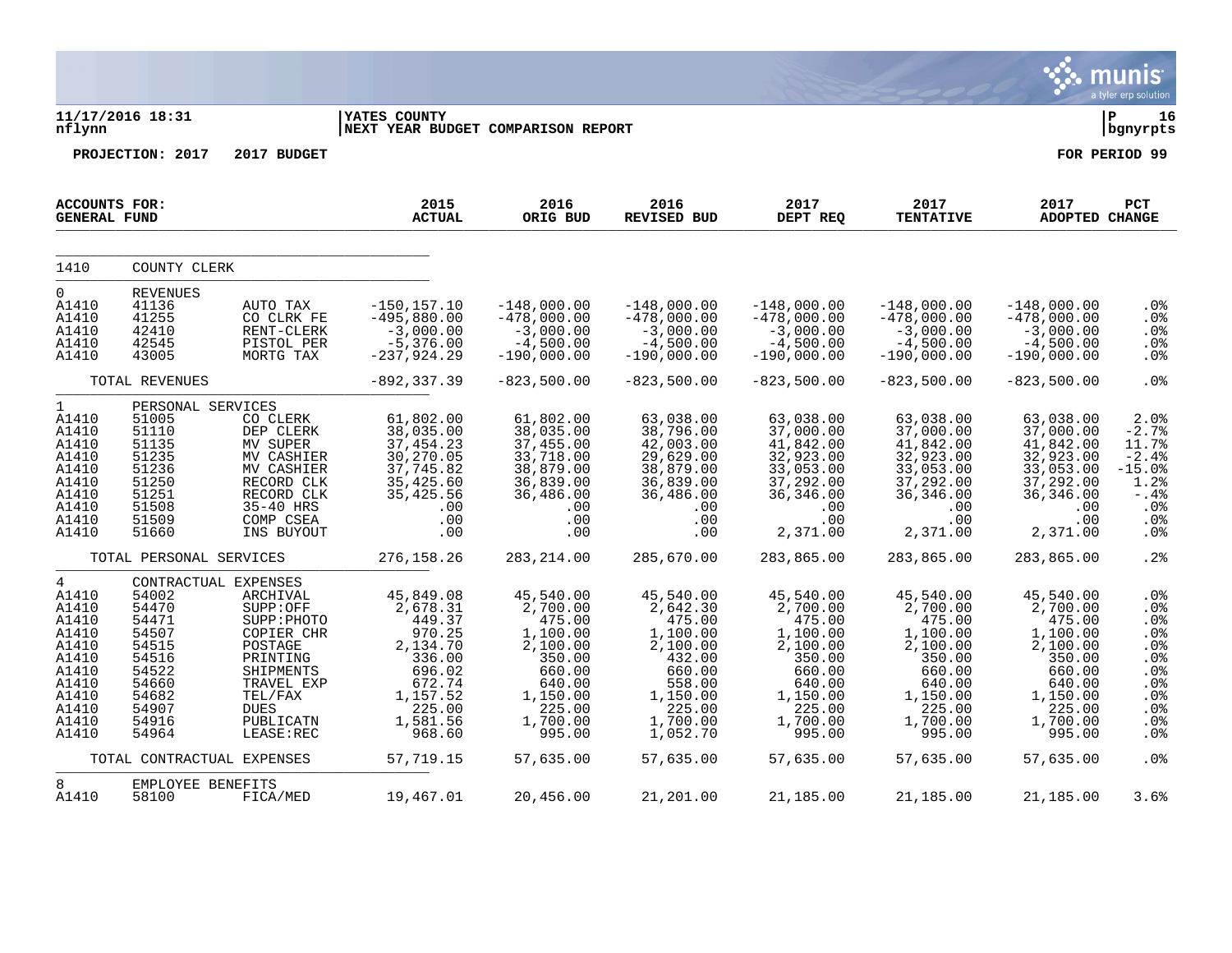

#### **11/17/2016 18:31 |YATES COUNTY |P 17 nflynn |NEXT YEAR BUDGET COMPARISON REPORT |bgnyrpts**

| ACCOUNTS FOR:       |                                               | 2015          | 2016                                                                                                                                               | 2016        | 2017                       | 2017             | 2017           | PCT       |           |
|---------------------|-----------------------------------------------|---------------|----------------------------------------------------------------------------------------------------------------------------------------------------|-------------|----------------------------|------------------|----------------|-----------|-----------|
| <b>GENERAL FUND</b> |                                               | <b>ACTUAL</b> | ORIG BUD                                                                                                                                           | REVISED BUD | DEPT REO                   | <b>TENTATIVE</b> | <b>ADOPTED</b> | CHANGE    |           |
| A1410               | 58303                                         | INS-CSEA      | 22,630.08                                                                                                                                          | 26,735.00   | 26,735.00                  | 34,305.00        | 34,305.00      | 34,305.00 | 28.3%     |
| A1410               | 58305                                         | INS-NON UN    | 35, 355, 33                                                                                                                                        | 37,439.00   | 32,440.00                  | 5,927.00         | 5,927.00       | 5,927.00  | $-84.2$ . |
|                     | TOTAL EMPLOYEE BENEFITS<br>TOTAL COUNTY CLERK |               | 77,452.42<br>84,630.00<br>80,376.00<br>61,417.00<br>61,417.00<br>$-420,583.00$<br>$-399.819.00$<br>$-420,583.00$<br>$-481,007.56$<br>$-398.021.00$ |             | 61,417.00<br>$-420.583.00$ | $-27.4%$<br>5.7% |                |           |           |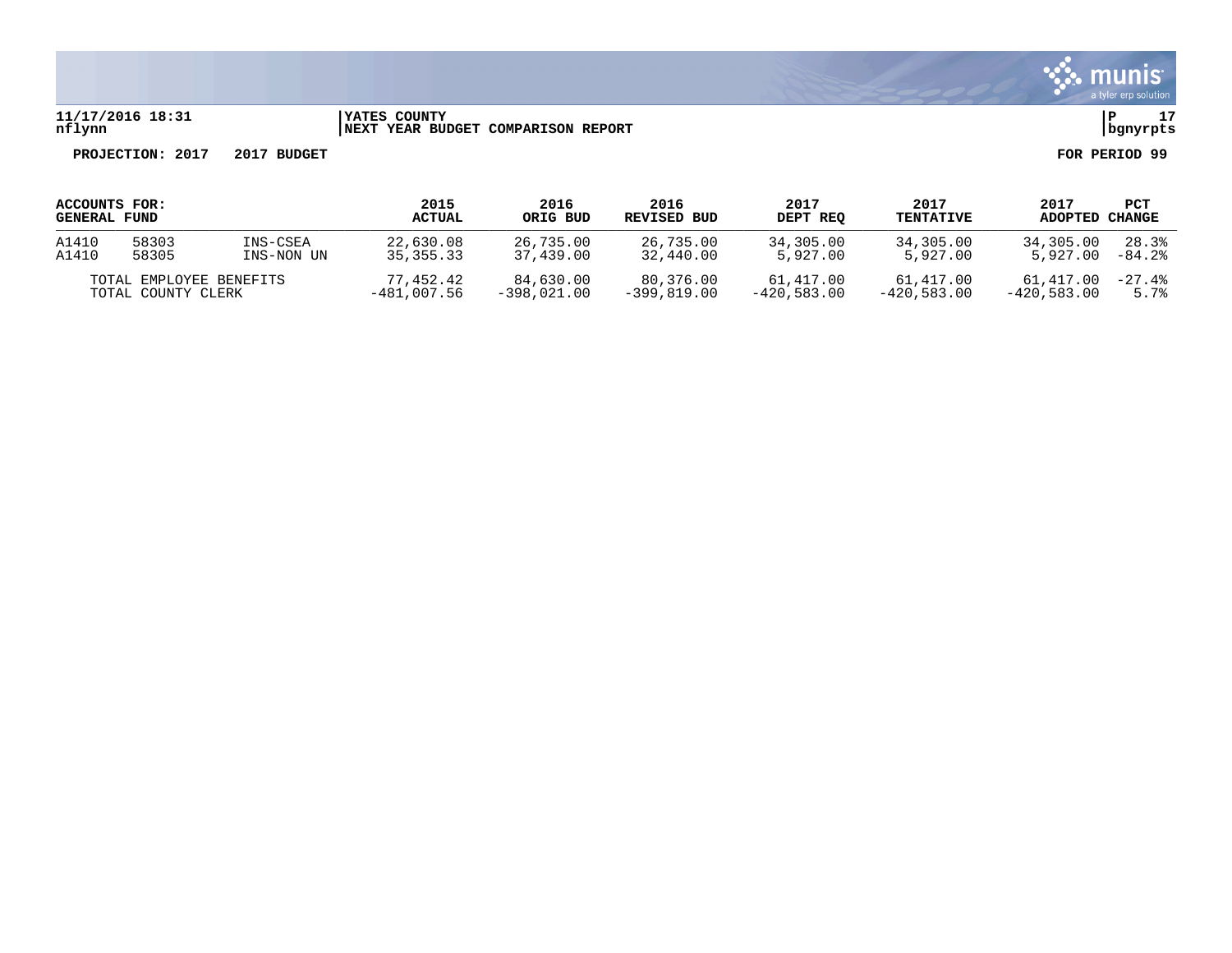|                                                                                                                                                        |                                                                                                                                     |                                                                                                                                                                                                                           |                                                                                                                                     |                                                                                                                                                    |                                                                                                                                                    |                                                                                                                                                    |                                                                                                                                                         |                                                                                                                                                    | munis<br>a tyler erp solution                                                                              |
|--------------------------------------------------------------------------------------------------------------------------------------------------------|-------------------------------------------------------------------------------------------------------------------------------------|---------------------------------------------------------------------------------------------------------------------------------------------------------------------------------------------------------------------------|-------------------------------------------------------------------------------------------------------------------------------------|----------------------------------------------------------------------------------------------------------------------------------------------------|----------------------------------------------------------------------------------------------------------------------------------------------------|----------------------------------------------------------------------------------------------------------------------------------------------------|---------------------------------------------------------------------------------------------------------------------------------------------------------|----------------------------------------------------------------------------------------------------------------------------------------------------|------------------------------------------------------------------------------------------------------------|
| nflynn                                                                                                                                                 | 11/17/2016 18:31                                                                                                                    |                                                                                                                                                                                                                           | <b>YATES COUNTY</b><br>NEXT YEAR BUDGET COMPARISON REPORT                                                                           |                                                                                                                                                    |                                                                                                                                                    |                                                                                                                                                    |                                                                                                                                                         |                                                                                                                                                    | l P<br>18<br>  bgnyrpts                                                                                    |
|                                                                                                                                                        | PROJECTION: 2017                                                                                                                    | 2017 BUDGET                                                                                                                                                                                                               |                                                                                                                                     |                                                                                                                                                    |                                                                                                                                                    |                                                                                                                                                    |                                                                                                                                                         |                                                                                                                                                    | FOR PERIOD 99                                                                                              |
| <b>GENERAL FUND</b>                                                                                                                                    | <b>ACCOUNTS FOR:</b>                                                                                                                |                                                                                                                                                                                                                           | 2015<br><b>ACTUAL</b>                                                                                                               | 2016<br>ORIG BUD                                                                                                                                   | 2016<br>REVISED BUD                                                                                                                                | 2017<br>DEPT REQ                                                                                                                                   | 2017<br><b>TENTATIVE</b>                                                                                                                                | 2017<br><b>ADOPTED CHANGE</b>                                                                                                                      | PCT                                                                                                        |
| 1420                                                                                                                                                   | COUNTY ATTORNEY                                                                                                                     |                                                                                                                                                                                                                           |                                                                                                                                     |                                                                                                                                                    |                                                                                                                                                    |                                                                                                                                                    |                                                                                                                                                         |                                                                                                                                                    |                                                                                                            |
| $\mathbf{1}$<br>A1420<br>A1420<br>A1420                                                                                                                | PERSONAL SERVICES<br>51560<br>51590<br>51644                                                                                        | ASST CO AT<br>CO ATTY<br>SECR-ATTY                                                                                                                                                                                        | 22,854.05<br>72,163.00<br>27,637.16                                                                                                 | 33,700.00<br>72,163.00<br>27,530.00                                                                                                                | 26,557.92<br>81,422.08<br>28,081.00                                                                                                                | .00<br>90,606.00<br>28,081.00                                                                                                                      | $.00 \,$<br>90,606.00<br>28,081.00                                                                                                                      | 90,606.00<br>28,081.00                                                                                                                             | $.00 - 100.0$<br>25.6%<br>2.0%                                                                             |
|                                                                                                                                                        | TOTAL PERSONAL SERVICES                                                                                                             |                                                                                                                                                                                                                           | 122,654.21                                                                                                                          | 133,393.00                                                                                                                                         | 136,061.00                                                                                                                                         | 118,687.00                                                                                                                                         | 118,687.00                                                                                                                                              | 118,687.00                                                                                                                                         | $-11.0\%$                                                                                                  |
| $4\overline{ }$<br>A1420<br>A1420<br>A1420<br>A1420<br>A1420<br>A1420<br>A1420<br>A1420<br>A1420<br>A1420<br>A1420<br>A1420<br>A1420<br>A1420<br>A1420 | 54011<br>54025<br>54044<br>54152<br>54408<br>54470<br>54507<br>54512<br>54515<br>54654<br>54660<br>54682<br>54755<br>54907<br>54916 | CONTRACTUAL EXPENSES<br>CONSULTANT<br>LEGAL ASST<br>STENO FEES<br>CONFERENCE<br>EQ MAINT<br>SUPP:OFF<br>COPIER CHR<br>ON LINE DA<br>POSTAGE<br>MILEAGE<br>TRAVEL EXP<br>TEL/FAX<br>WITNESS FE<br><b>DUES</b><br>PUBLICATN | 4,647.50<br>45,032.85<br>.00<br>.00<br>.00<br>340.94<br>.00<br>1,727.00<br>52.50<br>.00<br>.00<br>338.62<br>.00<br>284.00<br>305.25 | .00<br>60,000.00<br>150.00<br>350.00<br>75.00<br>385.00<br>25.00<br>1,980.00<br>100.00<br>110.00<br>475.00<br>275.00<br>300.00<br>300.00<br>500.00 | .00<br>60,000.00<br>150.00<br>350.00<br>75.00<br>385.00<br>25.00<br>1,980.00<br>100.00<br>110.00<br>475.00<br>275.00<br>300.00<br>300.00<br>500.00 | .00<br>50,000.00<br>150.00<br>350.00<br>75.00<br>385.00<br>25.00<br>1,980.00<br>100.00<br>110.00<br>475.00<br>275.00<br>300.00<br>300.00<br>500.00 | $.00 \,$<br>45,000.00<br>150.00<br>350.00<br>75.00<br>385.00<br>25.00<br>1,980.00<br>100.00<br>110.00<br>475.00<br>275.00<br>300.00<br>300.00<br>500.00 | .00<br>45,000.00<br>150.00<br>350.00<br>75.00<br>385.00<br>25.00<br>1,980.00<br>100.00<br>110.00<br>475.00<br>275.00<br>300.00<br>300.00<br>500.00 | .0%<br>$-16.7%$<br>.0%<br>.0%<br>.0%<br>.0%<br>.0%<br>.0%<br>.0%<br>.0%<br>.0%<br>.0%<br>.0%<br>.0%<br>.0% |
|                                                                                                                                                        |                                                                                                                                     | TOTAL CONTRACTUAL EXPENSES                                                                                                                                                                                                | 52,728.66                                                                                                                           | 65,025.00                                                                                                                                          | 65,025.00                                                                                                                                          | 55,025.00                                                                                                                                          | 50,025.00                                                                                                                                               | 50,025.00                                                                                                                                          | $-15.4%$                                                                                                   |
| 8<br>A1420                                                                                                                                             | EMPLOYEE BENEFITS<br>58100                                                                                                          | FICA/MED                                                                                                                                                                                                                  | 9,382.83                                                                                                                            | 10,205.00                                                                                                                                          | 10,410.00                                                                                                                                          | 9,080.00                                                                                                                                           | 9,080.00                                                                                                                                                | $9,080.00 -11.0$                                                                                                                                   |                                                                                                            |
|                                                                                                                                                        | TOTAL EMPLOYEE BENEFITS<br>TOTAL COUNTY ATTORNEY                                                                                    |                                                                                                                                                                                                                           | 9,382.83<br>184,765.70                                                                                                              | 10,205.00<br>208,623.00                                                                                                                            | 10,410.00<br>211,496.00                                                                                                                            | 9,080.00<br>182,792.00                                                                                                                             | 9,080.00<br>177,792.00                                                                                                                                  | 9,080.00<br>$177,792.00 -12.48$                                                                                                                    | $-11.0%$                                                                                                   |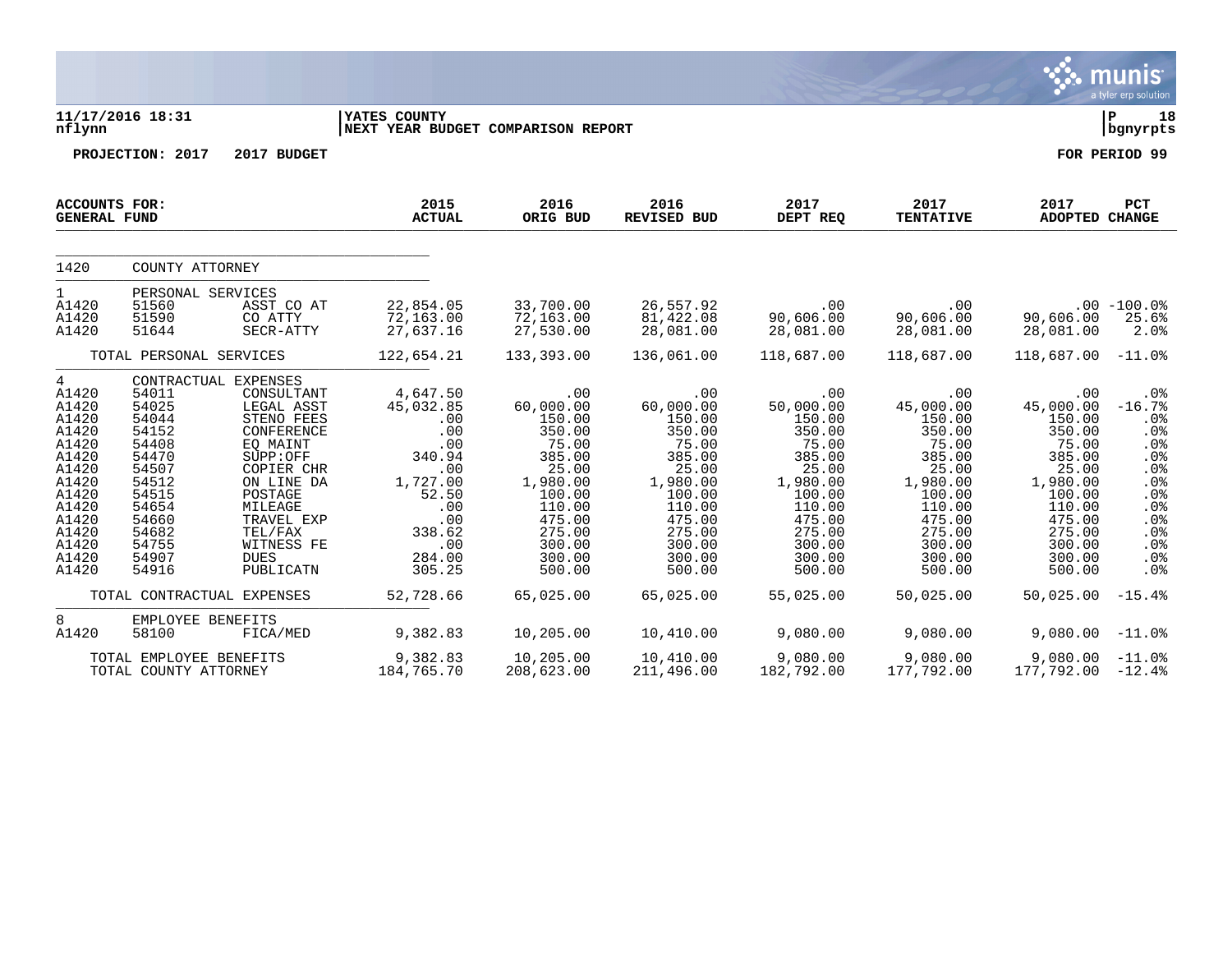|                                                                                                                                                                                                              |                                                                                                                                                                                                                   |                                                                                                                                                                                                                                                                      |                                                                                                                                                                                                                                   |                                                                                                                                                                                                                                   |                                                                                                                                                                                                                                 |                                                                                                                                                                                                                       |                                                                                                                                                                                                                       |                                                                                                                                                                                                                    | munis<br>a tyler erp solution                                                                                                                                                                                                  |
|--------------------------------------------------------------------------------------------------------------------------------------------------------------------------------------------------------------|-------------------------------------------------------------------------------------------------------------------------------------------------------------------------------------------------------------------|----------------------------------------------------------------------------------------------------------------------------------------------------------------------------------------------------------------------------------------------------------------------|-----------------------------------------------------------------------------------------------------------------------------------------------------------------------------------------------------------------------------------|-----------------------------------------------------------------------------------------------------------------------------------------------------------------------------------------------------------------------------------|---------------------------------------------------------------------------------------------------------------------------------------------------------------------------------------------------------------------------------|-----------------------------------------------------------------------------------------------------------------------------------------------------------------------------------------------------------------------|-----------------------------------------------------------------------------------------------------------------------------------------------------------------------------------------------------------------------|--------------------------------------------------------------------------------------------------------------------------------------------------------------------------------------------------------------------|--------------------------------------------------------------------------------------------------------------------------------------------------------------------------------------------------------------------------------|
| nflynn                                                                                                                                                                                                       | 11/17/2016 18:31                                                                                                                                                                                                  |                                                                                                                                                                                                                                                                      | <b>YATES COUNTY</b><br>NEXT YEAR BUDGET COMPARISON REPORT                                                                                                                                                                         |                                                                                                                                                                                                                                   |                                                                                                                                                                                                                                 |                                                                                                                                                                                                                       |                                                                                                                                                                                                                       |                                                                                                                                                                                                                    | lР<br>19<br>  bgnyrpts                                                                                                                                                                                                         |
|                                                                                                                                                                                                              | PROJECTION: 2017                                                                                                                                                                                                  | 2017 BUDGET                                                                                                                                                                                                                                                          |                                                                                                                                                                                                                                   |                                                                                                                                                                                                                                   |                                                                                                                                                                                                                                 |                                                                                                                                                                                                                       |                                                                                                                                                                                                                       |                                                                                                                                                                                                                    | FOR PERIOD 99                                                                                                                                                                                                                  |
| <b>ACCOUNTS FOR:</b><br><b>GENERAL FUND</b>                                                                                                                                                                  |                                                                                                                                                                                                                   |                                                                                                                                                                                                                                                                      | 2015<br><b>ACTUAL</b>                                                                                                                                                                                                             | 2016<br>ORIG BUD                                                                                                                                                                                                                  | 2016<br><b>REVISED BUD</b>                                                                                                                                                                                                      | 2017<br>DEPT REQ                                                                                                                                                                                                      | 2017<br><b>TENTATIVE</b>                                                                                                                                                                                              | 2017<br><b>ADOPTED CHANGE</b>                                                                                                                                                                                      | PCT                                                                                                                                                                                                                            |
| 1430                                                                                                                                                                                                         | PERSONNEL DEPARTMENT                                                                                                                                                                                              |                                                                                                                                                                                                                                                                      |                                                                                                                                                                                                                                   |                                                                                                                                                                                                                                   |                                                                                                                                                                                                                                 |                                                                                                                                                                                                                       |                                                                                                                                                                                                                       |                                                                                                                                                                                                                    |                                                                                                                                                                                                                                |
| $\overline{0}$<br>A1430                                                                                                                                                                                      | <b>REVENUES</b><br>41260                                                                                                                                                                                          | PERSONNEL                                                                                                                                                                                                                                                            | $-3,091.75$                                                                                                                                                                                                                       | $-5,000.00$                                                                                                                                                                                                                       | $-5,000.00$                                                                                                                                                                                                                     | $-5,000.00$                                                                                                                                                                                                           | $-5,000.00$                                                                                                                                                                                                           | $-5,000.00$                                                                                                                                                                                                        | .0%                                                                                                                                                                                                                            |
|                                                                                                                                                                                                              | TOTAL REVENUES                                                                                                                                                                                                    |                                                                                                                                                                                                                                                                      | $-3,091.75$                                                                                                                                                                                                                       | $-5,000.00$                                                                                                                                                                                                                       | $-5,000.00$                                                                                                                                                                                                                     | $-5,000.00$                                                                                                                                                                                                           | $-5,000.00$                                                                                                                                                                                                           | $-5,000.00$                                                                                                                                                                                                        | .0%                                                                                                                                                                                                                            |
| $\mathbf{1}$<br>A1430<br>A1430<br>A1430<br>A1430<br>A1430<br>A1430<br>A1430                                                                                                                                  | PERSONAL SERVICES<br>51080<br>51140<br>51505<br>51615<br>51630<br>51661<br>51961                                                                                                                                  | PERS OFFCR<br>PERS ASSIS<br>OVERTIME<br>EXAM MNTR<br>INS MNGR<br>COMP NONUN<br>35-40 HRS                                                                                                                                                                             | 65,150.22<br>34, 212.40<br>$7290.60$<br>325.00<br>4, 448.71<br>182.68<br>664.88                                                                                                                                                   | 64,000.00<br>36,000.00<br>$\overline{\phantom{0}}$ .00<br>300.00<br>.00<br>1,500.00<br>.00                                                                                                                                        | 64,000.00<br>36,720.00<br>186.34<br>300.00<br>.00<br>1,324.56<br>552.72                                                                                                                                                         | 65,000.00<br>36,720.00<br>300.00<br>.00<br>1,300.00<br>1,000.00                                                                                                                                                       | 65,000.00<br>36,720.00<br>.00<br>300.00<br>.00<br>1,300.00<br>1,000.00                                                                                                                                                | 65,000.00<br>36,720.00<br>.00<br>300.00<br>.00<br>1,300.00<br>1,000.00                                                                                                                                             | 1.6%<br>2.0%<br>.0%<br>.0%<br>.0%<br>$-13.3%$<br>.0%                                                                                                                                                                           |
|                                                                                                                                                                                                              | TOTAL PERSONAL SERVICES                                                                                                                                                                                           |                                                                                                                                                                                                                                                                      | 105, 274.49                                                                                                                                                                                                                       | 101,800.00                                                                                                                                                                                                                        | 103,083.62                                                                                                                                                                                                                      | 104,320.00                                                                                                                                                                                                            | 104,320.00                                                                                                                                                                                                            | 104,320.00                                                                                                                                                                                                         | 2.5%                                                                                                                                                                                                                           |
| $4\overline{ }$<br>A1430<br>A1430<br>A1430<br>A1430<br>A1430<br>A1430<br>A1430<br>A1430<br>A1430<br>A1430<br>A1430<br>A1430<br>A1430<br>A1430<br>A1430<br>A1430<br>A1430<br>A1430<br>A1430<br>A1430<br>A1430 | CONTRACTUAL EXPENSES<br>54005<br>54011<br>54019<br>54022<br>54034<br>54156<br>54408<br>54457<br>54460<br>54470<br>54501<br>54507<br>54515<br>54516<br>54575<br>54654<br>54660<br>54682<br>54903<br>54907<br>54920 | AUDIT FEES<br>CONSULTANT<br>EAP<br>FSA ADMIN<br>PHYSICALS<br>TRAINING<br>EQ MAINT<br>SUPP: COMP<br>SUPP: DRUG<br>SUPP:OFF<br>ADVERTISIN<br>COPIER CHR<br>POSTAGE<br>PRINTING<br>COMP SOFT<br>MILEAGE<br>TRAVEL EXP<br>TEL/FAX<br>AWARDS<br><b>DUES</b><br>STATE FEES | 4,000.00<br>$7,028.00$<br>3,243.50<br>4,506.75<br>1,049.00<br>199.00<br>.00<br>119.45<br>593.00<br>954.96<br>4,843.39<br>1,021.90<br>609.17<br>857.26<br>21,391.36<br>.00<br>2,948.34<br>$301.72$<br>2,603.78<br>139.00<br>623.00 | 4,000.00<br>$5,700.00$<br>3,374.00<br>4,500.00<br>3,000.00<br>1,700.00<br>200.00<br>.00<br>.00<br>1,000.00<br>5,000.00<br>550.00<br>550.00<br>400.00<br>17,000.00<br>600.00<br>700.00<br>375.00<br>2,000.00<br>300.00<br>1,600.00 | 4,000.00<br>14,657.65<br>$3,295.65$<br>4,500.00<br>3,000.00<br>1,290.41<br>200.00<br>.00<br>.00<br>1,000.00<br>8,502.67<br>680.00<br>420.00<br>400.00<br>4,464.00<br>.00<br>1,787.01<br>375.00<br>2,000.00<br>74.99<br>1,338.00 | 4,000.00<br>14,000.00<br>3,380.00<br>4,500.00<br>1,000.00<br>1,000.00<br>.00<br>.00<br>.00<br>700.00<br>4,000.00<br>500.00<br>400.00<br>200.00<br>8,040.00<br>.00<br>800.00<br>375.00<br>700.00<br>100.00<br>1,400.00 | 4,000.00<br>10,000.00<br>3,380.00<br>4,500.00<br>1,000.00<br>2,851.00<br>.00<br>.00<br>.00<br>700.00<br>4,000.00<br>500.00<br>400.00<br>200.00<br>8,040.00<br>.00<br>800.00<br>375.00<br>700.00<br>100.00<br>1,400.00 | 4,000.00<br>10,000.00<br>3,380.00<br>$4,500.00$<br>$1,000.00$<br>2,851.00<br>.00<br>.00<br>.00<br>700.00<br>4,000.00<br>500.00<br>400.00<br>200.00<br>8,040.00<br>800.00<br>375.00<br>700.00<br>100.00<br>1,400.00 | $.0\%$<br>145.6%<br>.2%<br>.0%<br>$-66.7%$<br>$-41.2%$<br>$-100.0%$<br>.0%<br>.0%<br>$-30.0%$<br>$-20.0%$<br>$-9.1%$<br>$-27.3%$<br>$-50.0%$<br>$-52.7%$<br>$.00 - 100.0%$<br>14.3%<br>.0%<br>$-65.0%$<br>$-66.7%$<br>$-12.5%$ |
|                                                                                                                                                                                                              | TOTAL CONTRACTUAL EXPENSES                                                                                                                                                                                        |                                                                                                                                                                                                                                                                      | 57,032.58                                                                                                                                                                                                                         | 52,549.00                                                                                                                                                                                                                         | 51,985.38                                                                                                                                                                                                                       | 45,095.00                                                                                                                                                                                                             | 42,946.00                                                                                                                                                                                                             | $42,946.00 -14.2$                                                                                                                                                                                                  |                                                                                                                                                                                                                                |
| 8<br>A1430                                                                                                                                                                                                   | EMPLOYEE BENEFITS<br>58100                                                                                                                                                                                        | FICA/MED                                                                                                                                                                                                                                                             | 7,443.56                                                                                                                                                                                                                          | 7,467.00                                                                                                                                                                                                                          | 7,467.00                                                                                                                                                                                                                        | 7,541.00                                                                                                                                                                                                              | 7,541.00                                                                                                                                                                                                              | 7,541.00                                                                                                                                                                                                           | 1.0%                                                                                                                                                                                                                           |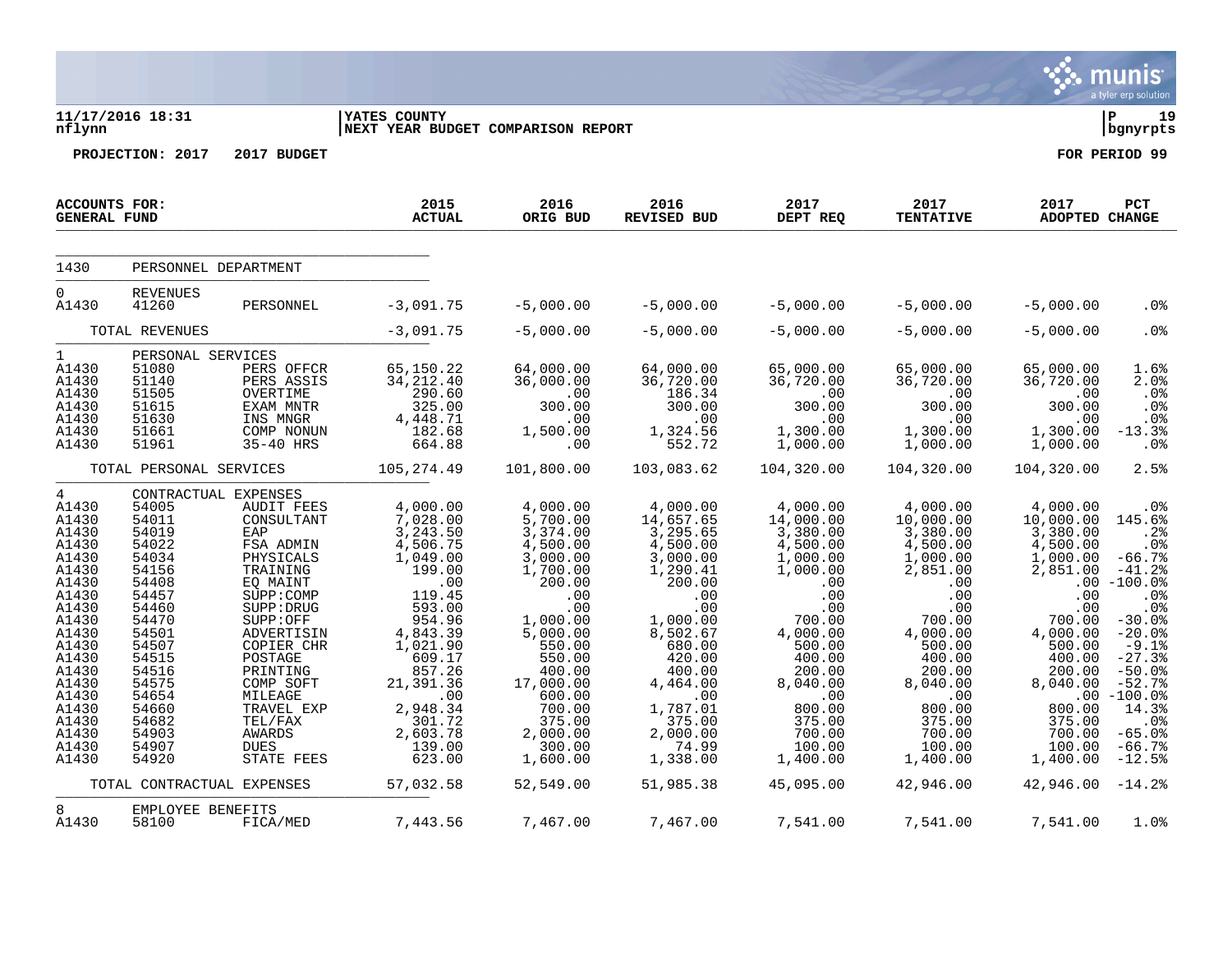

#### **11/17/2016 18:31 |YATES COUNTY |P 20 nflynn |NEXT YEAR BUDGET COMPARISON REPORT |bgnyrpts**

| ACCOUNTS FOR:       |                            |            | 2015          | 2016       | 2016        | 2017       | 2017             | 2017       | PCT    |
|---------------------|----------------------------|------------|---------------|------------|-------------|------------|------------------|------------|--------|
| <b>GENERAL FUND</b> |                            |            | <b>ACTUAL</b> | ORIG BUD   | REVISED BUD | DEPT REO   | <b>TENTATIVE</b> | ADOPTED    | CHANGE |
| A1430               | 58305                      | INS-NON UN | 17,317.75     | 16,406.00  | 24,341.00   | 28,314.00  | 28,314.00        | 28,314.00  | 72.6%  |
|                     | TOTAL EMPLOYEE BENEFITS    |            | 24,761.31     | 23,873.00  | 31,808.00   | 35,855.00  | 35,855.00        | 35,855,00  | 50.2%  |
|                     | TOTAL PERSONNEL DEPARTMENT |            | 183,976.63    | 173,222.00 | 181,877.00  | 180,270.00 | 178,121.00       | 178,121.00 | 4.1%   |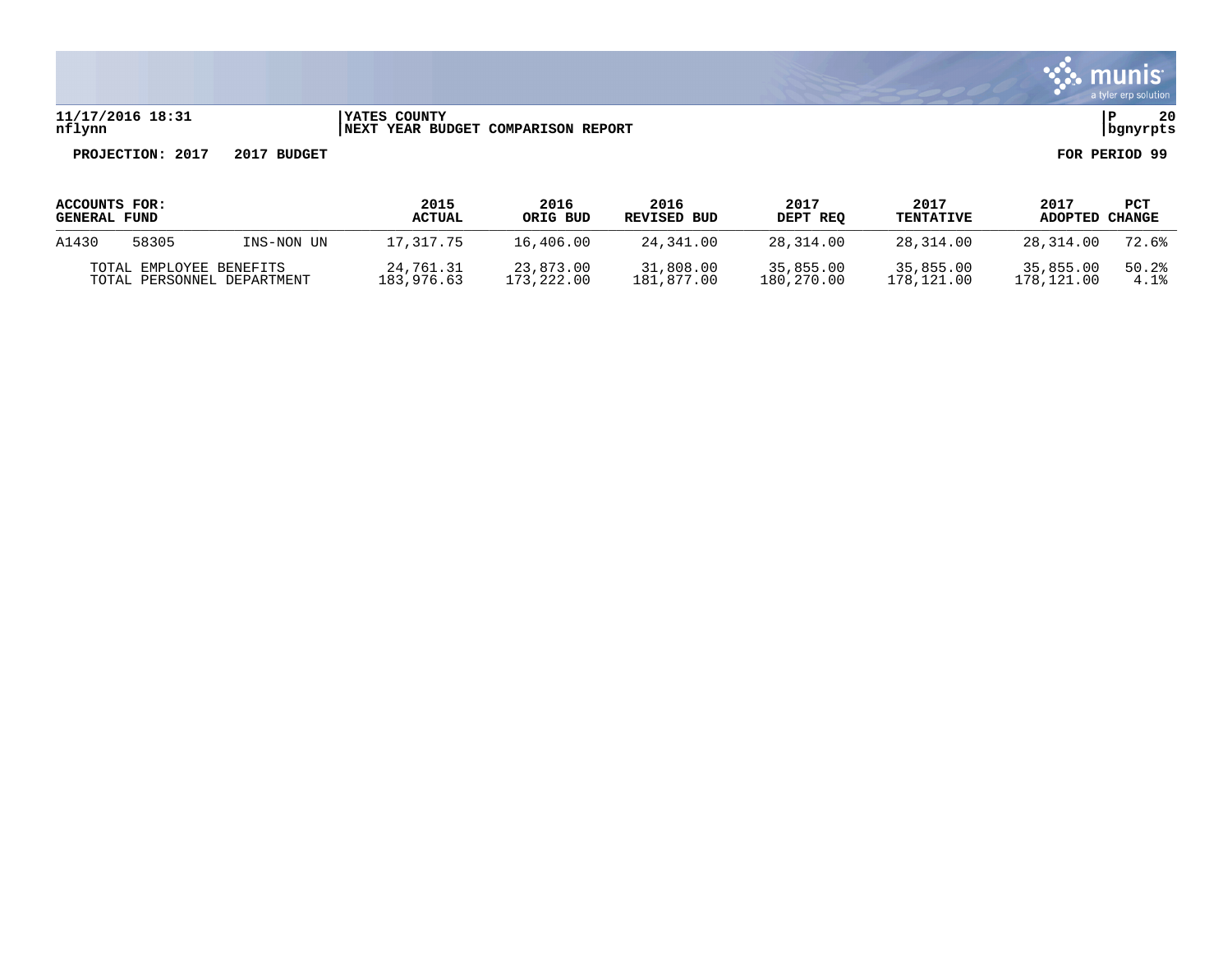|                                                                                                                                                                                  |                                                                                                                                                                                        |                                                                                                                                                                                                                                      |                                                                                                                                                                                               |                                                                                                                                                                                                                 |                                                                                                                                                                                                               |                                                                                                                                                                                                              |                                                                                                                                                                                                              |                                                                                                                                                                                                             | munis<br>a tyler erp solution                                                                                                                                                         |
|----------------------------------------------------------------------------------------------------------------------------------------------------------------------------------|----------------------------------------------------------------------------------------------------------------------------------------------------------------------------------------|--------------------------------------------------------------------------------------------------------------------------------------------------------------------------------------------------------------------------------------|-----------------------------------------------------------------------------------------------------------------------------------------------------------------------------------------------|-----------------------------------------------------------------------------------------------------------------------------------------------------------------------------------------------------------------|---------------------------------------------------------------------------------------------------------------------------------------------------------------------------------------------------------------|--------------------------------------------------------------------------------------------------------------------------------------------------------------------------------------------------------------|--------------------------------------------------------------------------------------------------------------------------------------------------------------------------------------------------------------|-------------------------------------------------------------------------------------------------------------------------------------------------------------------------------------------------------------|---------------------------------------------------------------------------------------------------------------------------------------------------------------------------------------|
| nflynn                                                                                                                                                                           | 11/17/2016 18:31                                                                                                                                                                       |                                                                                                                                                                                                                                      | <b>YATES COUNTY</b><br>NEXT YEAR BUDGET COMPARISON REPORT                                                                                                                                     |                                                                                                                                                                                                                 |                                                                                                                                                                                                               |                                                                                                                                                                                                              |                                                                                                                                                                                                              |                                                                                                                                                                                                             | l P<br>21<br>  bgnyrpts                                                                                                                                                               |
|                                                                                                                                                                                  | PROJECTION: 2017                                                                                                                                                                       | 2017 BUDGET                                                                                                                                                                                                                          |                                                                                                                                                                                               |                                                                                                                                                                                                                 |                                                                                                                                                                                                               |                                                                                                                                                                                                              |                                                                                                                                                                                                              |                                                                                                                                                                                                             | FOR PERIOD 99                                                                                                                                                                         |
| <b>ACCOUNTS FOR:</b><br><b>GENERAL FUND</b>                                                                                                                                      |                                                                                                                                                                                        |                                                                                                                                                                                                                                      | 2015<br><b>ACTUAL</b>                                                                                                                                                                         | 2016<br>ORIG BUD                                                                                                                                                                                                | 2016<br><b>REVISED BUD</b>                                                                                                                                                                                    | 2017<br>DEPT REQ                                                                                                                                                                                             | 2017<br><b>TENTATIVE</b>                                                                                                                                                                                     | 2017<br><b>ADOPTED CHANGE</b>                                                                                                                                                                               | PCT                                                                                                                                                                                   |
| 1450                                                                                                                                                                             | <b>ELECTIONS</b>                                                                                                                                                                       |                                                                                                                                                                                                                                      |                                                                                                                                                                                               |                                                                                                                                                                                                                 |                                                                                                                                                                                                               |                                                                                                                                                                                                              |                                                                                                                                                                                                              |                                                                                                                                                                                                             |                                                                                                                                                                                       |
| 0<br>A1450<br>A1450<br>A1450<br>A1450                                                                                                                                            | <b>REVENUES</b><br>41289<br>42210<br>42701<br>44089                                                                                                                                    | BOE FEES<br>ELECTIONS<br>PR YR RFND<br>OTHER                                                                                                                                                                                         | $-2,481.71$<br>$-284,073.00$<br>$-25.00$<br>$-956.00$                                                                                                                                         | $-11, 180.00$<br>$-273,097.00$<br>.00<br>.00                                                                                                                                                                    | $-11,180.00$<br>$-273,097.00$<br>.00<br>.00                                                                                                                                                                   | $-8,212.00$<br>$-273,097.00$<br>.00<br>.00                                                                                                                                                                   | $-8,212.00$<br>$-283,097.00$<br>.00<br>.00                                                                                                                                                                   | $-8, 212.00$<br>$-283,097.00$<br>.00<br>.00                                                                                                                                                                 | $-26.5%$<br>.0%<br>.0%<br>.0%                                                                                                                                                         |
|                                                                                                                                                                                  | TOTAL REVENUES                                                                                                                                                                         |                                                                                                                                                                                                                                      | $-287, 535.71$                                                                                                                                                                                | $-284, 277.00$                                                                                                                                                                                                  | $-284, 277.00$                                                                                                                                                                                                | $-281, 309.00$                                                                                                                                                                                               | $-291, 309.00$                                                                                                                                                                                               | $-291, 309.00$                                                                                                                                                                                              | $-1.0%$                                                                                                                                                                               |
| $\mathbf{1}$<br>A1450<br>A1450<br>A1450<br>A1450<br>A1450                                                                                                                        | PERSONAL SERVICES<br>51050<br>51051<br>51595<br>51596<br>51660                                                                                                                         | COMMISS-EL<br>COMMISS-EL<br>DEP EL COM<br>ELECT WORK<br>INS BUYOUT                                                                                                                                                                   | 37,921.00<br>37,921.00<br>42,614.19<br>58,637.75<br>3,154.56                                                                                                                                  | 37,921.00<br>37,921.00<br>39,779.00<br>101,620.00<br>2,475.00                                                                                                                                                   | 38,679.00<br>38,679.00<br>40,575.00<br>106,752.56<br>2,475.00                                                                                                                                                 | 47,476.00<br>47,476.00<br>43,680.00<br>58,634.00<br>2,371.00                                                                                                                                                 | 38,679.00<br>38,679.00<br>42, 224.00<br>58,634.00<br>2,371.00                                                                                                                                                | 38,679.00<br>38,679.00<br>42, 224.00<br>58,634.00<br>2,371.00                                                                                                                                               | 25.2%<br>25.2%<br>9.8%<br>$-42.3%$<br>$-4.2%$                                                                                                                                         |
|                                                                                                                                                                                  | TOTAL PERSONAL SERVICES                                                                                                                                                                |                                                                                                                                                                                                                                      | 180,248.50                                                                                                                                                                                    | 219,716.00                                                                                                                                                                                                      | 227,160.56                                                                                                                                                                                                    | 199,637.00                                                                                                                                                                                                   | 180,587.00                                                                                                                                                                                                   | 180,587.00                                                                                                                                                                                                  | $-9.1%$                                                                                                                                                                               |
| $\overline{4}$<br>A1450<br>A1450<br>A1450<br>A1450<br>A1450<br>A1450<br>A1450<br>A1450<br>A1450<br>A1450<br>A1450<br>A1450<br>A1450<br>A1450<br>A1450<br>A1450<br>A1450<br>A1450 | CONTRACTUAL EXPENSES<br>54152<br>54156<br>54408<br>54461<br>54470<br>54481<br>54484<br>54501<br>54507<br>54515<br>54516<br>54571<br>54576<br>54653<br>54654<br>54660<br>54682<br>54907 | CONFERENCE<br>TRAINING<br>EQ MAINT<br>SUPP: ELECT<br>SUPP:OFF<br>TRNG SUPP<br>VOTE SUPP<br>ADVERTISIN<br>COPIER CHR<br>POSTAGE<br>PRINTING<br>COMP SOFT<br>COMP SFT A<br>GASOLINE<br>MILEAGE<br>TRAVEL EXP<br>TEL/FAX<br><b>DUES</b> | 120.00<br>94.74<br>355.75<br>14,485.31<br>681.33<br>.00<br>1,809.96<br>778.94<br>505.04<br>5,179.35<br>1,278.60<br>12,576.16<br>20,219.00<br>202.67<br>473.23<br>2,166.04<br>439.67<br>140.00 | 120.00<br>3,200.00<br>1,000.00<br>37,550.00<br>1,000.00<br>400.00<br>2,800.00<br>1,200.00<br>2,000.00<br>8,100.00<br>3,500.00<br>12,577.00<br>20,219.00<br>1,000.00<br>800.00<br>4,200.00<br>1,660.00<br>140.00 | 120.00<br>88.00<br>1,000.00<br>37,550.00<br>1,000.00<br>400.00<br>2,800.00<br>1,200.00<br>2,000.00<br>8,100.00<br>3,500.00<br>12,577.00<br>20, 219.00<br>1,000.00<br>800.00<br>2,179.44<br>1,660.00<br>140.00 | 200.00<br>2,000.00<br>500.00<br>21,169.00<br>1,000.00<br>400.00<br>1,800.00<br>1,200.00<br>1,500.00<br>7,000.00<br>3,500.00<br>12,577.00<br>20, 219.00<br>700.00<br>700.00<br>3,700.00<br>1,660.00<br>140.00 | 200.00<br>2,000.00<br>500.00<br>21,169.00<br>1,000.00<br>400.00<br>1,800.00<br>1,200.00<br>1,500.00<br>7,000.00<br>3,500.00<br>12,577.00<br>20, 219.00<br>700.00<br>700.00<br>3,700.00<br>1,660.00<br>140.00 | 200.00<br>2,000.00<br>500.00<br>21,169.00<br>1,000.00<br>400.00<br>1,800.00<br>1,200.00<br>1,500.00<br>7,000.00<br>3,500.00<br>12,577.00<br>20,219.00<br>700.00<br>700.00<br>3,700.00<br>1,660.00<br>140.00 | 66.7%<br>$-37.5%$<br>$-50.0%$<br>$-43.6%$<br>.0%<br>.0%<br>$-35.7%$<br>.0%<br>$-25.0%$<br>$-13.6%$<br>.0%<br>.0%<br>.0%<br>$-30.0%$<br>$-12.5%$<br>$-11.9%$<br>.0 <sub>8</sub><br>.0% |
|                                                                                                                                                                                  | TOTAL CONTRACTUAL EXPENSES                                                                                                                                                             |                                                                                                                                                                                                                                      | 61,505.79                                                                                                                                                                                     | 101,466.00                                                                                                                                                                                                      | 96,333.44                                                                                                                                                                                                     | 79,965.00                                                                                                                                                                                                    | 79,965.00                                                                                                                                                                                                    | 79,965.00                                                                                                                                                                                                   | $-21.2%$                                                                                                                                                                              |
| 8<br>A1450                                                                                                                                                                       | EMPLOYEE BENEFITS<br>58100                                                                                                                                                             | FICA/MED                                                                                                                                                                                                                             | 11,280.12                                                                                                                                                                                     | 16,458.00                                                                                                                                                                                                       | 16,590.00                                                                                                                                                                                                     | 12,991.00                                                                                                                                                                                                    | 13,118.00                                                                                                                                                                                                    | 13,118.00                                                                                                                                                                                                   | $-21.1%$                                                                                                                                                                              |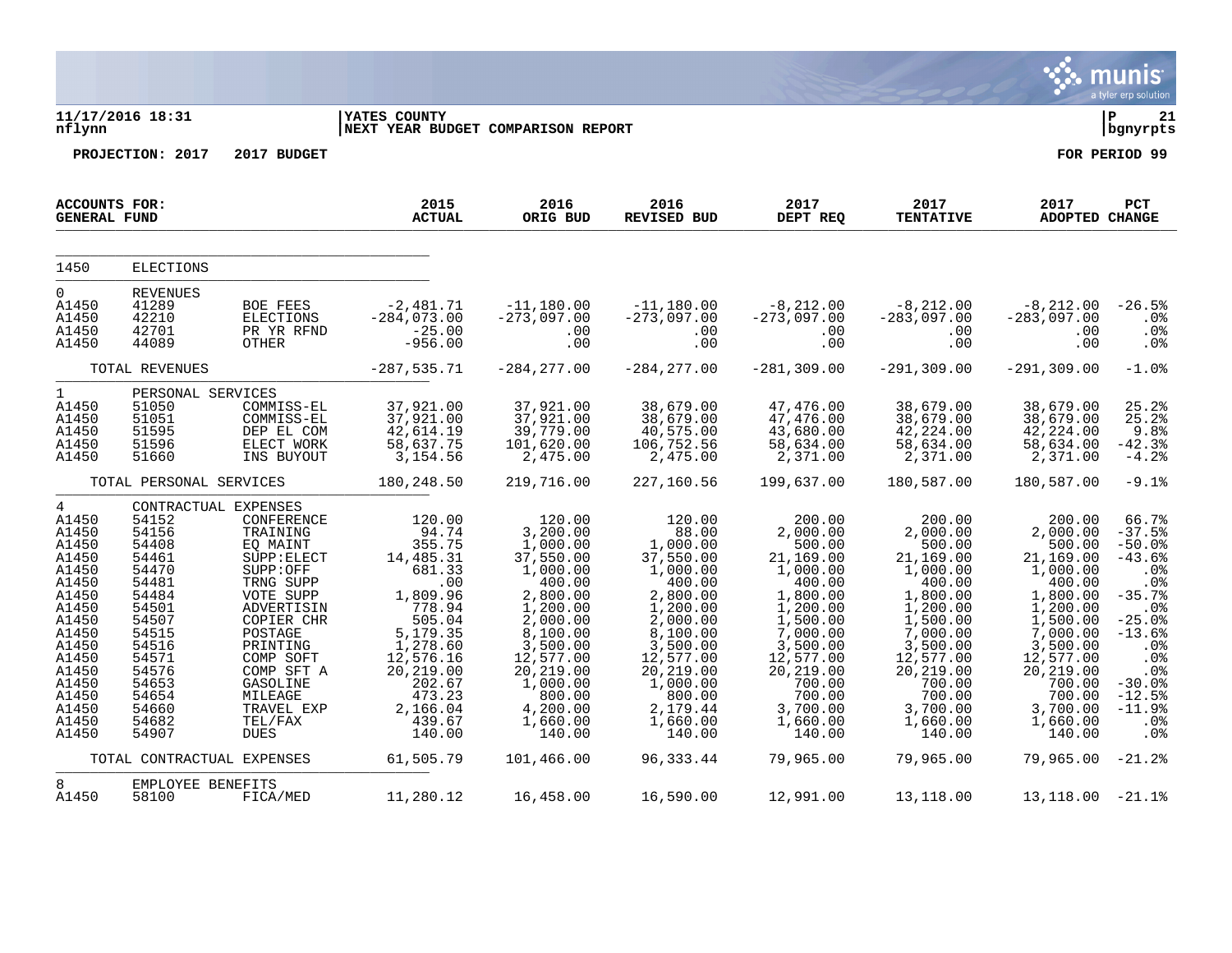

#### **11/17/2016 18:31 |YATES COUNTY |P 22 nflynn |NEXT YEAR BUDGET COMPARISON REPORT |bgnyrpts**

| <b>ACCOUNTS FOR:</b><br><b>GENERAL FUND</b> |       |            | 2015<br><b>ACTUAL</b>     | 2016<br>ORIG BUD       | 2016<br>REVISED BUD    | 2017<br>DEPT REO       | 2017<br><b>TENTATIVE</b>  | 2017<br>ADOPTED           | <b>PCT</b><br>CHANGE |
|---------------------------------------------|-------|------------|---------------------------|------------------------|------------------------|------------------------|---------------------------|---------------------------|----------------------|
| A1450                                       | 58305 | INS-NON UN | 5.429.88                  | 6.186.00               | 6,186,00               | 5,927.00               | 5.927.00                  | 5,927.00                  | $-4.2%$              |
| TOTAL EMPLOYEE BENEFITS<br>TOTAL ELECTIONS  |       |            | 16,710.00<br>$-29.071.42$ | 22,644.00<br>59,549.00 | 22,776.00<br>61,993.00 | 18,918.00<br>17,211.00 | 19,045.00<br>$-11.712.00$ | 19,045.00<br>$-11.712.00$ | $-16.5%$<br>$-71.1%$ |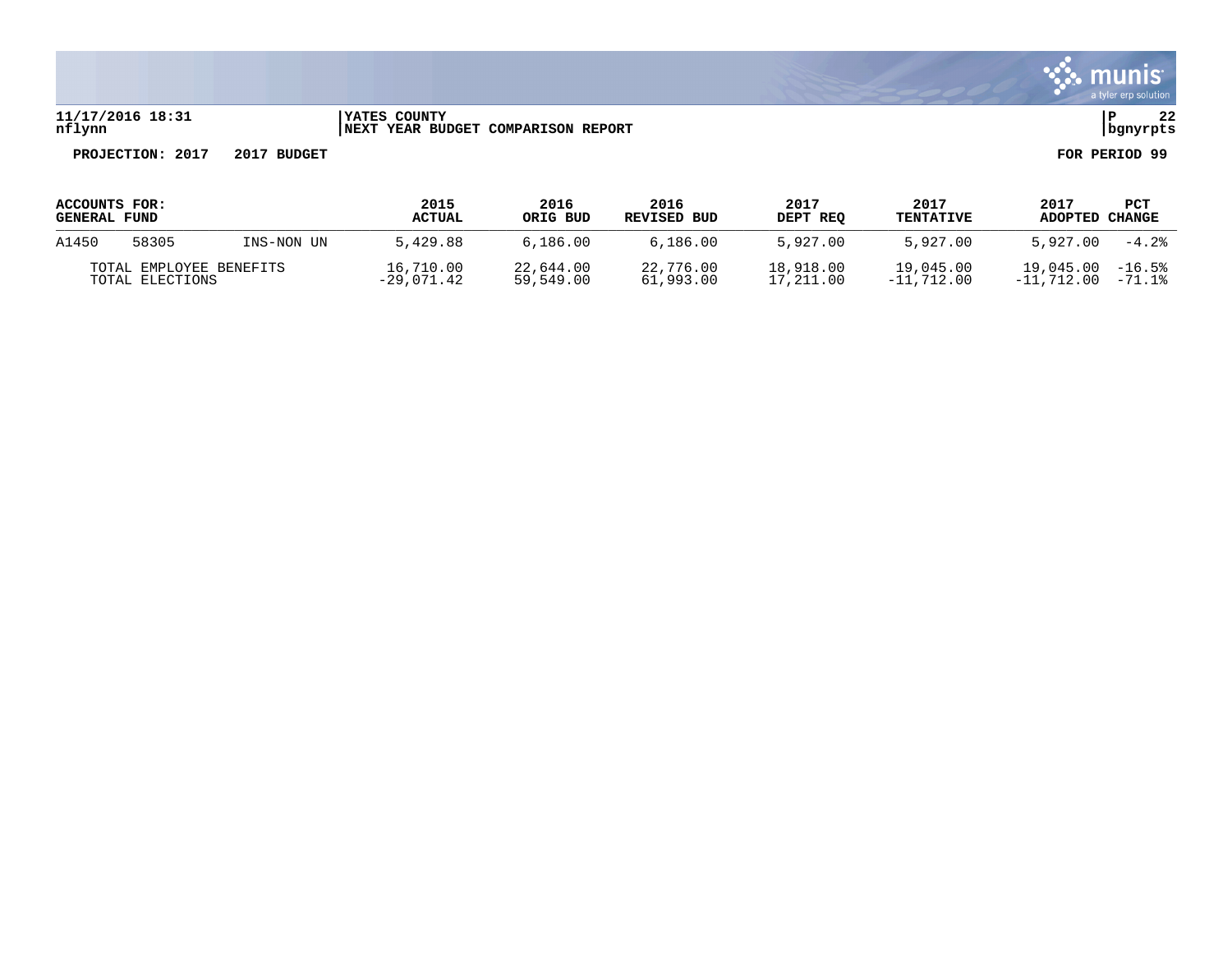|                                                                                                               |                                                                                                                                                                |                                                                                                                                                           |                                                                                                                       |                                                                                                                                          |                                                                                                                                             |                                                                                                                                     |                                                                                                                                     |                                                                                                                       | a tyler erp solution                                                                                                                                   |
|---------------------------------------------------------------------------------------------------------------|----------------------------------------------------------------------------------------------------------------------------------------------------------------|-----------------------------------------------------------------------------------------------------------------------------------------------------------|-----------------------------------------------------------------------------------------------------------------------|------------------------------------------------------------------------------------------------------------------------------------------|---------------------------------------------------------------------------------------------------------------------------------------------|-------------------------------------------------------------------------------------------------------------------------------------|-------------------------------------------------------------------------------------------------------------------------------------|-----------------------------------------------------------------------------------------------------------------------|--------------------------------------------------------------------------------------------------------------------------------------------------------|
| nflynn                                                                                                        | 11/17/2016 18:31                                                                                                                                               |                                                                                                                                                           | YATES COUNTY<br>NEXT YEAR BUDGET COMPARISON REPORT                                                                    |                                                                                                                                          |                                                                                                                                             |                                                                                                                                     |                                                                                                                                     |                                                                                                                       | l P<br>23<br>  bgnyrpts                                                                                                                                |
|                                                                                                               | PROJECTION: 2017                                                                                                                                               | 2017 BUDGET                                                                                                                                               |                                                                                                                       |                                                                                                                                          |                                                                                                                                             |                                                                                                                                     |                                                                                                                                     |                                                                                                                       | FOR PERIOD 99                                                                                                                                          |
| <b>ACCOUNTS FOR:</b><br><b>GENERAL FUND</b>                                                                   |                                                                                                                                                                |                                                                                                                                                           | 2015<br><b>ACTUAL</b>                                                                                                 | 2016<br>ORIG BUD                                                                                                                         | 2016<br><b>REVISED BUD</b>                                                                                                                  | 2017<br>DEPT REQ                                                                                                                    | 2017<br><b>TENTATIVE</b>                                                                                                            | 2017<br><b>ADOPTED CHANGE</b>                                                                                         | PCT                                                                                                                                                    |
| 1460                                                                                                          | RECORDS MANAGEMENT                                                                                                                                             |                                                                                                                                                           |                                                                                                                       |                                                                                                                                          |                                                                                                                                             |                                                                                                                                     |                                                                                                                                     |                                                                                                                       |                                                                                                                                                        |
| $\mathbf{1}$<br>A1460<br>A1460                                                                                | PERSONAL SERVICES<br>51581<br>51641                                                                                                                            | <b>CLERK</b><br>RCRDS PT                                                                                                                                  | 11,425.24<br>11,992.80                                                                                                | 11,116.00<br>11,722.00                                                                                                                   | 14,040.00<br>11,722.00                                                                                                                      | 14,040.00<br>11,722.00                                                                                                              | 14,040.00<br>11,722.00                                                                                                              | 14,040.00<br>11,722.00                                                                                                | 26.3%<br>.0%                                                                                                                                           |
|                                                                                                               | TOTAL PERSONAL SERVICES                                                                                                                                        |                                                                                                                                                           | 23, 418.04                                                                                                            | 22,838.00                                                                                                                                | 25,762.00                                                                                                                                   | 25,762.00                                                                                                                           | 25,762.00                                                                                                                           | 25,762.00                                                                                                             | 12.8%                                                                                                                                                  |
| 4<br>A1460<br>A1460<br>A1460<br>A1460<br>A1460<br>A1460<br>A1460<br>A1460<br>A1460<br>A1460<br>A1460<br>A1460 | CONTRACTUAL EXPENSES<br>54002<br>54011<br>54408<br>54451<br>54457<br>54470<br>54507<br>54571<br>54575<br>54682<br>54907<br>54964<br>TOTAL CONTRACTUAL EXPENSES | ARCHIVAL<br>CONSULTANT<br>EO MAINT<br>SUPP: ARCH<br>SUPP: COMP<br>SUPP:OFF<br>COPIER CHR<br>COMP SOFT<br>COMP SOFT<br>TEL/FAX<br><b>DUES</b><br>LEASE:REC | 196.20<br>.00<br>.00<br>.00<br>.00<br>438.93<br>.00<br>15,631.67<br>2,833.35<br>48.00<br>.00<br>2,858.25<br>22,006.40 | 500.00<br>5,400.00<br>150.00<br>500.00<br>300.00<br>200.00<br>150.00<br>13,300.00<br>3,440.00<br>50.00<br>30.00<br>3,000.00<br>27,020.00 | 500.00<br>1,913.00<br>3,537.00<br>500.00<br>300.00<br>200.00<br>150.00<br>13,300.00<br>3,440.00<br>150.00<br>30.00<br>3,000.00<br>27,020.00 | 500.00<br>5,400.00<br>.00<br>500.00<br>.00<br>300.00<br>150.00<br>13,300.00<br>3,440.00<br>130.00<br>30.00<br>3,500.00<br>27,250.00 | 500.00<br>5,400.00<br>.00<br>500.00<br>.00<br>300.00<br>150.00<br>13,300.00<br>3,440.00<br>130.00<br>30.00<br>3,500.00<br>27,250.00 | 500.00<br>5,400.00<br>500.00<br>300.00<br>150.00<br>13,300.00<br>3,440.00<br>130.00<br>30.00<br>3,500.00<br>27,250.00 | .0 <sub>8</sub><br>.0%<br>$.00 - 100.0$<br>.0%<br>$.00 - 100.0$<br>50.0%<br>.0%<br>.0%<br>.0 <sub>8</sub><br>160.0%<br>.0 <sub>8</sub><br>16.7%<br>.9% |
|                                                                                                               |                                                                                                                                                                |                                                                                                                                                           |                                                                                                                       |                                                                                                                                          |                                                                                                                                             |                                                                                                                                     |                                                                                                                                     |                                                                                                                       |                                                                                                                                                        |
| 8<br>A1460                                                                                                    | EMPLOYEE BENEFITS<br>58100                                                                                                                                     | FICA/MED                                                                                                                                                  | 1,791.43                                                                                                              | 1,748.00                                                                                                                                 | 1,748.00                                                                                                                                    | 1,971.00                                                                                                                            | 1,971.00                                                                                                                            | 1,971.00                                                                                                              | 12.8%                                                                                                                                                  |
|                                                                                                               | TOTAL EMPLOYEE BENEFITS<br>TOTAL RECORDS MANAGEMENT                                                                                                            |                                                                                                                                                           | 1,791.43<br>47,215.87                                                                                                 | 1,748.00<br>51,606.00                                                                                                                    | 1,748.00<br>54,530.00                                                                                                                       | 1,971.00<br>54,983.00                                                                                                               | 1,971.00<br>54,983.00                                                                                                               | 1,971.00<br>54,983.00                                                                                                 | 12.8%<br>6.5%                                                                                                                                          |

 $\ddot{\ddot{\mathbf{u}}}$  munis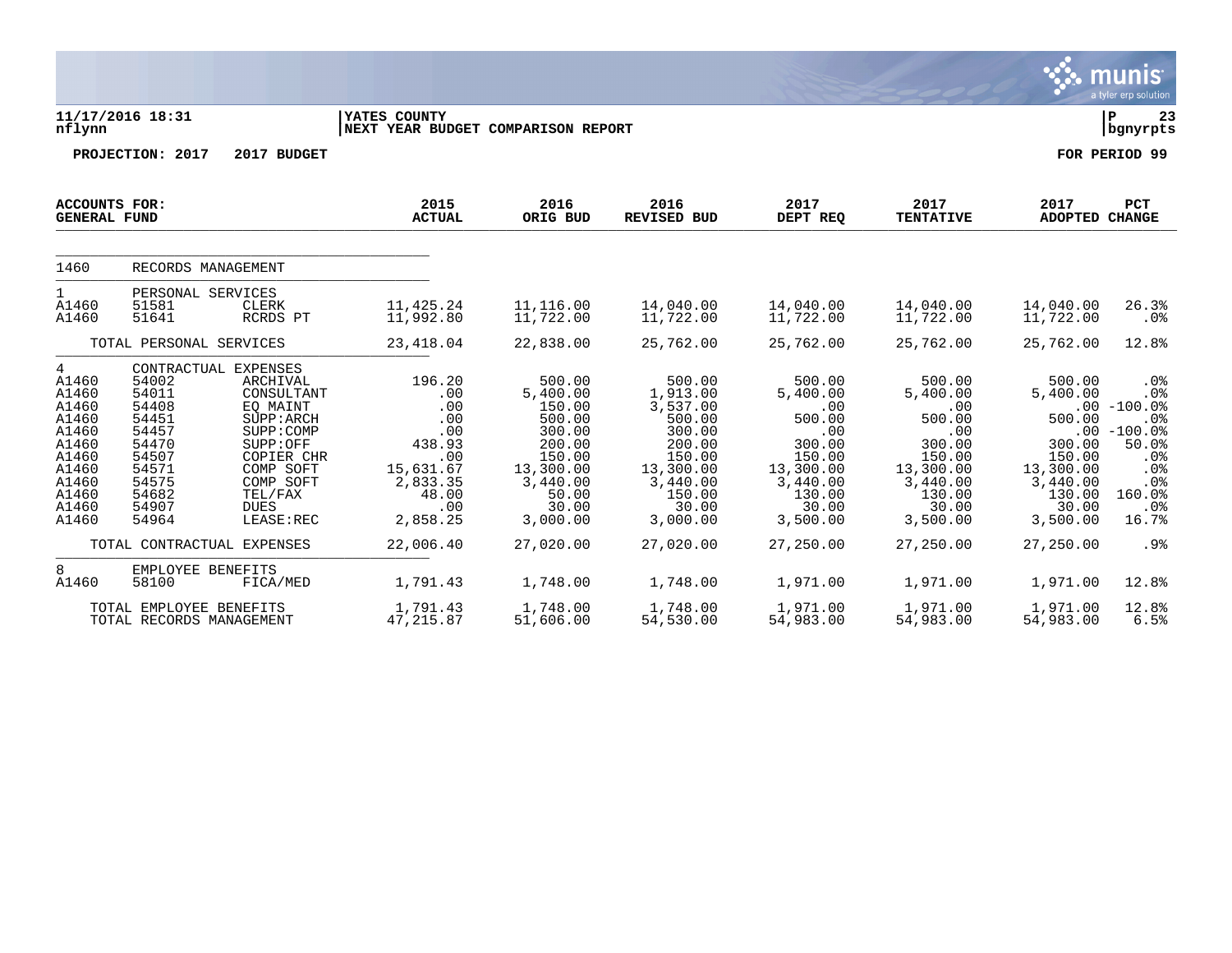|                                                                                                                                 |                                                                                                                                                    |                                                                                                                                                                                                              |                                                                                                                                                                 |                                                                                                                                                                   |                                                                                                                                                                    |                                                                                                                                                                   |                                                                                                                                                                  |                                                                                                                                                                  | <b>munis</b><br>a tyler erp solution                                                                                                                            |
|---------------------------------------------------------------------------------------------------------------------------------|----------------------------------------------------------------------------------------------------------------------------------------------------|--------------------------------------------------------------------------------------------------------------------------------------------------------------------------------------------------------------|-----------------------------------------------------------------------------------------------------------------------------------------------------------------|-------------------------------------------------------------------------------------------------------------------------------------------------------------------|--------------------------------------------------------------------------------------------------------------------------------------------------------------------|-------------------------------------------------------------------------------------------------------------------------------------------------------------------|------------------------------------------------------------------------------------------------------------------------------------------------------------------|------------------------------------------------------------------------------------------------------------------------------------------------------------------|-----------------------------------------------------------------------------------------------------------------------------------------------------------------|
| nflynn                                                                                                                          | 11/17/2016 18:31                                                                                                                                   |                                                                                                                                                                                                              | YATES COUNTY<br>NEXT YEAR BUDGET COMPARISON REPORT                                                                                                              |                                                                                                                                                                   |                                                                                                                                                                    |                                                                                                                                                                   |                                                                                                                                                                  |                                                                                                                                                                  | ΙP<br>24<br>  bgnyrpts                                                                                                                                          |
|                                                                                                                                 | PROJECTION: 2017                                                                                                                                   | 2017 BUDGET                                                                                                                                                                                                  |                                                                                                                                                                 |                                                                                                                                                                   |                                                                                                                                                                    |                                                                                                                                                                   |                                                                                                                                                                  |                                                                                                                                                                  | FOR PERIOD 99                                                                                                                                                   |
| <b>ACCOUNTS FOR:</b><br><b>GENERAL FUND</b>                                                                                     |                                                                                                                                                    |                                                                                                                                                                                                              | 2015<br><b>ACTUAL</b>                                                                                                                                           | 2016<br>ORIG BUD                                                                                                                                                  | 2016<br><b>REVISED BUD</b>                                                                                                                                         | 2017<br>DEPT REQ                                                                                                                                                  | 2017<br><b>TENTATIVE</b>                                                                                                                                         | 2017<br><b>ADOPTED</b>                                                                                                                                           | <b>PCT</b><br><b>CHANGE</b>                                                                                                                                     |
| 1620                                                                                                                            |                                                                                                                                                    | COUNTY OFFICE BUILDING                                                                                                                                                                                       |                                                                                                                                                                 |                                                                                                                                                                   |                                                                                                                                                                    |                                                                                                                                                                   |                                                                                                                                                                  |                                                                                                                                                                  |                                                                                                                                                                 |
| 0<br>A1620<br>A1620                                                                                                             | <b>REVENUES</b><br>41710<br>42416                                                                                                                  | PUB WORKS<br>AUD & GAZ                                                                                                                                                                                       | $-2,612.00$<br>.00                                                                                                                                              | $-2,500.00$<br>$-40.00$                                                                                                                                           | $-2,500.00$<br>$-40.00$                                                                                                                                            | $-2,500.00$<br>$-40.00$                                                                                                                                           | $-2,500.00$<br>$-40.00$                                                                                                                                          | $-2,500.00$<br>$-40.00$                                                                                                                                          | $.0\%$<br>.0%                                                                                                                                                   |
|                                                                                                                                 | TOTAL REVENUES                                                                                                                                     |                                                                                                                                                                                                              | $-2,612.00$                                                                                                                                                     | $-2,540.00$                                                                                                                                                       | $-2,540.00$                                                                                                                                                        | $-2,540.00$                                                                                                                                                       | $-2,540.00$                                                                                                                                                      | $-2,540.00$                                                                                                                                                      | .0%                                                                                                                                                             |
| 4<br>A1620<br>A1620<br>A1620<br>A1620<br>A1620<br>A1620<br>A1620<br>A1620<br>A1620<br>A1620<br>A1620<br>A1620<br>A1620<br>A1620 | CONTRACTUAL EXPENSES<br>54414<br>54417<br>54418<br>54420<br>54422<br>54423<br>54435<br>54453<br>54464<br>54511<br>54521<br>54677<br>54678<br>54684 | <b>HVAC</b><br>FIRE/SPRIN<br><b>ELEVATOR</b><br>WINDOWS<br>BLDG EO MA<br><b>B&amp;G PARTS</b><br><b>EMERG GEN</b><br>SUPP: B&G<br>SUPP: JAN<br>MOTORS<br>TRASH REM<br>UTIL: ELECT<br>UTIL:GAS<br>UTIL: WAT/S | 7,110.83<br>3,656.60<br>4,657.80<br>645.00<br>1,614.95<br>1,822.42<br>230.00<br>5,665.28<br>6,027.65<br>.00<br>3,595.00<br>37, 165. 75<br>22,976.02<br>5,847.87 | 4,181.00<br>5,000.00<br>4,800.00<br>600.00<br>1,500.00<br>1,500.00<br>200.00<br>5,000.00<br>6,300.00<br>500.00<br>3,800.00<br>38,000.00<br>25,000.00<br>6, 250.00 | 4,181.00<br>5,225.00<br>4,800.00<br>375.00<br>1,500.00<br>1,500.00<br>200.00<br>5,000.00<br>10,300.00<br>500.00<br>3,800.00<br>38,000.00<br>25,000.00<br>6, 250.00 | 3,000.00<br>5,250.00<br>4,800.00<br>500.00<br>1,800.00<br>1,500.00<br>700.00<br>5,000.00<br>6, 300.00<br>500.00<br>4,000.00<br>38,000.00<br>20,000.00<br>6,000.00 | 3,000.00<br>5,250.00<br>4,800.00<br>500.00<br>1,800.00<br>1,500.00<br>700.00<br>5,000.00<br>6,300.00<br>500.00<br>4,000.00<br>38,000.00<br>20,000.00<br>6,000.00 | 3,000.00<br>5,250.00<br>4,800.00<br>500.00<br>1,800.00<br>1,500.00<br>700.00<br>5,000.00<br>6,300.00<br>500.00<br>4,000.00<br>38,000.00<br>20,000.00<br>6,000.00 | $-28.2%$<br>5.0%<br>.0 <sub>8</sub><br>$-16.7%$<br>20.0%<br>.0 <sub>8</sub><br>250.0%<br>.0 <sub>8</sub><br>.0%<br>.0%<br>5.3%<br>.0%<br>$-20.0%$<br>$-4.0$ $8$ |
|                                                                                                                                 | TOTAL CONTRACTUAL EXPENSES                                                                                                                         | TOTAL COUNTY OFFICE BUILDING                                                                                                                                                                                 | 101,015.17<br>98,403.17                                                                                                                                         | 102,631.00<br>100,091.00                                                                                                                                          | 106,631.00<br>104,091.00                                                                                                                                           | 97,350.00<br>94,810.00                                                                                                                                            | 97,350.00<br>94,810.00                                                                                                                                           | 97,350.00<br>94,810.00                                                                                                                                           | $-5.1%$<br>$-5.3%$                                                                                                                                              |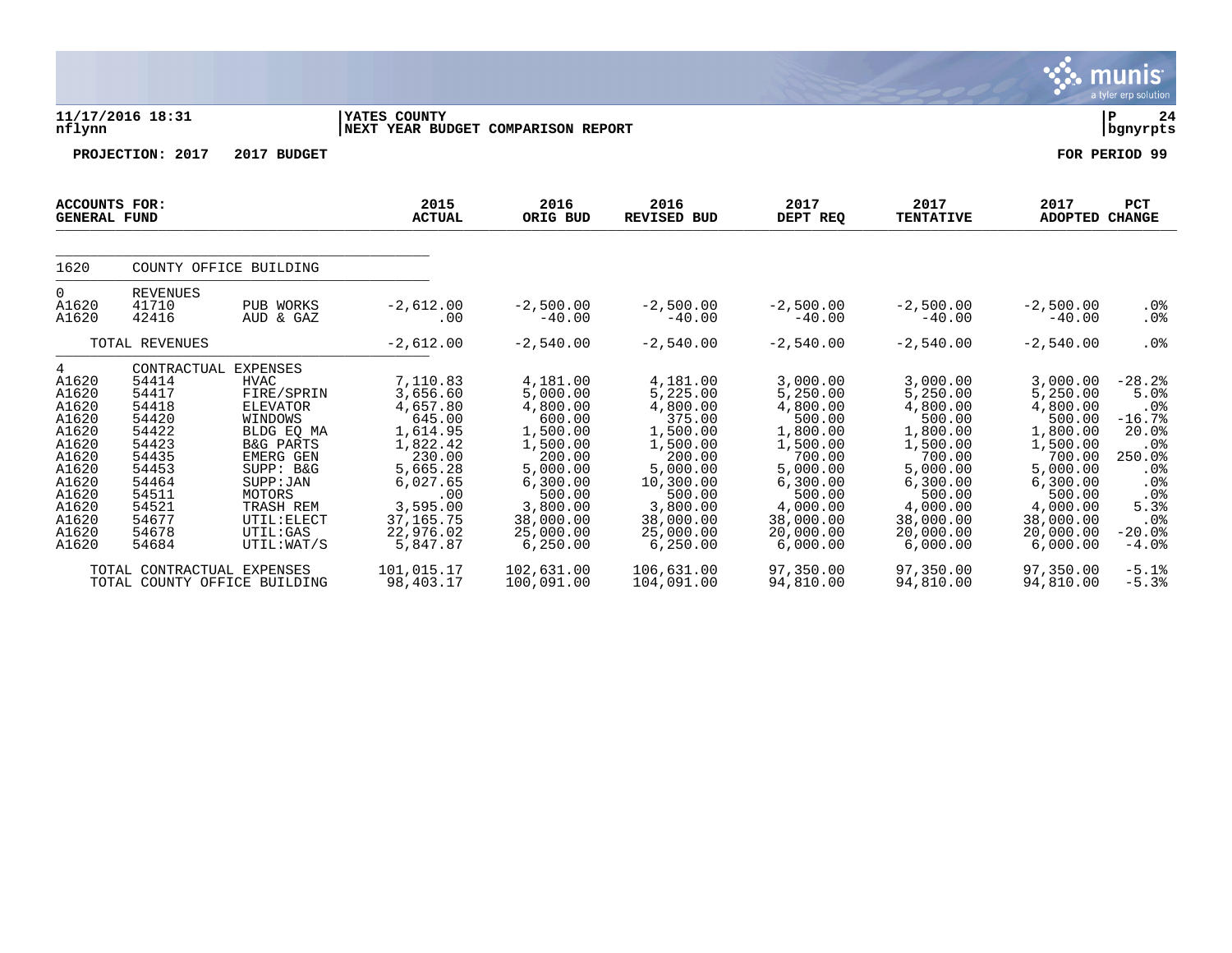|                                                                                                               |                                                                                                                                  |                                                                                                                                                                         |                                                                                                                                              |                                                                                                                                             |                                                                                                                                             |                                                                                                                                             |                                                                                                                                             |                                                                                                                                             | munis <sup>®</sup><br>a tyler erp solution                                                                                                              |
|---------------------------------------------------------------------------------------------------------------|----------------------------------------------------------------------------------------------------------------------------------|-------------------------------------------------------------------------------------------------------------------------------------------------------------------------|----------------------------------------------------------------------------------------------------------------------------------------------|---------------------------------------------------------------------------------------------------------------------------------------------|---------------------------------------------------------------------------------------------------------------------------------------------|---------------------------------------------------------------------------------------------------------------------------------------------|---------------------------------------------------------------------------------------------------------------------------------------------|---------------------------------------------------------------------------------------------------------------------------------------------|---------------------------------------------------------------------------------------------------------------------------------------------------------|
| nflynn                                                                                                        | 11/17/2016 18:31                                                                                                                 |                                                                                                                                                                         | YATES COUNTY<br>NEXT YEAR BUDGET COMPARISON REPORT                                                                                           |                                                                                                                                             |                                                                                                                                             |                                                                                                                                             |                                                                                                                                             |                                                                                                                                             | 25<br>Р<br>  bgnyrpts                                                                                                                                   |
|                                                                                                               | PROJECTION: 2017                                                                                                                 | 2017 BUDGET                                                                                                                                                             |                                                                                                                                              |                                                                                                                                             |                                                                                                                                             |                                                                                                                                             |                                                                                                                                             |                                                                                                                                             | FOR PERIOD 99                                                                                                                                           |
| <b>ACCOUNTS FOR:</b><br><b>GENERAL FUND</b>                                                                   |                                                                                                                                  |                                                                                                                                                                         | 2015<br><b>ACTUAL</b>                                                                                                                        | 2016<br>ORIG BUD                                                                                                                            | 2016<br><b>REVISED BUD</b>                                                                                                                  | 2017<br>DEPT REQ                                                                                                                            | 2017<br><b>TENTATIVE</b>                                                                                                                    | 2017<br><b>ADOPTED</b>                                                                                                                      | <b>PCT</b><br><b>CHANGE</b>                                                                                                                             |
| 1621                                                                                                          |                                                                                                                                  | PUBLIC SAFETY BUILDING                                                                                                                                                  |                                                                                                                                              |                                                                                                                                             |                                                                                                                                             |                                                                                                                                             |                                                                                                                                             |                                                                                                                                             |                                                                                                                                                         |
| 4<br>A1621<br>A1621<br>A1621<br>A1621<br>A1621<br>A1621<br>A1621<br>A1621<br>A1621<br>A1621<br>A1621<br>A1621 | CONTRACTUAL EXPENSES<br>54414<br>54417<br>54422<br>54423<br>54435<br>54453<br>54464<br>54511<br>54521<br>54677<br>54678<br>54684 | <b>HVAC</b><br>FIRE/SPRIN<br>BLDG EQ MA<br><b>B&amp;G PARTS</b><br>EMERG GEN<br>SUPP: B&G<br>SUPP: JAN<br>MOTORS<br>TRASH REM<br>UTIL: ELECT<br>UTIL:GAS<br>UTIL: WAT/S | 3,490.74<br>1,984.75<br>5,219.50<br>8,789.83<br>600.94<br>7,615.04<br>5, 143. 41<br>16.10<br>1,854.50<br>31,569.37<br>12,794.22<br>28,720.41 | 3,000.00<br>550.00<br>8,200.00<br>5,000.00<br>200.00<br>9,000.00<br>5,500.00<br>1,000.00<br>1,560.00<br>31,000.00<br>15,500.00<br>30,000.00 | 3,000.00<br>550.00<br>8,200.00<br>5,000.00<br>200.00<br>9,000.00<br>5,500.00<br>1,000.00<br>1,560.00<br>31,000.00<br>15,500.00<br>30,000.00 | 3,000.00<br>750.00<br>7,200.00<br>5,000.00<br>200.00<br>6,500.00<br>5,500.00<br>1,000.00<br>1,500.00<br>31,000.00<br>12,000.00<br>30,000.00 | 3,000.00<br>750.00<br>7,200.00<br>5,000.00<br>200.00<br>6,500.00<br>5,500.00<br>1,000.00<br>1,500.00<br>31,000.00<br>12,000.00<br>30,000.00 | 3,000.00<br>750.00<br>7,200.00<br>5,000.00<br>200.00<br>6,500.00<br>5,500.00<br>1,000.00<br>1,500.00<br>31,000.00<br>12,000.00<br>30,000.00 | .0%<br>36.4%<br>$-12.2$<br>.0%<br>.0 <sup>8</sup><br>$-27.8%$<br>.0 <sub>8</sub><br>.0 <sub>8</sub><br>$-3.8%$<br>.0 <sub>8</sub><br>$-22.6%$<br>$.0\%$ |
|                                                                                                               | TOTAL CONTRACTUAL EXPENSES<br>TOTAL PUBLIC SAFETY BUILDING                                                                       |                                                                                                                                                                         | 107,798.81<br>107,798.81                                                                                                                     | 110,510.00<br>110,510.00                                                                                                                    | 110,510.00<br>110,510.00                                                                                                                    | 103,650.00<br>103,650.00                                                                                                                    | 103,650.00<br>103,650.00                                                                                                                    | 103,650.00<br>103,650.00                                                                                                                    | $-6.2%$<br>$-6.2%$                                                                                                                                      |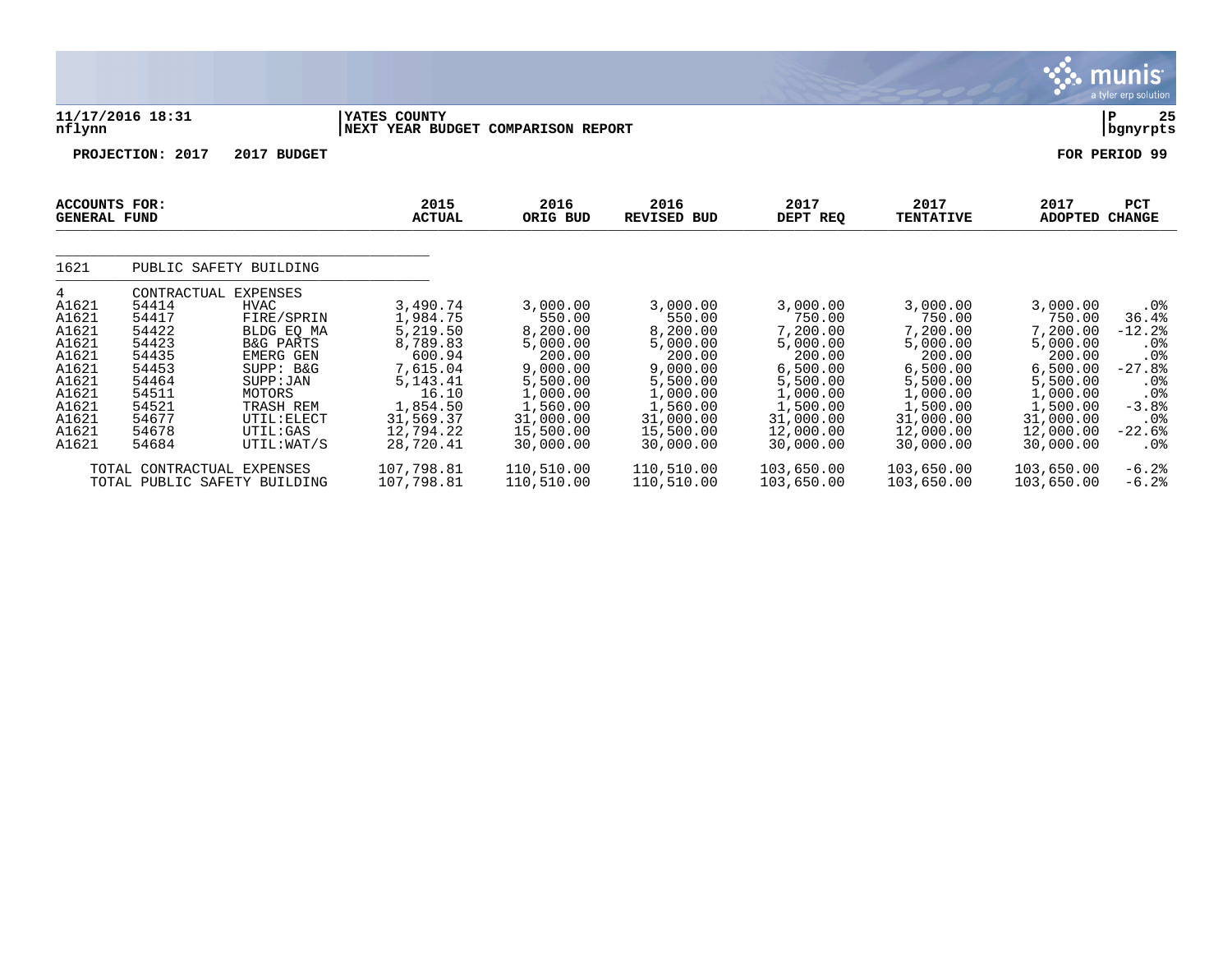|                                                                                                                                 | 11/17/2016 18:31                                                                                                                                   |                                                                                                                                                                                                       | YATES COUNTY                                                                                                                                                  |                                                                                                                                                                  |                                                                                                                                                                  |                                                                                                                                                                  |                                                                                                                                                                  |                                                                                                                                                                  | a tyrer crp solution<br>l P<br>26                                                                                         |
|---------------------------------------------------------------------------------------------------------------------------------|----------------------------------------------------------------------------------------------------------------------------------------------------|-------------------------------------------------------------------------------------------------------------------------------------------------------------------------------------------------------|---------------------------------------------------------------------------------------------------------------------------------------------------------------|------------------------------------------------------------------------------------------------------------------------------------------------------------------|------------------------------------------------------------------------------------------------------------------------------------------------------------------|------------------------------------------------------------------------------------------------------------------------------------------------------------------|------------------------------------------------------------------------------------------------------------------------------------------------------------------|------------------------------------------------------------------------------------------------------------------------------------------------------------------|---------------------------------------------------------------------------------------------------------------------------|
| nflynn                                                                                                                          |                                                                                                                                                    | 2017 BUDGET                                                                                                                                                                                           | NEXT YEAR BUDGET COMPARISON REPORT                                                                                                                            |                                                                                                                                                                  |                                                                                                                                                                  |                                                                                                                                                                  |                                                                                                                                                                  |                                                                                                                                                                  | bgnyrpts<br>FOR PERIOD 99                                                                                                 |
|                                                                                                                                 | PROJECTION: 2017                                                                                                                                   |                                                                                                                                                                                                       |                                                                                                                                                               |                                                                                                                                                                  |                                                                                                                                                                  |                                                                                                                                                                  |                                                                                                                                                                  |                                                                                                                                                                  |                                                                                                                           |
| <b>GENERAL FUND</b>                                                                                                             | <b>ACCOUNTS FOR:</b>                                                                                                                               |                                                                                                                                                                                                       | 2015<br><b>ACTUAL</b>                                                                                                                                         | 2016<br>ORIG BUD                                                                                                                                                 | 2016<br>REVISED BUD                                                                                                                                              | 2017<br>DEPT REQ                                                                                                                                                 | 2017<br><b>TENTATIVE</b>                                                                                                                                         | 2017<br>ADOPTED CHANGE                                                                                                                                           | PCT                                                                                                                       |
| 1623                                                                                                                            | COURTHOUSE                                                                                                                                         |                                                                                                                                                                                                       |                                                                                                                                                               |                                                                                                                                                                  |                                                                                                                                                                  |                                                                                                                                                                  |                                                                                                                                                                  |                                                                                                                                                                  |                                                                                                                           |
| $\Omega$<br>A1623                                                                                                               | <b>REVENUES</b><br>43022                                                                                                                           | CT FAC                                                                                                                                                                                                | $-74,964.00$                                                                                                                                                  | $-71,000.00$                                                                                                                                                     | $-71,000.00$                                                                                                                                                     | $-75,000.00$                                                                                                                                                     | $-75,000.00$                                                                                                                                                     | $-75,000.00$                                                                                                                                                     | 5.6%                                                                                                                      |
|                                                                                                                                 | TOTAL REVENUES                                                                                                                                     |                                                                                                                                                                                                       | $-74,964.00$                                                                                                                                                  | $-71,000.00$                                                                                                                                                     | $-71,000.00$                                                                                                                                                     | $-75,000.00$                                                                                                                                                     | $-75,000.00$                                                                                                                                                     | $-75,000.00$                                                                                                                                                     | 5.6%                                                                                                                      |
| $\mathbf{1}$<br>A1623<br>A1623                                                                                                  | PERSONAL SERVICES<br>51166<br>51510                                                                                                                | CLEANER<br>CLOTHING                                                                                                                                                                                   | 34, 368. 48<br>250.00                                                                                                                                         | 36, 352.00<br>250.00                                                                                                                                             | 36, 352.00<br>250.00                                                                                                                                             | 36,255.00<br>250.00                                                                                                                                              | 36,255.00<br>250.00                                                                                                                                              | 36,255.00<br>250.00                                                                                                                                              | $-.3%$<br>.0%                                                                                                             |
|                                                                                                                                 | TOTAL PERSONAL SERVICES                                                                                                                            |                                                                                                                                                                                                       | 34,618.48                                                                                                                                                     | 36,602.00                                                                                                                                                        | 36,602.00                                                                                                                                                        | 36,505.00                                                                                                                                                        | 36,505.00                                                                                                                                                        | 36,505.00                                                                                                                                                        | $-.3%$                                                                                                                    |
| 4<br>A1623<br>A1623<br>A1623<br>A1623<br>A1623<br>A1623<br>A1623<br>A1623<br>A1623<br>A1623<br>A1623<br>A1623<br>A1623<br>A1623 | CONTRACTUAL EXPENSES<br>54414<br>54417<br>54418<br>54420<br>54422<br>54423<br>54429<br>54435<br>54453<br>54464<br>54511<br>54677<br>54678<br>54684 | <b>HVAC</b><br>FIRE/SPRIN<br><b>ELEVATOR</b><br>WINDOWS<br>BLDG EQ MA<br><b>B&amp;G PARTS</b><br>MAINT-SEC<br>EMERG GEN<br>SUPP: B&G<br>SUPP: JAN<br>MOTORS<br>UTIL: ELECT<br>UTIL:GAS<br>UTIL: WAT/S | 7,651.74<br>7,141.50<br>5,386.80<br>800.00<br>2,023.50<br>1,355.57<br>6,016.27<br>261.78<br>3,818.47<br>3,320.28<br>.00<br>20,839.87<br>17,039.41<br>4,015.09 | 5,350.00<br>5,000.00<br>5,500.00<br>800.00<br>2,500.00<br>1,000.00<br>5,000.00<br>200.00<br>4,500.00<br>3,700.00<br>500.00<br>21,500.00<br>18,000.00<br>3,500.00 | 5,125.00<br>5,225.00<br>5,568.00<br>732.00<br>2,500.00<br>1,000.00<br>5,000.00<br>200.00<br>4,500.00<br>7,700.00<br>500.00<br>21,500.00<br>18,000.00<br>3,500.00 | 3,000.00<br>5,250.00<br>5,600.00<br>800.00<br>2,500.00<br>1,000.00<br>5,000.00<br>700.00<br>4,000.00<br>3,700.00<br>500.00<br>21,500.00<br>15,000.00<br>3,250.00 | 3,000.00<br>5,250.00<br>5,600.00<br>800.00<br>2,500.00<br>1,000.00<br>5,000.00<br>700.00<br>4,000.00<br>3,700.00<br>500.00<br>21,500.00<br>15,000.00<br>3,250.00 | 3,000.00<br>5,250.00<br>5,600.00<br>800.00<br>2,500.00<br>1,000.00<br>5,000.00<br>700.00<br>4,000.00<br>3,700.00<br>500.00<br>21,500.00<br>15,000.00<br>3,250.00 | $-43.9%$<br>5.0%<br>1.8%<br>$.0\%$<br>.0%<br>.0%<br>.0%<br>250.0%<br>$-11.1%$<br>.0%<br>.0%<br>.0%<br>$-16.7%$<br>$-7.1%$ |
|                                                                                                                                 | TOTAL CONTRACTUAL EXPENSES                                                                                                                         |                                                                                                                                                                                                       | 79,670.28                                                                                                                                                     | 77,050.00                                                                                                                                                        | 81,050.00                                                                                                                                                        | 71,800.00                                                                                                                                                        | 71,800.00                                                                                                                                                        | 71,800.00                                                                                                                                                        | $-6.8%$                                                                                                                   |
| 8<br>A1623<br>A1623                                                                                                             | EMPLOYEE BENEFITS<br>58100<br>58303                                                                                                                | FICA/MED<br>INS-CSEA                                                                                                                                                                                  | 2,329.93<br>18,172.44                                                                                                                                         | 2,511.00<br>21,469.00                                                                                                                                            | 2,511.00<br>21,469.00                                                                                                                                            | 2,515.00<br>20,626.00                                                                                                                                            | 2,515.00<br>20,626.00                                                                                                                                            | 2,515.00<br>20,626.00                                                                                                                                            | .2%<br>$-3.9%$                                                                                                            |
|                                                                                                                                 | TOTAL EMPLOYEE BENEFITS<br>TOTAL COURTHOUSE                                                                                                        |                                                                                                                                                                                                       | 20,502.37<br>59,827.13                                                                                                                                        | 23,980.00<br>66,632.00                                                                                                                                           | 23,980.00<br>70,632.00                                                                                                                                           | 23,141.00<br>56,446.00                                                                                                                                           | 23,141.00<br>56,446.00                                                                                                                                           | 23, 141, 00<br>56,446.00                                                                                                                                         | $-3.5%$<br>$-15.3%$                                                                                                       |

**SALE MUNIS**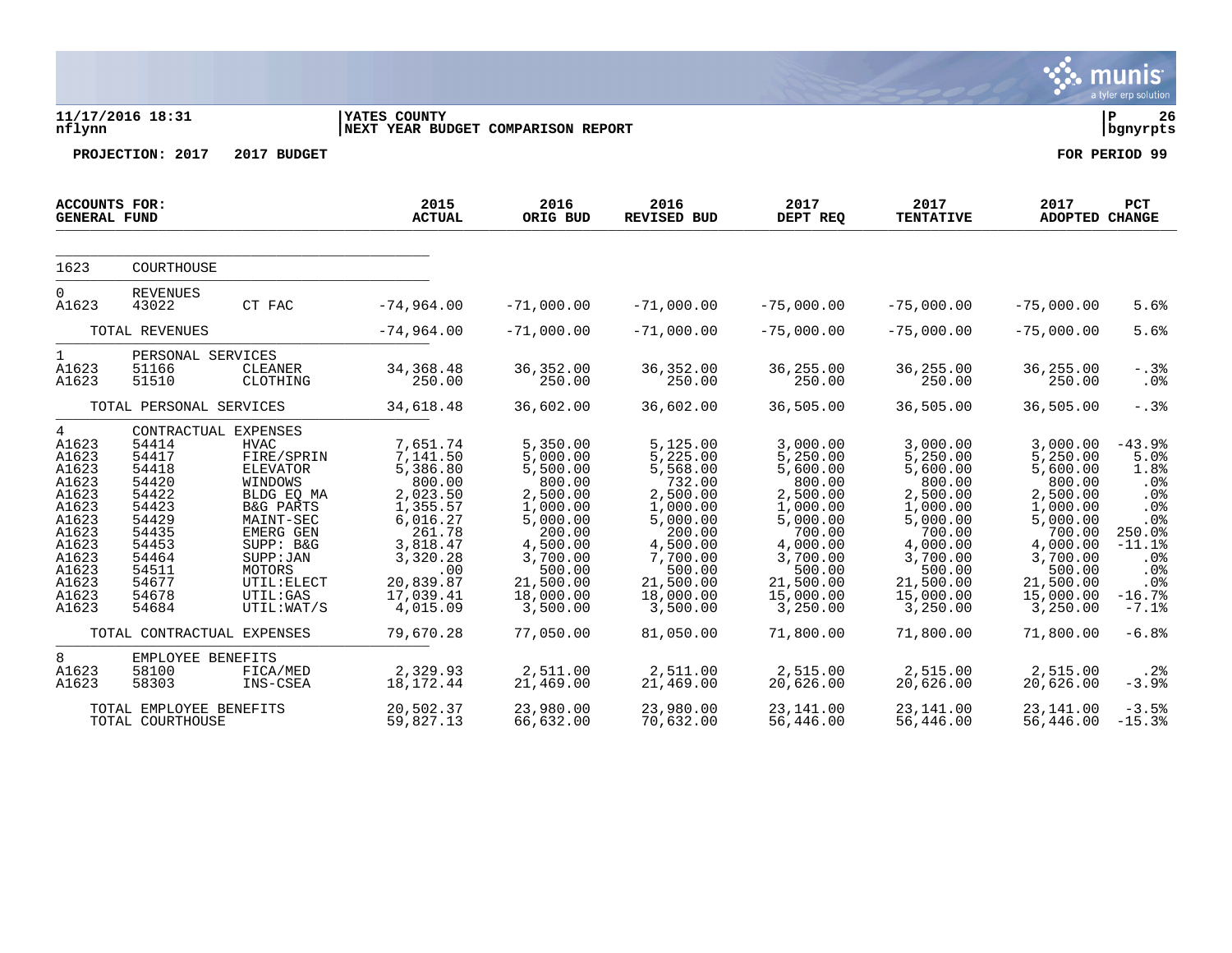|                                             |                                                |             |                                                            |                  |                     |                  |                          |                        | munis <sup>®</sup><br>a tyler erp solution |
|---------------------------------------------|------------------------------------------------|-------------|------------------------------------------------------------|------------------|---------------------|------------------|--------------------------|------------------------|--------------------------------------------|
| nflynn                                      | 11/17/2016 18:31                               |             | <b> YATES COUNTY</b><br>NEXT YEAR BUDGET COMPARISON REPORT |                  |                     |                  |                          | P                      | 27<br>bgnyrpts                             |
|                                             | PROJECTION: 2017                               | 2017 BUDGET |                                                            |                  |                     |                  |                          | FOR PERIOD 99          |                                            |
| <b>ACCOUNTS FOR:</b><br><b>GENERAL FUND</b> |                                                |             | 2015<br><b>ACTUAL</b>                                      | 2016<br>ORIG BUD | 2016<br>REVISED BUD | 2017<br>DEPT REQ | 2017<br><b>TENTATIVE</b> | 2017<br>ADOPTED CHANGE | PCT                                        |
| 1624                                        | HIGHWAY/BENTON CENTER                          |             |                                                            |                  |                     |                  |                          |                        |                                            |
| 2<br>A1624                                  | EQUIPMENT<br>52703                             | <b>ROOF</b> | 327, 161.29                                                | .00              | .00                 | .00              | .00                      | .00                    | .0 <sub>8</sub>                            |
|                                             | TOTAL EQUIPMENT<br>TOTAL HIGHWAY/BENTON CENTER |             | 327, 161.29<br>327, 161.29                                 | .00<br>.00       | .00<br>.00          | .00<br>.00       | .00<br>.00               | .00<br>.00             | .0%<br>.0%                                 |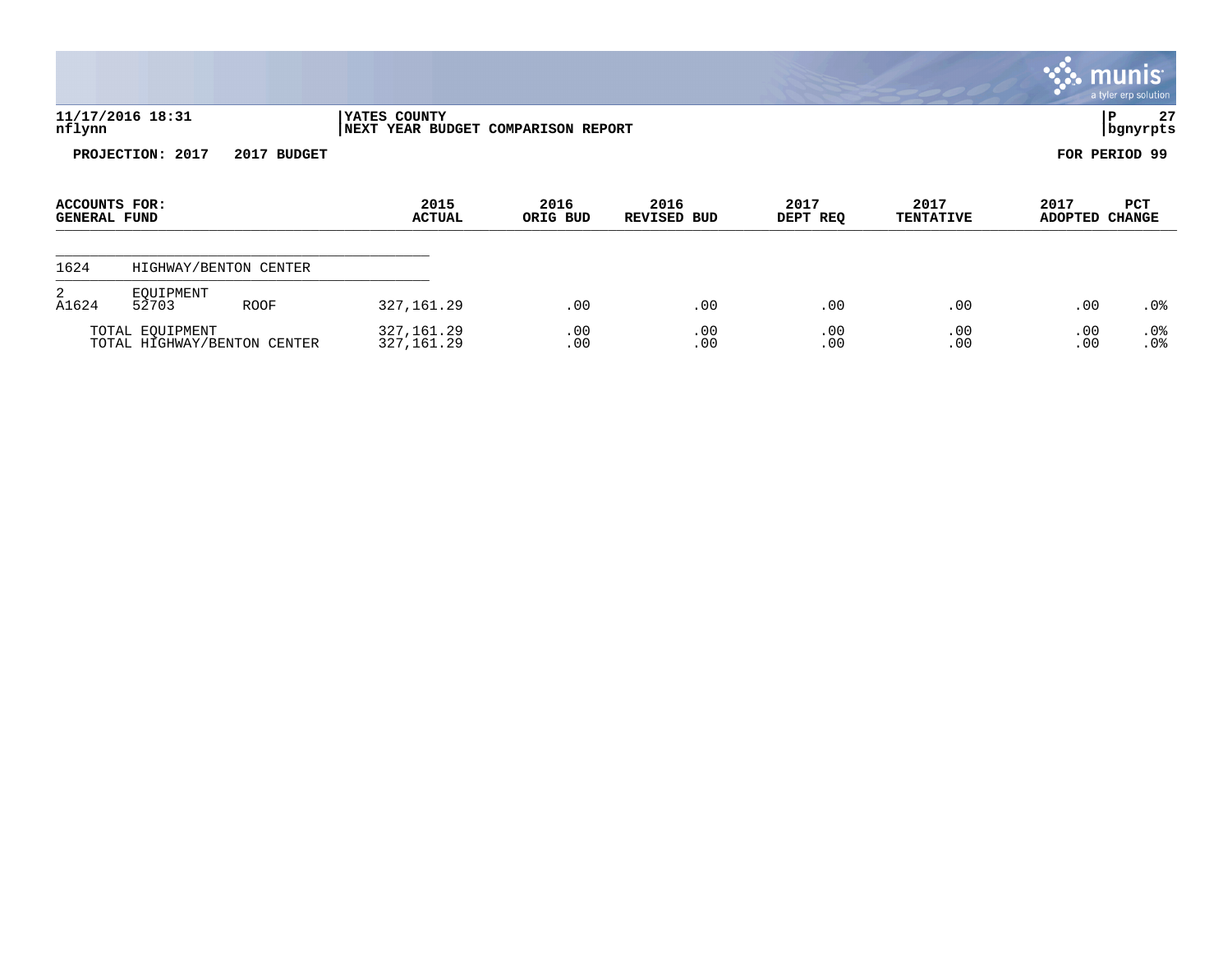|                                                                                                                                                              |                                                                                                                                                                   |                                                                                                                                                                                                                                 |                                                                                                                                                                                      |                                                                                                                                                                               |                                                                                                                                                                                          |                                                                                                                                                                                 |                                                                                                                                                                                 |                                                                                                                                                                          | munis <sup>®</sup><br>a tyler erp solution                                                                                                                          |
|--------------------------------------------------------------------------------------------------------------------------------------------------------------|-------------------------------------------------------------------------------------------------------------------------------------------------------------------|---------------------------------------------------------------------------------------------------------------------------------------------------------------------------------------------------------------------------------|--------------------------------------------------------------------------------------------------------------------------------------------------------------------------------------|-------------------------------------------------------------------------------------------------------------------------------------------------------------------------------|------------------------------------------------------------------------------------------------------------------------------------------------------------------------------------------|---------------------------------------------------------------------------------------------------------------------------------------------------------------------------------|---------------------------------------------------------------------------------------------------------------------------------------------------------------------------------|--------------------------------------------------------------------------------------------------------------------------------------------------------------------------|---------------------------------------------------------------------------------------------------------------------------------------------------------------------|
| nflynn                                                                                                                                                       | 11/17/2016 18:31                                                                                                                                                  |                                                                                                                                                                                                                                 | <b>YATES COUNTY</b><br>NEXT YEAR BUDGET COMPARISON REPORT                                                                                                                            |                                                                                                                                                                               |                                                                                                                                                                                          |                                                                                                                                                                                 |                                                                                                                                                                                 |                                                                                                                                                                          | l P<br>28<br>bgnyrpts                                                                                                                                               |
|                                                                                                                                                              | PROJECTION: 2017                                                                                                                                                  | 2017 BUDGET                                                                                                                                                                                                                     |                                                                                                                                                                                      |                                                                                                                                                                               |                                                                                                                                                                                          |                                                                                                                                                                                 |                                                                                                                                                                                 |                                                                                                                                                                          | FOR PERIOD 99                                                                                                                                                       |
| <b>ACCOUNTS FOR:</b><br><b>GENERAL FUND</b>                                                                                                                  |                                                                                                                                                                   |                                                                                                                                                                                                                                 | 2015<br><b>ACTUAL</b>                                                                                                                                                                | 2016<br>ORIG BUD                                                                                                                                                              | 2016<br><b>REVISED BUD</b>                                                                                                                                                               | 2017<br>DEPT REQ                                                                                                                                                                | 2017<br><b>TENTATIVE</b>                                                                                                                                                        | 2017<br>ADOPTED CHANGE                                                                                                                                                   | PCT                                                                                                                                                                 |
| 1625                                                                                                                                                         | BUILDINGS & GROUNDS                                                                                                                                               |                                                                                                                                                                                                                                 |                                                                                                                                                                                      |                                                                                                                                                                               |                                                                                                                                                                                          |                                                                                                                                                                                 |                                                                                                                                                                                 |                                                                                                                                                                          |                                                                                                                                                                     |
| $\overline{0}$<br>A1625<br>A1625                                                                                                                             | <b>REVENUES</b><br>42650<br>42665                                                                                                                                 | <b>SCRAP SALE</b><br>SALE OF EO                                                                                                                                                                                                 | $-1,955.80$<br>.00                                                                                                                                                                   | $-1,500.00$<br>$-2,000.00$                                                                                                                                                    | $-1,500.00$<br>$-2,000.00$                                                                                                                                                               | $-1,500.00$<br>$-4,000.00$                                                                                                                                                      | $-1,500.00$<br>$-4,000.00$                                                                                                                                                      | $-1,500.00$<br>$-4,000.00$                                                                                                                                               | .0 <sub>8</sub><br>100.0%                                                                                                                                           |
|                                                                                                                                                              | TOTAL REVENUES                                                                                                                                                    |                                                                                                                                                                                                                                 | $-1,955.80$                                                                                                                                                                          | $-3,500.00$                                                                                                                                                                   | $-3,500.00$                                                                                                                                                                              | $-5,500.00$                                                                                                                                                                     | $-5,500.00$                                                                                                                                                                     | $-5,500.00$                                                                                                                                                              | 57.1%                                                                                                                                                               |
| $\mathbf{1}$<br>A1625<br>A1625<br>A1625<br>A1625<br>A1625<br>A1625<br>A1625<br>A1625<br>A1625<br>A1625<br>A1625<br>A1625<br>A1625<br>A1625<br>A1625<br>A1625 | PERSONAL SERVICES<br>51040<br>51160<br>51161<br>51162<br>51163<br>51164<br>51166<br>51170<br>51500<br>51501<br>51502<br>51504<br>51505<br>51509<br>51510<br>51660 | <b>BLDG SUPER</b><br><b>BLDG MECH</b><br>BLDG MECH<br>BLDG MECH<br><b>BLD HELPER</b><br>MAINT WORK<br>CLEANER<br>SR CLEANER<br>CB CSEA<br>DIFF CSEA<br>HOLIDAY OT<br>ON CALL<br>OVERTIME<br>COMP CSEA<br>CLOTHING<br>INS BUYOUT | 55,714.00<br>44,307.36<br>44,307.37<br>43, 284.33<br>32, 397.63<br>.00<br>33,710.08<br>40,862.16<br>398.31<br>617.60<br>11.54<br>2,550.20<br>269.27<br>61.59<br>1,500.00<br>3,634.56 | 55,714.00<br>45,644.00<br>45,644.00<br>45, 273.00<br>34,010.00<br>.00<br>36, 337.00<br>42,095.00<br>300.00<br>630.00<br>25.00<br>2,620.00<br>600.00<br>.00<br>1,500.00<br>.00 | 56,828.00<br>45,644.00<br>45,644.00<br>19,416.01<br>30,010.00<br>21,856.99<br>36, 337.00<br>42,095.00<br>300.00<br>630.00<br>25.00<br>2,620.00<br>597.24<br>2.76<br>1,500.00<br>3,776.00 | 56,828.00<br>45,469.00<br>45,469.00<br>.00<br>32,172.00<br>37,940.00<br>36,255.00<br>41,933.00<br>300.00<br>1,000.00<br>25.00<br>2,620.00<br>600.00<br>10.00<br>1,500.00<br>.00 | 56,828.00<br>45,469.00<br>45,469.00<br>.00<br>32,172.00<br>37,940.00<br>36,255.00<br>41,933.00<br>300.00<br>1,000.00<br>25.00<br>2,620.00<br>600.00<br>10.00<br>1,500.00<br>.00 | 56,828.00<br>45,469.00<br>45,469.00<br>32,172.00<br>37,940.00<br>36,255.00<br>41,933.00<br>300.00<br>1,000.00<br>25.00<br>2,620.00<br>600.00<br>10.00<br>1,500.00<br>.00 | 2.0%<br>$-.4%$<br>$- .4%$<br>$.00 - 100.0%$<br>$-5.4%$<br>.0 <sub>8</sub><br>$-0.2$<br>$-.4%$<br>.0%<br>58.7%<br>.0%<br>.0%<br>.0 <sub>8</sub><br>.0%<br>.0%<br>.0% |
|                                                                                                                                                              | TOTAL PERSONAL SERVICES                                                                                                                                           |                                                                                                                                                                                                                                 | 303,626.00                                                                                                                                                                           | 310,392.00                                                                                                                                                                    | 307,282.00                                                                                                                                                                               | 302,121.00                                                                                                                                                                      | 302,121.00                                                                                                                                                                      | 302,121.00                                                                                                                                                               | $-2.7%$                                                                                                                                                             |
| 2<br>A1625<br>A1625<br>A1625<br>A1625                                                                                                                        | EQUIPMENT<br>52309<br>52314<br>52336<br>52516                                                                                                                     | LIFT<br>TRUCK<br>TRACT MOW<br>W&M EQUIP                                                                                                                                                                                         | 5,500.00<br>.00<br>15,010.00<br>3,843.00                                                                                                                                             | .00<br>.00<br>.00<br>.00                                                                                                                                                      | .00<br>.00<br>.00<br>.00                                                                                                                                                                 | .00<br>32,000.00<br>.00<br>.00                                                                                                                                                  | .00<br>32,000.00<br>.00<br>.00                                                                                                                                                  | .00<br>32,000.00<br>.00<br>.00                                                                                                                                           | .0%<br>.0%<br>$.0\%$<br>.0%                                                                                                                                         |
|                                                                                                                                                              | TOTAL EQUIPMENT                                                                                                                                                   |                                                                                                                                                                                                                                 | 24, 353.00                                                                                                                                                                           | .00                                                                                                                                                                           | .00                                                                                                                                                                                      | 32,000.00                                                                                                                                                                       | 32,000.00                                                                                                                                                                       | 32,000.00                                                                                                                                                                | .0%                                                                                                                                                                 |
| $4\overline{ }$<br>A1625<br>A1625<br>A1625<br>A1625                                                                                                          | 54402<br>54415<br>54416<br>54419                                                                                                                                  | CONTRACTUAL EXPENSES<br><b>WTS&amp;MEAS</b><br>YARD-TREE<br>PRKNG LOT<br>YARD EO                                                                                                                                                | 22,000.00<br>581.22<br>2,391.60<br>517.79                                                                                                                                            | 22,720.00<br>650.00<br>8,000.00<br>300.00                                                                                                                                     | 22,720.00<br>650.00<br>8,000.00<br>300.00                                                                                                                                                | 23,620.00<br>700.00<br>3,000.00<br>300.00                                                                                                                                       | 23,620.00<br>700.00<br>3,000.00<br>300.00                                                                                                                                       | 23,620.00<br>700.00<br>3,000.00<br>300.00                                                                                                                                | $4.0\%$<br>7.7%<br>$-62.5%$<br>.0 <sub>8</sub>                                                                                                                      |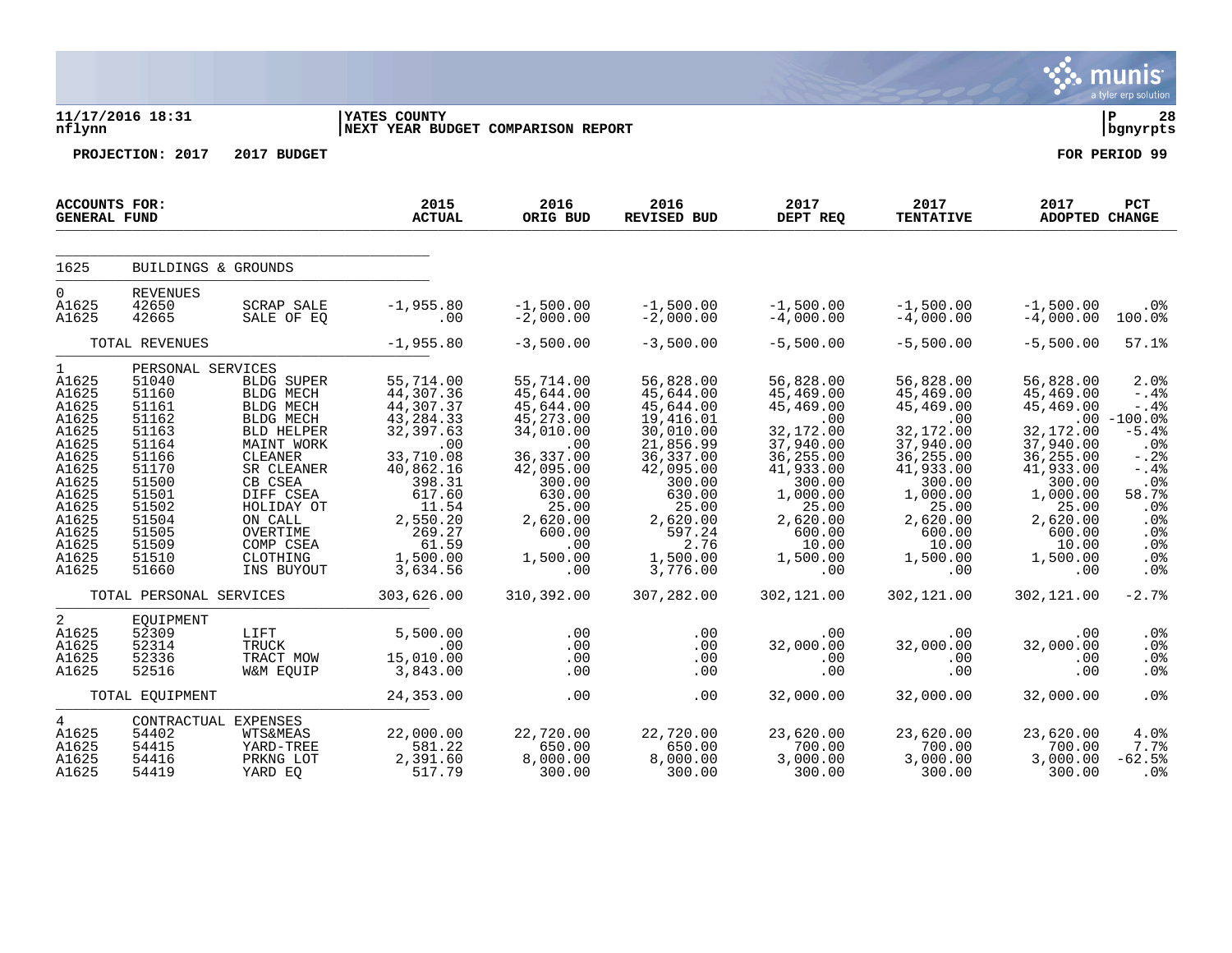

#### **11/17/2016 18:31 |YATES COUNTY |P 29 nflynn |NEXT YEAR BUDGET COMPARISON REPORT |bgnyrpts**

| ACCOUNTS FOR:<br><b>GENERAL FUND</b> |                           |             | 2015<br><b>ACTUAL</b> | 2016<br>ORIG BUD | 2016<br>REVISED BUD | 2017<br>DEPT REQ | 2017<br><b>TENTATIVE</b> | 2017<br>ADOPTED | <b>PCT</b><br><b>CHANGE</b> |
|--------------------------------------|---------------------------|-------------|-----------------------|------------------|---------------------|------------------|--------------------------|-----------------|-----------------------------|
| A1625                                | 54457                     | SUPP:COMP   | $.00 \,$              | 50.00            | 50.00               | 50.00            | 50.00                    | 50.00           | . 0%                        |
| A1625                                | 54470                     | SUPP:OFF    | 109.76                | 125.00           | 125.00              | 125.00           | 125.00                   | 125.00          | $.0\%$                      |
| A1625                                | 54474                     | SUPP: SAFTY | 607.48                | 500.00           | 554.00              | 500.00           | 500.00                   | 500.00          | $.0\%$                      |
| A1625                                | 54507                     | COPIER CHR  | 48.30                 | 55.00            | 55.00               | 55.00            | 55.00                    | 55.00           | .0 <sub>8</sub>             |
| A1625                                | 54515                     | POSTAGE     | .00                   | 3.00             | 3.00                | 3.00             | 3.00                     | 3.00            | .0%                         |
| A1625                                | 54522                     | SHIPMENTS   | 16.39                 | 30.00            | 30.00               | 15.00            | 15.00                    | 15.00           | $-50.0$ °                   |
| A1625                                | 54571                     | COMP SOFT   | 20,000.00             | 20,000.00        | 20,000.00           | 20,000.00        | 20,000.00                | 20,000.00       | $.0\%$                      |
| A1625                                | 54616                     | HAND TOOLS  | 487.98                | 450.00           | 450.00              | 450.00           | 450.00                   | 450.00          | . 0 %                       |
| A1625                                | 54653                     | GASOLINE    | 1,222.84              | 1,600.00         | 1,356.00            | 1,200.00         | 1,200.00                 | 1,200.00        | $-25.0%$                    |
| A1625                                | 54654                     | MILEAGE     | 228.28                | 250.00           | 250.00              | 250.00           | 250.00                   | 250.00          | $.0\%$                      |
| A1625                                | 54661                     | VEH MAINT   | 660.42                | 2,350.00         | 2,350.00            | 1,000.00         | 1,000.00                 | 1,000.00        | $-57.4%$                    |
| A1625                                | 54676                     | UTIL: CELL  | 249.51                | 200.00           | 390.00              | 390.00           | 390.00                   | 390.00          | 95.0%                       |
| A1625                                | 54678                     | UTIL:GAS    | 2,386.32              | 2,500.00         | 2,500.00            | 2,100.00         | 2,100.00                 | 2,100.00        | $-16.0%$                    |
| A1625                                | 54682                     | TEL/FAX     | 256.34                | 350.00           | 350.00              | 350.00           | 350.00                   | 350.00          | .0%                         |
| A1625                                | 54684                     | UTIL: WAT/S | 281.39                | 330.00           | 330.00              | 300.00           | 300.00                   | 300.00          | $-9.1%$                     |
|                                      | TOTAL CONTRACTUAL         | EXPENSES    | 52,045.62             | 60,463.00        | 60,463.00           | 54,408.00        | 54,408.00                | 54,408.00       | $-10.0$ °                   |
| 8                                    | EMPLOYEE BENEFITS         |             |                       |                  |                     |                  |                          |                 |                             |
| A1625                                | 58100                     | FICA/MED    | 21,681.44             | 21,866.00        | 22,207.00           | 21,707.00        | 21,707.00                | 21,707.00       | $-0.7\%$                    |
| A1625                                | 58303                     | INS-CSEA    | 101,835.00            | 120,305.00       | 120,305.00          | 95,104.00        | 95,104.00                | 95,104.00       | $-20.9%$                    |
| A1625                                | 58305                     | INS-NON UN  | .00                   | 18,883.00        | $.00 \,$            | 18,095.00        | 18,095.00                | 18,095.00       | $-4.2%$                     |
|                                      | TOTAL EMPLOYEE BENEFITS   |             | 123,516.44            | 161,054.00       | 142,512.00          | 134,906.00       | 134,906.00               | 134,906.00      | $-16.2%$                    |
|                                      | TOTAL BUILDINGS & GROUNDS |             | 501,585.26            | 528,409.00       | 506,757.00          | 517,935.00       | 517,935.00               | 517,935.00      | $-2.0$ %                    |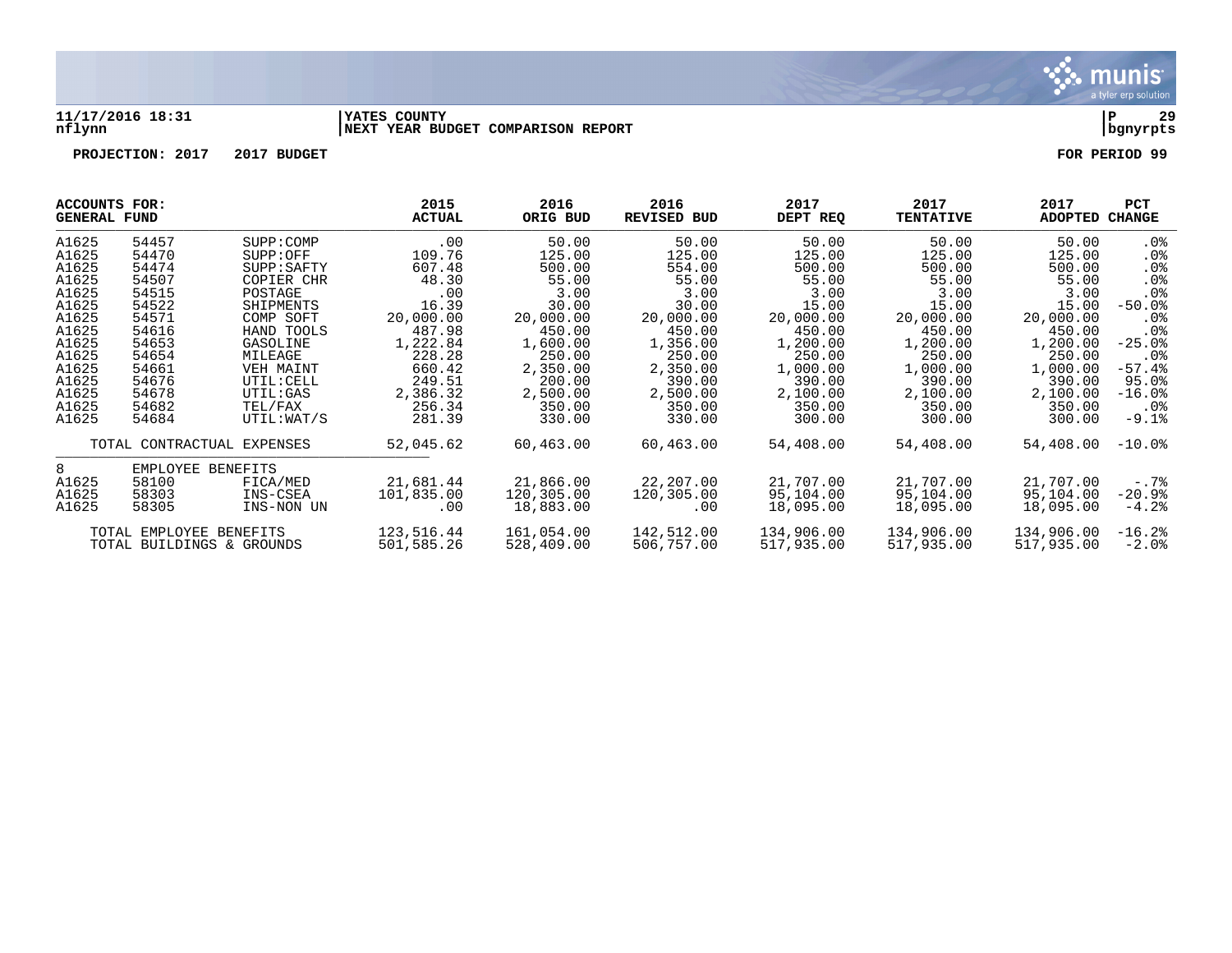|                                             |                                                      |                                           |                                                            |                              |                              |                              |                              |                              | <b>munis</b><br>a tyler erp solution |
|---------------------------------------------|------------------------------------------------------|-------------------------------------------|------------------------------------------------------------|------------------------------|------------------------------|------------------------------|------------------------------|------------------------------|--------------------------------------|
| nflynn                                      | 11/17/2016 18:31                                     |                                           | <b>IYATES COUNTY</b><br>NEXT YEAR BUDGET COMPARISON REPORT |                              |                              |                              |                              |                              | P.<br>30<br>  bgnyrpts               |
|                                             | PROJECTION: 2017                                     | 2017 BUDGET                               |                                                            |                              |                              |                              |                              |                              | FOR PERIOD 99                        |
| <b>ACCOUNTS FOR:</b><br><b>GENERAL FUND</b> |                                                      |                                           | 2015<br><b>ACTUAL</b>                                      | 2016<br>ORIG BUD             | 2016<br><b>REVISED BUD</b>   | 2017<br>DEPT REQ             | 2017<br><b>TENTATIVE</b>     | 2017<br><b>ADOPTED</b>       | <b>PCT</b><br><b>CHANGE</b>          |
| 1640                                        | CENTRAL GASOLINE                                     |                                           |                                                            |                              |                              |                              |                              |                              |                                      |
| 0<br>A1640<br>A1640                         | <b>REVENUES</b><br>41276<br>41277                    | GASOLINE<br>$E-Z$ PASS                    | $-5,747.96$<br>$-193.57$                                   | $-9,000.00$<br>$-300.00$     | $-9,000.00$<br>$-300.00$     | $-5,000.00$<br>$-200.00$     | $-5,000.00$<br>$-200.00$     | $-5,000.00$<br>$-200.00$     | $-44.4\%$<br>$-33.3%$                |
|                                             | TOTAL REVENUES                                       |                                           | $-5, 941.53$                                               | $-9,300.00$                  | $-9,300.00$                  | $-5, 200.00$                 | $-5, 200.00$                 | $-5,200.00$                  | $-44.1%$                             |
| 4<br>A1640<br>A1640<br>A1640                | CONTRACTUAL EXPENSES<br>54653<br>54663<br>54664      | GASOLINE<br><b>USER FEE</b><br>$E-Z$ PASS | 4,833.25<br>272.59<br>193.57                               | 9,000.00<br>300.00<br>300.00 | 9,000.00<br>300.00<br>300.00 | 5,000.00<br>200.00<br>200.00 | 5,000.00<br>200.00<br>200.00 | 5,000.00<br>200.00<br>200.00 | $-44.4%$<br>$-33.3%$<br>$-33.3%$     |
|                                             | TOTAL CONTRACTUAL EXPENSES<br>TOTAL CENTRAL GASOLINE |                                           | 5,299.41<br>$-642.12$                                      | 9,600.00<br>300.00           | 9,600.00<br>300.00           | 5,400.00<br>200.00           | 5,400.00<br>200.00           | 5,400.00<br>200.00           | $-43.8%$<br>$-33.3%$                 |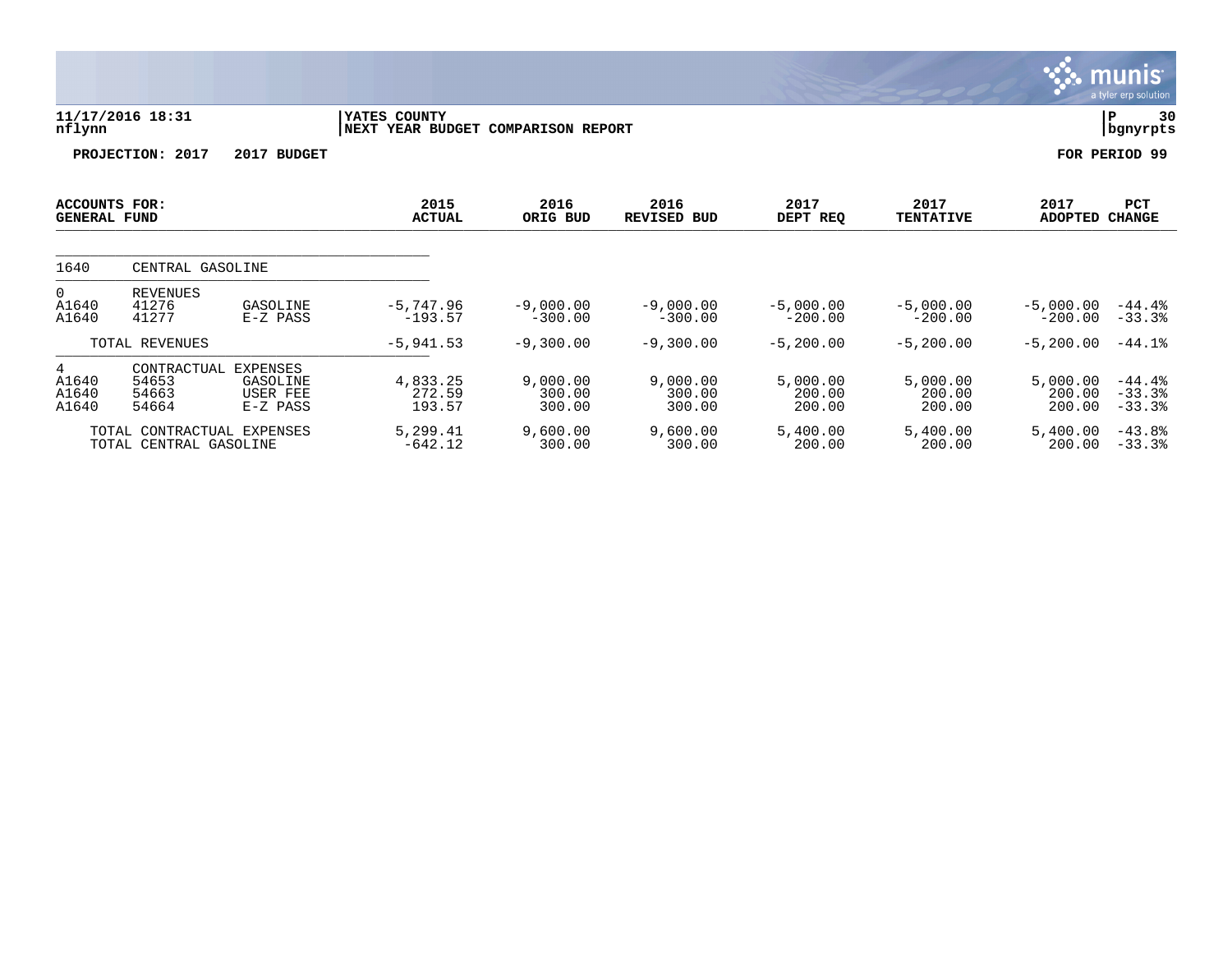|                                             |                               |                                         |                                         |                          |                            |                          |                          |                          | a tyler cip solution |
|---------------------------------------------|-------------------------------|-----------------------------------------|-----------------------------------------|--------------------------|----------------------------|--------------------------|--------------------------|--------------------------|----------------------|
| nflynn                                      | 11/17/2016 18:31              |                                         | YATES COUNTY<br><b>NEXT YEAR BUDGET</b> | <b>COMPARISON REPORT</b> |                            |                          |                          |                          |                      |
|                                             | PROJECTION: 2017              | 2017 BUDGET                             |                                         |                          |                            |                          |                          |                          | FOR PERIOD 99        |
| <b>ACCOUNTS FOR:</b><br><b>GENERAL FUND</b> |                               |                                         | 2015<br><b>ACTUAL</b>                   | 2016<br>ORIG BUD         | 2016<br><b>REVISED BUD</b> | 2017<br>DEPT REQ         | 2017<br><b>TENTATIVE</b> | 2017<br><b>ADOPTED</b>   | PCT<br><b>CHANGE</b> |
| 1650                                        |                               | APP-CENTRAL COMM SYSTEM                 |                                         |                          |                            |                          |                          |                          |                      |
| 0<br>A1650<br>A1650                         | REVENUES<br>41275<br>42401    | TEL CHRGS<br>INT TEL                    | $-64,628.02$<br>$-25.47$                | $-64,970.00$<br>$-30.00$ | $-64,970.00$<br>$-30.00$   | $-45,500.00$<br>$-15.00$ | $-45,500.00$<br>$-15.00$ | $-45,500.00$<br>$-15.00$ | $-30.0%$<br>$-50.0%$ |
|                                             | TOTAL REVENUES                |                                         | $-64,653.49$                            | $-65,000.00$             | $-65,000.00$               | $-45,515.00$             | $-45,515.00$             | $-45,515.00$             | $-30.0%$             |
| $\overline{2}$<br>A1650                     | EOUIPMENT<br>52115            | COMP<br>HRDWR                           | 40,000.00                               | 40,000.00                | 40,000.00                  | 40,000.00                | 40,000.00                | 40,000.00                | .0%                  |
|                                             | TOTAL EQUIPMENT               |                                         | 40,000.00                               | 40,000.00                | 40,000.00                  | 40,000.00                | 40,000.00                | 40,000.00                | $.0\%$               |
| 4<br>A1650<br>A1650                         | CONTRACTUAL<br>54577<br>54682 | <b>EXPENSES</b><br>COMP TECH<br>TEL/FAX | .00<br>56,549.83                        | 29,000.00<br>18,000.00   | 1,000.00<br>46,000.00      | 5,500.00<br>22,015.00    | 5,500.00<br>22,015.00    | 5,500.00<br>22,015.00    | $-81.0%$<br>22.3%    |

 $\ddot{\mathbf{w}}$  munis

TOTAL CONTRACTUAL EXPENSES 56,549.83 47,000.00 47,000.00 27,515.00 27,515.00 27,515.00 -41.5% TOTAL APP-CENTRAL COMM SYSTE 31,896.34 22,000.00 22,000.00 22,000.00 22,000.00 22,000.00 .0%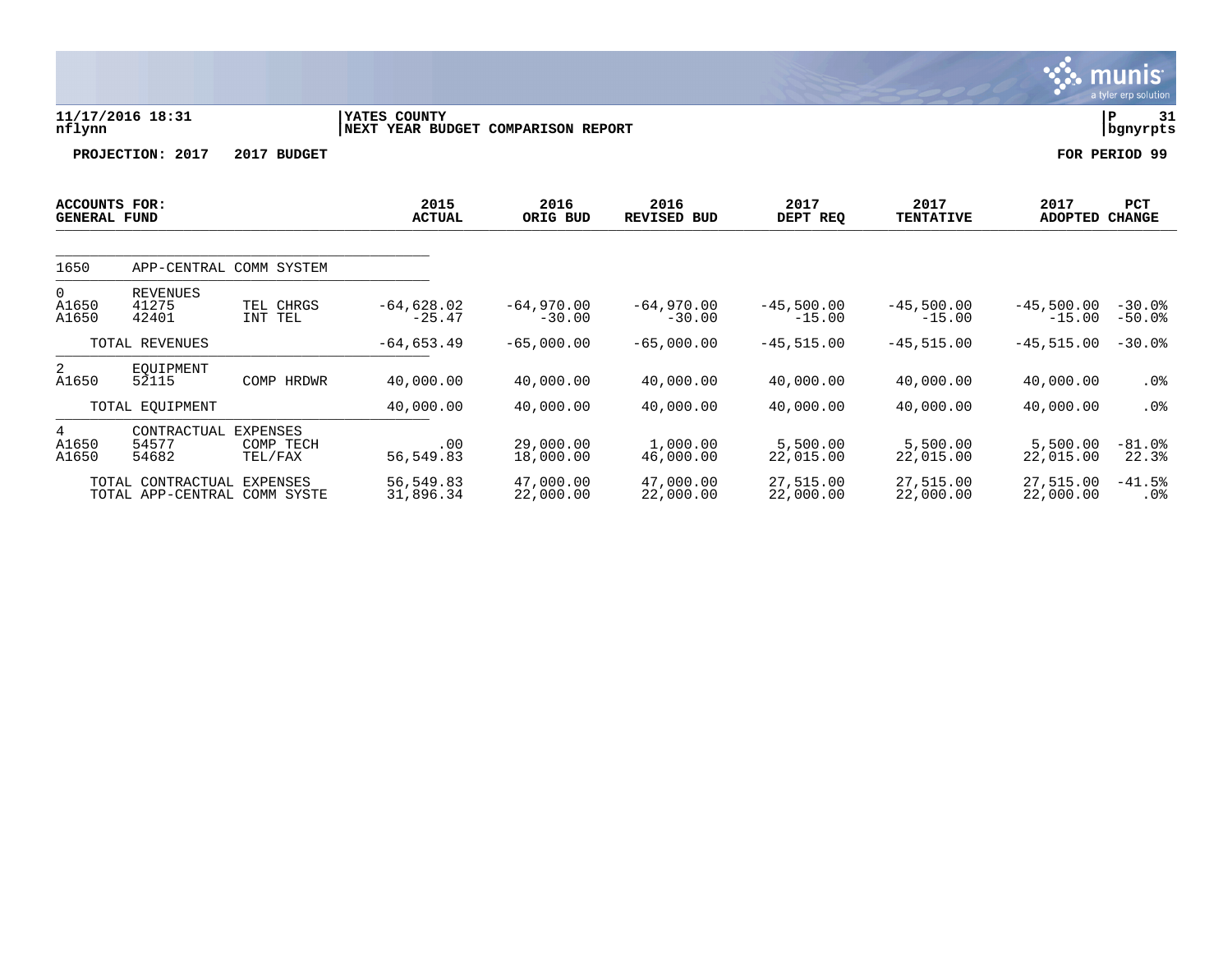|                                                |                                                          |                                                                                  |                                                       |                                                       |                                                       |                                                    |                                                    |                                             | munis<br>a tyler erp solution                           |
|------------------------------------------------|----------------------------------------------------------|----------------------------------------------------------------------------------|-------------------------------------------------------|-------------------------------------------------------|-------------------------------------------------------|----------------------------------------------------|----------------------------------------------------|---------------------------------------------|---------------------------------------------------------|
| nflynn                                         | 11/17/2016 18:31                                         |                                                                                  | YATES COUNTY<br>NEXT YEAR BUDGET COMPARISON REPORT    |                                                       |                                                       |                                                    |                                                    |                                             | ΙP<br>32<br>  bgnyrpts                                  |
|                                                | PROJECTION: 2017                                         | 2017 BUDGET                                                                      |                                                       |                                                       |                                                       |                                                    |                                                    |                                             | FOR PERIOD 99                                           |
| <b>ACCOUNTS FOR:</b><br><b>GENERAL FUND</b>    |                                                          |                                                                                  | 2015<br><b>ACTUAL</b>                                 | 2016<br>ORIG BUD                                      | 2016<br><b>REVISED BUD</b>                            | 2017<br>DEPT REQ                                   | 2017<br><b>TENTATIVE</b>                           | 2017<br><b>ADOPTED</b>                      | PCT<br><b>CHANGE</b>                                    |
| 1670                                           | CENTRAL MAILING                                          |                                                                                  |                                                       |                                                       |                                                       |                                                    |                                                    |                                             |                                                         |
| $\Omega$<br>A1670<br>A1670                     | <b>REVENUES</b><br>41272<br>41274                        | CNTRL MAIL<br>SHIPPING                                                           | $-29, 433.94$<br>$-1, 129.69$                         | $-30,000.00$<br>$-1, 260.00$                          | $-30,000.00$<br>$-1, 260.00$                          | $-31,000.00$<br>$-1,000.00$                        | $-31,000.00$<br>$-1,000.00$                        | $-31,000.00$<br>$-1,000.00$                 | 3.3%<br>$-20.6%$                                        |
|                                                | TOTAL REVENUES                                           |                                                                                  | $-30, 563.63$                                         | $-31, 260.00$                                         | $-31, 260.00$                                         | $-32,000.00$                                       | $-32,000.00$                                       | $-32,000.00$                                | 2.4%                                                    |
| 2<br>A1670                                     | EOUIPMENT<br>52198                                       | POST METER                                                                       | .00                                                   | .00                                                   | .00                                                   | .00                                                | .00                                                | .00                                         | .0%                                                     |
|                                                | TOTAL EQUIPMENT                                          |                                                                                  | .00                                                   | .00                                                   | .00                                                   | .00                                                | .00                                                | .00                                         | .0%                                                     |
| 4<br>A1670<br>A1670<br>A1670<br>A1670<br>A1670 | CONTRACTUAL<br>54407<br>54470<br>54515<br>54522<br>54980 | <b>EXPENSES</b><br>EOUIP AGRE<br>SUPP:OFF<br>POSTAGE<br>SHIPMENTS<br>LEASE: PSTC | 1,553.00<br>319.79<br>35,000.00<br>2,359.77<br>709.08 | 2,116.00<br>400.00<br>30,000.00<br>2,300.00<br>650.00 | 2,116.00<br>400.00<br>30,000.00<br>2,300.00<br>650.00 | 1,140.00<br>400.00<br>30,000.00<br>1,000.00<br>.00 | 1,140.00<br>400.00<br>30,000.00<br>1,000.00<br>.00 | 1,140.00<br>400.00<br>30,000.00<br>1,000.00 | $-46.1%$<br>$.0\%$<br>.0%<br>$-56.5%$<br>$.00 - 100.0%$ |
|                                                | TOTAL CONTRACTUAL EXPENSES<br>TOTAL CENTRAL MAILING      |                                                                                  | 39,941.64<br>9,378.01                                 | 35,466.00<br>4,206.00                                 | 35,466.00<br>4,206.00                                 | 32,540.00<br>540.00                                | 32,540.00<br>540.00                                | 32,540.00<br>540.00                         | $-8.3%$<br>$-87.2%$                                     |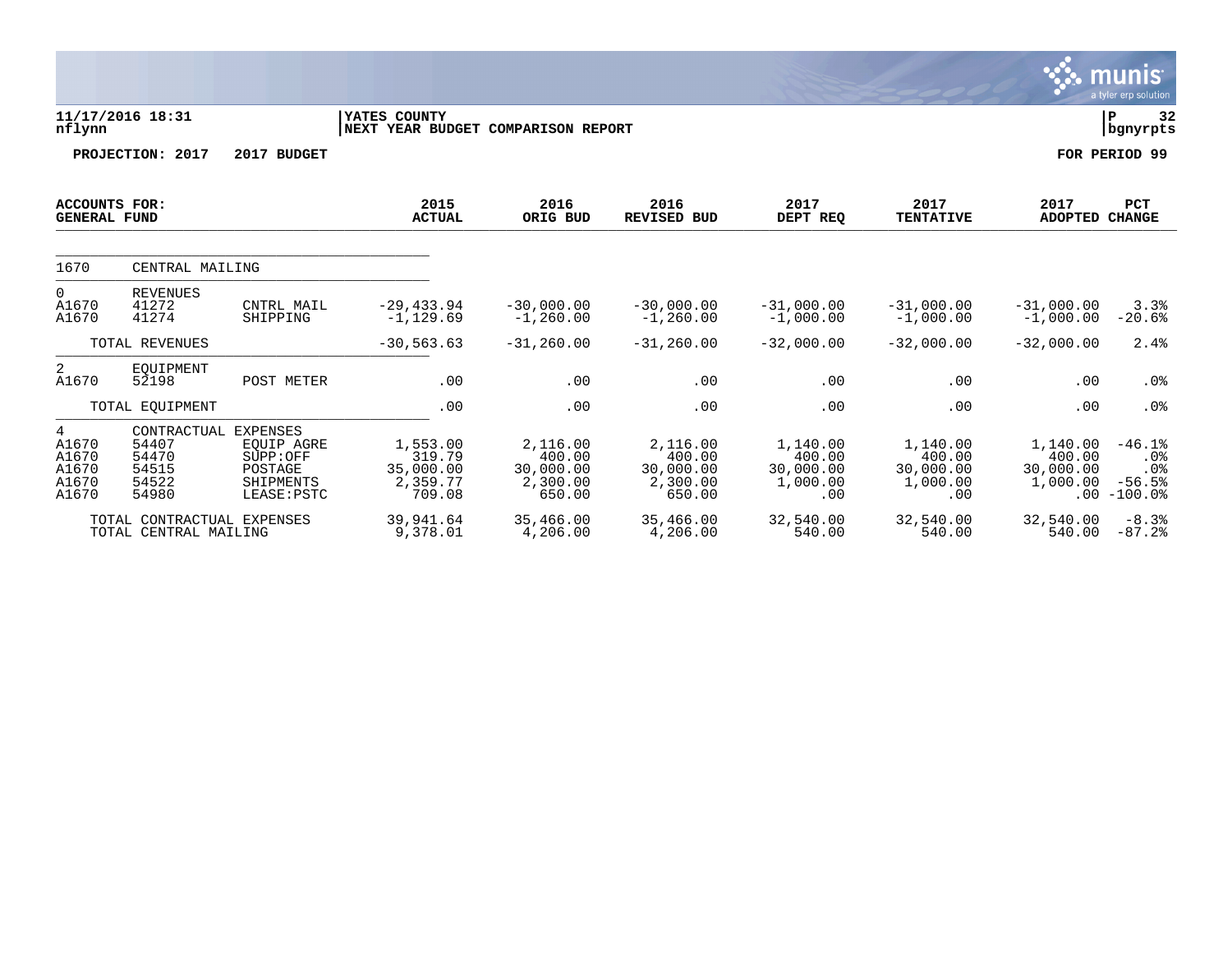**11/17/2016 18:31 |YATES COUNTY |P 33 nflynn |NEXT YEAR BUDGET COMPARISON REPORT |bgnyrpts PROJECTION:** 2017 2017 BUDGET FOR PERIOD 99

| 2015<br>ACCOUNTS FOR:<br><b>ACTUAL</b><br><b>GENERAL FUND</b> |                               |                                              |                         | 2016<br>ORIG BUD         | 2016<br><b>REVISED BUD</b> | 2017<br>DEPT REQ      | 2017<br><b>TENTATIVE</b> | 2017<br><b>ADOPTED</b>           | <b>PCT</b><br><b>CHANGE</b> |
|---------------------------------------------------------------|-------------------------------|----------------------------------------------|-------------------------|--------------------------|----------------------------|-----------------------|--------------------------|----------------------------------|-----------------------------|
| 1675                                                          | CENTRAL COPIER                |                                              |                         |                          |                            |                       |                          |                                  |                             |
| $\Omega$<br>A1675                                             | REVENUES<br>41271             | COPIER                                       | $-17,615.90$            | $-17,000.00$             | $-17,000.00$               | $-17,000.00$          | $-17,000.00$             | $-17,000.00$                     | .0%                         |
| TOTAL REVENUES                                                |                               |                                              | $-17,615.90$            | $-17,000.00$             | $-17,000.00$               | $-17,000.00$          | $-17,000.00$             | $-17,000.00$                     | $.0\%$                      |
| 2<br>A1675                                                    | EOUIPMENT<br>52120            | COPIER                                       | 2,845.00                | .00                      | .00                        | 3,800.00              | .00                      | .00                              | $.0\%$                      |
| TOTAL EOUIPMENT                                               |                               |                                              | 2,845.00                | .00                      | .00                        | 3,800.00              | .00                      | .00                              | $.0\%$                      |
| 4<br>A1675<br>A1675                                           | CONTRACTUAL<br>54406<br>54454 | <b>EXPENSES</b><br>COPIER AGR<br>SUPP: CNTRL | 7,987.52<br>1,566.02    | 11,000.00<br>3,000.00    | 11,000.00<br>3,000.00      | 11,000.00<br>3,000.00 | 11,000.00<br>3,000.00    | 11,000.00<br>3,000.00            | $.0\%$<br>$.0\%$            |
| TOTAL<br>CONTRACTUAL EXPENSES<br>TOTAL CENTRAL COPIER         |                               |                                              | 9,553.54<br>$-5,217.36$ | 14,000.00<br>$-3,000.00$ | 14,000.00<br>$-3,000.00$   | 14,000.00<br>800.00   | 14,000.00<br>$-3,000.00$ | 14,000.00<br>$-3,000.00 - 126.7$ | $.0\%$                      |

munis a tyler erp solution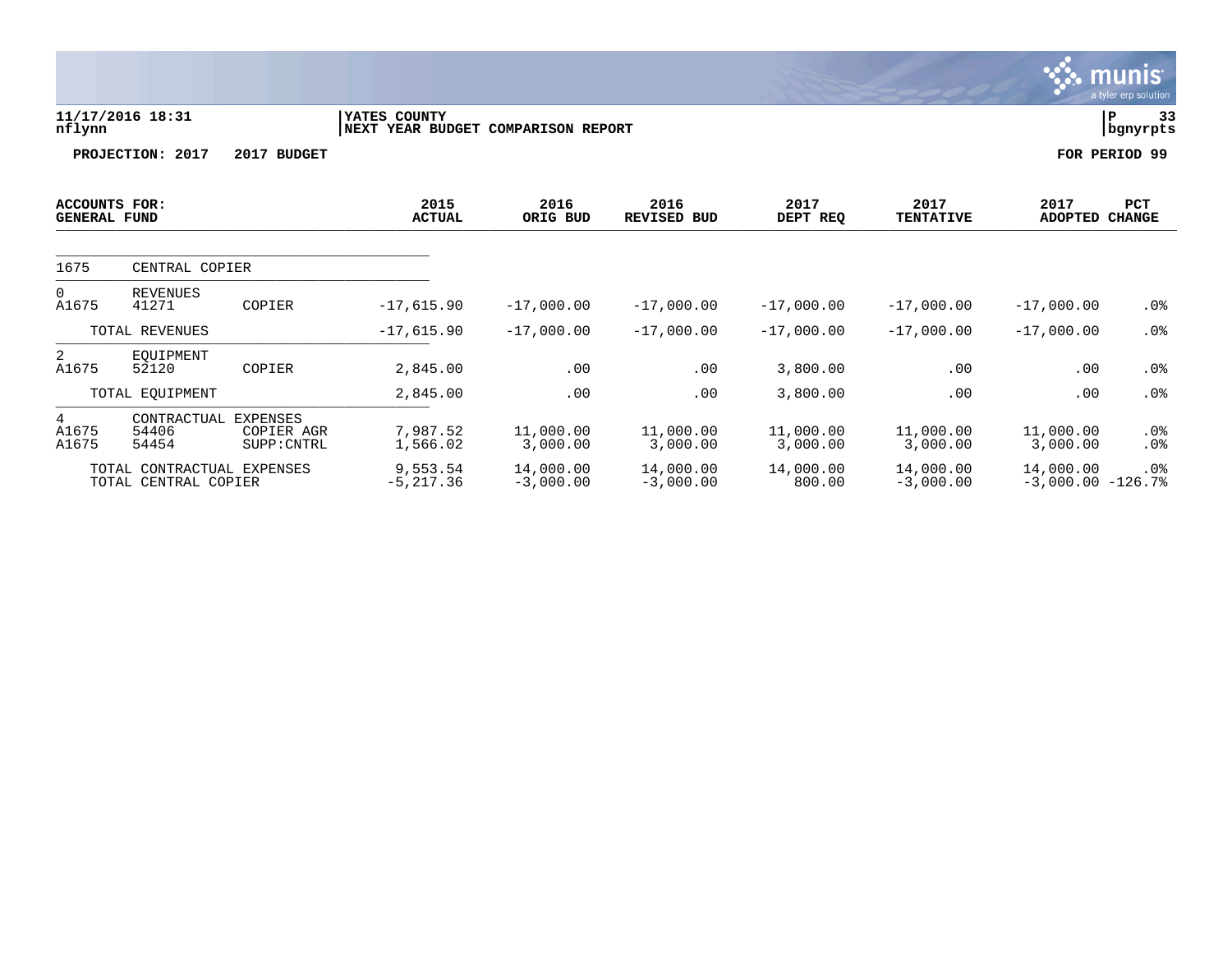|                                                                                                        |                                                                                                             |                                                                                                                                |                                                                                                |                                                                                                            |                                                                                                                 |                                                                                                            |                                                                                                            |                                                                                                            | a tyler erp solution                                                               |
|--------------------------------------------------------------------------------------------------------|-------------------------------------------------------------------------------------------------------------|--------------------------------------------------------------------------------------------------------------------------------|------------------------------------------------------------------------------------------------|------------------------------------------------------------------------------------------------------------|-----------------------------------------------------------------------------------------------------------------|------------------------------------------------------------------------------------------------------------|------------------------------------------------------------------------------------------------------------|------------------------------------------------------------------------------------------------------------|------------------------------------------------------------------------------------|
| nflynn                                                                                                 | 11/17/2016 18:31                                                                                            |                                                                                                                                | <b>YATES COUNTY</b><br><b>INEXT YEAR BUDGET COMPARISON REPORT</b>                              |                                                                                                            |                                                                                                                 |                                                                                                            |                                                                                                            |                                                                                                            | ΙP<br>34<br>  bgnyrpts                                                             |
|                                                                                                        | PROJECTION: 2017                                                                                            | 2017 BUDGET                                                                                                                    |                                                                                                |                                                                                                            |                                                                                                                 |                                                                                                            |                                                                                                            |                                                                                                            | FOR PERIOD 99                                                                      |
| <b>ACCOUNTS FOR:</b><br><b>GENERAL FUND</b>                                                            |                                                                                                             |                                                                                                                                | 2015<br><b>ACTUAL</b>                                                                          | 2016<br>ORIG BUD                                                                                           | 2016<br>REVISED BUD                                                                                             | 2017<br>DEPT REQ                                                                                           | 2017<br><b>TENTATIVE</b>                                                                                   | 2017<br><b>ADOPTED CHANGE</b>                                                                              | PCT                                                                                |
| 1680                                                                                                   |                                                                                                             | INFORMATION TECHNOLOGY                                                                                                         |                                                                                                |                                                                                                            |                                                                                                                 |                                                                                                            |                                                                                                            |                                                                                                            |                                                                                    |
| $\mathbf 0$<br>A1680<br>A1680                                                                          | <b>REVENUES</b><br>42230<br>42701                                                                           | IT SERV<br>PR YR RFND                                                                                                          | $-24,594.96$<br>.00                                                                            | $-35,000.00$<br>.00                                                                                        | $-35,000.00$<br>.00                                                                                             | $-38,000.00$<br>.00                                                                                        | $-38,000.00$<br>.00                                                                                        | $-38,000.00$<br>.00                                                                                        | 8.6%<br>.0%                                                                        |
|                                                                                                        | TOTAL REVENUES                                                                                              |                                                                                                                                | $-24,594.96$                                                                                   | $-35,000.00$                                                                                               | $-35,000.00$                                                                                                    | $-38,000.00$                                                                                               | $-38,000.00$                                                                                               | $-38,000.00$                                                                                               | 8.6%                                                                               |
| $\mathbf{1}$<br>A1680<br>A1680<br>A1680<br>A1680<br>A1680<br>A1680<br>A1680<br>A1680<br>A1680<br>A1680 | PERSONAL SERVICES<br>51076<br>51077<br>51078<br>51079<br>51500<br>51502<br>51505<br>51508<br>51509<br>51661 | IT DIRECT<br>NETWORK AD<br>COMP SUPP<br>COMP TECH<br>CB CSEA<br>HOLIDAY OT<br>OVERTIME<br>35-40 HRS<br>COMP CSEA<br>COMP NONUN | 70,360.00<br>50, 383.27<br>14,940.20<br>32,405.48<br>.00<br>.00<br>.00<br>687.41<br>.00<br>.00 | 70,360.00<br>53,250.00<br>41,674.00<br>42,533.00<br>500.00<br>500.00<br>2,000.00<br>1,500.00<br>.00<br>.00 | 71,767.00<br>53,250.00<br>41,674.00<br>42,533.00<br>500.00<br>500.00<br>2,000.00<br>1,290.33<br>94.14<br>115.53 | 71,767.00<br>54,097.00<br>42,436.00<br>42,964.00<br>500.00<br>500.00<br>2,000.00<br>1,500.00<br>.00<br>.00 | 71,767.00<br>54,097.00<br>42,436.00<br>42,964.00<br>500.00<br>500.00<br>2,000.00<br>1,500.00<br>.00<br>.00 | 71,767.00<br>54,097.00<br>42,436.00<br>42,964.00<br>500.00<br>500.00<br>2,000.00<br>1,500.00<br>.00<br>.00 | 2.0%<br>1.6%<br>1.8%<br>1.0%<br>.0%<br>.0%<br>.0%<br>.0%<br>.0%<br>.0 <sub>8</sub> |
|                                                                                                        | TOTAL PERSONAL SERVICES                                                                                     |                                                                                                                                | 168,776.36                                                                                     | 212,317.00                                                                                                 | 213,724.00                                                                                                      | 215,764.00                                                                                                 | 215,764.00                                                                                                 | 215,764.00                                                                                                 | 1.6%                                                                               |
| $\overline{2}$<br>A1680<br>A1680<br>A1680<br>A1680<br>A1680<br>A1680                                   | EQUIPMENT<br>52115<br>52125<br>52126<br>52127<br>52128<br>52431                                             | COMP HRDWR<br><b>DESKTOPS</b><br>LAPTOPS<br>PRINTERS<br>COMP SUPP<br>TIME CLOCK                                                | 86,152.83<br>2,425.00<br>174.00<br>970.72<br>9,994.63<br>4,737.00                              | 42,500.00<br>24,440.00<br>15,330.00<br>.00<br>4,000.00<br>.00                                              | 42,500.00<br>24,440.00<br>15,330.00<br>.00<br>3,915.05<br>.00                                                   | 24,250.00<br>26, 320.00<br>11, 130.00<br>4,000.00<br>4,000.00<br>.00                                       | 24,250.00<br>26, 320.00<br>11, 130.00<br>4,000.00<br>4,000.00<br>.00                                       | 24,250.00<br>26,320.00<br>11,130.00<br>4,000.00<br>4,000.00<br>.00                                         | $-42.9%$<br>7.7%<br>$-27.4%$<br>.0%<br>.0%<br>.0%                                  |
|                                                                                                        | TOTAL EOUIPMENT                                                                                             |                                                                                                                                | 104,454.18                                                                                     | 86,270.00                                                                                                  | 86,185.05                                                                                                       | 69,700.00                                                                                                  | 69,700.00                                                                                                  | 69,700.00                                                                                                  | $-19.2%$                                                                           |
| $\overline{4}$<br>A1680<br>A1680<br>A1680<br>A1680<br>A1680<br>A1680<br>A1680<br>A1680                 | CONTRACTUAL EXPENSES<br>54011<br>54152<br>54407<br>54455<br>54470<br>54501<br>54507<br>54515                | CONSULTANT<br>CONFERENCE<br>EQUIP AGRE<br>SUPP:IT<br>SUPP:OFF<br>ADV<br>COPIER CHR<br>POSTAGE                                  | 11,475.00<br>208.00<br>6,508.23<br>1,486.77<br>169.63<br>.00<br>.05<br>53.03                   | 7,875.00<br>1,000.00<br>10,109.00<br>1,000.00<br>200.00<br>30.00<br>30.00<br>50.00                         | 7,875.00<br>1,000.00<br>10,109.00<br>1,000.00<br>200.00<br>30.00<br>30.00<br>50.00                              | 7,875.00<br>1,000.00<br>53,144.00<br>1,000.00<br>200.00<br>30.00<br>30.00<br>50.00                         | 3,750.00<br>1,000.00<br>53,144.00<br>1,000.00<br>200.00<br>30.00<br>30.00<br>50.00                         | 3,750.00<br>1,000.00<br>53, 144.00<br>1,000.00<br>200.00<br>30.00<br>30.00<br>50.00                        | .0 <sub>8</sub><br>.0%<br>425.7%<br>.0%<br>.0%<br>.0%<br>.0%<br>.0 <sub>8</sub>    |

# $\therefore$  munis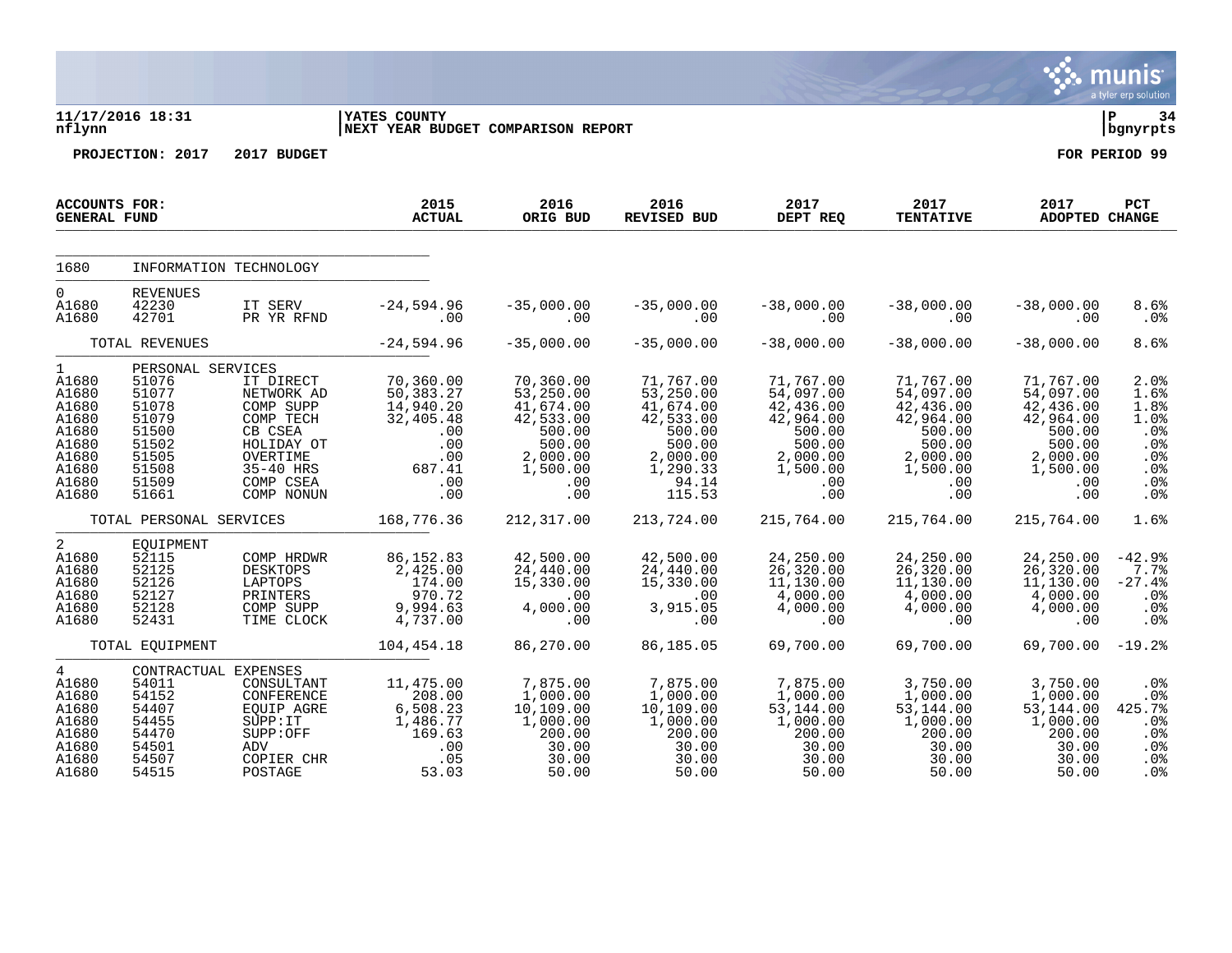

#### **11/17/2016 18:31 |YATES COUNTY |P 35 nflynn |NEXT YEAR BUDGET COMPARISON REPORT |bgnyrpts**

| ACCOUNTS FOR:<br><b>GENERAL FUND</b> |                         | 2015<br><b>ACTUAL</b>        | 2016<br>ORIG BUD | 2016<br>REVISED BUD | 2017<br>DEPT REQ | 2017<br><b>TENTATIVE</b> | 2017<br><b>ADOPTED</b> | PCT<br><b>CHANGE</b> |                 |
|--------------------------------------|-------------------------|------------------------------|------------------|---------------------|------------------|--------------------------|------------------------|----------------------|-----------------|
| A1680                                | 54571                   | COMP SOFT                    | 16,376.75        | 30,800.00           | 30,800.00        | 25,000.00                | 25,000.00              | 25,000.00            | $-18.8%$        |
| A1680                                | 54575                   | COMP<br>SOFT                 | 23,618.65        | 34,910.00           | 34,910.00        | 35,410.00                | 35,410.00              | 35,410.00            | 1.4%            |
| A1680                                | 54577                   | TECH<br>COMP                 | 49,175.00        | 61,575.00           | 61,575.00        | 49,175.00                | 49,175.00              | 49,175.00            | $-20.1%$        |
| A1680                                | 54583                   | COMP SUPP                    | 2,364.21         | 3,000.00            | 3,000.00         | 3,000.00                 | 3,000.00               | 3,000.00             | $.0\%$          |
| A1680                                | 54654                   | MILEAGE                      | 342.70           | 1,000.00            | 1,000.00         | 1,000.00                 | 1,000.00               | 1,000.00             | . 0 %           |
| A1680                                | 54676                   | UTIL: CELL                   | 1,490.57         | 1,800.00            | 1,800.00         | 1,800.00                 | 1,800.00               | 1,800.00             | .0 <sub>8</sub> |
| A1680                                | 54679                   | UTIL: INTER                  | 20,745.00        | 21,600.00           | 21,600.00        | 26,600.00                | 26,600.00              | 26,600.00            | 23.1%           |
| A1680                                | 54682                   | TEL/FAX                      | 407.17           | 500.00              | 500.00           | 650.00                   | 650.00                 | 650.00               | 30.0%           |
| A1680                                | 54907                   | DUES                         | 50.00            | 50.00               | 50.00            | 50.00                    | 50.00                  | 50.00                | $.0\%$          |
| TOTAL CONTRACTUAL EXPENSES           |                         | 134,470.76                   | 175,529.00       | 175,529.00          | 206,014.00       | 201,889.00               | 201,889.00             | 17.4%                |                 |
| 8                                    | EMPLOYEE                | <b>BENEFITS</b>              |                  |                     |                  |                          |                        |                      |                 |
| A1680                                | 58100                   | FICA/MED                     | 11,656.67        | 14,871.00           | 14,979.00        | 15,297.00                | 15,297.00              | 15,297.00            | 2.9%            |
| A1680                                | 58303                   | INS-CSEA                     | 29, 245.30       | 58,933.00           | 58,933.00        | 58,034.00                | 58,034.00              | 58,034.00            | $-1.5%$         |
| A1680                                | 58305                   | INS-NON UN                   | 5,429.88         | 6,186.00            | 6,186.00         | 5,927.00                 | 5,927.00               | 5,927,00             | $-4.2%$         |
|                                      | TOTAL EMPLOYEE BENEFITS |                              | 46,331.85        | 79,990.00           | 80,098.00        | 79,258.00                | 79,258.00              | 79,258.00            | -.9%            |
|                                      |                         | TOTAL INFORMATION TECHNOLOGY | 429, 438.19      | 519,106.00          | 520,536.05       | 532,736.00               | 528,611.00             | 528,611.00           | 2.6%            |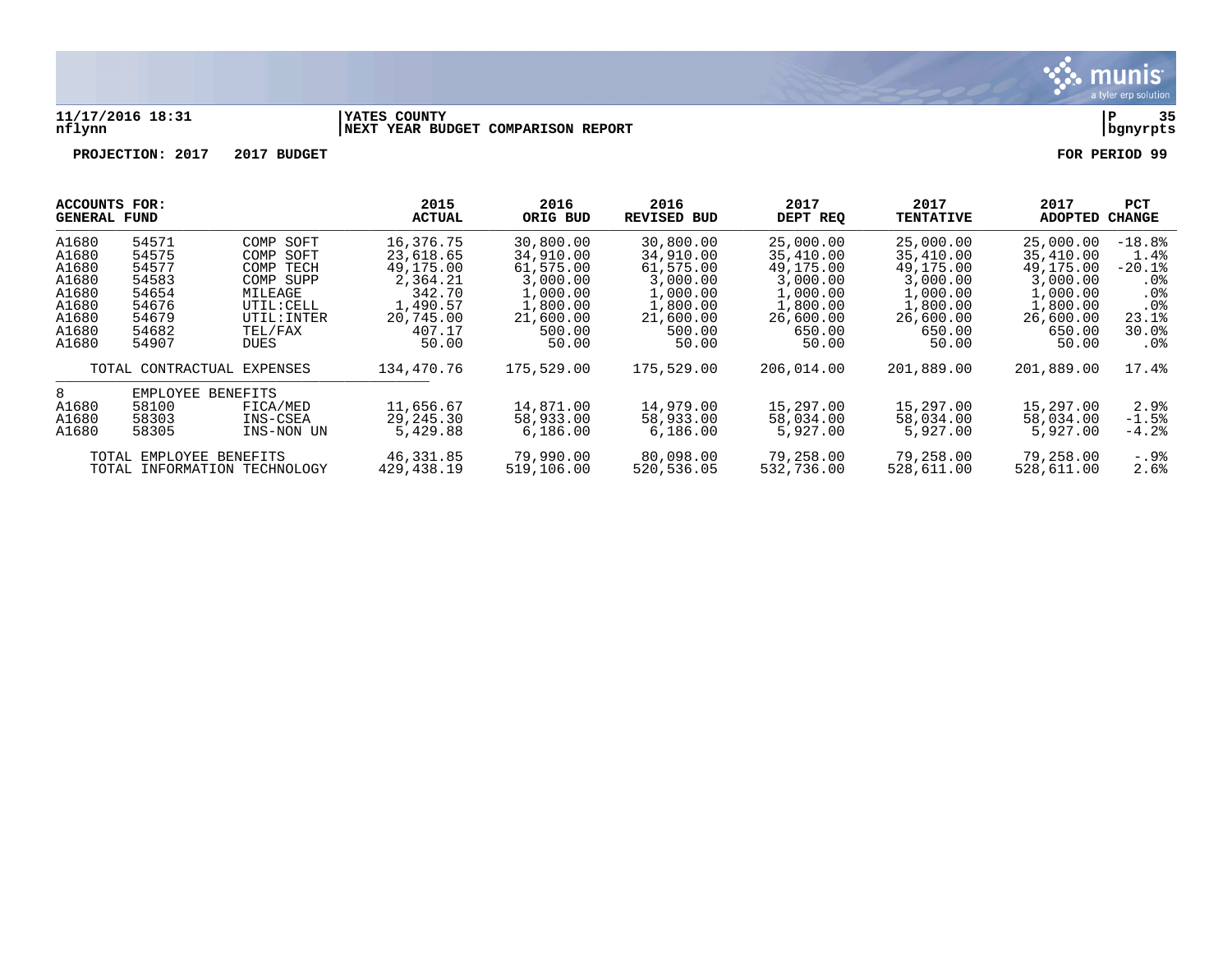|                               |                                                                 |                                          |                          |                            |                        |                          |                        | <b>munis</b><br>a tyler erp solution |
|-------------------------------|-----------------------------------------------------------------|------------------------------------------|--------------------------|----------------------------|------------------------|--------------------------|------------------------|--------------------------------------|
| nflynn                        | 11/17/2016 18:31                                                | YATES COUNTY<br><b> NEXT YEAR BUDGET</b> | <b>COMPARISON REPORT</b> |                            |                        |                          | ∣P                     | 36<br>  bgnyrpts                     |
|                               | PROJECTION: 2017<br>2017 BUDGET                                 |                                          |                          |                            |                        |                          |                        | FOR PERIOD 99                        |
| ACCOUNTS FOR:<br>GENERAL FUND |                                                                 | 2015<br><b>ACTUAL</b>                    | 2016<br>ORIG BUD         | 2016<br><b>REVISED BUD</b> | 2017<br>DEPT REQ       | 2017<br><b>TENTATIVE</b> | 2017<br><b>ADOPTED</b> | PCT<br><b>CHANGE</b>                 |
| 1910                          | UNALLOCATED INSURANCE                                           |                                          |                          |                            |                        |                          |                        |                                      |
| 4<br>A1910                    | CONTRACTUAL<br>EXPENSES<br>54923<br>UNALL INS                   | 65,965.69                                | 68,015.00                | 68,273.00                  | 70,322.00              | 70,322.00                | 70,322.00              | 3.4%                                 |
|                               | TOTAL CONTRACTUAL<br>EXPENSES<br>TOTAL UNALLOCATED<br>INSURANCE | 65,965.69<br>65,965.69                   | 68,015.00<br>68,015.00   | 68,273.00<br>68,273.00     | 70,322.00<br>70,322.00 | 70,322.00<br>70,322.00   | 70,322.00<br>70,322.00 | 3.4%<br>3.4%                         |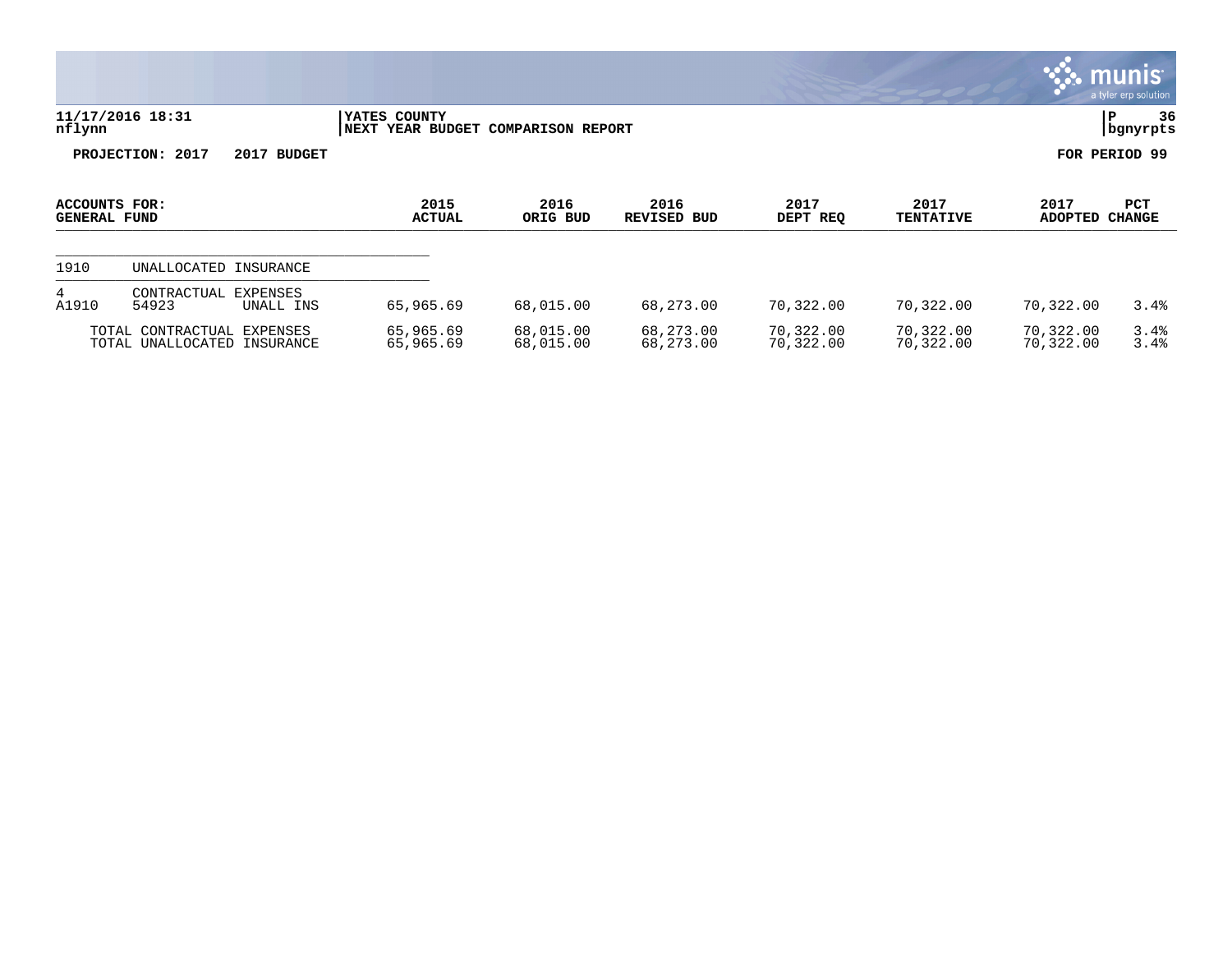|                                      |                                                          |                                                    |                      |                            |                      |                          |                        | munis l<br>a tyler erp solution |
|--------------------------------------|----------------------------------------------------------|----------------------------------------------------|----------------------|----------------------------|----------------------|--------------------------|------------------------|---------------------------------|
| nflynn                               | 11/17/2016 18:31                                         | YATES COUNTY<br>NEXT YEAR BUDGET COMPARISON REPORT |                      |                            |                      |                          | IΡ                     | 37<br>bgnyrpts                  |
|                                      | PROJECTION: 2017<br>2017 BUDGET                          |                                                    |                      |                            |                      |                          | FOR PERIOD 99          |                                 |
| ACCOUNTS FOR:<br><b>GENERAL FUND</b> |                                                          | 2015<br><b>ACTUAL</b>                              | 2016<br>ORIG BUD     | 2016<br><b>REVISED BUD</b> | 2017<br>DEPT REQ     | 2017<br><b>TENTATIVE</b> | 2017<br>ADOPTED CHANGE | <b>PCT</b>                      |
| 1920                                 | MUNICIPAL ASSOC DUES                                     |                                                    |                      |                            |                      |                          |                        |                                 |
| 4<br>A1920                           | <b>EXPENSES</b><br>CONTRACTUAL<br>54907<br><b>DUES</b>   | 5,014.00                                           | 5,671.00             | 5,671.00                   | 5,826.00             | 5,826.00                 | 5,826.00               | 2.7%                            |
|                                      | TOTAL CONTRACTUAL EXPENSES<br>TOTAL MUNICIPAL ASSOC DUES | 5,014.00<br>5,014.00                               | 5,671.00<br>5,671.00 | 5,671.00<br>5,671.00       | 5,826.00<br>5,826.00 | 5,826.00<br>5,826.00     | 5,826.00<br>5,826.00   | 2.7%<br>2.7%                    |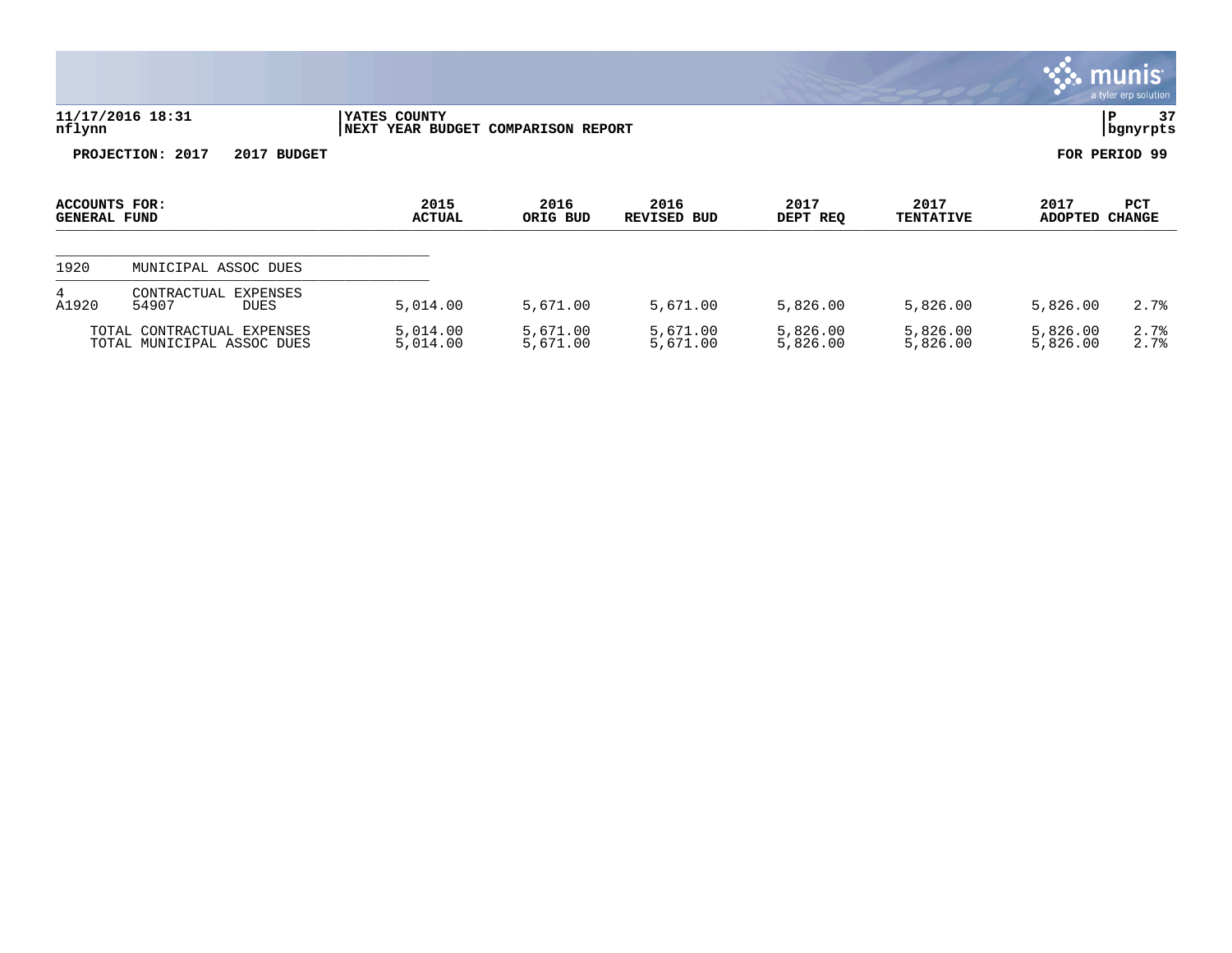|                                      |                                                |                                          |                                                    |                         |                            |                         |                          |                         | <b>munis</b><br>a tyler erp solution. |
|--------------------------------------|------------------------------------------------|------------------------------------------|----------------------------------------------------|-------------------------|----------------------------|-------------------------|--------------------------|-------------------------|---------------------------------------|
| nflynn                               | 11/17/2016 18:31                               |                                          | YATES COUNTY<br>NEXT YEAR BUDGET COMPARISON REPORT |                         |                            |                         |                          |                         | 38<br>P<br>  bgnyrpts                 |
|                                      | PROJECTION: 2017                               | 2017 BUDGET                              |                                                    |                         |                            |                         |                          |                         | FOR PERIOD 99                         |
| ACCOUNTS FOR:<br><b>GENERAL FUND</b> |                                                |                                          | 2015<br><b>ACTUAL</b>                              | 2016<br>ORIG BUD        | 2016<br><b>REVISED BUD</b> | 2017<br>DEPT REQ        | 2017<br><b>TENTATIVE</b> | 2017<br><b>ADOPTED</b>  | PCT<br><b>CHANGE</b>                  |
| 1930                                 | JUDGEMENTS & CLAIMS                            |                                          |                                                    |                         |                            |                         |                          |                         |                                       |
| 0<br>A1930<br>A1930                  | <b>REVENUES</b><br>42401<br>42402              | INT-INS RE<br>INT-UNEMP                  | $-154.04$<br>$-96.44$                              | $-160.00$<br>$-100.00$  | $-160.00$<br>$-100.00$     | $-160.00$<br>$-100.00$  | $-160.00$<br>$-100.00$   | $-160.00$<br>$-100.00$  | $.0\%$<br>$.0\%$                      |
|                                      | TOTAL REVENUES                                 |                                          | $-250.48$                                          | $-260.00$               | $-260.00$                  | $-260.00$               | $-260.00$                | $-260.00$               | $.0\%$                                |
| 4<br>A1930<br>A1930                  | CONTRACTUAL<br>54927<br>54928                  | <b>EXPENSES</b><br>INS RES<br>UNEMPL INS | 2,743.61<br>10,349.26                              | 75,000.00<br>25,000.00  | 75,000.00<br>25,000.00     | 75,000.00<br>25,000.00  | 75,000.00<br>25,000.00   | 75,000.00<br>25,000.00  | $.0\%$<br>$.0\%$                      |
|                                      | TOTAL CONTRACTUAL<br>TOTAL JUDGEMENTS & CLAIMS | EXPENSES                                 | 13,092.87<br>12,842.39                             | 100,000.00<br>99,740.00 | 100,000.00<br>99,740.00    | 100,000.00<br>99,740.00 | 100,000.00<br>99,740.00  | 100,000.00<br>99,740.00 | $.0\%$<br>. 0%                        |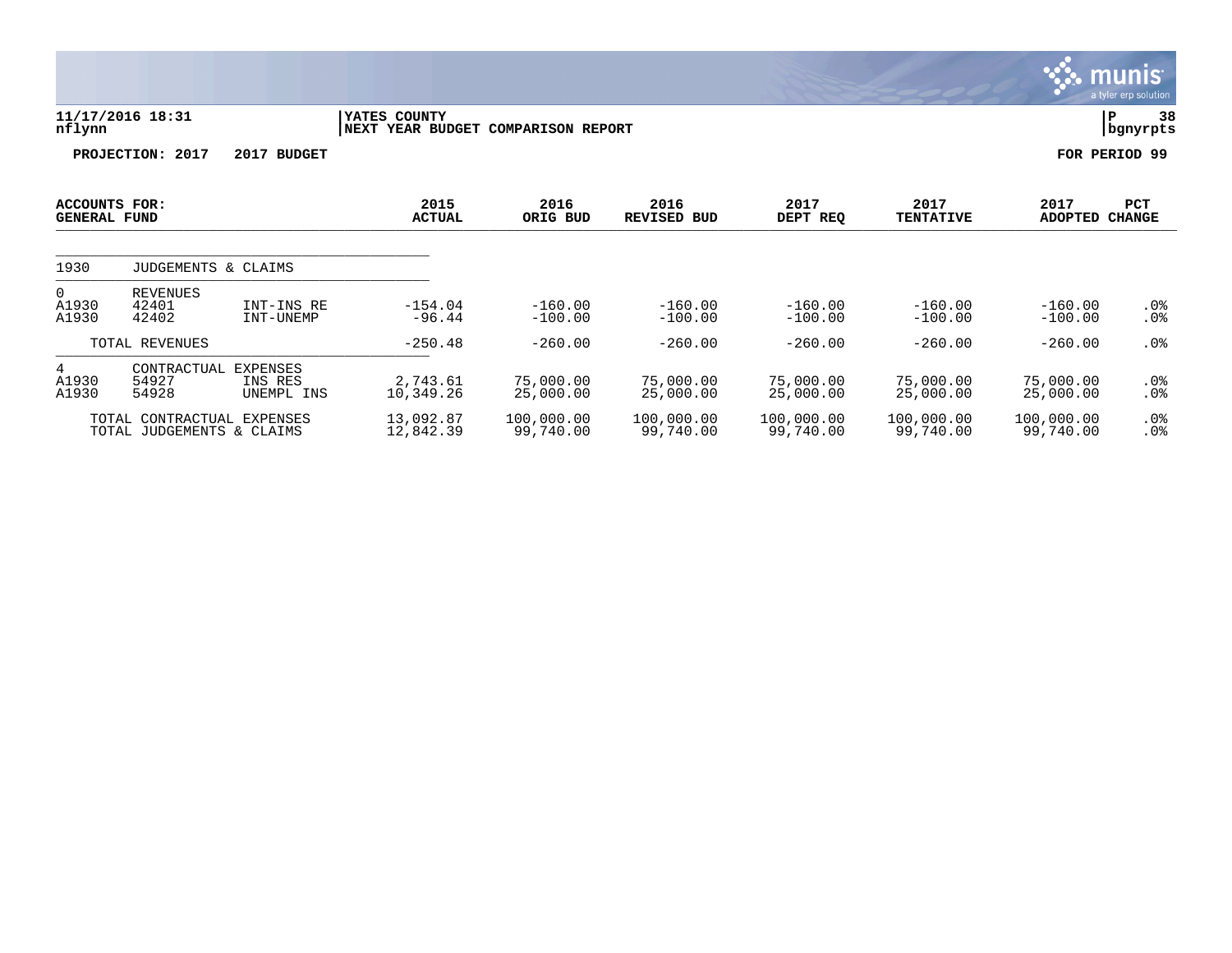|                                      |                                                        |                       |                                    |                            |                          |                          |                          | munis'<br>a tyler erp solution |
|--------------------------------------|--------------------------------------------------------|-----------------------|------------------------------------|----------------------------|--------------------------|--------------------------|--------------------------|--------------------------------|
| nflynn                               | 11/17/2016 18:31                                       | YATES COUNTY          | NEXT YEAR BUDGET COMPARISON REPORT |                            |                          |                          |                          | P<br>39<br>bgnyrpts            |
|                                      | PROJECTION: 2017<br>2017 BUDGET                        |                       |                                    |                            |                          |                          |                          | FOR PERIOD 99                  |
| ACCOUNTS FOR:<br><b>GENERAL FUND</b> |                                                        | 2015<br><b>ACTUAL</b> | 2016<br>ORIG BUD                   | 2016<br><b>REVISED BUD</b> | 2017<br>DEPT REQ         | 2017<br><b>TENTATIVE</b> | 2017<br><b>ADOPTED</b>   | <b>PCT</b><br><b>CHANGE</b>    |
| 1990                                 | CONTINGENT ACCOUNT                                     |                       |                                    |                            |                          |                          |                          |                                |
| 4<br>A1990                           | CONTRACTUAL<br>EXPENSES<br>54905<br>CONTINGENT         | .00                   | 507,850.00                         | 383,373.59                 | 575,000.00               | 675,000.00               | 675,000.00               | 13.2%                          |
|                                      | TOTAL CONTRACTUAL EXPENSES<br>TOTAL CONTINGENT ACCOUNT | .00<br>.00            | 507,850.00<br>507,850.00           | 383, 373.59<br>383, 373.59 | 575,000.00<br>575,000.00 | 675,000.00<br>675,000.00 | 675,000.00<br>675,000.00 | 13.2%<br>13.2%                 |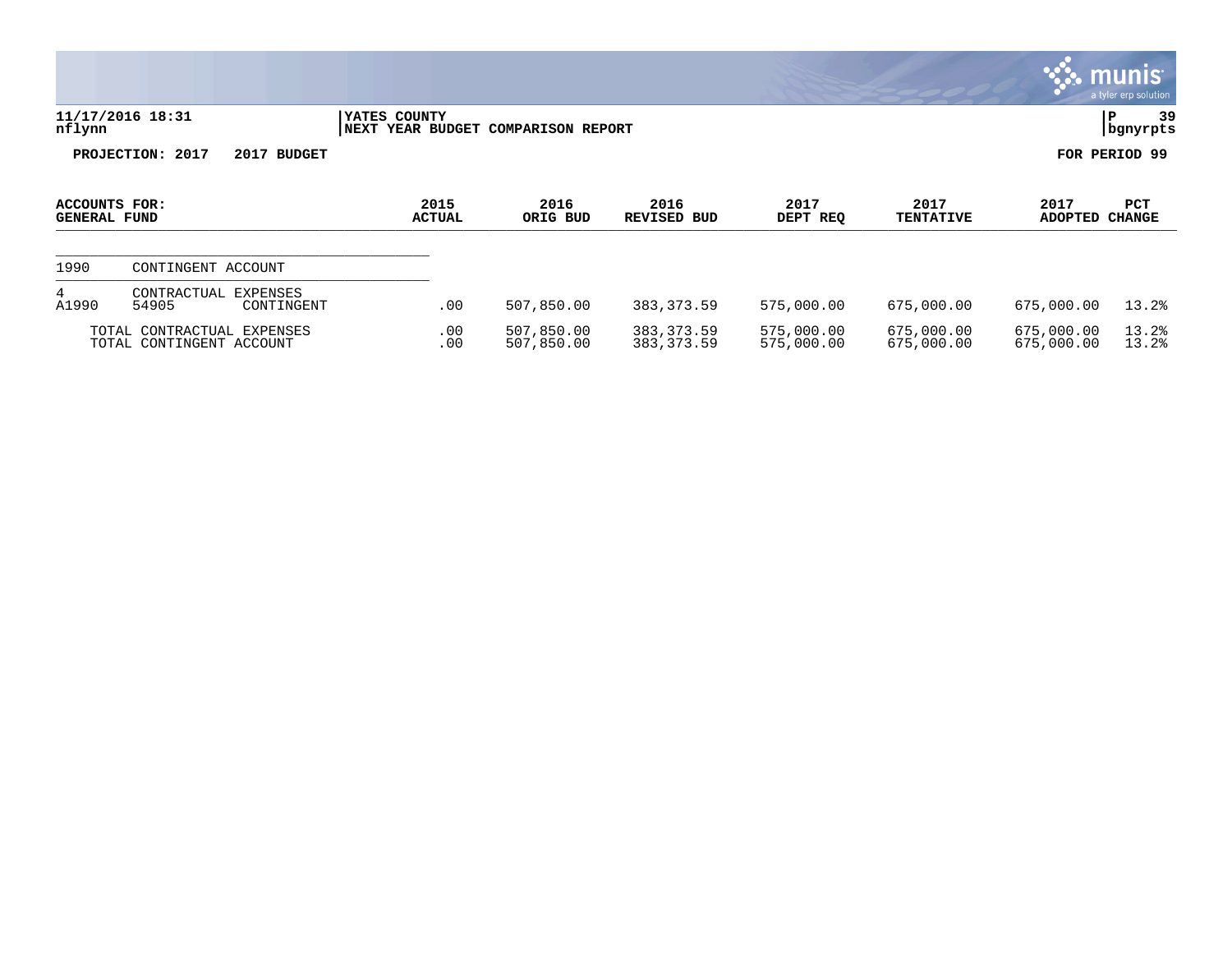|                                      |                                                            |                                                    |                          |                            |                              |                              |                              | <b>munis</b><br>a tyler erp solution |
|--------------------------------------|------------------------------------------------------------|----------------------------------------------------|--------------------------|----------------------------|------------------------------|------------------------------|------------------------------|--------------------------------------|
| nflynn                               | 11/17/2016 18:31                                           | YATES COUNTY<br>NEXT YEAR BUDGET COMPARISON REPORT |                          |                            |                              |                              |                              | 40<br> P<br>  bgnyrpts               |
|                                      | PROJECTION: 2017<br>2017 BUDGET                            |                                                    |                          |                            |                              |                              |                              | FOR PERIOD 99                        |
| ACCOUNTS FOR:<br><b>GENERAL FUND</b> |                                                            | 2015<br><b>ACTUAL</b>                              | 2016<br>ORIG BUD         | 2016<br><b>REVISED BUD</b> | 2017<br>DEPT REQ             | 2017<br><b>TENTATIVE</b>     | 2017<br><b>ADOPTED</b>       | PCT<br><b>CHANGE</b>                 |
| 2490                                 | COMMUNITY COLLEGE TUITION                                  |                                                    |                          |                            |                              |                              |                              |                                      |
| 4<br>A2490                           | EXPENSES<br>CONTRACTUAL<br>54151<br>COMM COLL              | 782,095.35                                         | 930,000.00               | 930,000.00                 | 1,100,000.00                 | 1,100,000.00                 | 1,100,000.00                 | 18.3%                                |
|                                      | TOTAL CONTRACTUAL EXPENSES<br>TOTAL COMMUNITY COLLEGE TUIT | 782,095.35<br>782,095.35                           | 930,000.00<br>930,000.00 | 930,000.00<br>930,000.00   | 1,100,000.00<br>1,100,000.00 | 1,100,000.00<br>1,100,000.00 | 1,100,000.00<br>1,100,000.00 | 18.3%<br>18.3%                       |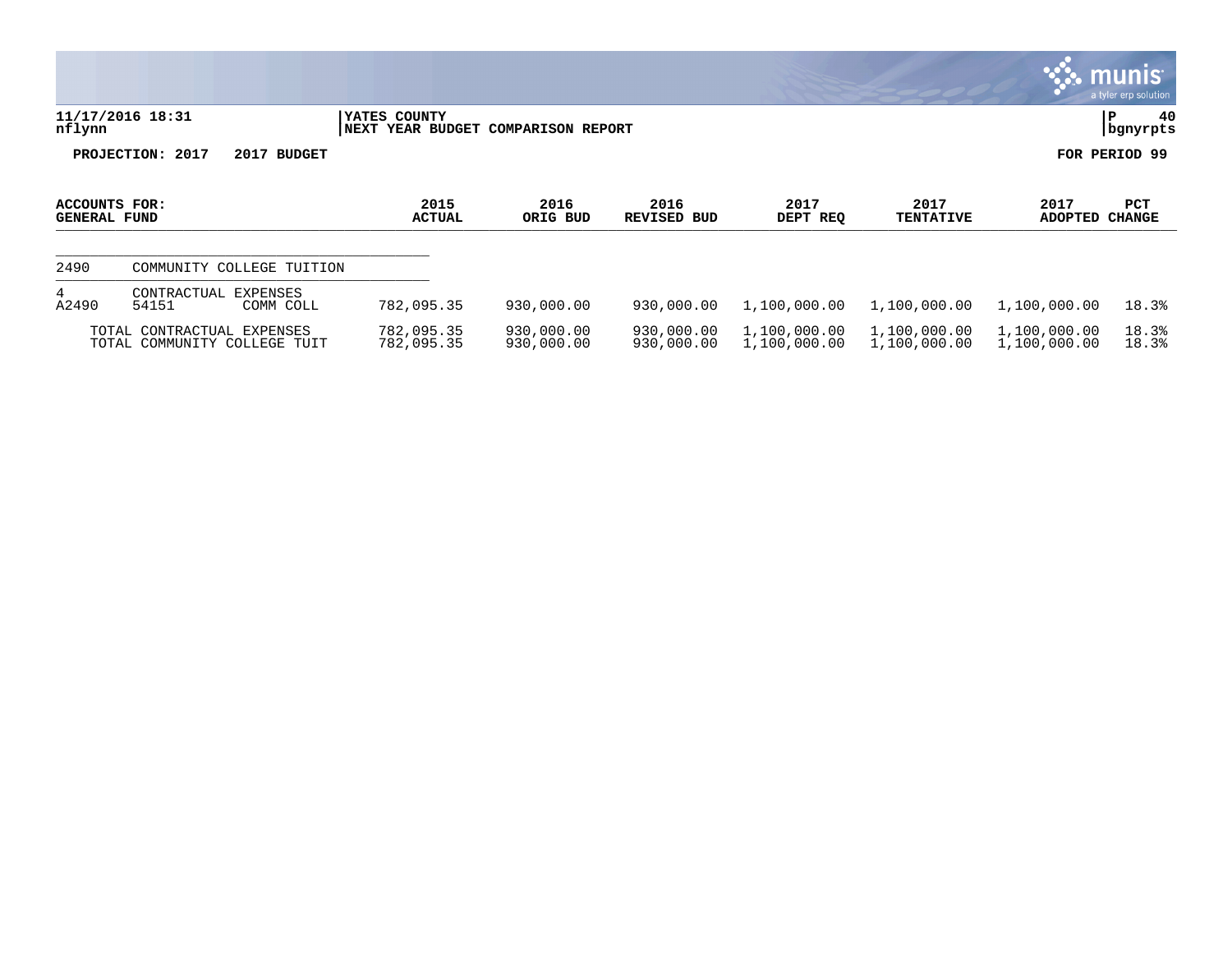|                                                                |                                                |                                 |                                                     |                            |                            |                            |                            | a tyler erp solution |
|----------------------------------------------------------------|------------------------------------------------|---------------------------------|-----------------------------------------------------|----------------------------|----------------------------|----------------------------|----------------------------|----------------------|
| nflynn                                                         | 11/17/2016 18:31                               | YATES COUNTY                    | <b>NEXT YEAR BUDGET</b><br><b>COMPARISON REPORT</b> |                            |                            |                            |                            |                      |
|                                                                | PROJECTION: 2017<br>2017 BUDGET                |                                 |                                                     |                            |                            |                            |                            | FOR PERIOD 99        |
| <b>ACCOUNTS FOR:</b><br><b>GENERAL FUND</b>                    |                                                | 2015<br><b>ACTUAL</b>           | 2016<br>ORIG BUD                                    | 2016<br>REVISED<br>BUD     | 2017<br>DEPT REQ           | 2017<br><b>TENTATIVE</b>   | 2017<br><b>ADOPTED</b>     | PCT<br><b>CHANGE</b> |
| 2960                                                           | EDUCATION HANDCPD CHILDRN                      |                                 |                                                     |                            |                            |                            |                            |                      |
| 0<br>A2960<br>A2960                                            | REVENUES<br>41606<br>PHC ED<br>43277<br>PHC ED | $-164, 413.29$<br>$-556,788.06$ | .00<br>$-500,000.00$                                | .00<br>$-500,000.00$       | .00<br>$-580,000.00$       | .00<br>$-580,000.00$       | .00<br>$-580,000.00$       | $.0\%$<br>16.0%      |
|                                                                | TOTAL REVENUES                                 | $-721, 201.35$                  | $-500,000.00$                                       | $-500,000.00$              | $-580,000.00$              | $-580,000.00$              | $-580,000.00$              | 16.0%                |
| 4<br>A2960                                                     | CONTRACTUAL<br>EXPENSES<br>54154<br>ED HNDCP   | 1,007,029.54                    | 1,100,000.00                                        | 1,080,000.00               | 1,160,000.00               | 1,160,000.00               | 1,160,000.00               | 5.5%                 |
| CONTRACTUAL EXPENSES<br>TOTAL.<br>TOTAL EDUCATION HANDCPD CHIL |                                                | 1,007,029.54<br>285,828.19      | 1,100,000.00<br>600,000.00                          | 1,080,000.00<br>580,000.00 | 1,160,000.00<br>580,000.00 | 1,160,000.00<br>580,000.00 | 1,160,000.00<br>580,000.00 | 5.5%<br>$-3.3%$      |

 $\therefore$  munis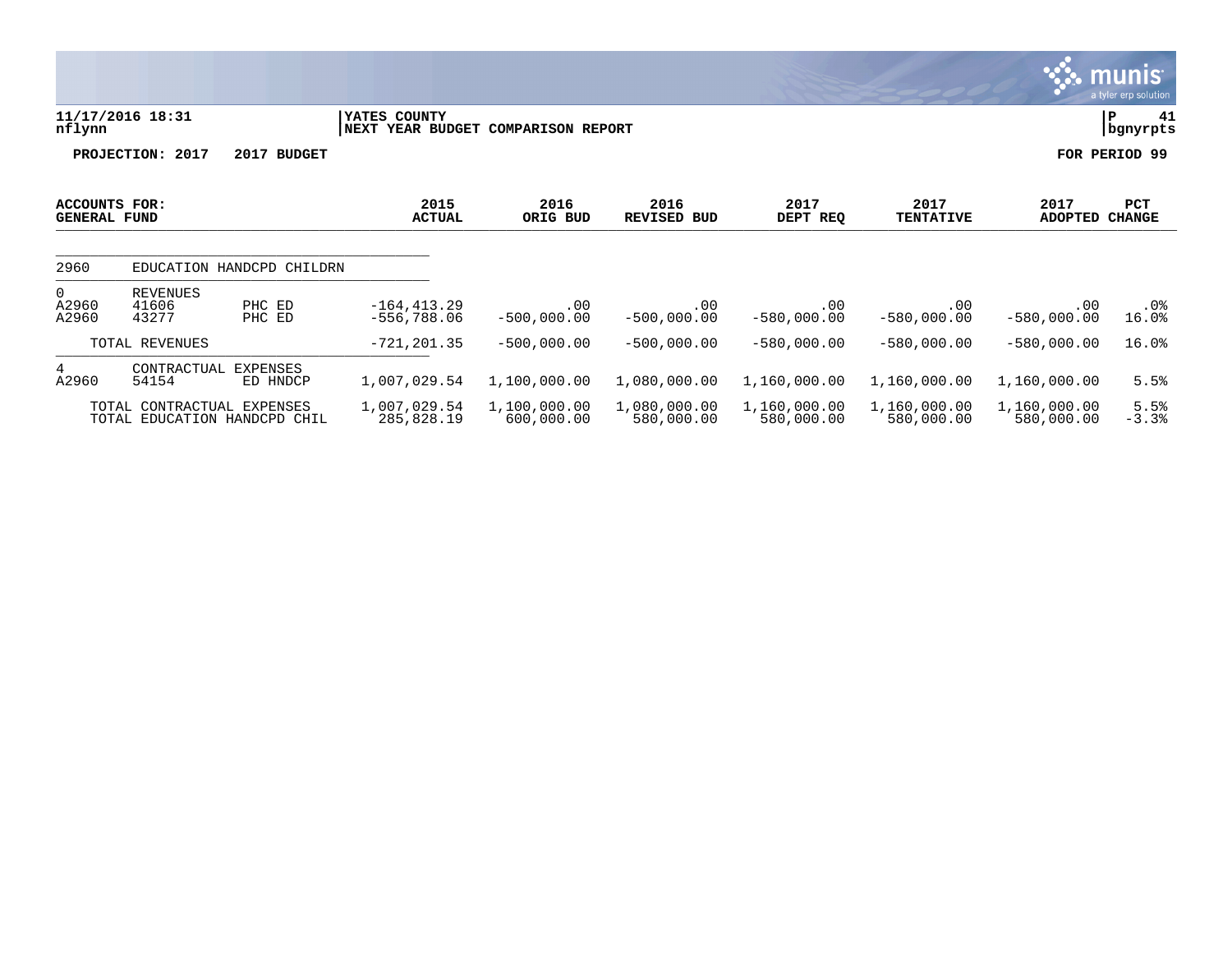|                                                                                                                                                                          |                                                                                                                                                                               |                                                                                                                                                                                                                                   |                                                                                                                                                                                               |                                                                                                                                                                                                   |                                                                                                                                                                                                 |                                                                                                                                                                                              |                                                                                                                                                                                                 |                                                                                                                                                                                     | a tyler erp solution                                                                                                                                                     |
|--------------------------------------------------------------------------------------------------------------------------------------------------------------------------|-------------------------------------------------------------------------------------------------------------------------------------------------------------------------------|-----------------------------------------------------------------------------------------------------------------------------------------------------------------------------------------------------------------------------------|-----------------------------------------------------------------------------------------------------------------------------------------------------------------------------------------------|---------------------------------------------------------------------------------------------------------------------------------------------------------------------------------------------------|-------------------------------------------------------------------------------------------------------------------------------------------------------------------------------------------------|----------------------------------------------------------------------------------------------------------------------------------------------------------------------------------------------|-------------------------------------------------------------------------------------------------------------------------------------------------------------------------------------------------|-------------------------------------------------------------------------------------------------------------------------------------------------------------------------------------|--------------------------------------------------------------------------------------------------------------------------------------------------------------------------|
| nflynn                                                                                                                                                                   | 11/17/2016 18:31                                                                                                                                                              |                                                                                                                                                                                                                                   | <b>YATES COUNTY</b><br>NEXT YEAR BUDGET COMPARISON REPORT                                                                                                                                     |                                                                                                                                                                                                   |                                                                                                                                                                                                 |                                                                                                                                                                                              |                                                                                                                                                                                                 |                                                                                                                                                                                     | l P<br>42<br>bgnyrpts                                                                                                                                                    |
|                                                                                                                                                                          | PROJECTION: 2017                                                                                                                                                              | 2017 BUDGET                                                                                                                                                                                                                       |                                                                                                                                                                                               |                                                                                                                                                                                                   |                                                                                                                                                                                                 |                                                                                                                                                                                              |                                                                                                                                                                                                 |                                                                                                                                                                                     | FOR PERIOD 99                                                                                                                                                            |
| <b>ACCOUNTS FOR:</b><br><b>GENERAL FUND</b>                                                                                                                              |                                                                                                                                                                               |                                                                                                                                                                                                                                   | 2015<br><b>ACTUAL</b>                                                                                                                                                                         | 2016<br>ORIG BUD                                                                                                                                                                                  | 2016<br>REVISED BUD                                                                                                                                                                             | 2017<br>DEPT REQ                                                                                                                                                                             | 2017<br><b>TENTATIVE</b>                                                                                                                                                                        | 2017<br>ADOPTED CHANGE                                                                                                                                                              | PCT                                                                                                                                                                      |
| 3020                                                                                                                                                                     |                                                                                                                                                                               | PUBLIC SAFETY COMM SYSTMS                                                                                                                                                                                                         |                                                                                                                                                                                               |                                                                                                                                                                                                   |                                                                                                                                                                                                 |                                                                                                                                                                                              |                                                                                                                                                                                                 |                                                                                                                                                                                     |                                                                                                                                                                          |
| $\Omega$<br>A3020<br>A3020                                                                                                                                               | <b>REVENUES</b><br>42265<br>43322                                                                                                                                             | COMMUNICAT<br>INTEROP                                                                                                                                                                                                             | .00<br>$-114,853.46$                                                                                                                                                                          | $-200.00$<br>.00                                                                                                                                                                                  | $-200.00$<br>.00                                                                                                                                                                                | $-200.00$<br>.00                                                                                                                                                                             | $-200.00$<br>.00                                                                                                                                                                                | $-200.00$<br>.00                                                                                                                                                                    | .0 <sub>8</sub><br>.0%                                                                                                                                                   |
|                                                                                                                                                                          | TOTAL REVENUES                                                                                                                                                                |                                                                                                                                                                                                                                   | $-114,853.46$                                                                                                                                                                                 | $-200.00$                                                                                                                                                                                         | $-200.00$                                                                                                                                                                                       | $-200.00$                                                                                                                                                                                    | $-200.00$                                                                                                                                                                                       | $-200.00$                                                                                                                                                                           | .0%                                                                                                                                                                      |
| $1 \quad$<br>A3020<br>A3020<br>A3020<br>A3020<br>A3020<br>A3020                                                                                                          | PERSONAL SERVICES<br>51780<br>51949<br>51952<br>51953<br>51958<br>51961                                                                                                       | SR CO MECH<br>COMP BO 82<br>OT CO82<br>CB CO82<br>INS BO 82<br>35-40 HRS                                                                                                                                                          | 39,642.96<br>86.72<br>487.80<br>390.24<br>3,154.56<br>1,046.06                                                                                                                                | 40,487.00<br>125.00<br>$\sim 00$<br>200.00<br>3,727.00<br>500.00                                                                                                                                  | 40,487.00<br>125.00<br>.00<br>200.00<br>3,727.00<br>500.00                                                                                                                                      | 41,132.00<br>135.00<br>.00<br>200.00<br>3,581.00<br>400.00                                                                                                                                   | 41,132.00<br>135.00<br>.00<br>200.00<br>3,581.00<br>400.00                                                                                                                                      | 41,132.00<br>135.00<br>.00<br>200.00<br>3,581.00<br>400.00                                                                                                                          | 1.6%<br>8.0%<br>.0%<br>.0%<br>$-3.9%$<br>$-20.0%$                                                                                                                        |
|                                                                                                                                                                          | TOTAL PERSONAL SERVICES                                                                                                                                                       |                                                                                                                                                                                                                                   | 44,808.34                                                                                                                                                                                     | 45,039.00                                                                                                                                                                                         | 45,039.00                                                                                                                                                                                       | 45,448.00                                                                                                                                                                                    | 45,448.00                                                                                                                                                                                       | 45,448.00                                                                                                                                                                           | .9%                                                                                                                                                                      |
| $\overline{2}$<br>A3020                                                                                                                                                  | EQUIPMENT<br>52949                                                                                                                                                            | SLETPP                                                                                                                                                                                                                            | 113,696.45                                                                                                                                                                                    | .00                                                                                                                                                                                               | .00                                                                                                                                                                                             | .00                                                                                                                                                                                          | $.00 \ \rm$                                                                                                                                                                                     | .00                                                                                                                                                                                 | .0%                                                                                                                                                                      |
|                                                                                                                                                                          | TOTAL EQUIPMENT                                                                                                                                                               |                                                                                                                                                                                                                                   | 113,696.45                                                                                                                                                                                    | .00                                                                                                                                                                                               | .00                                                                                                                                                                                             | .00                                                                                                                                                                                          | .00                                                                                                                                                                                             | .00                                                                                                                                                                                 | .0 <sub>8</sub>                                                                                                                                                          |
| $4\overline{ }$<br>A3020<br>A3020<br>A3020<br>A3020<br>A3020<br>A3020<br>A3020<br>A3020<br>A3020<br>A3020<br>A3020<br>A3020<br>A3020<br>A3020<br>A3020<br>A3020<br>A3020 | CONTRACTUAL EXPENSES<br>54011<br>54066<br>54230<br>54231<br>54463<br>54470<br>54522<br>54653<br>54661<br>54676<br>54680<br>54681<br>54682<br>54734<br>54735<br>54736<br>54749 | CONSULTANT<br>PEST CNTRL<br>MICROWAVE<br>RADIO MAIN<br>SUPP: INSTA<br>SUPP:OFF<br>SHIPMENTS<br>GASOLINE<br>VEH MAINT<br>UTIL: CELL<br>UTIL:RS-EL<br>$UTIL:RS-PR$<br>TEL/FAX<br>RADIO PART<br>TOWER SITE<br>TOWER TRAN<br>UNIFORMS | 14,579.78<br>1,850.00<br>49,587.89<br>36,407.64<br>901.91<br>13.59<br>59.89<br>1,361.05<br>805.06<br>299.88<br>10,529.92<br>1,074.74<br>214.32<br>6,739.68<br>4,660.62<br>82,092.34<br>242.85 | 5,000.00<br>1,850.00<br>55, 190.00<br>39,612.00<br>600.00<br>200.00<br>100.00<br>1,800.00<br>1,800.00<br>300.00<br>11,000.00<br>4,000.00<br>200.00<br>6,000.00<br>5,000.00<br>95,000.00<br>350.00 | 3,280.00<br>1,850.00<br>55, 190.00<br>39,612.00<br>600.00<br>190.01<br>109.99<br>1,800.00<br>1,830.29<br>300.00<br>11,000.00<br>4,000.00<br>200.00<br>190.00<br>5,000.00<br>95,000.00<br>350.00 | 7,000.00<br>1,850.00<br>59,000.00<br>39,000.00<br>600.00<br>200.00<br>150.00<br>$1,700.00$<br>2,500.00<br>300.00<br>10,500.00<br>4,000.00<br>200.00<br>6,000.00<br>6,500.00<br>.00<br>350.00 | 7,000.00<br>1,850.00<br>59,000.00<br>39,000.00<br>600.00<br>200.00<br>150.00<br>1,700.00<br>2,500.00<br>300.00<br>10,500.00<br>3,000.00<br>200.00<br>6,000.00<br>6,500.00<br>$.00 \,$<br>350.00 | 7,000.00<br>1,850.00<br>59,000.00<br>39,000.00<br>600.00<br>200.00<br>150.00<br>1,700.00<br>2,500.00<br>300.00<br>10,500.00<br>3,000.00<br>200.00<br>6,000.00<br>6,500.00<br>350.00 | 40.0%<br>$.0\%$<br>6.9%<br>$-1.5%$<br>$.0\%$<br>.0%<br>50.0%<br>$-5.6%$<br>38.9%<br>$.0\%$<br>$-4.5%$<br>.0%<br>.0%<br>.0 <sub>8</sub><br>30.0%<br>$.00 - 100.0%$<br>.0% |

**∵ munis**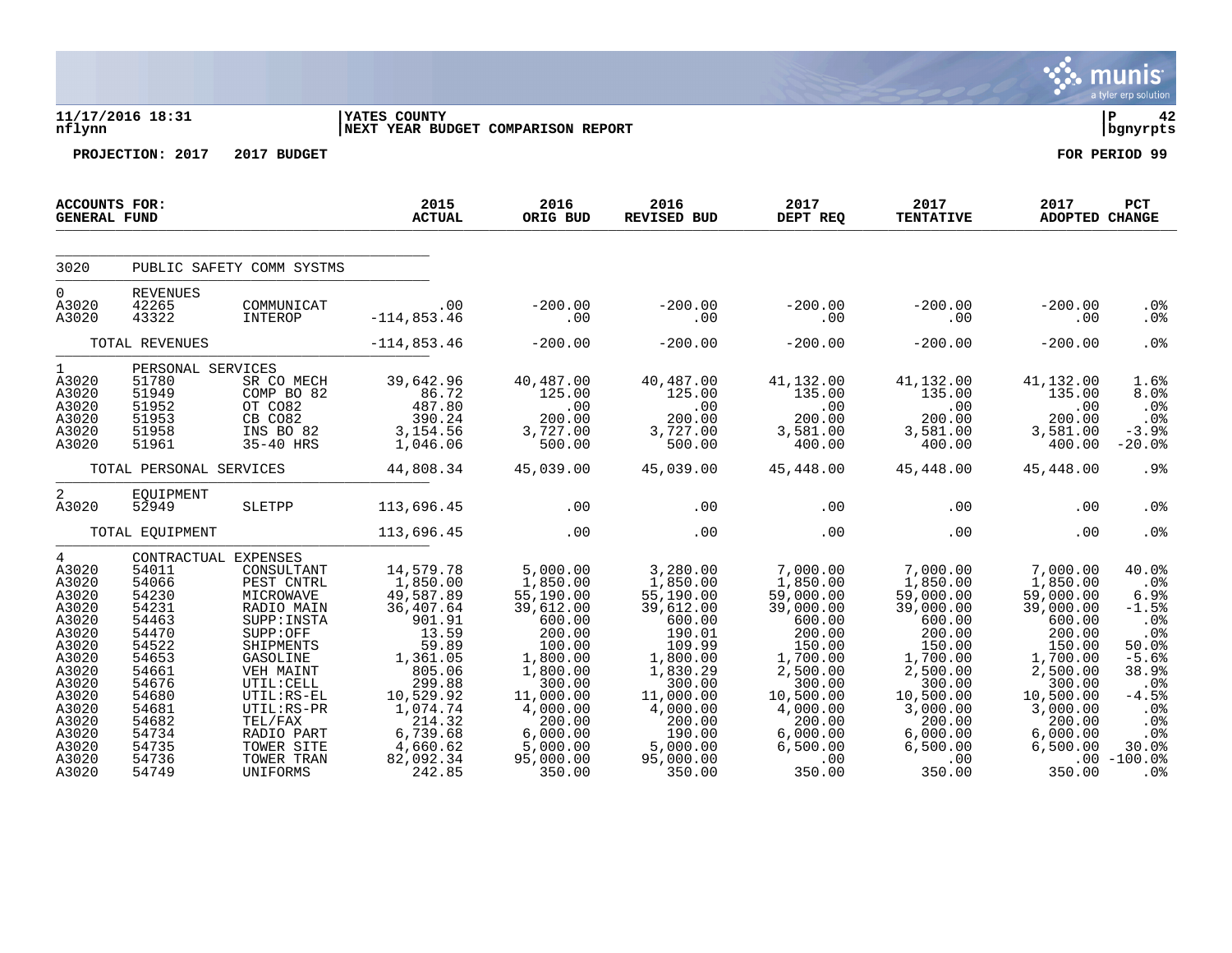

#### **11/17/2016 18:31 |YATES COUNTY |P 43 nflynn |NEXT YEAR BUDGET COMPARISON REPORT |bgnyrpts**

| <b>ACCOUNTS FOR:</b>         |                   | 2015                 | 2016       | 2016               | 2017       | 2017             | 2017           | <b>PCT</b>    |                 |
|------------------------------|-------------------|----------------------|------------|--------------------|------------|------------------|----------------|---------------|-----------------|
| <b>GENERAL FUND</b>          |                   | <b>ACTUAL</b>        | ORIG BUD   | <b>REVISED BUD</b> | DEPT REO   | <b>TENTATIVE</b> | <b>ADOPTED</b> | <b>CHANGE</b> |                 |
| A3020                        | 54949             | SLETPP               | 24,041.41  | .00                | .00        | .00              | .00            | .00           | $.0\%$          |
| A3020                        | 54965             | LEASE: ANGU          | .00        | 300.00             | 600.00     | 300.00           | 300.00         | 300.00        | .0 <sub>8</sub> |
| A3020                        | 54967             | LEASE: DUND          | 17,015.70  | 17,716.00          | 17,716.00  | 17,850.00        | 17,850.00      | 17,850.00     | .8 <sup>°</sup> |
| A3020                        | 54968             | LEASE: ITAL          | 53,774.76  | 51,202.00          | 51,202.00  | 53,100.00        | 53,100.00      | 53,100.00     | 3.7%            |
| A3020                        | 54969             | LEASE: PARR          | 17,913.70  | .00                | .00        | .00              | .00            | .00           | $.0\%$          |
| A3020                        | 54970             | LEASE: SBA           | 37,901.60  | 17,300.00          | 17,300.00  | .00              | .00            | $.00 \,$      | $-100.0$ %      |
| A3020                        | 54971             | LEASE: STH           | 2,071.72   | 2,200.00           | 2,200.00   | 2,400.00         | 2,400.00       | 2,400.00      | 9.1%            |
| TOTAL CONTRACTUAL EXPENSES   |                   | 364, 140.05          | 316,720.00 | 309,520.29         | 213,500.00 | 212,500.00       | 212,500.00     | $-32.6%$      |                 |
| 8<br>A3020                   | EMPLOYEE<br>58100 | BENEFITS<br>FICA/MED | 3,446.43   | 3,446.00           | 3,446.00   | 3,751.00         | 3,751.00       | 3,751.00      | 8.9%            |
| TOTAL EMPLOYEE BENEFITS      |                   | 3,446.43             | 3,446.00   | 3,446.00           | 3,751.00   | 3,751.00         | 3,751.00       | 8.9%          |                 |
| TOTAL PUBLIC SAFETY COMM SYS |                   | 411,237.81           | 365,005.00 | 357,805.29         | 262,499.00 | 261,499.00       | 261,499.00     | $-28.1$ $8$   |                 |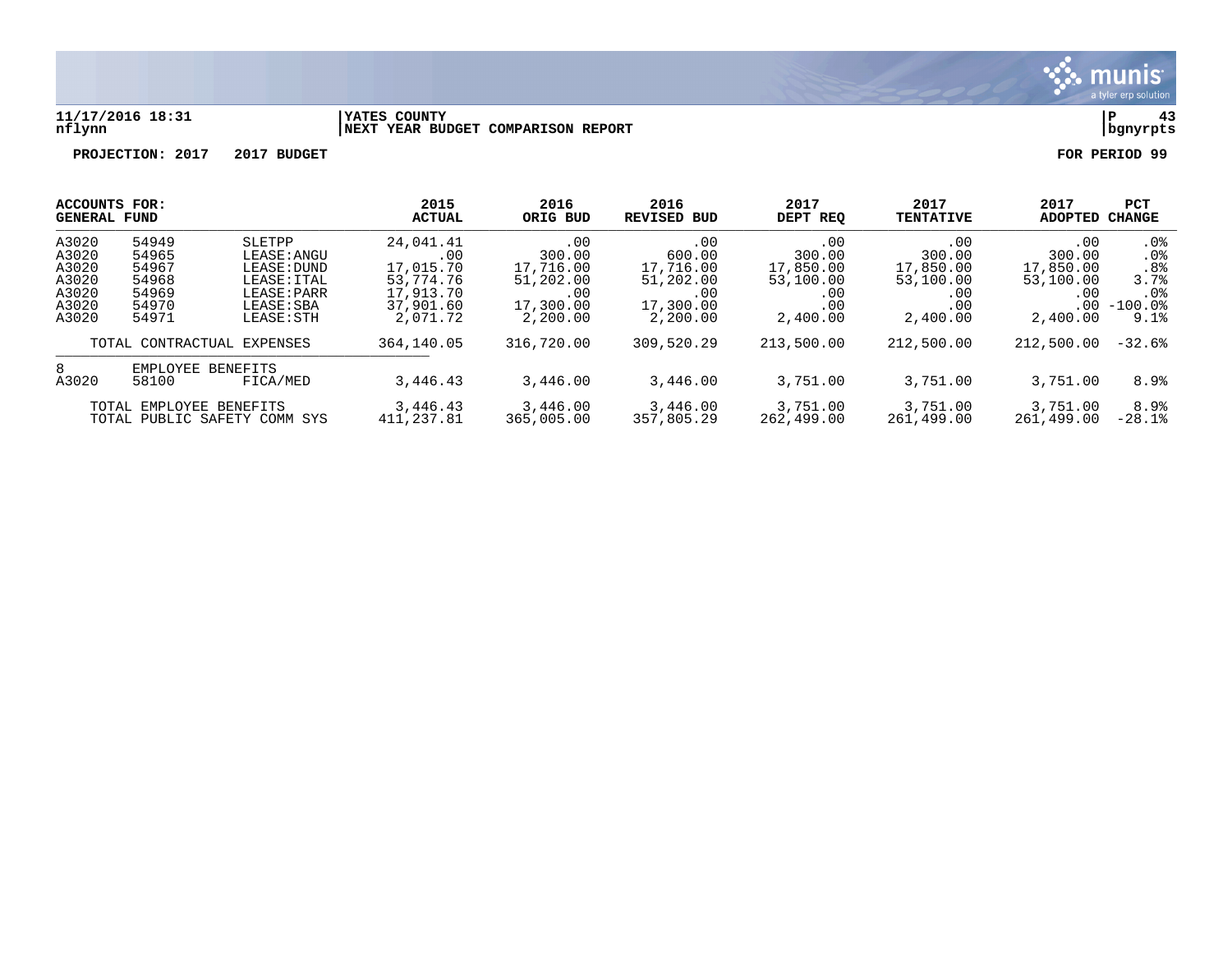|                                                                                                                                                                                                                            |                                                                                                                                                                                                                                  |                                                                                                                                                                                                                                                                                                            |                                                                                                                                                                                                                                                                                             |                                                                                                                                                                                                                                                                                        |                                                                                                                                                                                                                                                                                         |                                                                                                                                                                                                                                                                                        |                                                                                                                                                                                                                                                                                          |                                                                                                                                                                                                                                                                                          | munis<br>a tyler erp solution                                                                                                                                                             |
|----------------------------------------------------------------------------------------------------------------------------------------------------------------------------------------------------------------------------|----------------------------------------------------------------------------------------------------------------------------------------------------------------------------------------------------------------------------------|------------------------------------------------------------------------------------------------------------------------------------------------------------------------------------------------------------------------------------------------------------------------------------------------------------|---------------------------------------------------------------------------------------------------------------------------------------------------------------------------------------------------------------------------------------------------------------------------------------------|----------------------------------------------------------------------------------------------------------------------------------------------------------------------------------------------------------------------------------------------------------------------------------------|-----------------------------------------------------------------------------------------------------------------------------------------------------------------------------------------------------------------------------------------------------------------------------------------|----------------------------------------------------------------------------------------------------------------------------------------------------------------------------------------------------------------------------------------------------------------------------------------|------------------------------------------------------------------------------------------------------------------------------------------------------------------------------------------------------------------------------------------------------------------------------------------|------------------------------------------------------------------------------------------------------------------------------------------------------------------------------------------------------------------------------------------------------------------------------------------|-------------------------------------------------------------------------------------------------------------------------------------------------------------------------------------------|
| nflynn                                                                                                                                                                                                                     | 11/17/2016 18:31                                                                                                                                                                                                                 |                                                                                                                                                                                                                                                                                                            | <b>IYATES COUNTY</b><br>NEXT YEAR BUDGET COMPARISON REPORT                                                                                                                                                                                                                                  |                                                                                                                                                                                                                                                                                        |                                                                                                                                                                                                                                                                                         |                                                                                                                                                                                                                                                                                        |                                                                                                                                                                                                                                                                                          |                                                                                                                                                                                                                                                                                          | ∣ P<br>44<br>  bgnyrpts                                                                                                                                                                   |
|                                                                                                                                                                                                                            | PROJECTION: 2017                                                                                                                                                                                                                 | 2017 BUDGET                                                                                                                                                                                                                                                                                                |                                                                                                                                                                                                                                                                                             |                                                                                                                                                                                                                                                                                        |                                                                                                                                                                                                                                                                                         |                                                                                                                                                                                                                                                                                        |                                                                                                                                                                                                                                                                                          |                                                                                                                                                                                                                                                                                          | FOR PERIOD 99                                                                                                                                                                             |
| <b>ACCOUNTS FOR:</b><br><b>GENERAL FUND</b>                                                                                                                                                                                |                                                                                                                                                                                                                                  |                                                                                                                                                                                                                                                                                                            | 2015<br><b>ACTUAL</b>                                                                                                                                                                                                                                                                       | 2016<br>ORIG BUD                                                                                                                                                                                                                                                                       | 2016<br><b>REVISED BUD</b>                                                                                                                                                                                                                                                              | 2017<br>DEPT REQ                                                                                                                                                                                                                                                                       | 2017<br><b>TENTATIVE</b>                                                                                                                                                                                                                                                                 | 2017<br>ADOPTED CHANGE                                                                                                                                                                                                                                                                   | PCT                                                                                                                                                                                       |
| 3021                                                                                                                                                                                                                       | E911 DISPATCH CENTER                                                                                                                                                                                                             |                                                                                                                                                                                                                                                                                                            |                                                                                                                                                                                                                                                                                             |                                                                                                                                                                                                                                                                                        |                                                                                                                                                                                                                                                                                         |                                                                                                                                                                                                                                                                                        |                                                                                                                                                                                                                                                                                          |                                                                                                                                                                                                                                                                                          |                                                                                                                                                                                           |
| $\mathbf 0$<br>A3021<br>A3021<br>A3021<br>A3021<br>A3021<br>A3021<br>A3021                                                                                                                                                 | <b>REVENUES</b><br>41140<br>41141<br>42612<br>42701<br>43324<br>44395<br>44396                                                                                                                                                   | E911<br><b>W911</b><br>FALSE ALRM<br>PR YR RFND<br>PSAP CONSO<br>MONITORS<br>PS ANSWER                                                                                                                                                                                                                     | $-37,885.44$<br>$-42,023.37$<br>.00<br>.00<br>$-364,053.81$<br>-6,249.78<br>$-155, 562.28$                                                                                                                                                                                                  | $-31,000.00$<br>$-44,000.00$<br>$-200.00$<br>.00<br>.00<br>.00<br>.00                                                                                                                                                                                                                  | $-31,000.00$<br>$-44,000.00$<br>$-200.00$<br>.00<br>$-195, 182.31$<br>$-3, 750.22$<br>.00                                                                                                                                                                                               | $-37,000.00$<br>$-44,000.00$<br>$-200.00$<br>.00<br>.00<br>.00<br>.00                                                                                                                                                                                                                  | $-37,000.00$<br>$-44,000.00$<br>$-200.00$<br>.00<br>$-76,517.00$<br>.00<br>.00                                                                                                                                                                                                           | $-37,000.00$<br>$-44,000.00$<br>$-200.00$<br>.00<br>$-76, 517.00$<br>.00<br>.00                                                                                                                                                                                                          | 19.4%<br>.0%<br>.0%<br>.0%<br>.0%<br>.0%<br>.0%                                                                                                                                           |
|                                                                                                                                                                                                                            | TOTAL REVENUES                                                                                                                                                                                                                   |                                                                                                                                                                                                                                                                                                            | $-605,774.68$                                                                                                                                                                                                                                                                               | $-75, 200.00$                                                                                                                                                                                                                                                                          | $-274, 132.53$                                                                                                                                                                                                                                                                          | $-81, 200.00$                                                                                                                                                                                                                                                                          | $-157, 717.00$                                                                                                                                                                                                                                                                           | $-157,717.00$                                                                                                                                                                                                                                                                            | 8.0%                                                                                                                                                                                      |
| $\mathbf 1$<br>A3021<br>A3021<br>A3021<br>A3021<br>A3021<br>A3021<br>A3021<br>A3021<br>A3021<br>A3021<br>A3021<br>A3021<br>A3021<br>A3021<br>A3021<br>A3021<br>A3021<br>A3021<br>A3021<br>A3021<br>A3021<br>A3021<br>A3021 | PERSONAL SERVICES<br>51700<br>51701<br>51702<br>51703<br>51704<br>51706<br>51707<br>51710<br>51712<br>51713<br>51714<br>51715<br>51716<br>51717<br>51949<br>51950<br>51951<br>51952<br>51953<br>51955<br>51956<br>51958<br>51986 | CHIEF DISP<br>SR DISP<br>SR DISP<br>SR DISP<br>SR DISP<br>DISPATCHER<br>DISPATCHER<br>DISPATCHER<br>DISPATCHER<br>DISPATCHER<br><b>DISPATCHER</b><br>DISPATCHER<br>DISPATCHER<br>DISPATCHER<br>COMP BO 82<br>DIFF CO82<br>HOL OT 82<br>OT CO82<br>CB CO82<br>OIC CO82<br>ED BON 82<br>INS BO 82<br>DISP PT | 53, 133.56<br>50, 128.00<br>50, 369.00<br>49,782.40<br>41,773.04<br>5,096.80<br>11,976.00<br>47,380.30<br>33, 149. 38<br>47,833.72<br>46,700.21<br>47, 153.66<br>42,101.82<br>47,323.70<br>2,326.84<br>5,683.40<br>35,978.15<br>41,824.55<br>8,535.17<br>24.50<br>219.88<br>3,634.56<br>.00 | 53,892.00<br>50,321.00<br>51,349.00<br>50,321.00<br>50,321.00<br>.00<br>41,890.00<br>47,335.00<br>41,890.00<br>47,335.00<br>47,335.00<br>47,335.00<br>42,946.00<br>47,335.00<br>1,000.00<br>5,700.00<br>30,000.00<br>25,000.00<br>1,000.00<br>325.00<br>300.00<br>4,294.00<br>1,000.00 | 53,892.00<br>50,321.00<br>51,349.00<br>50,321.00<br>50,321.00<br>.00<br>41,890.00<br>47, 335.00<br>41,890.00<br>47,335.00<br>47,335.00<br>47,335.00<br>42,946.00<br>47,335.00<br>1,000.00<br>5,700.00<br>30,000.00<br>25,000.00<br>1,000.00<br>325.00<br>300.00<br>4,294.00<br>1,000.00 | 54,767.00<br>51,545.00<br>52,271.00<br>51,127.00<br>51,127.00<br>.00<br>42,801.00<br>48,090.00<br>43,159.00<br>48,090.00<br>42,850.00<br>48,090.00<br>44,551.00<br>48,090.00<br>2,200.00<br>5,700.00<br>30,000.00<br>25,000.00<br>1,000.00<br>325.00<br>300.00<br>8,251.00<br>1,000.00 | 54,767.00<br>51, 545.00<br>52, 271.00<br>51,127.00<br>51,127.00<br>.00<br>42,801.00<br>48,090.00<br>43,159.00<br>48,090.00<br>42,850.00<br>48,090.00<br>44,551.00<br>48,090.00<br>2,200.00<br>5,700.00<br>30,000.00<br>25,000.00<br>1,000.00<br>325.00<br>300.00<br>8,251.00<br>1,000.00 | 54,767.00<br>51,545.00<br>52, 271.00<br>51, 127.00<br>51,127.00<br>.00<br>42,801.00<br>48,090.00<br>43,159.00<br>48,090.00<br>42,850.00<br>48,090.00<br>44,551.00<br>48,090.00<br>2,200.00<br>5,700.00<br>30,000.00<br>25,000.00<br>1,000.00<br>325.00<br>300.00<br>8,251.00<br>1,000.00 | 1.6%<br>2.4%<br>1.8%<br>1.6%<br>1.6%<br>.0%<br>2.2%<br>1.6%<br>$3.0%$<br>$1.6%$<br>$-9.5%$<br>1.6%<br>3.7%<br>1.6%<br>120.0%<br>.0%<br>.0%<br>.0%<br>$.0\%$<br>.0%<br>.0%<br>92.2%<br>.0% |
|                                                                                                                                                                                                                            | TOTAL PERSONAL SERVICES                                                                                                                                                                                                          |                                                                                                                                                                                                                                                                                                            | 672,128.64                                                                                                                                                                                                                                                                                  | 688,224.00                                                                                                                                                                                                                                                                             | 688,224.00                                                                                                                                                                                                                                                                              | 700,334.00                                                                                                                                                                                                                                                                             | 700,334.00                                                                                                                                                                                                                                                                               | 700,334.00                                                                                                                                                                                                                                                                               | 1.8%                                                                                                                                                                                      |
| 2<br>A3021                                                                                                                                                                                                                 | EQUIPMENT<br>52504                                                                                                                                                                                                               | <b>W911</b>                                                                                                                                                                                                                                                                                                | 11,000.00                                                                                                                                                                                                                                                                                   | 11,000.00                                                                                                                                                                                                                                                                              | 11,000.00                                                                                                                                                                                                                                                                               | 11,000.00                                                                                                                                                                                                                                                                              | 11,000.00                                                                                                                                                                                                                                                                                | 11,000.00                                                                                                                                                                                                                                                                                | .0 <sub>8</sub>                                                                                                                                                                           |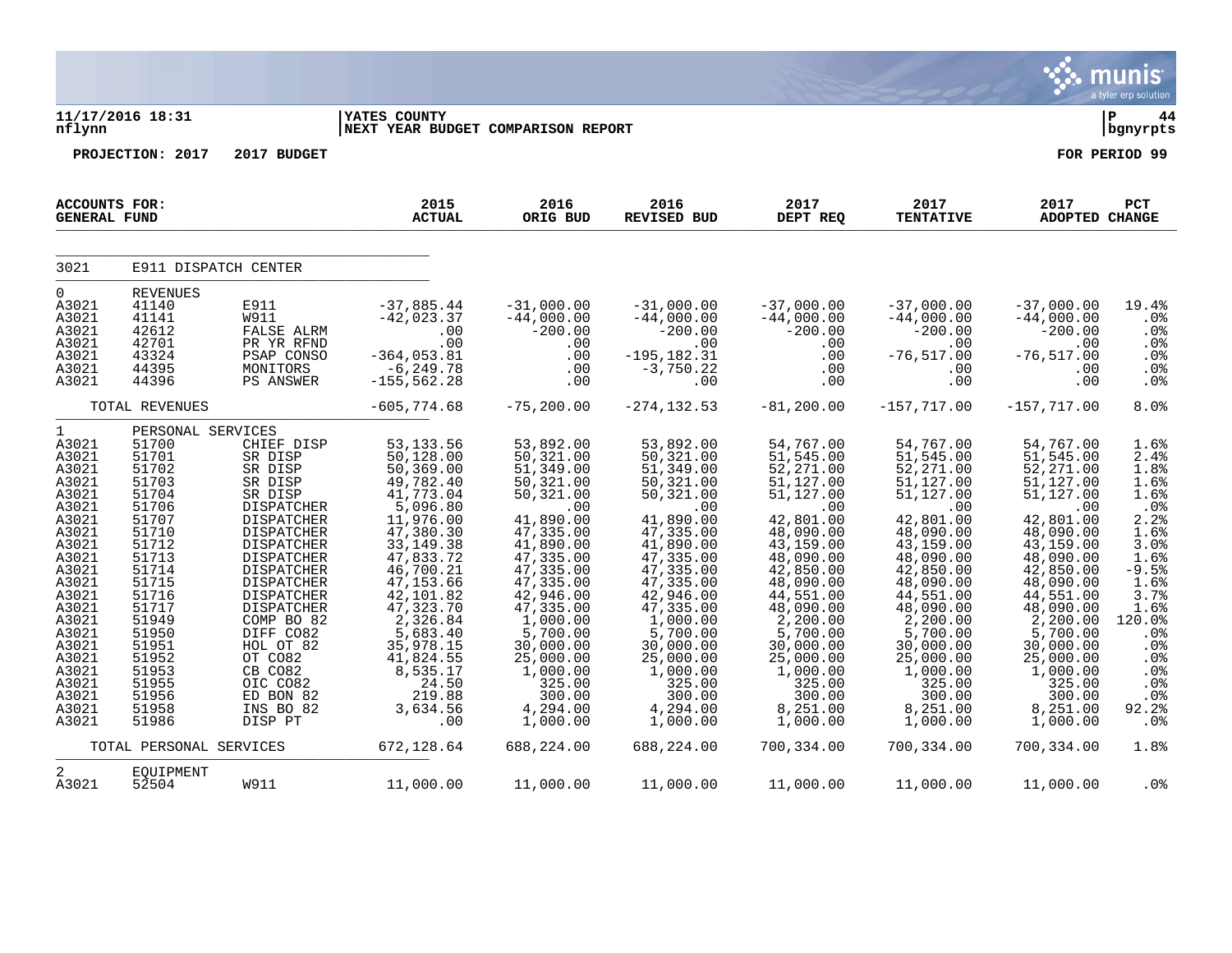

### **11/17/2016 18:31 |YATES COUNTY |P 45 nflynn |NEXT YEAR BUDGET COMPARISON REPORT |bgnyrpts**

| ACCOUNTS FOR:<br><b>GENERAL FUND</b> |                                                       |                      | 2015<br><b>ACTUAL</b>    | 2016<br>ORIG BUD         | 2016<br><b>REVISED BUD</b> | 2017<br>DEPT REQ         | 2017<br><b>TENTATIVE</b> | 2017<br>ADOPTED CHANGE   | <b>PCT</b>          |
|--------------------------------------|-------------------------------------------------------|----------------------|--------------------------|--------------------------|----------------------------|--------------------------|--------------------------|--------------------------|---------------------|
| A3021                                | 52954                                                 | T974742              | 6,249.78                 | .00                      | .00                        | .00                      | $.00 \,$                 | .00                      | . 0%                |
| A3021                                | 52956                                                 | C198485              | 155,562.28               | .00                      | .00                        | .00                      | .00                      | .00                      | .0%                 |
|                                      | TOTAL EQUIPMENT                                       |                      | 172,812.06               | 11,000.00                | 11,000.00                  | 11,000.00                | 11,000.00                | 11,000.00                | $.0\%$              |
| 4<br>A3021                           | CONTRACTUAL<br>54156                                  | EXPENSES<br>TRAINING | 2,066.59                 | 1,800.00                 | 1,800.00                   | 1,800.00                 | 1,800.00                 | 1,800.00                 | . 0 %               |
| A3021                                | 54470                                                 | SUPP: OFF            | 3,993.69                 | 3,000.00                 | 3,000.00                   | 3,000.00                 | 3,000.00                 | 3,000.00                 | .0 <sub>8</sub>     |
| A3021                                | 54505                                                 | DRY CLEANG           | 1,332.65                 | 1,300.00                 | 1,300.00                   | 1,200.00                 | 1,200.00                 | 1,200.00                 | $-7.7%$             |
| A3021                                | 54516                                                 | PRINTING             | .00                      | 400.00                   | 400.00                     | 400.00                   | 400.00                   | 400.00                   | $.0\%$              |
| A3021                                | 54575                                                 | COMP SOFT            | 561.00                   | 974.00                   | 974.00                     | 974.00                   | 974.00                   | 974.00                   | .0%                 |
| A3021                                | 54660                                                 | TRAVEL EXP           | 342.30                   | 400.00                   | 400.00                     | 400.00                   | 400.00                   | 400.00                   | .0%                 |
| A3021                                | 54676                                                 | UTIL: CELL           | 299.88                   | 300.00                   | 300.00                     | 300.00                   | 300.00                   | 300.00                   | $.0\%$              |
| A3021                                | 54682                                                 | TEL/FAX              | 7,390.38                 | 6,000.00                 | 8,583.16                   | 6,000.00                 | 6,000.00                 | 6,000.00                 | $.0\%$              |
| A3021                                | 54701                                                 | ACCESS 911           | 12,884.14                | 8,000.00                 | 8,000.00                   | 11,000.00                | 11,000.00                | 11,000.00                | 37.5%               |
| A3021                                | 54734                                                 | RADIO PART           | 1,229.29                 | 800.00                   | 800.00                     | 500.00                   | 500.00                   | 500.00                   | $-37.5%$            |
| A3021                                | 54749                                                 | UNIFORMS             | 997.10                   | 1,000.00                 | 1,000.00                   | 800.00                   | 800.00                   | 800.00                   | $-20.0%$            |
| A3021                                | 54763                                                 | PICTOMETRY           | 21,636.00                | 21,636.00                | 21,636.00                  | 21,750.00                | 21,750.00                | 21,750.00                | .5%                 |
| A3021                                | 54770                                                 | E911 EXP             | 32,686.06                | 23,000.00                | 20,416.84                  | 26,000.00                | 26,000.00                | 26,000.00                | 13.0%               |
| A3021                                | 54771                                                 | W911                 | 39,897.75                | 33,000.00                | 33,000.00                  | 33,000.00                | 33,000.00                | 33,000.00                | . 0 %               |
| A3021                                | 54907                                                 | <b>DUES</b>          | 229.00                   | 300.00                   | 300.00                     | 300.00                   | 300.00                   | 300.00                   | . 0 %               |
| A3021                                | 54951                                                 | PSAP CONSO           | 365,753.90               | .00                      | 195, 182. 31               | .00                      | .00                      | .00                      | .0 <sub>8</sub>     |
|                                      | TOTAL CONTRACTUAL EXPENSES                            |                      | 491, 299. 73             | 101,910.00               | 297,092.31                 | 107,424.00               | 107,424.00               | 107,424.00               | 5.4%                |
| 8                                    | EMPLOYEE BENEFITS                                     |                      |                          |                          |                            |                          |                          |                          |                     |
| A3021                                | 58100                                                 | FICA/MED             | 48,560.87                | 49,485.00                | 49,485.00                  | 52,112.00                | 52,112.00                | 52,112.00                | 5.3%                |
| A3021                                | 58304                                                 | INS CO82             | 150,482.30               | 197,556.00               | 197,556.00                 | 126,265.00               | 126,265.00               | 126,265.00               | $-36.1%$            |
|                                      | TOTAL EMPLOYEE BENEFITS<br>TOTAL E911 DISPATCH CENTER |                      | 199.043.17<br>929,508.92 | 247,041,00<br>972,975.00 | 247,041,00<br>969, 224.78  | 178,377.00<br>915,935.00 | 178,377.00<br>839,418.00 | 178,377.00<br>839,418.00 | $-27.8%$<br>$-5.9%$ |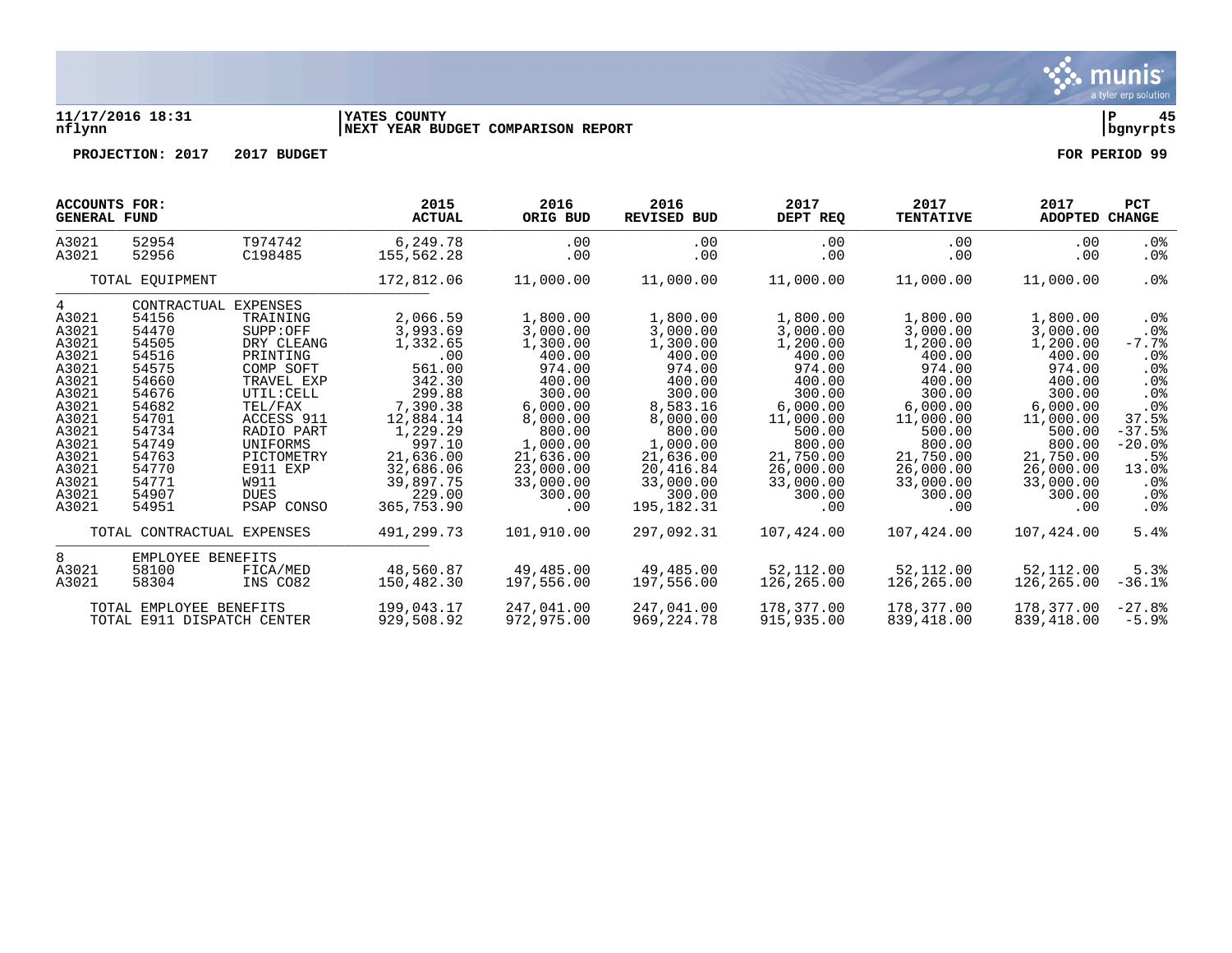|                                                                                                                                                                                  |                                                                                                                                                                                   |                                                                                                                                                                                                                                                                |                                                                                                                                                                                                                                             |                                                                                                                                                                                                                                |                                                                                                                                                                                                                                                   |                                                                                                                                                                                                                                |                                                                                                                                                                                                                               |                                                                                                                                                                                                                               | a tyler erp solution                                                                                                                                                |
|----------------------------------------------------------------------------------------------------------------------------------------------------------------------------------|-----------------------------------------------------------------------------------------------------------------------------------------------------------------------------------|----------------------------------------------------------------------------------------------------------------------------------------------------------------------------------------------------------------------------------------------------------------|---------------------------------------------------------------------------------------------------------------------------------------------------------------------------------------------------------------------------------------------|--------------------------------------------------------------------------------------------------------------------------------------------------------------------------------------------------------------------------------|---------------------------------------------------------------------------------------------------------------------------------------------------------------------------------------------------------------------------------------------------|--------------------------------------------------------------------------------------------------------------------------------------------------------------------------------------------------------------------------------|-------------------------------------------------------------------------------------------------------------------------------------------------------------------------------------------------------------------------------|-------------------------------------------------------------------------------------------------------------------------------------------------------------------------------------------------------------------------------|---------------------------------------------------------------------------------------------------------------------------------------------------------------------|
| nflynn                                                                                                                                                                           | 11/17/2016 18:31                                                                                                                                                                  |                                                                                                                                                                                                                                                                | YATES COUNTY<br>NEXT YEAR BUDGET COMPARISON REPORT                                                                                                                                                                                          |                                                                                                                                                                                                                                |                                                                                                                                                                                                                                                   |                                                                                                                                                                                                                                |                                                                                                                                                                                                                               |                                                                                                                                                                                                                               | ∣P<br>46<br>  bgnyrpts                                                                                                                                              |
|                                                                                                                                                                                  | PROJECTION: 2017                                                                                                                                                                  | 2017 BUDGET                                                                                                                                                                                                                                                    |                                                                                                                                                                                                                                             |                                                                                                                                                                                                                                |                                                                                                                                                                                                                                                   |                                                                                                                                                                                                                                |                                                                                                                                                                                                                               |                                                                                                                                                                                                                               | FOR PERIOD 99                                                                                                                                                       |
| ACCOUNTS FOR:<br><b>GENERAL FUND</b>                                                                                                                                             |                                                                                                                                                                                   |                                                                                                                                                                                                                                                                | 2015<br><b>ACTUAL</b>                                                                                                                                                                                                                       | 2016<br>ORIG BUD                                                                                                                                                                                                               | 2016<br><b>REVISED BUD</b>                                                                                                                                                                                                                        | 2017<br>DEPT REQ                                                                                                                                                                                                               | 2017<br><b>TENTATIVE</b>                                                                                                                                                                                                      | 2017<br>ADOPTED CHANGE                                                                                                                                                                                                        | PCT                                                                                                                                                                 |
| 3110                                                                                                                                                                             | <b>SHERIFF</b>                                                                                                                                                                    |                                                                                                                                                                                                                                                                |                                                                                                                                                                                                                                             |                                                                                                                                                                                                                                |                                                                                                                                                                                                                                                   |                                                                                                                                                                                                                                |                                                                                                                                                                                                                               |                                                                                                                                                                                                                               |                                                                                                                                                                     |
| $\overline{0}$<br>A3110<br>A3110<br>A3110<br>A3110<br>A3110<br>A3110<br>A3110<br>A3110<br>A3110<br>A3110<br>A3110<br>A3110<br>A3110<br>A3110<br>A3110<br>A3110<br>A3110<br>A3110 | <b>REVENUES</b><br>41510<br>41528<br>42260<br>42401<br>42616<br>42650<br>42655<br>42665<br>42701<br>42706<br>42770<br>43315<br>43321<br>43323<br>43325<br>43326<br>44306<br>44388 | SHER FEES<br>FRAUD INVE<br>PUB SAFE<br>INT-LAW EN<br>HNDCP PKNG<br><b>SCRAP SALE</b><br>FUEL SALES<br><b>EQUIP SALE</b><br>PR YR RFND<br>DARE FEES<br>FINES ART<br>NAVIGATION<br>SLETPP REV<br>LIC READER<br>LEGIS INIT<br><b>DCJS</b><br>VESTS<br><b>GTSC</b> | $-73,007.72$<br>$-30,528.00$<br>$-169.08$<br>$-.02$<br>.00<br>$-183.70$<br>$-2, 152.26$<br>$-10,570.00$<br>$-159.64$<br>$-100.00$<br>$-300.00$<br>$-28, 172.56$<br>.00<br>$-6,490.00$<br>$-11,660.02$<br>$-28,000.00$<br>.00<br>$-3,500.00$ | $-71,000.00$<br>$-51.197.00$<br>$-2,000.00$<br>.00<br>$-100.00$<br>$-500.00$<br>$-3,500.00$<br>$-1,000.00$<br>.00<br>$-100.00$<br>$-300.00$<br>$-33,000.00$<br>.00<br>.00<br>$-17,500.00$<br>.00<br>$-1,650.00$<br>$-3,500.00$ | $-71,000.00$<br>$-51,197.00$<br>$-2,000.00$<br>.00<br>$-100.00$<br>$-500.00$<br>$-3,500.00$<br>$-1,000.00$<br>.00<br>$-100.00$<br>$-300.00$<br>$-33,000.00$<br>$-10,000.00$<br>.00<br>$-27,500.00$<br>$-10,000.00$<br>$-1,650.00$<br>$-13,615.00$ | $-72,000.00$<br>$-52, 220.00$<br>$-3,000.00$<br>.00<br>$-100.00$<br>$-300.00$<br>$-3,500.00$<br>$-7,000.00$<br>.00<br>$-100.00$<br>$-300.00$<br>$-35,000.00$<br>.00<br>.00<br>$-10,000.00$<br>.00<br>$-4, 200.00$<br>$-500.00$ | $-72,000.00$<br>$-53,480.00$<br>$-3,000.00$<br>.00<br>$-100.00$<br>$-300.00$<br>$-3,500.00$<br>$-7,000.00$<br>.00<br>$-100.00$<br>$-300.00$<br>$-35,000.00$<br>.00<br>.00<br>$-10,000.00$<br>.00<br>$-4, 200.00$<br>$-500.00$ | $-72,000.00$<br>$-53,480.00$<br>$-3,000.00$<br>.00<br>$-100.00$<br>$-300.00$<br>$-3,500.00$<br>$-7,000.00$<br>.00<br>$-100.00$<br>$-300.00$<br>$-35,000.00$<br>.00<br>.00<br>$-10,000.00$<br>.00<br>$-4, 200.00$<br>$-500.00$ | 1.4%<br>2.0%<br>50.0%<br>.0%<br>.0%<br>$-40.0%$<br>.0%<br>$600.0$ %<br>.0%<br>.0 <sub>8</sub><br>.0%<br>6.1%<br>.0%<br>.0%<br>$-42.9%$<br>.0%<br>154.5%<br>$-85.7%$ |
|                                                                                                                                                                                  | TOTAL REVENUES                                                                                                                                                                    |                                                                                                                                                                                                                                                                | $-194,993.00$                                                                                                                                                                                                                               | $-185, 347.00$                                                                                                                                                                                                                 | $-225, 462.00$                                                                                                                                                                                                                                    | $-188, 220.00$                                                                                                                                                                                                                 | $-189,480.00$                                                                                                                                                                                                                 | $-189, 480.00$                                                                                                                                                                                                                | 1.6%                                                                                                                                                                |
| $\mathbf 1$<br>A3110<br>A3110<br>A3110<br>A3110<br>A3110<br>A3110<br>A3110<br>A3110<br>A3110<br>A3110<br>A3110<br>A3110<br>A3110<br>A3110<br>A3110<br>A3110                      | PERSONAL SERVICES<br>51025<br>51105<br>51155<br>51661<br>51730<br>51731<br>51734<br>51736<br>51737<br>51739<br>51740<br>51742<br>51743<br>51750<br>51751<br>51752                 | SHERIFF<br>ASST SHER<br>UNDERSHER<br>COMP NONUN<br>DEP SH LT<br>DEP SH LT<br>DEP SH INV<br>DEP SH INV<br>DEP SH INV<br>DEP SH-SGT<br>DEP SH SGT<br>DEP SH SGT<br>SERGEANT<br>DEP YOUTH<br>DEP SHER<br>DEP SHER                                                 | 90,834.00<br>33, 374. 17<br>71,307.00<br>1,160.54<br>64,831.80<br>64,521.60<br>59,675.28<br>56,193.80<br>58,896.20<br>57,725.80<br>70,921.14<br>59,962.13<br>60,840.03<br>59,063.40<br>45,877.70<br>39,059.40                               | 90,834.00<br>40,327.00<br>71,307.00<br>1,000.00<br>64,770.00<br>64,770.00<br>59,905.00<br>62,995.00<br>58,840.00<br>57,671.00<br>57,771.00<br>59,905.00<br>61,074.00<br>59,007.00<br>44,287.00<br>46,179.00                    | 92,651.00<br>41,134.00<br>72,733.00<br>1,000.00<br>67,484.40<br>67,540.60<br>62,412.60<br>65, 371.50<br>61,349.20<br>60,130.10<br>61,400.02<br>62,465.77<br>63,663.50<br>61,502.28<br>45,091.10<br>47,942.01                                      | 92,651.00<br>41,134.00<br>72,733.00<br>1,000.00<br>69,309.00<br>68,474.00<br>64,402.00<br>60,944.00<br>62,192.00<br>62,188.00<br>62,192.00<br>64,436.00<br>64,584.00<br>62,400.00<br>48,925.00<br>49,829.00                    | 92,651.00<br>41,134.00<br>72,733.00<br>1,000.00<br>69,309.00<br>68,474.00<br>64,402.00<br>60,944.00<br>62,192.00<br>62,188.00<br>62,192.00<br>64,436.00<br>64,584.00<br>62,400.00<br>48,925.00<br>49,829.00                   | 92,651.00<br>41,134.00<br>72,733.00<br>1,000.00<br>69,309.00<br>68,474.00<br>64,402.00<br>60,944.00<br>62,192.00<br>62,188.00<br>62,192.00<br>64,436.00<br>64,584.00<br>62,400.00<br>48,925.00<br>49,829.00                   | 2.0%<br>2.0%<br>2.0%<br>$.0\%$<br>7.0%<br>5.7%<br>7.5%<br>$-3.3%$<br>5.7%<br>7.8%<br>7.7%<br>7.6%<br>5.7%<br>5.8%<br>10.5%<br>7.9%                                  |

 $\ddot{\mathbf{w}}$  munis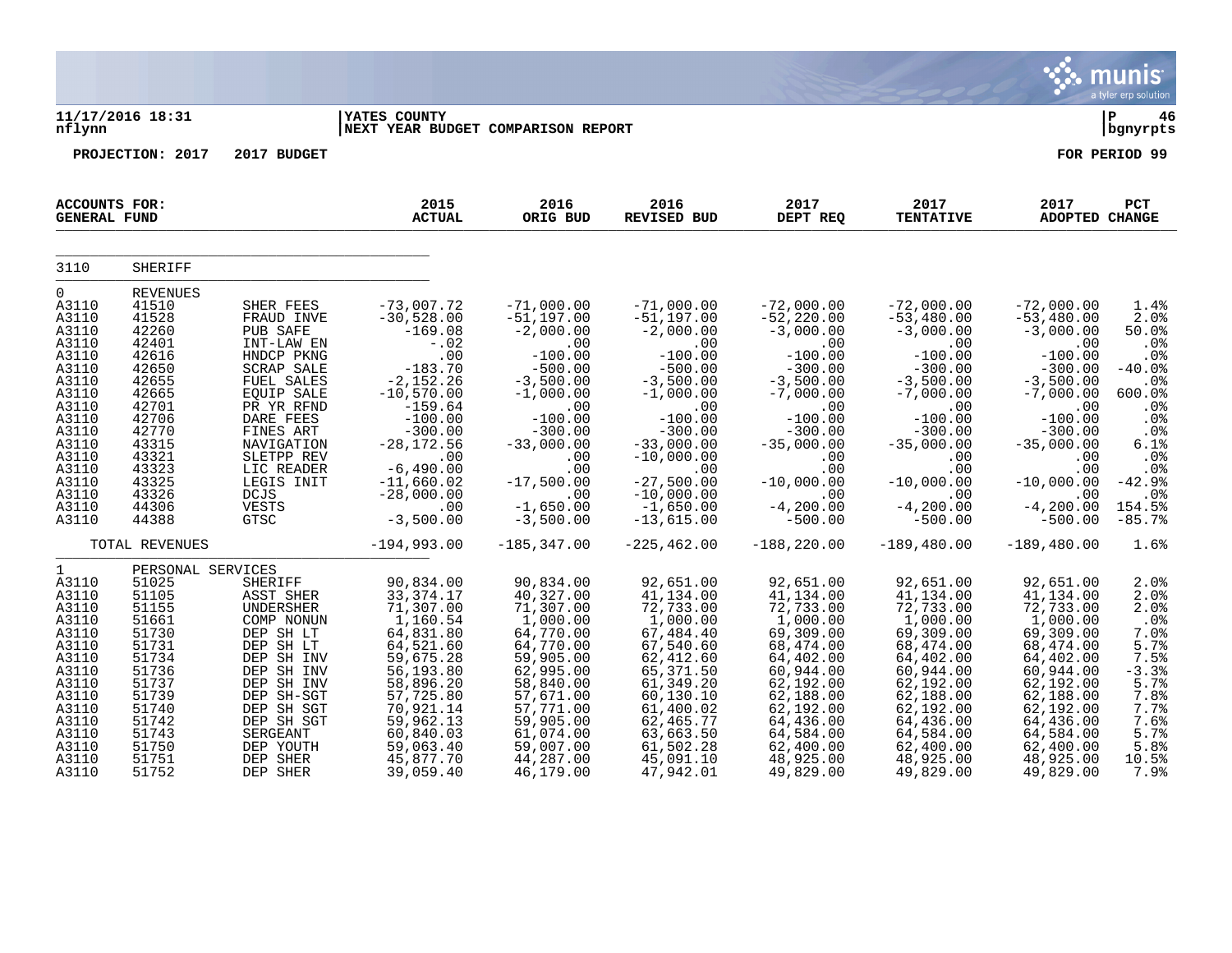

#### **11/17/2016 18:31 |YATES COUNTY |P 47 nflynn |NEXT YEAR BUDGET COMPARISON REPORT |bgnyrpts**

| <b>ACCOUNTS FOR:</b><br><b>GENERAL FUND</b> |                         |               | 2015<br><b>ACTUAL</b>  | 2016<br>ORIG BUD | 2016<br><b>REVISED BUD</b> | 2017<br>DEPT REQ       | 2017<br><b>TENTATIVE</b> | 2017<br>ADOPTED CHANGE | <b>PCT</b>      |
|---------------------------------------------|-------------------------|---------------|------------------------|------------------|----------------------------|------------------------|--------------------------|------------------------|-----------------|
| A3110                                       | 51753                   | DEP SHER      | 53,566.73              | 53,813.00        | 56,096.65                  | 57,720.00              | 57,720.00                | 57,720.00              | 7.3%            |
| A3110                                       | 51754                   | DEP SHER      | .00                    | .00              | .00                        | $.00 \,$               | $.00 \,$                 | $.00 \,$               | $.0\%$          |
| A3110                                       | 51755                   | DEP SHER      | 57,740.16              | 58,130.00        | 60,602.52                  | 47,357.00              | 47,357.00                | 47,357.00              | $-18.5%$        |
| A3110                                       | 51756                   | DEP SHER      | .00                    | 44,286.00        | 44,286.00                  | .00                    | .00                      |                        | $.00 - 100.0$   |
| A3110                                       | 51757                   | DEP SHER      | 44,816.10              | 46,885.00        | 47,483.40                  | 48,670.00              | 48,670.00                | 48,670.00              | 3.8%            |
| A3110                                       | 51758                   | DEP SHER      | 46,199.26              | 47,137.00        | 49,057.99                  | 50,695.00              | 50,695.00                | 50,695.00              | 7.5%            |
| A3110                                       | 51759                   | DEP SHER      | 44,613.40              | 46,119.00        | 48,724.52                  | 49,802.00              | 49,802.00                | 49,802.00              | 8.0%            |
| A3110                                       | 51760                   | DEP SHER      | 22,381.43              | .00              | .00                        | 46,800.00              | 46,800.00                | 46,800.00              | $.0\%$          |
| A3110                                       | 51761                   | DEP SHER      | 53,310.41              | 53,537.00        | 55,776.90                  | 57,720.00              | 57,720.00                | 57,720.00              | 7.8%            |
| A3110                                       | 51762                   | DEP SHER      | 46,655.56              | 47,137.00        | 49, 111.74                 | 50,698.00              | 50,698.00                | 50,698.00              | 7.6%            |
| A3110                                       | 51763                   | DEP SHER      | 55, 473.62             | 55,687.00        | 58,018.58                  | 58,844.00              | 58,844.00                | 58,844.00              | 5.7%            |
| A3110                                       | 51764                   | DEP SHER      | 55,753.78              | 55,687.00        | 58,060.48                  | 58,844.00              | 58,844.00                | 58,844.00              | 5.7%            |
| A3110                                       | 51765                   | DEP SHER      | 54,674.40              | 54,623.00        | 56,940.09                  | 57,720.00              | 57,720.00                | 57,720.00              | 5.7%            |
| A3110                                       | 51770                   |               |                        |                  |                            |                        |                          |                        | 1.6%            |
|                                             | 51771                   | SECR SHER     | 38,367.00              | 38,367.00        | 38,367.00<br>33,928,00     | 38,985.00<br>34,471.00 | 38,985.00<br>34,471.00   | 38,985.00              | 1.6%            |
| A3110                                       | 51773                   | ACT<br>TYPIST | 33,664.83<br>30,578.34 | 33,928.00        |                            |                        |                          | 34,471.00              |                 |
| A3110                                       |                         |               |                        | 31,133.00        | 31,133.00                  | 31,687.00              | 31,687.00                | 31,687.00              | 1.8%            |
| A3110                                       | 51939                   | COMP BO 82    | 389.91                 | 1,000.00         | 1,000.00                   | 1,000.00               | 1,000.00                 | 1,000.00               | .0%             |
| A3110                                       | 51940                   | DIFF CO82     | 8,410.50               | 8,000.00         | 8,000.00                   | 8,000.00               | 8,000.00                 | 8,000.00               | $.0\%$          |
| A3110                                       | 51941                   | HOL OT82      | 71,416.76              | 70,000.00        | 70,000.00                  | 70,000.00              | 70,000.00                | 70,000.00              | .0%             |
| A3110                                       | 51942                   | OT CO82       | 113,973.36             | 95,000.00        | 103,786.51                 | 95,000.00              | 95,000.00                | 95,000.00              | .0%             |
| A3110                                       | 51943                   | CB CO82       | 15,648.42              | 3,500.00         | 3,500.00                   | 7,000.00               | 7,000.00                 | 7,000.00               | 100.0%          |
| A3110                                       | 51944                   | FIT OT 82     | 1,008.88               | 800.00           | 800.00                     | 800.00                 | 800.00                   | 800.00                 | .0 <sub>8</sub> |
| A3110                                       | 51945                   | OIC CO82      | 478.01                 | 500.00           | 500.00                     | 500.00                 | 500.00                   | 500.00                 | .0%             |
| A3110                                       | 51946                   | ED BON 82     | 2,071.02               | 3,300.00         | 3,300.00                   | 3,300.00               | 3,300.00                 | 3,300.00               | .0 <sub>8</sub> |
| A3110                                       | 51947                   | CANINE 82     | 12,479.94              | 12,000.00        | 12,000.00                  | 12,000.00              | 12,000.00                | 12,000.00              | .0%             |
| A3110                                       | 51948                   | INS BO 82     | 21,327.36              | 25,196.00        | 25,196.00                  | 20,626.00              | 20,626.00                | 20,626.00              | $-18.1%$        |
| A3110                                       | 51949                   | COMP BO 82    | 13.87                  | 50.00            | 50.00                      | 50.00                  | 50.00                    | 50.00                  | .0 <sub>8</sub> |
| A3110                                       | 51952                   | OT CO82       | 645.05                 | .00              | .00                        | .00                    | .00                      | .00                    | $.0\%$          |
| A3110                                       | 51953                   | CB CO82       | 100.13                 | .00              | .00                        | .00                    | .00                      | .00                    | .0%             |
| A3110                                       | 51954                   | YCFIT OT D    | 1,222.97               | .00              | .00                        | .00                    | .00                      | .00                    | .0 <sub>8</sub> |
| A3110                                       | 51960                   | OT PT         | 1,261.03               | .00              | .00                        | .00                    | .00                      | .00                    | .0 <sub>8</sub> |
| A3110                                       | 51961                   | 35-40 HRS     | 63.30                  | 700.00           | 700.00                     | 700.00                 | 700.00                   | 700.00                 | .0%             |
| A3110                                       | 51985                   | DEP SH PT     | 35,785.81              | 13,000.00        | 15,479.95                  | 23,000.00              | 23,000.00                | 23,000.00              | 76.9%           |
| A3110                                       | 51995                   | MAR OFF PT    | 37,087.90              | 46,000.00        | 46,000.00                  | 47,000.00              | 47,000.00                | 47,000.00              | 2.2%            |
| A3110                                       | 51997                   | ACT PT        | 7,186.18               | 10,000.00        | 10,000.00                  | 11,000.00              | 11,000.00                | 11,000.00              | 10.0%           |
|                                             | TOTAL PERSONAL SERVICES |               | 1,862,609.41           | 1,856,157.00     | 1,921,770.41               | 1,937,382.00           | 1,937,382.00             | 1,937,382.00           | 4.4%            |
| 2                                           | EOUIPMENT               |               |                        |                  |                            |                        |                          |                        |                 |
| A3110                                       | 52110                   | FURNITURE     | 3,369.46               | 1,000.00         | .00                        | 750.00                 | 750.00                   | 750.00                 | $-25.0%$        |
| A3110                                       | 52111                   | DESK          | 3,963.00               | 1,000.00         | .00                        | 500.00                 | 500.00                   | 500.00                 | $-50.0%$        |
| A3110                                       | 52213                   | VEH-MARKED    | 57,572.56              | 45,125.00        | 64,894.90                  | 141,750.00             | 141,750.00               | 141,750.00             | 214.1%          |
| A3110                                       | 52214                   | PUSH BUMP     | 737.10                 | 1,000.00         | .00                        | 1,000.00               | 1,000.00                 | 1,000.00               | .0%             |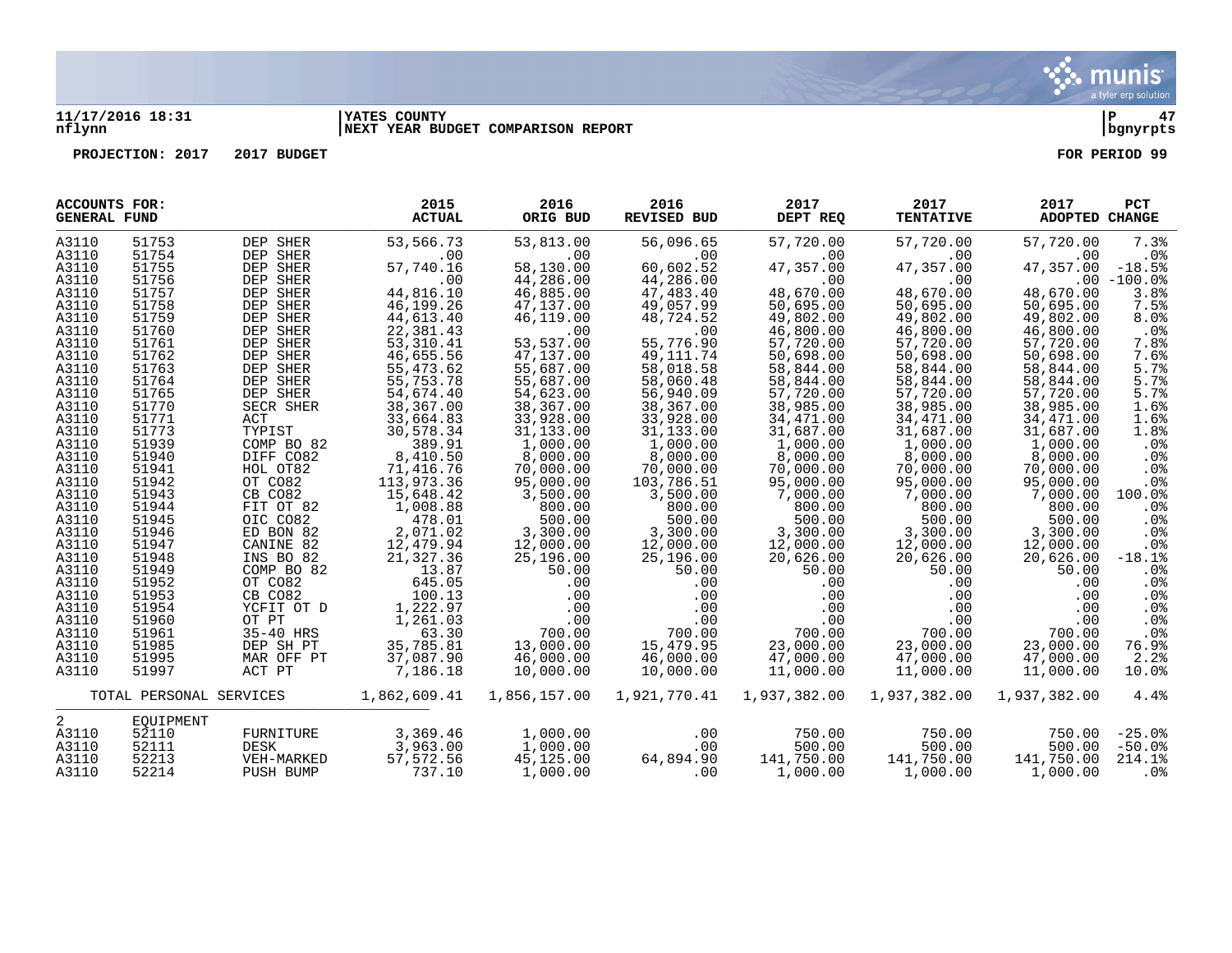

#### **11/17/2016 18:31 |YATES COUNTY |P 48 nflynn |NEXT YEAR BUDGET COMPARISON REPORT |bgnyrpts**

| <b>ACCOUNTS FOR:</b><br><b>GENERAL FUND</b>                                                                                                                                                                               |                                                                                                                                                                                                                      |                                                                                                                                                                                                                                                                                                                                   | 2015<br><b>ACTUAL</b>                                                                                                                                                                                                                                                     | 2016<br>ORIG BUD                                                                                                                                                                                                                                                                | 2016<br><b>REVISED BUD</b>                                                                                                                                                                                                                                                        | 2017<br>DEPT REQ                                                                                                                                                                                                                                                              | 2017<br><b>TENTATIVE</b>                                                                                                                                                                                                                                                      | 2017<br>ADOPTED CHANGE                                                                                                                                                                                                                                                        | <b>PCT</b>                                                                                                                                                                                                                                                       |
|---------------------------------------------------------------------------------------------------------------------------------------------------------------------------------------------------------------------------|----------------------------------------------------------------------------------------------------------------------------------------------------------------------------------------------------------------------|-----------------------------------------------------------------------------------------------------------------------------------------------------------------------------------------------------------------------------------------------------------------------------------------------------------------------------------|---------------------------------------------------------------------------------------------------------------------------------------------------------------------------------------------------------------------------------------------------------------------------|---------------------------------------------------------------------------------------------------------------------------------------------------------------------------------------------------------------------------------------------------------------------------------|-----------------------------------------------------------------------------------------------------------------------------------------------------------------------------------------------------------------------------------------------------------------------------------|-------------------------------------------------------------------------------------------------------------------------------------------------------------------------------------------------------------------------------------------------------------------------------|-------------------------------------------------------------------------------------------------------------------------------------------------------------------------------------------------------------------------------------------------------------------------------|-------------------------------------------------------------------------------------------------------------------------------------------------------------------------------------------------------------------------------------------------------------------------------|------------------------------------------------------------------------------------------------------------------------------------------------------------------------------------------------------------------------------------------------------------------|
| A3110<br>A3110<br>A3110<br>A3110<br>A3110<br>A3110<br>A3110<br>A3110<br>A3110<br>A3110<br>A3110<br>A3110<br>A3110<br>A3110                                                                                                | 52215<br>52216<br>52410<br>52411<br>52413<br>52415<br>52424<br>52435<br>52437<br>52438<br>52514<br>52949<br>52965<br>52988                                                                                           | VEH SCREEN<br>VEH-UNMARK<br>RADAR<br>RADIOS<br>SIREN<br>WEAPONS<br>LIGHT BAR<br>YCFIT EO<br>LIC READER<br><b>EXTRACTION</b><br>EQ-TRNG RM<br>SLETPP<br>T101239<br>LEGIS GRNT                                                                                                                                                      | 1,123.20<br>.00<br>.00<br>5,703.80<br>626.40<br>4,395.30<br>1,940.08<br>.00<br>6,490.00<br>16,276.13<br>1,798.88<br>.00<br>.00<br>.00                                                                                                                                     | 500.00<br>17,125.00<br>2,600.00<br>.00<br>1,000.00<br>10,000.00<br>2,750.00<br>500.00<br>.00<br>.00<br>600.00<br>.00<br>.00<br>.00                                                                                                                                              | .00<br>17,125.00<br>2,496.15<br>.00<br>127.94<br>10,000.00<br>269.36<br>.00<br>.00<br>.00<br>276.66<br>10,000.00<br>10,000.00<br>5.00                                                                                                                                             | 1,500.00<br>19,000.00<br>2,600.00<br>.00<br>3,000.00<br>.00<br>5,750.00<br>500.00<br>.00<br>.00<br>500.00<br>.00<br>.00<br>.00                                                                                                                                                | 1,500.00<br>19,000.00<br>2,600.00<br>.00<br>3,000.00<br>.00<br>5,750.00<br>500.00<br>.00<br>.00<br>500.00<br>$.00 \,$<br>$.00 \,$<br>.00                                                                                                                                      | 1,500.00<br>19,000.00<br>2,600.00<br>.00<br>3,000.00<br>5,750.00<br>500.00<br>.00<br>.00<br>500.00<br>.00<br>$.00 \,$<br>.00                                                                                                                                                  | 200.0%<br>10.9%<br>.0%<br>.0%<br>200.0%<br>$.00 - 100.0$<br>109.1%<br>.0 <sub>8</sub><br>.0%<br>.0%<br>$-16.7%$<br>$.0\%$<br>$.0\%$<br>.0%                                                                                                                       |
|                                                                                                                                                                                                                           | TOTAL EQUIPMENT                                                                                                                                                                                                      |                                                                                                                                                                                                                                                                                                                                   | 103,995.91                                                                                                                                                                                                                                                                | 83,200.00                                                                                                                                                                                                                                                                       | 115,195.01                                                                                                                                                                                                                                                                        | 176,850.00                                                                                                                                                                                                                                                                    | 176,850.00                                                                                                                                                                                                                                                                    | 176,850.00 112.6%                                                                                                                                                                                                                                                             |                                                                                                                                                                                                                                                                  |
| 4<br>A3110<br>A3110<br>A3110<br>A3110<br>A3110<br>A3110<br>A3110<br>A3110<br>A3110<br>A3110<br>A3110<br>A3110<br>A3110<br>A3110<br>A3110<br>A3110<br>A3110<br>A3110<br>A3110<br>A3110<br>A3110<br>A3110<br>A3110<br>A3110 | 54004<br>54011<br>54019<br>54056<br>54152<br>54156<br>54157<br>54401<br>54407<br>54408<br>54424<br>54457<br>54470<br>54474<br>54483<br>54485<br>54505<br>54507<br>54515<br>54516<br>54522<br>54571<br>54576<br>54653 | CONTRACTUAL EXPENSES<br>ATTY FEES<br>CONSULTANT<br>EAP<br>POLY CONST<br>CONFERENCE<br>TRAINING<br>K-9 TRAIN<br>BOAT MAINT<br>EQUIP AGRE<br>EO MAINT<br>SNOWMOB<br>SUPP:COMP<br>SUPP:OFF<br>SUPP:SAFTY<br>YCFIT SUPP<br>AED<br>DRY CLEANG<br>COPIER CHR<br>POSTAGE<br>PRINTING<br>SHIPMENTS<br>COMP SOFT<br>COMP SFT A<br>GASOLINE | .00<br>1,260.00<br>3,272.64<br>1,500.00<br>75.00<br>8,988.92<br>.00<br>9,636.70<br>787.41<br>19.90<br>.00<br>192.27<br>10,803.38<br>1,764.26<br>$.00$<br>425.04<br>425.04<br>1,204.87<br>2,850.45<br>2,568.95<br>1,348.00<br>143.62<br>5,443.25<br>13,029.25<br>77,137.26 | 1,500.00<br>2,800.00<br>3,400.00<br>2,000.00<br>600.00<br>12,000.00<br>2,000.00<br>5,000.00<br>1,000.00<br>100.00<br>200.00<br>250.00<br>9,000.00<br>500.00<br>200.00<br>1,000.00<br>2,000.00<br>3,000.00<br>3,000.00<br>1,500.00<br>200.00<br>200.00<br>14,700.00<br>92,000.00 | 1,093.86<br>1,320.88<br>3,565.76<br>2,000.00<br>600.00<br>11,987.05<br>1,388.71<br>5,000.00<br>1,000.00<br>100.00<br>223.95<br>250.00<br>8,968.01<br>543.14<br>200.00<br>1,000.00<br>2,000.00<br>3,000.00<br>3,000.00<br>1,500.00<br>200.00<br>1,488.00<br>13,412.00<br>92,000.00 | 700.00<br>3,500.00<br>3,600.00<br>2,000.00<br>500.00<br>11,000.00<br>2,000.00<br>5,000.00<br>1,000.00<br>100.00<br>200.00<br>250.00<br>8,700.00<br>1,500.00<br>200.00<br>600.00<br>1,800.00<br>3,600.00<br>3,000.00<br>1,500.00<br>200.00<br>200.00<br>14,700.00<br>75,000.00 | 700.00<br>3,500.00<br>3,600.00<br>2,000.00<br>500.00<br>11,000.00<br>2,000.00<br>5,000.00<br>1,000.00<br>100.00<br>200.00<br>250.00<br>8,700.00<br>1,500.00<br>200.00<br>600.00<br>1,800.00<br>3,600.00<br>3,000.00<br>1,500.00<br>200.00<br>200.00<br>14,700.00<br>75,000.00 | 700.00<br>3,500.00<br>3,600.00<br>2,000.00<br>500.00<br>11,000.00<br>2,000.00<br>5,000.00<br>1,000.00<br>100.00<br>200.00<br>250.00<br>8,700.00<br>1,500.00<br>200.00<br>600.00<br>1,800.00<br>3,600.00<br>3,000.00<br>1,500.00<br>200.00<br>200.00<br>14,700.00<br>75,000.00 | $-53.3%$<br>25.0%<br>5.9%<br>$.0\%$<br>$-16.7%$<br>$-8.3%$<br>.0%<br>.0%<br>.0%<br>$.0\%$<br>.0 <sub>8</sub><br>.0%<br>$-3.3%$<br>200.0%<br>$.0\%$<br>$-40.0%$<br>$-10.0%$<br>20.0%<br>.0 <sub>8</sub><br>.0 <sub>8</sub><br>$.0\%$<br>.0%<br>$.0\%$<br>$-18.5%$ |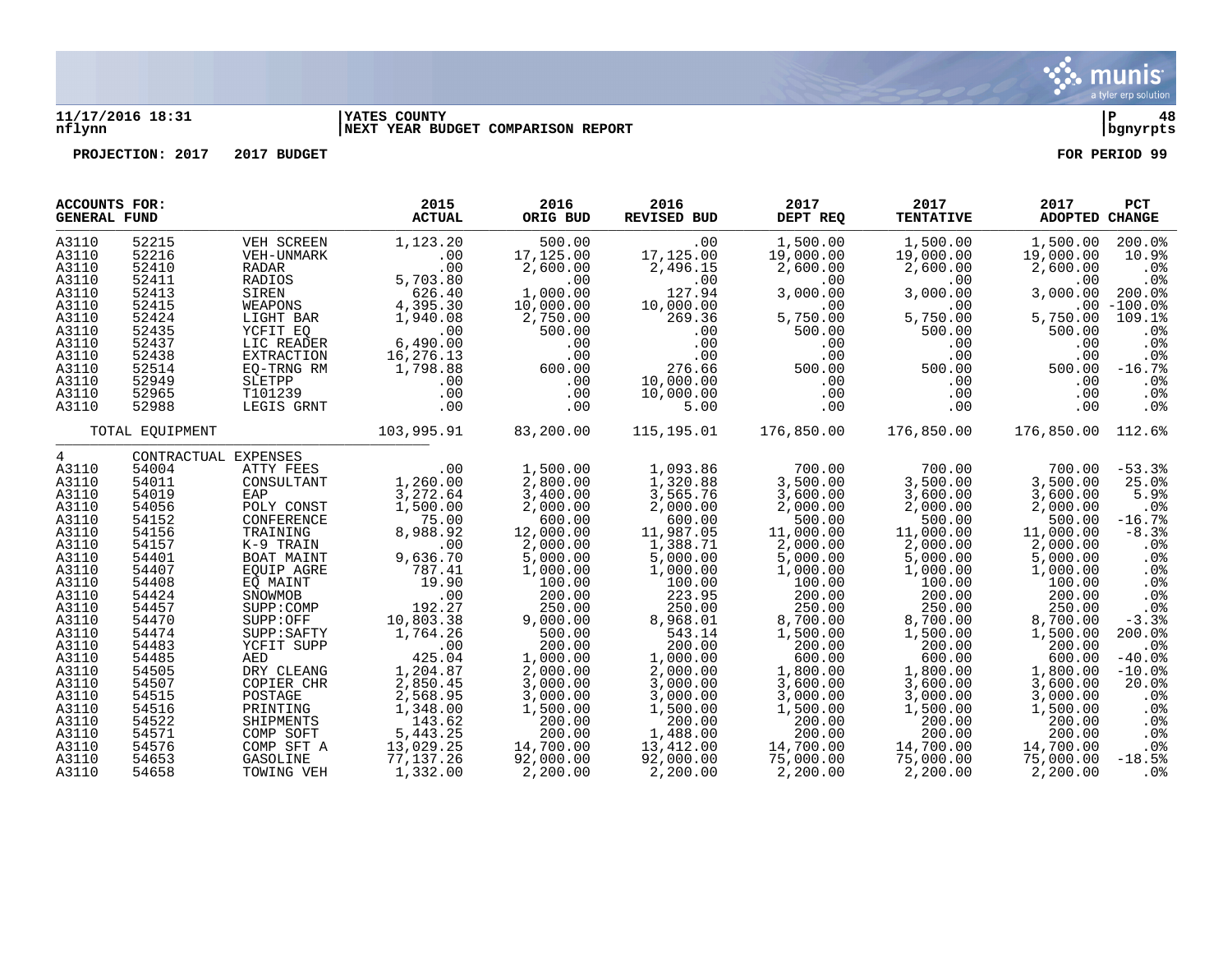

#### **11/17/2016 18:31 |YATES COUNTY |P 49 nflynn |NEXT YEAR BUDGET COMPARISON REPORT |bgnyrpts**

| <b>ACCOUNTS FOR:</b><br><b>GENERAL FUND</b> |                         |                            | 2015<br><b>ACTUAL</b> | 2016<br>ORIG BUD | 2016<br><b>REVISED BUD</b> | 2017<br>DEPT REQ | 2017<br><b>TENTATIVE</b> | 2017<br>ADOPTED CHANGE | <b>PCT</b>      |
|---------------------------------------------|-------------------------|----------------------------|-----------------------|------------------|----------------------------|------------------|--------------------------|------------------------|-----------------|
| A3110                                       | 54660                   | TRAVEL EXP                 | 3,620.81              | 4,000.00         | 4,012.95                   | 4,000.00         | 4,000.00                 | 4,000.00               | .0 <sub>8</sub> |
| A3110                                       | 54661                   | VEH MAINT                  | 66,975.38             | 65,000.00        | 64,945.76                  | 60,000.00        | 60,000.00                | 60,000.00              | $-7.7%$         |
| A3110                                       | 54676                   | UTIL: CELL                 | 8,248.52              | 7,000.00         | 7,000.00                   | 7,000.00         | 7,000.00                 | 7,000.00               | .0%             |
| A3110                                       | 54682                   | TEL/FAX                    | 12,796.33             | 13,000.00        | 13,000.00                  | 13,000.00        | 13,000.00                | 13,000.00              | $.0\%$          |
| A3110                                       | 54707                   | CRIME SCEN                 | 731.92                | 600.00           | 600.00                     | 600.00           | 600.00                   | 600.00                 | .0%             |
| A3110                                       | 54708                   | CRITICAL I                 | 2,200.00              | 2,200.00         | 2,200.00                   | 2,200.00         | 2,200.00                 | 2,200.00               | $.0\%$          |
| A3110                                       | 54727                   | MONROE LAB                 | 18,419.00             | 36,000.00        | 36,000.00                  | 60,404.00        | 60,404.00                | 60,404.00              | 67.8%           |
| A3110                                       | 54730                   | PROTECT CL                 | 618.35                | 1,000.00         | 1,000.00                   | 1,000.00         | 1,000.00                 | 1,000.00               | .0%             |
| A3110                                       | 54731                   | PROTECT EQ                 | 2.29                  | 2,500.00         | 2,500.00                   | 2,500.00         | 2,500.00                 | 2,500.00               | .0%             |
| A3110                                       | 54734                   | RADIO PART                 | 2,440.00              | 1,800.00         | 1,800.00                   | 1,500.00         | 1,500.00                 | 1,500.00               | $-16.7%$        |
| A3110                                       | 54744                   | STAR UNIT                  | 2,990.00              | 2,000.00         | 2,000.00                   | 2,000.00         | 2,000.00                 | 2,000.00               | .0 <sub>8</sub> |
| A3110                                       | 54749                   | UNIFORMS                   | 14,989.19             | 11,000.00        | 12,275.00                  | 11,000.00        | 11,000.00                | 11,000.00              | .0%             |
| A3110                                       | 54752                   | AMMO                       | 3,311.96              | 4,000.00         | 4,000.00                   | 4,000.00         | 4,000.00                 | 4,000.00               | .0%             |
| A3110                                       | 54753                   | WEAP MAIN                  | 667.46                | 400.00           | 400.00                     | 400.00           | 400.00                   | 400.00                 | .0 <sub>8</sub> |
| A3110                                       | 54754                   | <b>TARGETS</b>             | 468.16                | 500.00           | 500.00                     | 500.00           | 500.00                   | 500.00                 | .0%             |
| A3110                                       | 54757                   | BOAT EO                    | 567.41                | 900.00           | 900.00                     | 900.00           | 900.00                   | 900.00                 | $.0\%$          |
| A3110                                       | 54761                   | DARE EXP                   | 707.71                | 700.00           | 700.00                     | 700.00           | 700.00                   | 700.00                 | .0 <sub>8</sub> |
| A3110                                       | 54765                   | HNDCPPD ED                 | .00                   | 100.00           | 100.00                     | 100.00           | 100.00                   | 100.00                 | .0 <sub>8</sub> |
| A3110                                       | 54850                   | DOG EXP                    | 268.75                | .00              | 360.25                     | .00              | .00                      | .00                    | .0%             |
| A3110                                       | 54899                   | ADM HEAR                   | .00                   | 500.00           | 500.00                     | 500.00           | 500.00                   | 500.00                 | .0%             |
| A3110                                       | 54903                   | AWARDS                     | 473.25                | 500.00           | 500.00                     | 500.00           | 500.00                   | 500.00                 | .0 <sub>8</sub> |
| A3110                                       | 54907                   | <b>DUES</b>                | 369.91                | 450.00           | 450.00                     | 450.00           | 450.00                   | 450.00                 | .0%             |
| A3110                                       | 54911                   | INS                        | 102,129.97            | 106,000.00       | 106,000.00                 | 101,036.00       | 101,036.00               | 101,036.00             | $-4.7%$         |
| A3110                                       | 54916                   | PUBLICATN                  | 439.60                | 900.00           | 900.00                     | 900.00           | 900.00                   | 900.00                 | .0%             |
| A3110                                       | 54949                   | SLETPP                     | .00                   | .00              | 3,750.22                   | .00              | .00                      | .00                    | $.0\%$          |
| A3110                                       | 54954                   | GTSC-SUPP                  | 6,897.03              | 3,500.00         | 13,615.00                  | 500.00           | 500.00                   | 500.00                 | $-85.7%$        |
| A3110                                       | 54962                   | LEASE: OUTS                | 47.97                 | 800.00           | 800.00                     | .00              | .00                      |                        | $.00 - 100.0$   |
| A3110                                       | 54963                   | LEASE: ID                  | 408.00                | 408.00           | 408.00                     | 408.00           | 408.00                   | 408.00                 | $.0\%$          |
| A3110                                       | 54988                   | LEGIS GRNT                 | .00                   | .00              | 4,995.00                   | .00              | $.00 \,$                 | .00                    | $.0\%$          |
| A3110                                       | 54990                   | LEGIS INIT                 | 10,893.00             | .00              | 5,000.00                   | .00              | .00                      | .00                    | .0%             |
|                                             |                         | TOTAL CONTRACTUAL EXPENSES | 405,465.14            | 426,108.00       | 449,253.54                 | 419,148.00       | 419,148.00               | 419,148.00             | $-1.6%$         |
| 8                                           | EMPLOYEE BENEFITS       |                            |                       |                  |                            |                  |                          |                        |                 |
| A3110                                       | 58100                   | FICA/MED                   | 135,637.28            | 137,529.00       | 137,576.00                 | 144,573.00       | 144,573.00               | 144,573.00             | 5.1%            |
| A3110                                       | 58302                   | INS CO82                   | 215,625.23            | 245,732.00       | 245,732.00                 | 268,969.00       | 268,969.00               | 268,969.00             | 9.5%            |
| A3110                                       | 58304                   | INS CO82                   | 39,699.41             | 64,311.00        | 64,311.00                  | 43,586.00        | 43,586.00                | 43,586.00              | $-32.2%$        |
| A3110                                       | 58305                   | INS-NON UN                 | 37,908.81             | 37,439.00        | 36,711.00                  | 17,432.00        | 17,432.00                | 17,432.00              | $-53.4%$        |
|                                             | TOTAL EMPLOYEE BENEFITS |                            | 428,870.73            | 485,011.00       | 484,330.00                 | 474,560.00       | 474,560.00               | 474,560.00             | $-2.2%$         |
|                                             | TOTAL SHERIFF           |                            | 2,605,948.19          | 2,665,129.00     | 2,745,086.96               | 2,819,720.00     | 2,818,460.00             | 2,818,460.00           | 5.8%            |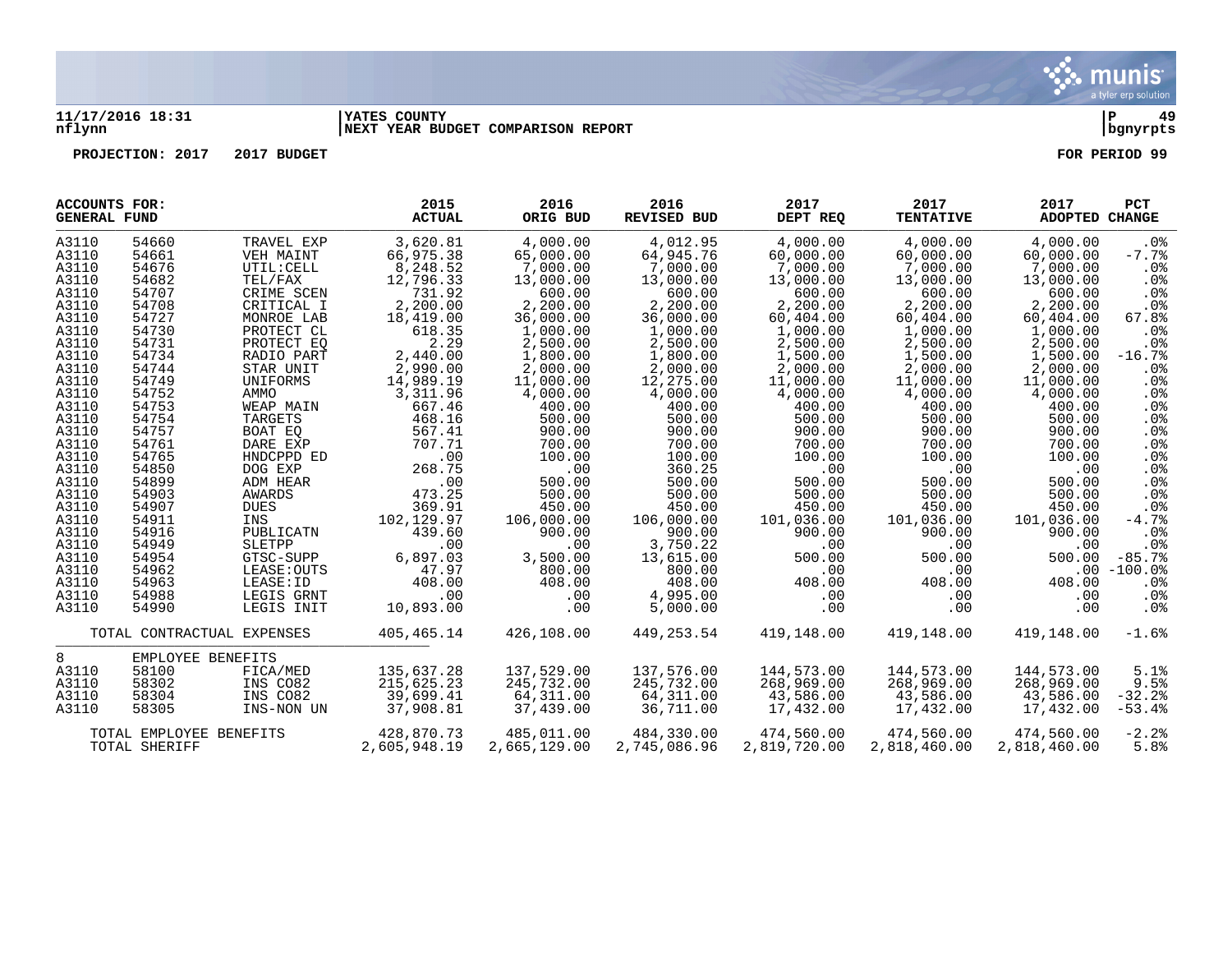|                                                                                                                        |                                                                                                                                        |                                                                                                                                                              |                                                                                                                                                   |                                                                                                                                                        |                                                                                                                                                            |                                                                                                                                                       |                                                                                                                                                       |                                                                                                                                                       | <b>munis</b><br>a tyler erp solution                                                                                            |
|------------------------------------------------------------------------------------------------------------------------|----------------------------------------------------------------------------------------------------------------------------------------|--------------------------------------------------------------------------------------------------------------------------------------------------------------|---------------------------------------------------------------------------------------------------------------------------------------------------|--------------------------------------------------------------------------------------------------------------------------------------------------------|------------------------------------------------------------------------------------------------------------------------------------------------------------|-------------------------------------------------------------------------------------------------------------------------------------------------------|-------------------------------------------------------------------------------------------------------------------------------------------------------|-------------------------------------------------------------------------------------------------------------------------------------------------------|---------------------------------------------------------------------------------------------------------------------------------|
| nflynn                                                                                                                 | 11/17/2016 18:31                                                                                                                       |                                                                                                                                                              | <b>IYATES COUNTY</b><br>NEXT YEAR BUDGET COMPARISON REPORT                                                                                        |                                                                                                                                                        |                                                                                                                                                            |                                                                                                                                                       |                                                                                                                                                       |                                                                                                                                                       | ∣ P<br>50<br>bgnyrpts                                                                                                           |
|                                                                                                                        | PROJECTION: 2017                                                                                                                       | 2017 BUDGET                                                                                                                                                  |                                                                                                                                                   |                                                                                                                                                        |                                                                                                                                                            |                                                                                                                                                       |                                                                                                                                                       |                                                                                                                                                       | FOR PERIOD 99                                                                                                                   |
| <b>ACCOUNTS FOR:</b><br><b>GENERAL FUND</b>                                                                            |                                                                                                                                        |                                                                                                                                                              | 2015<br><b>ACTUAL</b>                                                                                                                             | 2016<br>ORIG BUD                                                                                                                                       | 2016<br><b>REVISED BUD</b>                                                                                                                                 | 2017<br>DEPT REQ                                                                                                                                      | 2017<br><b>TENTATIVE</b>                                                                                                                              | 2017<br>ADOPTED CHANGE                                                                                                                                | <b>PCT</b>                                                                                                                      |
| 3140                                                                                                                   | PROBATION                                                                                                                              |                                                                                                                                                              |                                                                                                                                                   |                                                                                                                                                        |                                                                                                                                                            |                                                                                                                                                       |                                                                                                                                                       |                                                                                                                                                       |                                                                                                                                 |
| $\overline{0}$<br>A3140<br>A3140<br>A3140<br>A3140<br>A3140<br>A3140                                                   | REVENUES<br>41515<br>41527<br>41580<br>42701<br>43310<br>43389                                                                         | ATI FEES<br>PROB FEES<br>CT SURCH<br>PR YR RFND<br>PROBATION<br>ATI                                                                                          | .00<br>$-18,088.00$<br>$-2,909.35$<br>$-30.00$<br>$-60, 542.00$<br>$-2,035.00$                                                                    | $-1,000.00$<br>$-20,825.00$<br>$-3,000.00$<br>.00<br>$-51,500.00$<br>$-4,000.00$                                                                       | $-1,000.00$<br>$-20,825.00$<br>$-3,000.00$<br>.00<br>$-51,500.00$<br>$-4,000.00$                                                                           | $-1,000.00$<br>$-20,825.00$<br>$-3,000.00$<br>.00<br>$-51,500.00$<br>$-4,000.00$                                                                      | $-1,000.00$<br>$-20,825.00$<br>$-3,000.00$<br>.00<br>$-51,500.00$<br>$-4,000.00$                                                                      | $-1,000.00$<br>$-20,825.00$<br>$-3,000.00$<br>.00<br>$-51,500.00$<br>$-4,000.00$                                                                      | .0%<br>$.0\%$<br>.0%<br>.0%<br>.0%<br>.0%                                                                                       |
|                                                                                                                        | TOTAL REVENUES                                                                                                                         |                                                                                                                                                              | $-83,604.35$                                                                                                                                      | $-80, 325.00$                                                                                                                                          | $-80, 325.00$                                                                                                                                              | $-80, 325.00$                                                                                                                                         | $-80, 325.00$                                                                                                                                         | $-80, 325.00$                                                                                                                                         | .0 <sup>8</sup>                                                                                                                 |
| 1<br>A3140<br>A3140<br>A3140<br>A3140<br>A3140<br>A3140<br>A3140<br>A3140<br>A3140<br>A3140<br>A3140<br>A3140<br>A3140 | PERSONAL SERVICES<br>51090<br>51175<br>51176<br>51177<br>51178<br>51180<br>51190<br>51270<br>51500<br>51505<br>51506<br>51508<br>51509 | PROB DIR<br>PROB OFF<br>PROB OFF<br>PROB OFF<br>PROB OFF<br>PROB SUPER<br>PROB ASST<br>SR ACT<br>CB CSEA<br>OVERTIME<br>PHONE WORK<br>35-40 HRS<br>COMP CSEA | 60,261.00<br>50, 297.42<br>50,297.36<br>47,749.11<br>47,481.97<br>55,613.88<br>1,115.74<br>37,745.82<br>.00<br>19.61<br>11.00<br>1,158.54<br>3.30 | 60,261.00<br>51,814.00<br>51,814.00<br>49,202.00<br>49,202.00<br>57,277.00<br>33, 325.00<br>38,879.00<br>500.00<br>300.00<br>200.00<br>1,000.00<br>.00 | 61,466.00<br>51,814.00<br>51,814.00<br>49,202.00<br>49, 202.00<br>57, 277.00<br>33, 325.00<br>38,879.00<br>100.00<br>1,353.24<br>200.00<br>1,400.00<br>.00 | 61,466.00<br>52,515.00<br>51,616.00<br>49,013.00<br>49,013.00<br>57,400.00<br>31,590.00<br>38,730.00<br>500.00<br>900.00<br>200.00<br>1,400.00<br>.00 | 61,466.00<br>52,515.00<br>51,616.00<br>49,013.00<br>49,013.00<br>57,400.00<br>31,590.00<br>38,730.00<br>500.00<br>900.00<br>200.00<br>1,400.00<br>.00 | 61,466.00<br>52,515.00<br>51,616.00<br>49,013.00<br>49,013.00<br>57,400.00<br>31,590.00<br>38,730.00<br>500.00<br>900.00<br>200.00<br>1,400.00<br>.00 | 2.0%<br>1.4%<br>$-.4%$<br>$- .4%$<br>$- .4%$<br>.2%<br>$-5.2%$<br>$-.4%$<br>.0%<br>200.0%<br>$.0\%$<br>40.0%<br>.0 <sub>8</sub> |
|                                                                                                                        | TOTAL PERSONAL SERVICES                                                                                                                |                                                                                                                                                              | 351,754.75                                                                                                                                        | 393,774.00                                                                                                                                             | 396,032.24                                                                                                                                                 | 394, 343.00                                                                                                                                           | 394, 343.00                                                                                                                                           | 394, 343.00                                                                                                                                           | .1%                                                                                                                             |
| $4\overline{ }$<br>A3140<br>A3140<br>A3140<br>A3140<br>A3140<br>A3140<br>A3140<br>A3140<br>A3140<br>A3140<br>A3140     | CONTRACTUAL EXPENSES<br>54024<br>54152<br>54156<br>54460<br>54470<br>54474<br>54507<br>54515<br>54516<br>54576<br>54653                | INTERPRETR<br>CONFERENCE<br>TRAINING<br>SUPP: DRUG<br>SUPP:OFF<br>SUPP: SAFTY<br>COPIER CHR<br>POSTAGE<br>PRINTING<br>COMP SFT A<br>GASOLINE                 | .00<br>470.00<br>45.00<br>786.30<br>2,119.62<br>.00<br>1,196.70<br>1,204.06<br>.00<br>5,721.95<br>176.95                                          | 100.00<br>500.00<br>1,000.00<br>900.00<br>1,865.00<br>150.00<br>1,700.00<br>1,300.00<br>400.00<br>5,500.00<br>400.00                                   | 280.00<br>500.00<br>1,297.00<br>900.00<br>1,865.00<br>150.00<br>1,475.00<br>1,525.00<br>400.00<br>5,337.47<br>400.00                                       | 420.00<br>500.00<br>1,400.00<br>900.00<br>1,865.00<br>150.00<br>1,400.00<br>1,600.00<br>400.00<br>5,500.00<br>400.00                                  | 420.00<br>500.00<br>1,400.00<br>900.00<br>1,865.00<br>150.00<br>1,400.00<br>1,600.00<br>400.00<br>5,500.00<br>400.00                                  | 420.00<br>500.00<br>1,400.00<br>900.00<br>1,865.00<br>150.00<br>1,400.00<br>1,600.00<br>400.00<br>5,500.00<br>400.00                                  | 320.0%<br>.0%<br>40.0%<br>.0 <sub>8</sub><br>.0%<br>.0%<br>$-17.6%$<br>23.1%<br>.0%<br>.0%<br>.0 <sub>8</sub>                   |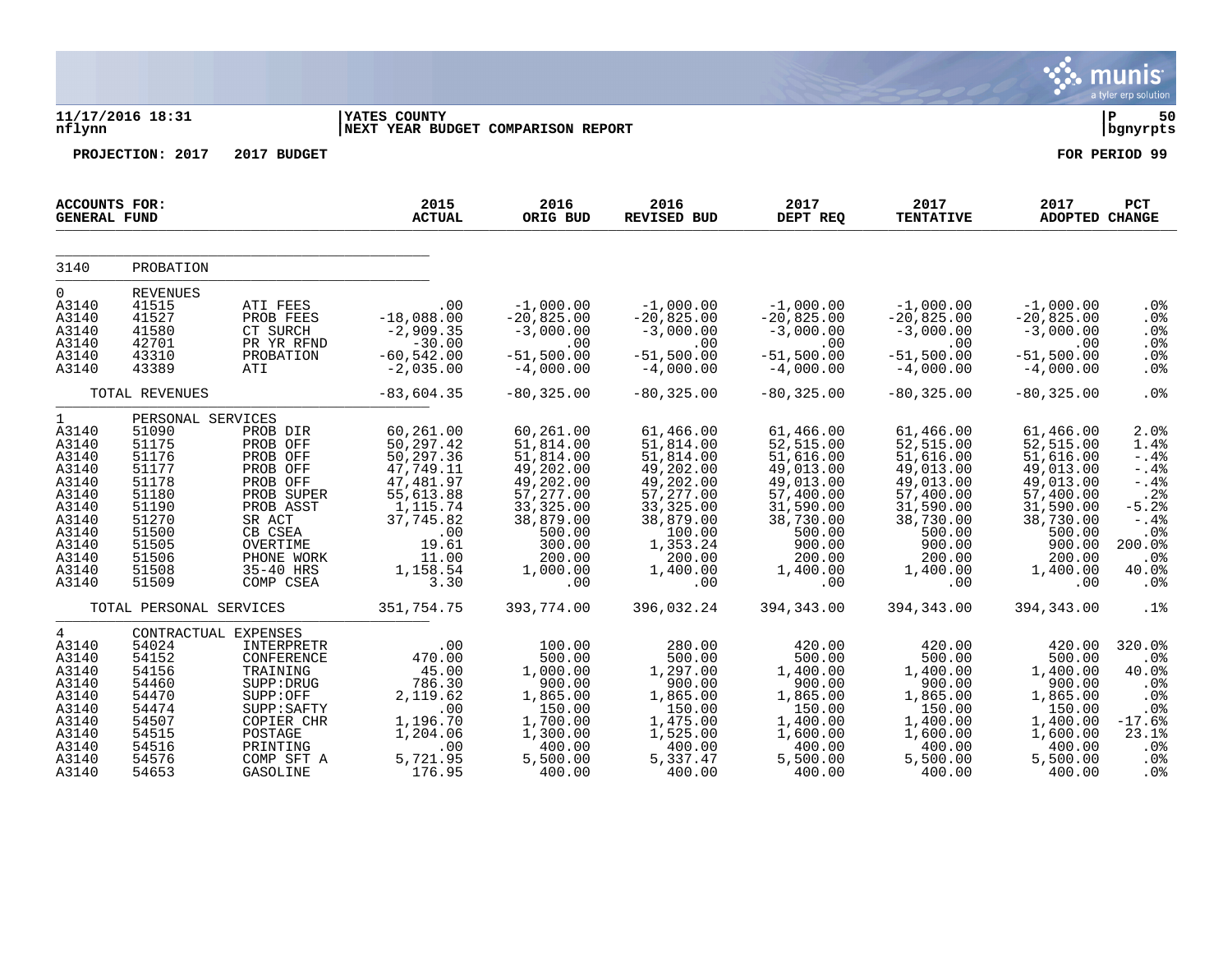

#### **11/17/2016 18:31 |YATES COUNTY |P 51 nflynn |NEXT YEAR BUDGET COMPARISON REPORT |bgnyrpts**

| ACCOUNTS FOR:<br><b>GENERAL FUND</b> |                         |                            | 2015<br>ACTUAL | 2016<br>ORIG BUD | 2016<br><b>REVISED BUD</b> | 2017<br>DEPT REO | 2017<br><b>TENTATIVE</b> | 2017<br>ADOPTED | <b>PCT</b><br>CHANGE |
|--------------------------------------|-------------------------|----------------------------|----------------|------------------|----------------------------|------------------|--------------------------|-----------------|----------------------|
| A3140                                | 54654                   | MILEAGE                    | 1,353.56       | 1,225.00         | 1,085.00                   | 1,225.00         | 1,225.00                 | 1,225.00        | . 0 %                |
| A3140                                | 54660                   | TRAVEL EXP                 | 332.94         | 850.00           | 715.53                     | 850.00           | 850.00                   | 850.00          | $.0\%$               |
| A3140                                | 54676                   | UTIL: CELL                 | 236.69         | 200.00           | 200.00                     | 200.00           | 200.00                   | 200.00          | . 0%                 |
| A3140                                | 54682                   | TEL/FAX                    | 1,100.56       | 1,560.00         | 1,560.00                   | 1,500.00         | 1,500.00                 | 1,500.00        | $-3.8%$              |
| A3140                                | 54803                   | EL MONITOR                 | 462.33         | 1,750.00         | 656.76                     | 1,750.00         | 1,750.00                 | 1,750.00        | . 0%                 |
| A3140                                | 54907                   | <b>DUES</b>                | 500.00         | 500.00           | 500.00                     | 560.00           | 560.00                   | 560.00          | 12.0%                |
| A3140                                | 54916                   | PUBLICATN                  | 125.37         | 125.00           | 125.00                     | 125.00           | 125.00                   | 125.00          | $.0\%$               |
|                                      |                         | TOTAL CONTRACTUAL EXPENSES | 15,832.03      | 20,025.00        | 18,971.76                  | 20,745.00        | 20,745.00                | 20,745.00       | 3.6%                 |
| 8                                    | EMPLOYEE                | <b>BENEFITS</b>            |                |                  |                            |                  |                          |                 |                      |
| A3140                                | 58100                   | FICA/MED                   | 25,396.18      | 28,508.00        | 28,601.00                  | 28,451.00        | 28,451.00                | 28,451.00       | $-0.2\%$             |
| A3140                                | 58303                   | INS-CSEA                   | 72,690.00      | 107,343.00       | 107,343.00                 | 87,727.00        | 87,727.00                | 87,727.00       | $-18.3%$             |
| A3140                                | 58305                   | INS-NON UN                 | 10,859.64      | 12,371.00        | 12,371.00                  | 11,854.00        | 11,854.00                | 11,854.00       | $-4.2%$              |
|                                      | TOTAL EMPLOYEE BENEFITS |                            | 108,945.82     | 148,222.00       | 148,315.00                 | 128,032.00       | 128,032.00               | 128,032.00      | $-13.6%$             |
|                                      | TOTAL PROBATION         |                            | 392,928.25     | 481,696.00       | 482,994.00                 | 462,795.00       | 462,795.00               | 462,795.00      | $-3.9%$              |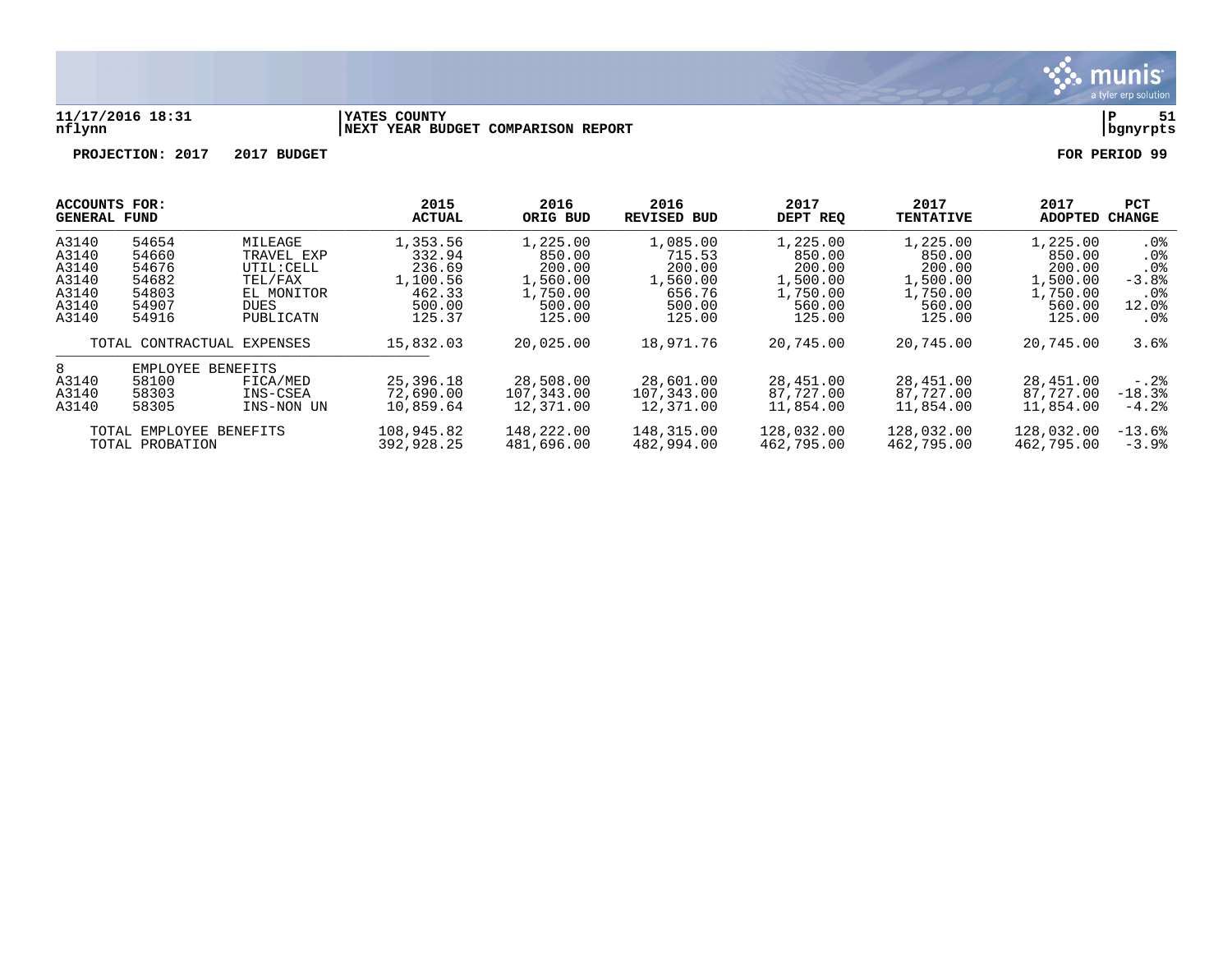|                                                                                                                                                                                                                                      |                                                                                                                                                                                                                                           |                                                                                                                                                                                                                                                                                              |                                                                                                                                                                                                                                                                                                                           |                                                                                                                                                                                                                                                                                                                      |                                                                                                                                                                                                                                                                                                                      |                                                                                                                                                                                                                                                                                                                      |                                                                                                                                                                                                                                                                                                                       |                                                                                                                                                                                                                                                                                                                      | munis<br>a tyler erp solution                                                                                                                                                                     |
|--------------------------------------------------------------------------------------------------------------------------------------------------------------------------------------------------------------------------------------|-------------------------------------------------------------------------------------------------------------------------------------------------------------------------------------------------------------------------------------------|----------------------------------------------------------------------------------------------------------------------------------------------------------------------------------------------------------------------------------------------------------------------------------------------|---------------------------------------------------------------------------------------------------------------------------------------------------------------------------------------------------------------------------------------------------------------------------------------------------------------------------|----------------------------------------------------------------------------------------------------------------------------------------------------------------------------------------------------------------------------------------------------------------------------------------------------------------------|----------------------------------------------------------------------------------------------------------------------------------------------------------------------------------------------------------------------------------------------------------------------------------------------------------------------|----------------------------------------------------------------------------------------------------------------------------------------------------------------------------------------------------------------------------------------------------------------------------------------------------------------------|-----------------------------------------------------------------------------------------------------------------------------------------------------------------------------------------------------------------------------------------------------------------------------------------------------------------------|----------------------------------------------------------------------------------------------------------------------------------------------------------------------------------------------------------------------------------------------------------------------------------------------------------------------|---------------------------------------------------------------------------------------------------------------------------------------------------------------------------------------------------|
| nflynn                                                                                                                                                                                                                               | 11/17/2016 18:31                                                                                                                                                                                                                          |                                                                                                                                                                                                                                                                                              | <b>YATES COUNTY</b><br>NEXT YEAR BUDGET COMPARISON REPORT                                                                                                                                                                                                                                                                 |                                                                                                                                                                                                                                                                                                                      |                                                                                                                                                                                                                                                                                                                      |                                                                                                                                                                                                                                                                                                                      |                                                                                                                                                                                                                                                                                                                       |                                                                                                                                                                                                                                                                                                                      | l P<br>52<br>bgnyrpts                                                                                                                                                                             |
|                                                                                                                                                                                                                                      | PROJECTION: 2017                                                                                                                                                                                                                          | 2017 BUDGET                                                                                                                                                                                                                                                                                  |                                                                                                                                                                                                                                                                                                                           |                                                                                                                                                                                                                                                                                                                      |                                                                                                                                                                                                                                                                                                                      |                                                                                                                                                                                                                                                                                                                      |                                                                                                                                                                                                                                                                                                                       |                                                                                                                                                                                                                                                                                                                      | FOR PERIOD 99                                                                                                                                                                                     |
| <b>ACCOUNTS FOR:</b><br><b>GENERAL FUND</b>                                                                                                                                                                                          |                                                                                                                                                                                                                                           |                                                                                                                                                                                                                                                                                              | 2015<br><b>ACTUAL</b>                                                                                                                                                                                                                                                                                                     | 2016<br>ORIG BUD                                                                                                                                                                                                                                                                                                     | 2016<br>REVISED BUD                                                                                                                                                                                                                                                                                                  | 2017<br>DEPT REQ                                                                                                                                                                                                                                                                                                     | 2017<br><b>TENTATIVE</b>                                                                                                                                                                                                                                                                                              | 2017<br>ADOPTED CHANGE                                                                                                                                                                                                                                                                                               | <b>PCT</b>                                                                                                                                                                                        |
| 3150                                                                                                                                                                                                                                 | JAIL                                                                                                                                                                                                                                      |                                                                                                                                                                                                                                                                                              |                                                                                                                                                                                                                                                                                                                           |                                                                                                                                                                                                                                                                                                                      |                                                                                                                                                                                                                                                                                                                      |                                                                                                                                                                                                                                                                                                                      |                                                                                                                                                                                                                                                                                                                       |                                                                                                                                                                                                                                                                                                                      |                                                                                                                                                                                                   |
| $\Omega$<br>A3150<br>A3150<br>A3150<br>A3150<br>A3150<br>A3150<br>A3150<br>A3150<br>A3150                                                                                                                                            | <b>REVENUES</b><br>41513<br>42260<br>42450<br>42610<br>42701<br>43389<br>44306<br>44386<br>44389                                                                                                                                          | <b>JAIL FEES</b><br>PUB SAFETY<br>VEND/TEL<br>FINES, REST<br>PR YR RFND<br>PUB SAFETY<br>VESTS<br>INA<br>PUB SAFETY                                                                                                                                                                          | .00<br>$-238, 545.04$<br>$-28, 487.07$<br>$-.15$<br>$-2, 359.01$<br>.00<br>$-5, 535.39$<br>.00<br>.00                                                                                                                                                                                                                     | $-400.00$<br>$-4,000.00$<br>$-23,000.00$<br>.00<br>.00<br>$-1,000.00$<br>$-4,000.00$<br>$-100.00$<br>$-245,000.00$                                                                                                                                                                                                   | $-400.00$<br>$-4,000.00$<br>$-23,000.00$<br>.00<br>.00<br>$-1,000.00$<br>$-4,000.00$<br>$-100.00$<br>$-245,000.00$                                                                                                                                                                                                   | $-400.00$<br>$-4,000.00$<br>$-28,000.00$<br>.00<br>.00<br>$-2,000.00$<br>$-4,000.00$<br>.00<br>$-235,000.00$                                                                                                                                                                                                         | $-400.00$<br>$-4,000.00$<br>$-28,000.00$<br>$.00 \,$<br>.00<br>$-2,000.00$<br>$-4,000.00$<br>.00<br>$-235,000.00$                                                                                                                                                                                                     | $-400.00$<br>$-4,000.00$<br>$-28,000.00$<br>.00<br>.00<br>$-2,000.00$<br>$-4,000.00$<br>$-235,000.00$                                                                                                                                                                                                                | .0 <sub>8</sub><br>.0%<br>21.7%<br>.0%<br>.0%<br>100.0%<br>.0%<br>$.00 - 100.0$<br>$-4.1%$                                                                                                        |
|                                                                                                                                                                                                                                      | TOTAL REVENUES                                                                                                                                                                                                                            |                                                                                                                                                                                                                                                                                              | $-274,926.66$                                                                                                                                                                                                                                                                                                             | $-277,500.00$                                                                                                                                                                                                                                                                                                        | $-277,500.00$                                                                                                                                                                                                                                                                                                        | $-273, 400.00$                                                                                                                                                                                                                                                                                                       | $-273, 400.00$                                                                                                                                                                                                                                                                                                        | $-273, 400.00$                                                                                                                                                                                                                                                                                                       | $-1.5%$                                                                                                                                                                                           |
| $\mathbf{1}$<br>A3150<br>A3150<br>A3150<br>A3150<br>A3150<br>A3150<br>A3150<br>A3150<br>A3150<br>A3150<br>A3150<br>A3150<br>A3150<br>A3150<br>A3150<br>A3150<br>A3150<br>A3150<br>A3150<br>A3150<br>A3150<br>A3150<br>A3150<br>A3150 | PERSONAL SERVICES<br>51790<br>51795<br>51796<br>51797<br>51798<br>51799<br>51800<br>51801<br>51802<br>51803<br>51804<br>51805<br>51806<br>51807<br>51808<br>51809<br>51810<br>51811<br>51812<br>51813<br>51814<br>51815<br>51816<br>51817 | CORR LT<br>CORR SGT<br>CORR SGT<br>CORR SGT<br>CORR SGT<br>CORR SERG<br>CORR OFF<br>CORR OFF<br>CORR OFF<br>CORR OFF<br>CORR OFF<br>CORR OFF<br>CORR OFF<br>CORR OFF<br>CORR OFF<br>CORR OFF<br>CORR OFF<br>CORR OFF<br>CORR OFF<br>CORR OFF<br>CORR OFF<br>CORR OFF<br>CORR OFF<br>CORR OFF | 57, 233.78<br>50, 587.60<br>51, 459.80<br>50,836.80<br>52, 471.79<br>51,833.60<br>45,206.16<br>49,808.40<br>49,369.58<br>47,898.72<br>50,701.84<br>46,050.08<br>45,998.08<br>42, 471.58<br>43,782.24<br>48,755.20<br>48,638.72<br>49,130.24<br>46,716.80<br>45,405.84<br>49,645.12<br>50,028.48<br>48,567.68<br>49,836.80 | 57,358.00<br>52,625.00<br>52,033.00<br>53,045.00<br>53,057.00<br>52,033.00<br>44,028.00<br>51,094.00<br>50,494.00<br>47,899.00<br>51,094.00<br>46,759.00<br>47,899.00<br>43,952.00<br>44,830.00<br>48,943.00<br>48,943.00<br>49,551.00<br>46,897.00<br>46,240.00<br>50,029.00<br>50,029.00<br>48,943.00<br>50,029.00 | 57,358.00<br>52,625.00<br>52,033.00<br>53,045.00<br>53,057.00<br>52,033.00<br>44,028.00<br>51,094.00<br>50,494.00<br>47,899.00<br>51,094.00<br>46,759.00<br>47,899.00<br>43,952.00<br>44,830.00<br>48,943.00<br>48,943.00<br>49,551.00<br>46,897.00<br>46,240.00<br>50,029.00<br>50,029.00<br>48,943.00<br>50,029.00 | 58,282.00<br>53,914.00<br>52,874.00<br>53,914.00<br>53,914.00<br>52,874.00<br>45,628.00<br>51,917.00<br>51,917.00<br>49,309.00<br>51,917.00<br>47,653.00<br>48,672.00<br>44,174.00<br>46,408.00<br>49,733.00<br>49,733.00<br>50,836.00<br>48,617.00<br>47,653.00<br>50,836.00<br>50,836.00<br>50,170.00<br>50,836.00 | 58,282.00<br>53,914.00<br>52,874.00<br>53,914.00<br>53,914.00<br>52,874.00<br>45,628.00<br>51,917.00<br>51,917.00<br>49,309.00<br>51,917.00<br>47,653.00<br>48,672.00<br>44,174.00<br>46,408.00<br>49,733.00<br>49,733.00<br>50,836.00<br>48,617.00<br>47,653.00<br>50,836.00<br>50,836.00<br>50, 170.00<br>50,836.00 | 58,282.00<br>53,914.00<br>52,874.00<br>53,914.00<br>53,914.00<br>52,874.00<br>45,628.00<br>51,917.00<br>51,917.00<br>49,309.00<br>51,917.00<br>47,653.00<br>48,672.00<br>44,174.00<br>46,408.00<br>49,733.00<br>49,733.00<br>50,836.00<br>48,617.00<br>47,653.00<br>50,836.00<br>50,836.00<br>50,170.00<br>50,836.00 | 1.6%<br>2.4%<br>1.6%<br>1.6%<br>1.6%<br>1.6%<br>3.6%<br>1.6%<br>2.8%<br>2.9%<br>1.6%<br>$1.9%$<br>$1.6%$<br>.5%<br>3.5%<br>1.6%<br>$1.6%$<br>2.6%<br>3.7%<br>3.1%<br>1.6%<br>1.6%<br>2.5%<br>1.6% |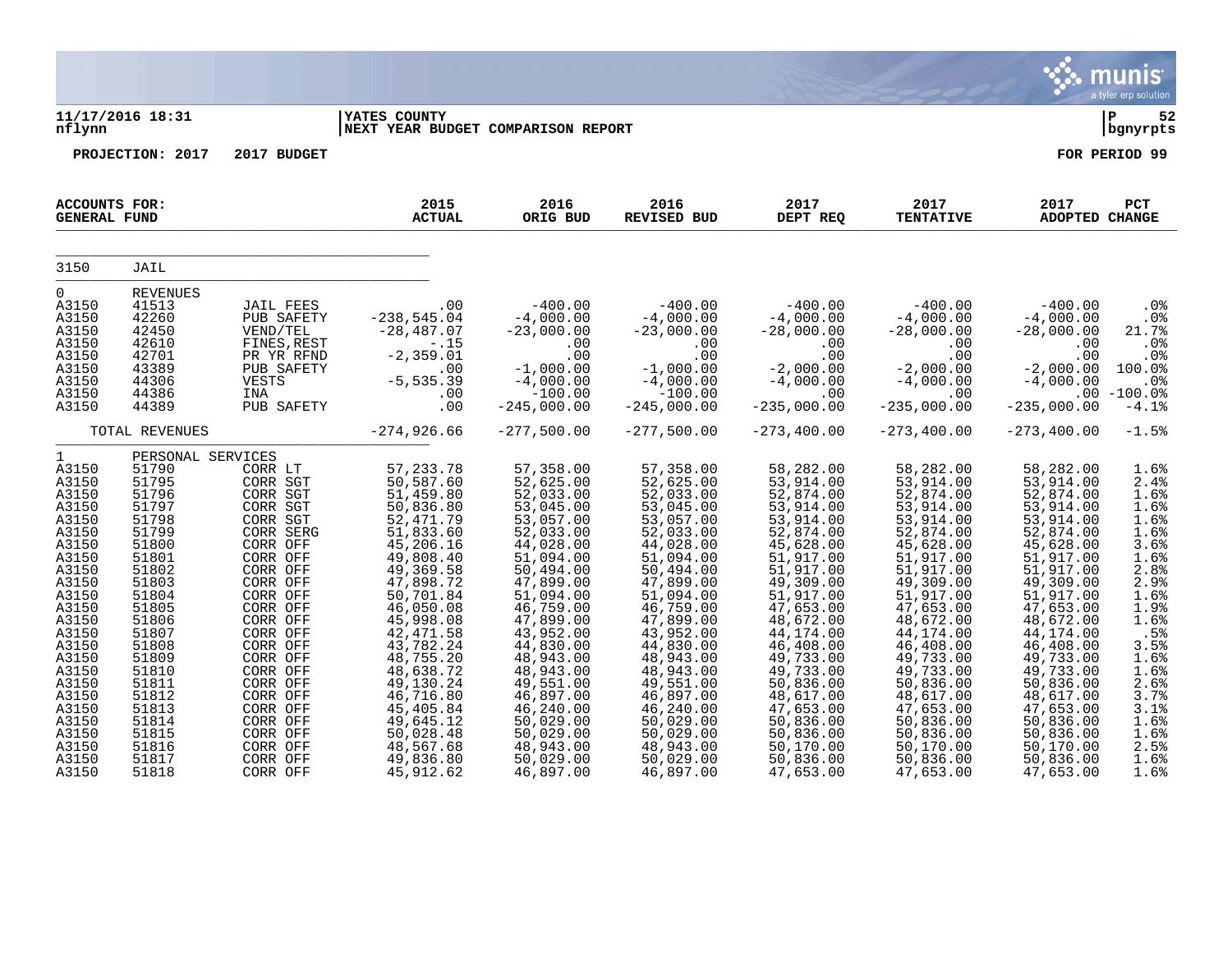

#### **11/17/2016 18:31 |YATES COUNTY |P 53 nflynn |NEXT YEAR BUDGET COMPARISON REPORT |bgnyrpts**

| ACCOUNTS FOR:<br><b>GENERAL FUND</b> |                         |            | 2015<br><b>ACTUAL</b> | 2016<br>ORIG BUD | 2016<br><b>REVISED BUD</b> | 2017<br>DEPT REQ | 2017<br><b>TENTATIVE</b> | 2017<br>ADOPTED CHANGE | <b>PCT</b>      |
|--------------------------------------|-------------------------|------------|-----------------------|------------------|----------------------------|------------------|--------------------------|------------------------|-----------------|
| A3150                                | 51819                   | CORR OFF   | 48,298.24             | 48,943.00        | 48,943.00                  | 49,733.00        | 49,733.00                | 49,733.00              | 1.6%            |
| A3150                                | 51820                   | CORR OFF   | 47,057.76             | 47,899.00        | 47,899.00                  | 48,672.00        | 48,672.00                | 48,672.00              | 1.6%            |
| A3150                                | 51821                   | CORR OFF   | 50,003.52             | 50,029.00        | 50,029.00                  | 50,836.00        | 50,836.00                | 50,836.00              | 1.6%            |
| A3150                                | 51822                   | CORR OFF   | 48,567.68             | 49,896.00        | 49,896.00                  | 50,836.00        | 50,836.00                | 50,836.00              | 1.9%            |
| A3150                                | 51823                   | CORR OFF   | 45,099.68             | 46,897.00        | 46,897.00                  | 48,480.00        | 48,480.00                | 48,480.00              | 3.4%            |
| A3150                                | 51824                   | CORR OFF   | 48,119.26             | 50,029.00        | 50,029.00                  | 50,836.00        | 50,836.00                | 50,836.00              | 1.6%            |
| A3150                                | 51825                   | CORR OFF   | 45,459.04             | 47,569.00        | 47,569.00                  | 48,672.00        | 48,672.00                | 48,672.00              | 2.3%            |
| A3150                                | 51826                   | CORR OFF   | 47,076.16             | 46,897.00        | 46,897.00                  | 48,637.00        | 48,637.00                | 48,637.00              | 3.7%            |
| A3150                                | 51827                   | CORR OFF   | 46,013.04             | 46,897.00        | 46,897.00                  | 47,653.00        | 47,653.00                | 47,653.00              | 1.6%            |
| A3150                                | 51828                   | CORR OFF   | 10,541.55             | .00              | .00                        | 45, 153.00       | 45, 153.00               | 45,153.00              | $.0\%$          |
| A3150                                | 51829                   | CORR OFF   | 46,874.02             | 47,300.00        | 47,300.00                  | 48,672.00        | 48,672.00                | 48,672.00              | 2.9%            |
| A3150                                | 51830                   | CORR OFF   | 47,898.72             | 47,899.00        | 47,899.00                  | 48,672.00        | 48,672.00                | 48,672.00              | 1.6%            |
|                                      | 51831                   | CORR OFF   | 45,099.68             | 46,897.00        | 46,897.00                  | 47,653.00        | 47,653.00                |                        |                 |
| A3150                                |                         |            |                       |                  |                            |                  |                          | 47,653.00              | 1.6%            |
| A3150                                | 51832                   | CORR OFF   | 45,052.78             | 46,240.00        | 46,240.00                  | 47,653.00        | 47,653.00                | 47,653.00              | 3.1%            |
| A3150                                | 51833                   | CORR OFF   | .00                   | 43,430.00        | 43,430.00                  | 44,320.00        | 44,320.00                | 44,320.00              | 2.0%            |
| A3150                                | 51834                   | CORR OFF   | .00                   | 43,430.00        | 43,430.00                  | .00              | .00                      |                        | $.00 - 100.0%$  |
| A3150                                | 51843                   | RN         | 50,973.30             | 50,974.00        | 50,974.00                  | 51,798.00        | 51,798.00                | 51,798.00              | 1.6%            |
| A3150                                | 51844                   | COOK MGR   | 32,904.35             | 32,905.00        | 32,905.00                  | 33,434.00        | 33,434.00                | 33,434.00              | 1.6%            |
| A3150                                | 51846                   | COOK       | 27,825.28             | 27,826.00        | 27,826.00                  | 28,379.00        | 28,379.00                | 28,379.00              | 2.0%            |
| A3150                                | 51850                   | CRIME PT   | 1,057.68              | 2,260.00         | 2,260.00                   | 2,260.00         | 2,260.00                 | 2,260.00               | .0%             |
| A3150                                | 51949                   | COMP BO 82 | 526.65                | 1,500.00         | 1,500.00                   | 1,500.00         | 1,500.00                 | 1,500.00               | .0%             |
| A3150                                | 51950                   | DIFF CO82  | 21,908.55             | 22,000.00        | 22,000.00                  | 22,000.00        | 22,000.00                | 22,000.00              | .0%             |
| A3150                                | 51951                   | HOL OT 82  | 103,643.47            | 95,000.00        | 95,000.00                  | 95,000.00        | 95,000.00                | 95,000.00              | .0%             |
| A3150                                | 51952                   | OT CO82    | 327,040.64            | 190,000.00       | 190,000.00                 | 190,000.00       | 190,000.00               | 190,000.00             | .0 <sub>8</sub> |
| A3150                                | 51953                   | CB CO82    | 1,713.33              | 750.00           | 750.00                     | 750.00           | 750.00                   | 750.00                 | .0%             |
| A3150                                | 51955                   | OIC CO82   | 56.75                 | 200.00           | 200.00                     | 200.00           | 200.00                   | 200.00                 | .0%             |
| A3150                                | 51956                   | ED BON 82  | 516.18                | 500.00           | 500.00                     | 500.00           | 500.00                   | 500.00                 | .0%             |
| A3150                                | 51958                   | INS BO 82  | 23,170.32             | 25,763.00        | 25,763.00                  | 24,751.00        | 24,751.00                | 24,751.00              | $-3.9%$         |
| A3150                                | 51960                   | OT PT      | 5, 111. 23            | 7,000.00         | 7,000.00                   | 5,500.00         | 5,500.00                 | 5,500.00               | $-21.4%$        |
| A3150                                | 51961                   | 35-40 HRS  | 324.07                | 400.00           | 400.00                     | 400.00           | 400.00                   | 400.00                 | .0%             |
| A3150                                | 51975                   | COOK PT    | 14,754.97             | 14,000.00        | 14,000.00                  | 14,000.00        | 14,000.00                | 14,000.00              | .0%             |
| A3150                                | 51979                   | CO TEMP    | .00                   | .00              | .00                        | 7,200.00         | 7,200.00                 | 7,200.00               | .0%             |
| A3150                                | 51980                   | CO TEMP    | .00                   | 5,000.00         | 5,000.00                   | 2,000.00         | 2,000.00                 | 2,000.00               | $-60.0$ %       |
| A3150                                | 51990                   | CO PT      | 63,683.35             | 75,000.00        | 75,000.00                  | 85,000.00        | 85,000.00                | 85,000.00              | 13.3%           |
| A3150                                | 51991                   | JAIL DR    | .00                   | 34,560.00        | .00                        | .00              | .00                      |                        | $.00 - 100.0$   |
|                                      | TOTAL PERSONAL SERVICES |            | 2,514,718.80          | 2,530,591.00     | 2,496,031.00               | 2,551,420.00     | 2,551,420.00             | 2,551,420.00           | $.8\%$          |
| 2                                    | EOUIPMENT               |            |                       |                  |                            |                  |                          |                        |                 |
| A3150                                | 52110                   | FURNITURE  | 703.87                | 650.00           | 596.00                     | 650.00           | 650.00                   | 650.00                 | .0%             |
| A3150                                | 52216                   | VEH-UNMARK | 17,840.90             | 16,000.00        | 16,000.00                  | .00              | .00                      |                        | $.00 - 100.0$   |
| A3150                                | 52415                   | WEAPONS    | 511.65                | .00              | .00                        | 3,000.00         | 3,000.00                 | 3,000.00               | .0%             |
| A3150                                | 52420                   | CAMERA-IN  | 2,170.00              | 3,000.00         | 3,930.00                   | 3,000.00         | 3,000.00                 | 3,000.00               | $.0\%$          |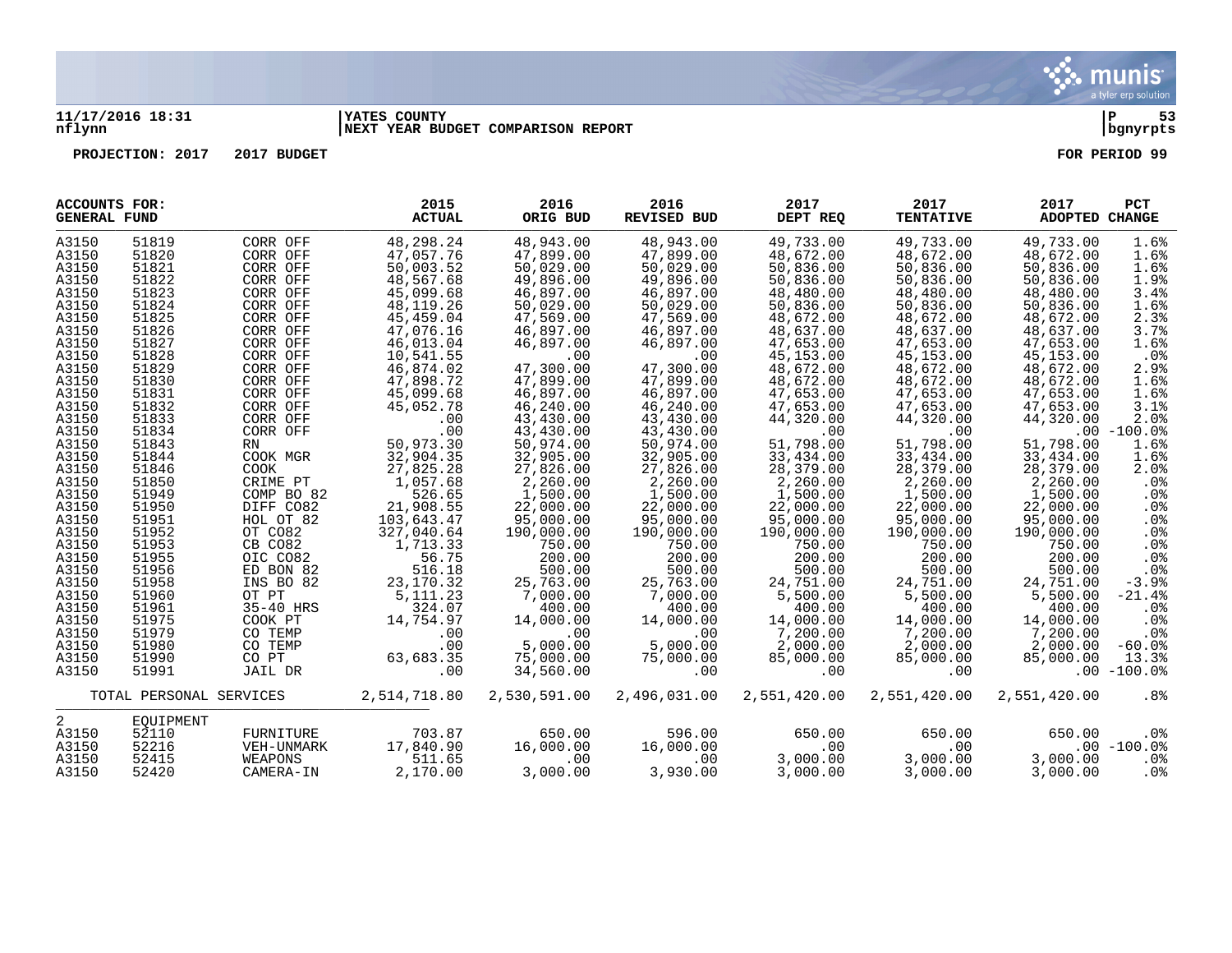#### **11/17/2016 18:31 |YATES COUNTY |P 54 nflynn |NEXT YEAR BUDGET COMPARISON REPORT |bgnyrpts**

**PROJECTION: 2017 2017 BUDGET FOR PERIOD 99**

| ACCOUNTS FOR:<br><b>GENERAL FUND</b>                                                                                                                                                                                                   |                                                                                                                                                                                                                                        |                                                                                                                                                                                                                                                                                                                                                      | 2015<br><b>ACTUAL</b>                                                                                                                                                                                                                                                                            | 2016<br>ORIG BUD                                                                                                                                                                                                                                                                               | 2016<br><b>REVISED BUD</b>                                                                                                                                                                                                                                                                           | 2017<br>DEPT REQ                                                                                                                                                                                                                                                                                     | 2017<br><b>TENTATIVE</b>                                                                                                                                                                                                                                                                                     | 2017<br>ADOPTED CHANGE                                                                                                                                                                                                                                                                               | <b>PCT</b>                                                                                                                                                                                                                                                                                                                               |
|----------------------------------------------------------------------------------------------------------------------------------------------------------------------------------------------------------------------------------------|----------------------------------------------------------------------------------------------------------------------------------------------------------------------------------------------------------------------------------------|------------------------------------------------------------------------------------------------------------------------------------------------------------------------------------------------------------------------------------------------------------------------------------------------------------------------------------------------------|--------------------------------------------------------------------------------------------------------------------------------------------------------------------------------------------------------------------------------------------------------------------------------------------------|------------------------------------------------------------------------------------------------------------------------------------------------------------------------------------------------------------------------------------------------------------------------------------------------|------------------------------------------------------------------------------------------------------------------------------------------------------------------------------------------------------------------------------------------------------------------------------------------------------|------------------------------------------------------------------------------------------------------------------------------------------------------------------------------------------------------------------------------------------------------------------------------------------------------|--------------------------------------------------------------------------------------------------------------------------------------------------------------------------------------------------------------------------------------------------------------------------------------------------------------|------------------------------------------------------------------------------------------------------------------------------------------------------------------------------------------------------------------------------------------------------------------------------------------------------|------------------------------------------------------------------------------------------------------------------------------------------------------------------------------------------------------------------------------------------------------------------------------------------------------------------------------------------|
| A3150<br>A3150<br>A3150                                                                                                                                                                                                                | 52421<br>52506<br>52515                                                                                                                                                                                                                | CAMERA-OUT<br>CORR EO<br>SEC EOUIP                                                                                                                                                                                                                                                                                                                   | 2,941.00<br>3,166.55<br>2,826.58                                                                                                                                                                                                                                                                 | 4,000.00<br>3,000.00<br>7,500.00                                                                                                                                                                                                                                                               | 778.49<br>.00<br>7,500.00                                                                                                                                                                                                                                                                            | 4,000.00<br>5,000.00<br>7,500.00                                                                                                                                                                                                                                                                     | 4,000.00<br>5,000.00<br>7,500.00                                                                                                                                                                                                                                                                             | 4,000.00<br>5,000.00<br>7,500.00                                                                                                                                                                                                                                                                     | .0%<br>66.7%<br>.0%                                                                                                                                                                                                                                                                                                                      |
|                                                                                                                                                                                                                                        | TOTAL EQUIPMENT                                                                                                                                                                                                                        |                                                                                                                                                                                                                                                                                                                                                      | 30,160.55                                                                                                                                                                                                                                                                                        | 34,150.00                                                                                                                                                                                                                                                                                      | 28,804.49                                                                                                                                                                                                                                                                                            | 23,150.00                                                                                                                                                                                                                                                                                            | 23,150.00                                                                                                                                                                                                                                                                                                    | 23,150.00                                                                                                                                                                                                                                                                                            | $-32.2$                                                                                                                                                                                                                                                                                                                                  |
| 4                                                                                                                                                                                                                                      |                                                                                                                                                                                                                                        | CONTRACTUAL EXPENSES                                                                                                                                                                                                                                                                                                                                 |                                                                                                                                                                                                                                                                                                  |                                                                                                                                                                                                                                                                                                |                                                                                                                                                                                                                                                                                                      |                                                                                                                                                                                                                                                                                                      |                                                                                                                                                                                                                                                                                                              |                                                                                                                                                                                                                                                                                                      |                                                                                                                                                                                                                                                                                                                                          |
| A3150<br>A3150<br>A3150<br>A3150<br>A3150<br>A3150<br>A3150<br>A3150<br>A3150<br>A3150<br>A3150<br>A3150<br>A3150<br>A3150<br>A3150<br>A3150<br>A3150<br>A3150<br>A3150<br>A3150<br>A3150<br>A3150<br>A3150<br>A3150<br>A3150<br>A3150 | 54011<br>54016<br>54021<br>54023<br>54030<br>54034<br>54035<br>54156<br>54196<br>54407<br>54409<br>54462<br>54465<br>54470<br>54472<br>54482<br>54505<br>54507<br>54515<br>54516<br>54522<br>54571<br>54653<br>54660<br>54661<br>54676 | CONSULTANT<br>DENTAL<br>SUBSTANCE<br>HOSP CHRGS<br>OPTOMETRST<br>PHYSICALS<br>PHYSICIAN<br>TRAINING<br>PUB GOODS<br>EOUIP AGRE<br>JAIL MAINT<br>SUPP: GARAG<br>SUPP: KITCH<br>SUPP:OFF<br>SUPP: PRIS<br>LAUND SUPP<br>DRY CLEANG<br>COPIER CHR<br>POSTAGE<br>PRINTING<br>SHIPMENTS<br>COMP SOFT<br>GASOLINE<br>TRAVEL EXP<br>VEH MAINT<br>UTIL: CELL | 2,450.00<br>6,571.00<br>3,120.00<br>37,596.88<br>998.46<br>3,945.00<br>34,560.00<br>1,829.35<br>2,034.44<br>1,000.00<br>164.99<br>570.13<br>209.95<br>2,450.88<br>4,203.21<br>3, 273. 74<br>3,039.30<br>2,469.45<br>299.89<br>293.01<br>.00<br>.00<br>4,778.50<br>2,077.07<br>4,522.60<br>539.64 | .00<br>7,000.00<br>3,500.00<br>60,000.00<br>2,000.00<br>2,500.00<br>.00<br>3,500.00<br>5,000.00<br>1,600.00<br>1,000.00<br>500.00<br>350.00<br>4,500.00<br>6,000.00<br>2,500.00<br>3,000.00<br>3,000.00<br>500.00<br>900.00<br>50.00<br>5,500.00<br>5,300.00<br>2,000.00<br>8,000.00<br>550.00 | .00<br>7,000.00<br>3,500.00<br>60,000.00<br>2,000.00<br>4,385.26<br>34,560.00<br>3,500.00<br>7,034.44<br>1,600.00<br>1,000.00<br>500.00<br>350.00<br>4,500.00<br>6,000.00<br>2,500.00<br>3,000.00<br>3,000.00<br>500.00<br>900.00<br>50.00<br>5,500.00<br>5,300.00<br>2,000.00<br>8,000.00<br>550.00 | .00<br>6,500.00<br>3,500.00<br>40,000.00<br>2,000.00<br>4,000.00<br>34,560.00<br>2,500.00<br>5,000.00<br>1,600.00<br>1,000.00<br>500.00<br>350.00<br>4,500.00<br>6,000.00<br>2,500.00<br>3,000.00<br>3,000.00<br>500.00<br>900.00<br>50.00<br>5,500.00<br>4,000.00<br>2,000.00<br>7,500.00<br>550.00 | $.00 \ \rm$<br>6,500.00<br>3,500.00<br>40,000.00<br>2,000.00<br>4,000.00<br>34,560.00<br>2,500.00<br>5,000.00<br>1,600.00<br>1,000.00<br>500.00<br>350.00<br>4,500.00<br>6,000.00<br>2,500.00<br>3,000.00<br>3,000.00<br>500.00<br>900.00<br>50.00<br>5,500.00<br>4,000.00<br>2,000.00<br>7,500.00<br>550.00 | .00<br>6,500.00<br>3,500.00<br>40,000.00<br>2,000.00<br>4,000.00<br>34,560.00<br>2,500.00<br>5,000.00<br>1,600.00<br>1,000.00<br>500.00<br>350.00<br>4,500.00<br>6,000.00<br>2,500.00<br>3,000.00<br>3,000.00<br>500.00<br>900.00<br>50.00<br>5,500.00<br>4,000.00<br>2,000.00<br>7,500.00<br>550.00 | $.0\%$<br>$-7.1%$<br>$.0\%$<br>$-33.3%$<br>$.0\%$<br>60.0%<br>$.0\%$<br>$-28.6%$<br>.0%<br>.0 <sub>8</sub><br>.0%<br>.0 <sub>8</sub><br>.0%<br>.0 <sub>8</sub><br>.0 <sub>8</sub><br>.0%<br>.0 <sub>8</sub><br>.0 <sub>8</sub><br>.0 <sub>8</sub><br>.0 <sub>8</sub><br>.0%<br>.0 <sub>8</sub><br>$-24.5%$<br>.0 <sub>8</sub><br>$-6.3%$ |
| A3150<br>A3150<br>A3150<br>A3150<br>A3150<br>A3150<br>A3150<br>A3150<br>A3150<br>A3150                                                                                                                                                 | 54682<br>54711<br>54720<br>54722<br>54725<br>54730<br>54731<br>54734<br>54749<br>54752                                                                                                                                                 | TEL/FAX<br>EVACUATION<br>FORENSIC U<br>HANDCUFFS<br>MAG LIGHTS<br>PROTECT CL<br>PROTECT EO<br>RADIO PART<br>UNIFORMS<br>AMMO                                                                                                                                                                                                                         | 2,456.71<br>.00<br>.00<br>.00<br>.00<br>3,383.38<br>.00<br>.00<br>12,845.38<br>3,034.39                                                                                                                                                                                                          | 2,700.00<br>100.00<br>20,000.00<br>100.00<br>100.00<br>2,000.00<br>2,000.00<br>.00<br>8,000.00<br>3,000.00                                                                                                                                                                                     | 2,700.00<br>100.00<br>20,000.00<br>100.00<br>100.00<br>2,000.00<br>1,725.00<br>85.50<br>8,000.00<br>3,000.00                                                                                                                                                                                         | 2,700.00<br>100.00<br>16,500.00<br>100.00<br>100.00<br>2,000.00<br>2,000.00<br>.00<br>8,000.00<br>3,000.00                                                                                                                                                                                           | 2,700.00<br>100.00<br>16,500.00<br>100.00<br>100.00<br>2,000.00<br>2,000.00<br>.00<br>8,000.00<br>3,000.00                                                                                                                                                                                                   | 2,700.00<br>100.00<br>16,500.00<br>100.00<br>100.00<br>2,000.00<br>2,000.00<br>.00<br>8,000.00<br>3,000.00                                                                                                                                                                                           | $.0\%$<br>.0%<br>.0%<br>$-17.5%$<br>.0 <sub>8</sub><br>$.0\%$<br>.0%<br>$.0\%$<br>$.0\%$<br>$.0\%$<br>.0%                                                                                                                                                                                                                                |

munis a tyler erp solution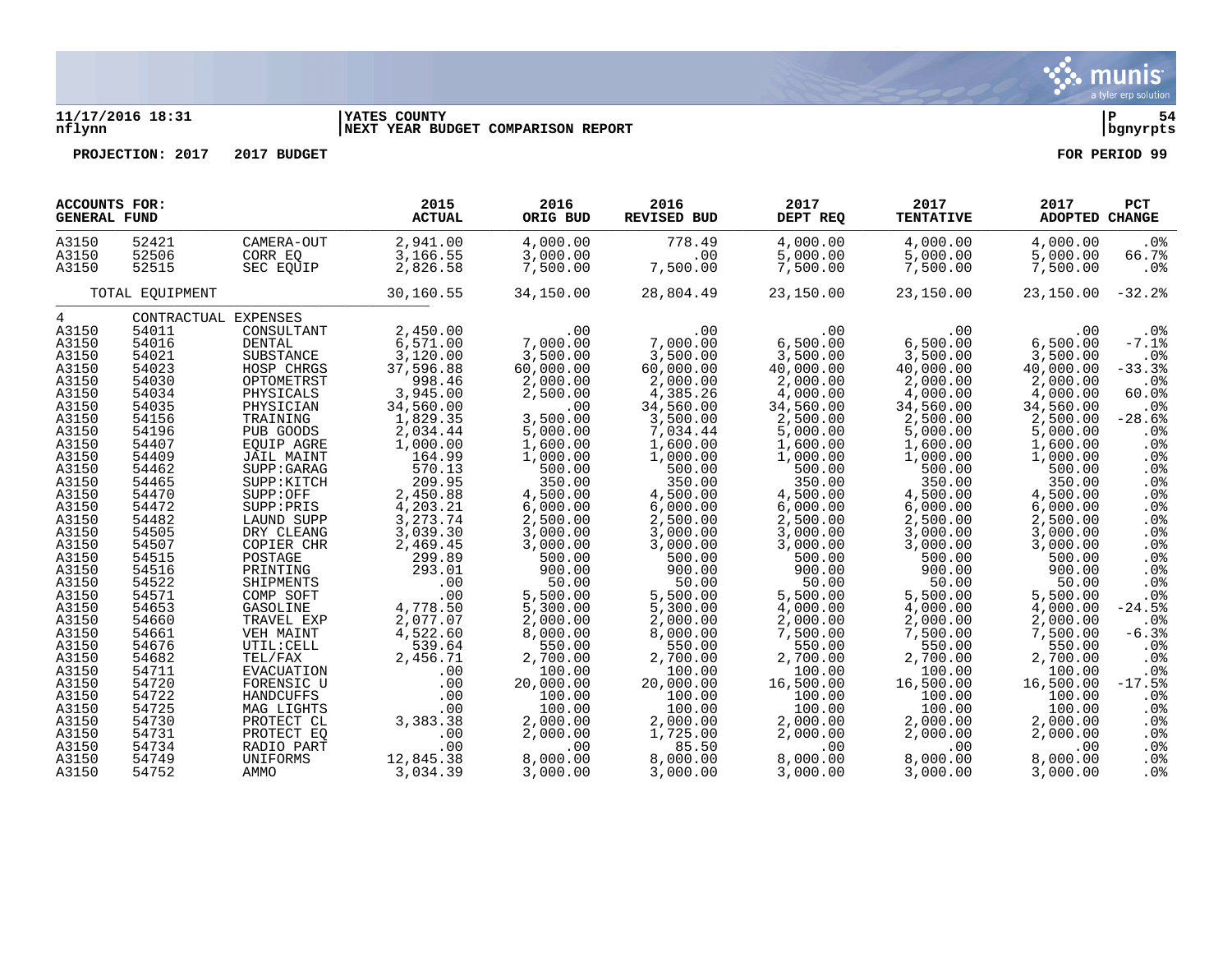

#### **11/17/2016 18:31 |YATES COUNTY |P 55 nflynn |NEXT YEAR BUDGET COMPARISON REPORT |bgnyrpts**

| ACCOUNTS FOR:<br><b>GENERAL FUND</b> |                            | 2015<br>ACTUAL | 2016<br>ORIG BUD | 2016<br>REVISED BUD | 2017<br>DEPT REQ | 2017<br><b>TENTATIVE</b> | 2017<br><b>ADOPTED</b> | PCT<br><b>CHANGE</b> |           |
|--------------------------------------|----------------------------|----------------|------------------|---------------------|------------------|--------------------------|------------------------|----------------------|-----------|
| A3150                                | 54753                      | WEAP MAIN      | .00              | 400.00              | 400.00           | 200.00                   | 200.00                 | 200.00               | $-50.0$ . |
| A3150                                | 54754                      | TARGETS        | 200.00           | 200.00              | 200.00           | 200.00                   | 200.00                 | 200.00               | $.0\%$    |
| A3150                                | 54804                      | BOARDING       | 35,070.00        | 20,000.00           | 20,000.00        | 16,500.00                | 16,500.00              | 16,500.00            | $-17.5%$  |
| A3150                                | 54809                      | CLOTHING       | 1,344.72         | 2,500.00            | 2,500.00         | 2,500.00                 | 2,500.00               | 2,500.00             | .0%       |
| A3150                                | 54810                      | DRUGS          | 49,936.63        | 36,000.00           | 36,000.00        | 44,000.00                | 44,000.00              | 44,000.00            | 22.2%     |
| A3150                                | 54811                      | FOOD           | 106,459.53       | 92,000.00           | 92,000.00        | 95,000.00                | 95,000.00              | 95,000.00            | 3.3%      |
| A3150                                | 54812                      | JAIL MINIS     | 1,500.00         | 1,500.00            | 1,500.00         | 1,500.00                 | 1,500.00               | 1,500.00             | $.0\%$    |
| A3150                                | 54813                      | LINENS/MAT     | 2,522.48         | 1,000.00            | 1,000.00         | 1,000.00                 | 1,000.00               | 1,000.00             | $.0\%$    |
| A3150                                | 54815                      | CORR EXP       | 5,716.37         | 18,000.00           | 17,834.24        | 23,000.00                | 23,000.00              | 23,000.00            | 27.8%     |
| A3150                                | 54916                      | PUBLICATN      | 1,981.35         | 1,500.00            | 1,500.00         | 1,500.00                 | 1,500.00               | 1,500.00             | $.0\%$    |
|                                      | TOTAL CONTRACTUAL EXPENSES |                | 349,448.43       | 339,850.00          | 377,974.44       | 361,410.00               | 361,410.00             | 361,410.00           | 6.3%      |
| 8                                    | EMPLOYEE BENEFITS          |                |                  |                     |                  |                          |                        |                      |           |
| A3150                                | 58100                      | FICA/MED       | 183, 153.07      | 185,464.00          | 185,464.00       | 188,291.00               | 188,291.00             | 188,291.00           | 1.5%      |
| A3150                                | 58304                      | INS CO82       | 427,290.87       | 544,925.00          | 544,925.00       | 517,074.00               | 517,074.00             | 517,074.00           | $-5.1%$   |
|                                      | TOTAL EMPLOYEE             | BENEFITS       | 610,443.94       | 730,389.00          | 730,389.00       | 705,365.00               | 705,365.00             | 705,365.00           | $-3.4%$   |
|                                      | TOTAL JAIL                 |                | 3,229,845.06     | 3,357,480.00        | 3,355,698.93     | 3,367,945.00             | 3,367,945.00           | 3,367,945.00         | .3%       |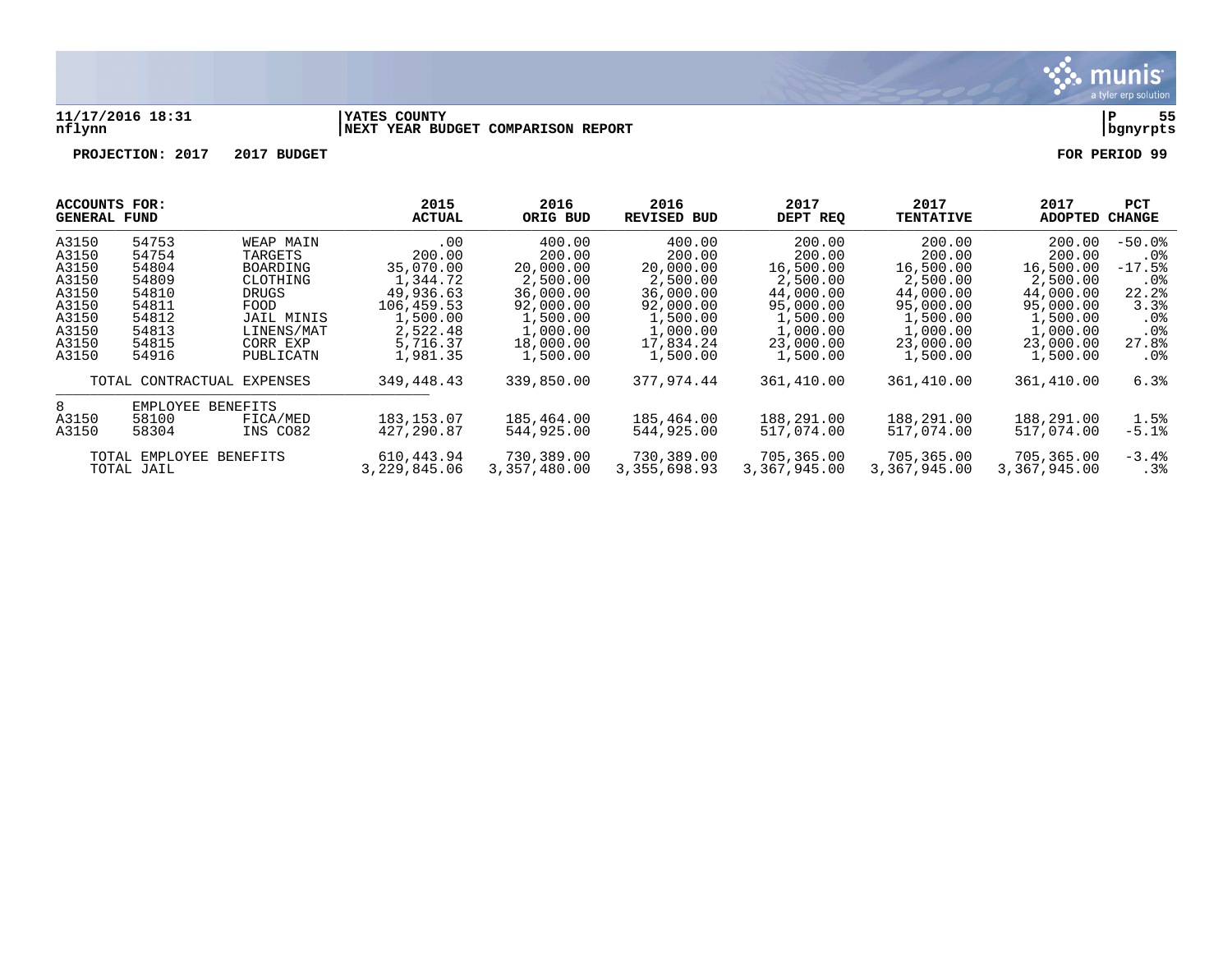|                                             |                                                       |                                 |                                                    |                   |                     |                   |                          |                        | <b>munis</b><br>a tyler erp solution |
|---------------------------------------------|-------------------------------------------------------|---------------------------------|----------------------------------------------------|-------------------|---------------------|-------------------|--------------------------|------------------------|--------------------------------------|
| nflynn                                      | 11/17/2016 18:31                                      |                                 | YATES COUNTY<br>NEXT YEAR BUDGET COMPARISON REPORT |                   |                     |                   |                          |                        | lР<br>56<br>  bgnyrpts               |
|                                             | PROJECTION: 2017                                      | 2017 BUDGET                     |                                                    |                   |                     |                   |                          |                        | FOR PERIOD 99                        |
| <b>ACCOUNTS FOR:</b><br><b>GENERAL FUND</b> |                                                       |                                 | 2015<br><b>ACTUAL</b>                              | 2016<br>ORIG BUD  | 2016<br>REVISED BUD | 2017<br>DEPT REQ  | 2017<br><b>TENTATIVE</b> | 2017<br>ADOPTED CHANGE | PCT                                  |
| 3189                                        | ALT TO INCARCERATION                                  |                                 |                                                    |                   |                     |                   |                          |                        |                                      |
| 0<br>A3189<br>A3189                         | <b>REVENUES</b><br>41515<br>43389                     | ATI FEES<br>ATI                 | $-681.30$<br>$-4,070.00$                           | .00<br>.00        | .00<br>.00          | .00<br>.00        | .00<br>.00               | .00<br>.00             | $.0\%$<br>.0%                        |
|                                             | TOTAL REVENUES                                        |                                 | $-4,751.30$                                        | .00               | .00                 | .00               | .00                      | .00                    | .0%                                  |
| 1<br>A3189                                  | PERSONAL SERVICES<br>51190                            | PROB ASST                       | 31,240.46                                          | .00               | .00                 | .00               | .00                      | .00                    | .0%                                  |
|                                             | TOTAL PERSONAL SERVICES                               |                                 | 31,240.46                                          | .00               | .00                 | .00               | .00                      | .00                    | .0%                                  |
| $\overline{4}$<br>A3189<br>A3189<br>A3189   | CONTRACTUAL EXPENSES<br>54408<br>54470<br>54682       | EQ MAINT<br>SUPP:OFF<br>TEL/FAX | 97.00<br>67.07<br>48.00                            | .00<br>.00<br>.00 | .00<br>.00<br>.00   | .00<br>.00<br>.00 | .00<br>.00<br>.00        | .00<br>.00<br>.00      | $.0\%$<br>.0%<br>.0 <sub>8</sub>     |
|                                             | TOTAL CONTRACTUAL EXPENSES                            |                                 | 212.07                                             | .00               | .00                 | .00               | .00                      | .00                    | .0%                                  |
| 8<br>A3189<br>A3189                         | EMPLOYEE BENEFITS<br>58100<br>58303                   | FICA/MED<br>INS-CSEA            | 2,144.69<br>18,172.44                              | .00<br>.00        | .00<br>.00          | .00<br>.00        | .00<br>.00               | .00<br>.00             | $.0\%$<br>.0%                        |
|                                             | TOTAL EMPLOYEE BENEFITS<br>TOTAL ALT TO INCARCERATION |                                 | 20, 317. 13<br>47,018.36                           | .00<br>.00        | .00<br>.00          | .00<br>.00        | .00<br>.00               | .00<br>.00             | .0%<br>.0%                           |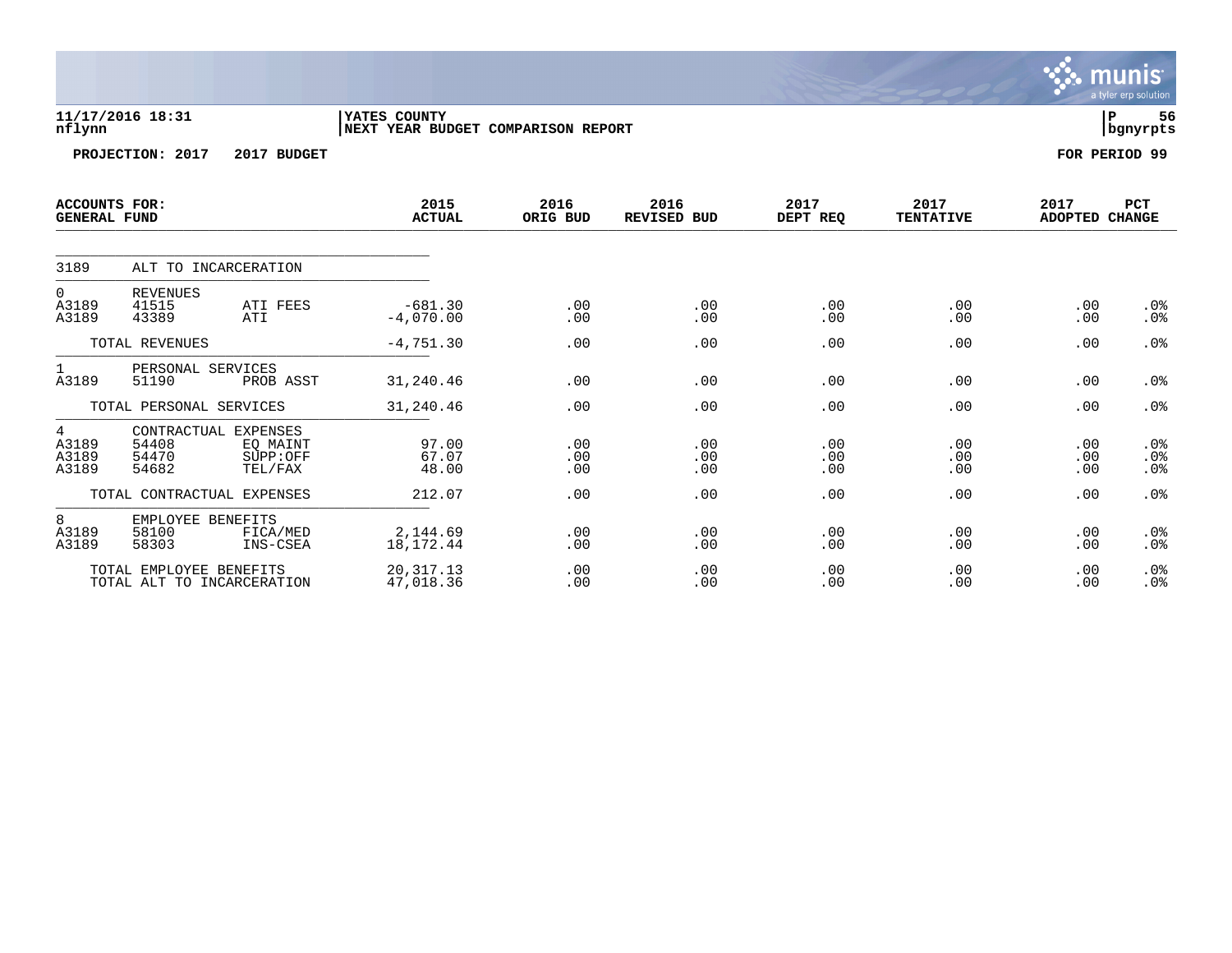|                                                                                                                                          |                                                                                                                                                          |                                                                                                                                                                                                 |                                                                                                                                                                         |                                                                                                                                                                           |                                                                                                                                                                           |                                                                                                                                                                            |                                                                                                                                                                              |                                                                                                                                                                              | munis <sup>®</sup><br>a tyler erp solution                                                                               |
|------------------------------------------------------------------------------------------------------------------------------------------|----------------------------------------------------------------------------------------------------------------------------------------------------------|-------------------------------------------------------------------------------------------------------------------------------------------------------------------------------------------------|-------------------------------------------------------------------------------------------------------------------------------------------------------------------------|---------------------------------------------------------------------------------------------------------------------------------------------------------------------------|---------------------------------------------------------------------------------------------------------------------------------------------------------------------------|----------------------------------------------------------------------------------------------------------------------------------------------------------------------------|------------------------------------------------------------------------------------------------------------------------------------------------------------------------------|------------------------------------------------------------------------------------------------------------------------------------------------------------------------------|--------------------------------------------------------------------------------------------------------------------------|
| nflynn                                                                                                                                   | 11/17/2016 18:31                                                                                                                                         |                                                                                                                                                                                                 | <b>YATES COUNTY</b><br>NEXT YEAR BUDGET COMPARISON REPORT                                                                                                               |                                                                                                                                                                           |                                                                                                                                                                           |                                                                                                                                                                            |                                                                                                                                                                              |                                                                                                                                                                              | l P<br>57<br>bgnyrpts                                                                                                    |
|                                                                                                                                          | PROJECTION: 2017                                                                                                                                         | 2017 BUDGET                                                                                                                                                                                     |                                                                                                                                                                         |                                                                                                                                                                           |                                                                                                                                                                           |                                                                                                                                                                            |                                                                                                                                                                              |                                                                                                                                                                              | FOR PERIOD 99                                                                                                            |
| ACCOUNTS FOR:<br><b>GENERAL FUND</b>                                                                                                     |                                                                                                                                                          |                                                                                                                                                                                                 | 2015<br><b>ACTUAL</b>                                                                                                                                                   | 2016<br>ORIG BUD                                                                                                                                                          | 2016<br>REVISED BUD                                                                                                                                                       | 2017<br>DEPT REQ                                                                                                                                                           | 2017<br><b>TENTATIVE</b>                                                                                                                                                     | 2017<br>ADOPTED CHANGE                                                                                                                                                       | PCT                                                                                                                      |
| 3190                                                                                                                                     | COURT SECURITY                                                                                                                                           |                                                                                                                                                                                                 |                                                                                                                                                                         |                                                                                                                                                                           |                                                                                                                                                                           |                                                                                                                                                                            |                                                                                                                                                                              |                                                                                                                                                                              |                                                                                                                          |
| $\overline{0}$<br>A3190<br>A3190                                                                                                         | <b>REVENUES</b><br>42260<br>43330                                                                                                                        | PUB SAFE<br>CT SEC                                                                                                                                                                              | $-327.60$<br>$-359, 135.85$                                                                                                                                             | .00<br>$-383, 843.00$                                                                                                                                                     | .00<br>$-383, 843.00$                                                                                                                                                     | .00<br>$-383, 843.00$                                                                                                                                                      | .00<br>$-377,867.00$                                                                                                                                                         | .00<br>$-377,867.00$                                                                                                                                                         | .0 <sub>8</sub><br>.0%                                                                                                   |
|                                                                                                                                          | TOTAL REVENUES                                                                                                                                           |                                                                                                                                                                                                 | $-359, 463.45$                                                                                                                                                          | $-383, 843.00$                                                                                                                                                            | $-383, 843.00$                                                                                                                                                            | $-383, 843.00$                                                                                                                                                             | $-377,867.00$                                                                                                                                                                | $-377,867.00$                                                                                                                                                                | .0%                                                                                                                      |
| 1<br>A3190<br>A3190<br>A3190<br>A3190<br>A3190<br>A3190<br>A3190<br>A3190<br>A3190<br>A3190<br>A3190<br>A3190<br>A3190<br>A3190<br>A3190 | PERSONAL SERVICES<br>51859<br>51860<br>51861<br>51862<br>51863<br>51944<br>51949<br>51950<br>51951<br>51952<br>51953<br>51955<br>51956<br>51958<br>51981 | SERGEANT<br>CORR OF-CT<br>CO CRT SEC<br>CO CRT SEC<br>CO CRT SEC<br>FIT OT 82<br>COMP BO 82<br>DIFF CO82<br>HOL OT 82<br>OT CO82<br>CB CO82<br>OIC CO82<br>ED BON 82<br>INS BO 82<br>CORR/CT PT | 54,094.83<br>45,887.28<br>46,210.88<br>48,888.54<br>49,858.07<br>94.96<br>51.65<br>4.80<br>.00<br>4,373.23<br>$296.64$<br>$141.88$<br>$814.87$<br>7,269.12<br>12,434.79 | 54,142.00<br>46,706.00<br>46,386.00<br>49,570.00<br>50,634.00<br>800.00<br>200.00<br>50.00<br>300.00<br>3,000.00<br>100.00<br>500.00<br>1,000.00<br>8,588.00<br>57,910.00 | 54,142.00<br>46,706.00<br>46,386.00<br>49,570.00<br>50,634.00<br>800.00<br>200.00<br>50.00<br>300.00<br>3,000.00<br>100.00<br>500.00<br>1,000.00<br>8,588.00<br>57,910.00 | 55,016.00<br>48,251.00<br>47,899.00<br>50, 357.00<br>51,460.00<br>800.00<br>200.00<br>50.00<br>300.00<br>4,500.00<br>150.00<br>500.00<br>1,000.00<br>9,471.00<br>46,000.00 | 55,016.00<br>48, 251.00<br>47, 899.00<br>50, 357.00<br>51,460.00<br>800.00<br>200.00<br>50.00<br>300.00<br>4,500.00<br>150.00<br>500.00<br>1,000.00<br>9,471.00<br>46,000.00 | 55,016.00<br>48, 251.00<br>47, 899.00<br>50, 357.00<br>51,460.00<br>800.00<br>200.00<br>50.00<br>300.00<br>4,500.00<br>150.00<br>500.00<br>1,000.00<br>9,471.00<br>46,000.00 | 1.6%<br>3.3%<br>3.3%<br>1.6%<br>1.6%<br>.0%<br>.0%<br>.0%<br>.0%<br>50.0%<br>50.0%<br>.0%<br>$.0\%$<br>10.3%<br>$-20.6%$ |
|                                                                                                                                          | TOTAL PERSONAL SERVICES                                                                                                                                  |                                                                                                                                                                                                 | 270, 421.54                                                                                                                                                             | 319,886.00                                                                                                                                                                | 319,886.00                                                                                                                                                                | 315,954.00                                                                                                                                                                 | 315,954.00                                                                                                                                                                   | 315,954.00                                                                                                                                                                   | $-1.2%$                                                                                                                  |
| $\overline{a}$<br>A3190<br>A3190<br>A3190                                                                                                | EQUIPMENT<br>52415<br>52514<br>52515                                                                                                                     | WEAPONS<br>EQ-TRNG RM<br>SEC EOUIP                                                                                                                                                              | .00<br>.00<br>5,255.84                                                                                                                                                  | .00<br>400.00<br>1,200.00                                                                                                                                                 | .00<br>400.00<br>1,200.00                                                                                                                                                 | 4,000.00<br>400.00<br>1,200.00                                                                                                                                             | 4,000.00<br>400.00<br>1,200.00                                                                                                                                               | 4,000.00<br>400.00<br>1,200.00                                                                                                                                               | .0%<br>.0%<br>.0 <sub>8</sub>                                                                                            |
|                                                                                                                                          | TOTAL EQUIPMENT                                                                                                                                          |                                                                                                                                                                                                 | 5,255.84                                                                                                                                                                | 1,600.00                                                                                                                                                                  | 1,600.00                                                                                                                                                                  | 5,600.00                                                                                                                                                                   | 5,600.00                                                                                                                                                                     | 5,600.00                                                                                                                                                                     | 250.0%                                                                                                                   |
| $4\degree$<br>A3190<br>A3190<br>A3190<br>A3190<br>A3190<br>A3190                                                                         | CONTRACTUAL EXPENSES<br>54156<br>54470<br>54505<br>54682<br>54730<br>54731                                                                               | TRAINING<br>SUPP:OFF<br>DRY CLEANG<br>TEL/FAX<br>PROTECT CL<br>PROTECT EO                                                                                                                       | $.00$<br>135.60<br>441.43<br>368.32<br>595.85<br>148.00                                                                                                                 | 500.00<br>800.00<br>450.00<br>400.00<br>1,000.00<br>600.00                                                                                                                | 500.00<br>800.00<br>450.00<br>400.00<br>1,000.00<br>600.00                                                                                                                | 500.00<br>800.00<br>450.00<br>400.00<br>1,000.00<br>600.00                                                                                                                 | 500.00<br>800.00<br>450.00<br>400.00<br>1,000.00<br>600.00                                                                                                                   | 500.00<br>800.00<br>450.00<br>400.00<br>1,000.00<br>600.00                                                                                                                   | .0%<br>.0%<br>.0%<br>.0%<br>.0%<br>.0 <sub>8</sub>                                                                       |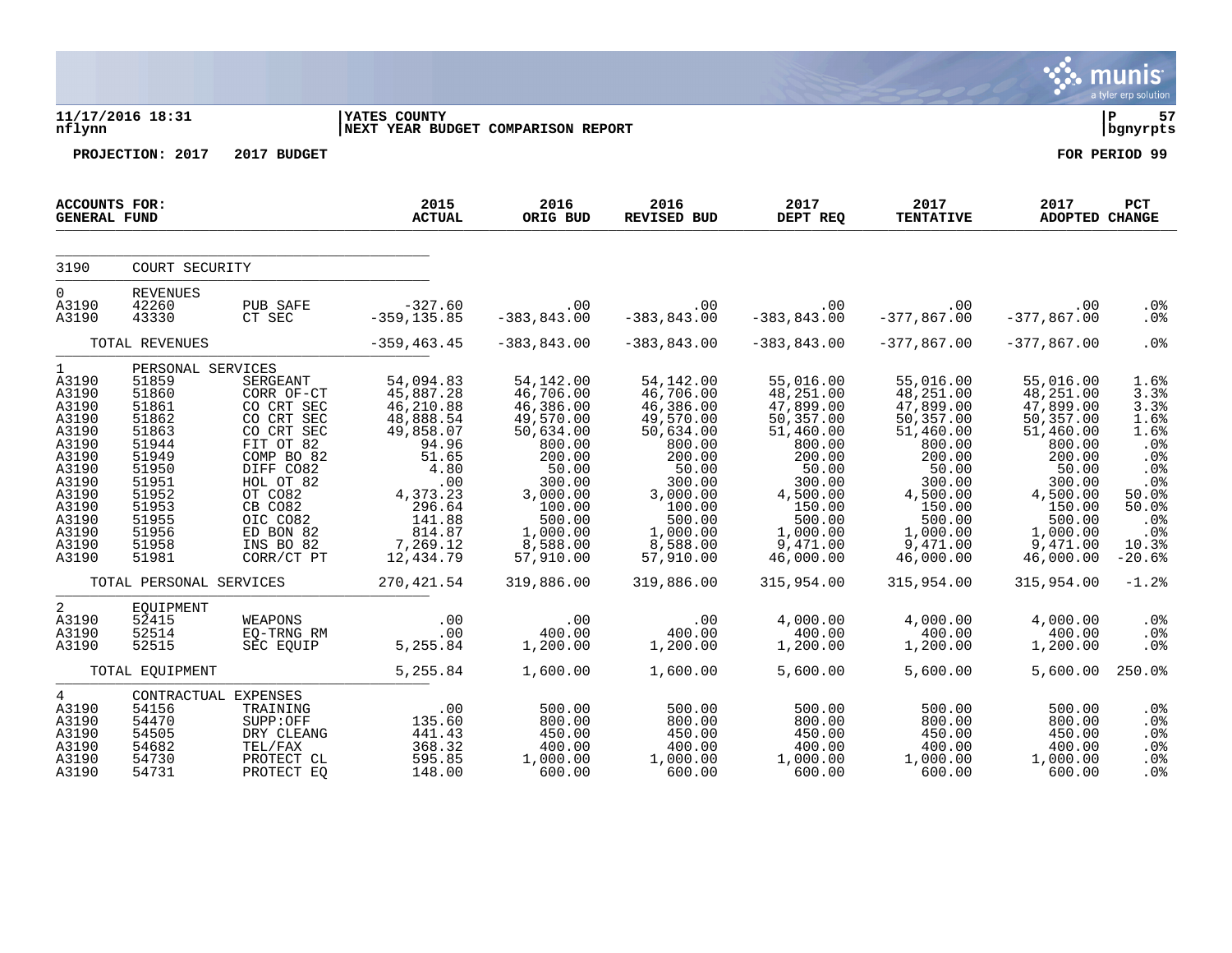

#### **11/17/2016 18:31 |YATES COUNTY |P 58 nflynn |NEXT YEAR BUDGET COMPARISON REPORT |bgnyrpts**

| ACCOUNTS FOR:<br><b>GENERAL FUND</b>                                                         |                                  |                                             | 2015<br><b>ACTUAL</b>                 | 2016<br>ORIG BUD<br>200.00<br>1,600.00<br>500.00<br>50.00 | 2016<br>REVISED BUD<br>200.00<br>600.00<br>500.00<br>50.00 | 2017<br>DEPT REO<br>200.00<br>1,500.00<br>500.00<br>50.00 | 2017<br><b>TENTATIVE</b><br>200.00<br>1,500.00<br>500.00<br>50.00 | 2017<br>ADOPTED<br>200.00<br>1,500.00<br>500.00<br>50.00 | <b>PCT</b><br>CHANGE            |
|----------------------------------------------------------------------------------------------|----------------------------------|---------------------------------------------|---------------------------------------|-----------------------------------------------------------|------------------------------------------------------------|-----------------------------------------------------------|-------------------------------------------------------------------|----------------------------------------------------------|---------------------------------|
| A3190<br>A3190<br>A3190<br>A3190                                                             | 54734<br>54749<br>54752<br>54916 | RADIO PART<br>UNIFORMS<br>AMMO<br>PUBLICATN | 2,086.25<br>3,191.59<br>813.21<br>.00 |                                                           |                                                            |                                                           |                                                                   |                                                          | . 0 %<br>$-6.3%$<br>. 0%<br>.0% |
| TOTAL CONTRACTUAL EXPENSES                                                                   |                                  | 7,780.25                                    | 6,100.00                              | 5,100.00                                                  | 6,000.00                                                   | 6,000.00                                                  | 6,000.00                                                          | $-1.6%$                                                  |                                 |
| 8<br>EMPLOYEE<br><b>BENEFITS</b><br>A3190<br>58100<br>FICA/MED<br>A3190<br>58304<br>INS CO82 |                                  | 20,125.64<br>23,681.08                      | 24,030.00<br>29,014.00                | 24,030.00<br>29,014.00                                    | 24,594.00<br>21,847.00                                     | 24,594.00<br>21,847.00                                    | 24,594.00<br>21,847.00                                            | 2.3%<br>$-24.7%$                                         |                                 |
| TOTAL EMPLOYEE BENEFITS<br>TOTAL COURT SECURITY                                              |                                  | 43,806.72<br>$-32,199.10$                   | 53,044.00<br>$-3, 213, 00$            | 53,044.00<br>$-4, 213, 00$                                | 46,441.00<br>$-9,848,00$                                   | 46,441.00<br>$-3,872,00$                                  | 46,441.00<br>$-3,872.00$                                          | $-12.4%$<br>206.5%                                       |                                 |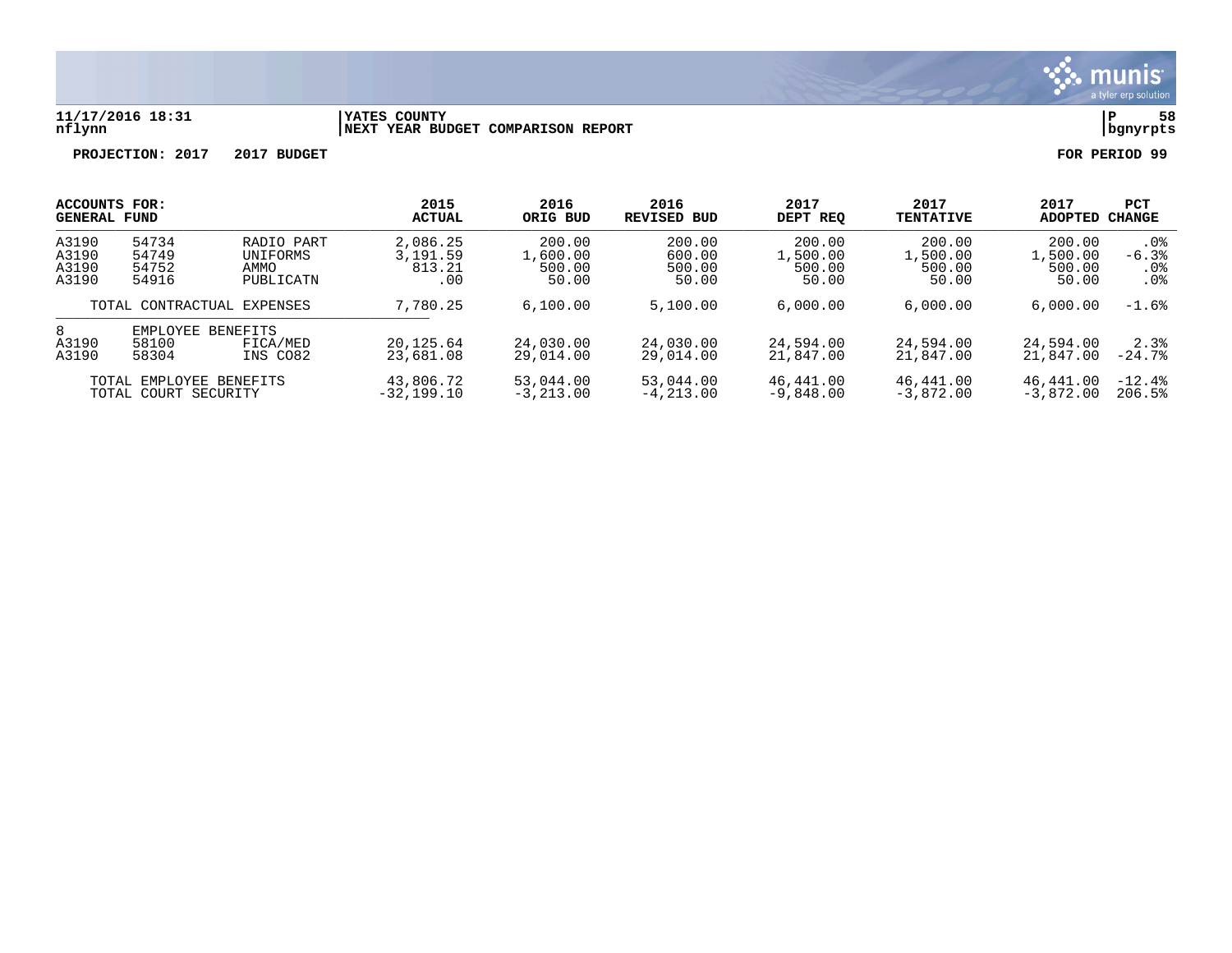|                                                                                                                   |                                                                                                                         |                                                                                                                                           |                                                                                                              |                                                                                                                 |                                                                                                                      |                                                                                                                 |                                                                                                                 |                                                                                                                                | a tyler erp solution                                                                                     |
|-------------------------------------------------------------------------------------------------------------------|-------------------------------------------------------------------------------------------------------------------------|-------------------------------------------------------------------------------------------------------------------------------------------|--------------------------------------------------------------------------------------------------------------|-----------------------------------------------------------------------------------------------------------------|----------------------------------------------------------------------------------------------------------------------|-----------------------------------------------------------------------------------------------------------------|-----------------------------------------------------------------------------------------------------------------|--------------------------------------------------------------------------------------------------------------------------------|----------------------------------------------------------------------------------------------------------|
| nflynn                                                                                                            | 11/17/2016 18:31                                                                                                        |                                                                                                                                           | <b>YATES COUNTY</b><br>NEXT YEAR BUDGET COMPARISON REPORT                                                    |                                                                                                                 |                                                                                                                      |                                                                                                                 |                                                                                                                 |                                                                                                                                | l P-<br>59<br>bgnyrpts                                                                                   |
|                                                                                                                   | PROJECTION: 2017                                                                                                        | 2017 BUDGET                                                                                                                               |                                                                                                              |                                                                                                                 |                                                                                                                      |                                                                                                                 |                                                                                                                 |                                                                                                                                | FOR PERIOD 99                                                                                            |
| <b>ACCOUNTS FOR:</b><br><b>GENERAL FUND</b>                                                                       |                                                                                                                         |                                                                                                                                           | 2015<br><b>ACTUAL</b>                                                                                        | 2016<br>ORIG BUD                                                                                                | 2016<br>REVISED BUD                                                                                                  |                                                                                                                 |                                                                                                                 | 2017<br>ADOPTED CHANGE                                                                                                         | PCT                                                                                                      |
| 3350                                                                                                              | STOP DWI                                                                                                                |                                                                                                                                           |                                                                                                              |                                                                                                                 |                                                                                                                      |                                                                                                                 |                                                                                                                 |                                                                                                                                |                                                                                                          |
| $\Omega$<br>A3350<br>A3350                                                                                        | <b>REVENUES</b><br>42615<br>43389                                                                                       | DWI FINES<br>PUB SAFETY                                                                                                                   | $-76,952.76$<br>.00                                                                                          | $-90, 350.00$<br>.00                                                                                            | $-90, 350.00$<br>$\sim$ 00                                                                                           | -90,050.00<br>00.                                                                                               | $-90,050.00$<br>.00                                                                                             | $-90,050.00$<br>.00                                                                                                            | $-.3%$<br>$.0\%$                                                                                         |
|                                                                                                                   | TOTAL REVENUES                                                                                                          |                                                                                                                                           | $-76,952.76$                                                                                                 | $-90, 350.00$                                                                                                   | $-90, 350.00$                                                                                                        | $-90,050.00$                                                                                                    | $-90,050.00$                                                                                                    | $-90,050.00$                                                                                                                   | $-.3%$                                                                                                   |
| $1 \quad \blacksquare$<br>A3350<br>A3350<br>A3350<br>A3350<br>A3350<br>A3350<br>A3350                             | PERSONAL SERVICES<br>51942<br>51950<br>51987<br>51988<br>51989<br>51994<br>51998                                        | OT CO82<br>DIFF CO82<br>DWI COOR<br>DWI SECR<br>DWI FISCAL<br>MEO PT<br>PANEL COOR                                                        | 6,390.06<br>80.40<br>4,200.00<br>500.00<br>1,489.75<br>2,258.47<br>2,258.47<br>848.29                        | 4,500.00<br>$\sim$ 00<br>4,200.00<br>500.00<br>1,800.00<br>2,300.00<br>1,000.00                                 | 4,500.00<br>.00<br>4,200.00<br>500.00<br>1,800.00<br>2,300.00<br>1,000.00                                            | 4,500.00<br>100.00<br>4,400.00<br>$500.00$<br>2,000.00<br>2,300.00<br>1,000.00                                  | 4,500.00<br>100.00<br>4,400.00<br>500.00<br>2,000.00<br>2,300.00<br>1,000.00                                    | 4,500.00<br>100.00<br>4,400.00<br>500.00<br>2,000.00<br>2,300.00<br>1,000.00                                                   | $.0\%$<br>.0%<br>4.8%<br>.0%<br>11.1%<br>.0%<br>.0%                                                      |
|                                                                                                                   |                                                                                                                         | TOTAL PERSONAL SERVICES                                                                                                                   | 15,766.97                                                                                                    | 14,300.00                                                                                                       | 14,300.00                                                                                                            | 14,800.00                                                                                                       | 14,800.00                                                                                                       | 14,800.00                                                                                                                      | 3.5%                                                                                                     |
| 2<br>A3350<br>A3350<br>A3350<br>A3350<br>A3350<br>A3350                                                           | EQUIPMENT<br>52213<br>52410<br>52419<br>52422<br>52426<br>52441                                                         | VEH-MARKED<br>RADAR<br>BREATH TST<br>CAMERA<br>PYPD<br>CK PT SIGN                                                                         | .00<br>.00<br>00.<br>440.37<br>$.00$<br>$483.72$<br>$11,280.00$                                              | .00<br>2,600.00<br>600.00<br>10,000.00<br>1,700.00<br>.00                                                       | 28,000.00<br>2,600.00<br>600.00<br>10,000.00<br>1,700.00<br>$\sim 00$                                                | $5,200.00$<br>5, 200.00<br>6, 400.00 6<br>$6,400.00$<br>$2,000.00$<br>.00                                       | .00<br>5,200.00<br>.00<br>6,400.00<br>2,000.00<br>.00                                                           | .00<br>5,200.00<br>6,400.00<br>2,000.00<br>.00                                                                                 | $.0\%$<br>100.0%<br>$.00 - 100.0$<br>$-36.0%$<br>17.6%<br>.0%                                            |
|                                                                                                                   | TOTAL EQUIPMENT                                                                                                         |                                                                                                                                           | 12,204.09                                                                                                    | 14,900.00                                                                                                       | 42,900.00                                                                                                            | 13,600.00                                                                                                       | 13,600.00                                                                                                       | 13,600.00                                                                                                                      | $-8.7%$                                                                                                  |
| $\overline{4}$<br>A3350<br>A3350<br>A3350<br>A3350<br>A3350<br>A3350<br>A3350<br>A3350<br>A3350<br>A3350<br>A3350 | CONTRACTUAL EXPENSES<br>54004<br>54021<br>54040<br>54152<br>54155<br>54156<br>54408<br>54457<br>54460<br>54470<br>54474 | ATTY FEES<br>SUBSTANCE<br>SEC DA<br>CONFERENCE<br>PUB INFO<br>TRAINING<br>EQ MAINT<br>SUPP: COMP<br>SUPP: DRUG<br>SUPP:OFF<br>SUPP: SAFTY | 9,000.00<br>7,800.00<br>3,500.00<br>.00<br>4,459.07<br>683.84<br>583.04<br>.00<br>420.00<br>291.11<br>450.00 | 9,000.00<br>7,800.00<br>3,500.00<br>250.00<br>3,000.00<br>300.00<br>500.00<br>.00<br>750.00<br>350.00<br>500.00 | 9,000.00<br>7,800.00<br>3,500.00<br>250.00<br>3,000.00<br>300.00<br>500.00<br>$-43.14$<br>750.00<br>350.00<br>500.00 | 9,000.00<br>7,800.00<br>3,500.00<br>300.00<br>3,000.00<br>500.00<br>250.00<br>.00<br>750.00<br>250.00<br>600.00 | 9,000.00<br>7,800.00<br>3,500.00<br>300.00<br>3,000.00<br>500.00<br>250.00<br>.00<br>750.00<br>250.00<br>600.00 | 9,000.00<br>7,800.00<br>3,500.00<br>300.00<br>3,000.00<br>500.00<br>250.00<br>$\overline{a}$ .00<br>750.00<br>250.00<br>600.00 | .0%<br>.0 <sub>8</sub><br>.0%<br>20.0%<br>$.0\%$<br>66.7%<br>$-50.0%$<br>.0%<br>.0%<br>$-28.6%$<br>20.0% |

 $\ddot{\ddot{\mathbf{u}}}$  munis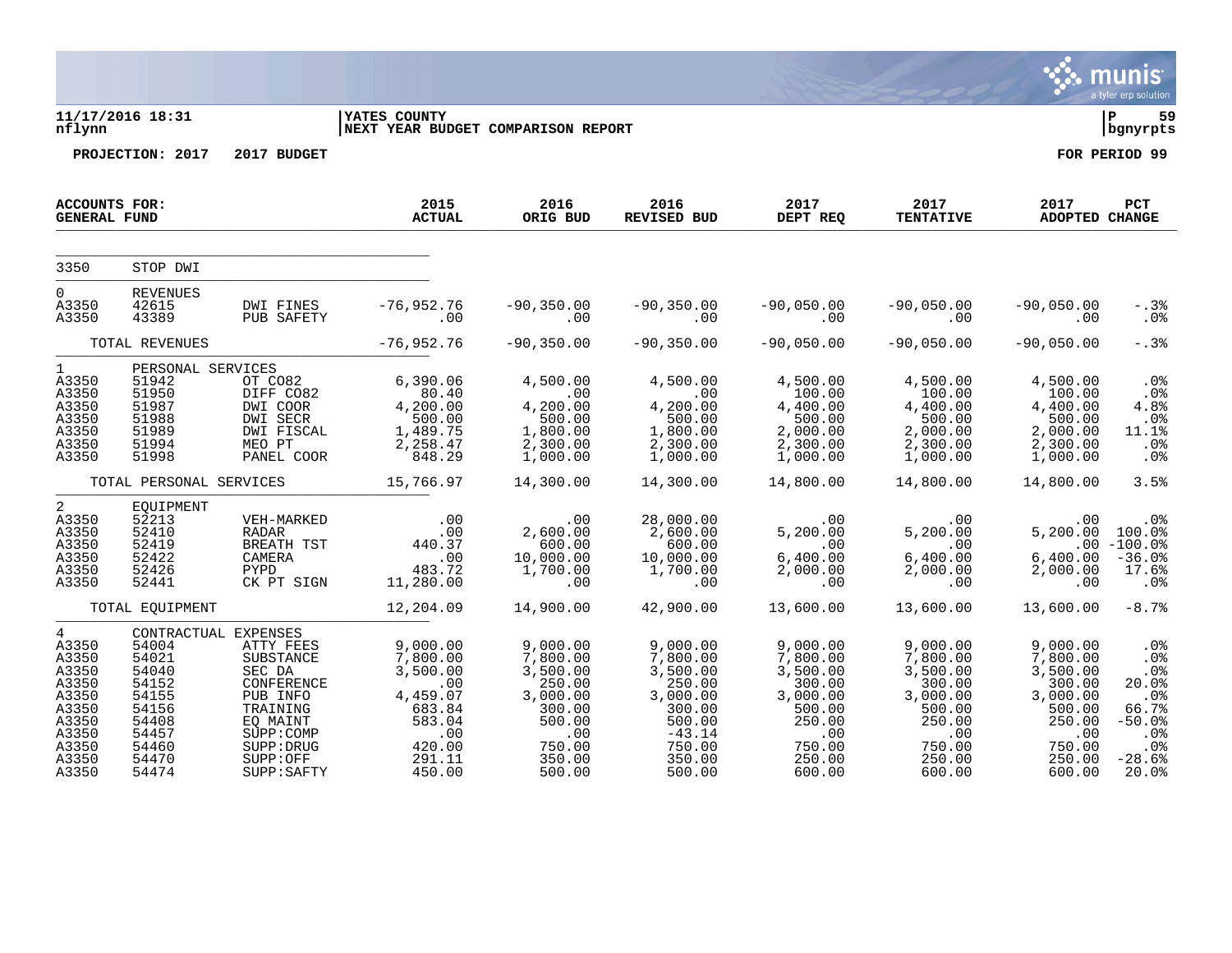

#### **11/17/2016 18:31 |YATES COUNTY |P 60 nflynn |NEXT YEAR BUDGET COMPARISON REPORT |bgnyrpts**

|       | ACCOUNTS FOR:<br><b>GENERAL FUND</b>      |             | 2015<br><b>ACTUAL</b> | 2016<br>ORIG BUD | 2016<br><b>REVISED BUD</b> | 2017<br>DEPT REQ | 2017<br><b>TENTATIVE</b> | 2017<br>ADOPTED | PCT<br><b>CHANGE</b> |
|-------|-------------------------------------------|-------------|-----------------------|------------------|----------------------------|------------------|--------------------------|-----------------|----------------------|
| A3350 | 54501                                     | ADVERTISIN  | 4,328.96              | 3,600.00         | 3,600.00                   | 3,800.00         | 3,800.00                 | 3,800.00        | 5.6%                 |
| A3350 | 54507                                     | COPIER CHR  | .00                   | 50.00            | 50.00                      | 50.00            | 50.00                    | 50.00           | .0 <sub>8</sub>      |
| A3350 | 54515                                     | POSTAGE     | 50.00                 | 50.00            | 50.00                      | 150.00           | 150.00                   | 150.00          | 200.0%               |
| A3350 | 54658                                     | TOWING VEH  | 500.00                | 500.00           | 500.00                     | 600.00           | 600.00                   | 600.00          | 20.0%                |
| A3350 | 54660                                     | TRAVEL EXP  | 187.26                | 400.00           | 400.00                     | 300.00           | 300.00                   | 300.00          | $-25.0%$             |
| A3350 | 54661                                     | VEH MAINT   | 500.00                | 500.00           | 500.00                     | 500.00           | 500.00                   | 500.00          | .0%                  |
| A3350 | 54676                                     | UTIL: CELL  | 599.88                | 500.00           | 500.00                     | 700.00           | 700.00                   | 700.00          | 40.0%                |
| A3350 | 54682                                     | TEL/FAX     | 48.00                 | 50.00            | 50.00                      | 200.00           | 200.00                   | 200.00          | 300.0%               |
| A3350 | 54703                                     | BREATH ACC  | $.00 \,$              | 400.00           | 400.00                     | 400.00           | 400.00                   | 400.00          | $.0\%$               |
| A3350 | 54705                                     | COUN ALC    | 10,000.00             | 10,000.00        | 10,000.00                  | 10,000.00        | 10,000.00                | 10,000.00       | $.0\%$               |
| A3350 | 54743                                     | SMART OPER  | .00                   | 200.00           | 200.00                     | 200.00           | 200.00                   | 200.00          | $.0\%$               |
| A3350 | 54751                                     | VILL PY     | 4,000.00              | 4,500.00         | 4,500.00                   | 4,500.00         | 4,500.00                 | 4,500.00        | .0%                  |
| A3350 | 54761                                     | DARE EXP    | 300.00                | 350.00           | 350.00                     | 350.00           | 350.00                   | 350.00          | .0 <sub>8</sub>      |
| A3350 | 54764                                     | IMPACT PAN  | 100.00                | 700.00           | 700.00                     | 350.00           | 350.00                   | 350.00          | $-50.0%$             |
| A3350 | 54814                                     | PROBATION   | 11,000.00             | 11,000.00        | 11,000.00                  | 11,000.00        | 11,000.00                | 11,000.00       | $.0\%$               |
| A3350 | 54903                                     | AWARDS      | .00                   | 350.00           | 350.00                     | 300.00           | 300.00                   | 300.00          | $-14.3%$             |
| A3350 | 54907                                     | <b>DUES</b> | 238.20                | 400.00           | 400.00                     | 400.00           | 400.00                   | 400.00          | $.0\%$               |
| A3350 | 54916                                     | PUBLICATN   | 369.18                | 450.00           | 450.00                     | 400.00           | 400.00                   | 400.00          | $-11.1$ %            |
|       | TOTAL CONTRACTUAL                         | EXPENSES    | 59,408.54             | 59,950.00        | 59,906.86                  | 60,150.00        | 60,150.00                | 60,150.00       | $.3\%$               |
| 8     | EMPLOYEE BENEFITS                         |             |                       |                  |                            |                  |                          |                 |                      |
| A3350 | 58100                                     | FICA/MED    | 1,144.79              | 1,200.00         | 1,200.00                   | 1,500.00         | 1,500.00                 | 1,500.00        | 25.0%                |
|       | TOTAL EMPLOYEE BENEFITS<br>TOTAL STOP DWI |             | 1,144.79<br>11,571.63 | 1,200.00<br>.00  | 1,200.00<br>27,956.86      | 1,500.00<br>.00  | 1,500.00<br>.00          | 1,500.00<br>.00 | 25.0%<br>$.0\%$      |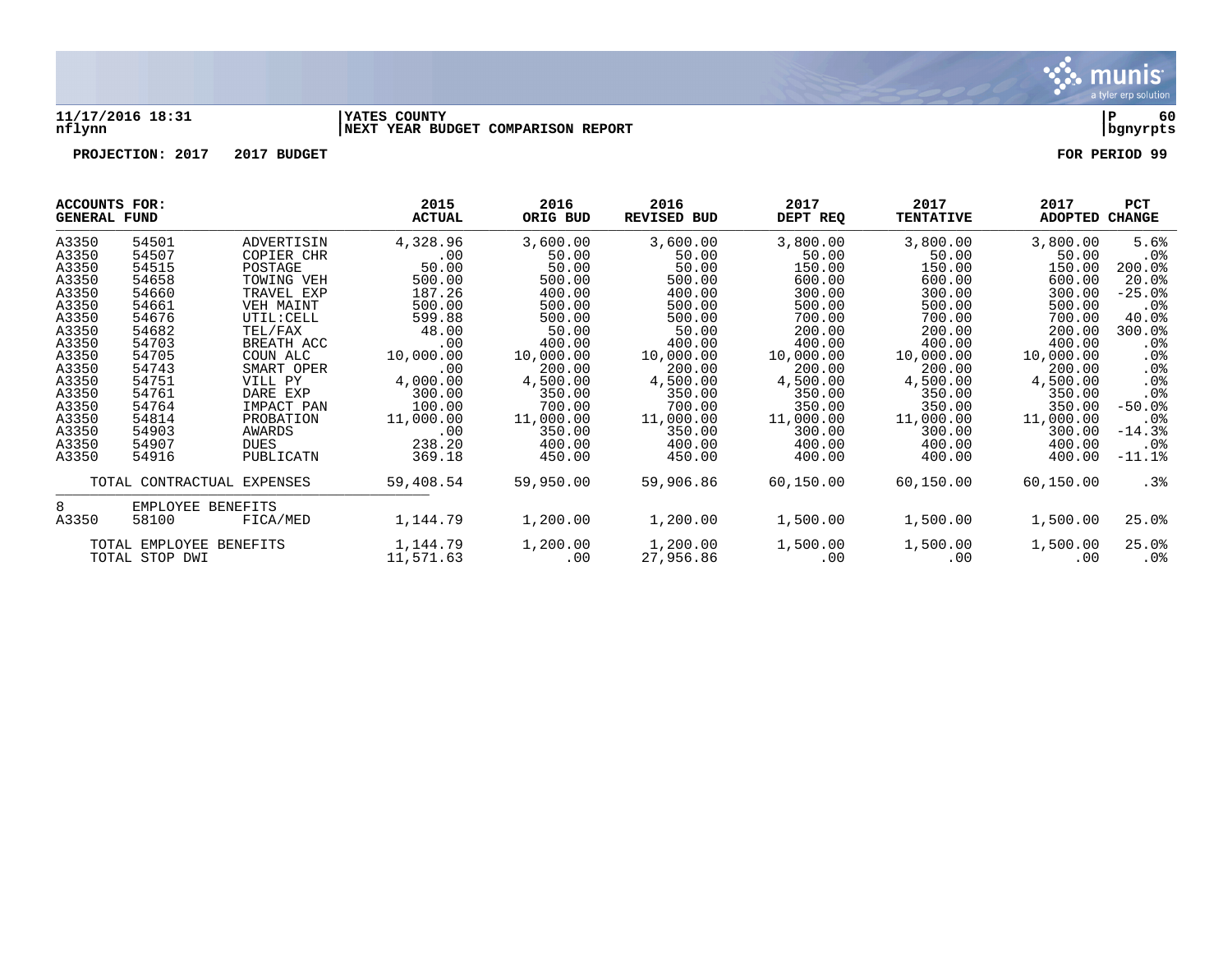|                                                                                                                                 |                                                                                                                                                                                  |                                                                                                                                                                                  |                                                                                                                                                       |                                                                                                                                                              |                                                                                                                                                                |                                                                                                                                                                    |                                                                                                                                                                    |                                                                                                                                                                    | munis<br>a tyler erp solution                                                                                                      |
|---------------------------------------------------------------------------------------------------------------------------------|----------------------------------------------------------------------------------------------------------------------------------------------------------------------------------|----------------------------------------------------------------------------------------------------------------------------------------------------------------------------------|-------------------------------------------------------------------------------------------------------------------------------------------------------|--------------------------------------------------------------------------------------------------------------------------------------------------------------|----------------------------------------------------------------------------------------------------------------------------------------------------------------|--------------------------------------------------------------------------------------------------------------------------------------------------------------------|--------------------------------------------------------------------------------------------------------------------------------------------------------------------|--------------------------------------------------------------------------------------------------------------------------------------------------------------------|------------------------------------------------------------------------------------------------------------------------------------|
| nflynn                                                                                                                          | 11/17/2016 18:31                                                                                                                                                                 |                                                                                                                                                                                  | <b>YATES COUNTY</b><br>NEXT YEAR BUDGET COMPARISON REPORT                                                                                             |                                                                                                                                                              |                                                                                                                                                                |                                                                                                                                                                    |                                                                                                                                                                    |                                                                                                                                                                    | ΙP<br>61<br>  bgnyrpts                                                                                                             |
|                                                                                                                                 | PROJECTION: 2017                                                                                                                                                                 | 2017 BUDGET                                                                                                                                                                      |                                                                                                                                                       |                                                                                                                                                              |                                                                                                                                                                |                                                                                                                                                                    |                                                                                                                                                                    |                                                                                                                                                                    | FOR PERIOD 99                                                                                                                      |
| ACCOUNTS FOR:<br><b>GENERAL FUND</b>                                                                                            |                                                                                                                                                                                  |                                                                                                                                                                                  | 2015<br><b>ACTUAL</b>                                                                                                                                 | 2016<br>ORIG BUD                                                                                                                                             | 2016<br><b>REVISED BUD</b>                                                                                                                                     | 2017<br>DEPT REQ                                                                                                                                                   | 2017<br><b>TENTATIVE</b>                                                                                                                                           | 2017<br><b>ADOPTED CHANGE</b>                                                                                                                                      | PCT                                                                                                                                |
| 3510                                                                                                                            | CONTROL OF ANIMALS                                                                                                                                                               |                                                                                                                                                                                  |                                                                                                                                                       |                                                                                                                                                              |                                                                                                                                                                |                                                                                                                                                                    |                                                                                                                                                                    |                                                                                                                                                                    |                                                                                                                                    |
| 0<br>A3510<br>A3510                                                                                                             | REVENUES<br>41550<br>42268                                                                                                                                                       | DOG FEES<br>ANIMAL LIC                                                                                                                                                           | $-2, 219.50$<br>$-11, 468.00$                                                                                                                         | $-3,000.00$<br>$-12,000.00$                                                                                                                                  | $-3,000.00$<br>$-12,000.00$                                                                                                                                    | $-3,000.00$<br>$-12,000.00$                                                                                                                                        | $-3,000.00$<br>$-12,000.00$                                                                                                                                        | $-3,000.00$<br>$-12,000.00$                                                                                                                                        | .0%<br>.0 <sub>8</sub>                                                                                                             |
|                                                                                                                                 | TOTAL REVENUES                                                                                                                                                                   |                                                                                                                                                                                  | $-13,687.50$                                                                                                                                          | $-15,000.00$                                                                                                                                                 | $-15,000.00$                                                                                                                                                   | $-15,000.00$                                                                                                                                                       | $-15,000.00$                                                                                                                                                       | $-15,000.00$                                                                                                                                                       | .0%                                                                                                                                |
| $\mathbf{1}$<br>A3510<br>A3510<br>A3510<br>A3510<br>A3510<br>A3510                                                              | PERSONAL SERVICES<br>51036<br>51551<br>51951<br>51952<br>51953<br>51961                                                                                                          | ANIMAL CNT<br>ANIMAL PT<br>HOL OT 82<br>OT CO82<br>CB CO82<br>35-40 HRS                                                                                                          | 36,649.62<br>6,693.92<br>1,735.19<br>112.85<br>992.97<br>2,001.03                                                                                     | 36,650.00<br>7,000.00<br>1,000.00<br>600.00<br>1,000.00<br>1,250.00                                                                                          | 36,650.00<br>7,000.00<br>1,000.00<br>600.00<br>1,000.00<br>1,250.00                                                                                            | 37,451.00<br>7,000.00<br>1,000.00<br>600.00<br>1,000.00<br>1,500.00                                                                                                | 37,451.00<br>7,000.00<br>1,000.00<br>600.00<br>1,000.00<br>1,500.00                                                                                                | 37,451.00<br>7,000.00<br>1,000.00<br>600.00<br>1,000.00<br>1,500.00                                                                                                | 2.2<br>.0%<br>.0%<br>.0%<br>.0%<br>20.0%                                                                                           |
|                                                                                                                                 | TOTAL PERSONAL SERVICES                                                                                                                                                          |                                                                                                                                                                                  | 48,185.58                                                                                                                                             | 47,500.00                                                                                                                                                    | 47,500.00                                                                                                                                                      | 48,551.00                                                                                                                                                          | 48,551.00                                                                                                                                                          | 48,551.00                                                                                                                                                          | 2.2%                                                                                                                               |
| 2<br>A3510                                                                                                                      | EQUIPMENT<br>52213                                                                                                                                                               | VEH-MARKED                                                                                                                                                                       | 25, 315.83                                                                                                                                            | .00                                                                                                                                                          | .00                                                                                                                                                            | .00                                                                                                                                                                | .00                                                                                                                                                                | .00                                                                                                                                                                | .0%                                                                                                                                |
|                                                                                                                                 | TOTAL EQUIPMENT                                                                                                                                                                  |                                                                                                                                                                                  | 25, 315.83                                                                                                                                            | .00                                                                                                                                                          | .00                                                                                                                                                            | .00                                                                                                                                                                | .00                                                                                                                                                                | .00                                                                                                                                                                | .0%                                                                                                                                |
| 4<br>A3510<br>A3510<br>A3510<br>A3510<br>A3510<br>A3510<br>A3510<br>A3510<br>A3510<br>A3510<br>A3510<br>A3510<br>A3510<br>A3510 | CONTRACTUAL EXPENSES<br>54156<br>54470<br>54474<br>54653<br>54661<br>54676<br>54682<br>54685<br>54749<br>54852<br>54853<br>54858<br>54859<br>54966<br>TOTAL CONTRACTUAL EXPENSES | TRAINING<br>SUPP:OFF<br>SUPP: SAFTY<br>GASOLINE<br>VEH MAINT<br>UTIL: CELL<br>TEL/FAX<br>UTILITIES<br>UNIFORMS<br>DOG FOOD<br>DOG SNARE<br>POUND SERV<br>VET SERV<br>LEASE: BLDG | .00<br>.00<br>183.58<br>6,001.97<br>2,728.14<br>599.76<br>585.79<br>2,400.00<br>129.99<br>.00<br>.00<br>13,209.13<br>719.50<br>2,700.00<br>29, 257.86 | 100.00<br>.00<br>200.00<br>7,000.00<br>1,800.00<br>600.00<br>600.00<br>2,400.00<br>250.00<br>100.00<br>.00<br>12,000.00<br>1,900.00<br>3,900.00<br>30,850.00 | 100.00<br>31.99<br>201.75<br>7,000.00<br>1,800.00<br>600.00<br>600.00<br>2,400.00<br>250.00<br>98.25<br>.00<br>12,000.00<br>2,151.04<br>3,900.00<br>31, 133.03 | 200.00<br>100.00<br>100.00<br>5,550.00<br>1,800.00<br>600.00<br>600.00<br>2,400.00<br>250.00<br>100.00<br>150.00<br>12,000.00<br>1,900.00<br>3,900.00<br>29,650.00 | 200.00<br>100.00<br>100.00<br>5,550.00<br>1,800.00<br>600.00<br>600.00<br>2,400.00<br>250.00<br>100.00<br>150.00<br>12,000.00<br>1,900.00<br>3,900.00<br>29,650.00 | 200.00<br>100.00<br>100.00<br>5,550.00<br>1,800.00<br>600.00<br>600.00<br>2,400.00<br>250.00<br>100.00<br>150.00<br>12,000.00<br>1,900.00<br>3,900.00<br>29,650.00 | 100.0%<br>.0%<br>$-50.0%$<br>$-20.7%$<br>.0%<br>.0 <sub>8</sub><br>.0%<br>.0%<br>.0%<br>.0%<br>.0%<br>.0%<br>.0%<br>.0%<br>$-3.9%$ |
| 8                                                                                                                               |                                                                                                                                                                                  |                                                                                                                                                                                  |                                                                                                                                                       |                                                                                                                                                              |                                                                                                                                                                |                                                                                                                                                                    |                                                                                                                                                                    |                                                                                                                                                                    |                                                                                                                                    |
| A3510                                                                                                                           | EMPLOYEE BENEFITS<br>58100                                                                                                                                                       | FICA/MED                                                                                                                                                                         | 3,593.64                                                                                                                                              | 3,525.00                                                                                                                                                     | 3,525.00                                                                                                                                                       | 3,610.00                                                                                                                                                           | 3,610.00                                                                                                                                                           | 3,610.00                                                                                                                                                           | 2.4%                                                                                                                               |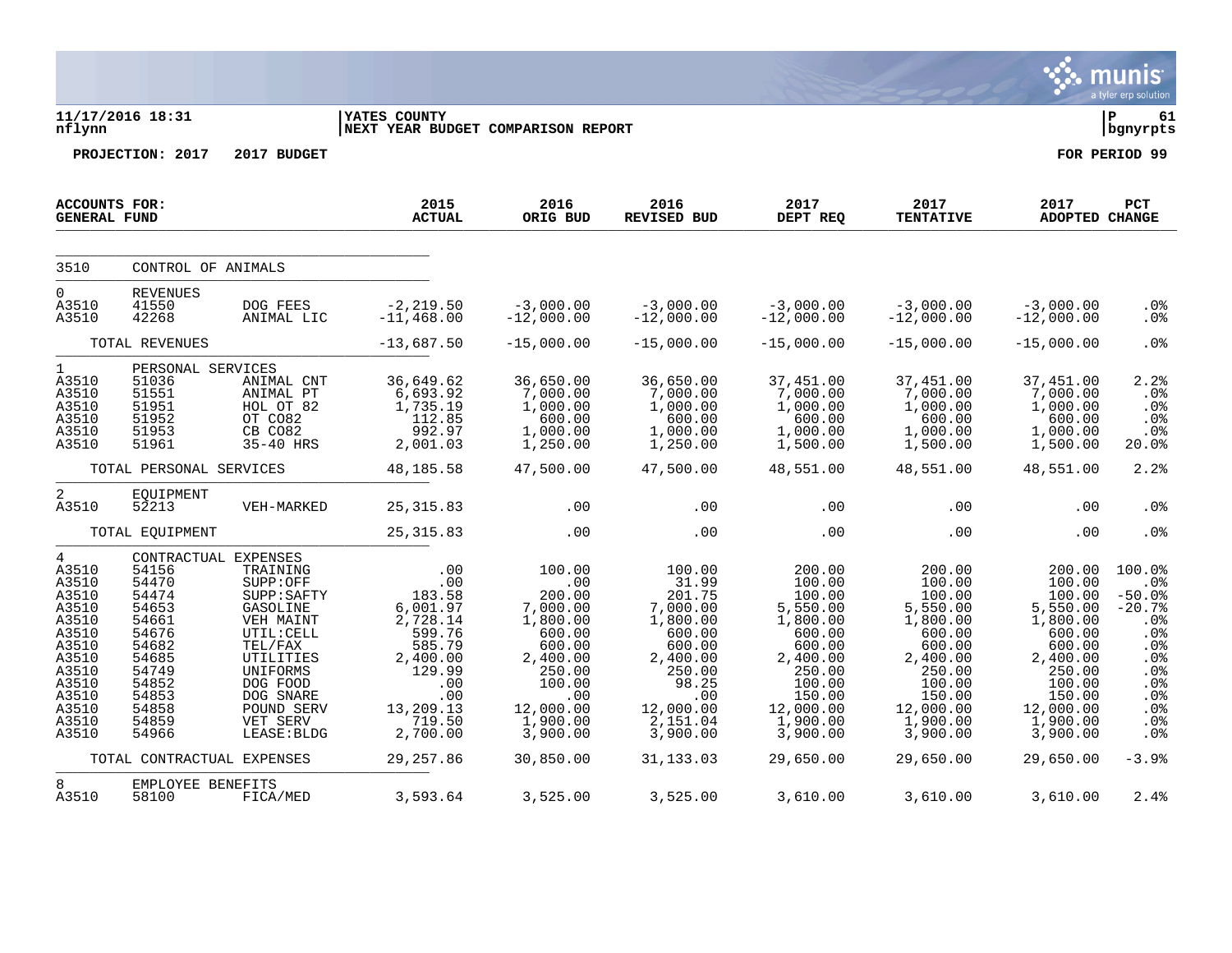

#### **11/17/2016 18:31 |YATES COUNTY |P 62 nflynn |NEXT YEAR BUDGET COMPARISON REPORT |bgnyrpts**

| ACCOUNTS FOR:<br><b>GENERAL FUND</b>                |       |                        | 2015<br><b>ACTUAL</b>  | 2016<br>ORIG BUD<br>8.102.00 | 2016<br>REVISED BUD<br>8.102.00 | 2017<br>DEPT REO<br>7,784.00 | 2017<br><b>TENTATIVE</b><br>7.784.00 | 2017<br>ADOPTED   | PCT<br>CHANGE<br>$-3.9%$ |
|-----------------------------------------------------|-------|------------------------|------------------------|------------------------------|---------------------------------|------------------------------|--------------------------------------|-------------------|--------------------------|
| A3510                                               | 58304 | INS CO82               | 6,857.52               |                              |                                 |                              |                                      | 7,784.00          |                          |
| TOTAL EMPLOYEE BENEFITS<br>TOTAL CONTROL OF ANIMALS |       | 10,451.16<br>99,522.93 | 11,627.00<br>74,977.00 | 11,627.00<br>75,260.03       | 11,394.00<br>74,595.00          | 11,394.00<br>74,595.00       | 11,394.00<br>74,595.00               | $-2.0%$<br>$-.5%$ |                          |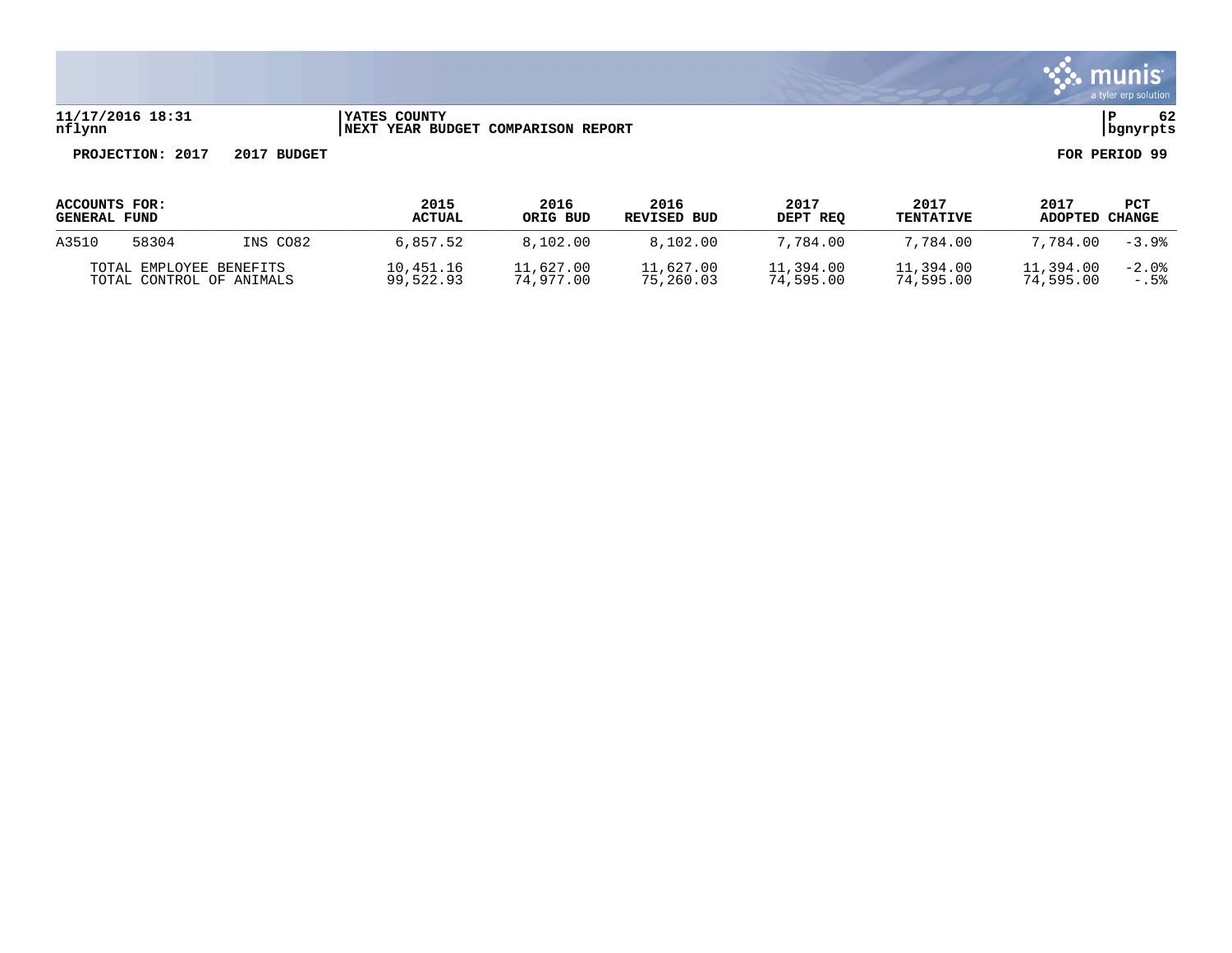|                                                                                        |                                                                                         |                                                                                                              |                                                                                               |                                                                        |                                                                                      |                                                                                        |                                                                        |                                                                        | <b>munis</b><br>a tyler erp solution                 |
|----------------------------------------------------------------------------------------|-----------------------------------------------------------------------------------------|--------------------------------------------------------------------------------------------------------------|-----------------------------------------------------------------------------------------------|------------------------------------------------------------------------|--------------------------------------------------------------------------------------|----------------------------------------------------------------------------------------|------------------------------------------------------------------------|------------------------------------------------------------------------|------------------------------------------------------|
| nflynn                                                                                 | 11/17/2016 18:31                                                                        |                                                                                                              | <b>IYATES COUNTY</b><br>NEXT YEAR BUDGET COMPARISON REPORT                                    |                                                                        |                                                                                      |                                                                                        |                                                                        |                                                                        | l P<br>63<br>  bgnyrpts                              |
|                                                                                        | PROJECTION: 2017                                                                        | 2017 BUDGET                                                                                                  |                                                                                               |                                                                        |                                                                                      |                                                                                        |                                                                        |                                                                        | FOR PERIOD 99                                        |
| <b>ACCOUNTS FOR:</b><br><b>GENERAL FUND</b>                                            |                                                                                         |                                                                                                              | 2015<br><b>ACTUAL</b>                                                                         | 2016<br>ORIG BUD                                                       | 2016<br>REVISED BUD                                                                  | 2017<br>DEPT REQ                                                                       | 2017<br><b>TENTATIVE</b>                                               | 2017<br>ADOPTED CHANGE                                                 | PCT                                                  |
| 3645                                                                                   |                                                                                         | OFFICE OF EMERGENCY MNGMT                                                                                    |                                                                                               |                                                                        |                                                                                      |                                                                                        |                                                                        |                                                                        |                                                      |
| $\overline{0}$<br>A3645<br>A3645<br>A3645<br>A3645<br>A3645<br>A3645<br>A3645<br>A3645 | <b>REVENUES</b><br>43960<br>44303<br>44304<br>44305<br>44308<br>44309<br>44310<br>44960 | HMLND-FEMA<br>SHSP '16<br>SHSP '15<br>EMPG OEM<br>SHSP '14<br>LEPC-HMEP<br>TECH RESCU<br>HMLND-FEMA          | $189.15$<br>.00<br>.00<br>$-14,566.00$<br>$-29, 433.99$<br>$-1,047.35$<br>5,763.49            |                                                                        | .00.<br>^^ ^00.00 -<br>$-30,000.00$<br>$-566.01$<br>$-7,295.82$<br>$0$<br>$0$<br>$0$ | $\begin{array}{c} 0.00 \\ -0.00 \end{array}$<br>.00<br>.00<br>.00<br>.00<br>.00<br>.00 | .00<br>.00<br>.00<br>.00<br>.00<br>.00<br>$.00 \,$<br>.00              | .00<br>.00<br>.00<br>.00<br>.00<br>.00<br>.00<br>.00                   | .0%<br>.0%<br>.0%<br>.0%<br>.0%<br>.0%<br>.0%<br>.0% |
|                                                                                        | TOTAL REVENUES                                                                          |                                                                                                              | $-39,094.70$                                                                                  | .00                                                                    | $-67,861.83$                                                                         | .00                                                                                    | .00                                                                    | .00                                                                    | .0 <sup>8</sup>                                      |
| $1 \quad \blacksquare$<br>A3645<br>A3645<br>A3645<br>A3645<br>A3645                    | PERSONAL SERVICES<br>51070<br>51195<br>51505<br>51508<br>51660                          | EMER DIR                                                                                                     | 62,612.00                                                                                     | 62,612.00<br>43,867.00<br>$200.00$<br>500.00<br>3,777.00               | 63,864.00<br>43,867.00<br>200.00<br>500.00<br>3,777.00                               | 63,864.00<br>44,512.00<br>200.00<br>500.00<br>3,619.00                                 | 63,864.00<br>44,512.00<br>200.00<br>500.00<br>3,619.00                 | 63,864.00<br>44,512.00<br>200.00<br>500.00<br>3,619.00                 | 2.0%<br>1.5%<br>.0%<br>.0%<br>$-4.2%$                |
|                                                                                        | TOTAL PERSONAL SERVICES                                                                 |                                                                                                              | 108,833.97                                                                                    | 110,956.00                                                             | 112,208.00                                                                           | 112,695.00                                                                             | 112,695.00                                                             | 112,695.00                                                             | 1.6%                                                 |
| $2 \left( \frac{1}{2} \right)$<br>A3645<br>A3645<br>A3645<br>A3645<br>A3645<br>A3645   | EQUIPMENT<br>52218<br>52308<br>52957<br>52961<br>52964<br>52985                         |                                                                                                              | TRAILER .00<br>GATOR<br>SHSP '16 .00<br>TECH RESCU .00<br>SHSP '15 .00<br>SHSP '14 .23,519.59 | .00<br>$\begin{array}{c} .00 \\ .00 \end{array}$<br>.00<br>.00<br>.00  | $500.00$<br>00.00<br>30,000.00<br>.00<br>30,000.00<br>566.01                         | $.00$<br>.00<br>.00<br>.00<br>.00<br>.00                                               | .00<br>.00<br>.00<br>.00<br>.00<br>.00                                 | .00<br>.00<br>.00<br>.00<br>.00<br>.00                                 | .0%<br>.0%<br>.0%<br>.0%<br>.0%<br>.0 <sup>8</sup>   |
|                                                                                        | TOTAL EOUIPMENT                                                                         |                                                                                                              | 32, 413.85                                                                                    | .00                                                                    | 61,066.01                                                                            | .00                                                                                    | $.00 \,$                                                               | .00                                                                    | . 0%                                                 |
| $\overline{4}$<br>A3645<br>A3645<br>A3645<br>A3645<br>A3645<br>A3645<br>A3645          | 54152<br>54156<br>54457<br>54459<br>54470<br>54507<br>54515                             | CONTRACTUAL EXPENSES<br>CONFERENCE<br>TRAINING<br>SUPP:COMP<br>SUPP:DEP<br>SUPP:OFF<br>COPIER CHR<br>POSTAGE | 250.00<br>3,043.15<br>195.36<br>1,300.00<br>1,358.53<br>457.04<br>400.00                      | 400.00<br>4,200.00<br>200.00<br>1,300.00<br>800.00<br>500.00<br>400.00 | 400.00<br>4,200.00<br>200.00<br>1,300.00<br>917.01<br>382.99<br>400.00               | 400.00<br>$4, 200.00$<br>200.00<br>1,300.00<br>800.00<br>500.00<br>400.00              | 400.00<br>4,200.00<br>200.00<br>1,300.00<br>800.00<br>500.00<br>400.00 | 400.00<br>4,200.00<br>200.00<br>1,300.00<br>800.00<br>500.00<br>400.00 | .0%<br>.0%<br>.0%<br>.0%<br>.0%<br>.0%<br>.0%        |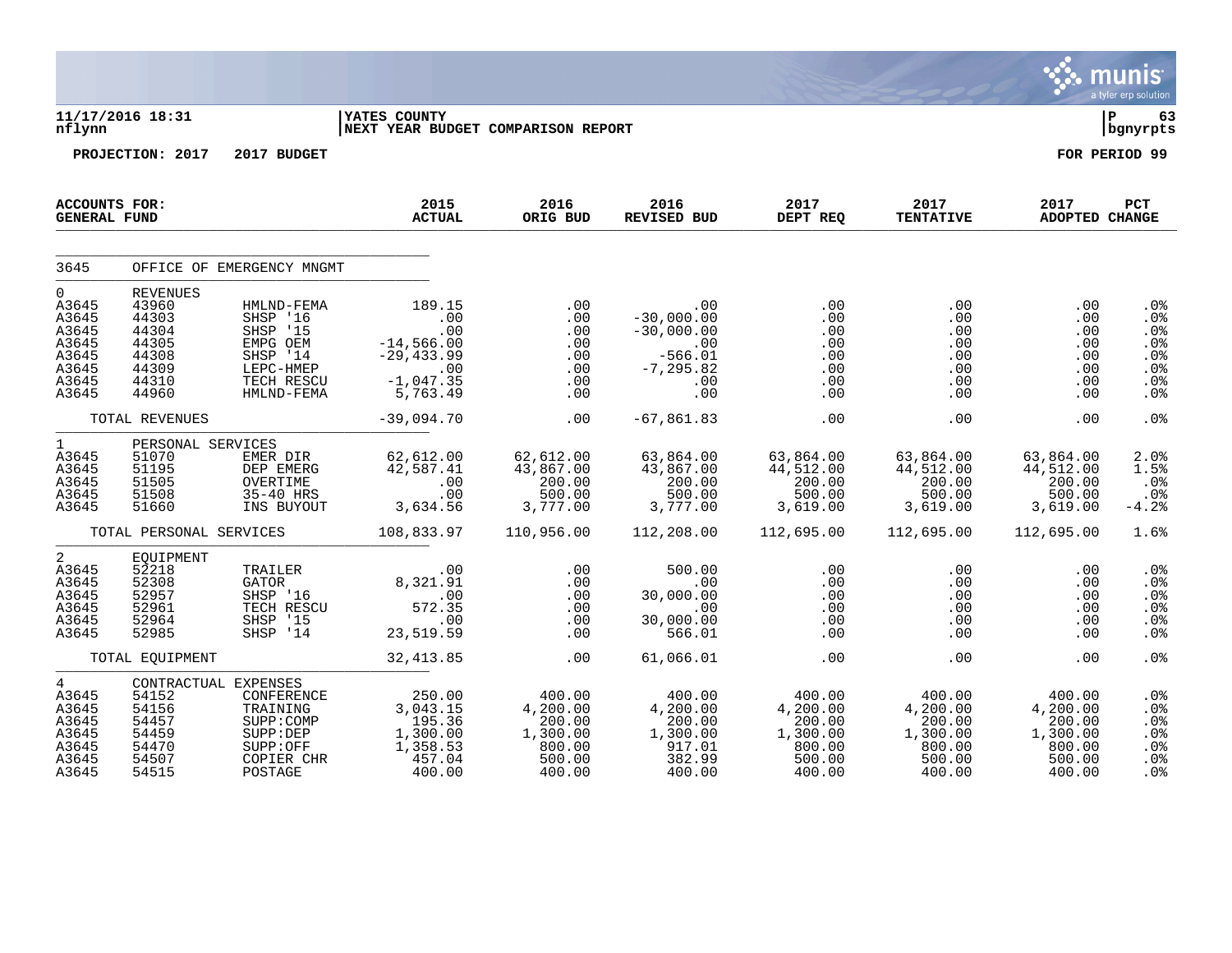

#### **11/17/2016 18:31 |YATES COUNTY |P 64 nflynn |NEXT YEAR BUDGET COMPARISON REPORT |bgnyrpts**

|       | <b>ACCOUNTS FOR:</b><br><b>GENERAL FUND</b>             |                            | 2015<br><b>ACTUAL</b> | 2016<br>ORIG BUD | 2016<br><b>REVISED BUD</b> | 2017<br>DEPT REQ | 2017<br><b>TENTATIVE</b> | 2017<br><b>ADOPTED</b> | <b>PCT</b><br>CHANGE |
|-------|---------------------------------------------------------|----------------------------|-----------------------|------------------|----------------------------|------------------|--------------------------|------------------------|----------------------|
| A3645 | 54522                                                   | SHIPMENTS                  | 5.85                  | 10.00            | 10.00                      | 10.00            | 10.00                    | 10.00                  | .0%                  |
| A3645 | 54653                                                   | GASOLINE                   | 1,300.37              | 1,800.00         | 1,800.00                   | 1,800.00         | 1,800.00                 | 1,800.00               | $.0\%$               |
| A3645 | 54654                                                   | MILEAGE                    | .00                   | 250.00           | 250.00                     | 250.00           | 250.00                   | 250.00                 | .0%                  |
| A3645 | 54660                                                   | TRAVEL EXP                 | 70.06                 | 400.00           | 400.00                     | 400.00           | 400.00                   | 400.00                 | .0%                  |
| A3645 | 54661                                                   | VEH MAINT                  | 1,876.16              | 1,100.00         | 1,100.00                   | 1,100.00         | 1,100.00                 | 1,100.00               | .0%                  |
| A3645 | 54676                                                   | UTIL: CELL                 | 632.25                | 725.00           | 725.00                     | 725.00           | 725.00                   | 725.00                 | .0%                  |
| A3645 | 54682                                                   | TEL/FAX                    | 1,807.72              | 1,600.00         | 1,600.00                   | 1,600.00         | 1,600.00                 | 1,600.00               | .0%                  |
| A3645 | 54704                                                   | BREATH SYS                 | 3,170.00              | 3,500.00         | 3,500.00                   | 3,500.00         | 3,500.00                 | 3,500.00               | .0%                  |
| A3645 | 54714                                                   | FIRE INV                   | 1,758.29              | 1,800.00         | 1,800.00                   | 1,800.00         | 1,800.00                 | 1,800.00               | .0%                  |
| A3645 | 54715                                                   | FIRE PREV                  | 1,034.30              | 1,200.00         | 1,200.00                   | 1,200.00         | 1,200.00                 | 1,200.00               | .0%                  |
| A3645 | 54716                                                   | FIRE SAFET                 | 2,065.37              | 2,900.00         | 2,900.00                   | 2,900.00         | 2,900.00                 | 2,900.00               | .0%                  |
| A3645 | 54717                                                   | CODE ENF.                  | .00                   | 3,000.00         | 3,000.00                   | 3,000.00         | 3,000.00                 | 3,000.00               | $.0\%$               |
| A3645 | 54734                                                   | RADIO PART                 | 1,686.47              | 2,100.00         | 2,100.00                   | 2,100.00         | 2,100.00                 | 2,100.00               | $.0\%$               |
| A3645 | 54774                                                   | PUMB TESTI                 | 2,060.00              | 2,200.00         | 2,200.00                   | 2,490.00         | 2,490.00                 | 2,490.00               | 13.2%                |
| A3645 | 54907                                                   | <b>DUES</b>                | 175.00                | 175.00           | 175.00                     | 175.00           | 175.00                   | 175.00                 | $.0\%$               |
| A3645 | 54916                                                   | PUBLICATN                  | 144.40                | 150.00           | 150.00                     | 150.00           | 150.00                   | 150.00                 | .0%                  |
| A3645 | 54959                                                   | EMERG PLNG                 | 141.90                | .00              | 7,295.82                   | .00              | .00                      | .00                    | .0%                  |
| A3645 | 54983                                                   | TECH RESUE                 | 475.00                | .00              | .00                        | .00              | .00                      | .00                    | $.0\%$               |
| A3645 | 54985                                                   | SHSP '14                   | 5,914.40              | .00              | .00                        | .00              | .00                      | .00                    | .0%                  |
|       |                                                         | TOTAL CONTRACTUAL EXPENSES | 31, 321.62            | 30,710.00        | 38,005.82                  | 31,000.00        | 31,000.00                | 31,000.00              | .9%                  |
| 8     | EMPLOYEE BENEFITS                                       |                            |                       |                  |                            |                  |                          |                        |                      |
| A3645 | 58100                                                   | FICA/MED                   | 8,162.06              | 8,379.00         | 8,475.00                   | 8,793.00         | 8,793.00                 | 8,793.00               | 4.9%                 |
| A3645 | 58303                                                   | INS-CSEA                   | 6,857.52              | 8,102.00         | 8,102.00                   | 7,784.00         | 7,784.00                 | 7,784.00               | $-3.9%$              |
|       |                                                         |                            | 15,019.58             | 16,481.00        | 16,577.00                  | 16,577.00        | 16,577.00                | 16,577.00              | .6%                  |
|       | TOTAL EMPLOYEE BENEFITS<br>TOTAL OFFICE OF EMERGENCY MN |                            | 148,494.32            | 158,147.00       | 159,995.00                 | 160,272.00       | 160,272.00               | 160,272.00             | 1.3%                 |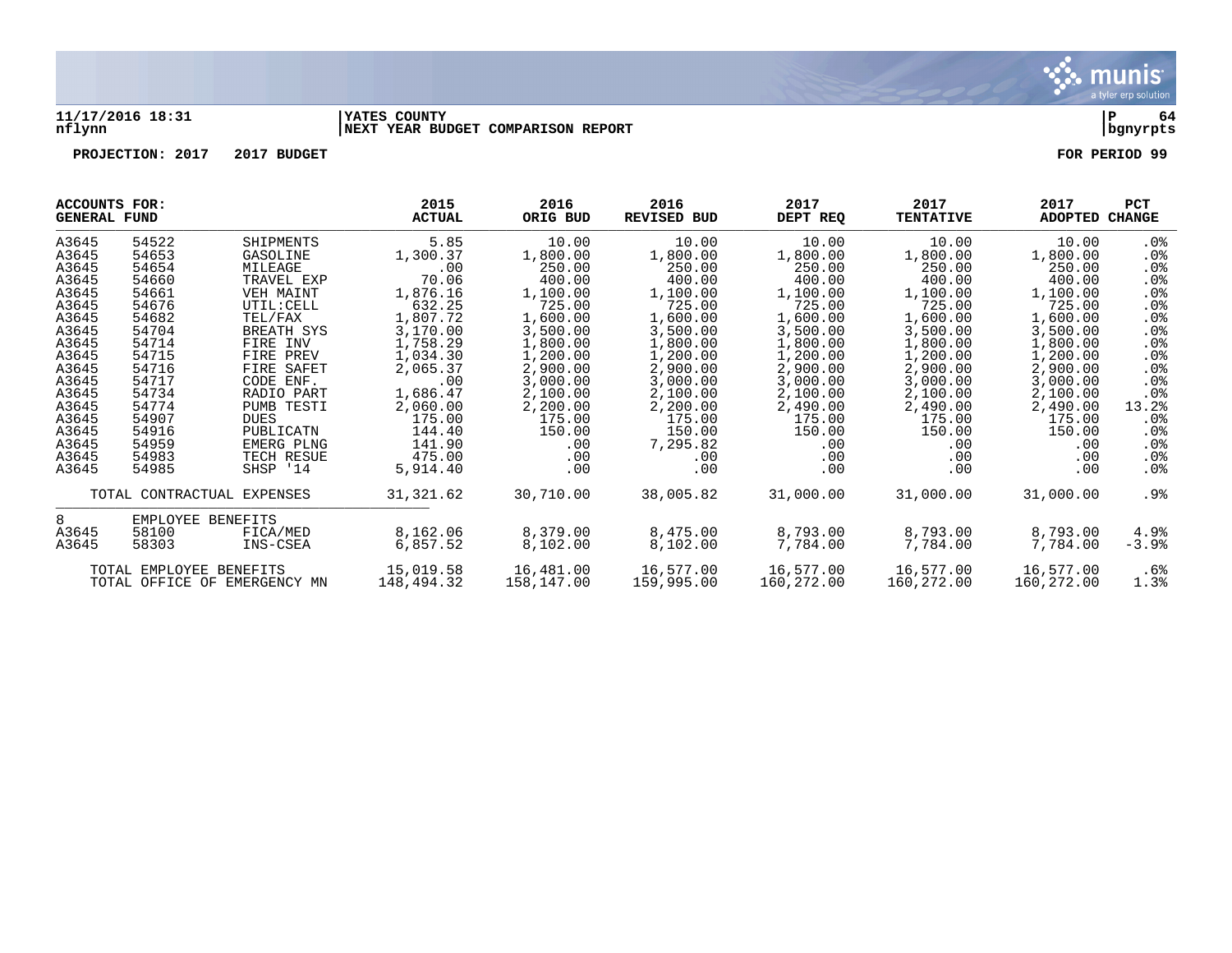|                                                                                                                                                                                                          |                                                                                                                                                                                                                |                                                                                                                                                                                                                                      |                                                                                                                                                                                                                                                               |                                                                                                                                                                                                                                                                    |                                                                                                                                                                                                                                                                     |                                                                                                                                                                                                                                                               |                                                                                                                                                                                                                                                               |                                                                                                                                                                                                                                                        | munis<br>a tyler erp solution                                                                                                                                                                                 |
|----------------------------------------------------------------------------------------------------------------------------------------------------------------------------------------------------------|----------------------------------------------------------------------------------------------------------------------------------------------------------------------------------------------------------------|--------------------------------------------------------------------------------------------------------------------------------------------------------------------------------------------------------------------------------------|---------------------------------------------------------------------------------------------------------------------------------------------------------------------------------------------------------------------------------------------------------------|--------------------------------------------------------------------------------------------------------------------------------------------------------------------------------------------------------------------------------------------------------------------|---------------------------------------------------------------------------------------------------------------------------------------------------------------------------------------------------------------------------------------------------------------------|---------------------------------------------------------------------------------------------------------------------------------------------------------------------------------------------------------------------------------------------------------------|---------------------------------------------------------------------------------------------------------------------------------------------------------------------------------------------------------------------------------------------------------------|--------------------------------------------------------------------------------------------------------------------------------------------------------------------------------------------------------------------------------------------------------|---------------------------------------------------------------------------------------------------------------------------------------------------------------------------------------------------------------|
| nflynn                                                                                                                                                                                                   | 11/17/2016 18:31                                                                                                                                                                                               |                                                                                                                                                                                                                                      | YATES COUNTY<br><b>NEXT YEAR BUDGET COMPARISON REPORT</b>                                                                                                                                                                                                     |                                                                                                                                                                                                                                                                    |                                                                                                                                                                                                                                                                     |                                                                                                                                                                                                                                                               |                                                                                                                                                                                                                                                               |                                                                                                                                                                                                                                                        | ∣ P<br>65<br>bgnyrpts                                                                                                                                                                                         |
|                                                                                                                                                                                                          | PROJECTION: 2017                                                                                                                                                                                               | 2017 BUDGET                                                                                                                                                                                                                          |                                                                                                                                                                                                                                                               |                                                                                                                                                                                                                                                                    |                                                                                                                                                                                                                                                                     |                                                                                                                                                                                                                                                               |                                                                                                                                                                                                                                                               |                                                                                                                                                                                                                                                        | FOR PERIOD 99                                                                                                                                                                                                 |
| <b>ACCOUNTS FOR:</b><br><b>GENERAL FUND</b>                                                                                                                                                              |                                                                                                                                                                                                                |                                                                                                                                                                                                                                      | 2015<br><b>ACTUAL</b>                                                                                                                                                                                                                                         | 2016<br>ORIG BUD                                                                                                                                                                                                                                                   | 2016<br><b>REVISED BUD</b>                                                                                                                                                                                                                                          | 2017<br>DEPT REQ                                                                                                                                                                                                                                              | 2017<br><b>TENTATIVE</b>                                                                                                                                                                                                                                      | 2017<br>ADOPTED CHANGE                                                                                                                                                                                                                                 | PCT                                                                                                                                                                                                           |
| 4010                                                                                                                                                                                                     | PUBLIC HEALTH                                                                                                                                                                                                  |                                                                                                                                                                                                                                      |                                                                                                                                                                                                                                                               |                                                                                                                                                                                                                                                                    |                                                                                                                                                                                                                                                                     |                                                                                                                                                                                                                                                               |                                                                                                                                                                                                                                                               |                                                                                                                                                                                                                                                        |                                                                                                                                                                                                               |
| 0<br>A4010<br>A4010<br>A4010<br>A4010<br>A4010<br>A4010<br>A4010<br>A4010<br>A4010<br>A4010<br>A4010<br>A4010                                                                                            | <b>REVENUES</b><br>41610<br>41689<br>42411<br>42701<br>43401<br>43403<br>43404<br>43407<br>44401<br>44457<br>44488<br>44489                                                                                    | PH FEES<br>DONATIONS<br>RENT-PH<br>PR YR RFND<br>PH<br>SAY<br>PHEP-EBOLA<br>EMS<br>PUB HLTH<br>LEAD<br>MED RES<br>DIS PLNG                                                                                                           | $-43,517.15$<br>$-1,806.23$<br>$-583.31$<br>$-618.00$<br>$-582,057.66$<br>$-234,999.96$<br>$-1, 252.84$<br>$-4,670.00$<br>$-29,003.92$<br>$-22, 291.40$<br>$-3,500.00$<br>$-49, 162.73$                                                                       | $-28,000.00$<br>.00<br>$-997.00$<br>.00<br>$-562, 500.00$<br>.00<br>.00<br>$-7,000.00$<br>$-34,422.00$<br>$-22, 430.00$<br>.00<br>$-52,096.00$                                                                                                                     | $-28,000.00$<br>$-50.00$<br>$-997.00$<br>.00<br>$-564,906.00$<br>$-299,690.24$<br>$-36,700.00$<br>$-7,000.00$<br>$-44,228.00$<br>$-22, 430.00$<br>$-5,950.08$<br>$-134,992.00$                                                                                      | $-24,000.00$<br>.00<br>$-997.00$<br>.00<br>$-549, 307.00$<br>.00<br>.00<br>$-9,720.00$<br>$-37,622.00$<br>$-23,552.00$<br>.00<br>$-52,096.00$                                                                                                                 | $-24,000.00$<br>.00<br>$-997.00$<br>.00<br>$-549, 307.00$<br>.00<br>.00<br>$-9,720.00$<br>$-37,622.00$<br>$-23,552.00$<br>.00<br>$-52,096.00$                                                                                                                 | $-24,000.00$<br>.00<br>$-997.00$<br>.00<br>$-549, 307.00$<br>.00<br>.00<br>$-9,720.00$<br>$-37,622.00$<br>$-23,552.00$<br>.00<br>$-52,096.00$                                                                                                          | $-14.3%$<br>.0%<br>.0%<br>.0%<br>$-2.3%$<br>.0%<br>.0%<br>38.9%<br>9.3%<br>5.0%<br>.0%<br>.0%                                                                                                                 |
|                                                                                                                                                                                                          | TOTAL REVENUES                                                                                                                                                                                                 |                                                                                                                                                                                                                                      | $-973, 463.20$                                                                                                                                                                                                                                                | $-707, 445.00$                                                                                                                                                                                                                                                     | $-1, 144, 943.32$                                                                                                                                                                                                                                                   | $-697, 294.00$                                                                                                                                                                                                                                                | $-697, 294.00$                                                                                                                                                                                                                                                | $-697, 294.00$                                                                                                                                                                                                                                         | $-1.4%$                                                                                                                                                                                                       |
| $\mathbf 1$<br>A4010<br>A4010<br>A4010<br>A4010<br>A4010<br>A4010<br>A4010<br>A4010<br>A4010<br>A4010<br>A4010<br>A4010<br>A4010<br>A4010<br>A4010<br>A4010<br>A4010<br>A4010<br>A4010<br>A4010<br>A4010 | PERSONAL SERVICES<br>51065<br>51149<br>51150<br>51151<br>51200<br>51271<br>51300<br>51302<br>51320<br>51330<br>51332<br>51333<br>51334<br>51340<br>51349<br>51502<br>51504<br>51505<br>51506<br>51508<br>51509 | DIR PATNT<br>SR ADM AST<br>PRINC ACT<br>SUPV PHN<br>ACCT CL TY<br>SR ACT<br>EMS COORD<br>PROP COORD<br>PH EDUC<br>PHN<br>PHN<br>PHN<br>PHN<br>RN<br>LPN<br>HOLIDAY OT<br>ON CALL<br>OVERTIME<br>PHONE WORK<br>35-40 HRS<br>COMP CSEA | 67,823.00<br>41, 253.78<br>.00<br>55, 473.58<br>30,976.55<br>36,923.69<br>37,106.38<br>9,249.33<br>52,672.42<br>51,795.51<br>53, 476.32<br>53, 476.33<br>49,722.26<br>49,822.38<br>39,609.36<br>.00<br>5,237.15<br>1,074.01<br>1,503.00<br>1,893.00<br>208.30 | 67,823.00<br>17,071.00<br>33,507.00<br>58,912.00<br>32,428.00<br>38,039.00<br>38,357.00<br>26,738.00<br>54,634.00<br>53,349.00<br>55,085.00<br>55,955.00<br>51,303.00<br>51,321.00<br>40,797.00<br>65.00<br>5,129.00<br>1,000.00<br>2,000.00<br>2,000.00<br>200.00 | 69,179.00<br>17,088.28<br>33,507.00<br>60,090.00<br>32,428.00<br>38,039.00<br>40,778.64<br>27, 273.00<br>54,634.00<br>50,851.08<br>55,085.00<br>55,955.00<br>51,303.00<br>51,321.00<br>40,797.00<br>65.00<br>5,129.00<br>1,400.00<br>2,000.00<br>2,000.00<br>162.88 | 69,179.00<br>.00<br>38,839.00<br>60,090.00<br>32,560.00<br>37,893.00<br>41,515.00<br>27, 273.00<br>54,873.00<br>51,106.00<br>54,873.00<br>55,893.00<br>51,170.00<br>51,124.00<br>40,795.00<br>80.00<br>7,159.00<br>1,000.00<br>2,000.00<br>2,000.00<br>150.00 | 69,179.00<br>.00<br>38,839.00<br>60,090.00<br>32,560.00<br>37,893.00<br>41,515.00<br>27, 273.00<br>54,873.00<br>51,106.00<br>54,873.00<br>55,893.00<br>51,170.00<br>51,124.00<br>40,795.00<br>80.00<br>7,159.00<br>1,000.00<br>2,000.00<br>2,000.00<br>150.00 | 69,179.00<br>38,839.00<br>60,090.00<br>32,560.00<br>37,893.00<br>41,515.00<br>27, 273.00<br>54,873.00<br>51,106.00<br>54,873.00<br>55,893.00<br>51,170.00<br>51,124.00<br>40,795.00<br>80.00<br>7,159.00<br>1,000.00<br>2,000.00<br>2,000.00<br>150.00 | 2.0%<br>$.00 - 100.0$<br>15.9%<br>2.0%<br>.4%<br>$- .4%$<br>8.2%<br>2.0%<br>$.4\%$<br>$-4.2%$<br>$-.4%$<br>$-.1$ %<br>$-0.3%$<br>$-.4%$<br>.0%<br>23.1%<br>39.6%<br>.0%<br>.0 <sub>8</sub><br>.0%<br>$-25.0%$ |

A4010 51510 CLOTHING 1,750.00 1,750.00 1,750.00 1,750.00 1,750.00 1,750.00 .0%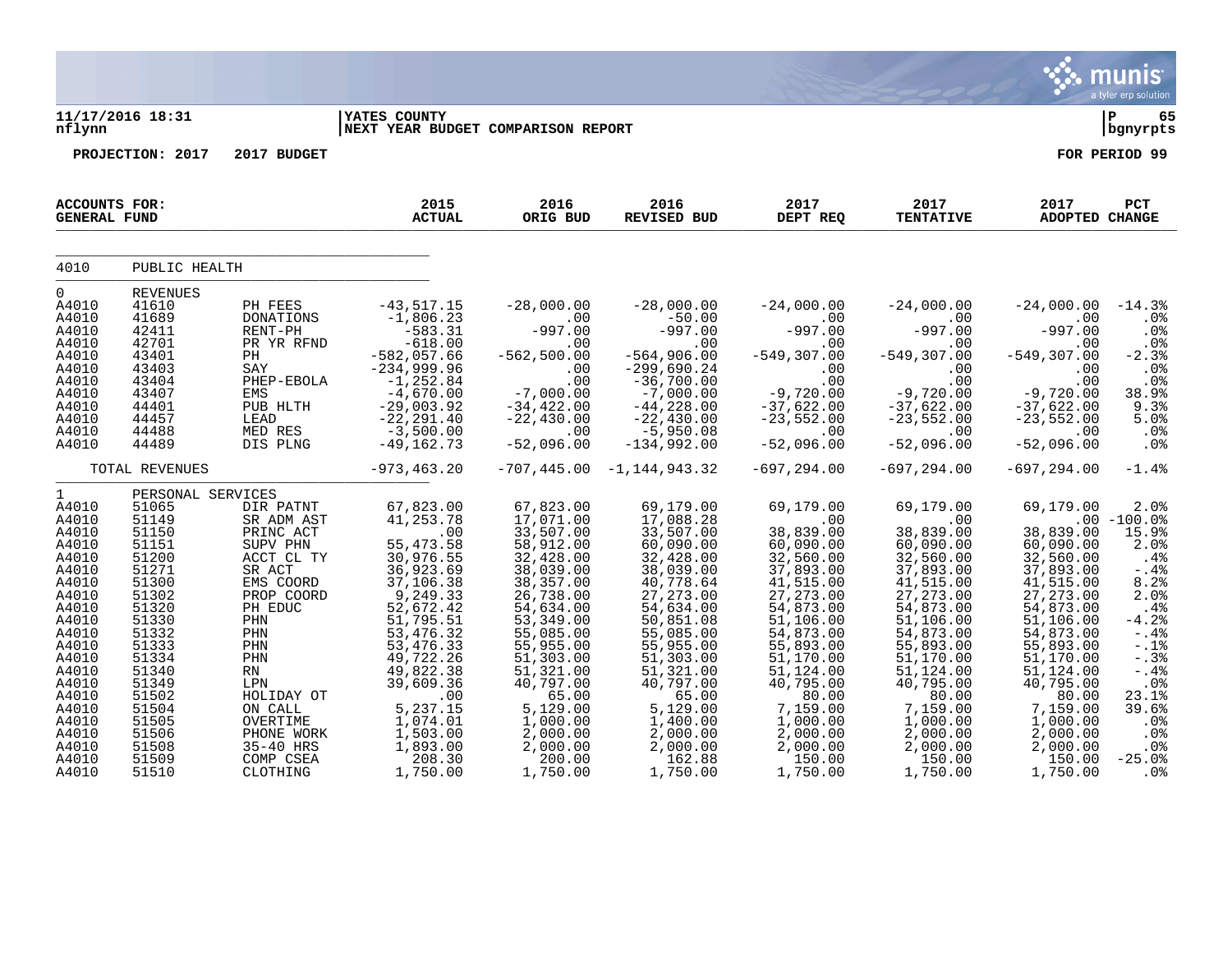

## **11/17/2016 18:31 |YATES COUNTY |P 66 nflynn |NEXT YEAR BUDGET COMPARISON REPORT |bgnyrpts**

| <b>ACCOUNTS FOR:</b><br><b>GENERAL FUND</b> |                         |                          | 2015<br><b>ACTUAL</b> | 2016<br>ORIG BUD | 2016<br><b>REVISED BUD</b> | 2017<br>DEPT REQ | 2017<br><b>TENTATIVE</b> | 2017<br><b>ADOPTED CHANGE</b> | <b>PCT</b>      |
|---------------------------------------------|-------------------------|--------------------------|-----------------------|------------------|----------------------------|------------------|--------------------------|-------------------------------|-----------------|
| A4010<br>A4010                              | 51660<br>51661          | INS BUYOUT<br>COMP NONUN | 3,634.56<br>.00       | 3,777.00<br>.00  | 3,777.00<br>37.12          | 3,619.00<br>.00  | 3,619.00<br>.00          | 3,619.00<br>.00               | $-4.2%$<br>.0%  |
|                                             | TOTAL PERSONAL SERVICES |                          | 644,680.91            | 691,240.00       | 694,650.00                 | 684,941.00       | 684,941.00               | 684,941.00                    | $-.9$           |
| 2<br>A4010                                  | EOUIPMENT<br>52115      | COMP HRDWR               | 889.02                | .00              | .00                        | .00              | .00                      | .00                           | .0 <sub>8</sub> |
|                                             |                         |                          |                       |                  |                            |                  |                          |                               |                 |
|                                             | TOTAL EQUIPMENT         |                          | 889.02                | .00              | .00                        | .00              | .00                      | .00                           | .0%             |
| $4\overline{ }$                             |                         | CONTRACTUAL EXPENSES     |                       |                  |                            |                  |                          |                               |                 |
| A4010                                       | 54035                   | PHYSICIAN                | 2,000.04              | 2,000.00         | 2,000.00                   | 2,400.00         | 2,400.00                 | 2,400.00                      | 20.0%           |
| A4010                                       | 54103                   | EMS EO                   | 557.76                | 800.00           | 850.00                     | 500.00           | 500.00                   | 500.00                        | $-37.5%$        |
| A4010                                       | 54104                   | FL HLTH SY               | .00                   | .00              | .00                        | 2,000.00         | .00                      | .00                           | .0%             |
| A4010                                       | 54106                   | VACCINE                  | 865.12                | 1,040.00         | 1,040.00                   | 1,000.00         | 1,000.00                 | 1,000.00                      | $-3.8%$         |
| A4010                                       | 54107                   | IMMUN PROG               | 38,590.85             | 36,551.00        | 36,551.00                  | 29,812.00        | 29,812.00                | 29,812.00                     | $-18.4%$        |
| A4010                                       | 54109                   | LEAD PROG                | 3,962.07              | 4,000.00         | 4,000.00                   | 12,405.00        | 12,405.00                | 12,405.00                     | 210.1%          |
| A4010                                       | 54113                   | STD TX                   | 2,839.48              | 4,000.00         | 4,000.00                   | 3,500.00         | 3,500.00                 | 3,500.00                      | $-12.5%$        |
| A4010                                       | 54116                   | TB CARE                  | 4,280.95              | 5,000.00         | 5,000.00                   | 3,500.00         | 3,500.00                 | 3,500.00                      | $-30.0%$        |
| A4010                                       | 54120                   | CORP COMP                | 17,000.00             | 23,000.00        | 23,000.00                  | 17,500.00        | 17,500.00                | 17,500.00                     | $-23.9%$        |
| A4010                                       | 54152                   | CONFERENCE               | 85.00                 | 750.00           | 750.00                     | 750.00           | 750.00                   | 750.00                        | .0 <sub>8</sub> |
| A4010                                       | 54153                   | EDUCATION                | 551.25                | 5,000.00         | 4,300.00                   | 5,000.00         | 5,000.00                 | 5,000.00                      | .0 <sup>8</sup> |
| A4010                                       | 54156                   | TRAINING                 | 7,124.10              | 12,590.00        | 12,232.67                  | 17,000.00        | 17,000.00                | 17,000.00                     | 35.0%           |
| A4010                                       | 54457                   | SUPP: COMP               | 8.00                  | 200.00           | 200.00                     | .00              | .00                      |                               | $.00 - 100.0%$  |
| A4010                                       | 54469                   | SUPP: NURSG              | 2,529.04              | 2,500.00         | 4,606.00                   | 2,500.00         | 2,500.00                 | 2,500.00                      | $.0\%$          |
| A4010                                       | 54470                   | SUPP:OFF                 | 1,655.32              | 1,500.00         | 2,200.00                   | 1,700.00         | 1,700.00                 | 1,700.00                      | 13.3%           |
| A4010                                       | 54507                   | COPIER CHR               | 396.05                | 750.00           | 750.00                     | .00              | .00                      |                               | $.00 - 100.0%$  |
| A4010                                       | 54515                   | POSTAGE                  | 1,138.16              | 1,500.00         | 1,500.00                   | 1,250.00         | 1,250.00                 | 1,250.00                      | $-16.7%$        |
| A4010                                       | 54516                   | PRINTING                 | 337.20                | 625.00           | 925.00                     | 1,150.00         | 1,150.00                 | 1,150.00                      | 84.0%           |
| A4010                                       | 54522                   | SHIPMENTS                | 833.48                | .00              | .00                        | .00              | .00                      | .00                           | .0 <sub>8</sub> |
| A4010                                       | 54571                   | COMP SOFT                | 441.00                | .00              | .00                        | .00              | .00                      | .00                           | $.0\%$          |
| A4010                                       | 54574                   | COMP MAINT               | 7,291.54              | 6,565.00         | 6,565.00                   | 6,695.00         | 6,695.00                 | 6,695.00                      | 2.0%            |
| A4010                                       | 54653                   | GASOLINE                 | 1,848.01              | 3,200.00         | 3,200.00                   | 1,500.00         | 1,500.00                 | 1,500.00                      | $-53.1%$        |
| A4010                                       | 54654                   | MILEAGE                  | 8,627.52              | 9,250.00         | 9,250.00                   | 8,000.00         | 8,000.00                 | 8,000.00                      | $-13.5%$        |
| A4010                                       | 54660                   | TRAVEL EXP               | 259.35                | 475.00           | 832.33                     | 731.00           | 731.00                   | 731.00                        | 53.9%           |
| A4010                                       | 54661                   | VEH MAINT                | 1,941.61              | 2,000.00         | 2,000.00                   | 2,000.00         | 2,000.00                 | 2,000.00                      | $.0\%$          |
| A4010                                       | 54676                   | UTIL: CELL               | 1,718.71              | 1,700.00         | 1,700.00                   | .00              | .00                      |                               | $.00 - 100.0$   |
| A4010                                       | 54682                   | TEL/FAX                  | 2,991.45              | 3,400.00         | 3,400.00                   | 5,400.00         | 5,400.00                 | 5,400.00                      | 58.8%           |
| A4010                                       | 54767                   | <b>RELOCATE</b>          | $.00 \,$              | 14,500.00        | 14,500.00                  | 6, 300.00        | 6, 300.00                | 6, 300.00                     | $-56.6%$        |
| A4010                                       | 54856                   | RABIES TX                | 4,980.79              | .00              | $-950.00$                  | .00              | .00                      | .00                           | . 0 %           |
| A4010                                       | 54904                   | BID NOTICE               | .00                   | 150.00           | 150.00                     | 150.00           | 150.00                   | 150.00                        | .0%             |
| A4010                                       | 54906                   | CO DESIGNE               | 626.00                | .00              | .00                        | .00              | .00                      | .00                           | .0%             |
| A4010                                       | 54907                   | <b>DUES</b>              | 7.785.16              | 1,254.00         | 1,254.00                   | 1,251.00         | 1,251.00                 | 1,251.00                      | $-.2$ .         |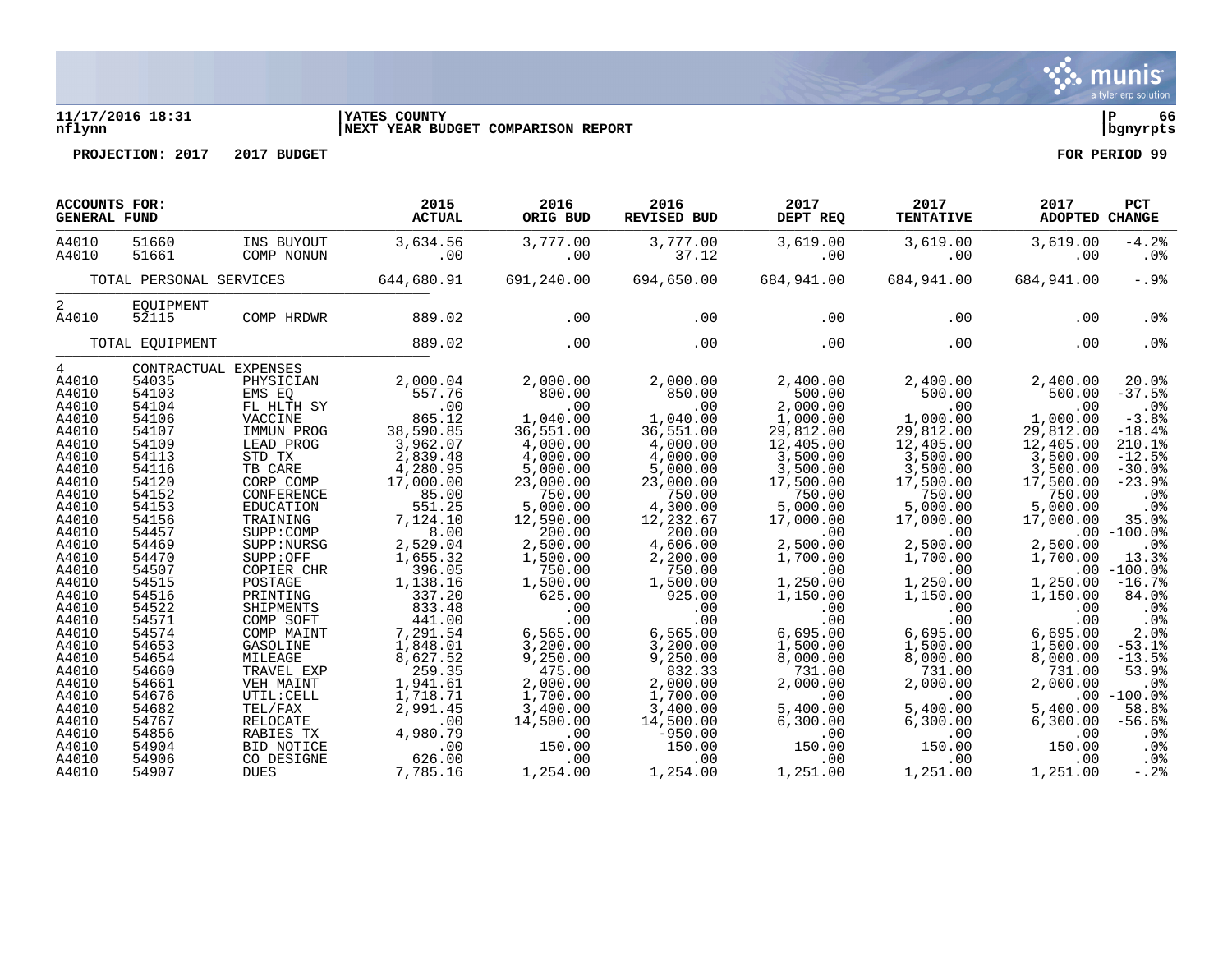

#### **11/17/2016 18:31 |YATES COUNTY |P 67 nflynn |NEXT YEAR BUDGET COMPARISON REPORT |bgnyrpts**

|                                                                                                                       | ACCOUNTS FOR: |                                      | 2015                                 | 2016                                 | 2016                                 | 2017                                 | 2017                                 | 2017                        | <b>PCT</b>      |
|-----------------------------------------------------------------------------------------------------------------------|---------------|--------------------------------------|--------------------------------------|--------------------------------------|--------------------------------------|--------------------------------------|--------------------------------------|-----------------------------|-----------------|
|                                                                                                                       | GENERAL FUND  |                                      | <b>ACTUAL</b>                        | ORIG BUD                             | <b>REVISED BUD</b>                   | DEPT REO                             | <b>TENTATIVE</b>                     | <b>ADOPTED</b>              | CHANGE          |
| A4010                                                                                                                 | 54911         | INS                                  | 5,404.78                             | 6,000.00                             | 5,742.00                             | 5,782.00                             | 5,782.00                             | 5,782.00                    | $-3.6%$         |
| A4010                                                                                                                 | 54938         | DISASTER P                           | 31,126.08                            | .00                                  | 82,896.00                            | .00                                  | .00                                  | .00                         | $.0\%$          |
| A4010                                                                                                                 | 54939         | LEARNING                             | .00                                  | .00                                  | 9,806.00                             | .00                                  | .00                                  | .00                         | .0 <sub>8</sub> |
| A4010                                                                                                                 | 54942         | PHEP-EBOLA                           | 1,208.89                             | .00                                  | 36,700.00                            | .00                                  | .00                                  | .00                         | .0 <sub>8</sub> |
| A4010                                                                                                                 | 54947         | RURAL HEAL                           | 229,069.56                           | .00                                  | 299,690.24                           | .00                                  | .00                                  | .00                         | .0 <sub>8</sub> |
| A4010                                                                                                                 | 54956         | MED RES                              | 3,312.99                             | .00                                  | 5,950.08                             | .00                                  | .00                                  | .00                         | $.0\%$          |
| TOTAL CONTRACTUAL EXPENSES                                                                                            |               | 393, 387. 31                         | 150,300.00                           | 586,590.32                           | 139,776.00                           | 137,776.00                           | 137,776.00                           | $-7.0\%$                    |                 |
| 8<br>EMPLOYEE<br>BENEFITS<br>58100<br>A4010<br>FICA/MED<br>A4010<br>58303<br>INS-CSEA<br>A4010<br>58305<br>INS-NON UN |               | 46,172.81<br>127,036.20<br>21,719.28 | 50,299.00<br>147,444.00<br>31,409.00 | 50,675.00<br>166,683.28<br>12,169.72 | 50,039.00<br>167,247.00<br>11,854.00 | 50,039.00<br>167,247.00<br>11,854.00 | 50,039.00<br>167,247.00<br>11,854.00 | $-.5%$<br>13.4%<br>$-62.3%$ |                 |
| TOTAL EMPLOYEE BENEFITS                                                                                               |               | 194,928.29                           | 229,152.00                           | 229,528.00                           | 229,140.00                           | 229,140.00                           | 229,140.00                           | $.0\%$                      |                 |
| TOTAL PUBLIC HEALTH                                                                                                   |               | 260, 422.33                          | 363, 247, 00                         | 365,825.00                           | 356,563.00                           | 354,563.00                           | 354,563.00                           | $-1.8%$                     |                 |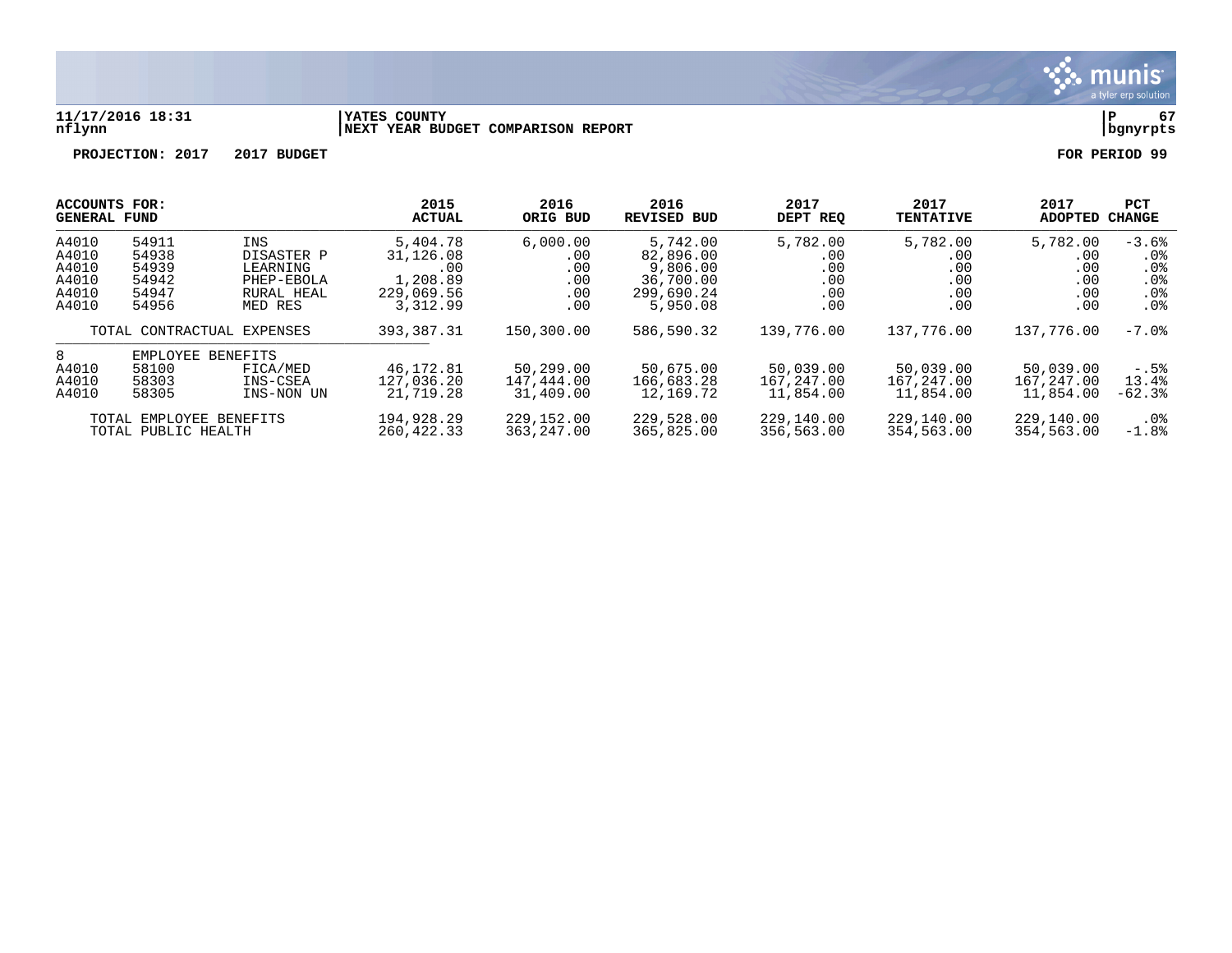|                                      |                                                    |                               |                                  |                          |                            |                     |                          |                        | <b>munis</b><br>a tyler erp solution |
|--------------------------------------|----------------------------------------------------|-------------------------------|----------------------------------|--------------------------|----------------------------|---------------------|--------------------------|------------------------|--------------------------------------|
| nflynn                               | 11/17/2016 18:31                                   |                               | YATES COUNTY<br>NEXT YEAR BUDGET | <b>COMPARISON REPORT</b> |                            |                     |                          |                        | 68<br> P<br>  bgnyrpts               |
|                                      | PROJECTION: 2017                                   | 2017 BUDGET                   |                                  |                          |                            |                     |                          |                        | FOR PERIOD 99                        |
| ACCOUNTS FOR:<br><b>GENERAL FUND</b> |                                                    |                               | 2015<br><b>ACTUAL</b>            | 2016<br>ORIG BUD         | 2016<br><b>REVISED BUD</b> | 2017<br>DEPT REQ    | 2017<br><b>TENTATIVE</b> | 2017<br><b>ADOPTED</b> | PCT<br><b>CHANGE</b>                 |
| 4042                                 | RABIES CONTROL                                     |                               |                                  |                          |                            |                     |                          |                        |                                      |
| $\Omega$<br>A4042                    | <b>REVENUES</b><br>43401                           | RABIES/PH                     | .00                              | $-11,500.00$             | $-12, 257.00$              | $-9,442.00$         | $-9,442.00$              | $-9,442.00$            | $-17.9%$                             |
|                                      | TOTAL REVENUES                                     |                               | .00                              | $-11,500.00$             | $-12, 257.00$              | $-9,442.00$         | $-9,442.00$              | $-9,442.00$            | $-17.9%$                             |
| 4<br>A4042                           | CONTRACTUAL<br>54855                               | <b>EXPENSES</b><br>RABIES CNT | 7,202.36                         | 13,500.00                | 15,207.00                  | 10,000.00           | 10,000.00                | 10,000.00              | $-25.9%$                             |
|                                      | TOTAL CONTRACTUAL EXPENSES<br>TOTAL RABIES CONTROL |                               | 7,202.36<br>7,202.36             | 13,500.00<br>2,000.00    | 15,207.00<br>2,950.00      | 10,000.00<br>558.00 | 10,000.00<br>558.00      | 10,000.00<br>558.00    | $-25.9%$<br>$-72.1%$                 |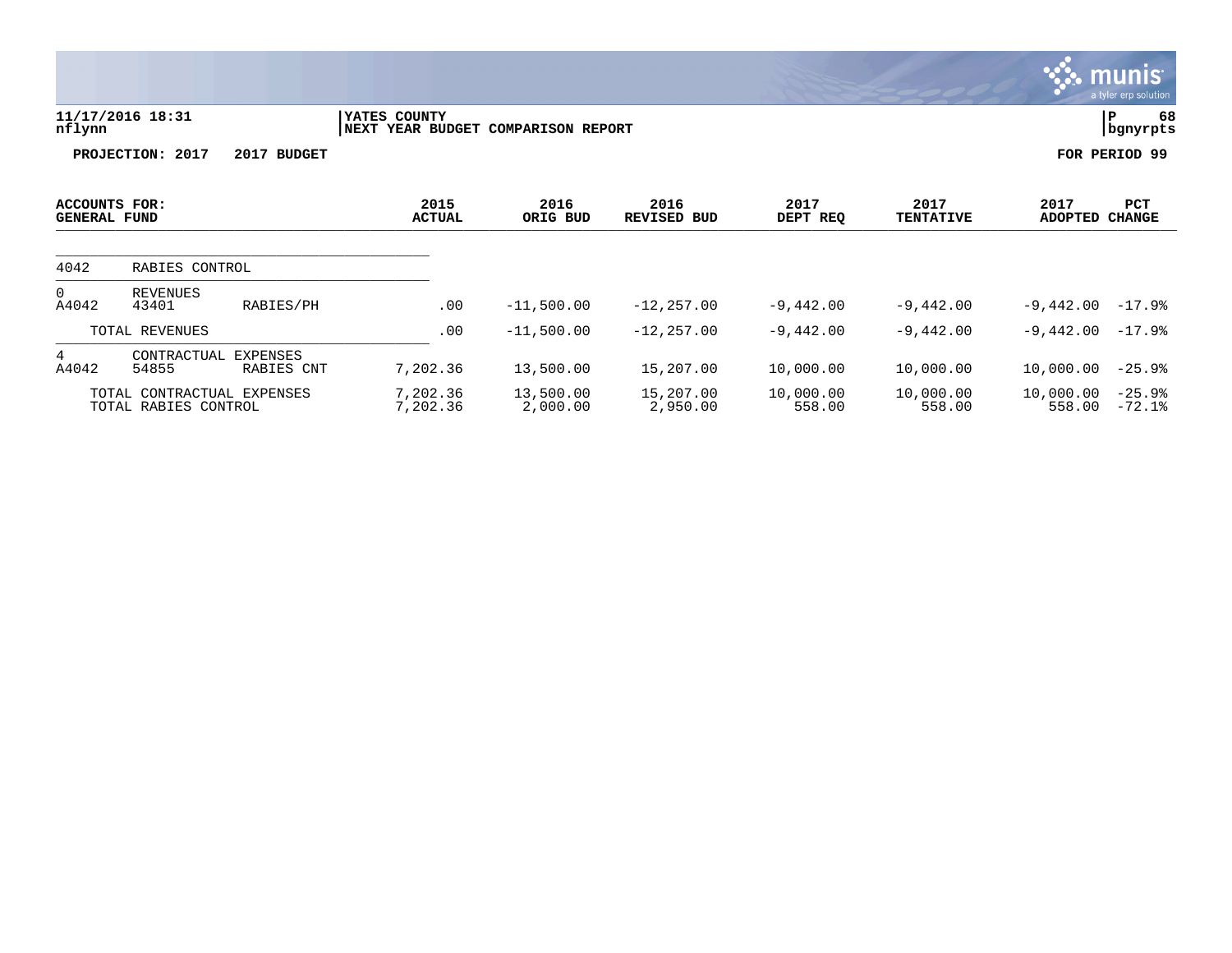|                                      |                               |                        |                                                    |                  |                            |                  |                          | a tyler erp solution                 |
|--------------------------------------|-------------------------------|------------------------|----------------------------------------------------|------------------|----------------------------|------------------|--------------------------|--------------------------------------|
| nflynn                               | 11/17/2016 18:31              |                        | YATES COUNTY<br>NEXT YEAR BUDGET COMPARISON REPORT |                  |                            |                  |                          | 69<br>P<br>bgnyrpts                  |
|                                      | PROJECTION: 2017              | 2017 BUDGET            |                                                    |                  |                            |                  |                          | FOR PERIOD 99                        |
| ACCOUNTS FOR:<br><b>GENERAL FUND</b> |                               |                        | 2015<br><b>ACTUAL</b>                              | 2016<br>ORIG BUD | 2016<br><b>REVISED BUD</b> | 2017<br>DEPT REQ | 2017<br><b>TENTATIVE</b> | 2017<br><b>PCT</b><br>ADOPTED CHANGE |
| 4046                                 |                               | PHYSICALLY HANDICAPPED |                                                    |                  |                            |                  |                          |                                      |
| $\mathbf 0$<br>A4046                 | REVENUES<br>43446             | HNDCP CHLD             | 145.00                                             | $-87.00$         | $-87.00$                   | .00              | .00                      | $.00 - 100.0$                        |
|                                      | TOTAL REVENUES                |                        | 145.00                                             | $-87.00$         | $-87.00$                   | .00              | .00                      | $.00 - 100.0$                        |
| $4\overline{ }$<br>A4046             | CONTRACTUAL EXPENSES<br>54112 | PHC MED                | 174.00                                             | 174.00           | 174.00                     | .00              | .00                      | .00 -100.0%                          |

 $\ddot{\ddot{\mathbf{w}}}$  munis

TOTAL CONTRACTUAL EXPENSES 174.00 174.00 174.00 .00 .00 .00 -100.0% TOTAL PHYSICALLY HANDICAPPED 319.00 87.00 87.00 .00 .00 .00 -100.0%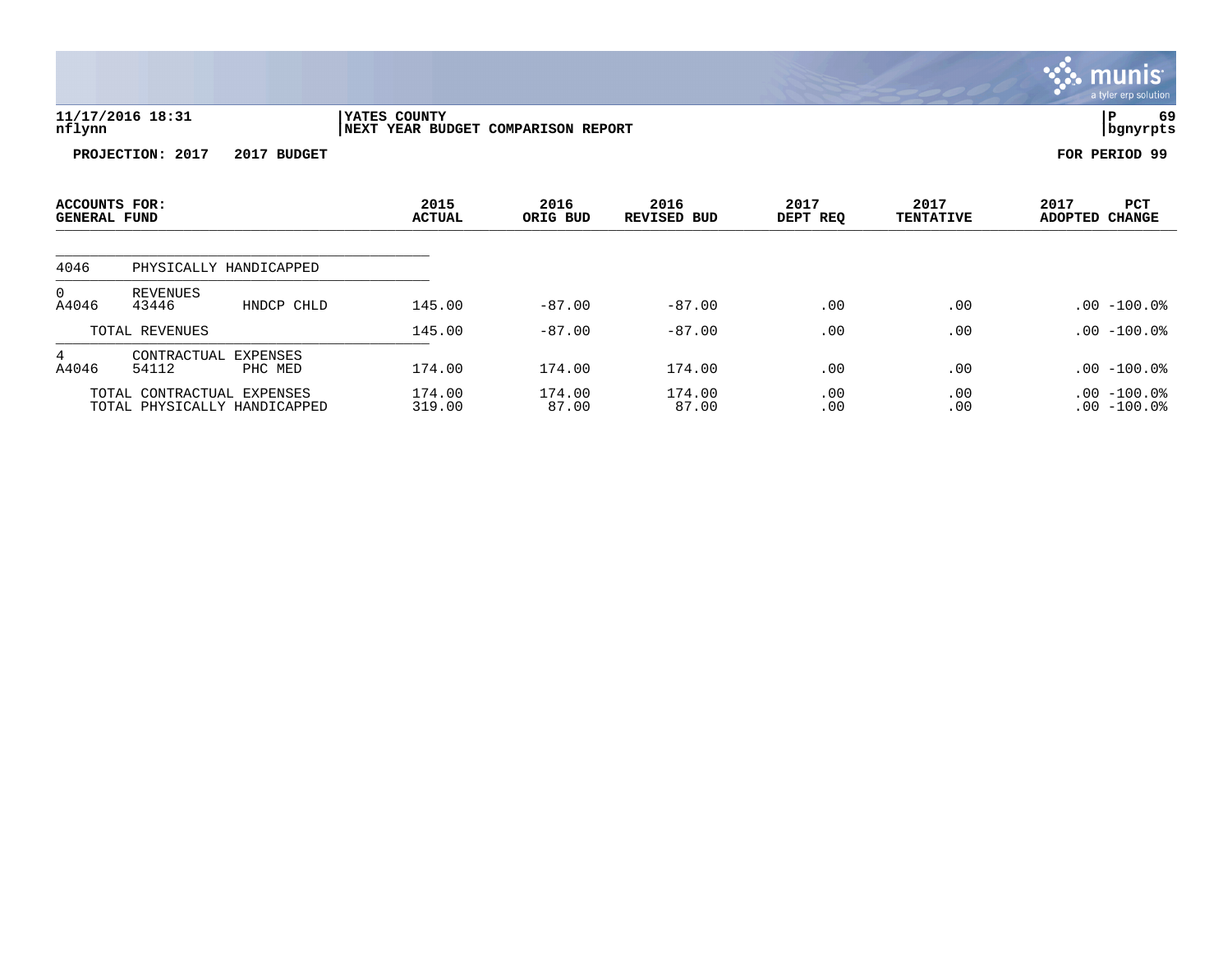|                               |                                                            |                     |                                  |                          |                            |                        |                             |                        | a crisi sip solution        |
|-------------------------------|------------------------------------------------------------|---------------------|----------------------------------|--------------------------|----------------------------|------------------------|-----------------------------|------------------------|-----------------------------|
| nflynn                        | 11/17/2016 18:31                                           |                     | YATES COUNTY<br>NEXT YEAR BUDGET | <b>COMPARISON REPORT</b> |                            |                        |                             |                        | 70<br>P<br>  bgnyrpts       |
|                               | PROJECTION: 2017                                           | 2017 BUDGET         |                                  |                          |                            |                        |                             |                        | FOR PERIOD 99               |
| ACCOUNTS FOR:<br>GENERAL FUND |                                                            |                     | 2015<br><b>ACTUAL</b>            | 2016<br>ORIG BUD         | 2016<br><b>REVISED BUD</b> | 2017<br>DEPT REQ       | 2017<br><b>TENTATIVE</b>    | 2017<br><b>ADOPTED</b> | <b>PCT</b><br><b>CHANGE</b> |
| 4054                          | EARLY INTERVENTION SERV                                    |                     |                                  |                          |                            |                        |                             |                        |                             |
| 0<br>A4054<br>A4054           | REVENUES<br>41619<br>43449                                 | EI FEES<br>$PHC-EI$ | $-13, 765.25$<br>$-16,862.42$    | .00<br>$-35,280.00$      | .00<br>$-35, 280.00$       | .00<br>$-35,280.00$    | $.00 \ \rm$<br>$-35,280.00$ | .00<br>$-35, 280.00$   | $.0\%$<br>.0%               |
|                               | TOTAL REVENUES                                             |                     | $-30,627.67$                     | $-35,280.00$             | $-35,280.00$               | $-35,280.00$           | $-35,280.00$                | $-35,280.00$           | $.0\%$                      |
| 4<br>A4054                    | CONTRACTUAL<br>54102                                       | EXPENSES<br>EI SERV | 47,071.62                        | 72,000.00                | 92,000.00                  | 72,000.00              | 72,000.00                   | 72,000.00              | $.0\%$                      |
|                               | TOTAL CONTRACTUAL EXPENSES<br>TOTAL EARLY INTERVENTION SER |                     | 47,071.62<br>16,443.95           | 72,000.00<br>36,720.00   | 92,000.00<br>56,720.00     | 72,000.00<br>36,720.00 | 72,000.00<br>36,720.00      | 72,000.00<br>36,720.00 | .0%<br>.0%                  |

 $\ddot{\mathbf{w}}$  munis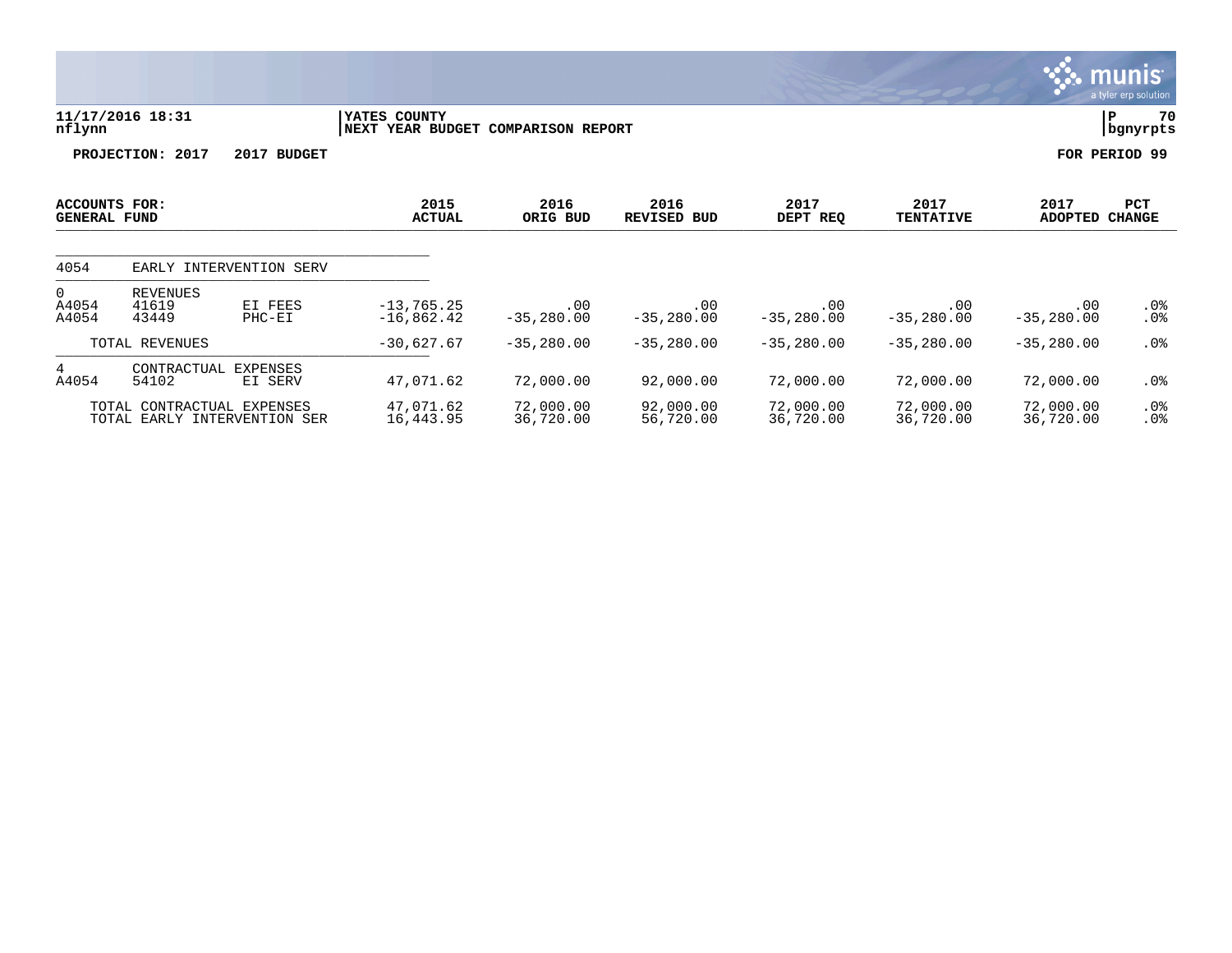|                                                                                                                                                                                                 |                                                                                                                                                                                                     |                                                                                                                                                                                                                                                          |                                                                                                                                                                                                                                                                                                                            |                                                                                                                                                                                                                                                                                                  |                                                                                                                                                                                                                                                                                                                          |                                                                                                                                                                                                                                                                                            |                                                                                                                                                                                                                                                                                            |                                                                                                                                                                                                                                                                                 | a tyler erp solution                                                                                                                                                                               |
|-------------------------------------------------------------------------------------------------------------------------------------------------------------------------------------------------|-----------------------------------------------------------------------------------------------------------------------------------------------------------------------------------------------------|----------------------------------------------------------------------------------------------------------------------------------------------------------------------------------------------------------------------------------------------------------|----------------------------------------------------------------------------------------------------------------------------------------------------------------------------------------------------------------------------------------------------------------------------------------------------------------------------|--------------------------------------------------------------------------------------------------------------------------------------------------------------------------------------------------------------------------------------------------------------------------------------------------|--------------------------------------------------------------------------------------------------------------------------------------------------------------------------------------------------------------------------------------------------------------------------------------------------------------------------|--------------------------------------------------------------------------------------------------------------------------------------------------------------------------------------------------------------------------------------------------------------------------------------------|--------------------------------------------------------------------------------------------------------------------------------------------------------------------------------------------------------------------------------------------------------------------------------------------|---------------------------------------------------------------------------------------------------------------------------------------------------------------------------------------------------------------------------------------------------------------------------------|----------------------------------------------------------------------------------------------------------------------------------------------------------------------------------------------------|
| nflynn                                                                                                                                                                                          | 11/17/2016 18:31                                                                                                                                                                                    |                                                                                                                                                                                                                                                          | <b>YATES COUNTY</b><br>NEXT YEAR BUDGET COMPARISON REPORT                                                                                                                                                                                                                                                                  |                                                                                                                                                                                                                                                                                                  |                                                                                                                                                                                                                                                                                                                          |                                                                                                                                                                                                                                                                                            |                                                                                                                                                                                                                                                                                            |                                                                                                                                                                                                                                                                                 | Þ<br>71<br>  bgnyrpts                                                                                                                                                                              |
|                                                                                                                                                                                                 | PROJECTION: 2017                                                                                                                                                                                    | 2017 BUDGET                                                                                                                                                                                                                                              |                                                                                                                                                                                                                                                                                                                            |                                                                                                                                                                                                                                                                                                  |                                                                                                                                                                                                                                                                                                                          |                                                                                                                                                                                                                                                                                            |                                                                                                                                                                                                                                                                                            |                                                                                                                                                                                                                                                                                 | FOR PERIOD 99                                                                                                                                                                                      |
| <b>ACCOUNTS FOR:</b><br><b>GENERAL FUND</b>                                                                                                                                                     |                                                                                                                                                                                                     |                                                                                                                                                                                                                                                          | 2015<br><b>ACTUAL</b>                                                                                                                                                                                                                                                                                                      | 2016<br>ORIG BUD                                                                                                                                                                                                                                                                                 | 2016<br>REVISED BUD                                                                                                                                                                                                                                                                                                      | 2017<br>DEPT REQ                                                                                                                                                                                                                                                                           | 2017<br><b>TENTATIVE</b>                                                                                                                                                                                                                                                                   | 2017<br>ADOPTED CHANGE                                                                                                                                                                                                                                                          | PCT                                                                                                                                                                                                |
| 4320                                                                                                                                                                                            | COMMUNITY SERVICES                                                                                                                                                                                  |                                                                                                                                                                                                                                                          |                                                                                                                                                                                                                                                                                                                            |                                                                                                                                                                                                                                                                                                  |                                                                                                                                                                                                                                                                                                                          |                                                                                                                                                                                                                                                                                            |                                                                                                                                                                                                                                                                                            |                                                                                                                                                                                                                                                                                 |                                                                                                                                                                                                    |
| $\mathbf 0$<br>A4320<br>A4320<br>A4320<br>A4320<br>A4320<br>A4320<br>A4320<br>A4320<br>A4320<br>A4320<br>A4320<br>A4320<br>A4320<br>A4320<br>A4320<br>A4320<br>A4320<br>A4320<br>A4320<br>A4320 | <b>REVENUES</b><br>41690<br>42701<br>43490<br>43491<br>43492<br>43493<br>43494<br>43495<br>43496<br>43498<br>43500<br>43502<br>43503<br>43504<br>43507<br>43508<br>43509<br>43511<br>43512<br>44490 | MH GRANTS<br>PR YR RFND<br>LGU<br>CO HLTH GR<br>COMM SUPP<br>PSYCH REHA<br>C&F<br>REINVEST<br>MR LGU<br>INTEGRATED<br>KENDRAS LW<br>CHLDRN CM<br>SUPP HSNG<br>SUBS ABUSE<br>CLINICAL I<br>EMERG C&F<br>CLINIC ADU<br>HLTH HOME<br>OMH COLA<br>MH FED SAL | 546.00<br>$-73,044.00$<br>$-50,073.00$<br>.00<br>$-221, 453.00$<br>$-116, 384.00$<br>$-194, 714.00$<br>$-366, 819.00$<br>$-11, 255.00$<br>$-52, 423.00$<br>$-17,476.00$<br>$-30,580.00$<br>$-25, 425.00$<br>$-323, 172.00$<br>$-76, 444.00$<br>$-94,076.00$<br>$-7,812.00$<br>$-33, 312.00$<br>$-7,894.00$<br>$-15,740.00$ | .00<br>.00<br>$-59, 567.00$<br>.00<br>$-216,686.00$<br>$-120,828.00$<br>$-181,964.00$<br>$-391,608.00$<br>$-11, 255.00$<br>$-71,084.00$<br>$-17,656.00$<br>$-40, 444.00$<br>$-76, 346.00$<br>$-321,514.00$<br>$-81,611.00$<br>$-95,476.00$<br>$-7,926.00$<br>$-33, 312.00$<br>.00<br>$-5,000.00$ | $-5,832.95$<br>.00<br>$-59,633.00$<br>$-11, 155.00$<br>$-216,686.00$<br>$-120,828.00$<br>$-181,964.00$<br>$-392, 113.00$<br>$-11, 255.00$<br>$-71, 369.00$<br>$-17,656.00$<br>$-40, 444.00$<br>$-80,588.00$<br>$-321, 514.00$<br>$-82,442.00$<br>$-95,620.00$<br>$-7,926.00$<br>$-33,496.00$<br>$-104.00$<br>$-5,000.00$ | $.00 \,$<br>.00<br>$-59,567.00$<br>.00<br>$-216,684.00$<br>$-120,868.00$<br>$-181,984.00$<br>$-391,608.00$<br>$-17,481.00$<br>$-71,084.00$<br>$-17,656.00$<br>$-13, 468.00$<br>$-84, 861.00$<br>$-324,746.00$<br>$-81,612.00$<br>$-95,476.00$<br>$-7,928.00$<br>$-33,312.00$<br>.00<br>.00 | $.00 \,$<br>.00<br>$-59,567.00$<br>.00<br>$-216,684.00$<br>$-120,868.00$<br>$-181,984.00$<br>$-391,608.00$<br>$-17,481.00$<br>$-71,084.00$<br>$-17,656.00$<br>$-13,468.00$<br>$-84, 861.00$<br>$-324,746.00$<br>$-81,612.00$<br>$-95,476.00$<br>$-7,928.00$<br>$-33, 312.00$<br>.00<br>.00 | .00<br>.00<br>$-59,567.00$<br>.00<br>$-216,684.00$<br>$-120,868.00$<br>$-181,984.00$<br>$-391,608.00$<br>$-17,481.00$<br>$-71,084.00$<br>$-17,656.00$<br>$-13, 468.00$<br>$-84, 861.00$<br>$-324,746.00$<br>$-81,612.00$<br>$-95,476.00$<br>$-7,928.00$<br>$-33, 312.00$<br>.00 | .0%<br>.0%<br>.0%<br>.0%<br>.0%<br>.0%<br>.0 <sub>8</sub><br>$.0%$<br>55.3%<br>.0 <sub>8</sub><br>.0 <sub>8</sub><br>$-66.7%$<br>11.2%<br>1.0%<br>.0%<br>.0%<br>.0%<br>.0%<br>.0%<br>$.00 - 100.0$ |
|                                                                                                                                                                                                 | TOTAL REVENUES                                                                                                                                                                                      |                                                                                                                                                                                                                                                          | $-1,717,550.00$                                                                                                                                                                                                                                                                                                            |                                                                                                                                                                                                                                                                                                  | $-1, 732, 277.00$ $-1, 755, 625.95$ $-1, 718, 335.00$ $-1, 718, 335.00$ $-1, 718, 335.00$                                                                                                                                                                                                                                |                                                                                                                                                                                                                                                                                            |                                                                                                                                                                                                                                                                                            |                                                                                                                                                                                                                                                                                 | $-0.88$                                                                                                                                                                                            |
| $\mathbf 1$<br>A4320<br>A4320<br>A4320                                                                                                                                                          | PERSONAL SERVICES<br>51212<br>51302<br>51605                                                                                                                                                        | FISC ADM<br>PROP COORD<br>DEP COMM S                                                                                                                                                                                                                     | 3,150.05<br>12,526.85<br>22,330.34                                                                                                                                                                                                                                                                                         | 15,745.00<br>46,706.00<br>70,000.00                                                                                                                                                                                                                                                              | 16,060.00<br>47,640.00<br>71,400.00                                                                                                                                                                                                                                                                                      | 16,060.00<br>47,640.00<br>71,400.00                                                                                                                                                                                                                                                        | 16,060.00<br>47,640.00<br>71,400.00                                                                                                                                                                                                                                                        | 16,060.00<br>47,640.00<br>71,400.00                                                                                                                                                                                                                                             | 2.0%<br>2.0%<br>2.0%                                                                                                                                                                               |
|                                                                                                                                                                                                 | TOTAL PERSONAL SERVICES                                                                                                                                                                             |                                                                                                                                                                                                                                                          | 38,007.24                                                                                                                                                                                                                                                                                                                  | 132,451.00                                                                                                                                                                                                                                                                                       | 135,100.00                                                                                                                                                                                                                                                                                                               | 135,100.00                                                                                                                                                                                                                                                                                 | 135,100.00                                                                                                                                                                                                                                                                                 | 135,100.00                                                                                                                                                                                                                                                                      | 2.0%                                                                                                                                                                                               |
| 2<br>A4320                                                                                                                                                                                      | EQUIPMENT<br>52180                                                                                                                                                                                  | VEHICLE                                                                                                                                                                                                                                                  | 8,742.48                                                                                                                                                                                                                                                                                                                   | .00                                                                                                                                                                                                                                                                                              | .00                                                                                                                                                                                                                                                                                                                      | $.00 \,$                                                                                                                                                                                                                                                                                   | .00                                                                                                                                                                                                                                                                                        | .00                                                                                                                                                                                                                                                                             | .0%                                                                                                                                                                                                |
|                                                                                                                                                                                                 | TOTAL EOUIPMENT                                                                                                                                                                                     |                                                                                                                                                                                                                                                          | 8,742.48                                                                                                                                                                                                                                                                                                                   | .00                                                                                                                                                                                                                                                                                              | .00                                                                                                                                                                                                                                                                                                                      | .00                                                                                                                                                                                                                                                                                        | .00                                                                                                                                                                                                                                                                                        | .00                                                                                                                                                                                                                                                                             | .0%                                                                                                                                                                                                |
| 4<br>A4320<br>A4320                                                                                                                                                                             | CONTRACTUAL EXPENSES<br>54010<br>54011                                                                                                                                                              | CLER HELP<br>CONSULTANT                                                                                                                                                                                                                                  | 4,485.36<br>82,125.00                                                                                                                                                                                                                                                                                                      | 4,937.00<br>9,943.00                                                                                                                                                                                                                                                                             | 4,937.00<br>9,943.00                                                                                                                                                                                                                                                                                                     | 4,937.00<br>9,943.00                                                                                                                                                                                                                                                                       | 4,937.00<br>9,943.00                                                                                                                                                                                                                                                                       | 4,937.00<br>9,943.00                                                                                                                                                                                                                                                            | .0 <sub>8</sub><br>.0 <sub>8</sub>                                                                                                                                                                 |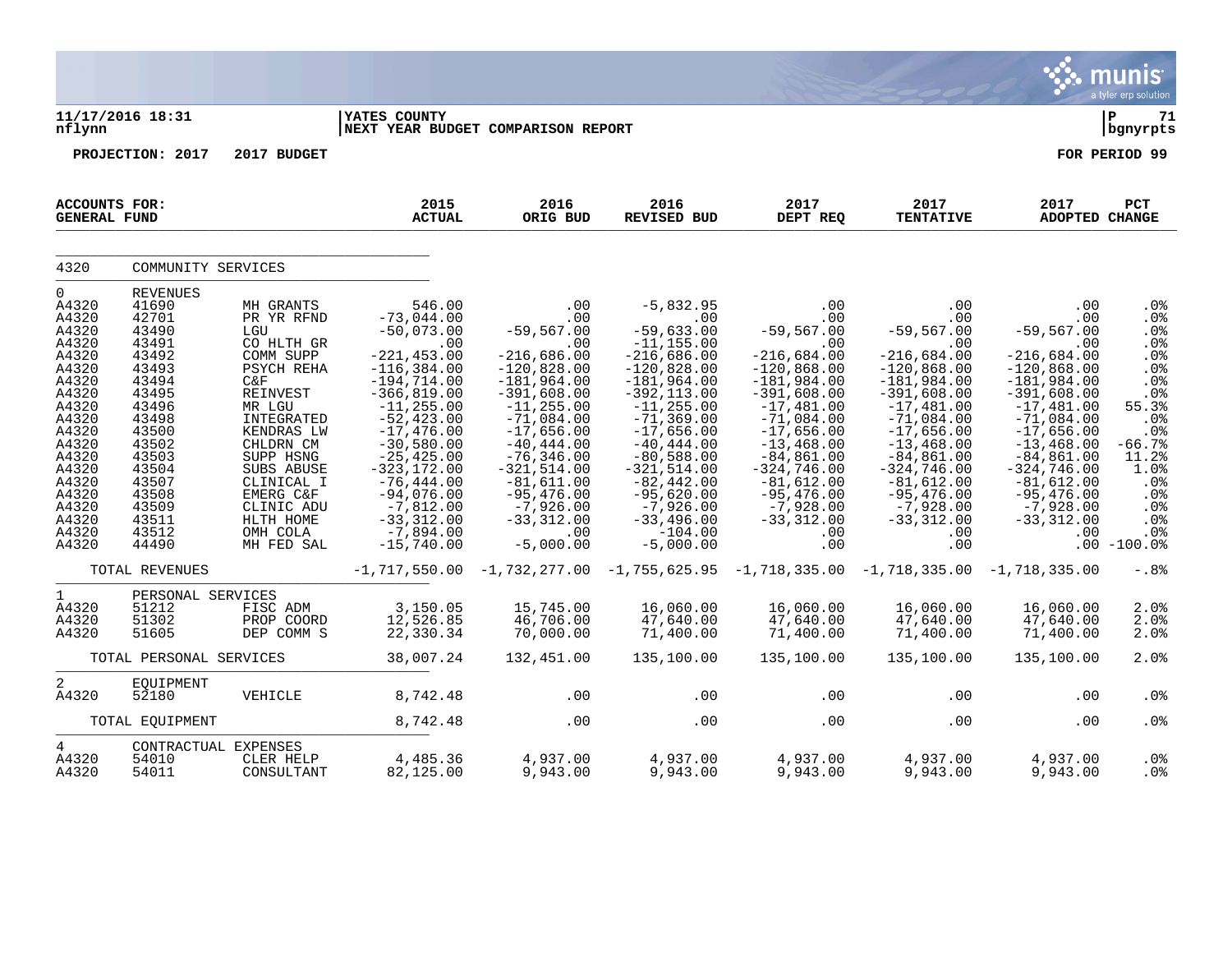munis a tyler erp solution

## **11/17/2016 18:31 |YATES COUNTY |P 72 nflynn |NEXT YEAR BUDGET COMPARISON REPORT |bgnyrpts**

**PROJECTION: 2017 2017 BUDGET FOR PERIOD 99**

| <b>ACCOUNTS FOR:</b><br><b>GENERAL FUND</b> |                          |                            | 2015<br><b>ACTUAL</b>         | 2016<br>ORIG BUD       | 2016<br>REVISED BUD       | 2017<br>DEPT REQ        | 2017<br><b>TENTATIVE</b> | 2017<br>ADOPTED CHANGE | <b>PCT</b>                |
|---------------------------------------------|--------------------------|----------------------------|-------------------------------|------------------------|---------------------------|-------------------------|--------------------------|------------------------|---------------------------|
| A4320                                       | 54015                    | COST ALLOC                 | 467.00                        | 297.00                 | 297.00                    | 500.00                  | 500.00                   | 500.00                 | 68.4%                     |
| A4320<br>A4320                              | 54054<br>54110           | SP ENTRY                   | 47,468.25<br>44,256.00        | 22,811.00<br>44,256.00 | 22,934.00<br>44,256.00    | 10,100.00               | 10,100.00                | 10,100.00              | $-55.7%$<br>$.00 - 100.0$ |
| A4320                                       | 54252                    | PSYCH CONS<br>CCSI         | 6,493.71                      | 10,558.00              | 10,558.00                 | .00<br>10,558.00        | .00<br>10,558.00         | 10,558.00              | .0%                       |
| A4320                                       | 54253                    | CO HLTH GR                 | .00                           | .00                    | 17,155.00                 | .00                     | $.00 \,$                 | $.00 \,$               | .0%                       |
| A4320                                       | 54257                    | DROP IN                    | 24,674.00                     | 24,744.00              | 24,848.00                 | 25,068.00               | 25,068.00                | 25,068.00              | 1.3%                      |
| A4320                                       | 54258                    | FAM SUPP                   | 47,319.00                     | 47,319.00              | 47,319.00                 | 47,319.00               | 47,319.00                | 47,319.00              | .0%                       |
| A4320                                       | 54260                    | HOME INTER                 | 113,467.34                    | 113,926.00             | 114,072.00                | 113,926.00              | 113,926.00               | 113,926.00             | .0%                       |
| A4320                                       | 54261                    | ICM-ADULT                  | 1,422.12                      | 6,732.00               | 6,732.00                  | 6,732.00                | 6,732.00                 | 6,732.00               | .0%                       |
| A4320                                       | 54262                    | KENDRAS LA                 | .00                           | 16,304.00              | 16,304.00                 | 16,304.00               | 16,304.00                | 16,304.00              | $.0\%$                    |
| A4320                                       | 54264                    | LOC-YTH                    | 29,397.00                     | 27,358.00              | 27,424.00                 | 29,398.00               | 29,398.00                | 29,398.00              | 7.5%                      |
| A4320                                       | 54265                    | EMPL-ADULT                 | 2,961.48                      | 3,014.00               | 3,014.00                  | 3,014.00                | 3,014.00                 | 3,014.00               | .0%                       |
| A4320                                       | 54266                    | EMP-YTH                    | 7,114.10                      | 7,218.00               | 7,218.00                  | 7,218.00                | 7,218.00                 | 7,218.00               | .0%                       |
| A4320                                       | 54267                    | MICA                       | 3,120.00                      | 3,352.00               | 3,352.00                  | 3,352.00                | 3,352.00                 | 3,352.00               | .0%                       |
| A4320                                       | 54268                    | OUTREACH                   | 173,984.00                    | 232,095.00             | 232,803.00                | 216,171.00              | 216,171.00               | 216,171.00             | $-6.9%$                   |
| A4320                                       | 54270                    | RECREATN                   | 37,658.66                     | 37,665.00              | 37,665.00                 | 37,665.00               | 37,665.00                | 37,665.00              | .0%                       |
| A4320                                       | 54272                    | RESPITE                    | 25,903.88                     | 30,240.00              | 30,240.00                 | 30,240.00               | 30,240.00                | 30,240.00              | $.0\%$                    |
| A4320                                       | 54274                    | SOCIAL                     | 58,486.50                     | 58,894.00              | 58,970.00                 | 58,970.00               | 58,970.00                | 58,970.00              | .1%                       |
| A4320                                       | 54276                    | SUPP HSG                   | 25, 278.17                    | 76,346.00              | 80,588.00                 | 78,541.00               | 78,541.00                | 78,541.00              | 2.9%                      |
| A4320                                       | 54277                    | VOCATION                   | 233,723.00                    | 237,264.00             | 237,976.00                | 237,691.00              | 237,691.00               | 237,691.00             | .2%                       |
| A4320                                       | 54278                    | CASE MGMT                  | 39,866.00                     | 26,578.00              | 26,578.00                 | 26,578.00               | 26,578.00                | 26,578.00              | $.0\%$                    |
| A4320                                       | 54279                    | ICM-YTH                    | 7,316.85                      | 13,468.00              | 13,468.00                 | 13,468.00               | 13,468.00                | 13,468.00              | .0%                       |
| A4320<br>A4320                              | 54280<br>54282           | DRUGS<br>SUIC PREV         | .00<br>320.00                 | 1,352.00<br>$.00 \,$   | 1,352.00                  | 1,352.00                | 1,352.00                 | 1,352.00<br>6, 153.00  | .0%                       |
| A4320                                       | 54283                    | PREV SUBS                  | 233,042.00                    | 235,522.00             | 8,832.95<br>235,522.00    | 6, 153.00<br>237,585.00 | 6, 153.00<br>237,585.00  | 237,585.00             | .0%<br>.9%                |
| A4320                                       | 54284                    | SCHL PROG                  | 82,455.50                     | 51,480.00              | 51,480.00                 | 51,480.00               | 51,480.00                | 51,480.00              | .0%                       |
| A4320                                       | 54288                    | SUBS ABUSE                 | 85,992.00                     | 85,992.00              | 85,992.00                 | 87,161.00               | 87,161.00                | 87,161.00              | 1.4%                      |
| A4320                                       | 54289                    | MH CLIN TX                 | 119,977.00                    | 119,977.00             | 119,977.00                | 164,233.00              | 164,233.00               | 164,233.00             | 36.9%                     |
| A4320                                       | 54293                    | CRISIS OUT                 | 21,629.00                     | 22,885.00              | 22,885.00                 | 22,885.00               | 22,885.00                | 22,885.00              | $.0\%$                    |
| A4320                                       | 54294                    | HLTH HOME                  | .00                           | 26,576.00              | 26,760.00                 | 26,576.00               | 26,576.00                | 26,576.00              | .0%                       |
| A4320                                       | 54470                    | SUPP:OFF                   | 43.88                         | 250.00                 | 250.00                    | 250.00                  | 250.00                   | 250.00                 | $.0\%$                    |
| A4320                                       | 54507                    | COPIER CHR                 | 296.70                        | 300.00                 | 300.00                    | 300.00                  | 300.00                   | 300.00                 | $.0\%$                    |
| A4320                                       | 54515                    | POSTAGE                    | 62.61                         | 100.00                 | 100.00                    | 100.00                  | 100.00                   | 100.00                 | .0%                       |
| A4320                                       | 54660                    | TRAVEL EXP                 | .00                           | 1,100.00               | 1,100.00                  | 1,100.00                | 1,100.00                 | 1,100.00               | .0%                       |
| A4320                                       | 54682                    | TEL/FAX                    | 222.38                        | 400.00                 | 400.00                    | 400.00                  | 400.00                   | 400.00                 | $.0\%$                    |
| A4320                                       | 54907                    | DUES                       | 1,421.00                      | 1,421.00               | 1,421.00                  | 1,464.00                | 1,464.00                 | 1,464.00               | 3.0%                      |
| A4320                                       | 54916                    | PUBLICATN                  | 297.43                        | 300.00                 | 300.00                    | 300.00                  | 300.00                   | 300.00                 | $.0\%$                    |
|                                             |                          | TOTAL CONTRACTUAL EXPENSES | 1,562,746.92                  |                        | 1,602,974.00 1,635,322.95 | 1,589,032.00            | 1,589,032.00             | 1,589,032.00           | $-.9%$                    |
| 8                                           | EMPLOYEE BENEFITS        |                            |                               |                        |                           |                         |                          |                        |                           |
| A4320                                       | 58100                    | FICA/MED                   | 2,907.53                      | 10,133.00              | 10,336.00                 | 10,336.00               | 10,336.00                | 10,336.00              | 2.0%                      |
|                                             | TOTAL EMPLOYEE BENEFITS  |                            | $2,907.53$<br>S $-105,145.83$ | 10,133.00              | 10,336.00                 | 10,336.00               | 10,336.00                | 10,336.00              | 2.0%                      |
|                                             | TOTAL COMMUNITY SERVICES |                            |                               | 13,281.00              | 25,133.00                 | 16,133.00               | 16,133.00                | 16,133.00              | 21.5%                     |

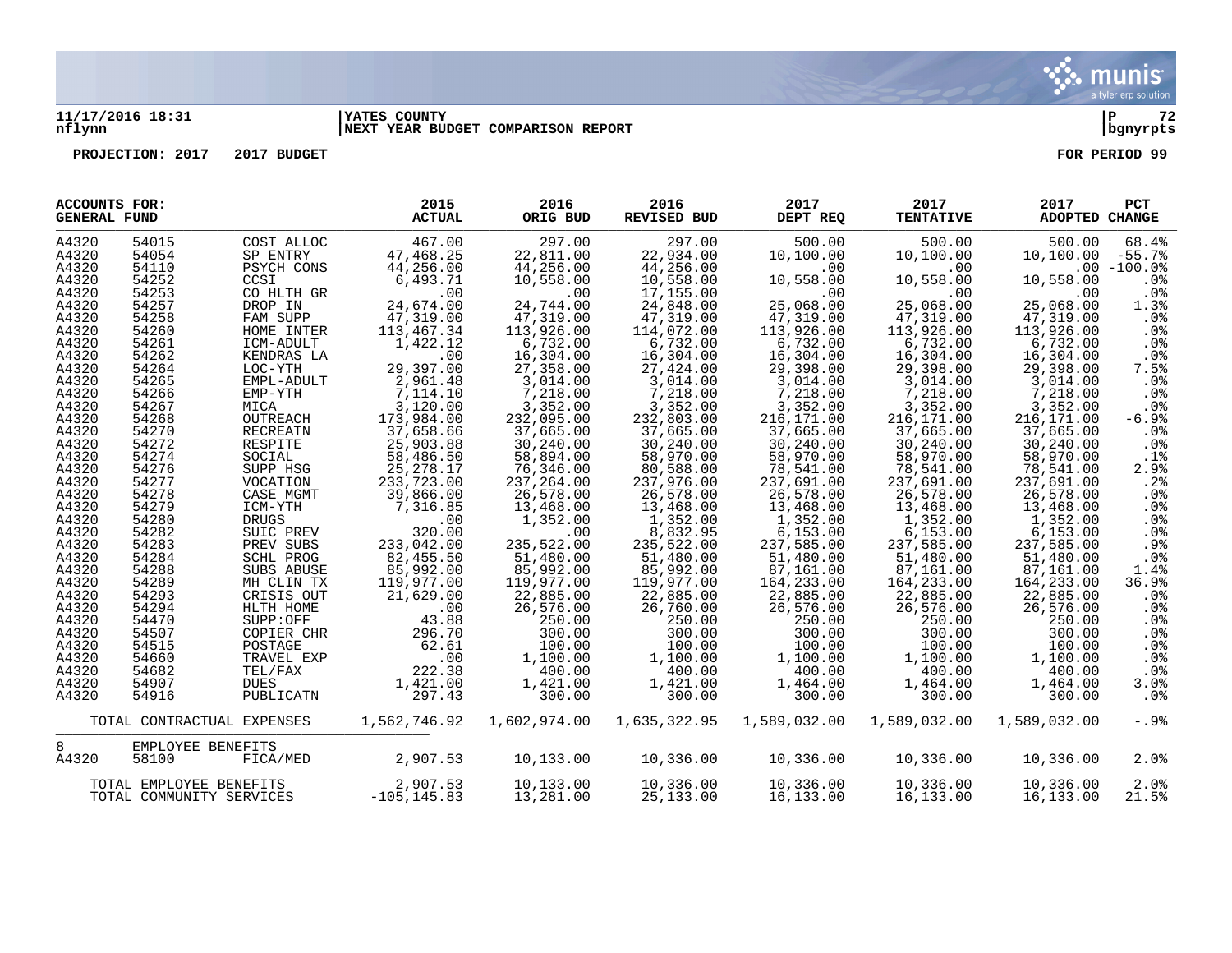|                                      |                                                            |                                                       |                      |                            |                      |                          |                      | <u>munis </u><br>a tyler erp solution |
|--------------------------------------|------------------------------------------------------------|-------------------------------------------------------|----------------------|----------------------------|----------------------|--------------------------|----------------------|---------------------------------------|
| nflynn                               | 11/17/2016 18:31                                           | YATES COUNTY<br>YEAR BUDGET COMPARISON REPORT<br>NEXT |                      |                            |                      |                          | l P                  | 73<br>  bgnyrpts                      |
|                                      | PROJECTION: 2017<br>2017<br><b>BUDGET</b>                  |                                                       |                      |                            |                      |                          | FOR PERIOD 99        |                                       |
| ACCOUNTS FOR:<br><b>GENERAL FUND</b> |                                                            | 2015<br><b>ACTUAL</b>                                 | 2016<br>ORIG BUD     | 2016<br><b>REVISED BUD</b> | 2017<br>DEPT REQ     | 2017<br><b>TENTATIVE</b> | 2017<br>ADOPTED      | PCT<br><b>CHANGE</b>                  |
| 4330                                 | CS SCHOOL BASED COUNSELOR                                  |                                                       |                      |                            |                      |                          |                      |                                       |
| 4<br>A4330                           | CONTRACTUAL<br><b>EXPENSES</b><br>54251<br>ARC             | 7,500.00                                              | 5,000.00             | 5,000.00                   | 5,000.00             | 5,000.00                 | 5,000.00             | $.0\%$                                |
|                                      | TOTAL CONTRACTUAL EXPENSES<br>TOTAL CS SCHOOL BASED COUNSE | 7,500.00<br>7,500.00                                  | 5,000.00<br>5,000.00 | 5,000.00<br>5,000.00       | 5,000.00<br>5,000.00 | 5,000.00<br>5,000.00     | 5,000.00<br>5,000.00 | $.0\%$<br>.0%                         |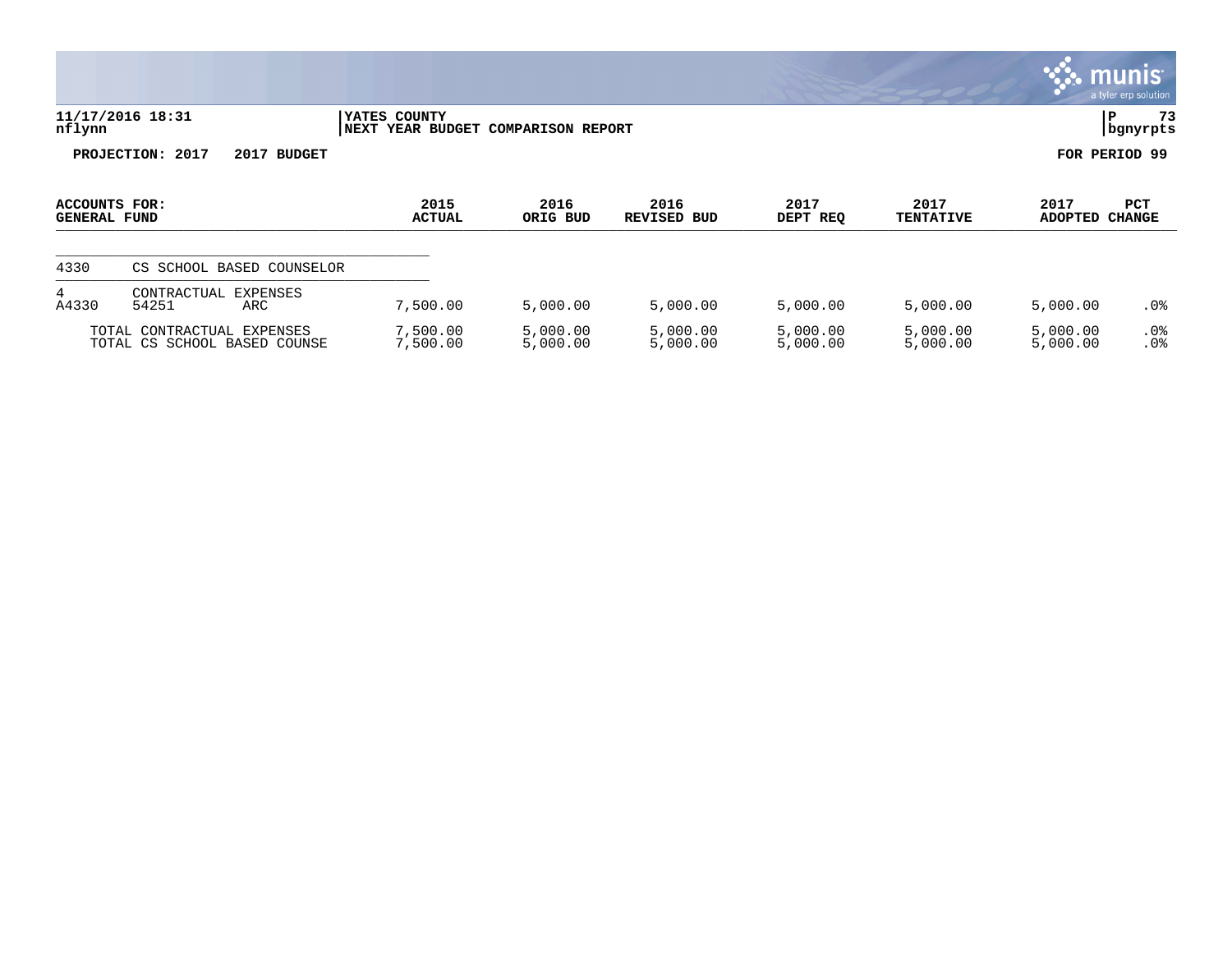|                                                                                                                                                                                                                                               |                                                                                                                                                                                                                                                    |                                                                                                                                                                                                                                                                                                                   |                                                                                                                                                                                                                                                                                                                                        |                                                                                                                                                                                                                                                                                                                                   |                                                                                                                                                                                                                                                                                                                                      |                                                                                                                                                                                                                                                                                                                                     |                                                                                                                                                                                                                                                                                                                                    |                                                                                                                                                                                                                                                                                                                                     | a tyler erp solution                                                                                                                                                                                                                    |
|-----------------------------------------------------------------------------------------------------------------------------------------------------------------------------------------------------------------------------------------------|----------------------------------------------------------------------------------------------------------------------------------------------------------------------------------------------------------------------------------------------------|-------------------------------------------------------------------------------------------------------------------------------------------------------------------------------------------------------------------------------------------------------------------------------------------------------------------|----------------------------------------------------------------------------------------------------------------------------------------------------------------------------------------------------------------------------------------------------------------------------------------------------------------------------------------|-----------------------------------------------------------------------------------------------------------------------------------------------------------------------------------------------------------------------------------------------------------------------------------------------------------------------------------|--------------------------------------------------------------------------------------------------------------------------------------------------------------------------------------------------------------------------------------------------------------------------------------------------------------------------------------|-------------------------------------------------------------------------------------------------------------------------------------------------------------------------------------------------------------------------------------------------------------------------------------------------------------------------------------|------------------------------------------------------------------------------------------------------------------------------------------------------------------------------------------------------------------------------------------------------------------------------------------------------------------------------------|-------------------------------------------------------------------------------------------------------------------------------------------------------------------------------------------------------------------------------------------------------------------------------------------------------------------------------------|-----------------------------------------------------------------------------------------------------------------------------------------------------------------------------------------------------------------------------------------|
| nflynn                                                                                                                                                                                                                                        | 11/17/2016 18:31                                                                                                                                                                                                                                   |                                                                                                                                                                                                                                                                                                                   | YATES COUNTY<br><b>NEXT YEAR BUDGET COMPARISON REPORT</b>                                                                                                                                                                                                                                                                              |                                                                                                                                                                                                                                                                                                                                   |                                                                                                                                                                                                                                                                                                                                      |                                                                                                                                                                                                                                                                                                                                     |                                                                                                                                                                                                                                                                                                                                    |                                                                                                                                                                                                                                                                                                                                     | l P<br>74<br>  bgnyrpts                                                                                                                                                                                                                 |
|                                                                                                                                                                                                                                               | PROJECTION: 2017                                                                                                                                                                                                                                   | 2017 BUDGET                                                                                                                                                                                                                                                                                                       |                                                                                                                                                                                                                                                                                                                                        |                                                                                                                                                                                                                                                                                                                                   |                                                                                                                                                                                                                                                                                                                                      |                                                                                                                                                                                                                                                                                                                                     |                                                                                                                                                                                                                                                                                                                                    |                                                                                                                                                                                                                                                                                                                                     | FOR PERIOD 99                                                                                                                                                                                                                           |
| <b>ACCOUNTS FOR:</b><br><b>GENERAL FUND</b>                                                                                                                                                                                                   |                                                                                                                                                                                                                                                    |                                                                                                                                                                                                                                                                                                                   | 2015<br><b>ACTUAL</b>                                                                                                                                                                                                                                                                                                                  | 2016<br>ORIG BUD                                                                                                                                                                                                                                                                                                                  | 2016<br><b>REVISED BUD</b>                                                                                                                                                                                                                                                                                                           | 2017<br>DEPT REQ                                                                                                                                                                                                                                                                                                                    | 2017<br><b>TENTATIVE</b>                                                                                                                                                                                                                                                                                                           | 2017<br>ADOPTED CHANGE                                                                                                                                                                                                                                                                                                              | PCT                                                                                                                                                                                                                                     |
| 6010                                                                                                                                                                                                                                          |                                                                                                                                                                                                                                                    | SOC SERVCS ADMINISTRATION                                                                                                                                                                                                                                                                                         |                                                                                                                                                                                                                                                                                                                                        |                                                                                                                                                                                                                                                                                                                                   |                                                                                                                                                                                                                                                                                                                                      |                                                                                                                                                                                                                                                                                                                                     |                                                                                                                                                                                                                                                                                                                                    |                                                                                                                                                                                                                                                                                                                                     |                                                                                                                                                                                                                                         |
| $\overline{0}$<br>A6010<br>A6010<br>A6010<br>A6010<br>A6010<br>A6010<br>A6010<br>A6010                                                                                                                                                        | REVENUES<br>41810<br>41811<br>42701<br>43610<br>43654<br>44610<br>44615<br>44655                                                                                                                                                                   | REPAY ADM<br>INCENTIVES<br>PR YR RFND<br>SS ADM<br>CH CARE RE<br>SS ADM<br>FFFS<br>DAY CARE                                                                                                                                                                                                                       | $-11,540.63$<br>$-32, 271.31$<br>$-984.62$<br>$-662, 881.00$<br>$-30,001.00$<br>$-1, 231, 750.00$<br>$-304, 723.00$<br>$-88,073.00$                                                                                                                                                                                                    | $-9,000.00$<br>$-20,000.00$<br>.00<br>$-760,000.00$<br>$-28,502.00$<br>$-1, 200, 000.00$<br>$-330,000.00$<br>$-80,000.00$                                                                                                                                                                                                         | $-9,000.00$<br>$-20,000.00$<br>.00<br>$-760,000.00$<br>$-28,502.00$<br>$-1, 202, 214.00$<br>$-330,000.00$<br>$-80,000.00$                                                                                                                                                                                                            | $-9,100.00$<br>$-24,700.00$<br>.00<br>$-830,000.00$<br>$-30,000.00$<br>$-1, 200, 000.00$<br>$-377,000.00$<br>$-67,746.00$                                                                                                                                                                                                           | $-9,100.00$<br>$-24,700.00$<br>.00<br>$-830,000.00$<br>$-30,000.00$<br>$-1, 200, 000.00$<br>$-377,000.00$<br>$-67,746.00$                                                                                                                                                                                                          | $-9,100.00$<br>$-24,700.00$<br>.00<br>$-830,000.00$<br>$-30,000.00$<br>$-1, 200, 000.00$<br>$-377,000.00$<br>$-67,746.00$                                                                                                                                                                                                           | 1.1%<br>23.5%<br>$.0\%$<br>9.2%<br>5.3%<br>.0%<br>14.2%<br>$-15.3%$                                                                                                                                                                     |
|                                                                                                                                                                                                                                               | TOTAL REVENUES                                                                                                                                                                                                                                     |                                                                                                                                                                                                                                                                                                                   |                                                                                                                                                                                                                                                                                                                                        |                                                                                                                                                                                                                                                                                                                                   | $-2,362,224.56$ $-2,427,502.00$ $-2,429,716.00$ $-2,538,546.00$                                                                                                                                                                                                                                                                      |                                                                                                                                                                                                                                                                                                                                     | $-2,538,546.00 -2,538,546.00$                                                                                                                                                                                                                                                                                                      |                                                                                                                                                                                                                                                                                                                                     | 4.6%                                                                                                                                                                                                                                    |
| $\mathbf{1}$<br>A6010<br>A6010<br>A6010<br>A6010<br>A6010<br>A6010<br>A6010<br>A6010<br>A6010<br>A6010<br>A6010<br>A6010<br>A6010<br>A6010<br>A6010<br>A6010<br>A6010<br>A6010<br>A6010<br>A6010<br>A6010<br>A6010<br>A6010<br>A6010<br>A6010 | PERSONAL SERVICES<br>51052<br>51102<br>51125<br>51200<br>51201<br>51212<br>51220<br>51247<br>51270<br>51271<br>51290<br>51301<br>51351<br>51352<br>51353<br>51354<br>51355<br>51356<br>51357<br>51359<br>51360<br>51361<br>51362<br>51365<br>51370 | COMMISS-DS<br>DIR SERV<br>DIR INC MA<br>ACCT CL TY<br>ACT<br>FISC ADM<br>CLERK<br>REC/TYPIST<br>SR ACT<br>SR ACT<br>TYPIST<br>E&T SUPERV<br>CASE SUPER<br>CASE WORK<br>CASE WORK<br>CASE WORK<br>CASE WORK<br>CASE WORK<br>CASE WORK<br>CASE WORK<br>CASE WORK<br>CASE WORK<br>CASE WORK<br>CW ASST<br>PR SW EXAM | 63,673.00<br>56, 245.00<br>47,489.40<br>35, 242.90<br>28, 113.44<br>44,359.56<br>28,536.24<br>31, 211.49<br>36,046.78<br>36,046.84<br>29,738.60<br>43,729.65<br>55, 339.88<br>47,498.93<br>47,776.11<br>47,776.05<br>46,065.60<br>43,907.88<br>44,806.17<br>43,912.01<br>47,776.17<br>47,776.09<br>47,776.14<br>40,577.45<br>43,062.45 | 63,673.00<br>56,245.00<br>56,245.00<br>36,303.00<br>32,998.00<br>45,694.00<br>29,915.00<br>32,338.00<br>37,125.00<br>37,640.00<br>32,528.00<br>56,108.00<br>57,003.00<br>49,202.00<br>49,202.00<br>49,202.00<br>48,492.00<br>46,321.00<br>47,241.00<br>46,325.00<br>49,701.00<br>49,202.00<br>49,559.00<br>42,624.00<br>44,360.00 | 64,946.00<br>57,370.00<br>57,370.00<br>36, 303.00<br>32,998.00<br>45,694.00<br>29,915.00<br>32,338.00<br>37, 125.00<br>26,985.95<br>32,528.00<br>56,108.00<br>57,003.00<br>49,202.00<br>49,202.00<br>49,202.00<br>48,492.00<br>46,321.00<br>47,241.00<br>46, 325.00<br>49,701.00<br>49,202.00<br>49,559.00<br>42,624.00<br>44,360.00 | 64,946.00<br>57,370.00<br>57,370.00<br>36,164.00<br>33,416.00<br>45,519.00<br>29,574.00<br>32, 214.00<br>36,868.00<br>32,762.00<br>33,179.00<br>49,157.00<br>56,784.00<br>49,013.00<br>49, 317.00<br>45,846.00<br>49,013.00<br>47,222.00<br>48,108.00<br>47,227.00<br>45,166.00<br>49,013.00<br>49,941.00<br>42,461.00<br>44,190.00 | 64,946.00<br>57,370.00<br>57,370.00<br>36,164.00<br>33,416.00<br>45,519.00<br>29,574.00<br>32, 214.00<br>36,868.00<br>32,762.00<br>33,179.00<br>49,157.00<br>56,784.00<br>49,013.00<br>49,317.00<br>45,846.00<br>49,013.00<br>47,222.00<br>48,108.00<br>47,227.00<br>45,166.00<br>49,013.00<br>49,941.00<br>42,461.00<br>44,190.00 | 64,946.00<br>57,370.00<br>57,370.00<br>36,164.00<br>33,416.00<br>45,519.00<br>29,574.00<br>32, 214.00<br>36,868.00<br>32,762.00<br>33,179.00<br>49,157.00<br>56,784.00<br>49,013.00<br>49, 317.00<br>45,846.00<br>49,013.00<br>47,222.00<br>48,108.00<br>47,227.00<br>45,166.00<br>49,013.00<br>49,941.00<br>42,461.00<br>44,190.00 | 2.0%<br>2.0%<br>2.0%<br>$-.4%$<br>1.3%<br>$-.4%$<br>$-1.1%$<br>$-.4%$<br>$-.7%$<br>$-13.0%$<br>2.0%<br>$-12.4%$<br>$-.4%$<br>$- .4%$<br>.2%<br>$-6.8%$<br>1.1%<br>1.9%<br>1.8%<br>1.9%<br>$-9.1%$<br>$-.4%$<br>.8%<br>$- .4%$<br>$-.4%$ |

 $\therefore$  munis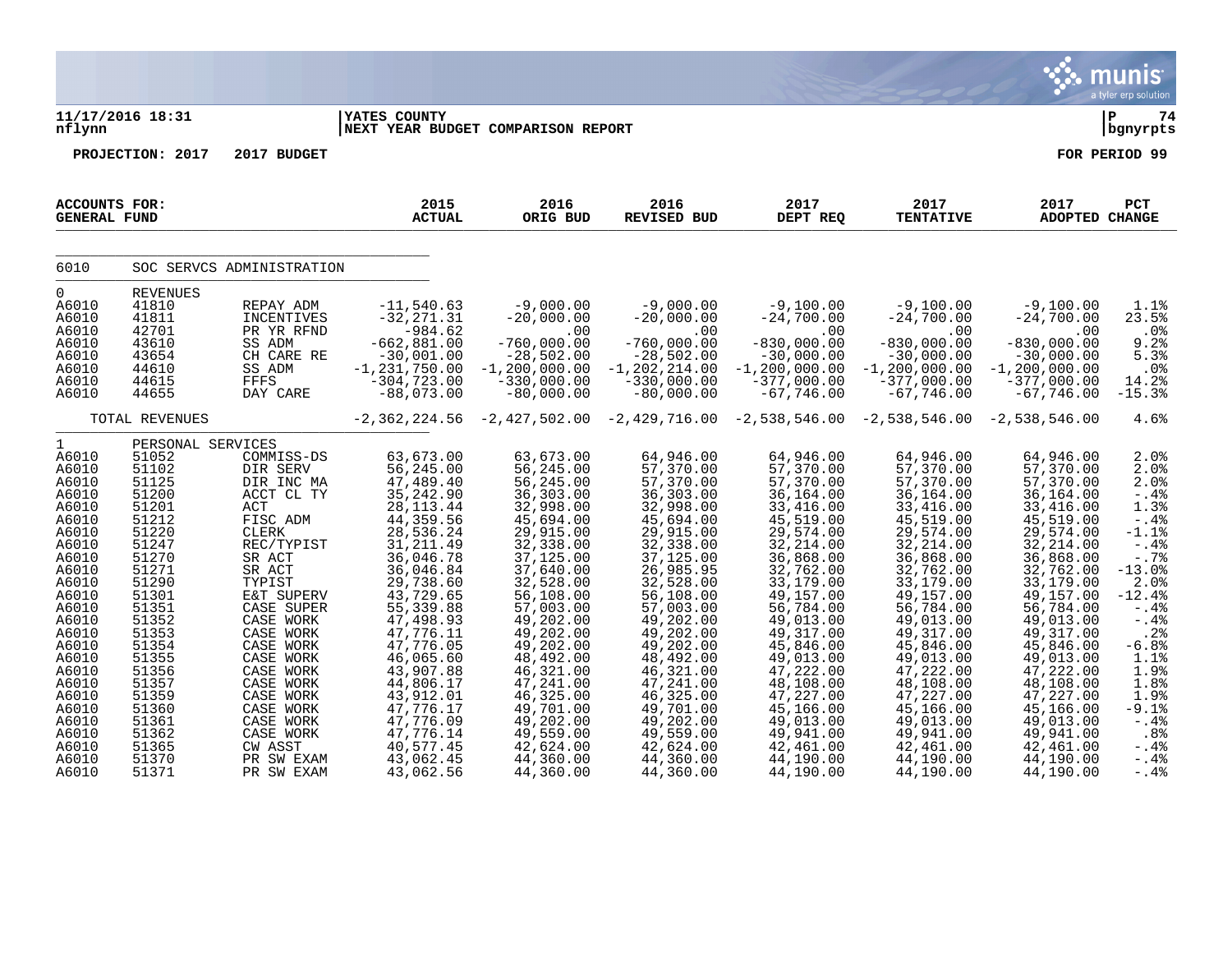

## **11/17/2016 18:31 |YATES COUNTY |P 75 nflynn |NEXT YEAR BUDGET COMPARISON REPORT |bgnyrpts**

**PROJECTION: 2017 2017 BUDGET FOR PERIOD 99**

| <b>ACCOUNTS FOR:</b><br><b>GENERAL FUND</b> |                         |                   | 2015<br><b>ACTUAL</b> | 2016<br>ORIG BUD | 2016<br><b>REVISED BUD</b> | 2017<br>DEPT REQ | 2017<br><b>TENTATIVE</b> | 2017<br>ADOPTED CHANGE | PCT             |
|---------------------------------------------|-------------------------|-------------------|-----------------------|------------------|----------------------------|------------------|--------------------------|------------------------|-----------------|
| A6010                                       | 51372                   | SW EXAM           | .00                   | .00              | 21,634.20                  | 33,860.00        | 33,860.00                | 33,860.00              | .0%             |
| A6010                                       | 51375                   | SR CASEWRK        | 49,822.30             | 51,321.00        | 51,321.00                  | 53,968.00        | 53,968.00                | 53,968.00              | 5.2%            |
| A6010                                       | 51376                   | SR CW             | 50,754.06             | 52,271.00        | 52,271.00                  | 53,611.00        | 53,611.00                | 53,611.00              | 2.6%            |
| A6010                                       | 51380                   | SR SW EXAM        | 38,100.18             | 39,939.00        | 16,954.49                  | .00              | .00                      |                        | $.00 - 100.0%$  |
| A6010                                       | 51381                   | SR SW EXAM        | 36,507.59             | 38,221.00        | 38,221.00                  | 38,075.00        | 38,075.00                | 38,075.00              | $-.4%$          |
| A6010                                       | 51385                   | SR SUPP IN        | 40,468.11             | 41,674.00        | 41,674.00                  | 41,515.00        | 41,515.00                | 41,515.00              | $-0.4%$         |
| A6010                                       | 51390                   | SW EXAM           | 36,640.51             | 38,879.00        | 38,879.00                  | 38,730.00        | 38,730.00                | 38,730.00              | $-.4%$          |
| A6010                                       | 51391                   | SW EXAM           | 34,935.60             | 36,285.00        | 36,285.00                  | 36,146.00        | 36,146.00                | 36,146.00              | $-0.4%$         |
| A6010                                       | 51392                   | SW EXAM           | 37,745.82             | 38,879.00        | 38,879.00                  | 38,730.00        | 38,730.00                | 38,730.00              | $-0.4%$         |
| A6010                                       | 51393                   | SW EXAM           | 33,797.82             | 35,371.00        | 35, 371.00                 | 35,236.00        | 35,236.00                | 35,236.00              | $-.4%$          |
| A6010                                       | 51394                   | SW EXAM           | 34, 347.60            | 35,371.00        | 35, 371.00                 | 35,852.00        | 35,852.00                | 35,852.00              | 1.4%            |
| A6010                                       | 51395                   | SW EXAM           | 35, 224.56            | 36,285.00        | 36,285.00                  | 36,146.00        | 36,146.00                | 36,146.00              | $-0.4%$         |
| A6010                                       | 51396                   | SW EXAM           | 35, 224.56            | 36,285.00        | 36,285.00                  | 36,146.00        | 36,146.00                | 36,146.00              | $-.4%$          |
| A6010                                       | 51397                   | SWE               | 26,104.57             | 32,448.00        | 32,448.00                  | 33,309.00        | 33,309.00                | 33,309.00              | 2.7%            |
| A6010                                       | 51398                   | SWE               | 34, 347.60            | 35,371.00        | 35,371.00                  | 35,236.00        | 35,236.00                | 35,236.00              | $-0.4%$         |
| A6010                                       | 51405                   | STAFF DEV         | 51,795.55             | 53,349.00        | 53,349.00                  | 53,144.00        | 53,144.00                | 53,144.00              | $-.4%$          |
| A6010                                       | 51410                   | SUPP INV          | 35, 334. 18           | 36,394.00        | 36,394.00                  | 36,622.00        | 36,622.00                | 36,622.00              | .6%             |
| A6010                                       | 51411                   | SUPP INV          | 35, 334. 18           | 37,112.00        | 37,112.00                  | 37,165.00        | 37,165.00                | 37,165.00              | .1%             |
| A6010                                       | 51500                   | CB CSEA           | 55.71                 | 150.00           | 229.71                     | 300.00           | 300.00                   | 300.00                 | 100.0%          |
| A6010                                       | 51502                   | HOLIDAY OT        | 814.52                | 150.00           | 150.00                     | 300.00           | 300.00                   | 300.00                 | 100.0%          |
| A6010                                       | 51504                   | ON CALL           | 5,159.49              | 5,200.00         | 5,200.00                   | 5,200.00         | 5,200.00                 | 5,200.00               | .0%             |
| A6010                                       | 51505                   | OVERTIME          | 8,489.63              | 4,000.00         | 8,712.40                   | 4,000.00         | 4,000.00                 | 4,000.00               | .0%             |
| A6010                                       | 51506                   | PHONE WORK        | 10,401.00             | 8,000.00         | 8,244.00                   | 9,000.00         | 9,000.00                 | 9,000.00               | 12.5%           |
| A6010                                       | 51508                   | 35-40 HRS         | 33, 243.89            | 22,000.00        | 28,892.17                  | 30,000.00        | 30,000.00                | 30,000.00              | 36.4%           |
| A6010                                       | 51509                   | COMP CSEA         | 404.79                | .00              | 76.08                      | .00              | .00                      | .00                    | .0%             |
| A6010                                       | 51520                   | INS BO            | 12,170.46             | 15,822.00        | 15,822.00                  | 19,326.00        | 19,326.00                | 19,326.00              | 22.1%           |
| A6010                                       | 51645                   | DSS ATTY          | 60,687.00             | 60,687.00        | 61,901.00                  | 61,901.00        | 61,901.00                | 61,901.00              | 2.0%            |
| A6010                                       | 51646                   | SECRETARY         | 919.00                | 3,676.00         | 3,750.00                   | 3,750.00         | 3,750.00                 | 3,750.00               | 2.0%            |
| A6010                                       | 51661                   | COMP NONUN        | 435.63                | .00              | .00                        | .00              | .00                      | .00                    | .0%             |
|                                             |                         |                   |                       |                  |                            |                  |                          |                        |                 |
|                                             | TOTAL PERSONAL SERVICES |                   | 1,906,812.30          | 1,984,746.00     | 1,989,557.00               | 1,983,298.00     | 1,983,298.00             | 1,983,298.00           | $-.1$ $%$       |
| 2                                           | EOUIPMENT               |                   |                       |                  |                            |                  |                          |                        |                 |
| A6010                                       | 52110                   | FURNITURE         | 458.00                | .00              | .00                        | .00              | .00                      | .00                    | $.0\%$          |
| A6010                                       | 52115                   | COMP HRDWR        | 8,336.43              | 5,000.00         | 5,000.00                   | 5,000.00         | 5,000.00                 | 5,000.00               | .0%             |
| A6010                                       | 52120                   | COPIER            | 6,425.00              | .00              | .00                        | .00              | .00                      | .00                    | $.0\%$          |
| A6010                                       | 52180                   | VEHICLE           | 26,280.50             | .00              | .00                        | .00              | .00                      | .00                    | .0 <sub>8</sub> |
|                                             | TOTAL EOUIPMENT         |                   | 41,499.93             | 5,000.00         | 5,000.00                   | 5,000.00         | 5,000.00                 | 5,000.00               | .0%             |
| 4                                           | CONTRACTUAL EXPENSES    |                   |                       |                  |                            |                  |                          |                        |                 |
| A6010                                       | 54004                   | ATTY FEES         | 6,430.43              | 3,000.00         | 3,964.87                   | 3,000.00         | 3,000.00                 | 3,000.00               | .0%             |
| A6010                                       | 54005                   | <b>AUDIT FEES</b> | 7,333,00              | 7,333,00         | 7,333,00                   | 6,847.00         | 6,847.00                 | 6.847.00               | $-6.6%$         |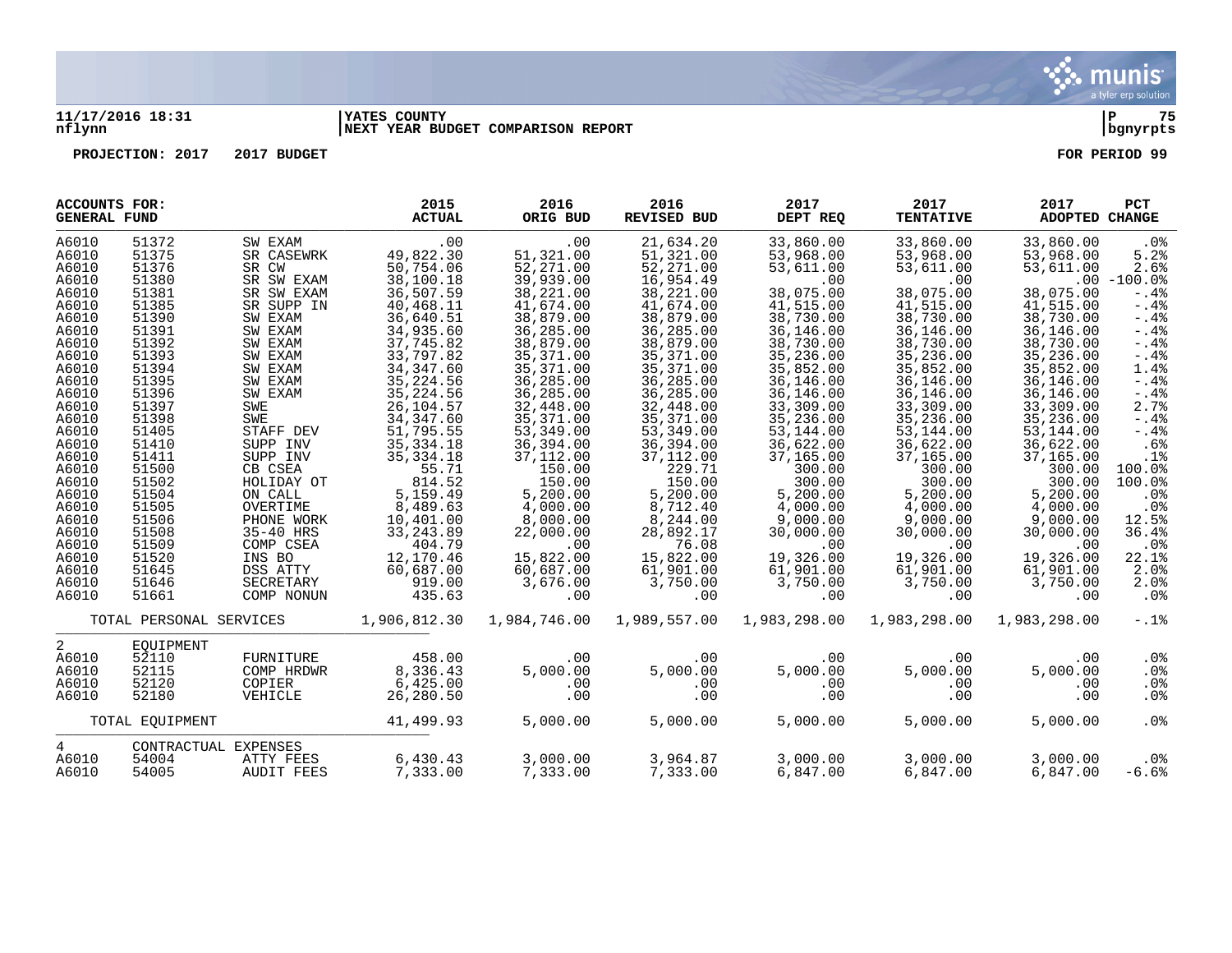

## **11/17/2016 18:31 |YATES COUNTY |P 76 nflynn |NEXT YEAR BUDGET COMPARISON REPORT |bgnyrpts**

**PROJECTION:** 2017 2017 BUDGET FOR PERIOD 99

| <b>ACCOUNTS FOR:</b><br><b>GENERAL FUND</b> |                         |                              | 2015<br><b>ACTUAL</b> | 2016<br>ORIG BUD | 2016<br><b>REVISED BUD</b> | 2017<br>DEPT REQ | 2017<br><b>TENTATIVE</b> | 2017<br><b>ADOPTED CHANGE</b> | <b>PCT</b>      |
|---------------------------------------------|-------------------------|------------------------------|-----------------------|------------------|----------------------------|------------------|--------------------------|-------------------------------|-----------------|
| A6010                                       | 54015                   | COST ALLOC                   | 5,532.96              | 5,533.00         | 5,533.00                   | 5,533.00         | 5,533.00                 | 5,533.00                      | .0%             |
| A6010                                       | 54021                   | SUBSTANCE                    | 755.00                | 500.00           | 500.00                     | 600.00           | 600.00                   | 600.00                        | 20.0%           |
| A6010                                       | 54027                   | MISC CONTR                   | 4,601.72              | 4,000.00         | 4,000.00                   | 4,000.00         | 4,000.00                 | 4,000.00                      | .0%             |
| A6010                                       | 54041                   | SEC DSS AT                   | 3,562.47              | $.00 \,$         | $.00 \,$                   | .00              | .00                      | .00.                          | .0%             |
| A6010                                       | 54048                   | WD CONTR                     | 17,267.94             | 8,280.00         | 8,280.00                   | 7,000.00         | 7,000.00                 | 7,000.00                      | $-15.5%$        |
| A6010                                       | 54052                   | BLOOD TEST                   | 1,485.00              | 2,500.00         | 2,500.00                   | 2,500.00         | 2,500.00                 | 2,500.00                      | .0 <sub>8</sub> |
| A6010                                       | 54079                   | COMP TECH                    | 16,080.62             | 35,000.00        | 35,000.00                  | 38,000.00        | 38,000.00                | 38,000.00                     | 8.6%            |
| A6010                                       | 54152                   | CONFERENCE                   | 737.00                | 900.00           | 900.00                     | 900.00           | 900.00                   | 900.00                        | $.0\%$          |
| A6010                                       | 54156                   | TRAINING                     | 180.00                | 100.00           | 100.00                     | 100.00           | 100.00                   | 100.00                        | .0%             |
| A6010                                       | 54299                   | EMPL PROJ                    | 47,831.83             | 99,611.00        | 99,611.00                  | 106,000.00       | 106,000.00               | 106,000.00                    | 6.4%            |
| A6010                                       | 54301                   | LOC CHRGBK                   | 12,104.00             | 15,000.00        | 15,000.00                  | 15,000.00        | 15,000.00                | 15,000.00                     | .0%             |
| A6010                                       | 54309                   | HEAP ADM                     | 2,742.64              | 21,208.00        | 21,208.00                  | 15,465.00        | 15,465.00                | 15,465.00                     | $-27.1%$        |
| A6010                                       | 54313                   | DOM VIOL                     | 4,536.56              | 4,750.00         | 4,750.00                   | 4,750.00         | 4,750.00                 | 4,750.00                      | .0 <sub>8</sub> |
| A6010                                       | 54321                   | SAFE HARBR                   | 18,215.03             | 24,999.00        | 24,999.00                  | 24,999.00        | 24,999.00                | 24,999.00                     | .0%             |
| A6010                                       | 54322                   | CLIENT EXP                   | 45.61                 | 200.00           | 200.00                     | 200.00           | 200.00                   | 200.00                        | $.0\%$          |
| A6010                                       | 54328                   | KINSHIP                      | 69,108.30             | .00              | .00                        | .00              | .00                      | .00                           | $.0\%$          |
| A6010                                       | 54329                   | PUB HLTH                     | 18,539.85             | 30,000.00        | 30,000.00                  | 26,000.00        | 26,000.00                | 26,000.00                     | $-13.3%$        |
| A6010                                       | 54337                   | LIFE SKILL                   | 31,946.93             | 33, 213.00       | 33, 213.00                 | 33, 213.00       | 33, 213.00               | 33, 213, 00                   | .0%             |
| A6010                                       | 54381                   | SUMM YTH E                   | 44, 215. 31           | 46,000.00        | 48,214.00                  | 48,214.00        | 48, 214.00               | 48,214.00                     | 4.8%            |
| A6010                                       | 54384                   | CHLD REGIS                   | 21,548.47             | 28,502.00        | 28,502.00                  | 28,502.00        | 28,502.00                | 28,502.00                     | .0 <sub>8</sub> |
| A6010                                       | 54408                   | EO MAINT                     | .00                   | .00              | 118.13                     | .00              | .00                      | .00                           | .0%             |
| A6010                                       | 54457                   | SUPP: COMP                   | .00                   | 300.00           | 175.77                     | 300.00           | 300.00                   | 300.00                        | .0%             |
| A6010                                       | 54470                   | SUPP:OFF                     | 8,711.58              | 15,000.00        | 14,333.63                  | 21,000.00        | 21,000.00                | 21,000.00                     | 40.0%           |
| A6010                                       | 54507                   | COPIER CHR                   | 5,025.14              | 9,000.00         | 7,564.66                   | 9,000.00         | 9,000.00                 | 9,000.00                      | .0 <sub>8</sub> |
| A6010                                       | 54515                   | POSTAGE                      | 9,154.67              | 12,500.00        | 12,500.00                  | 12,500.00        | 12,500.00                | 12,500.00                     | .0 <sub>8</sub> |
| A6010                                       | 54516                   | PRINTING                     | 1,248.16              | 1,000.00         | 1,211.14                   | 1,000.00         | 1,000.00                 | 1,000.00                      | $.0\%$          |
| A6010                                       | 54653                   | GASOLINE                     | 2,039.87              | 3,000.00         | 3,000.00                   | 3,000.00         | 2,500.00                 | 2,500.00                      | .0%             |
| A6010                                       | 54654                   | MILEAGE                      | 10,584.04             | 9,000.00         | 9,000.00                   | 9,000.00         | 9,000.00                 | 9.000.00                      | .0%             |
| A6010                                       | 54660                   | TRAVEL EXP                   | 2,849.15              | 3,000.00         | 3,828.08                   | 3,000.00         | 3,000.00                 | 3,000.00                      | .0%             |
| A6010                                       | 54661                   | VEH MAINT                    | 6,701.07              | 6,500.00         | 6,500.00                   | 6,500.00         | 5,500.00                 | 5,500.00                      | .0%             |
| A6010                                       | 54676                   | UTIL: CELL                   | 1,452.30              | 2,000.00         | 2,000.00                   | 2,000.00         | 2,000.00                 | 2,000.00                      | .0 <sub>8</sub> |
| A6010                                       | 54682                   | TEL/FAX                      | 10,446.07             | 12,000.00        | 12,000.00                  | 12,000.00        | 12,000.00                | 12,000.00                     | $.0\%$          |
| A6010                                       | 54721                   | FRAUD ACT                    | 30,528.00             | 51,198.00        | 51,198.00                  | 53,480.00        | 53,480.00                | 53,480.00                     | 4.5%            |
| A6010                                       | 54907                   | <b>DUES</b>                  | 1,473.00              | 1,600.00         | 1,600.00                   | 1,600.00         | 1,600.00                 | 1,600.00                      | $.0\%$          |
| A6010                                       | 54916                   | PUBLICATN                    | 96.24                 | $.00 \,$         | 103.72                     | .00.             | .00                      | .00                           | .0 <sub>8</sub> |
|                                             |                         | TOTAL CONTRACTUAL EXPENSES   | 425,109.96            | 496,727.00       | 498,941.00                 | 505,203.00       | 503,703.00               | 503,703.00                    | 1.7%            |
| 8                                           | EMPLOYEE BENEFITS       |                              |                       |                  |                            |                  |                          |                               |                 |
| A6010                                       | 58100                   | FICA/MED                     | 137,532.37            | 144,409.00       | 144,693.00                 | 151,626.00       | 151,626.00               | 151,626.00                    | 5.0%            |
| A6010                                       | 58303                   | INS-CSEA                     | 414,528.93            | 487,153.00       | 487,153.00                 | 398,528.00       | 398,528.00               | 398,528.00                    | $-18.2$         |
| A6010                                       | 58305                   | INS-NON UN                   | 38,966.38             | 50,137.00        | 50,137.00                  | 46,979.00        | 46,979.00                | 46,979.00                     | $-6.3%$         |
|                                             | TOTAL EMPLOYEE BENEFITS |                              | 591,027.68            | 681,699.00       | 681,983.00                 | 597,133.00       | 597,133.00               | 597,133.00                    | $-12.4%$        |
|                                             |                         | TOTAL SOC SERVCS ADMINISTRAT | 602, 225.31           | 740,670.00       | 745,765.00                 | 552,088.00       | 550,588.00               | 550,588.00                    | $-25.5%$        |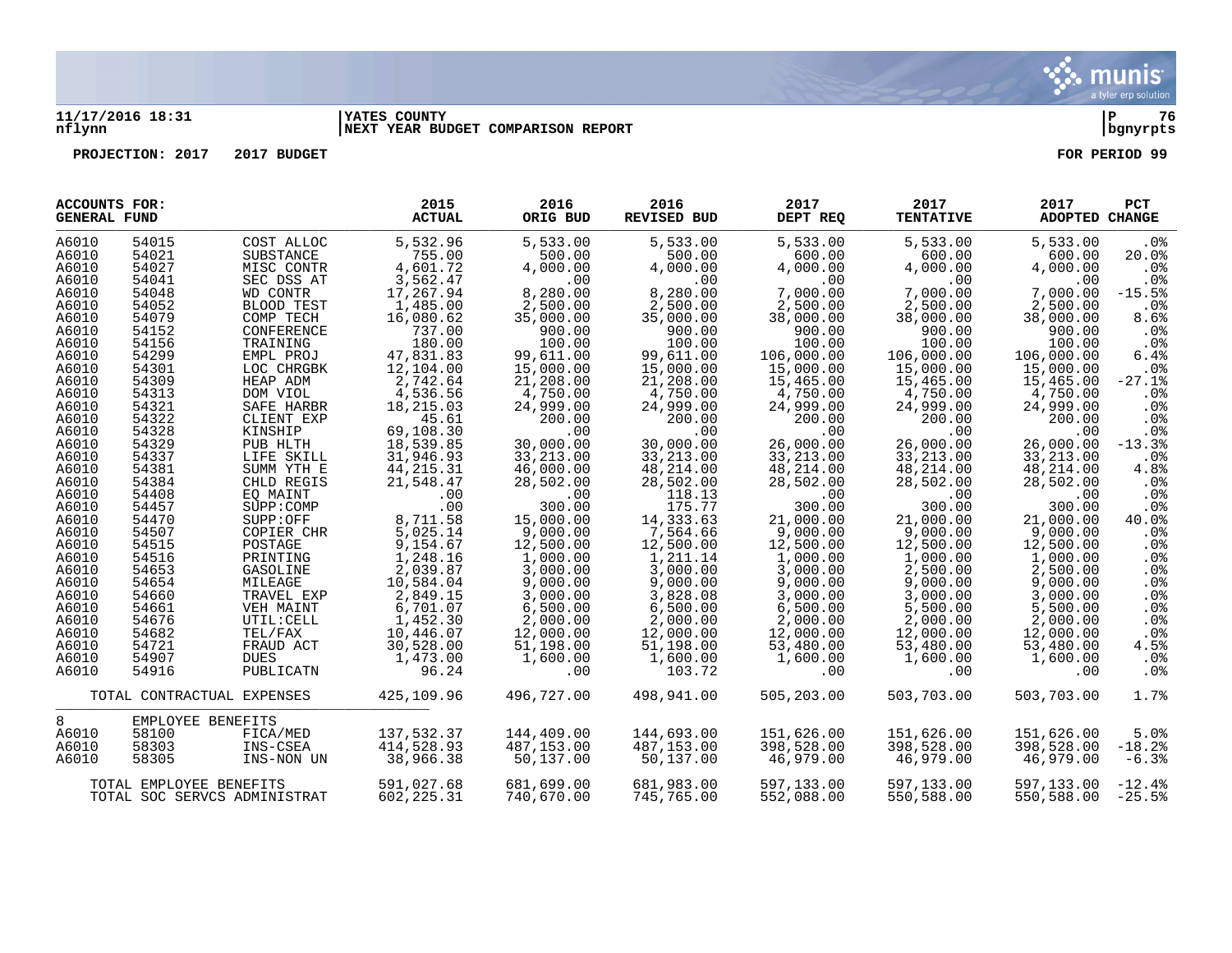|                                             |                                              |                                    |                                                    |                                    |                                    |                                      |                                       |                                               | <u>munis </u><br>a tyler erp solution |
|---------------------------------------------|----------------------------------------------|------------------------------------|----------------------------------------------------|------------------------------------|------------------------------------|--------------------------------------|---------------------------------------|-----------------------------------------------|---------------------------------------|
| nflynn                                      | 11/17/2016 18:31                             |                                    | YATES COUNTY<br>NEXT YEAR BUDGET COMPARISON REPORT |                                    |                                    |                                      |                                       |                                               | 77<br>P<br>bgnyrpts                   |
|                                             | PROJECTION: 2017                             | 2017 BUDGET                        |                                                    |                                    |                                    |                                      |                                       |                                               | FOR PERIOD 99                         |
| <b>ACCOUNTS FOR:</b><br><b>GENERAL FUND</b> |                                              |                                    | 2015<br><b>ACTUAL</b>                              | 2016<br>ORIG BUD                   | 2016<br><b>REVISED BUD</b>         | 2017<br>DEPT REQ                     | 2017<br><b>TENTATIVE</b>              | 2017<br><b>ADOPTED</b>                        | PCT<br><b>CHANGE</b>                  |
| 6055                                        | DAY CARE                                     |                                    |                                                    |                                    |                                    |                                      |                                       |                                               |                                       |
| $\overline{0}$<br>A6055<br>A6055<br>A6055   | <b>REVENUES</b><br>42701<br>43655<br>44655   | PR YR RFND<br>DAY CARE<br>DAY CARE | $-432.00$<br>2,865.00<br>$-164, 239.00$            | .00<br>$-900.00$<br>$-197, 400.00$ | .00<br>$-900.00$<br>$-197, 400.00$ | .00<br>$-42,525.00$<br>$-153,300.00$ | .00<br>$-42,525.00$<br>$-153, 300.00$ | .00<br>$-42,525.00$ 4625.0%<br>$-153, 300.00$ | $.0\%$<br>$-22.3%$                    |
|                                             | TOTAL REVENUES                               |                                    | $-161,806.00$                                      | $-198,300.00$                      | $-198,300.00$                      | $-195,825.00$                        | $-195,825.00$                         | $-195,825.00$                                 | $-1.2%$                               |
| 4<br>A6055                                  | CONTRACTUAL<br>54303                         | EXPENSES<br>DAY CARE               | 171,928.14                                         | 210,000.00                         | 210,000.00                         | 210,000.00                           | 210,000.00                            | 210,000.00                                    | $.0\%$                                |
|                                             | TOTAL CONTRACTUAL EXPENSES<br>TOTAL DAY CARE |                                    | 171,928.14<br>10,122.14                            | 210,000.00<br>11,700.00            | 210,000.00<br>11,700.00            | 210,000.00<br>14,175.00              | 210,000.00<br>14,175.00               | 210,000.00<br>14,175.00                       | $.0\%$<br>21.2%                       |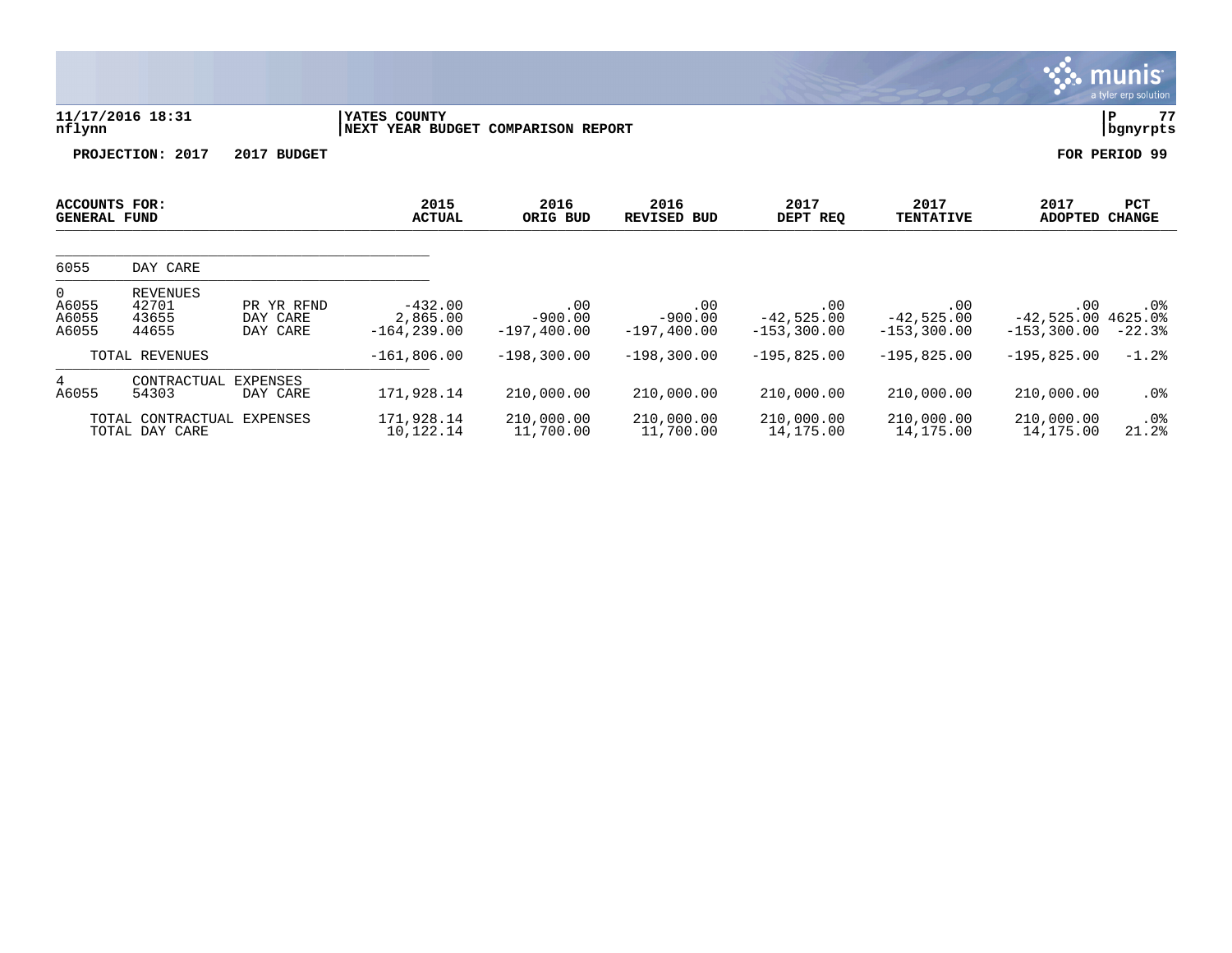|                                                     |                                                 |                                                          |                                              |                                            |                                                 |                                                 |                                                 |                                                 | a tyre cip solution                     |
|-----------------------------------------------------|-------------------------------------------------|----------------------------------------------------------|----------------------------------------------|--------------------------------------------|-------------------------------------------------|-------------------------------------------------|-------------------------------------------------|-------------------------------------------------|-----------------------------------------|
| nflynn                                              | 11/17/2016 18:31                                |                                                          | YATES COUNTY<br><b>NEXT YEAR BUDGET</b>      | <b>COMPARISON REPORT</b>                   |                                                 |                                                 |                                                 |                                                 | 78<br>P<br>bgnyrpts                     |
|                                                     | PROJECTION: 2017                                | 2017 BUDGET                                              |                                              |                                            |                                                 |                                                 |                                                 |                                                 | FOR PERIOD 99                           |
| <b>ACCOUNTS FOR:</b><br><b>GENERAL FUND</b>         |                                                 |                                                          | 2015<br><b>ACTUAL</b>                        | 2016<br>ORIG BUD                           | 2016<br><b>REVISED BUD</b>                      | 2017<br>DEPT REQ                                | 2017<br><b>TENTATIVE</b>                        | 2017<br>ADOPTED                                 | PCT<br><b>CHANGE</b>                    |
| 6070                                                |                                                 | SERVICES FOR RECIPIENTS                                  |                                              |                                            |                                                 |                                                 |                                                 |                                                 |                                         |
| 0<br>A6070<br>A6070                                 | <b>REVENUES</b><br>41870<br>44670               | REPAY RECI<br>RECIPIENT                                  | .00<br>$-68, 296.00$                         | .00<br>$-71,700.00$                        | .00<br>$-71,700.00$                             | .00<br>$-100,000.00$                            | .00<br>$-100,000.00$                            | .00<br>$-100,000.00$                            | $.0\%$<br>39.5%                         |
|                                                     | TOTAL REVENUES                                  |                                                          | $-68, 296.00$                                | $-71,700.00$                               | $-71,700.00$                                    | $-100,000.00$                                   | $-100,000.00$                                   | $-100,000.00$                                   | 39.5%                                   |
| $4\overline{ }$<br>A6070<br>A6070<br>A6070<br>A6070 | CONTRACTUAL<br>54302<br>54303<br>54304<br>54318 | EXPENSES<br>COUNSEL<br>DAY CARE<br>FAM AID<br>VALIDATION | 41,626.26<br>838.29<br>56,388.53<br>1,325.00 | 69,000.00<br>2,000.00<br>110,000.00<br>.00 | 67,745.00<br>2,000.00<br>110,000.00<br>1,255.00 | 65,000.00<br>1,000.00<br>110,000.00<br>1,250.00 | 55,000.00<br>1,000.00<br>110,000.00<br>1,250.00 | 55,000.00<br>1,000.00<br>110,000.00<br>1,250.00 | $-5.8%$<br>$-50.0%$<br>$.0\%$<br>$.0\%$ |
|                                                     | TOTAL CONTRACTUAL EXPENSES                      |                                                          | 100,178.08                                   | 181,000.00                                 | 181,000.00                                      | 177,250.00                                      | 167,250.00                                      | 167,250.00                                      | $-2.1%$                                 |

 $\ddot{\mathbf{w}}$  munis

TOTAL SERVICES FOR RECIPIENT 31,882.08 109,300.00 109,300.00 77,250.00 67,250.00 67,250.00 -29.3%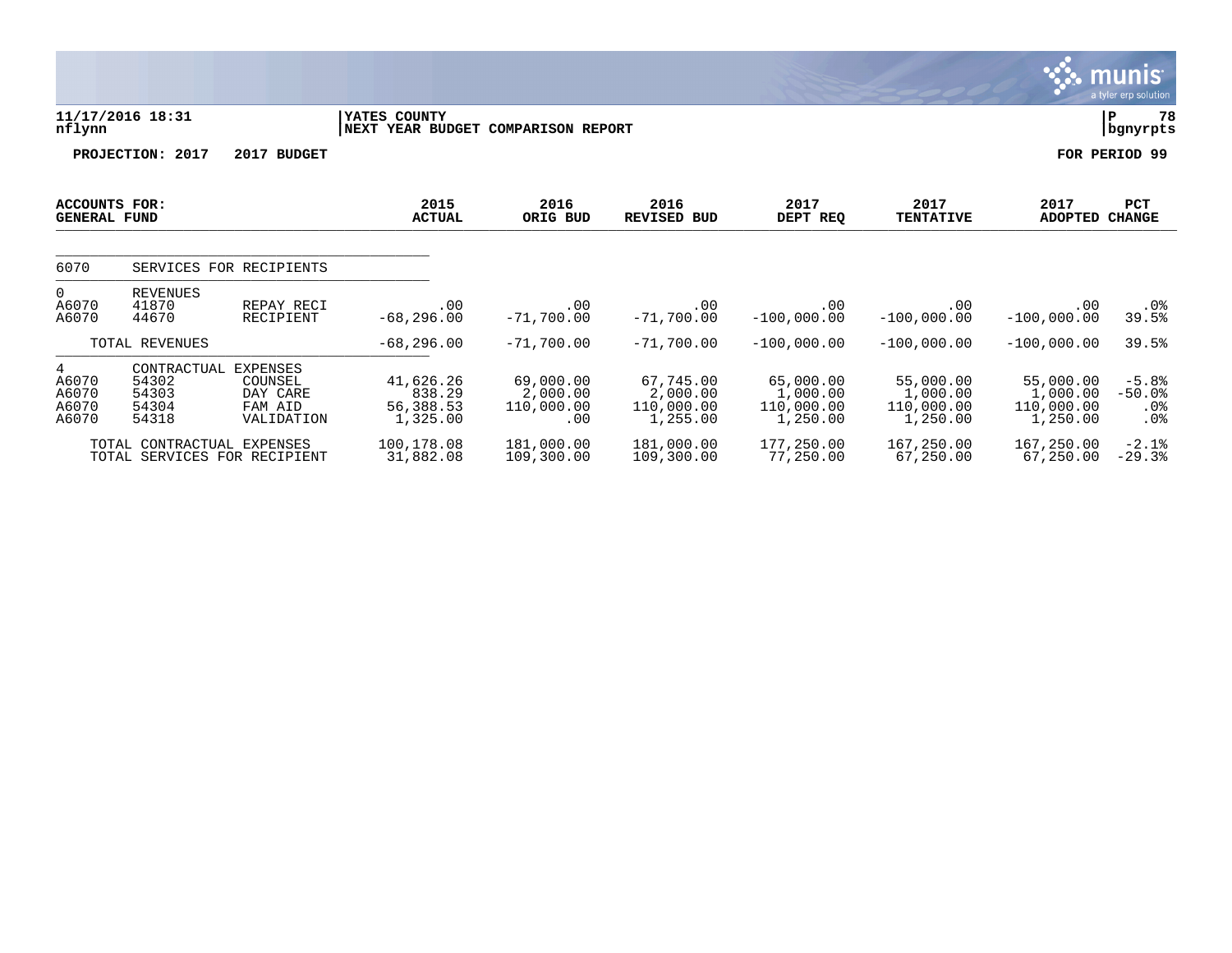|                                           |                                                        |                                       |                                                    |                            |                            |                                 |                            |                            | a tyler erp solution        |
|-------------------------------------------|--------------------------------------------------------|---------------------------------------|----------------------------------------------------|----------------------------|----------------------------|---------------------------------|----------------------------|----------------------------|-----------------------------|
| nflynn                                    | 11/17/2016 18:31                                       |                                       | YATES COUNTY<br>NEXT YEAR BUDGET COMPARISON REPORT |                            |                            |                                 |                            |                            | 79<br>P<br>bgnyrpts         |
|                                           | PROJECTION: 2017                                       | 2017 BUDGET                           |                                                    |                            |                            |                                 |                            |                            | FOR PERIOD 99               |
| ACCOUNTS FOR:<br><b>GENERAL FUND</b>      |                                                        |                                       | 2015<br><b>ACTUAL</b>                              | 2016<br>ORIG BUD           | 2016<br><b>REVISED BUD</b> | 2017<br>DEPT REQ                | 2017<br><b>TENTATIVE</b>   | 2017<br><b>ADOPTED</b>     | <b>PCT</b><br><b>CHANGE</b> |
| 6101                                      | MEDICAL ASSISTANCE                                     |                                       |                                                    |                            |                            |                                 |                            |                            |                             |
| $\overline{0}$<br>A6101<br>A6101<br>A6101 | REVENUES<br>41801<br>43601<br>44601                    | REPAY MED<br>MED ASSIST<br>MED ASSIST | $-90,865.24$<br>45,333.00<br>42,894.00             | $-12,500.00$<br>.00<br>.00 | $-12,500.00$<br>.00<br>.00 | $-31,095.00$<br>$.00 \,$<br>.00 | $-31,095.00$<br>.00<br>.00 | $-31,095.00$<br>.00<br>.00 | 148.8%<br>$.0\%$<br>.0%     |
|                                           | TOTAL REVENUES                                         |                                       | $-2,638.24$                                        | $-12,500.00$               | $-12,500.00$               | $-31,095.00$                    | $-31,095.00$               | $-31,095.00$               | 148.8%                      |
| 4<br>A6101                                | CONTRACTUAL<br>EXPENSES<br>54311                       | MED ASSIST                            | 1,092.50                                           | 1,000.00                   | 3,174.00                   | 2,500.00                        | 2,500.00                   | 2,500.00                   | 150.0%                      |
|                                           | TOTAL CONTRACTUAL EXPENSES<br>TOTAL MEDICAL ASSISTANCE |                                       | 1,092.50<br>$-1,545.74$                            | 1,000.00<br>$-11,500.00$   | 3,174.00<br>$-9,326.00$    | 2,500.00<br>$-28,595.00$        | 2,500.00<br>$-28,595.00$   | 2,500.00<br>$-28,595.00$   | 150.0%<br>148.7%            |

 $\sqrt{\frac{1}{2}}$  munis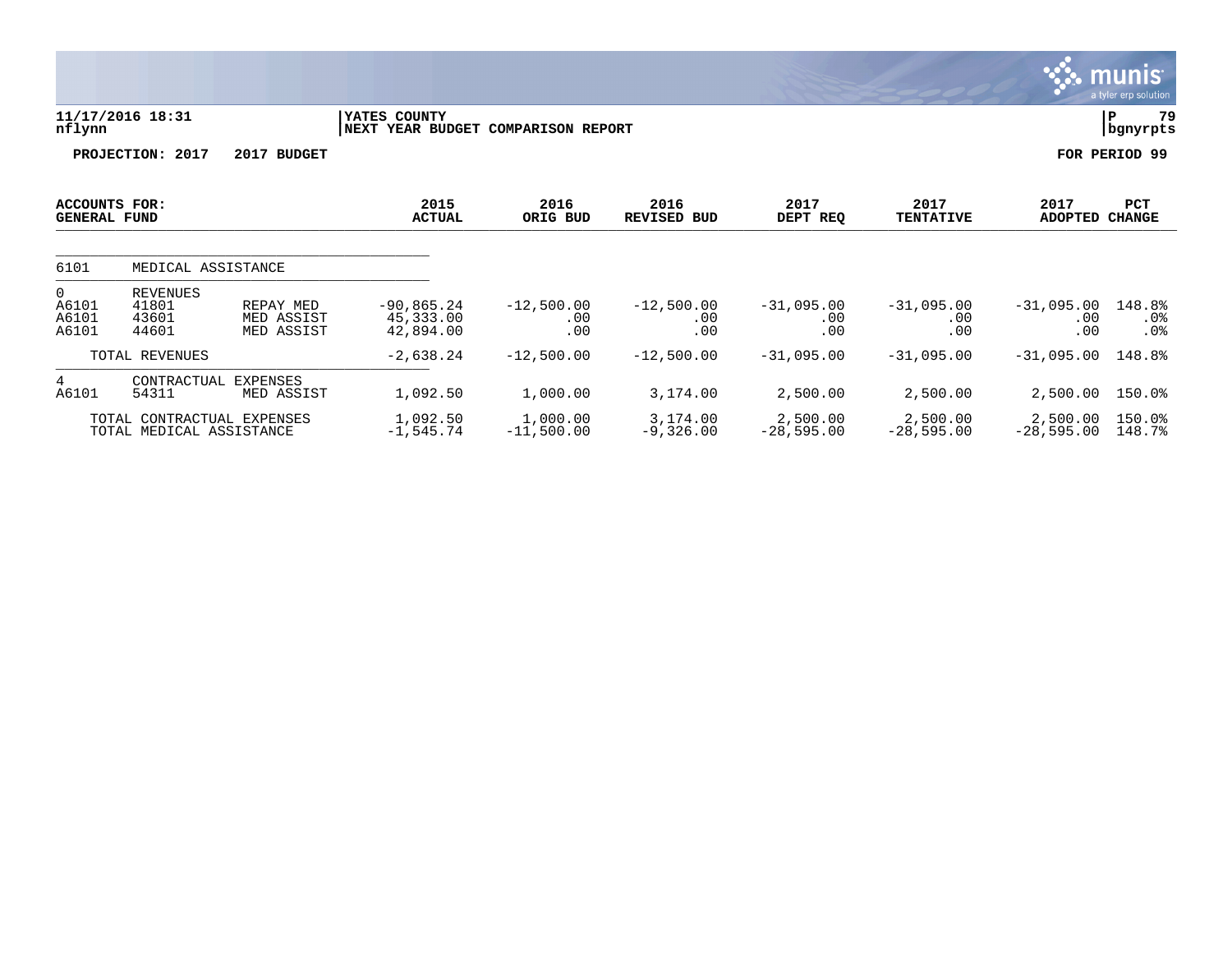|                                      |                                                            |                                                    |                              |                              |                              |                              |                              | <u>se inumst</u><br>a tyler erp solution |
|--------------------------------------|------------------------------------------------------------|----------------------------------------------------|------------------------------|------------------------------|------------------------------|------------------------------|------------------------------|------------------------------------------|
| nflynn                               | 11/17/2016 18:31                                           | YATES COUNTY<br>NEXT YEAR BUDGET COMPARISON REPORT |                              |                              |                              |                              |                              | 80<br>l P<br>  bgnyrpts                  |
|                                      | PROJECTION: 2017<br>2017 BUDGET                            |                                                    |                              |                              |                              |                              |                              | FOR PERIOD 99                            |
| ACCOUNTS FOR:<br><b>GENERAL FUND</b> |                                                            | 2015<br><b>ACTUAL</b>                              | 2016<br>ORIG BUD             | 2016<br>REVISED BUD          | 2017<br>DEPT REQ             | 2017<br><b>TENTATIVE</b>     | 2017<br>ADOPTED              | PCT<br><b>CHANGE</b>                     |
| 6102                                 | MEDICAID MGMT<br>INFO SYSTEM                               |                                                    |                              |                              |                              |                              |                              |                                          |
| 4<br>A6102                           | CONTRACTUAL EXPENSES<br>54312<br>MMIS                      | 4,184,254.00                                       | 4,159,571.00                 | 4,159,571.00                 | 4,264,224.00                 | 4,264,224.00                 | 4,264,224.00                 | 2.5%                                     |
|                                      | TOTAL CONTRACTUAL EXPENSES<br>TOTAL MEDICAID MGMT INFO SYS | 4,184,254.00<br>4,184,254.00                       | 4,159,571.00<br>4,159,571.00 | 4,159,571.00<br>4,159,571.00 | 4,264,224.00<br>4,264,224.00 | 4,264,224.00<br>4,264,224.00 | 4,264,224.00<br>4,264,224.00 | 2.5%<br>2.5%                             |

 $\ddot{\mathbf{r}}$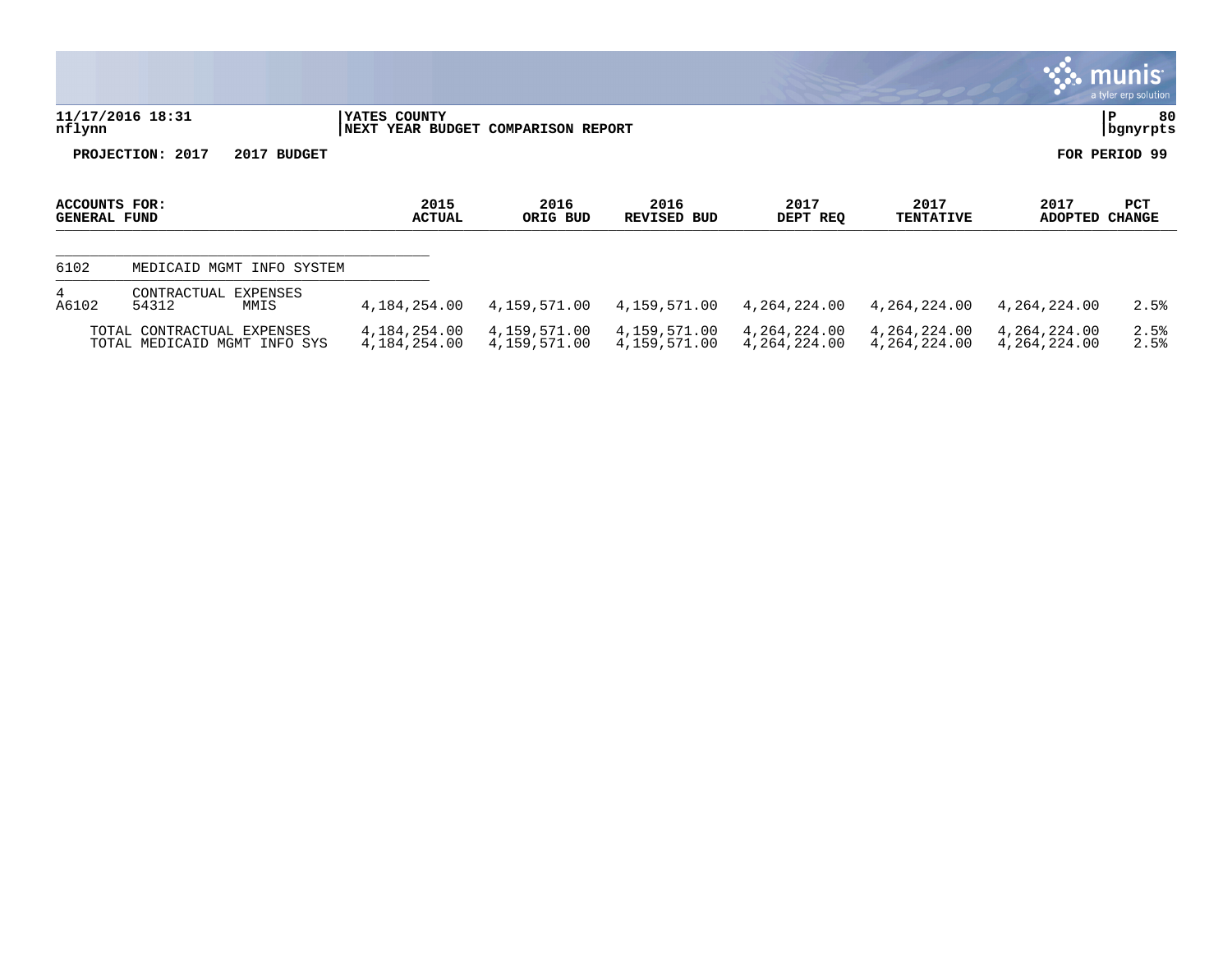|                                                |                                                                               |                                                             |                                                                                    |                                                                         |                                                                          |                                                              |                                                              |                                                       | $\overline{\mathsf{m} \mathsf{u}}$ nıs $\overline{\phantom{a}}$<br>a tyler erp solution |
|------------------------------------------------|-------------------------------------------------------------------------------|-------------------------------------------------------------|------------------------------------------------------------------------------------|-------------------------------------------------------------------------|--------------------------------------------------------------------------|--------------------------------------------------------------|--------------------------------------------------------------|-------------------------------------------------------|-----------------------------------------------------------------------------------------|
| nflynn                                         | 11/17/2016 18:31                                                              |                                                             | YATES COUNTY<br>NEXT YEAR BUDGET COMPARISON REPORT                                 |                                                                         |                                                                          |                                                              |                                                              |                                                       | ΙP<br>81<br>bgnyrpts                                                                    |
|                                                | PROJECTION: 2017                                                              | 2017 BUDGET                                                 |                                                                                    |                                                                         |                                                                          |                                                              |                                                              |                                                       | FOR PERIOD 99                                                                           |
| <b>ACCOUNTS FOR:</b><br><b>GENERAL FUND</b>    |                                                                               |                                                             | 2015<br><b>ACTUAL</b>                                                              | 2016<br>ORIG BUD                                                        | 2016<br><b>REVISED BUD</b>                                               | 2017<br>DEPT REQ                                             | 2017<br><b>TENTATIVE</b>                                     | 2017<br><b>ADOPTED</b>                                | <b>PCT</b><br><b>CHANGE</b>                                                             |
| 6109                                           | FAMILY ASSISTANCE                                                             |                                                             |                                                                                    |                                                                         |                                                                          |                                                              |                                                              |                                                       |                                                                                         |
| 0<br>A6109<br>A6109<br>A6109<br>A6109<br>A6109 | <b>REVENUES</b><br>41809<br>42701<br>43609<br>44609<br>44615                  | REPAY-FAM<br>PR YR RFND<br>FAM ASSIST<br>FAM ASSIST<br>FFFS | $-96,837.64$<br>$-14, 279.42$<br>$-139,509.00$<br>$-649, 121.00$<br>$-290, 430.00$ | $-90,000.00$<br>.00<br>$-111, 200.00$<br>$-691,300.00$<br>$-365.000.00$ | $-90,000.00$<br>.00<br>$-111, 200.00$<br>$-691, 300.00$<br>$-365.000.00$ | $-87,538.00$<br>.00<br>.00<br>$-551.000.00$<br>$-271.000.00$ | $-87,538.00$<br>.00<br>.00<br>$-551,000.00$<br>$-271.000.00$ | $-87,538.00$<br>.00<br>$-551,000.00$<br>$-271.000.00$ | $-2.7%$<br>$.0\%$<br>$.00 - 100.0$<br>$-20.3%$<br>$-25.8%$                              |
|                                                | TOTAL REVENUES                                                                |                                                             | $-1, 190, 177.06$                                                                  | $-1, 257, 500.00$                                                       | $-1,257,500.00$                                                          | $-909,538.00$                                                | $-909,538.00$                                                | $-909,538.00$                                         | $-27.7%$                                                                                |
| 4<br>A6109                                     | CONTRACTUAL<br>54305<br>TOTAL CONTRACTUAL EXPENSES<br>TOTAL FAMILY ASSISTANCE | <b>EXPENSES</b><br>FAM ASSIST                               | 1,456,499.42<br>1,456,499.42<br>266,322.36                                         | 1,350,000.00<br>1,350,000.00<br>92,500.00                               | 1,347,826.00<br>1,347,826.00<br>90,326.00                                | 910,000.00<br>910,000.00<br>462.00                           | 910,000.00<br>910,000.00<br>462.00                           | 910,000.00<br>910,000.00<br>462.00                    | $-32.6%$<br>$-32.6%$<br>$-99.5%$                                                        |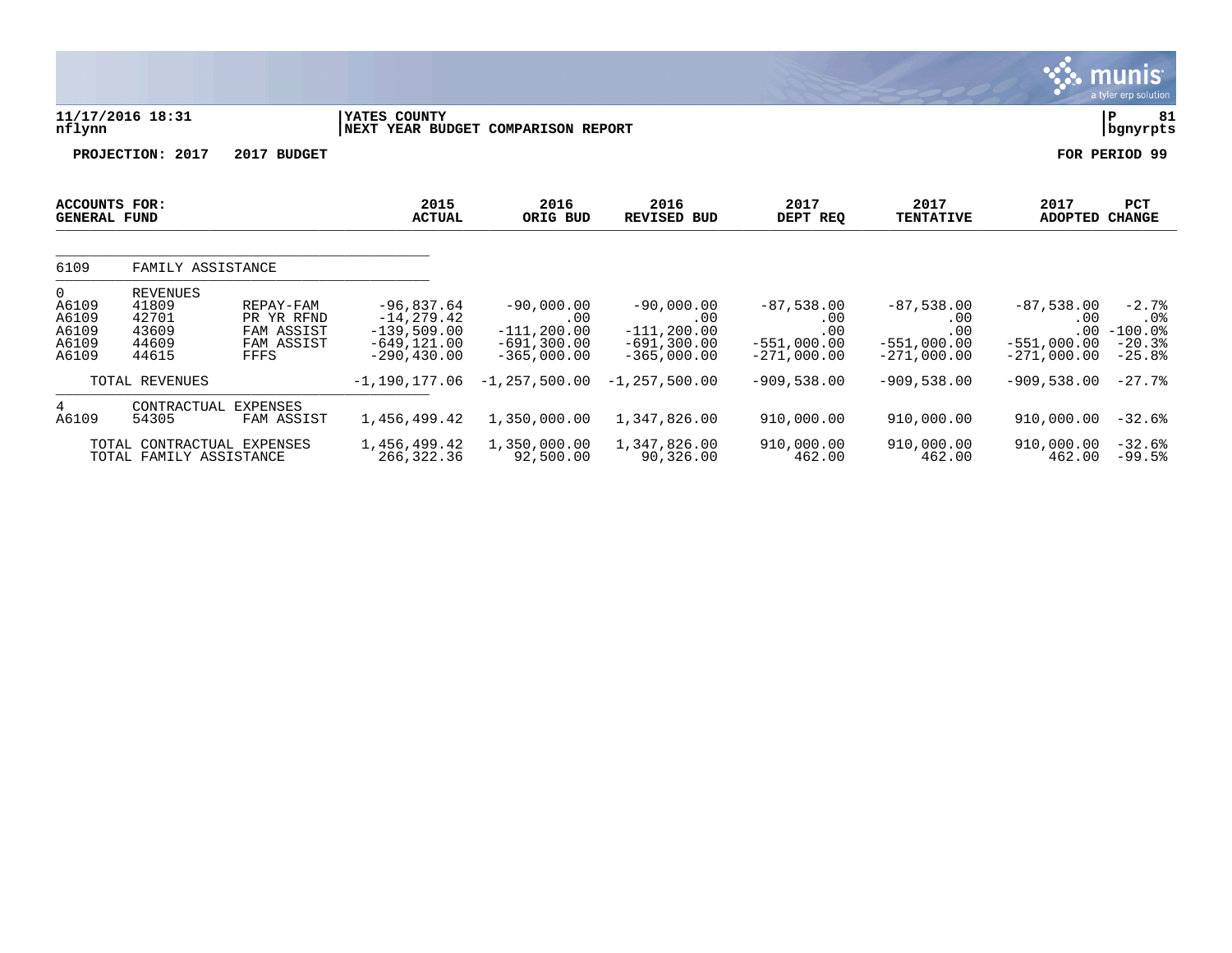|                                                |                                                       |                                                              |                                                                         |                                                                        |                                                                        |                                                                       |                                                                       |                                                                       | a tyler erp solution                        |
|------------------------------------------------|-------------------------------------------------------|--------------------------------------------------------------|-------------------------------------------------------------------------|------------------------------------------------------------------------|------------------------------------------------------------------------|-----------------------------------------------------------------------|-----------------------------------------------------------------------|-----------------------------------------------------------------------|---------------------------------------------|
| nflynn                                         | 11/17/2016 18:31                                      |                                                              | YATES COUNTY<br>NEXT YEAR BUDGET COMPARISON REPORT                      |                                                                        |                                                                        |                                                                       |                                                                       |                                                                       | 82<br>lР<br>bgnyrpts                        |
|                                                | PROJECTION: 2017                                      | 2017 BUDGET                                                  |                                                                         |                                                                        |                                                                        |                                                                       |                                                                       |                                                                       | FOR PERIOD 99                               |
| ACCOUNTS FOR:<br><b>GENERAL FUND</b>           |                                                       |                                                              | 2015<br><b>ACTUAL</b>                                                   | 2016<br>ORIG BUD                                                       | 2016<br><b>REVISED BUD</b>                                             | 2017<br>DEPT REQ                                                      | 2017<br><b>TENTATIVE</b>                                              | 2017<br><b>ADOPTED</b>                                                | PCT<br><b>CHANGE</b>                        |
| 6119                                           | CHILD CARE                                            |                                                              |                                                                         |                                                                        |                                                                        |                                                                       |                                                                       |                                                                       |                                             |
| 0<br>A6119<br>A6119<br>A6119<br>A6119<br>A6119 | REVENUES<br>41819<br>42701<br>43619<br>44619<br>44661 | REPAY CC<br>PR YR RFND<br>CHILD CARE<br>CHILD CARE<br>F&C BG | $-31, 137.31$<br>.00<br>$-152,609.00$<br>$-45, 395.00$<br>$-32, 397.00$ | $-30,000.00$<br>.00<br>$-166, 462.00$<br>$-50, 286.00$<br>$-16,000.00$ | $-30,000.00$<br>.00<br>$-166, 462.00$<br>$-50, 286.00$<br>$-16,000.00$ | $-97,875.00$<br>.00<br>$-170,000.00$<br>$-14, 462.00$<br>$-16,000.00$ | $-97,875.00$<br>.00<br>$-170,000.00$<br>$-14, 462.00$<br>$-16,000.00$ | $-97,875.00$<br>.00<br>$-170,000.00$<br>$-14, 462.00$<br>$-16,000.00$ | 226.3%<br>$.0\%$<br>2.1%<br>$-71.2%$<br>.0% |
|                                                | TOTAL REVENUES                                        |                                                              | $-261, 538.31$                                                          | $-262,748.00$                                                          | $-262,748.00$                                                          | $-298, 337.00$                                                        | $-298, 337.00$                                                        | $-298, 337.00$                                                        | 13.5%                                       |
| 4<br>A6119                                     | CONTRACTUAL<br>54307                                  | EXPENSES<br>FOSTER                                           | 286, 252.52                                                             | 400,000.00                                                             | 400,000.00                                                             | 300,000.00                                                            | 300,000.00                                                            | 300,000.00                                                            | $-25.0%$                                    |
|                                                | TOTAL CONTRACTUAL<br>TOTAL CHILD CARE                 | EXPENSES                                                     | 286, 252.52<br>24,714.21                                                | 400,000.00<br>137,252.00                                               | 400,000.00<br>137,252.00                                               | 300,000.00<br>1,663.00                                                | 300,000.00<br>1,663.00                                                | 300,000.00<br>1,663.00                                                | $-25.0%$<br>$-98.8%$                        |

 $\sqrt{3}$ . munis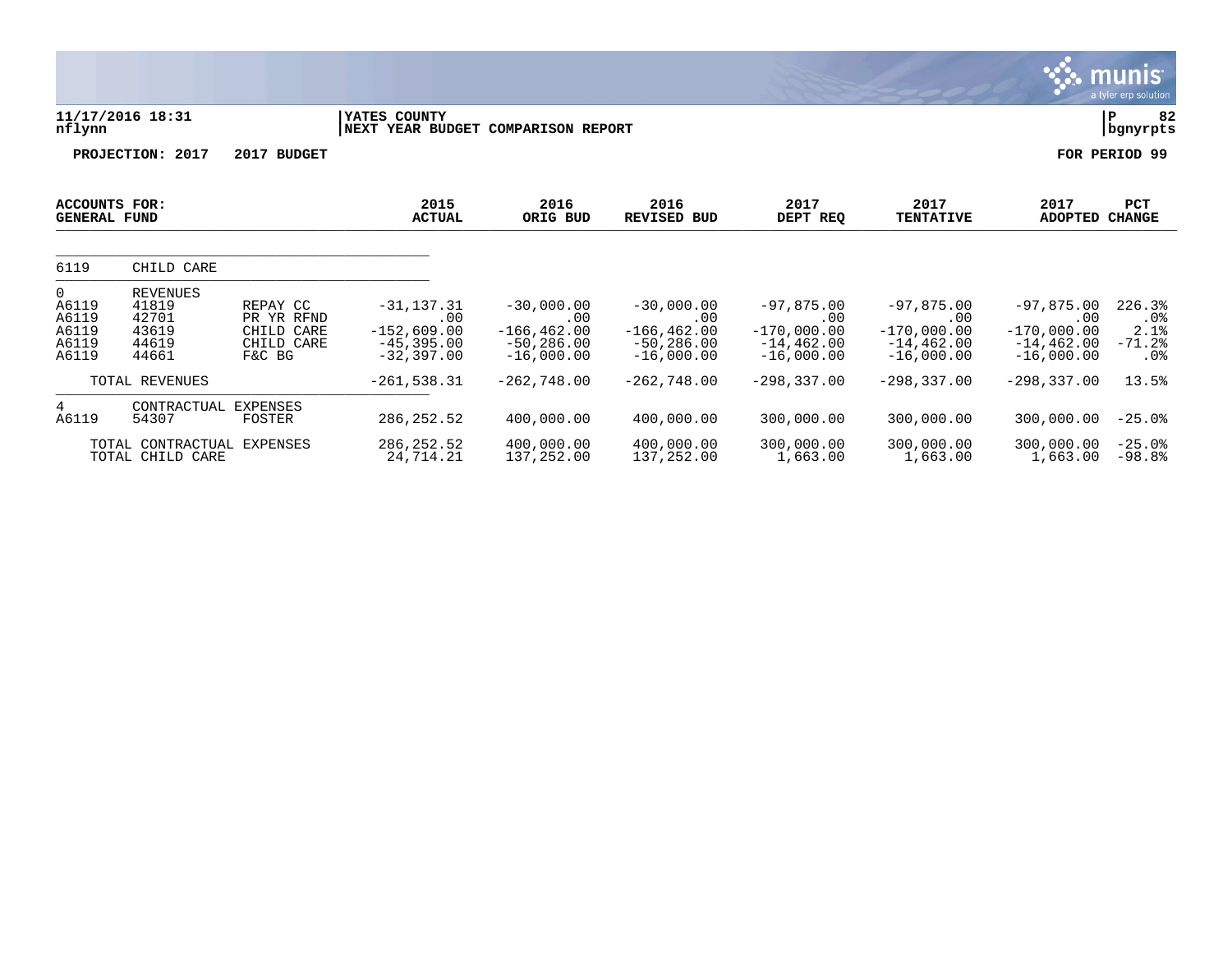|                                                            |                                                                                              |                                                     |                                            |                                            |                                            |                                             |                                             | a tyler erp solution                           |
|------------------------------------------------------------|----------------------------------------------------------------------------------------------|-----------------------------------------------------|--------------------------------------------|--------------------------------------------|--------------------------------------------|---------------------------------------------|---------------------------------------------|------------------------------------------------|
| nflynn                                                     | 11/17/2016 18:31                                                                             | YATES COUNTY<br>NEXT YEAR BUDGET COMPARISON REPORT  |                                            |                                            |                                            |                                             |                                             | 83<br>P<br>bgnyrpts                            |
|                                                            | PROJECTION: 2017<br>2017 BUDGET                                                              |                                                     |                                            |                                            |                                            |                                             |                                             | FOR PERIOD 99                                  |
| <b>ACCOUNTS FOR:</b><br><b>GENERAL FUND</b>                |                                                                                              | 2015<br><b>ACTUAL</b>                               | 2016<br>ORIG BUD                           | 2016<br><b>REVISED BUD</b>                 | 2017<br>DEPT REQ                           | 2017<br><b>TENTATIVE</b>                    | 2017<br>ADOPTED                             | PCT<br><b>CHANGE</b>                           |
| 6123                                                       | JUVENILE DELINOUENT CARE                                                                     |                                                     |                                            |                                            |                                            |                                             |                                             |                                                |
| $\mathbf{0}$<br>A6123<br>A6123<br>A6123<br>A6123           | REVENUES<br>41823<br>REPAY JD<br>42701<br>PR YR RFND<br>JD CARE<br>43623<br>44623<br>JD CARE | $-12,026.72$<br>.00<br>$-85, 102.22$<br>$-2,551.00$ | $-9,500.00$<br>.00<br>$-139,000.00$<br>.00 | $-9,500.00$<br>.00<br>$-139,000.00$<br>.00 | $-6,108.00$<br>.00<br>$-240,000.00$<br>.00 | $-6, 108.00$<br>.00<br>$-240,000.00$<br>.00 | $-6, 108.00$<br>.00<br>$-240,000.00$<br>.00 | $-35.7%$<br>$.0\%$<br>72.7%<br>.0 <sub>8</sub> |
|                                                            | TOTAL REVENUES                                                                               | $-99,679.94$                                        | $-148,500.00$                              | $-148,500.00$                              | $-246, 108.00$                             | $-246, 108.00$                              | $-246, 108.00$                              | 65.7%                                          |
| 4<br>A6123                                                 | CONTRACTUAL EXPENSES<br>54310<br>JUV DELINO                                                  | 241,310.54                                          | 250,000.00                                 | 250,000.00                                 | 250,000.00                                 | 250,000.00                                  | 250,000.00                                  | $.0\%$                                         |
| TOTAL CONTRACTUAL EXPENSES<br>TOTAL JUVENILE DELINQUENT CA |                                                                                              | 241,310.54<br>141,630.60                            | 250,000.00<br>101,500.00                   | 250,000.00<br>101,500.00                   | 250,000.00<br>3,892.00                     | 250,000.00<br>3,892.00                      | 250,000.00<br>3,892.00                      | .0%<br>$-96.2%$                                |

 $\ddot{\mathbf{w}}$  munis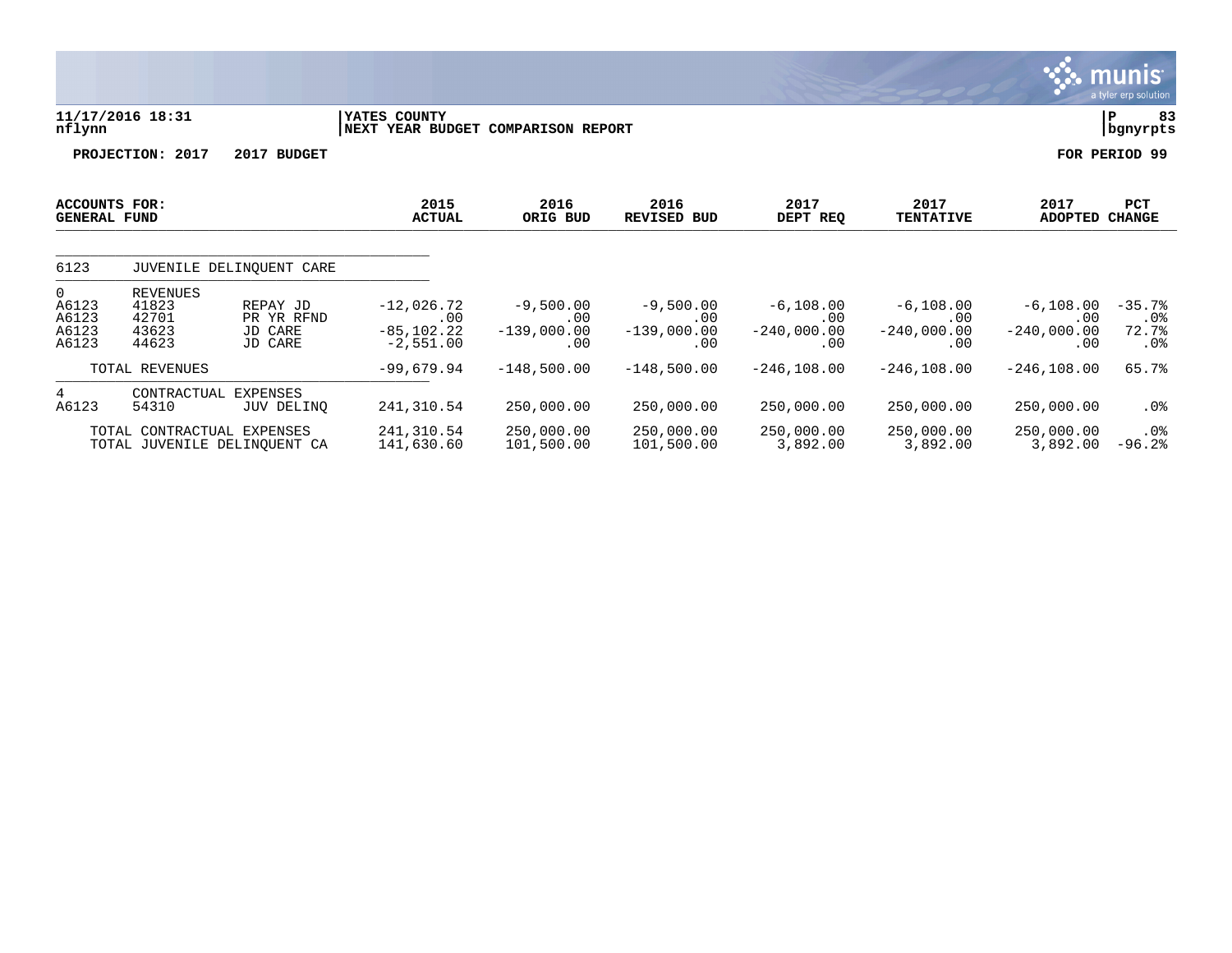|                                             |                                                           |                            |                                                    |                          |                          |                  |                          |                        | a tyler erp solution           |
|---------------------------------------------|-----------------------------------------------------------|----------------------------|----------------------------------------------------|--------------------------|--------------------------|------------------|--------------------------|------------------------|--------------------------------|
| nflynn                                      | 11/17/2016 18:31                                          |                            | YATES COUNTY<br>NEXT YEAR BUDGET COMPARISON REPORT |                          |                          |                  |                          |                        | 84<br>∣P<br>  bgnyrpts         |
|                                             | PROJECTION: 2017                                          | 2017 BUDGET                |                                                    |                          |                          |                  |                          |                        | FOR PERIOD 99                  |
| <b>ACCOUNTS FOR:</b><br><b>GENERAL FUND</b> |                                                           |                            | 2015<br><b>ACTUAL</b>                              | 2016<br>ORIG BUD         | 2016<br>REVISED BUD      | 2017<br>DEPT REQ | 2017<br><b>TENTATIVE</b> | 2017<br><b>ADOPTED</b> | PCT<br><b>CHANGE</b>           |
| 6129                                        |                                                           | STATE TRAINING SCHOOL      |                                                    |                          |                          |                  |                          |                        |                                |
| 0<br>A6129                                  | <b>REVENUES</b><br>42701                                  | PR YR RFND                 | .00                                                | .00                      | .00                      | .00              | .00                      | .00                    | $.0\%$                         |
|                                             | TOTAL REVENUES                                            |                            | .00                                                | .00                      | .00                      | .00              | .00                      | .00                    | $.0\%$                         |
| 4<br>A6129                                  | CONTRACTUAL<br>54316                                      | <b>EXPENSES</b><br>ST TRNG | 169,666.28                                         | 115,000.00               | 115,000.00               | .00              | .00                      |                        | $.00 - 100.0$                  |
|                                             | TOTAL CONTRACTUAL EXPENSES<br>TOTAL STATE TRAINING SCHOOL |                            | 169,666.28<br>169,666.28                           | 115,000.00<br>115,000.00 | 115,000.00<br>115,000.00 | .00<br>.00       | .00<br>.00               |                        | $.00 - 100.0$<br>$.00 - 100.0$ |

 $\therefore$  munis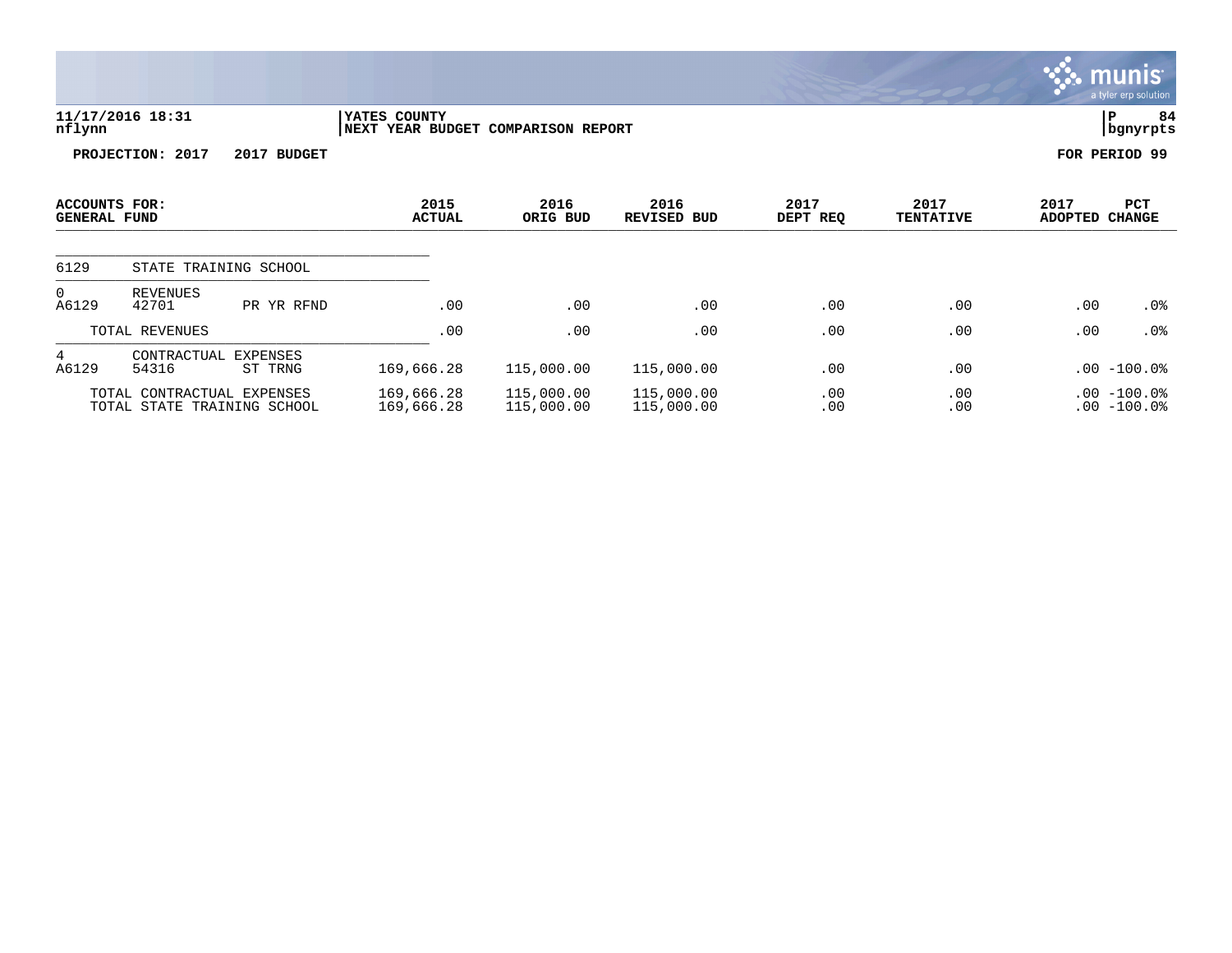|                                       |                                                     |                                                    |                                                       |                                             |                                             |                                             |                                             |                                             | munis<br>a tyler erp solution     |
|---------------------------------------|-----------------------------------------------------|----------------------------------------------------|-------------------------------------------------------|---------------------------------------------|---------------------------------------------|---------------------------------------------|---------------------------------------------|---------------------------------------------|-----------------------------------|
| nflynn                                | 11/17/2016 18:31                                    |                                                    | YATES COUNTY<br>NEXT YEAR BUDGET COMPARISON REPORT    |                                             |                                             |                                             |                                             |                                             | 85<br>$\, {\bf P}$<br>bgnyrpts    |
|                                       | PROJECTION: 2017                                    | 2017 BUDGET                                        |                                                       |                                             |                                             |                                             |                                             |                                             | FOR PERIOD 99                     |
| ACCOUNTS FOR:<br><b>GENERAL FUND</b>  |                                                     |                                                    | 2015<br><b>ACTUAL</b>                                 | 2016<br>ORIG BUD                            | 2016<br><b>REVISED BUD</b>                  | 2017<br>DEPT REQ                            | 2017<br><b>TENTATIVE</b>                    | 2017<br><b>ADOPTED</b>                      | PCT<br><b>CHANGE</b>              |
| 6140                                  | SAFETY NET                                          |                                                    |                                                       |                                             |                                             |                                             |                                             |                                             |                                   |
| 0<br>A6140<br>A6140<br>A6140<br>A6140 | <b>REVENUES</b><br>41840<br>42701<br>43640<br>44640 | REPAY-SN<br>PR YR RFND<br>SAFETY NET<br>SAFETY NET | $-100,029.82$<br>.00<br>$-147, 299.00$<br>$-1,464.00$ | $-50,000.00$<br>.00<br>$-188,036.00$<br>.00 | $-50,000.00$<br>.00<br>$-188,036.00$<br>.00 | $-63,000.00$<br>.00<br>$-190,686.00$<br>.00 | $-63,000.00$<br>.00<br>$-190,686.00$<br>.00 | $-63,000.00$<br>.00<br>$-190,686.00$<br>.00 | 26.0%<br>$.0\%$<br>1.4%<br>$.0\%$ |
|                                       | TOTAL REVENUES                                      |                                                    | $-248,792.82$                                         | $-238,036.00$                               | $-238,036.00$                               | $-253,686.00$                               | $-253,686.00$                               | $-253,686.00$                               | 6.6%                              |
| 4<br>A6140                            | CONTRACTUAL<br>54314                                | <b>EXPENSES</b><br>SAFETY NET                      | 626,677.62                                            | 720,000.00                                  | 720,000.00                                  | 720,000.00                                  | 720,000.00                                  | 720,000.00                                  | .0%                               |
|                                       | TOTAL CONTRACTUAL<br>TOTAL SAFETY NET               | EXPENSES                                           | 626,677.62<br>377,884.80                              | 720,000.00<br>481,964.00                    | 720,000.00<br>481,964.00                    | 720,000.00<br>466,314.00                    | 720,000.00<br>466,314.00                    | 720,000.00<br>466,314.00                    | $.0\%$<br>$-3.2%$                 |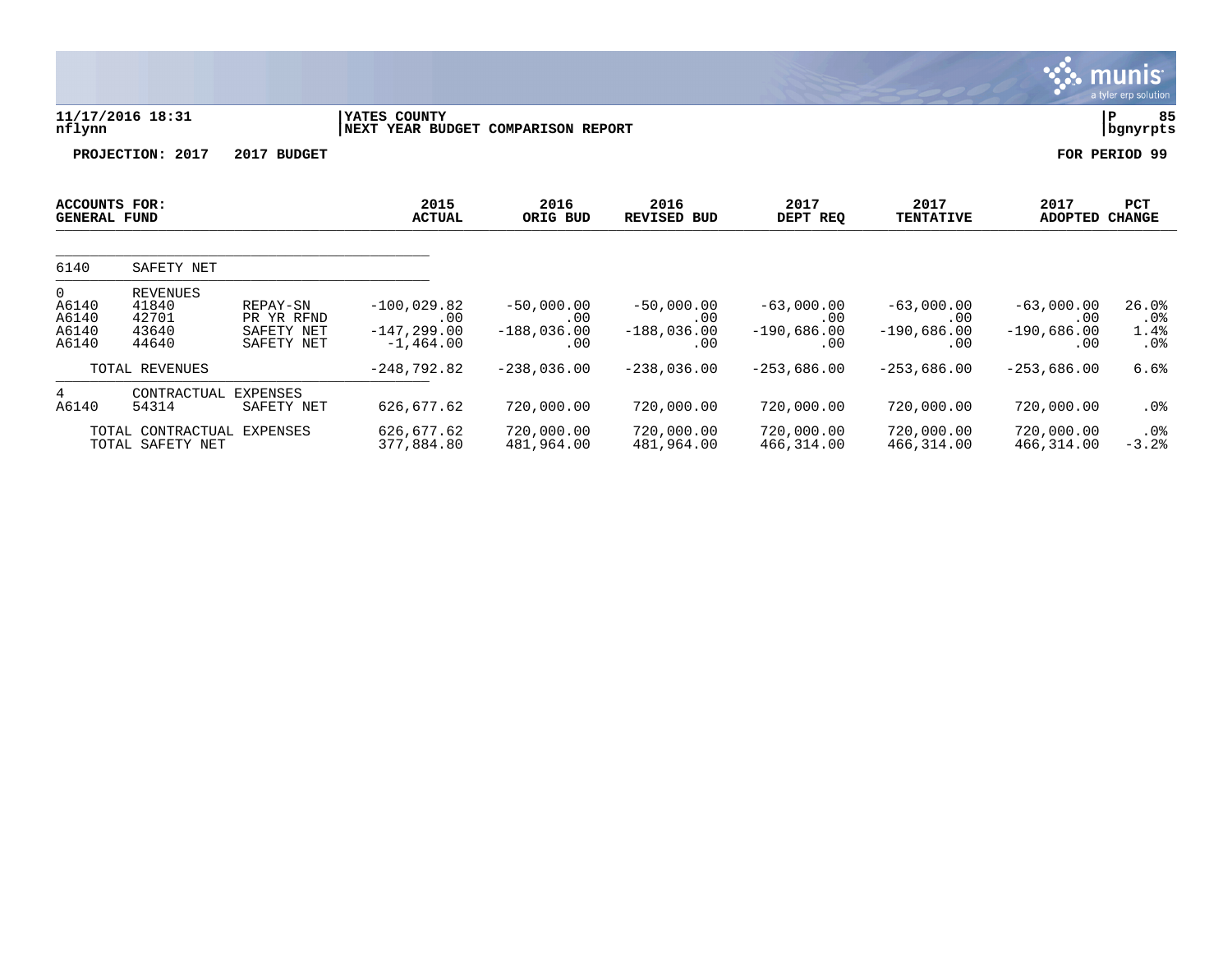|                                      |                                    |                    |                                                    |                          |                          |                          |                          |                          | munis'<br>a tyler erp solution |
|--------------------------------------|------------------------------------|--------------------|----------------------------------------------------|--------------------------|--------------------------|--------------------------|--------------------------|--------------------------|--------------------------------|
| nflynn                               | 11/17/2016 18:31                   |                    | YATES COUNTY<br>NEXT YEAR BUDGET COMPARISON REPORT |                          |                          |                          |                          |                          | ${\bf P}$<br>86<br>bgnyrpts    |
|                                      | PROJECTION: 2017                   | 2017 BUDGET        |                                                    |                          |                          |                          |                          |                          | FOR PERIOD 99                  |
| ACCOUNTS FOR:<br><b>GENERAL FUND</b> |                                    |                    | 2015<br><b>ACTUAL</b>                              | 2016<br>ORIG BUD         | 2016<br>REVISED BUD      | 2017<br>DEPT REQ         | 2017<br><b>TENTATIVE</b> | 2017<br><b>ADOPTED</b>   | PCT<br><b>CHANGE</b>           |
| 6141                                 | H E A P                            |                    |                                                    |                          |                          |                          |                          |                          |                                |
| 0<br>A6141<br>A6141                  | <b>REVENUES</b><br>41841<br>44641  | REPAY HEAP<br>HEAP | $-73,021.94$<br>73,235.00                          | $-50,000.00$<br>.00      | $-50,000.00$<br>.00      | $-37,000.00$<br>.00      | $-37,000.00$<br>.00      | $-37,000.00$<br>.00      | $-26.0%$<br>$.0\%$             |
|                                      | TOTAL REVENUES                     |                    | 213.06                                             | $-50,000.00$             | $-50,000.00$             | $-37,000.00$             | $-37,000.00$             | $-37,000.00$             | $-26.0%$                       |
| 4<br>A6141                           | CONTRACTUAL<br>54308               | EXPENSES<br>HEAP   | $-212.45$                                          | 9,000.00                 | 9,000.00                 | 9,000.00                 | 9,000.00                 | 9,000.00                 | $.0\%$                         |
|                                      | TOTAL CONTRACTUAL<br>TOTAL H E A P | EXPENSES           | $-212.45$<br>.61                                   | 9,000.00<br>$-41,000.00$ | 9,000.00<br>$-41,000.00$ | 9,000.00<br>$-28,000.00$ | 9,000.00<br>$-28,000.00$ | 9,000.00<br>$-28,000.00$ | $.0\%$<br>$-31.7%$             |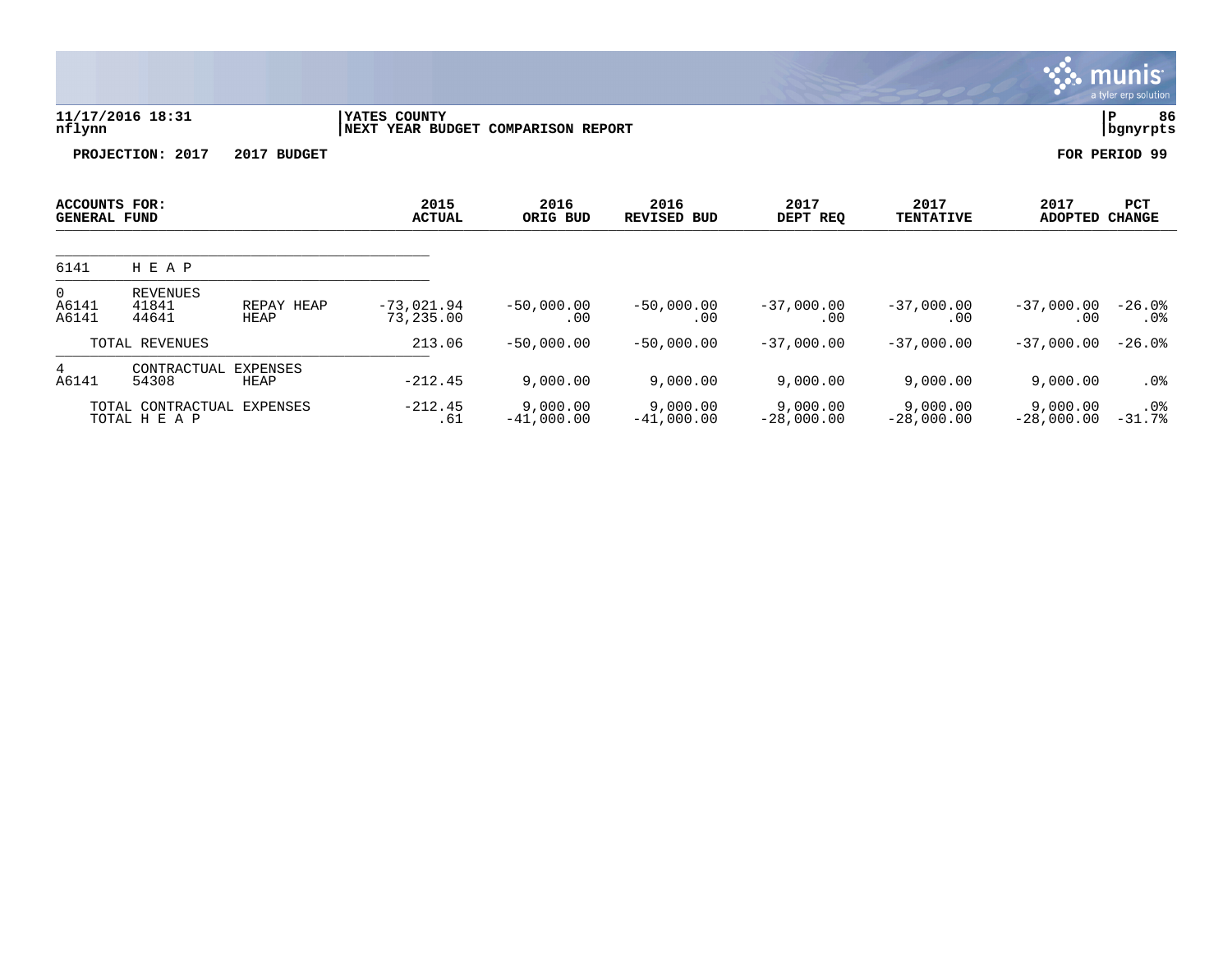|                                                               |                                                |                                                    |                        |                               |                            |                            |                            | a tyler erp sulution |
|---------------------------------------------------------------|------------------------------------------------|----------------------------------------------------|------------------------|-------------------------------|----------------------------|----------------------------|----------------------------|----------------------|
| nflynn                                                        | 11/17/2016 18:31                               | YATES COUNTY<br>NEXT YEAR BUDGET COMPARISON REPORT |                        |                               |                            |                            |                            | 87<br>Р<br>bgnyrpts  |
|                                                               | PROJECTION: 2017<br>2017 BUDGET                |                                                    |                        |                               |                            |                            |                            | FOR PERIOD 99        |
| ACCOUNTS FOR:<br><b>GENERAL FUND</b>                          |                                                | 2015<br><b>ACTUAL</b>                              | 2016<br>ORIG BUD       | 2016<br><b>REVISED</b><br>BUD | 2017<br>DEPT REQ           | 2017<br><b>TENTATIVE</b>   | 2017<br><b>ADOPTED</b>     | PCT<br><b>CHANGE</b> |
| 6142                                                          | EMERGENCY AID FOR ADULTS                       |                                                    |                        |                               |                            |                            |                            |                      |
| $\mathbf 0$<br>A6142<br>A6142                                 | REVENUES<br>41842<br>REPAY EAA<br>43642<br>EAA | $-919.85$<br>$-6,933.00$                           | .00<br>$-12,500.00$    | .00<br>$-12,500.00$           | $-700.00$<br>$-12, 146.00$ | $-700.00$<br>$-12, 146.00$ | $-700.00$<br>$-12, 146.00$ | .0%<br>$-2.8%$       |
|                                                               | TOTAL REVENUES                                 | $-7,852.85$                                        | $-12,500.00$           | $-12,500.00$                  | $-12,846.00$               | $-12,846.00$               | $-12,846.00$               | 2.8%                 |
| 4<br>A6142                                                    | EXPENSES<br>CONTRACTUAL<br>54319<br>EAA        | 14,780.50                                          | 25,000.00              | 25,000.00                     | 25,000.00                  | 25,000.00                  | 25,000.00                  | $.0\%$               |
| CONTRACTUAL EXPENSES<br>TOTAL<br>TOTAL EMERGENCY AID FOR ADUL |                                                | 14,780.50<br>6,927.65                              | 25,000.00<br>12,500.00 | 25,000.00<br>12,500.00        | 25,000.00<br>12,154.00     | 25,000.00<br>12,154.00     | 25,000.00<br>12,154.00     | $.0\%$<br>$-2.8%$    |

 $\ddot{\ddot{\mathbf{w}}}$  munis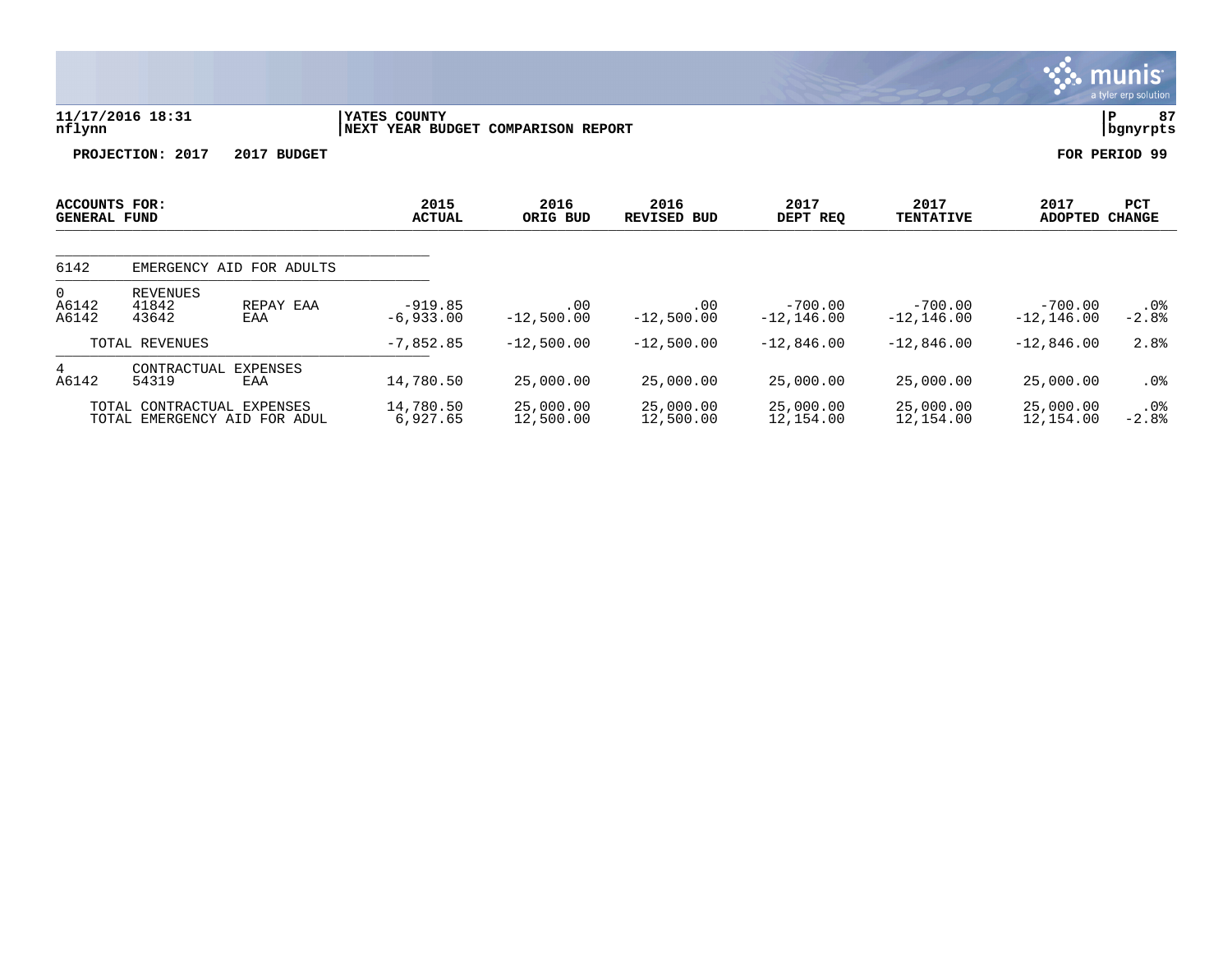11/17/2016 18:31 **| YATES COUNTY** | P 88<br>| NEXT YEAR BUDGET COMPARISON REPORT **| P 88**<br>| Dgnyrpts **nflynn |NEXT YEAR BUDGET COMPARISON REPORT |bgnyrpts PROJECTION: 2017 2017 BUDGET FOR PERIOD 99 ACCOUNTS FOR: 2015 2016 2016 2017 2017 2017 PCT GENERAL FUND ACTUAL ORIG BUD REVISED BUD DEPT REQ TENTATIVE ADOPTED CHANGE**  ARISPERSE LOUD ACTORE ONLY NOT RESIDENCE OF THIS INVESTIGATION ON A REPORT OF THE CHANGE \_\_\_\_\_\_\_\_\_\_\_\_\_\_\_\_\_\_\_\_\_\_\_\_\_\_\_\_\_\_\_\_\_\_\_\_\_\_\_\_\_\_\_\_ 6410 ECON DEVELPMT - PUBLICITY 0 REVENUES<br>A6410 41113 A6410 41113 ROOM TAX -493,238.44 -428,000.00 -428,000.00 -475,000.00 -475,000.00 -475,000.00 11.0% TOTAL REVENUES -493,238.44 -428,000.00 -428,000.00 -475,000.00 -475,000.00 -475,000.00 11.0%

munis a tyler erp solution

\_\_\_\_\_\_\_\_\_\_\_\_\_\_\_\_\_\_\_\_\_\_\_\_\_\_\_\_\_\_\_\_\_\_\_\_\_\_\_\_\_\_\_\_ 4 CONTRACTUAL EXPENSES<br>
A6410 54203 YC TPA<br>
A6410 54205 PY HOTEL A6410 54203 YC TPA 251,000.00 222,716.00 236,500.00 272,171.00 266,060.00 266,060.00 22.2% A6410 54205 PY HOTEL .00 24,000.00 19,440.04 24,000.00 24,000.00 24,000.00 .0% TOTAL CONTRACTUAL EXPENSES 251,000.00 246,716.00 255,940.04 296,171.00 290,060.00 290,060.00 20.0%

TOTAL ECON DEVELPMT - PUBLIC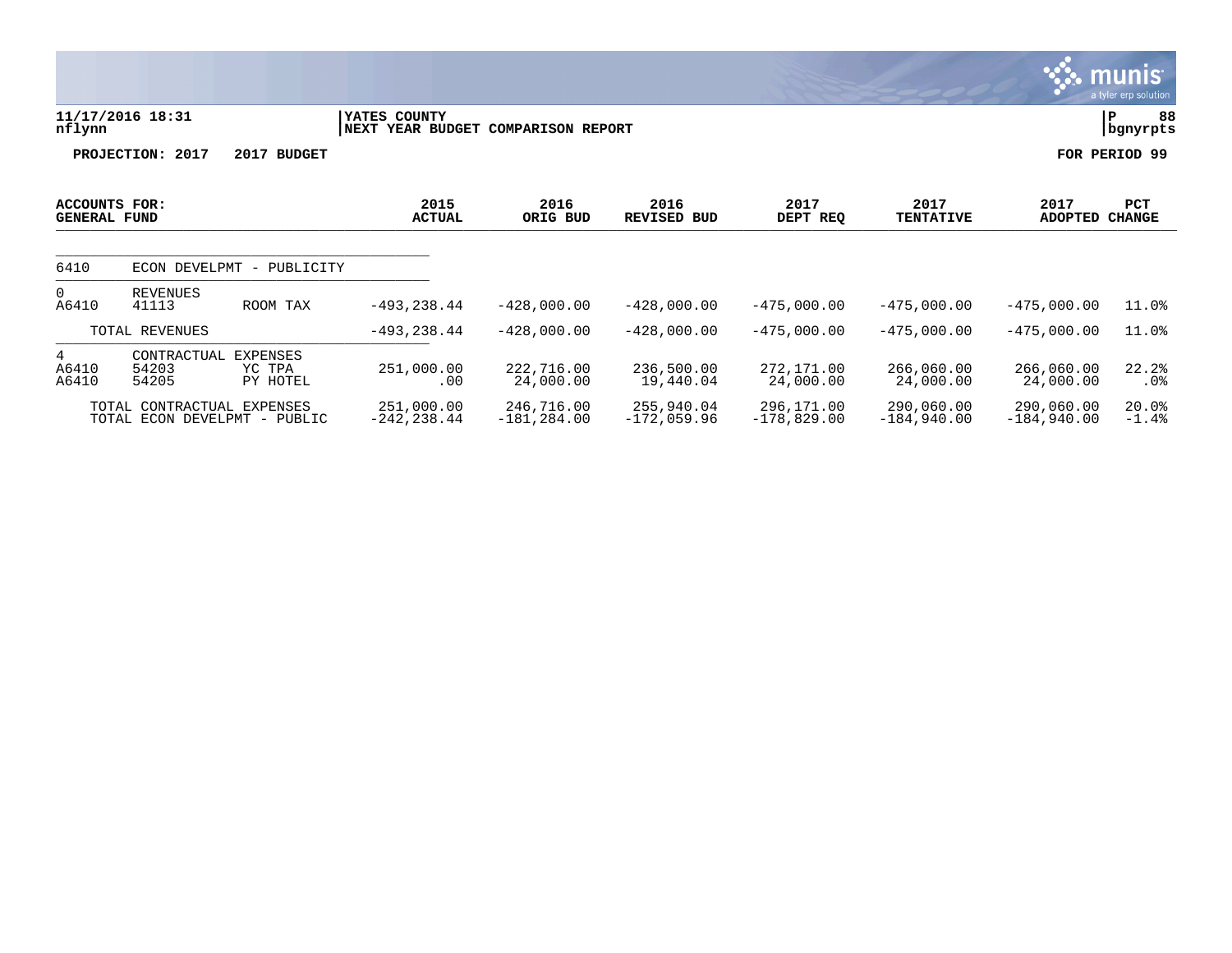|                                      |                                                                                          |                                     |                               |                               |                                      |                                      |                                      | munis'<br>a tyler erp solution |
|--------------------------------------|------------------------------------------------------------------------------------------|-------------------------------------|-------------------------------|-------------------------------|--------------------------------------|--------------------------------------|--------------------------------------|--------------------------------|
| nflynn                               | 11/17/2016 18:31                                                                         | YATES COUNTY<br>NEXT YEAR BUDGET    | <b>COMPARISON REPORT</b>      |                               |                                      |                                      |                                      | 89<br>P<br>bgnyrpts            |
|                                      | PROJECTION: 2017<br>2017 BUDGET                                                          |                                     |                               |                               |                                      |                                      |                                      | FOR PERIOD 99                  |
| ACCOUNTS FOR:<br><b>GENERAL FUND</b> |                                                                                          | 2015<br><b>ACTUAL</b>               | 2016<br>ORIG BUD              | 2016<br><b>REVISED</b><br>BUD | 2017<br>DEPT REQ                     | 2017<br><b>TENTATIVE</b>             | 2017<br><b>ADOPTED</b>               | <b>PCT</b><br><b>CHANGE</b>    |
| 6420                                 | PROMOTION OF<br>INDUSTRY                                                                 |                                     |                               |                               |                                      |                                      |                                      |                                |
| 4<br>A6420<br>A6420<br>A6420         | CONTRACTUAL EXPENSES<br>54216<br>YC-HORIZON<br>54220<br>PY-HOTELS<br>54222<br>LAKE ST PL | 43,105.64<br>$.00 \,$<br>36, 374.03 | 41,887.00<br>.00<br>35,706.00 | 41,795.01<br>.00<br>40,357.95 | 38,821.00<br>125,170.00<br>34,076.00 | 38,821.00<br>125,170.00<br>34,076.00 | 38,821.00<br>125,170.00<br>34,076.00 | $-7.3%$<br>.0%<br>$-4.6%$      |
|                                      | TOTAL CONTRACTUAL<br>EXPENSES<br>TOTAL PROMOTION OF<br>INDUSTRY                          | 79,479.67<br>79,479.67              | 77,593.00<br>77,593.00        | 82,152.96<br>82,152.96        | 198,067.00<br>198,067.00             | 198,067.00<br>198,067.00             | 198,067.00<br>198,067.00             | 155.3%<br>155.3%               |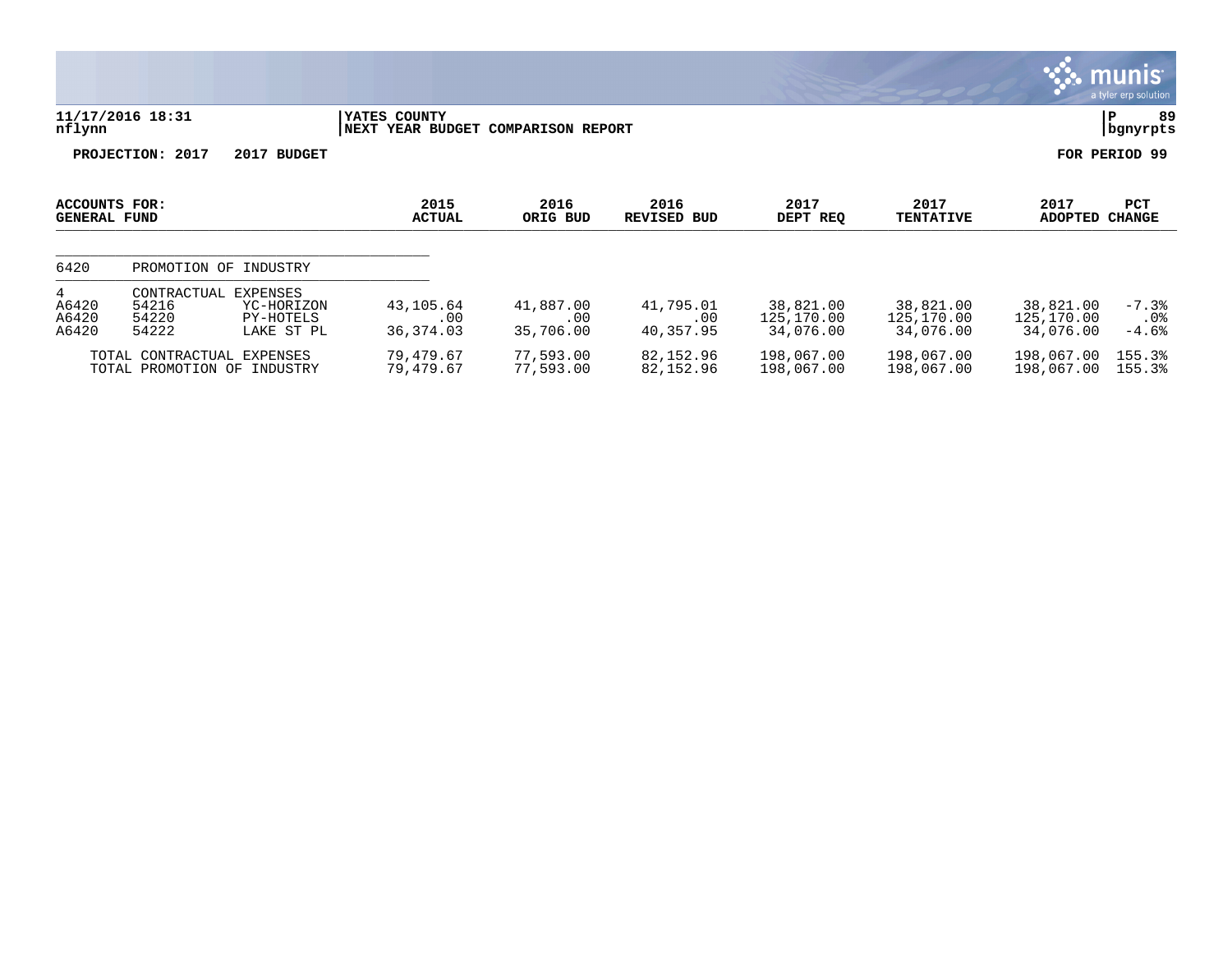|                                                                                                      |                                                                                                                                                       |                                                                                                                                       |                                                                                                                             |                                                                                                                              |                                                                                                                              |                                                                                                                              |                                                                                                                              |                                                                                                                              | munis<br>a tyler erp solution                                                                      |
|------------------------------------------------------------------------------------------------------|-------------------------------------------------------------------------------------------------------------------------------------------------------|---------------------------------------------------------------------------------------------------------------------------------------|-----------------------------------------------------------------------------------------------------------------------------|------------------------------------------------------------------------------------------------------------------------------|------------------------------------------------------------------------------------------------------------------------------|------------------------------------------------------------------------------------------------------------------------------|------------------------------------------------------------------------------------------------------------------------------|------------------------------------------------------------------------------------------------------------------------------|----------------------------------------------------------------------------------------------------|
| nflynn                                                                                               | 11/17/2016 18:31<br>PROJECTION: 2017                                                                                                                  | 2017 BUDGET                                                                                                                           | <b>IYATES COUNTY</b><br><b> NEXT YEAR BUDGET COMPARISON REPORT</b>                                                          |                                                                                                                              |                                                                                                                              |                                                                                                                              |                                                                                                                              |                                                                                                                              | l P<br>90<br>  bgnyrpts<br>FOR PERIOD 99                                                           |
|                                                                                                      |                                                                                                                                                       |                                                                                                                                       |                                                                                                                             |                                                                                                                              |                                                                                                                              |                                                                                                                              |                                                                                                                              |                                                                                                                              |                                                                                                    |
| ACCOUNTS FOR:<br><b>GENERAL FUND</b>                                                                 |                                                                                                                                                       |                                                                                                                                       | 2015<br><b>ACTUAL</b>                                                                                                       | 2016<br>ORIG BUD                                                                                                             | 2016<br>REVISED BUD                                                                                                          | 2017<br>DEPT REQ                                                                                                             | 2017<br><b>TENTATIVE</b>                                                                                                     | 2017<br>ADOPTED CHANGE                                                                                                       | <b>PCT</b>                                                                                         |
| 6510                                                                                                 | VETERANS SERVICES                                                                                                                                     |                                                                                                                                       |                                                                                                                             |                                                                                                                              |                                                                                                                              |                                                                                                                              |                                                                                                                              |                                                                                                                              |                                                                                                    |
| $\overline{0}$<br>A6510                                                                              | <b>REVENUES</b><br>43710                                                                                                                              | <b>VET</b>                                                                                                                            | $-8,529.00$                                                                                                                 | $-8,654.00$                                                                                                                  | $-8,654.00$                                                                                                                  | $-8,654.00$                                                                                                                  | $-8,654.00$                                                                                                                  | $-8,654.00$                                                                                                                  | .0 <sub>8</sub>                                                                                    |
|                                                                                                      | TOTAL REVENUES                                                                                                                                        |                                                                                                                                       | $-8,529.00$                                                                                                                 | $-8,654.00$                                                                                                                  | $-8,654.00$                                                                                                                  | $-8,654.00$                                                                                                                  | $-8,654.00$                                                                                                                  | $-8,654.00$                                                                                                                  | .0 <sub>8</sub>                                                                                    |
| $\mathbf{1}$<br>A6510<br>A6510<br>A6510                                                              | PERSONAL SERVICES<br>51061<br>51215<br>51661                                                                                                          | DIR VET<br>ADMIN ASST<br>COMP NONUN                                                                                                   | 46,194.88<br>34, 347.60<br>.00                                                                                              | 45,900.00<br>35,371.00<br>.00                                                                                                | 46,818.00<br>35, 371.00<br>24.63                                                                                             | 46,818.00<br>36,111.00<br>.00                                                                                                | 46,818.00<br>36,111.00<br>.00                                                                                                | 46,818.00<br>36,111.00<br>.00                                                                                                | 2.0%<br>$2.1$ %<br>.0%                                                                             |
|                                                                                                      | TOTAL PERSONAL SERVICES                                                                                                                               |                                                                                                                                       | 80,542.48                                                                                                                   | 81,271.00                                                                                                                    | 82, 213.63                                                                                                                   | 82,929.00                                                                                                                    | 82,929.00                                                                                                                    | 82,929.00                                                                                                                    | 2.0%                                                                                               |
| $\overline{2}$<br>A6510                                                                              | EQUIPMENT<br>52111                                                                                                                                    | DESK                                                                                                                                  | 874.00                                                                                                                      | .00                                                                                                                          | .00                                                                                                                          | .00                                                                                                                          | .00                                                                                                                          | .00                                                                                                                          | .0%                                                                                                |
|                                                                                                      | TOTAL EQUIPMENT                                                                                                                                       |                                                                                                                                       | 874.00                                                                                                                      | .00                                                                                                                          | .00                                                                                                                          | .00                                                                                                                          | .00                                                                                                                          | .00                                                                                                                          | .0 <sub>8</sub>                                                                                    |
| 4<br>A6510<br>A6510<br>A6510<br>A6510<br>A6510<br>A6510<br>A6510<br>A6510<br>A6510<br>A6510<br>A6510 | CONTRACTUAL EXPENSES<br>54156<br>54470<br>54507<br>54515<br>54576<br>54653<br>54654<br>54660<br>54682<br>54907<br>54924<br>TOTAL CONTRACTUAL EXPENSES | TRAINING<br>SUPP:OFF<br>COPIER CHR<br>POSTAGE<br>COMP SFT A<br>GASOLINE<br>MILEAGE<br>TRAVEL EXP<br>TEL/FAX<br><b>DUES</b><br>VET BUR | 175.00<br>338.12<br>143.20<br>295.90<br>700.00<br>1,558.73<br>324.07<br>2,027.32<br>643.30<br>60.00<br>2,115.00<br>8,380.64 | 175.00<br>250.00<br>200.00<br>225.00<br>700.00<br>1,400.00<br>300.00<br>1,500.00<br>700.00<br>100.00<br>3,000.00<br>8,550.00 | 175.00<br>280.00<br>200.00<br>275.00<br>700.00<br>1,295.37<br>300.00<br>1,500.00<br>700.00<br>100.00<br>3,000.00<br>8,525.37 | 175.00<br>250.00<br>200.00<br>325.00<br>700.00<br>1,300.00<br>300.00<br>1,500.00<br>700.00<br>100.00<br>3,000.00<br>8,550.00 | 475.00<br>250.00<br>200.00<br>325.00<br>700.00<br>1,300.00<br>300.00<br>1,500.00<br>700.00<br>100.00<br>3,000.00<br>8,850.00 | 475.00<br>250.00<br>200.00<br>325.00<br>700.00<br>1,300.00<br>300.00<br>1,500.00<br>700.00<br>100.00<br>3,000.00<br>8,850.00 | .0%<br>.0%<br>.0%<br>44.4%<br>.0%<br>$-7.1%$<br>.0%<br>.0 <sub>8</sub><br>.0%<br>.0%<br>.0%<br>.0% |
| 8                                                                                                    | EMPLOYEE BENEFITS                                                                                                                                     |                                                                                                                                       |                                                                                                                             |                                                                                                                              |                                                                                                                              |                                                                                                                              |                                                                                                                              |                                                                                                                              |                                                                                                    |
| A6510<br>A6510                                                                                       | 58100<br>58303                                                                                                                                        | FICA/MED<br>INS-CSEA                                                                                                                  | 6,041.39<br>6,857.52                                                                                                        | 6,108.00<br>8,102.00                                                                                                         | 6, 248.00<br>8,102.00                                                                                                        | 6, 239.00<br>7,784.00                                                                                                        | 6, 239.00<br>7,784.00                                                                                                        | 6, 239.00<br>7,784.00                                                                                                        | 2.1%<br>$-3.9%$                                                                                    |
|                                                                                                      | TOTAL EMPLOYEE BENEFITS<br>TOTAL VETERANS SERVICES                                                                                                    |                                                                                                                                       | 12,898.91<br>94,167.03                                                                                                      | 14,210.00<br>95,377.00                                                                                                       | 14,350.00<br>96,435.00                                                                                                       | 14,023.00<br>96,848.00                                                                                                       | 14,023.00<br>97,148.00                                                                                                       | 14,023.00<br>97,148.00                                                                                                       | $-1.3%$<br>1.5%                                                                                    |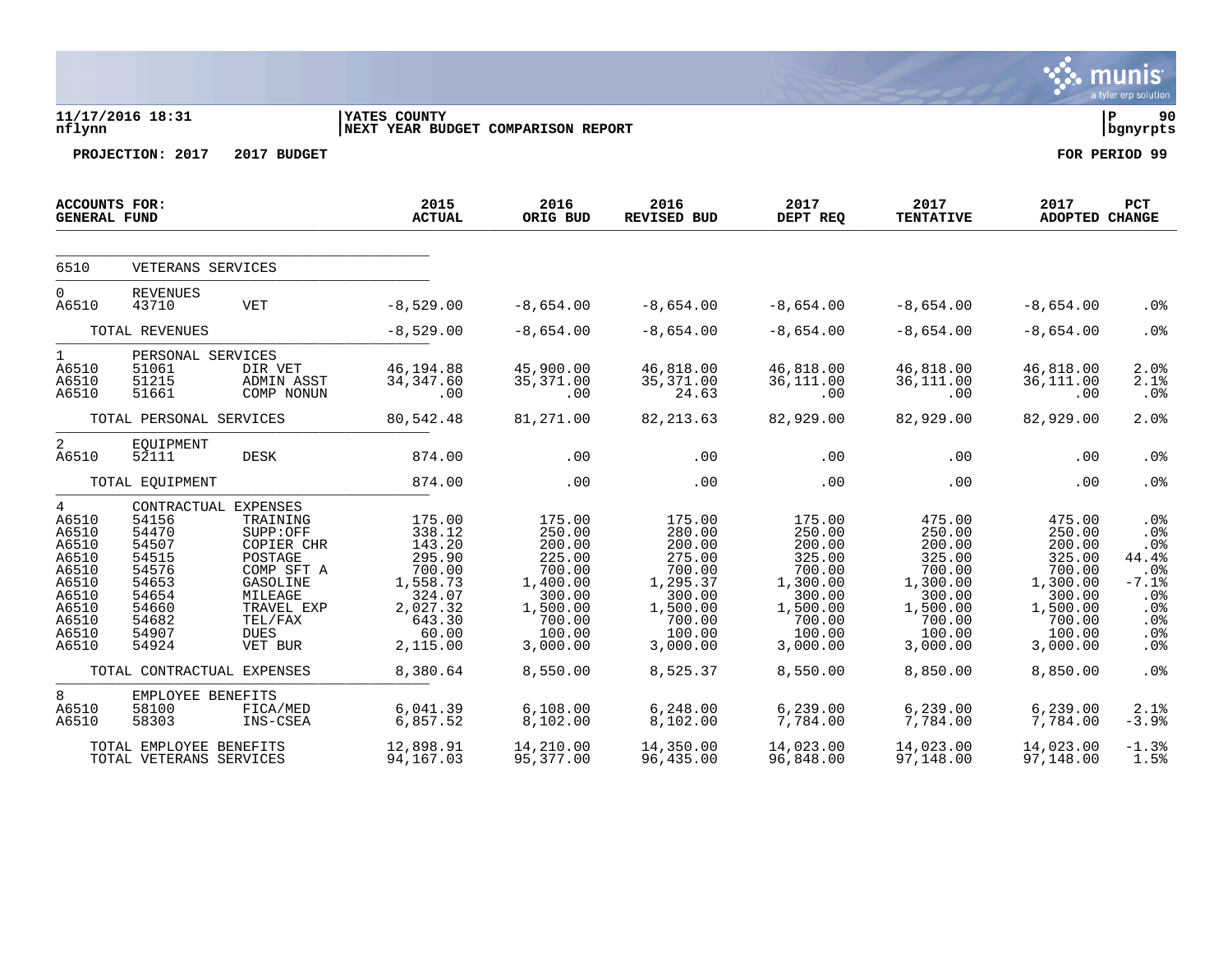|                                      |                                                        |                                                    |                        |                            |                        |                          |                        | munis<br>a tyler erp solution |
|--------------------------------------|--------------------------------------------------------|----------------------------------------------------|------------------------|----------------------------|------------------------|--------------------------|------------------------|-------------------------------|
| nflynn                               | 11/17/2016 18:31                                       | YATES COUNTY<br>NEXT YEAR BUDGET COMPARISON REPORT |                        |                            |                        |                          | P.                     | 91<br>  bgnyrpts              |
|                                      | PROJECTION: 2017<br>2017 BUDGET                        |                                                    |                        |                            |                        |                          | FOR PERIOD 99          |                               |
| ACCOUNTS FOR:<br><b>GENERAL FUND</b> |                                                        | 2015<br><b>ACTUAL</b>                              | 2016<br>ORIG BUD       | 2016<br><b>REVISED BUD</b> | 2017<br>DEPT REQ       | 2017<br><b>TENTATIVE</b> | 2017<br>ADOPTED        | PCT<br><b>CHANGE</b>          |
| 6772                                 | PROGRAMS FOR AGING                                     |                                                    |                        |                            |                        |                          |                        |                               |
| 4<br>A6772                           | CONTRACTUAL<br>EXPENSES<br>54208<br>YC PROACTN         | 85,284.00                                          | 93,661.00              | 93,661.00                  | 93,661.00              | 93,661.00                | 93,661.00              | $.0\%$                        |
|                                      | TOTAL CONTRACTUAL EXPENSES<br>TOTAL PROGRAMS FOR AGING | 85,284.00<br>85,284.00                             | 93,661.00<br>93,661.00 | 93,661.00<br>93,661.00     | 93,661.00<br>93,661.00 | 93,661.00<br>93,661.00   | 93,661.00<br>93,661.00 | $.0\%$<br>.0%                 |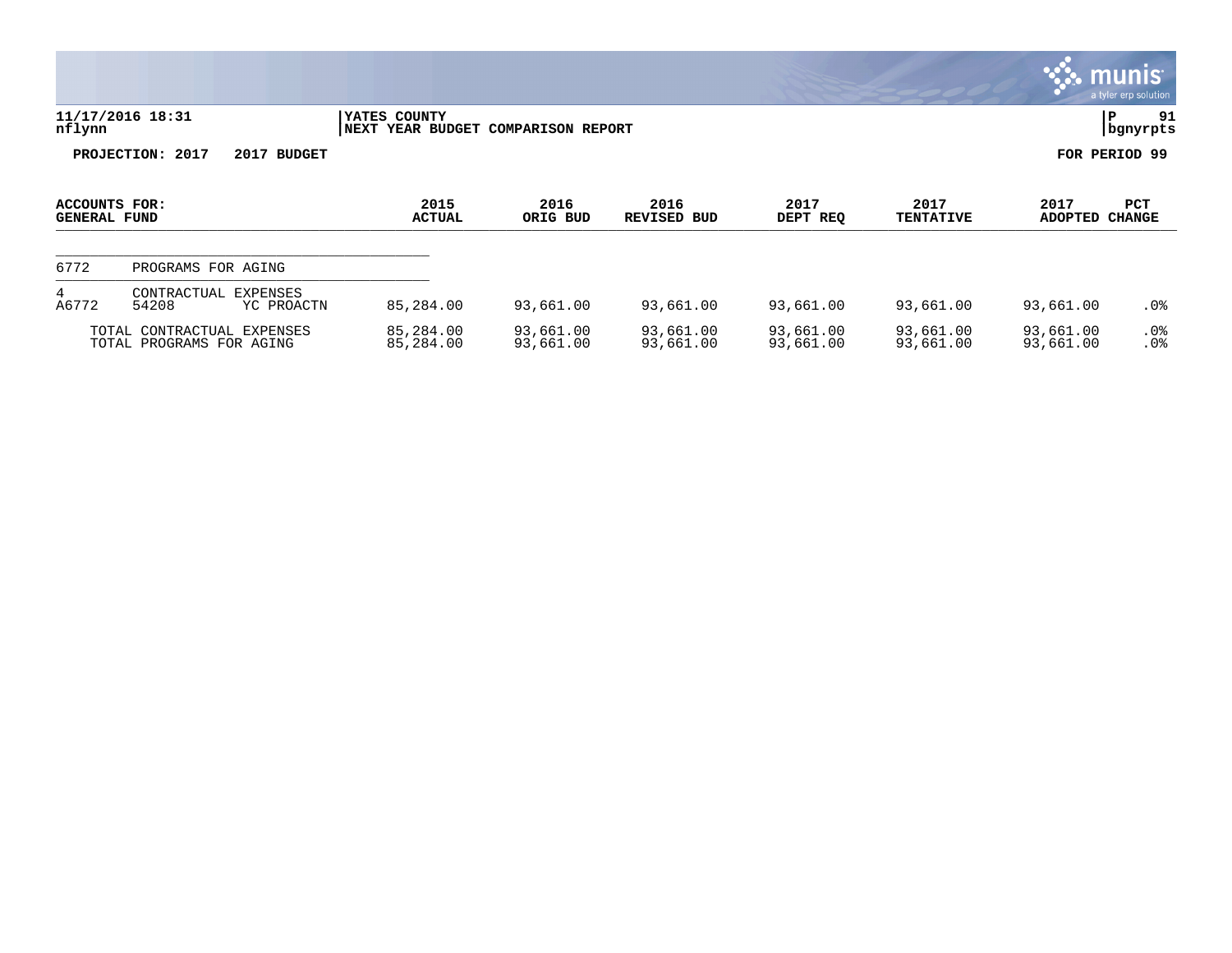| 2017 BUDGET<br>PROJECTION: 2017                                                                                                                                                                                       |                                                                                                                                                                |                                                                                                                                                                   |                                                                                                                                                                    |                                                                                                                                                                  |                                                                                                                                                                  |                                                                                                                                                           |                                                                                                                                                       |
|-----------------------------------------------------------------------------------------------------------------------------------------------------------------------------------------------------------------------|----------------------------------------------------------------------------------------------------------------------------------------------------------------|-------------------------------------------------------------------------------------------------------------------------------------------------------------------|--------------------------------------------------------------------------------------------------------------------------------------------------------------------|------------------------------------------------------------------------------------------------------------------------------------------------------------------|------------------------------------------------------------------------------------------------------------------------------------------------------------------|-----------------------------------------------------------------------------------------------------------------------------------------------------------|-------------------------------------------------------------------------------------------------------------------------------------------------------|
|                                                                                                                                                                                                                       |                                                                                                                                                                |                                                                                                                                                                   |                                                                                                                                                                    |                                                                                                                                                                  |                                                                                                                                                                  |                                                                                                                                                           | FOR PERIOD 99                                                                                                                                         |
|                                                                                                                                                                                                                       | 2015<br><b>ACTUAL</b>                                                                                                                                          | 2016<br>ORIG BUD                                                                                                                                                  | 2016<br><b>REVISED BUD</b>                                                                                                                                         | 2017<br>DEPT REQ                                                                                                                                                 | 2017<br><b>TENTATIVE</b>                                                                                                                                         | 2017<br>ADOPTED CHANGE                                                                                                                                    | <b>PCT</b>                                                                                                                                            |
|                                                                                                                                                                                                                       |                                                                                                                                                                |                                                                                                                                                                   |                                                                                                                                                                    |                                                                                                                                                                  |                                                                                                                                                                  |                                                                                                                                                           |                                                                                                                                                       |
| YOUTH                                                                                                                                                                                                                 | $-28,037.00$                                                                                                                                                   | $-28,037.00$                                                                                                                                                      | $-30, 251.00$                                                                                                                                                      | $-28,817.00$                                                                                                                                                     | $-28,817.00$                                                                                                                                                     | $-28,817.00$                                                                                                                                              | 2.8%                                                                                                                                                  |
|                                                                                                                                                                                                                       | $-28,037.00$                                                                                                                                                   | $-28,037.00$                                                                                                                                                      | $-30, 251.00$                                                                                                                                                      | $-28,817.00$                                                                                                                                                     | $-28,817.00$                                                                                                                                                     | $-28,817.00$                                                                                                                                              | 2.8%                                                                                                                                                  |
| YB DIR                                                                                                                                                                                                                | 17,799.93                                                                                                                                                      | 20,026.00                                                                                                                                                         | 20,427.00                                                                                                                                                          | 20,430.00                                                                                                                                                        | 20,430.00                                                                                                                                                        | 20,430.00                                                                                                                                                 | 2.0%                                                                                                                                                  |
|                                                                                                                                                                                                                       | 17,799.93                                                                                                                                                      | 20,026.00                                                                                                                                                         | 20,427.00                                                                                                                                                          | 20,430.00                                                                                                                                                        | 20,430.00                                                                                                                                                        | 20,430.00                                                                                                                                                 | 2.0%                                                                                                                                                  |
| CONFERENCE<br>CFRC/FLS<br><b>DUNDEE YTH</b><br>LIFEGUARD<br>RUSH READ<br>PROACT YDD<br>SAFE HARB<br>SUMMER REC<br><b>BIG BR&amp;SIS</b><br>KINSP SDPP<br>DUND LIBR<br>SUPP: COMP<br>SUPP:OFF<br>SUPP: PROG<br>POSTAGE | 209.00<br>3,500.00<br>1,100.00<br>12,312.00<br>.00<br>2,100.00<br>1,260.00<br>8,675.00<br>1,350.00<br>2,400.00<br>1,400.00<br>.00<br>142.39<br>179.15<br>69.85 | 300.00<br>3,500.00<br>1,100.00<br>12,312.00<br>.00<br>2,100.00<br>1,260.00<br>8,675.00<br>1,350.00<br>2,400.00<br>1,400.00<br>100.00<br>50.00<br>150.00<br>140.00 | 300.00<br>3,500.00<br>1,100.00<br>12,312.00<br>.00<br>2,100.00<br>1,260.00<br>10,889.00<br>1,350.00<br>2,400.00<br>1,400.00<br>100.00<br>50.00<br>150.00<br>140.00 | 300.00<br>3,100.00<br>.00<br>12,312.00<br>500.00<br>2,100.00<br>1,360.00<br>10,150.00<br>1,350.00<br>2,500.00<br>1,500.00<br>100.00<br>50.00<br>150.00<br>140.00 | 300.00<br>3,100.00<br>.00<br>12,312.00<br>500.00<br>2,100.00<br>1,360.00<br>10,150.00<br>1,350.00<br>2,500.00<br>1,500.00<br>100.00<br>50.00<br>150.00<br>140.00 | 300.00<br>3,100.00<br>12,312.00<br>500.00<br>2,100.00<br>1,360.00<br>10,150.00<br>1,350.00<br>2,500.00<br>1,500.00<br>100.00<br>50.00<br>150.00<br>140.00 | . 0 %<br>$-11.4%$<br>$.00 - 100.0$<br>. 0 %<br>.0%<br>.0%<br>7.9%<br>17.0%<br>.0 <sub>8</sub><br>4.2%<br>7.1%<br>.0%<br>.0 <sub>8</sub><br>.0%<br>.0% |
|                                                                                                                                                                                                                       | YOUTH PROGRAM<br><b>REVENUES</b><br>TOTAL REVENUES<br>PERSONAL SERVICES<br>TOTAL PERSONAL SERVICES<br>CONTRACTUAL EXPENSES<br>GASOLINE<br>MILEAGE              | .00                                                                                                                                                               | 42.00                                                                                                                                                              | 42.00<br>367.43<br>333.00<br>333.00                                                                                                                              | 42.00                                                                                                                                                            | 42.00                                                                                                                                                     | 42.00<br>333.00<br>333.00<br>333.00                                                                                                                   |

 $\mathbf{\mathcal{C}}$  . munis

A7310 54682 TEL/FAX 48.00 48.00 48.00 48.00 48.00 48.00 .0% A7310 54907 DUES 140.00 165.00 165.00 165.00 165.00 165.00 .0% A7310 54916 PUBLICATN .00 100.00 100.00 100.00 100.00 100.00 .0% TOTAL CONTRACTUAL EXPENSES 35,252.82 35,525.00 37,739.00 36,300.00 36,300.00 36,300.00 36,300.00 2.2%

A7310 58100 FICA/MED 1,361.73 1,532.00 1,563.00 1,563.00 1,563.00 1,563.00 2.0%

TOTAL EMPLOYEE BENEFITS 1,361.73 1,532.00 1,563.00 1,563.00 1,563.00 1,563.00 2.0%

8 EMPLOYEE BENEFITS<br>A7310 58100 FICA/MED

TOTAL YOUTH PROGRAM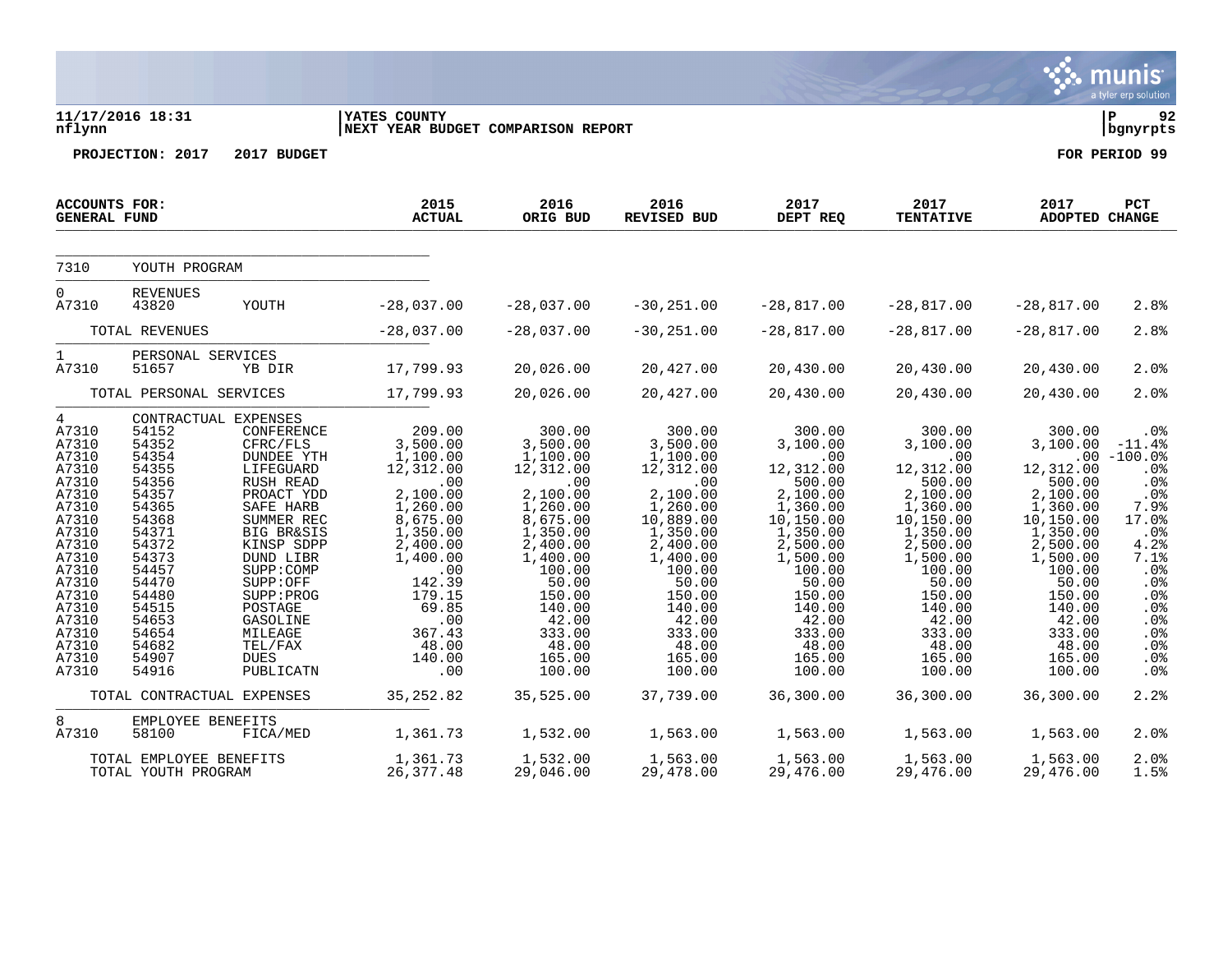|                                      |                                                            |                        |                               |                      |                      |                          |                      | <u>munis l</u><br>a tyler erp solution |
|--------------------------------------|------------------------------------------------------------|------------------------|-------------------------------|----------------------|----------------------|--------------------------|----------------------|----------------------------------------|
| nflynn                               | 11/17/2016 18:31                                           | YATES COUNTY<br>  NEXT | YEAR BUDGET COMPARISON REPORT |                      |                      |                          | P                    | 93<br>  bgnyrpts                       |
|                                      | PROJECTION: 2017<br>2017 BUDGET                            |                        |                               |                      |                      |                          | FOR PERIOD 99        |                                        |
| ACCOUNTS FOR:<br><b>GENERAL FUND</b> |                                                            | 2015<br><b>ACTUAL</b>  | 2016<br>ORIG BUD              | 2016<br>REVISED BUD  | 2017<br>DEPT REQ     | 2017<br><b>TENTATIVE</b> | 2017<br>ADOPTED      | PCT<br><b>CHANGE</b>                   |
| 7450                                 | Y C HISTORICAL SOCIETY                                     |                        |                               |                      |                      |                          |                      |                                        |
| 4<br>A7450                           | CONTRACTUAL<br><b>EXPENSES</b><br>54206<br>YC HIST         | 1,000.00               | 1,000.00                      | 1,000.00             | 1,000.00             | 1,000.00                 | 1,000.00             | $.0\%$                                 |
|                                      | TOTAL CONTRACTUAL EXPENSES<br>TOTAL Y C HISTORICAL SOCIETY | 1,000.00<br>1,000.00   | 1,000.00<br>1,000.00          | 1,000.00<br>1,000.00 | 1,000.00<br>1,000.00 | 1,000.00<br>1,000.00     | 1,000.00<br>1,000.00 | $.0\%$<br>.0%                          |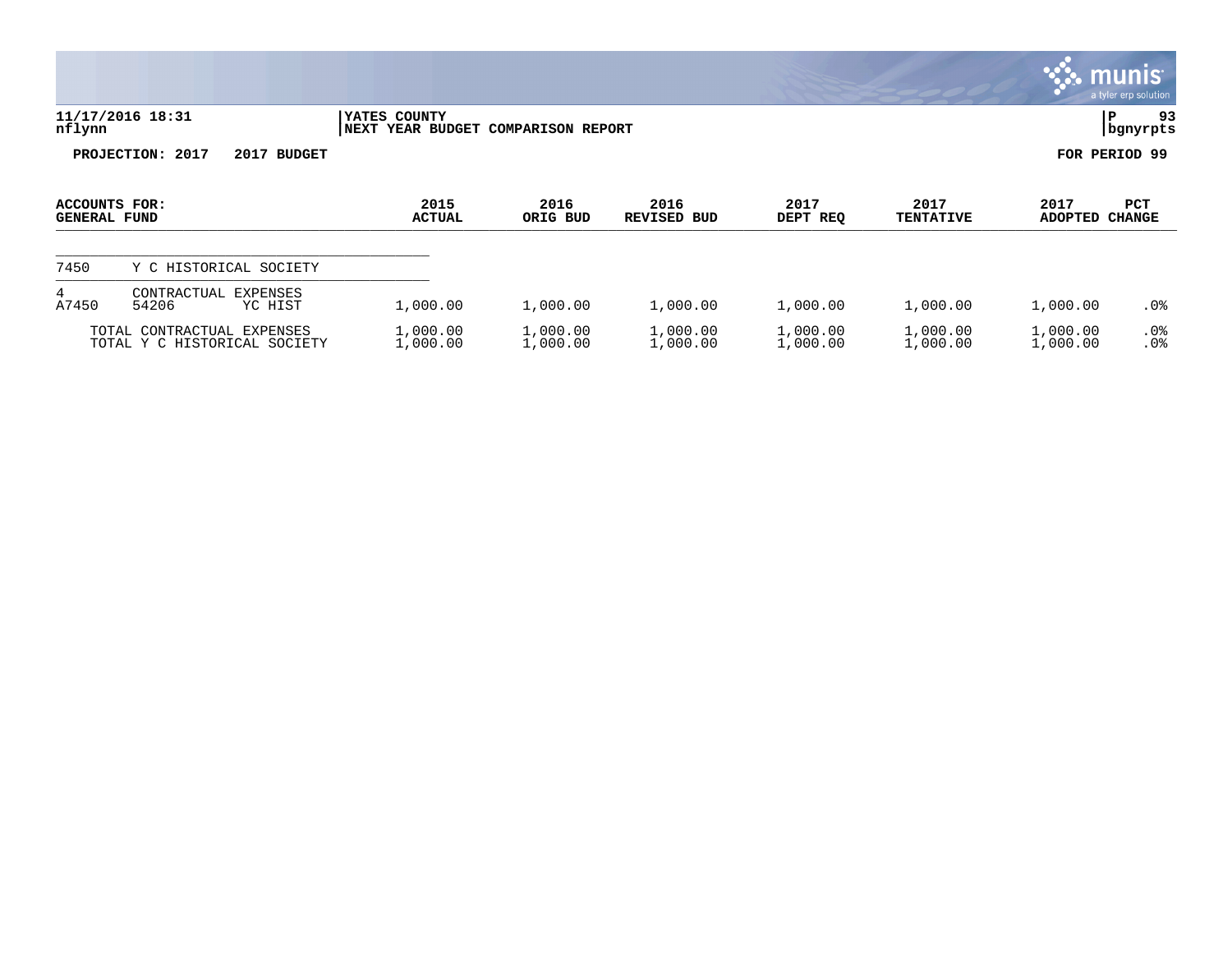|                                                             |                                                                   |                                                          |                                                    |                                                |                                                |                                                |                                                |                                                | a tyler erp solution               |
|-------------------------------------------------------------|-------------------------------------------------------------------|----------------------------------------------------------|----------------------------------------------------|------------------------------------------------|------------------------------------------------|------------------------------------------------|------------------------------------------------|------------------------------------------------|------------------------------------|
| nflynn                                                      | 11/17/2016 18:31                                                  |                                                          | YATES COUNTY<br>NEXT YEAR BUDGET COMPARISON REPORT |                                                |                                                |                                                |                                                |                                                | ΙP<br>94<br>  bgnyrpts             |
|                                                             | PROJECTION: 2017                                                  | 2017 BUDGET                                              |                                                    |                                                |                                                |                                                |                                                |                                                | FOR PERIOD 99                      |
| <b>ACCOUNTS FOR:</b><br><b>GENERAL FUND</b>                 |                                                                   |                                                          | 2015<br><b>ACTUAL</b>                              | 2016<br>ORIG BUD                               | 2016<br>REVISED BUD                            | 2017<br>DEPT REQ                               | 2017<br><b>TENTATIVE</b>                       | 2017<br><b>ADOPTED</b>                         | <b>PCT</b><br><b>CHANGE</b>        |
| 7510                                                        | <b>HISTORIAN</b>                                                  |                                                          |                                                    |                                                |                                                |                                                |                                                |                                                |                                    |
| $\Omega$<br>A7510                                           | <b>REVENUES</b><br>42091                                          | <b>HISTORIAN</b>                                         | $-702.86$                                          | $-1,300.00$                                    | $-1,300.00$                                    | $-700.00$                                      | $-700.00$                                      | $-700.00$                                      | $-46.2%$                           |
| TOTAL REVENUES                                              |                                                                   | $-702.86$                                                | $-1,300.00$                                        | $-1,300.00$                                    | $-700.00$                                      | $-700.00$                                      | $-700.00$                                      | $-46.2%$                                       |                                    |
| $\mathbf{1}$<br>A7510<br>A7510                              | PERSONAL SERVICES<br>51075<br>51641                               | <b>HISTORIAN</b><br>RCRDS PT                             | 42,950.70<br>.00                                   | 42,948.00<br>.00                               | 33, 115.02<br>7,767.98                         | 21,904.00<br>.00                               | 21,904.00<br>11,722.00                         | 21,904.00<br>11,722.00                         | $-49.0%$<br>$.0\%$                 |
|                                                             | TOTAL PERSONAL SERVICES                                           |                                                          | 42,950.70                                          | 42,948.00                                      | 40,883.00                                      | 21,904.00                                      | 33,626.00                                      | 33,626.00                                      | $-49.0%$                           |
| $\overline{4}$<br>A7510<br>A7510<br>A7510<br>A7510<br>A7510 | CONTRACTUAL EXPENSES<br>54408<br>54470<br>54507<br>54515<br>54682 | EO MAINT<br>SUPP:OFF<br>COPIER CHR<br>POSTAGE<br>TEL/FAX | .00<br>.00<br>81.60<br>62.32<br>118.04             | 150.00<br>200.00<br>200.00<br>150.00<br>150.00 | 150.00<br>200.00<br>200.00<br>150.00<br>150.00 | 150.00<br>200.00<br>200.00<br>150.00<br>150.00 | 150.00<br>200.00<br>200.00<br>150.00<br>150.00 | 150.00<br>200.00<br>200.00<br>150.00<br>150.00 | $.0\%$<br>.0%<br>.0%<br>.0%<br>.0% |
|                                                             | TOTAL CONTRACTUAL EXPENSES                                        |                                                          | 261.96                                             | 850.00                                         | 850.00                                         | 850.00                                         | 850.00                                         | 850.00                                         | .0%                                |
| 8<br>A7510<br>A7510                                         | EMPLOYEE BENEFITS<br>58100<br>58305                               | FICA/MED<br>INS-NON UN                                   | 2,955.32<br>5,429.88                               | 3,056.00<br>6,186.00                           | 3,096.00<br>6,186.00                           | 1,676.00<br>.00                                | 2,573.00<br>.00                                | 2,573.00                                       | $-45.2%$<br>$.00 - 100.0$          |
|                                                             | TOTAL EMPLOYEE BENEFITS<br>TOTAL HISTORIAN                        |                                                          | 8,385.20<br>50,895.00                              | 9,242.00<br>51,740.00                          | 9,282.00<br>49,715.00                          | 1,676.00<br>23,730.00                          | 2,573.00<br>36, 349.00                         | 2,573.00<br>36,349.00                          | $-81.9%$<br>$-54.1%$               |

S. munis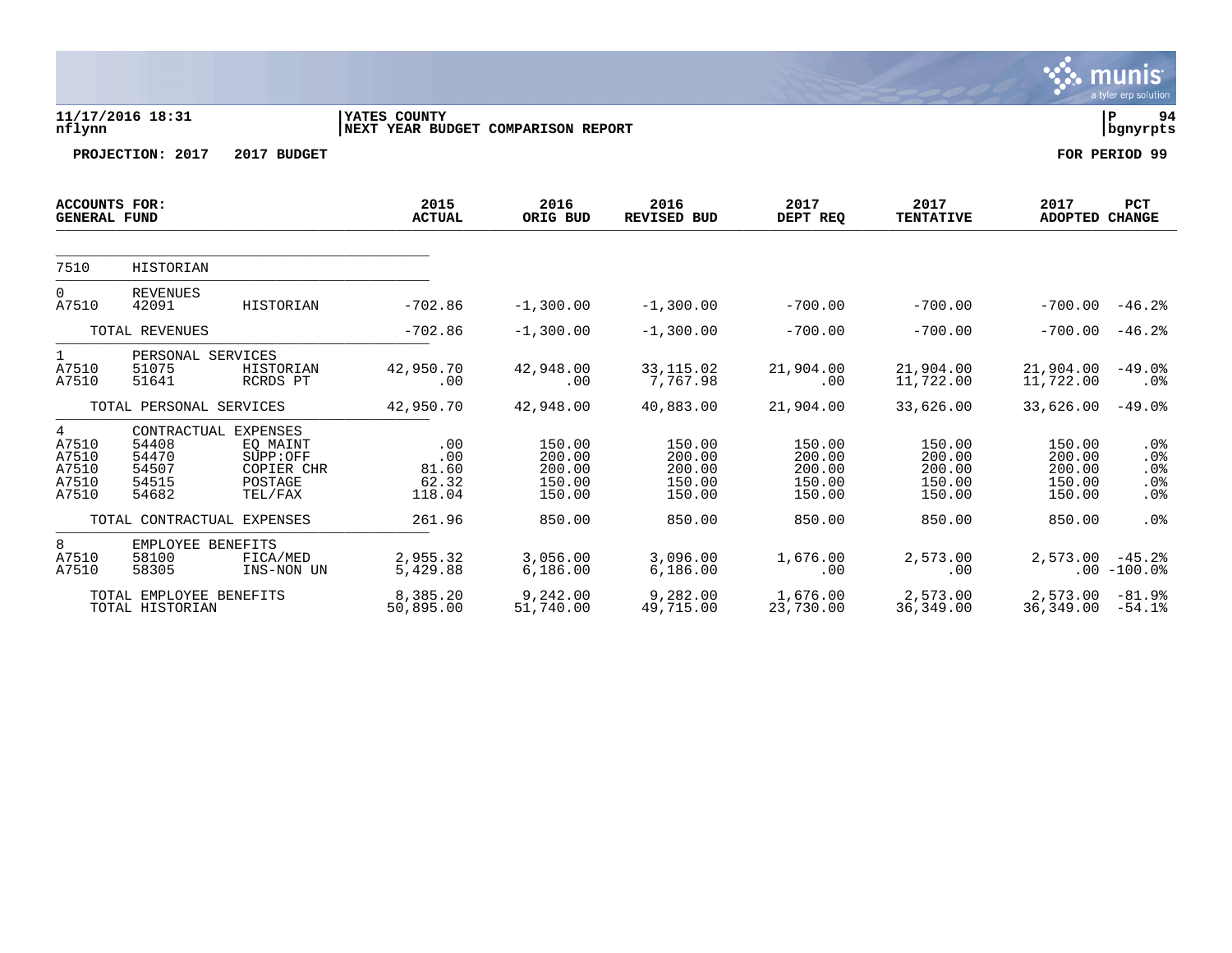|                                                                                                                                                            |                                                                                                                                                                               |                                                                                                                                                                                                                            |                                                                                                                                                              |                                                                                                                                                                                     |                                                                                                                                                                                 |                                                                                                                                                                                   |                                                                                                                                                                                     |                                                                                                                                                                                   | munis<br>a tyler erp solution                                                                                                                                      |
|------------------------------------------------------------------------------------------------------------------------------------------------------------|-------------------------------------------------------------------------------------------------------------------------------------------------------------------------------|----------------------------------------------------------------------------------------------------------------------------------------------------------------------------------------------------------------------------|--------------------------------------------------------------------------------------------------------------------------------------------------------------|-------------------------------------------------------------------------------------------------------------------------------------------------------------------------------------|---------------------------------------------------------------------------------------------------------------------------------------------------------------------------------|-----------------------------------------------------------------------------------------------------------------------------------------------------------------------------------|-------------------------------------------------------------------------------------------------------------------------------------------------------------------------------------|-----------------------------------------------------------------------------------------------------------------------------------------------------------------------------------|--------------------------------------------------------------------------------------------------------------------------------------------------------------------|
| nflynn                                                                                                                                                     | 11/17/2016 18:31                                                                                                                                                              |                                                                                                                                                                                                                            | YATES COUNTY<br>NEXT YEAR BUDGET COMPARISON REPORT                                                                                                           |                                                                                                                                                                                     |                                                                                                                                                                                 |                                                                                                                                                                                   |                                                                                                                                                                                     |                                                                                                                                                                                   | l P<br>95<br>  bgnyrpts                                                                                                                                            |
|                                                                                                                                                            | PROJECTION: 2017                                                                                                                                                              | 2017 BUDGET                                                                                                                                                                                                                |                                                                                                                                                              |                                                                                                                                                                                     |                                                                                                                                                                                 |                                                                                                                                                                                   |                                                                                                                                                                                     |                                                                                                                                                                                   | FOR PERIOD 99                                                                                                                                                      |
| ACCOUNTS FOR:<br><b>GENERAL FUND</b>                                                                                                                       |                                                                                                                                                                               |                                                                                                                                                                                                                            | 2015<br><b>ACTUAL</b>                                                                                                                                        | 2016<br>ORIG BUD                                                                                                                                                                    | 2016<br><b>REVISED BUD</b>                                                                                                                                                      | 2017<br>DEPT REQ                                                                                                                                                                  | 2017<br><b>TENTATIVE</b>                                                                                                                                                            | 2017<br>ADOPTED CHANGE                                                                                                                                                            | PCT                                                                                                                                                                |
| 8020                                                                                                                                                       | PLANNING                                                                                                                                                                      |                                                                                                                                                                                                                            |                                                                                                                                                              |                                                                                                                                                                                     |                                                                                                                                                                                 |                                                                                                                                                                                   |                                                                                                                                                                                     |                                                                                                                                                                                   |                                                                                                                                                                    |
| $\mathbf 1$<br>A8020                                                                                                                                       | PERSONAL SERVICES<br>51085                                                                                                                                                    | PLANNER                                                                                                                                                                                                                    | 60,105.45                                                                                                                                                    | 65,776.00                                                                                                                                                                           | 67,092.00                                                                                                                                                                       | 57,092.00                                                                                                                                                                         | 57,092.00                                                                                                                                                                           | $57,092.00 -13.2$                                                                                                                                                                 |                                                                                                                                                                    |
|                                                                                                                                                            | TOTAL PERSONAL SERVICES                                                                                                                                                       |                                                                                                                                                                                                                            | 60,105.45                                                                                                                                                    | 65,776.00                                                                                                                                                                           | 67,092.00                                                                                                                                                                       | 57,092.00                                                                                                                                                                         | 57,092.00                                                                                                                                                                           | $57,092.00 -13.2$                                                                                                                                                                 |                                                                                                                                                                    |
| 4<br>A8020<br>A8020<br>A8020<br>A8020<br>A8020<br>A8020<br>A8020<br>A8020<br>A8020<br>A8020<br>A8020<br>A8020<br>A8020<br>A8020<br>A8020<br>A8020<br>A8020 | CONTRACTUAL EXPENSES<br>54011<br>54068<br>54152<br>54156<br>54207<br>54210<br>54470<br>54501<br>54507<br>54515<br>54580<br>54653<br>54654<br>54660<br>54682<br>54907<br>54916 | CONSULTANT<br>FIBER SUST<br>CONFERENCE<br>TRAINING<br>YC PLNG BD<br>YC GFL PLG<br>SUPP:OFF<br>ADVERTISNG<br>COPIER CHR<br>POSTAGE<br>GIS MAINT<br>GASOLINE<br>MILEAGE<br>TRAVEL EXP<br>TEL/FAX<br><b>DUES</b><br>PUBLICATN | 20,332.28<br>.00<br>.00<br>55.90<br>445.99<br>6,647.00<br>257.02<br>102.08<br>541.65<br>526.30<br>10,390.99<br>8.14<br>.00<br>.00<br>145.39<br>350.00<br>.00 | 21,000.00<br>47,500.00<br>750.00<br>250.00<br>$1,000.00$<br>6,647.00<br>250.00<br>175.00<br>1,300.00<br>700.00<br>12,450.00<br>.00<br>115.00<br>160.00<br>200.00<br>340.00<br>75.00 | 16,000.00<br>47,500.00<br>750.00<br>255.10<br>994.90<br>6,647.00<br>250.00<br>175.00<br>1,300.00<br>700.00<br>12,450.00<br>.00<br>115.00<br>160.00<br>200.00<br>340.00<br>75.00 | 5,000.00<br>180,124.00<br>750.00<br>250.00<br>1,000.00<br>6,647.00<br>1,100.00<br>175.00<br>500.00<br>700.00<br>13,250.00<br>.00<br>115.00<br>160.00<br>200.00<br>340.00<br>75.00 | 5,000.00<br>180,124.00<br>750.00<br>250.00<br>$1,000.00$<br>6,647.00<br>1,100.00<br>175.00<br>500.00<br>700.00<br>13,250.00<br>.00<br>115.00<br>160.00<br>200.00<br>340.00<br>75.00 | 5,000.00<br>180,124.00<br>750.00<br>250.00<br>1,000.00<br>6,647.00<br>1,100.00<br>175.00<br>500.00<br>700.00<br>13,250.00<br>.00<br>115.00<br>160.00<br>200.00<br>340.00<br>75.00 | $-76.2%$<br>279.2%<br>.0%<br>.0%<br>.0%<br>.0 <sub>8</sub><br>340.0%<br>.0%<br>$-61.5%$<br>.0 <sub>8</sub><br>6.4%<br>.0%<br>.0%<br>$.0\%$<br>.0%<br>$.0\%$<br>.0% |
|                                                                                                                                                            | TOTAL CONTRACTUAL EXPENSES                                                                                                                                                    |                                                                                                                                                                                                                            | 39,802.74                                                                                                                                                    | 92,912.00                                                                                                                                                                           | 87,912.00                                                                                                                                                                       | 210,386.00                                                                                                                                                                        | 210,386.00                                                                                                                                                                          | 210,386.00                                                                                                                                                                        | 126.4%                                                                                                                                                             |
| 8<br>A8020<br>A8020                                                                                                                                        | EMPLOYEE BENEFITS<br>58100<br>58305                                                                                                                                           | FICA/MED<br>INS-NON UN                                                                                                                                                                                                     | 4,204.10<br>16,577.16                                                                                                                                        | 4,580.00<br>18,883.00                                                                                                                                                               | 4,646.00<br>18,883.00                                                                                                                                                           | 4,726.00<br>15,966.00                                                                                                                                                             | 4,726.00<br>15,966.00                                                                                                                                                               | 4,726.00<br>15,966.00                                                                                                                                                             | 3.2%<br>$-15.4%$                                                                                                                                                   |
|                                                                                                                                                            | TOTAL EMPLOYEE BENEFITS<br>TOTAL PLANNING                                                                                                                                     |                                                                                                                                                                                                                            | 20,781.26<br>120,689.45                                                                                                                                      | 23,463.00<br>182,151.00                                                                                                                                                             | 23,529.00<br>178,533.00                                                                                                                                                         | 20,692.00<br>288,170.00                                                                                                                                                           | 20,692.00<br>288,170.00                                                                                                                                                             | 20,692.00<br>288,170.00                                                                                                                                                           | $-11.8%$<br>58.2%                                                                                                                                                  |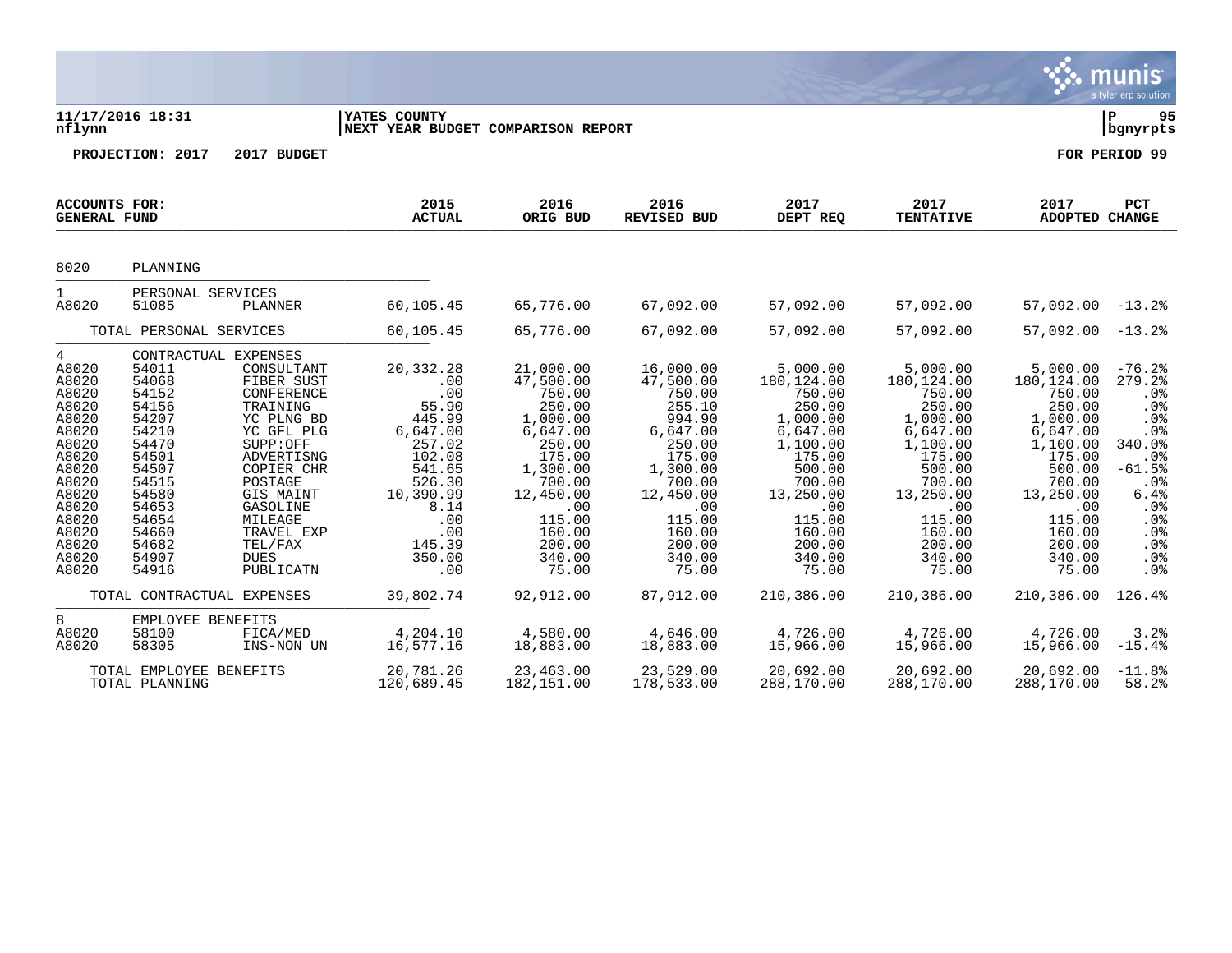|                                                                  |                                                                            |                                                                                                                  |                                                                       |                                                                      |                                                                           |                                                                                |                                                                           | <b>munis</b>                                                              | a tyler erp solution                                                |
|------------------------------------------------------------------|----------------------------------------------------------------------------|------------------------------------------------------------------------------------------------------------------|-----------------------------------------------------------------------|----------------------------------------------------------------------|---------------------------------------------------------------------------|--------------------------------------------------------------------------------|---------------------------------------------------------------------------|---------------------------------------------------------------------------|---------------------------------------------------------------------|
| nflynn                                                           | 11/17/2016 18:31                                                           |                                                                                                                  | YATES COUNTY<br>NEXT YEAR BUDGET COMPARISON REPORT                    |                                                                      |                                                                           |                                                                                |                                                                           | P                                                                         | 96<br>bgnyrpts                                                      |
|                                                                  | <b>PROJECTION:</b><br>2017                                                 | 2017 BUDGET                                                                                                      |                                                                       |                                                                      |                                                                           |                                                                                |                                                                           | FOR PERIOD 99                                                             |                                                                     |
| ACCOUNTS FOR:<br><b>GENERAL FUND</b>                             |                                                                            |                                                                                                                  | 2015<br><b>ACTUAL</b>                                                 | 2016<br>ORIG BUD                                                     | 2016<br><b>REVISED BUD</b>                                                | 2017<br>DEPT REQ                                                               | 2017<br><b>TENTATIVE</b>                                                  | 2017<br><b>ADOPTED</b>                                                    | PCT<br><b>CHANGE</b>                                                |
| 8160                                                             | REFUSE AND GARBAGE                                                         |                                                                                                                  |                                                                       |                                                                      |                                                                           |                                                                                |                                                                           |                                                                           |                                                                     |
| 4<br>A8160<br>A8160<br>A8160<br>A8160<br>A8160<br>A8160<br>A8160 | CONTRACTUAL<br>54411<br>54412<br>54413<br>54501<br>54521<br>54677<br>54682 | <b>EXPENSES</b><br>PARTS/REP<br><b>ENGINEER</b><br>LEACHATE<br>ADVERTISIN<br>TRASH REM<br>UTIL: ELECT<br>TEL/FAX | .00<br>45,173.76<br>6,565.78<br>79.70<br>2,478.80<br>758.06<br>468.22 | .00<br>46,100.00<br>15,000.00<br>175.00<br>.00<br>1,400.00<br>450.00 | 1,441.30<br>46,100.00<br>13,495.66<br>238.04<br>.00<br>1,400.00<br>450.00 | $.00 \,$<br>43,000.00<br>14,000.00<br>175.00<br>2,500.00<br>1,200.00<br>450.00 | .00<br>43,000.00<br>14,000.00<br>175.00<br>5,000.00<br>1,200.00<br>450.00 | .00<br>43,000.00<br>14,000.00<br>175.00<br>5,000.00<br>1,200.00<br>450.00 | $.0\%$<br>$-6.7%$<br>$-6.7%$<br>$.0\%$<br>.0%<br>$-14.3%$<br>$.0\%$ |
|                                                                  | TOTAL CONTRACTUAL<br>TOTAL REFUSE AND GARBAGE                              | <b>EXPENSES</b>                                                                                                  | 55,524.32<br>55,524.32                                                | 63,125.00<br>63,125.00                                               | 63,125.00<br>63,125.00                                                    | 61,325.00<br>61,325.00                                                         | 63,825.00<br>63,825.00                                                    | 63,825.00<br>63,825.00                                                    | $-2.9%$<br>$-2.9%$                                                  |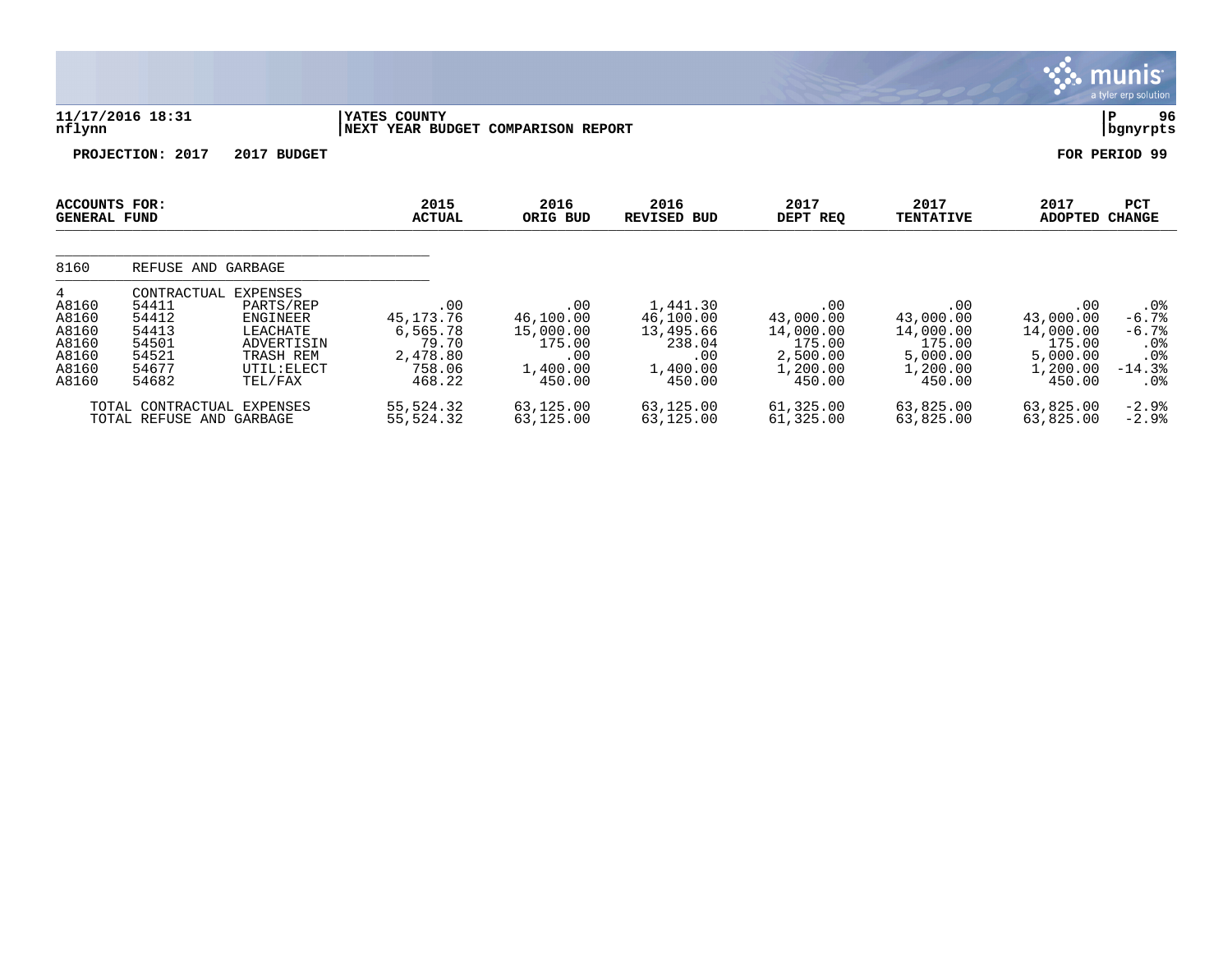|                                      |                                                           |                                  |                                                    |                          |                               |                          |                          |                          | a tyler erp solution    |
|--------------------------------------|-----------------------------------------------------------|----------------------------------|----------------------------------------------------|--------------------------|-------------------------------|--------------------------|--------------------------|--------------------------|-------------------------|
| nflynn                               | 11/17/2016 18:31                                          |                                  | YATES COUNTY<br>NEXT YEAR BUDGET COMPARISON REPORT |                          |                               |                          |                          |                          | 97<br> P<br>  bgnyrpts  |
|                                      | PROJECTION: 2017                                          | 2017 BUDGET                      |                                                    |                          |                               |                          |                          |                          | FOR PERIOD 99           |
| ACCOUNTS FOR:<br><b>GENERAL FUND</b> |                                                           |                                  | 2015<br><b>ACTUAL</b>                              | 2016<br>ORIG BUD         | 2016<br><b>REVISED</b><br>BUD | 2017<br>DEPT REQ         | 2017<br><b>TENTATIVE</b> | 2017<br><b>ADOPTED</b>   | PCT<br><b>CHANGE</b>    |
| 8710                                 | CONSERVATION PROGRAMS                                     |                                  |                                                    |                          |                               |                          |                          |                          |                         |
| 4<br>A8710<br>A8710                  | CONTRACTUAL<br>54204<br>54212                             | EXPENSES<br>YC COOP EX<br>YC S&W | 240,153.00<br>92,600.00                            | 240,153.00<br>92,600.00  | 240,153.00<br>92,600.00       | 255,153.00<br>92,600.00  | 255,153.00<br>92,600.00  | 255,153.00<br>92,600.00  | 6.2%<br>.0 <sub>8</sub> |
|                                      | TOTAL CONTRACTUAL EXPENSES<br>TOTAL CONSERVATION PROGRAMS |                                  | 332,753.00<br>332,753.00                           | 332,753.00<br>332,753.00 | 332,753.00<br>332,753.00      | 347,753.00<br>347,753.00 | 347,753.00<br>347,753.00 | 347,753.00<br>347,753.00 | 4.5%<br>4.5%            |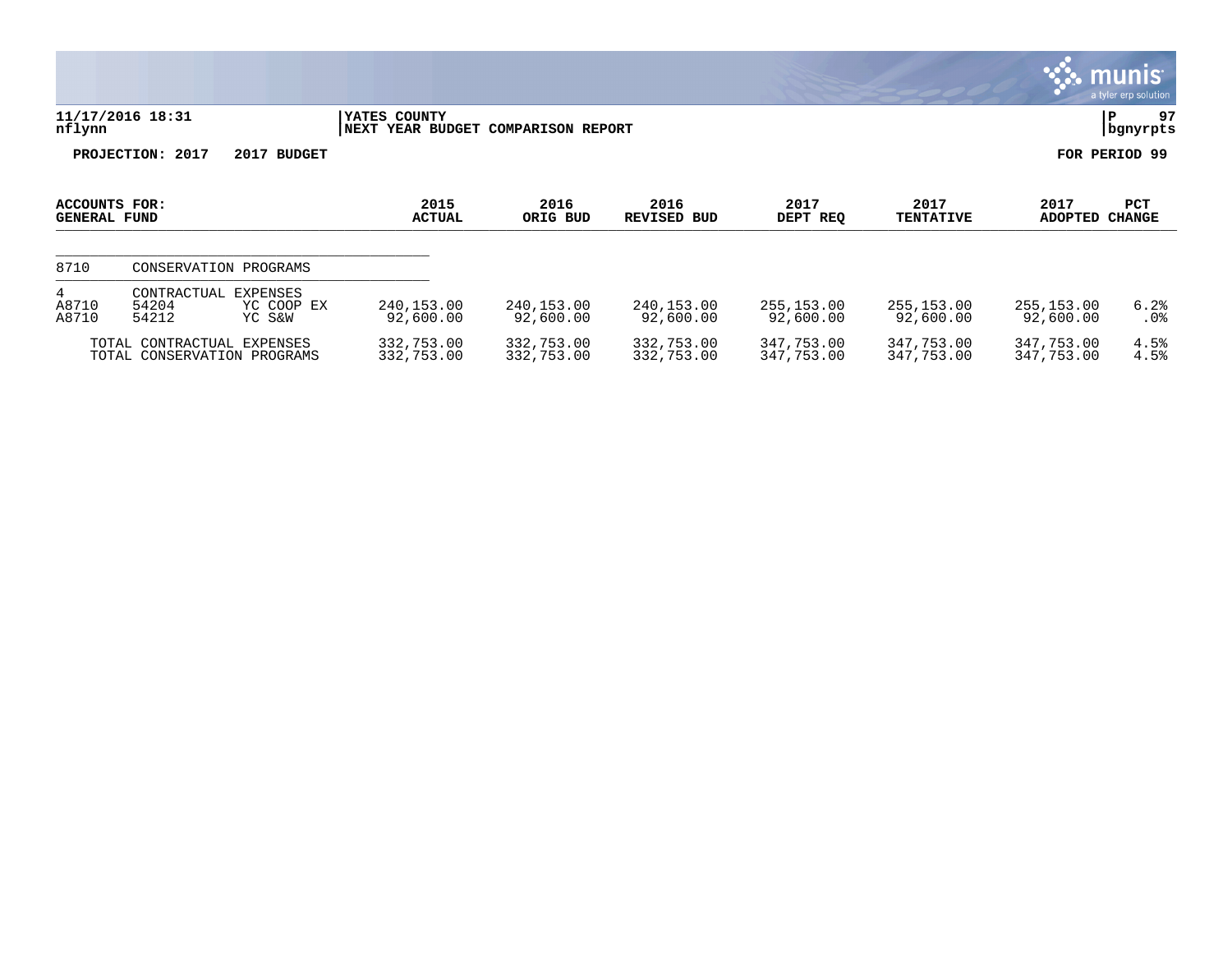|                                      |                                                  |                              |                                    |                              |                              |                              |                              | $\sim$ munis<br>a tyler erp solution |
|--------------------------------------|--------------------------------------------------|------------------------------|------------------------------------|------------------------------|------------------------------|------------------------------|------------------------------|--------------------------------------|
| nflynn                               | 11/17/2016 18:31                                 | YATES COUNTY                 | NEXT YEAR BUDGET COMPARISON REPORT |                              |                              |                              |                              | 98<br>P<br>bgnyrpts                  |
|                                      | PROJECTION: 2017<br>2017 BUDGET                  |                              |                                    |                              |                              |                              |                              | FOR PERIOD 99                        |
| ACCOUNTS FOR:<br><b>GENERAL FUND</b> |                                                  | 2015<br><b>ACTUAL</b>        | 2016<br>ORIG BUD                   | 2016<br>REVISED BUD          | 2017<br>DEPT REQ             | 2017<br><b>TENTATIVE</b>     | 2017<br>ADOPTED              | PCT<br><b>CHANGE</b>                 |
| 9010                                 | NYS RETIREMENT SYSTEM                            |                              |                                    |                              |                              |                              |                              |                                      |
| 8<br>A9010                           | EMPLOYEE BENEFITS<br>58400<br>ST RETIRE          | 2,079,328.15                 | 1,968,525.00                       | 1,968,525.00                 | 1,904,000.00                 | 1,904,000.00                 | 1,904,000.00                 | $-3.3%$                              |
| TOTAL                                | EMPLOYEE BENEFITS<br>TOTAL NYS RETIREMENT SYSTEM | 2,079,328.15<br>2,079,328.15 | 1,968,525.00<br>1,968,525.00       | 1,968,525.00<br>1,968,525.00 | 1,904,000.00<br>1,904,000.00 | 1,904,000.00<br>1,904,000.00 | 1,904,000.00<br>1,904,000.00 | $-3.3%$<br>$-3.3%$                   |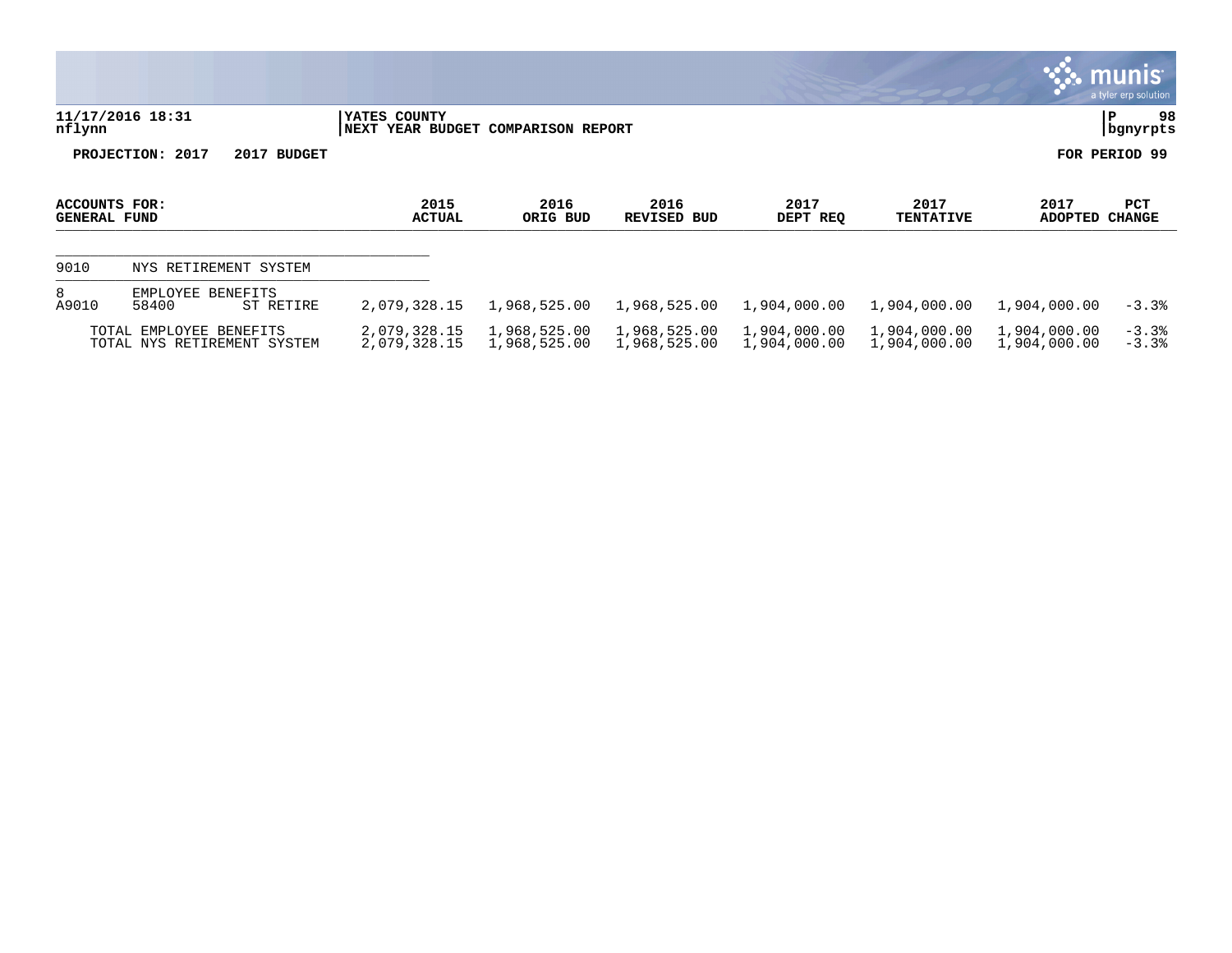|                                      |                                                         |                        |                               |                            |                          |                          |                          | <u>munis l</u><br>a tyler erp solution |
|--------------------------------------|---------------------------------------------------------|------------------------|-------------------------------|----------------------------|--------------------------|--------------------------|--------------------------|----------------------------------------|
| nflynn                               | 11/17/2016 18:31                                        | YATES COUNTY<br>  NEXT | YEAR BUDGET COMPARISON REPORT |                            |                          |                          |                          | 99<br>l P<br>  bgnyrpts                |
|                                      | PROJECTION: 2017<br>2017 BUDGET                         |                        |                               |                            |                          |                          |                          | FOR PERIOD 99                          |
| ACCOUNTS FOR:<br><b>GENERAL FUND</b> |                                                         | 2015<br><b>ACTUAL</b>  | 2016<br>ORIG BUD              | 2016<br><b>REVISED BUD</b> | 2017<br>DEPT REQ         | 2017<br><b>TENTATIVE</b> | 2017<br>ADOPTED          | PCT<br><b>CHANGE</b>                   |
| 9060                                 | HOSPITAL & MEDICAL INS                                  |                        |                               |                            |                          |                          |                          |                                        |
| 8<br>A9060                           | EMPLOYEE<br>BENEFITS<br>58306<br>INS-RETIRE             | 85,148.62              | 165,000.00                    | 165,000.00                 | 180,000.00               | 180,000.00               | 180,000.00               | 9.1%                                   |
|                                      | TOTAL EMPLOYEE BENEFITS<br>TOTAL HOSPITAL & MEDICAL INS | 85,148.62<br>85,148.62 | 165,000.00<br>165,000.00      | 165,000.00<br>165,000.00   | 180,000.00<br>180,000.00 | 180,000.00<br>180,000.00 | 180,000.00<br>180,000.00 | 9.1%<br>9.1%                           |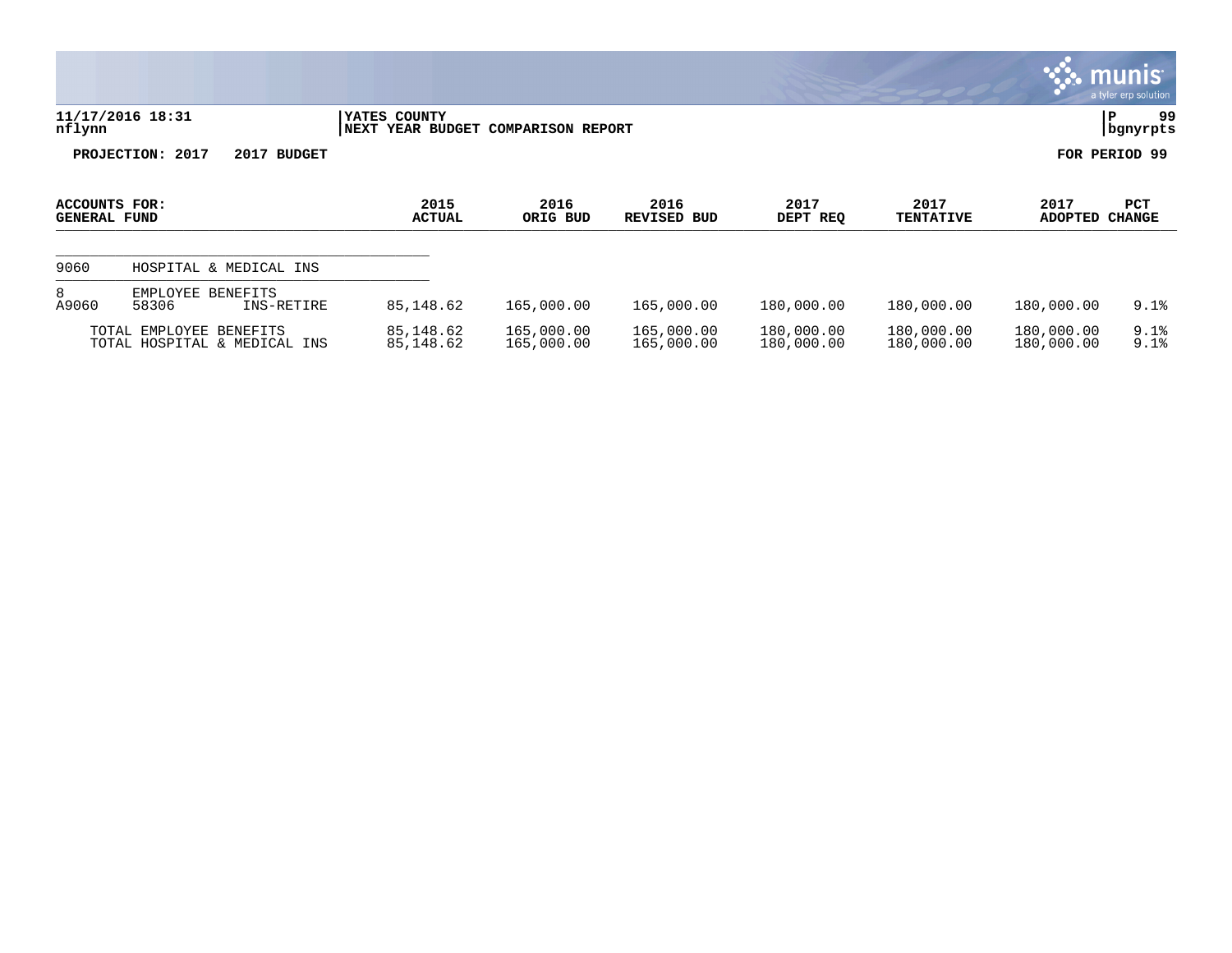|                                      |                                            |                                                    |                  |                            |                  |                          |                        | a tyler erp solution |
|--------------------------------------|--------------------------------------------|----------------------------------------------------|------------------|----------------------------|------------------|--------------------------|------------------------|----------------------|
| nflynn                               | 11/17/2016 18:31                           | YATES COUNTY<br>NEXT YEAR BUDGET COMPARISON REPORT |                  |                            |                  |                          | P                      | 100<br>bgnyrpts      |
|                                      | PROJECTION: 2017<br>2017 BUDGET            |                                                    |                  |                            |                  |                          | FOR PERIOD 99          |                      |
| ACCOUNTS FOR:<br><b>GENERAL FUND</b> |                                            | 2015<br><b>ACTUAL</b>                              | 2016<br>ORIG BUD | 2016<br><b>REVISED BUD</b> | 2017<br>DEPT REQ | 2017<br><b>TENTATIVE</b> | 2017<br>ADOPTED CHANGE | PCT                  |
| 9080                                 | SICK BANK                                  |                                                    |                  |                            |                  |                          |                        |                      |
| A9080                                | PERSONAL SERVICES<br>51507<br>SICK BANK    | 3,256.88                                           | .00              | .00                        | .00              | .00                      | .00                    | .0%                  |
|                                      | TOTAL PERSONAL SERVICES                    | 3,256.88                                           | .00              | .00                        | .00              | .00                      | .00                    | .0 <sub>8</sub>      |
| 8<br>A9080                           | EMPLOYEE BENEFITS<br>58100<br>FICA/MED     | 227.42                                             | .00              | .00                        | .00              | .00                      | .00                    | .0%                  |
|                                      | TOTAL EMPLOYEE BENEFITS<br>TOTAL SICK BANK | 227.42<br>3,484.30                                 | .00<br>.00       | .00<br>.00                 | .00<br>.00       | .00<br>.00               | .00<br>.00             | .0%<br>.0%           |

 $\ddot{\ddot{\mathbf{w}}}$  munis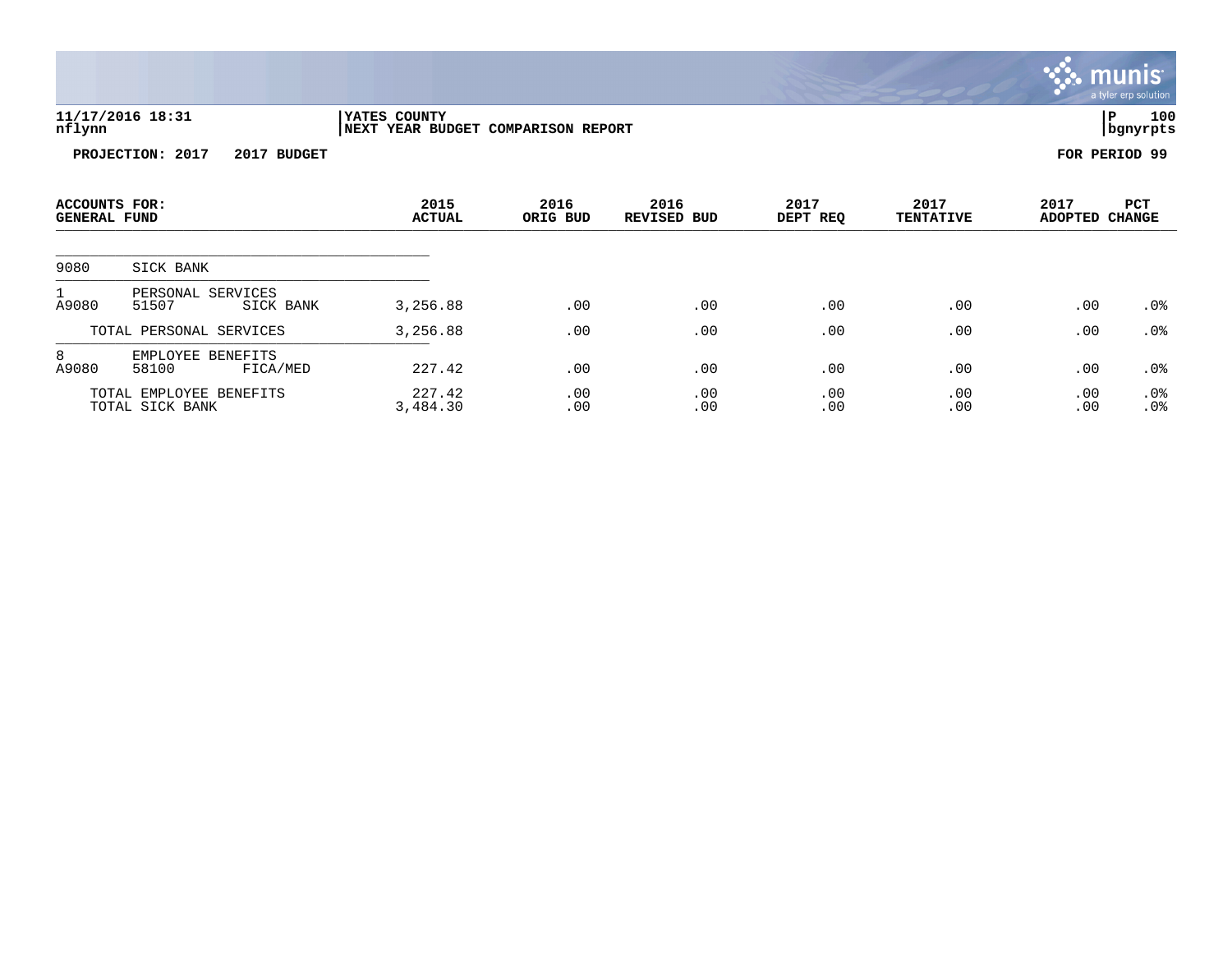|                                      |                                                                          |                         |                               |                               |                        |                          |                        | munis  <br>a tyler erp solution |
|--------------------------------------|--------------------------------------------------------------------------|-------------------------|-------------------------------|-------------------------------|------------------------|--------------------------|------------------------|---------------------------------|
| nflynn                               | 11/17/2016 18:31                                                         | YATES COUNTY<br>NEXT    | YEAR BUDGET COMPARISON REPORT |                               |                        |                          |                        | 101<br>P<br>bgnyrpts            |
|                                      | PROJECTION: 2017<br>2017 BUDGET                                          |                         |                               |                               |                        |                          |                        | FOR PERIOD 99                   |
| ACCOUNTS FOR:<br><b>GENERAL FUND</b> |                                                                          | 2015<br><b>ACTUAL</b>   | 2016<br>ORIG BUD              | 2016<br><b>REVISED</b><br>BUD | 2017<br>DEPT REQ       | 2017<br><b>TENTATIVE</b> | 2017<br><b>ADOPTED</b> | PCT<br><b>CHANGE</b>            |
| 9089                                 | OTHER EMPLOYEE BENEFITS                                                  |                         |                               |                               |                        |                          |                        |                                 |
| 8<br>A9089<br>A9089                  | EMPLOYEE<br><b>BENEFITS</b><br>58600<br><b>HRA</b><br>58700<br>PENALTIES | 17,500.00<br>35, 316.07 | 34,500.00<br>.00              | 34,500.00<br>.00              | 46,800.00<br>.00       | 46,800.00<br>.00         | 46,800.00<br>.00       | 35.7%<br>.0 <sub>8</sub>        |
| TOTAL<br>TOTAL                       | EMPLOYEE BENEFITS<br>OTHER EMPLOYEE BENEFIT                              | 52,816.07<br>52,816.07  | 34,500.00<br>34,500.00        | 34,500.00<br>34,500.00        | 46,800.00<br>46,800.00 | 46,800.00<br>46,800.00   | 46,800.00<br>46,800.00 | 35.7%<br>35.7%                  |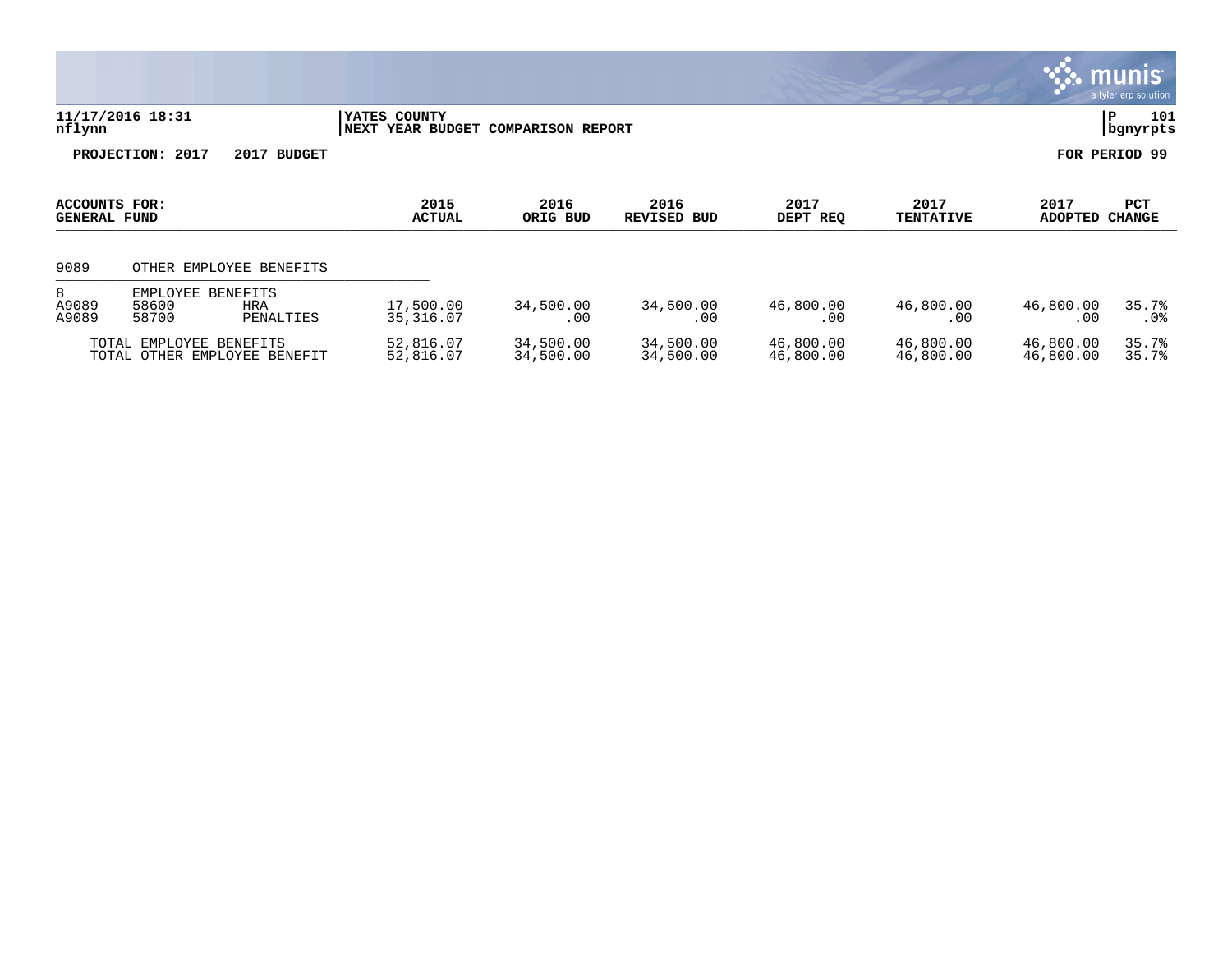|                                      |                                                         |                        |                               |                        |                        |                          |                        | munis<br>a tyler erp solution   |
|--------------------------------------|---------------------------------------------------------|------------------------|-------------------------------|------------------------|------------------------|--------------------------|------------------------|---------------------------------|
| nflynn                               | 11/17/2016 18:31                                        | YATES COUNTY<br>  NEXT | YEAR BUDGET COMPARISON REPORT |                        |                        |                          |                        | 102<br>$\, {\bf P}$<br>bgnyrpts |
|                                      | PROJECTION: 2017<br>2017 BUDGET                         |                        |                               |                        |                        |                          |                        | FOR PERIOD 99                   |
| <b>ACCOUNTS FOR:</b><br>GENERAL FUND |                                                         | 2015<br><b>ACTUAL</b>  | 2016<br>ORIG BUD              | 2016<br>REVISED BUD    | 2017<br>DEPT REQ       | 2017<br><b>TENTATIVE</b> | 2017<br><b>ADOPTED</b> | PCT<br><b>CHANGE</b>            |
| 9090                                 | ADJUST DUE TO EMPLS VAC                                 |                        |                               |                        |                        |                          |                        |                                 |
| 8<br>A9090                           | EMPLOYEE BENEFITS<br>58000<br>D/T VC/CMP                | 13,259.07              | 15,000.00                     | 15,000.00              | 15,000.00              | 15,000.00                | 15,000.00              | $.0\%$                          |
|                                      | TOTAL EMPLOYEE BENEFITS<br>TOTAL ADJUST DUE TO EMPLS VA | 13,259.07<br>13,259.07 | 15,000.00<br>15,000.00        | 15,000.00<br>15,000.00 | 15,000.00<br>15,000.00 | 15,000.00<br>15,000.00   | 15,000.00<br>15,000.00 | .0%<br>.0%                      |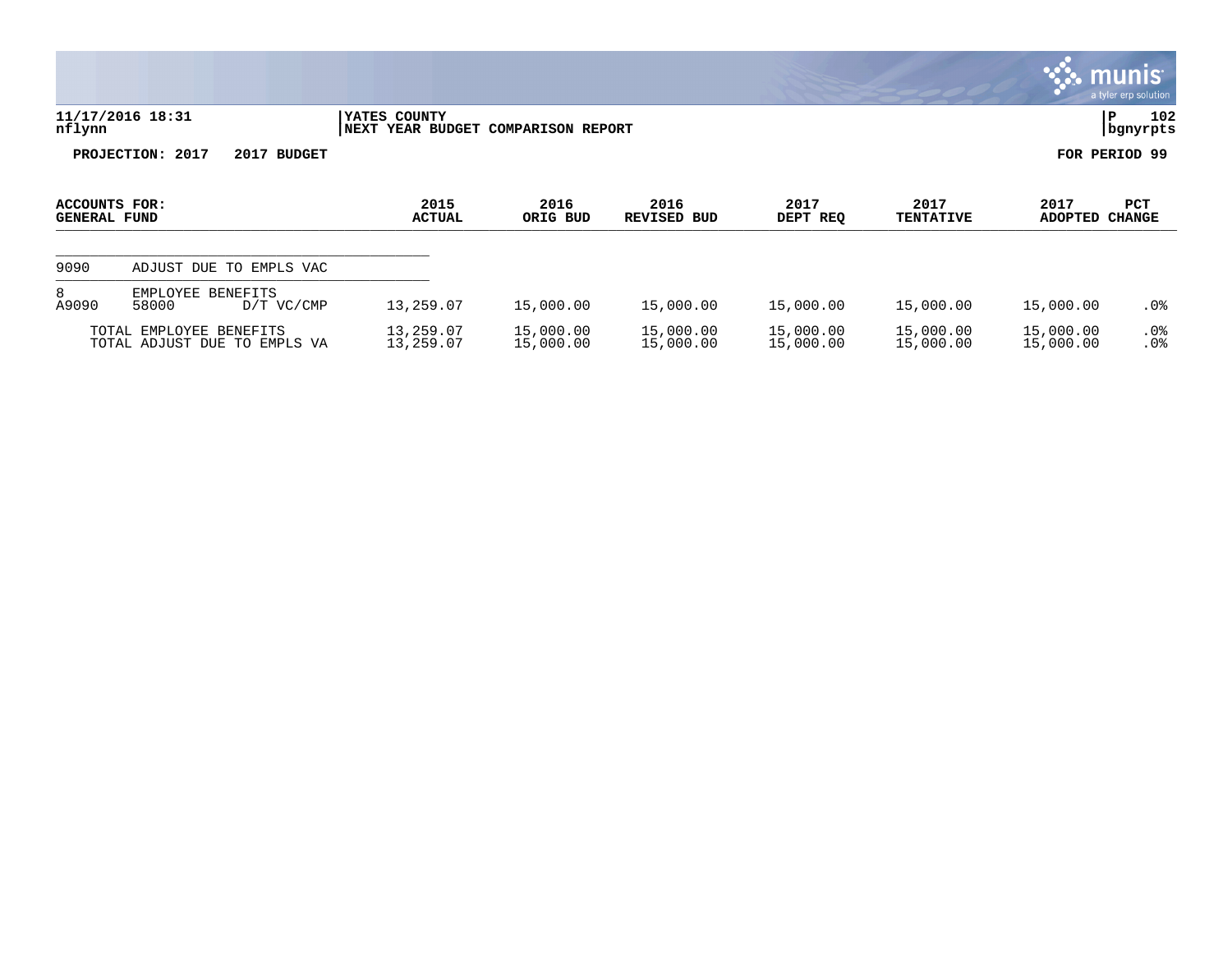|                                             |                                                |                          |                                                    |                                            |                                            |                                            |                                            |                                            | <b>munis</b><br>a tyler erp solution |
|---------------------------------------------|------------------------------------------------|--------------------------|----------------------------------------------------|--------------------------------------------|--------------------------------------------|--------------------------------------------|--------------------------------------------|--------------------------------------------|--------------------------------------|
| nflynn                                      | 11/17/2016 18:31                               |                          | YATES COUNTY<br>NEXT YEAR BUDGET COMPARISON REPORT |                                            |                                            |                                            |                                            |                                            | 103<br>P<br>bgnyrpts                 |
|                                             | PROJECTION: 2017                               | 2017 BUDGET              |                                                    |                                            |                                            |                                            |                                            |                                            | FOR PERIOD 99                        |
| <b>ACCOUNTS FOR:</b><br><b>GENERAL FUND</b> |                                                |                          | 2015<br><b>ACTUAL</b>                              | 2016<br>ORIG BUD                           | 2016<br><b>REVISED BUD</b>                 | 2017<br>DEPT REQ                           | 2017<br><b>TENTATIVE</b>                   | 2017<br><b>ADOPTED</b>                     | <b>PCT</b><br><b>CHANGE</b>          |
| 9710                                        | DEBT SERVICE                                   |                          |                                                    |                                            |                                            |                                            |                                            |                                            |                                      |
| $\mathbf 0$<br>A9710                        | <b>REVENUES</b><br>43089                       | <b>OTHER</b>             | $-42, 312, 00$                                     | $-36, 446, 00$                             | $-36, 446, 00$                             | $-30.910.00$                               | $-30,910,00$                               | $-30.910.00$                               | $-15.2%$                             |
|                                             | TOTAL REVENUES                                 |                          | $-42, 312.00$                                      | $-36, 446.00$                              | $-36, 446.00$                              | $-30,910.00$                               | $-30,910.00$                               | $-30,910.00$                               | $-15.2$ $% -15.2$                    |
| 6<br>A9710<br>A9710                         | PRINCIPAL<br>56101<br>56102<br>TOTAL PRINCIPAL | PRINC-BLDG<br>PRINC-COMM | 1,276,224.00<br>183,776.00<br>1,460,000.00         | 1,263,112.00<br>181,888.00<br>1,445,000.00 | 1,263,112.00<br>181,888.00<br>1,445,000.00 | 1,291,216.00<br>178,784.00<br>1,470,000.00 | 1,291,216.00<br>178,784.00<br>1,470,000.00 | 1,291,216.00<br>178,784.00<br>1,470,000.00 | 2.2%<br>$-1.7%$<br>1.7%              |
|                                             |                                                |                          |                                                    |                                            |                                            |                                            |                                            |                                            |                                      |
| 7<br>A9710<br>A9710                         | INTEREST<br>57101<br>57102                     | INT-BLDG<br>INT-COMM     | 253,581.72<br>14,405.78                            | 219,316.00<br>9,472.00                     | 219,316.00<br>9,472.00                     | 184,581.00<br>4,470.00                     | 184,581.00<br>4,470.00                     | 184,581.00<br>4,470.00                     | $-15.8%$<br>$-52.8%$                 |
|                                             | TOTAL INTEREST<br>TOTAL DEBT SERVICE           |                          | 267,987.50<br>1,685,675.50                         | 228,788.00<br>1,637,342.00                 | 228,788.00<br>1,637,342.00                 | 189,051,00<br>1,628,141.00                 | 189,051.00<br>1,628,141.00                 | 189,051.00<br>1,628,141.00                 | $-17.4%$<br>$-.6%$                   |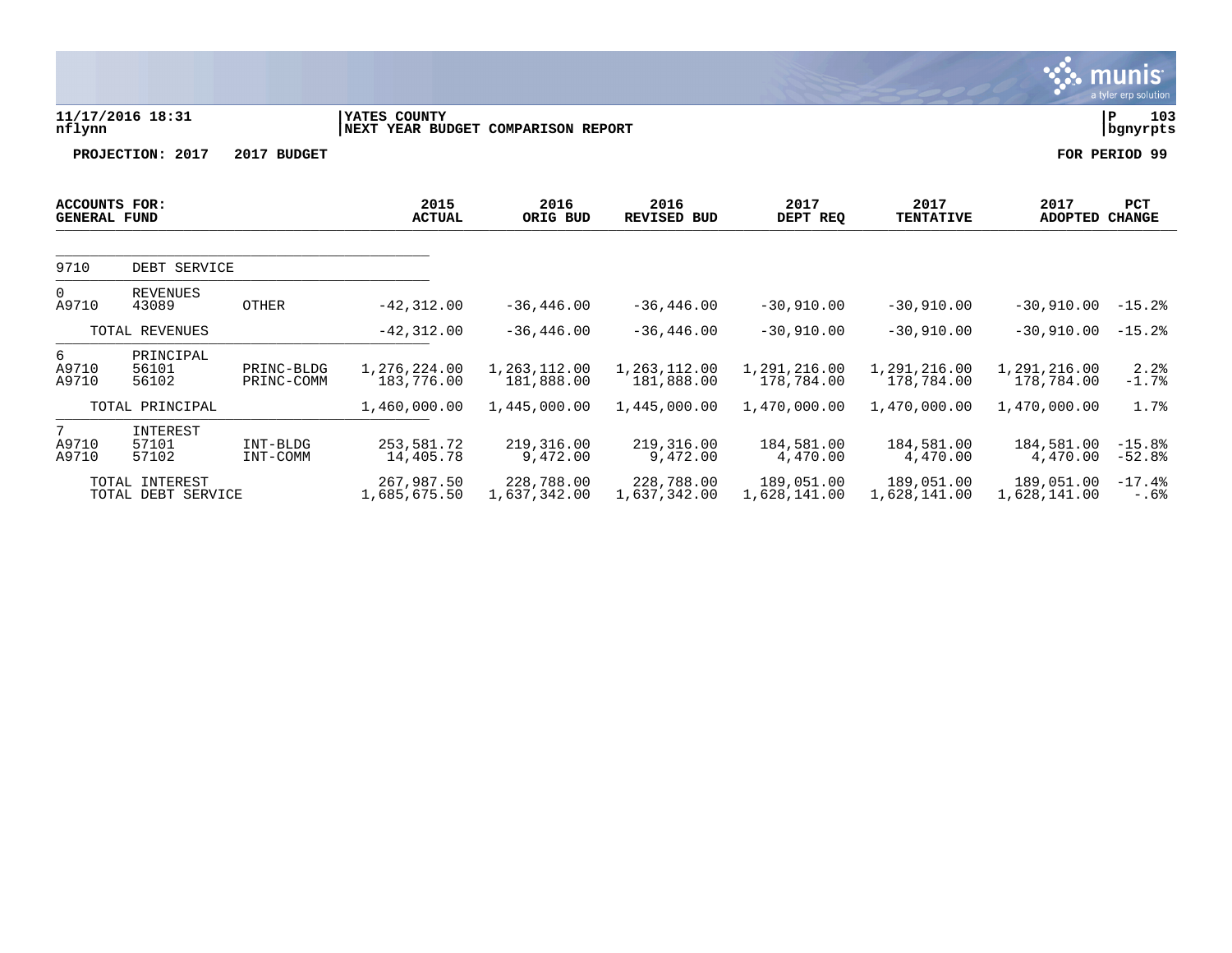|                                                  |                                                     |                                                      |                                                    |                                           |                                           |                                           |                                                     |                                                     | munis <sup>.</sup><br>a tyler erp solution |
|--------------------------------------------------|-----------------------------------------------------|------------------------------------------------------|----------------------------------------------------|-------------------------------------------|-------------------------------------------|-------------------------------------------|-----------------------------------------------------|-----------------------------------------------------|--------------------------------------------|
| nflynn                                           | 11/17/2016 18:31                                    |                                                      | YATES COUNTY<br>NEXT YEAR BUDGET COMPARISON REPORT |                                           |                                           |                                           |                                                     |                                                     | 104<br>l P<br>  bgnyrpts                   |
|                                                  | PROJECTION: 2017                                    | 2017 BUDGET                                          |                                                    |                                           |                                           |                                           |                                                     |                                                     | FOR PERIOD 99                              |
| <b>ACCOUNTS FOR:</b><br><b>GENERAL FUND</b>      |                                                     |                                                      | 2015<br><b>ACTUAL</b>                              | 2016<br>ORIG BUD                          | 2016<br><b>REVISED BUD</b>                | 2017<br>DEPT REQ                          | 2017<br><b>TENTATIVE</b>                            | 2017<br><b>ADOPTED</b>                              | <b>PCT</b><br><b>CHANGE</b>                |
| 9902                                             |                                                     | TRANSFER TO OTHER FUNDS                              |                                                    |                                           |                                           |                                           |                                                     |                                                     |                                            |
| $\mathbf{0}$<br>A9902<br>A9902<br>A9902<br>A9902 | <b>REVENUES</b><br>42801<br>45031<br>45032<br>45033 | INTERFUND<br>UNEMPL INS<br><b>COMM</b><br>INTER TRAN | $-4,894.26$<br>$-20,000.00$<br>$-75,000.00$<br>.00 | $-3,500.00$<br>$-20,000.00$<br>.00<br>.00 | $-3,500.00$<br>$-20,000.00$<br>.00<br>.00 | $-3,500.00$<br>$-20,000.00$<br>.00<br>.00 | $-3,500.00$<br>$-20,000.00$<br>.00<br>$-550,000.00$ | $-3,500.00$<br>$-20,000.00$<br>.00<br>$-550,000.00$ | $.0\%$<br>$.0\%$<br>.0%<br>.0 <sub>8</sub> |
|                                                  | TOTAL REVENUES                                      |                                                      | $-99,894.26$                                       | $-23,500.00$                              | $-23,500.00$                              | $-23,500.00$                              | $-573, 500.00$                                      | $-573,500.00$                                       | .0%                                        |
| 9<br>A9902<br>A9902<br>A9902                     | TRANSFERS<br>59130<br>59140<br>59150                | UNEMPL INS<br>WORK COMP<br>TRANSFER                  | 18,000.00<br>287, 248.00<br>.00                    | 18,000.00<br>340,435.00<br>.00            | 18,000.00<br>340,435.00<br>.00            | 18,000.00<br>279,961.00<br>.00            | 18,000.00<br>279,961.00<br>550,000.00               | 18,000.00<br>279,961.00<br>550,000.00               | $.0\%$<br>$-17.8%$<br>.0 <sub>8</sub>      |
|                                                  | TOTAL TRANSFERS<br>TOTAL TRANSFER TO OTHER FUND     |                                                      | 305,248.00<br>205, 353. 74                         | 358,435.00<br>334,935.00                  | 358,435.00<br>334,935.00                  | 297,961.00<br>274,461.00                  | 847,961.00<br>274,461.00                            | 847,961,00<br>274,461.00                            | $-16.9%$<br>$-18.1$ $% -18.1$              |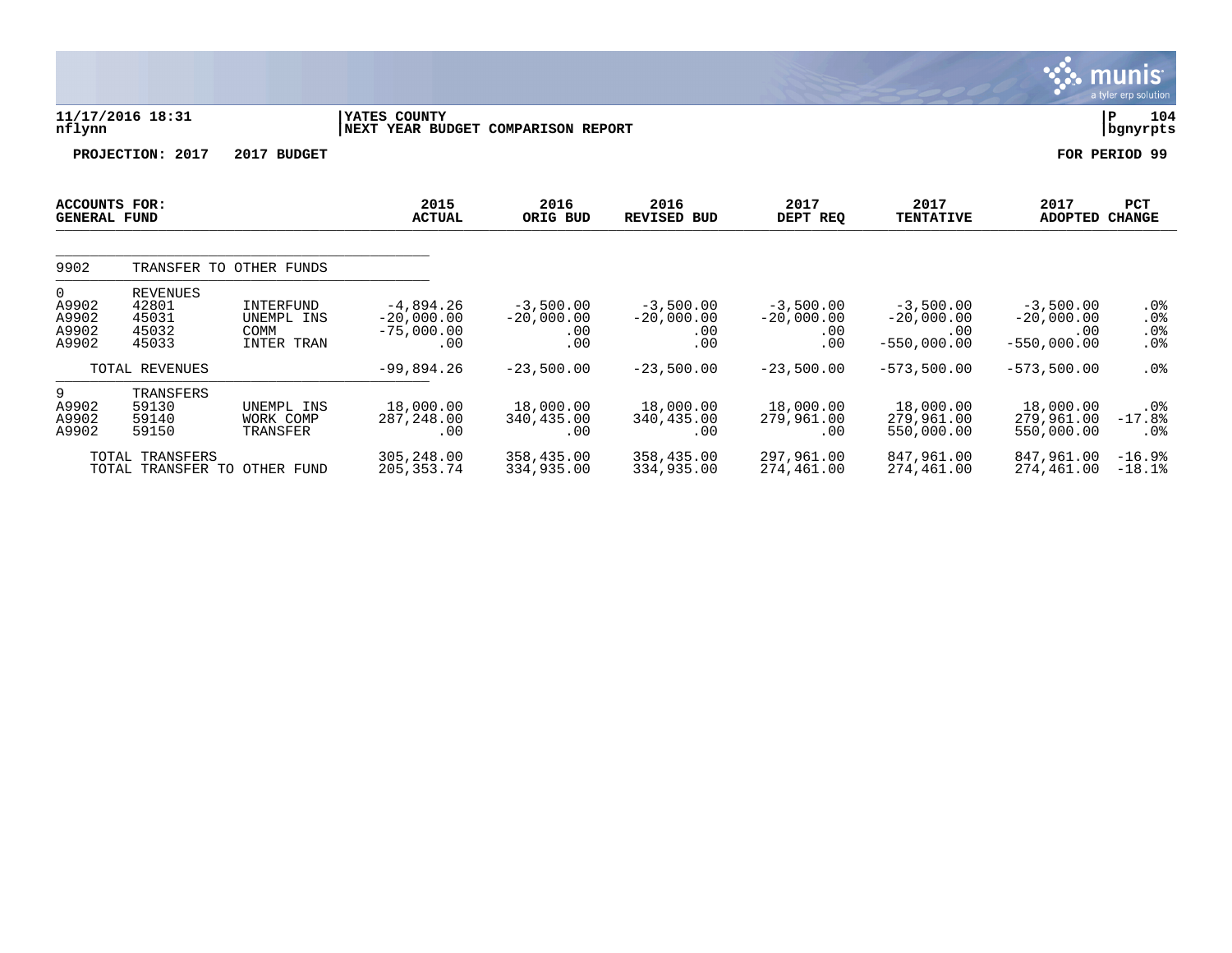|                                                                               |                                                                         |                                                                                  |                                                                                         |                                    |                                                                                                                                                                                                                                                                                                                            |                                                                 |                                                                              |                                                            | <u>munis </u><br>a tyler erp solution                         |
|-------------------------------------------------------------------------------|-------------------------------------------------------------------------|----------------------------------------------------------------------------------|-----------------------------------------------------------------------------------------|------------------------------------|----------------------------------------------------------------------------------------------------------------------------------------------------------------------------------------------------------------------------------------------------------------------------------------------------------------------------|-----------------------------------------------------------------|------------------------------------------------------------------------------|------------------------------------------------------------|---------------------------------------------------------------|
| nflynn                                                                        | 11/17/2016 18:31                                                        |                                                                                  | YATES COUNTY                                                                            | NEXT YEAR BUDGET COMPARISON REPORT |                                                                                                                                                                                                                                                                                                                            |                                                                 |                                                                              |                                                            | 105<br>P<br>bgnyrpts                                          |
|                                                                               | PROJECTION: 2017                                                        | 2017 BUDGET                                                                      |                                                                                         |                                    |                                                                                                                                                                                                                                                                                                                            |                                                                 |                                                                              |                                                            | FOR PERIOD 99                                                 |
| <b>ACCOUNTS FOR:</b><br><b>GENERAL FUND</b>                                   |                                                                         |                                                                                  | 2015<br><b>ACTUAL</b>                                                                   | 2016<br>ORIG BUD                   | 2016<br><b>REVISED BUD</b>                                                                                                                                                                                                                                                                                                 | 2017<br>DEPT REQ                                                | 2017<br><b>TENTATIVE</b>                                                     | 2017<br><b>ADOPTED</b>                                     | PCT<br><b>CHANGE</b>                                          |
| 9999                                                                          | OTHER                                                                   |                                                                                  |                                                                                         |                                    |                                                                                                                                                                                                                                                                                                                            |                                                                 |                                                                              |                                                            |                                                               |
| $\overline{0}$<br>A9999<br>A9999<br>A9999<br>A9999<br>A9999<br>A9999<br>A9999 | REVENUES<br>41001<br>41081<br>41110<br>42401<br>42402<br>42771<br>43014 | RP TAX<br>PILOT<br>SALES TAX<br>INT-BLDG<br>INT-INFRAS<br>MISC REV<br>TRIBAL COM | $-11,520,691.44$<br>-173,271.45<br>$-50.72$<br>$-19.99$<br>$-1,560.28$<br>$-137,550.40$ | .00<br>.00<br>.00<br>$-140,000.00$ | $.00 - 11,753,075.00$<br>$-173,007.00$ $-173,007.00$<br>$-10, 933, 499.05$ $-11, 000, 000.00$ $-11, 000, 000.00$ $-11, 125, 170.00$ $-11, 125, 170.00$ $-11, 125, 170.00$<br>.00<br>.00<br>.00<br>$-140,000.00$                                                                                                            | $.00 \,$<br>$-132,642.00$<br>.00<br>.00<br>.00<br>$-137,000.00$ | $.00 \,$<br>$-132,642.00$<br>$.00 \,$<br>$.00 \ \rm$<br>.00<br>$-137,000.00$ | .00<br>$-132,642.00$<br>.00<br>.00<br>.00<br>$-137,000.00$ | $.0\%$<br>$-23.3%$<br>1.1%<br>.0%<br>$.0\%$<br>.0%<br>$-2.1%$ |
|                                                                               | TOTAL REVENUES<br>TOTAL OTHER<br>TOTAL GENERAL FUND                     |                                                                                  |                                                                                         |                                    | $-22, 766, 643.33$ $-11, 313, 007.00$ $-23, 066, 082.00$ $-11, 394, 812.00$ $-11, 394, 812.00$ $-11, 394, 812.00$<br>$-22, 766, 643.33$ $-11, 313, 007.00$ $-23, 066, 082.00$ $-11, 394, 812.00$ $-11, 394, 812.00$ $-11, 394, 812.00$<br>-424,738.02 12,679,145.00 1,008,803.49 12,200,470.00 12,175,207.00 12,175,207.00 |                                                                 |                                                                              |                                                            | $.7\%$<br>.7%<br>$-3.8%$                                      |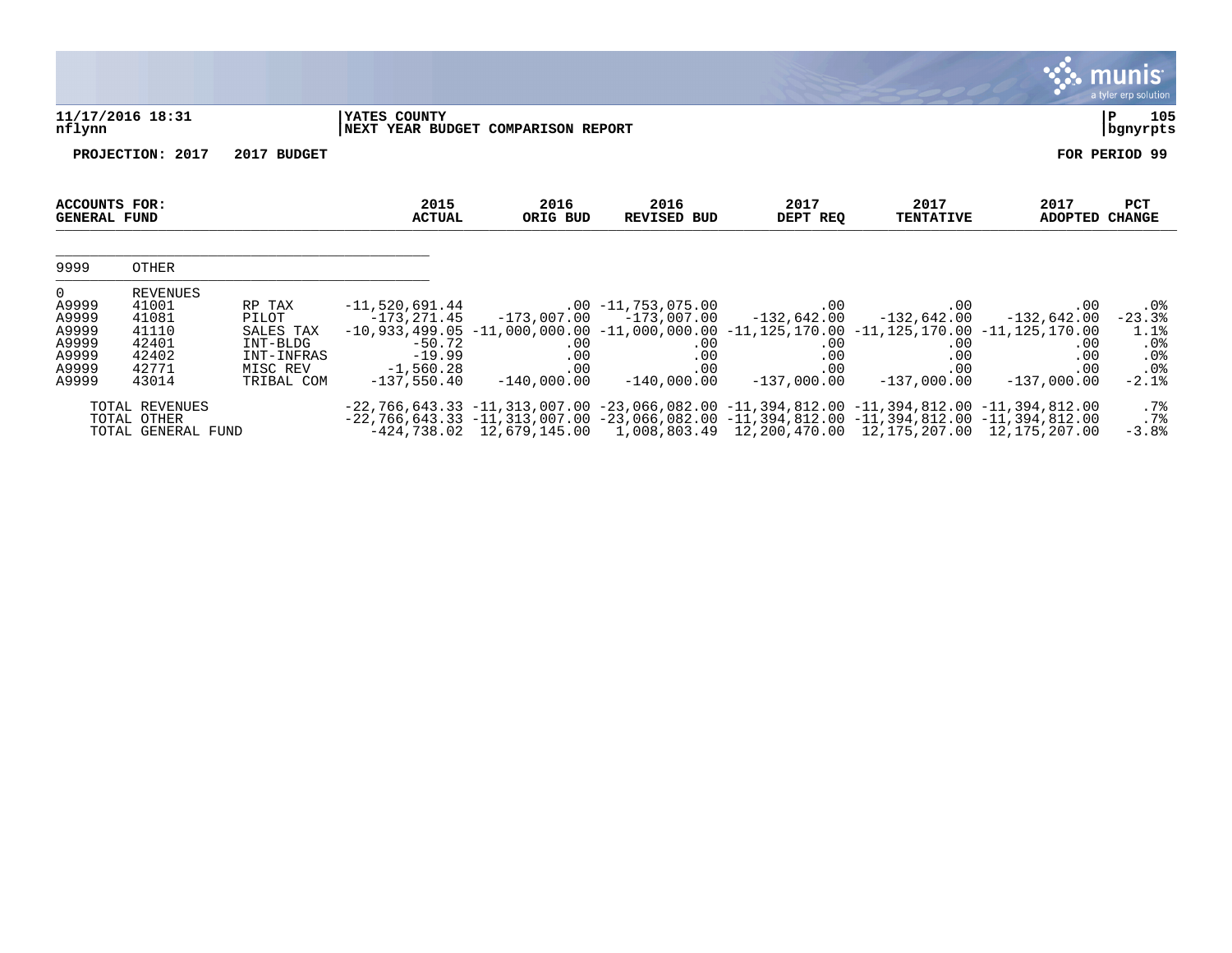|                                                                                   |                                                                                         |                                                                                                                  |                                                                                                           |                                                                                                   |                                                                                                   |                                                                                          |                                                                                                     |                                                                                                     | <u>munis </u><br>a tyler erp solution                              |
|-----------------------------------------------------------------------------------|-----------------------------------------------------------------------------------------|------------------------------------------------------------------------------------------------------------------|-----------------------------------------------------------------------------------------------------------|---------------------------------------------------------------------------------------------------|---------------------------------------------------------------------------------------------------|------------------------------------------------------------------------------------------|-----------------------------------------------------------------------------------------------------|-----------------------------------------------------------------------------------------------------|--------------------------------------------------------------------|
| nflynn                                                                            | 11/17/2016 18:31                                                                        |                                                                                                                  | <b>IYATES COUNTY</b><br>NEXT YEAR BUDGET COMPARISON REPORT                                                |                                                                                                   |                                                                                                   |                                                                                          |                                                                                                     |                                                                                                     | 106<br>P<br>  bgnyrpts                                             |
|                                                                                   | PROJECTION: 2017                                                                        | 2017 BUDGET                                                                                                      |                                                                                                           |                                                                                                   |                                                                                                   |                                                                                          |                                                                                                     |                                                                                                     | FOR PERIOD 99                                                      |
| ACCOUNTS FOR:<br><b>AIRPORT FUND</b>                                              |                                                                                         |                                                                                                                  | 2015<br><b>ACTUAL</b>                                                                                     | 2016<br>ORIG BUD                                                                                  | 2016<br>REVISED BUD                                                                               | 2017<br>DEPT REQ                                                                         | 2017<br><b>TENTATIVE</b>                                                                            | 2017<br><b>ADOPTED</b>                                                                              | <b>PCT</b><br><b>CHANGE</b>                                        |
| 5610                                                                              | AIRPORT                                                                                 |                                                                                                                  |                                                                                                           |                                                                                                   |                                                                                                   |                                                                                          |                                                                                                     |                                                                                                     |                                                                    |
| 0<br>CT5610<br>CT5610<br>CT5610<br>CT5610<br>CT5610<br>CT5610<br>CT5610<br>CT5610 | <b>REVENUES</b><br>41771<br>41772<br>41773<br>42401<br>42402<br>42414<br>42417<br>45031 | REV-INFRAS<br>OTHER REV<br>FUEL FLOWG<br><b>INT</b><br>INT INFRAS<br>RENT-HANGR<br>T HANGAR<br><b>INTER TRAN</b> | $-5,000.00$<br>.00<br>$-6, 476.19$<br>$-62.15$<br>$-9.75$<br>$-1,300.50$<br>$-15,078.28$<br>$-141,900.17$ | $-5,000.00$<br>$-641.00$<br>$-6,000.00$<br>$-60.00$<br>.00<br>$-1, 200.00$<br>$-15,600.00$<br>.00 | $-5,000.00$<br>$-641.00$<br>$-6,000.00$<br>$-60.00$<br>.00<br>$-1, 200.00$<br>$-15,600.00$<br>.00 | $-5,000.00$<br>$-641.00$<br>$-6,400.00$<br>$-60.00$<br>.00<br>.00<br>$-15,700.00$<br>.00 | $-5,000.00$<br>$-641.00$<br>$-6, 400.00$<br>$-60.00$<br>.00<br>$-1, 200.00$<br>$-18, 200.00$<br>.00 | $-5,000.00$<br>$-641.00$<br>$-6, 400.00$<br>$-60.00$<br>.00<br>$-1, 200.00$<br>$-18, 200.00$<br>.00 | $.0\%$<br>.0%<br>6.7%<br>.0%<br>$.0\%$<br>$-100.0$ %<br>.6%<br>.0% |
|                                                                                   | TOTAL REVENUES                                                                          |                                                                                                                  | $-169,827.04$                                                                                             | $-28,501.00$                                                                                      | $-28,501.00$                                                                                      | $-27,801.00$                                                                             | $-31,501.00$                                                                                        | $-31,501.00$                                                                                        | $-2.5%$                                                            |
| 4<br>CT5610<br>CT5610<br>CT5610<br>CT5610<br>CT5610<br>CT5610                     | CONTRACTUAL EXPENSES<br>54100<br>54300<br>54661<br>54684<br>54686<br>54911              | CONTR EXP<br>HANGAR EXP<br>VEH MAINT<br>UTIL:WAT/S<br>UTIL: HNGAR<br>INS                                         | 25,566.93<br>5.49<br>821.77<br>633.40<br>3,515.83<br>4,363.25                                             | 6.000.00<br>.00<br>3,500.00<br>1,000.00<br>6,500.00<br>4,600.00                                   | 6,000.00<br>.00<br>3,500.00<br>1,000.00<br>6,500.00<br>4,600.00                                   | 6.000.00<br>.00<br>3,500.00<br>1,000.00<br>6,500.00<br>5,000.00                          | 6.000.00<br>.00<br>3,500.00<br>1,000.00<br>6,500.00<br>5,000.00                                     | 6.000.00<br>.00<br>3,500.00<br>1,000.00<br>6,500.00<br>5,000.00                                     | .0 <sub>8</sub><br>.0%<br>.0%<br>.0%<br>.0%<br>8.7%                |
|                                                                                   | TOTAL CONTRACTUAL EXPENSES<br>TOTAL AIRPORT                                             |                                                                                                                  | 34,906.67<br>$-134,920.37$                                                                                | 21,600.00<br>$-6,901.00$                                                                          | 21,600.00<br>$-6,901.00$                                                                          | 22,000.00<br>$-5,801.00$                                                                 | 22,000.00<br>$-9,501.00$                                                                            | 22,000.00<br>$-9,501.00$                                                                            | 1.9%<br>$-15.9%$                                                   |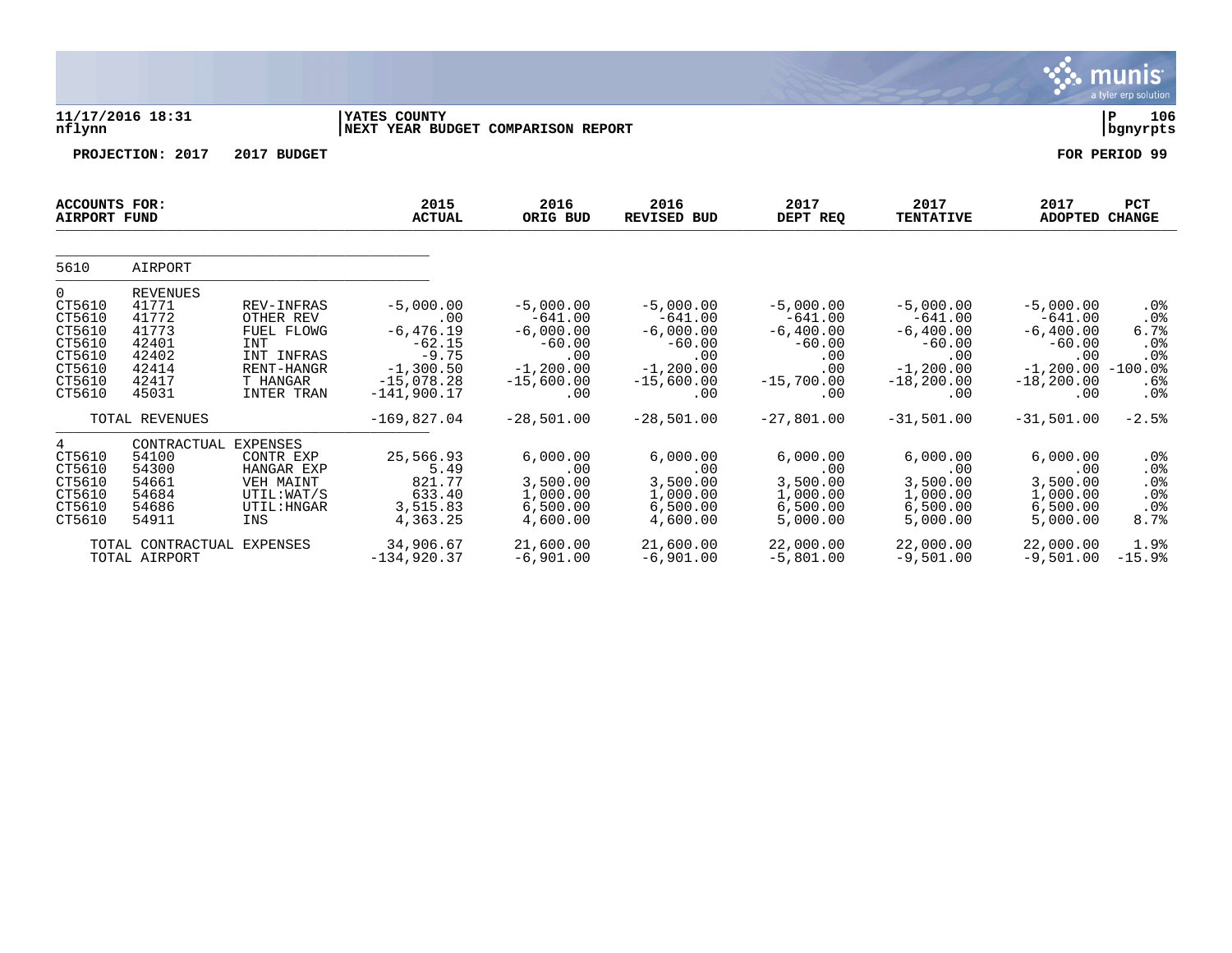|                               |                                       |                              |                                                    |                                     |                                     |                           |                           |                        | <u>munis l</u><br>a tyler erp solution |
|-------------------------------|---------------------------------------|------------------------------|----------------------------------------------------|-------------------------------------|-------------------------------------|---------------------------|---------------------------|------------------------|----------------------------------------|
| nflynn                        | 11/17/2016 18:31                      |                              | YATES COUNTY<br>NEXT YEAR BUDGET COMPARISON REPORT |                                     |                                     |                           |                           | PΡ                     | 107<br>bgnyrpts                        |
|                               | PROJECTION: 2017                      | 2017 BUDGET                  |                                                    |                                     |                                     |                           |                           | FOR PERIOD 99          |                                        |
| ACCOUNTS FOR:<br>AIRPORT FUND |                                       |                              | 2015<br><b>ACTUAL</b>                              | 2016<br>ORIG BUD                    | 2016<br><b>REVISED BUD</b>          | 2017<br>DEPT REQ          | 2017<br><b>TENTATIVE</b>  | 2017<br>ADOPTED CHANGE | <b>PCT</b>                             |
| 9951                          |                                       | TRANSFER TO CAPITAL FUND     |                                                    |                                     |                                     |                           |                           |                        |                                        |
| 9<br>CT9951                   | TRANSFERS<br>59106                    | CAPITAL FU                   | 48,559.68                                          | 72,501.00                           | 72,501.00                           | .00                       | $.00 \,$                  |                        | $.00 - 100.0$                          |
|                               | TOTAL TRANSFERS<br>TOTAL AIRPORT FUND | TOTAL TRANSFER TO CAPITAL FU | 48,559.68<br>48,559.68<br>$-86, 360.69$            | 72,501.00<br>72,501.00<br>65,600.00 | 72,501.00<br>72,501.00<br>65,600.00 | .00<br>.00<br>$-5,801.00$ | .00<br>.00<br>$-9,501.00$ | $-9,501.00 -108.8$     | $.00 - 100.0$<br>$.00 - 100.0$         |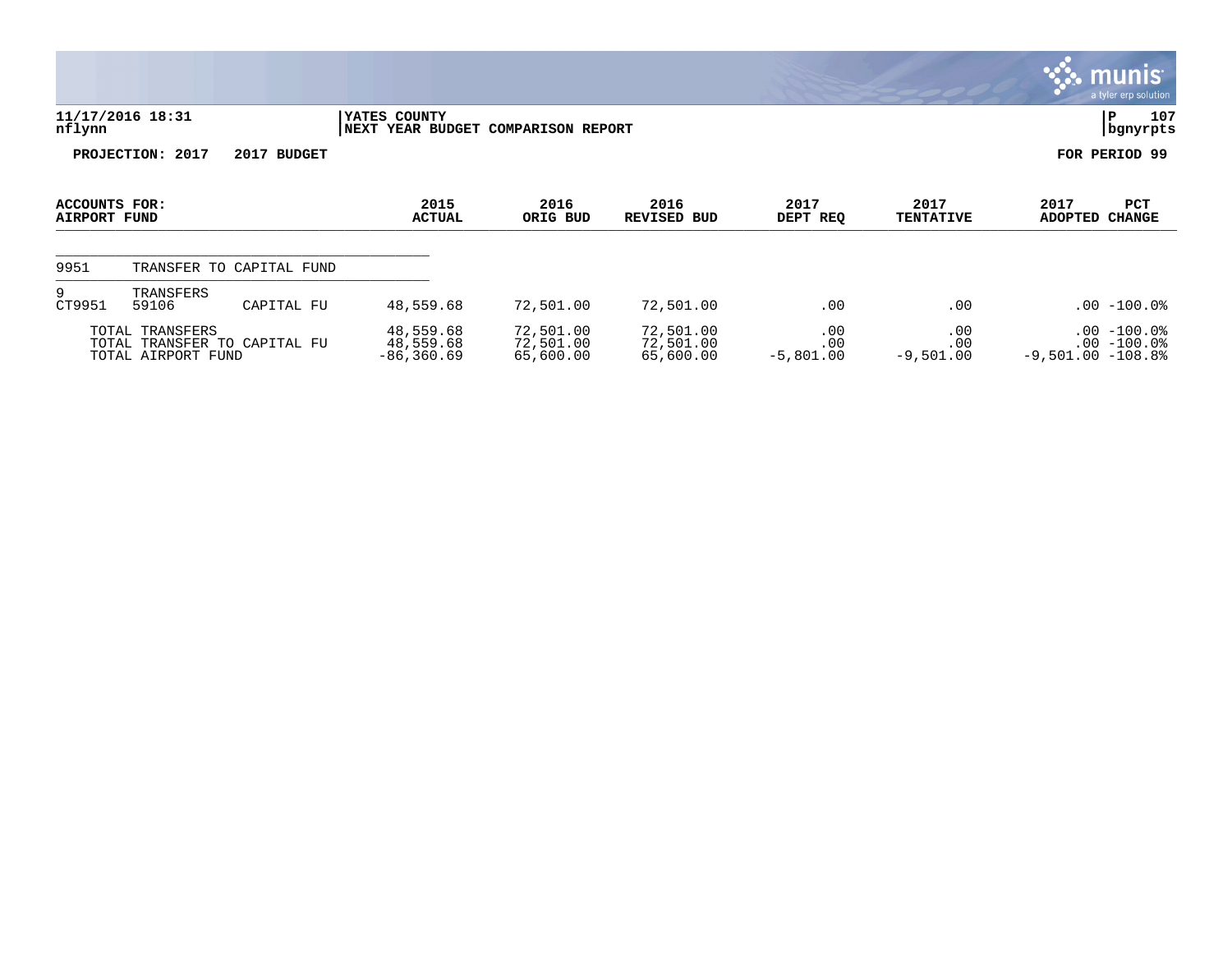|                                                              |                                                                |                                                                                          |                                                           |                                                   |                                                   |                                                   |                                                   |                                                   | munis<br>a tyler erp solution               |
|--------------------------------------------------------------|----------------------------------------------------------------|------------------------------------------------------------------------------------------|-----------------------------------------------------------|---------------------------------------------------|---------------------------------------------------|---------------------------------------------------|---------------------------------------------------|---------------------------------------------------|---------------------------------------------|
| nflynn                                                       | 11/17/2016 18:31                                               |                                                                                          | <b>YATES COUNTY</b><br>NEXT YEAR BUDGET COMPARISON REPORT |                                                   |                                                   |                                                   |                                                   |                                                   | 108<br>l P<br>  bgnyrpts                    |
|                                                              | PROJECTION: 2017                                               | 2017 BUDGET                                                                              |                                                           |                                                   |                                                   |                                                   |                                                   |                                                   | FOR PERIOD 99                               |
| <b>ACCOUNTS FOR:</b>                                         | COUNTY ROAD FUND                                               |                                                                                          | 2015<br><b>ACTUAL</b>                                     | 2016<br>ORIG BUD                                  | 2016<br>REVISED BUD                               | 2017<br>DEPT REQ                                  | 2017<br><b>TENTATIVE</b>                          | 2017<br><b>ADOPTED CHANGE</b>                     | <b>PCT</b>                                  |
| 3310                                                         | TRAFFIC                                                        |                                                                                          |                                                           |                                                   |                                                   |                                                   |                                                   |                                                   |                                             |
| $\Omega$<br>D3310                                            | <b>REVENUES</b><br>42655                                       | MINOR SALE                                                                               | $-3,197.92$                                               | $-4,500.00$                                       | $-4,500.00$                                       | $-1,500.00$                                       | $-1,500.00$                                       | $-1,500.00 - 66.7$                                |                                             |
|                                                              | TOTAL REVENUES                                                 |                                                                                          | $-3,197.92$                                               | $-4,500.00$                                       | $-4,500.00$                                       | $-1,500.00$                                       | $-1,500.00$                                       | $-1,500.00 - 66.7$                                |                                             |
| 1<br>D3310<br>D3310<br>D3310<br>D3310<br>D3310               | PERSONAL SERVICES<br>51450<br>51500<br>51505<br>51509<br>51510 | HWY - REG<br>CB CSEA<br>OVERTIME<br>COMP CSEA<br>CLOTHING                                | 95,043.22<br>10.00<br>2,943.60<br>10.45<br>500.00         | 90,341.00<br>15.00<br>1,675.00<br>50.00<br>500.00 | 90,341.00<br>63.09<br>1,675.00<br>36.32<br>500.00 | 91,003.00<br>25.00<br>2,725.00<br>30.00<br>500.00 | 91,003.00<br>25.00<br>2,725.00<br>30.00<br>500.00 | 91,003.00<br>25.00<br>2,725.00<br>30.00<br>500.00 | $.7\%$<br>66.7%<br>62.7%<br>$-40.0%$<br>.0% |
|                                                              | TOTAL PERSONAL SERVICES                                        |                                                                                          | 98,507.27                                                 | 92,581.00                                         | 92,615.41                                         | 94,283.00                                         | 94,283.00                                         | 94,283.00                                         | 1.8%                                        |
| $4\overline{ }$<br>D3310<br>D3310<br>D3310<br>D3310<br>D3310 | 54020<br>54601<br>54627<br>54718<br>54748                      | CONTRACTUAL EXPENSES<br>ENG SERV<br>APPL TRAFF<br>SIGN HRDWR<br>FLASHER PT<br>TRAFF CNTR | 1,101.00<br>69,858.75<br>10,178.58<br>76.80<br>525.80     | .00<br>70,000.00<br>14,500.00<br>125.00<br>950.00 | .00<br>74,187.50<br>14,500.00<br>125.00<br>950.00 | .00<br>77,500.00<br>14,000.00<br>125.00<br>950.00 | .00<br>77,500.00<br>14,000.00<br>125.00<br>950.00 | .00<br>77,500.00<br>14,000.00<br>125.00<br>950.00 | .0%<br>10.7%<br>$-3.4%$<br>$.0\%$<br>.0%    |
|                                                              | TOTAL CONTRACTUAL EXPENSES                                     |                                                                                          | 81,740.93                                                 | 85,575.00                                         | 89,762.50                                         | 92,575.00                                         | 92,575.00                                         | 92,575.00                                         | 8.2%                                        |
| 8<br>D3310                                                   | EMPLOYEE BENEFITS<br>58100                                     | FICA/MED                                                                                 | 6,870.62                                                  | 6,397.00                                          | 6.397.00                                          | 6,600.00                                          | 6,600.00                                          | 6,600.00                                          | 3.2%                                        |
|                                                              | TOTAL EMPLOYEE BENEFITS<br>TOTAL TRAFFIC                       |                                                                                          | 6,870.62<br>183,920.90                                    | 6,397.00<br>180,053.00                            | 6,397.00<br>184, 274.91                           | 6,600.00<br>191,958.00                            | 6,600.00<br>191,958.00                            | 6,600.00<br>191,958.00                            | 3.2%<br>6.6%                                |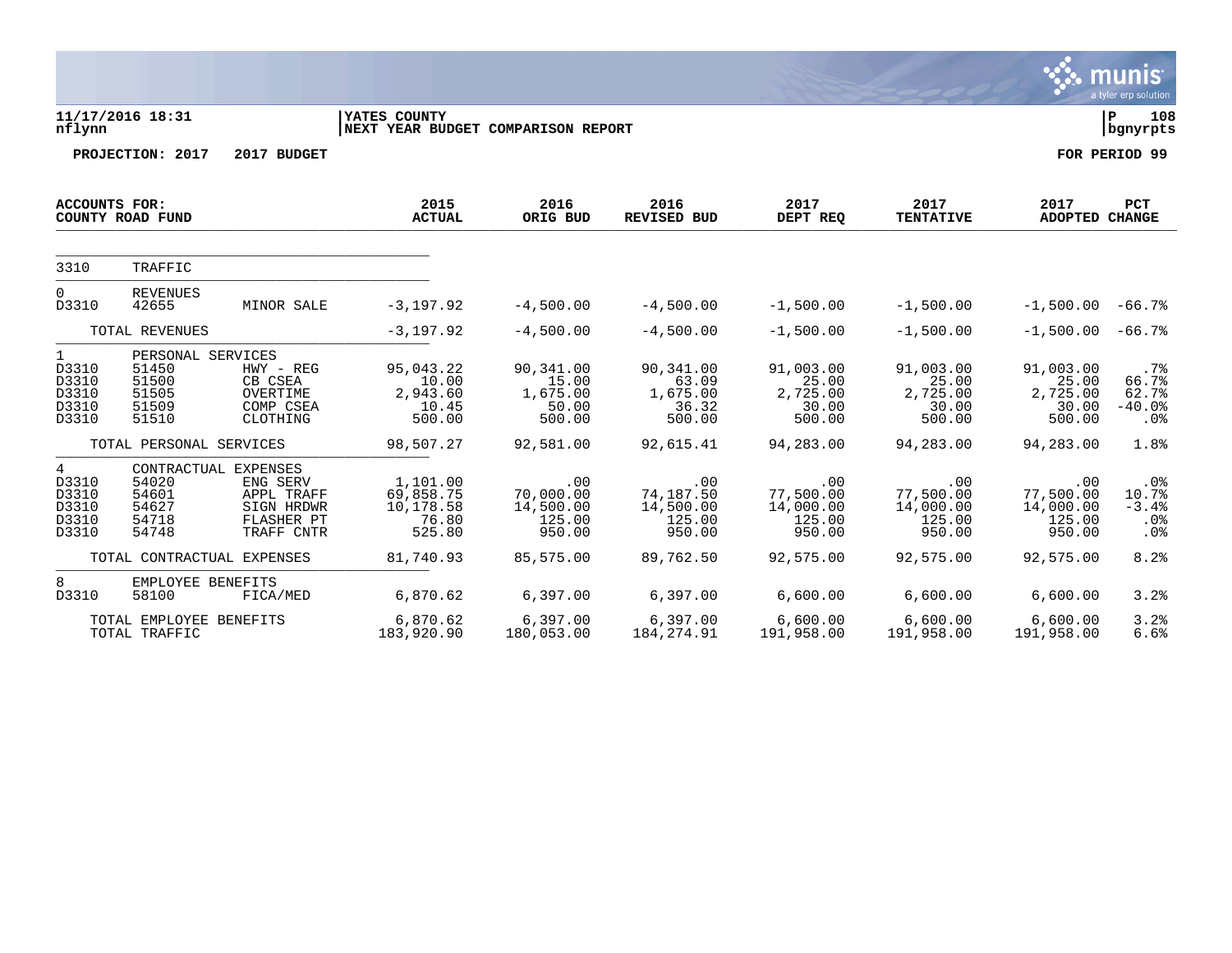|                                                                                                      |                                                                                                                         |                                                                                                                                                       |                                                                                                                   |                                                                                                                  |                                                                                                                  |                                                                                                                  |                                                                                                                  |                                                                                                                  | <b>munis</b><br>a tyler erp solution                                               |
|------------------------------------------------------------------------------------------------------|-------------------------------------------------------------------------------------------------------------------------|-------------------------------------------------------------------------------------------------------------------------------------------------------|-------------------------------------------------------------------------------------------------------------------|------------------------------------------------------------------------------------------------------------------|------------------------------------------------------------------------------------------------------------------|------------------------------------------------------------------------------------------------------------------|------------------------------------------------------------------------------------------------------------------|------------------------------------------------------------------------------------------------------------------|------------------------------------------------------------------------------------|
| nflynn                                                                                               | 11/17/2016 18:31                                                                                                        |                                                                                                                                                       | <b>IYATES COUNTY</b><br>NEXT YEAR BUDGET COMPARISON REPORT                                                        |                                                                                                                  |                                                                                                                  |                                                                                                                  |                                                                                                                  |                                                                                                                  | l P<br>109<br>bgnyrpts                                                             |
|                                                                                                      | PROJECTION: 2017                                                                                                        | 2017 BUDGET                                                                                                                                           |                                                                                                                   |                                                                                                                  |                                                                                                                  |                                                                                                                  |                                                                                                                  |                                                                                                                  | FOR PERIOD 99                                                                      |
| <b>ACCOUNTS FOR:</b>                                                                                 | COUNTY ROAD FUND                                                                                                        |                                                                                                                                                       | 2015<br><b>ACTUAL</b>                                                                                             | 2016<br>ORIG BUD                                                                                                 | 2016<br><b>REVISED BUD</b>                                                                                       | 2017<br>DEPT REQ                                                                                                 | 2017<br><b>TENTATIVE</b>                                                                                         | 2017<br><b>ADOPTED CHANGE</b>                                                                                    | PCT                                                                                |
| 5010                                                                                                 | ADMINISTRATION                                                                                                          |                                                                                                                                                       |                                                                                                                   |                                                                                                                  |                                                                                                                  |                                                                                                                  |                                                                                                                  |                                                                                                                  |                                                                                    |
| $\overline{0}$<br>D5010                                                                              | <b>REVENUES</b><br>42401                                                                                                | <b>INT</b>                                                                                                                                            | $-618.69$                                                                                                         | $-750.00$                                                                                                        | $-750.00$                                                                                                        | $-750.00$                                                                                                        | $-750.00$                                                                                                        | $-750.00$                                                                                                        | .0 <sub>8</sub>                                                                    |
|                                                                                                      | TOTAL REVENUES                                                                                                          |                                                                                                                                                       | $-618.69$                                                                                                         | $-750.00$                                                                                                        | $-750.00$                                                                                                        | $-750.00$                                                                                                        | $-750.00$                                                                                                        | $-750.00$                                                                                                        | .0%                                                                                |
| $\mathbf{1}$<br>D5010<br>D5010<br>D5010<br>D5010<br>D5010<br>D5010<br>D5010                          | PERSONAL SERVICES<br>51074<br>51100<br>51119<br>51200<br>51505<br>51509<br>51661                                        | HWY SUPER<br>ADMIN ASST<br>DEP HWY SU<br>ACCT CL TY<br>OVERTIME<br>COMP CSEA<br>COMP NONUN                                                            | 77,808.00<br>41,196.29<br>60, 344.00<br>36,004.47<br>7.40<br>2.16<br>25.00                                        | 77,809.00<br>42,429.00<br>60, 344.00<br>37, 355.00<br>.00<br>.00<br>.00                                          | 79,365.00<br>42, 429.00<br>61,551.00<br>37, 355.00<br>.00<br>9.87<br>16.55                                       | 79,365.00<br>42,266.00<br>61,551.00<br>37, 212.00<br>.00<br>.00<br>.00                                           | 79,365.00<br>42,266.00<br>61,551.00<br>37, 212.00<br>.00<br>.00<br>.00                                           | 79,365.00<br>42,266.00<br>61,551.00<br>37, 212.00<br>.00<br>.00<br>.00                                           | $2.0$ %<br>$-.4%$<br>2.0%<br>$- .4%$<br>.0%<br>.0%<br>.0 <sub>8</sub>              |
|                                                                                                      | TOTAL PERSONAL SERVICES                                                                                                 |                                                                                                                                                       | 215, 387.32                                                                                                       | 217,937.00                                                                                                       | 220,726.42                                                                                                       | 220,394.00                                                                                                       | 220,394.00                                                                                                       | 220,394.00                                                                                                       | 1.1%                                                                               |
| 4<br>D5010<br>D5010<br>D5010<br>D5010<br>D5010<br>D5010<br>D5010<br>D5010<br>D5010<br>D5010<br>D5010 | CONTRACTUAL EXPENSES<br>54005<br>54152<br>54156<br>54470<br>54501<br>54507<br>54515<br>54516<br>54574<br>54660<br>54907 | <b>AUDIT FEES</b><br>CONFERENCE<br>TRAINING<br>SUPP:OFF<br>ADVERTISIN<br>COPIER CHR<br>POSTAGE<br>PRINTING<br>COMP MAINT<br>TRAVEL EXP<br><b>DUES</b> | 2,565.00<br>350.00<br>150.00<br>901.90<br>405.98<br>411.68<br>62.58<br>1,442.00<br>2,720.00<br>1,275.49<br>300.00 | 2,565.00<br>350.00<br>160.00<br>725.00<br>275.00<br>440.00<br>125.00<br>500.00<br>2,800.00<br>1,450.00<br>300.00 | 2,565.00<br>475.00<br>160.00<br>725.00<br>234.18<br>480.82<br>138.88<br>500.00<br>2,800.00<br>1,450.00<br>300.00 | 2,565.00<br>475.00<br>150.00<br>725.00<br>450.00<br>440.00<br>125.00<br>500.00<br>2,900.00<br>1,450.00<br>300.00 | 2,565.00<br>475.00<br>150.00<br>725.00<br>450.00<br>440.00<br>125.00<br>500.00<br>2,900.00<br>1,450.00<br>300.00 | 2,565.00<br>475.00<br>150.00<br>725.00<br>450.00<br>440.00<br>125.00<br>500.00<br>2,900.00<br>1,450.00<br>300.00 | .0%<br>35.7%<br>$-6.3%$<br>.0%<br>63.6%<br>.0%<br>.0%<br>.0%<br>3.6%<br>.0%<br>.0% |
|                                                                                                      | TOTAL CONTRACTUAL EXPENSES                                                                                              |                                                                                                                                                       | 10,584.63                                                                                                         | 9,690.00                                                                                                         | 9,828.88                                                                                                         | 10,080.00                                                                                                        | 10,080.00                                                                                                        | 10,080.00                                                                                                        | 4.0%                                                                               |
| 8<br>D5010<br>D5010<br>D5010                                                                         | EMPLOYEE BENEFITS<br>58100<br>58303<br>58305                                                                            | FICA/MED<br>INS-CSEA<br>INS-NON UN                                                                                                                    | 15,551.41<br>22,630.08<br>33, 154. 32                                                                             | 15,604.00<br>26,735.00<br>37,766.00                                                                              | 15,811.05<br>26,735.00<br>37,150.82                                                                              | 15,881.00<br>25,685.00<br>29,949.00                                                                              | 15,881.00<br>25,685.00<br>29,949.00                                                                              | 15,881.00<br>25,685.00<br>29,949.00                                                                              | 1.8%<br>$-3.9%$<br>$-20.7%$                                                        |
|                                                                                                      | TOTAL EMPLOYEE BENEFITS<br>TOTAL ADMINISTRATION                                                                         |                                                                                                                                                       | 71,335.81<br>296,689.07                                                                                           | 80,105.00<br>306,982.00                                                                                          | 79,696.87<br>309,502.17                                                                                          | 71,515.00<br>301,239.00                                                                                          | 71,515.00<br>301,239.00                                                                                          | 71,515.00<br>301,239.00                                                                                          | $-10.7%$<br>$-1.9%$                                                                |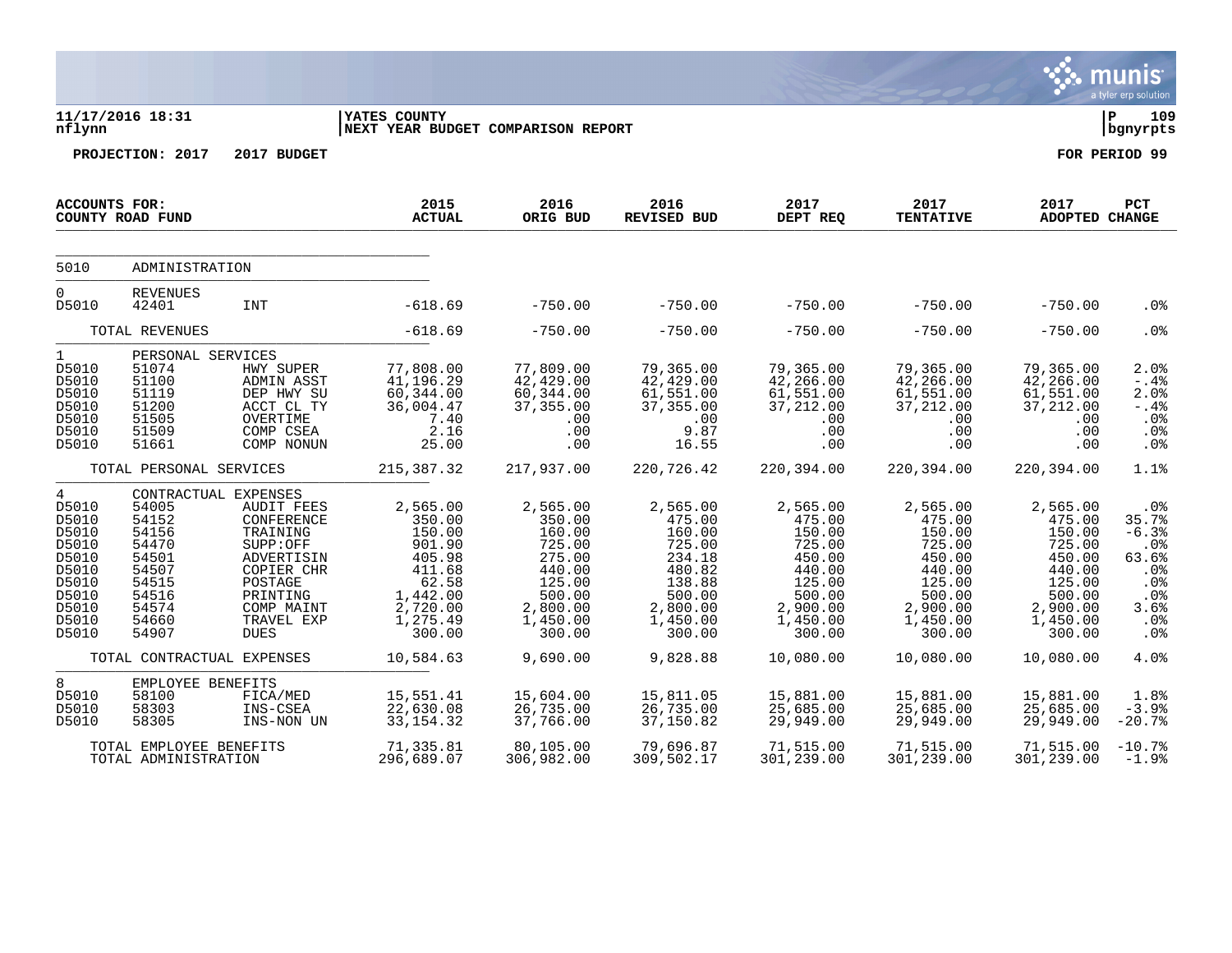|                                                                                      |                                                                                           |                                                                                                                   |                                                                                                |                                                                                     |                                                                                        |                                                                                     |                                                                                          |                                                                                     | nis<br>$\mathsf{m}\mathsf{u}$<br>a tyler erp solution                         |
|--------------------------------------------------------------------------------------|-------------------------------------------------------------------------------------------|-------------------------------------------------------------------------------------------------------------------|------------------------------------------------------------------------------------------------|-------------------------------------------------------------------------------------|----------------------------------------------------------------------------------------|-------------------------------------------------------------------------------------|------------------------------------------------------------------------------------------|-------------------------------------------------------------------------------------|-------------------------------------------------------------------------------|
| nflynn                                                                               | 11/17/2016 18:31                                                                          |                                                                                                                   | YATES COUNTY                                                                                   | NEXT YEAR BUDGET COMPARISON REPORT                                                  |                                                                                        |                                                                                     |                                                                                          |                                                                                     | ∣ P<br>110<br>bgnyrpts                                                        |
|                                                                                      | PROJECTION: 2017                                                                          | 2017 BUDGET                                                                                                       |                                                                                                |                                                                                     |                                                                                        |                                                                                     |                                                                                          |                                                                                     | FOR PERIOD 99                                                                 |
| <b>ACCOUNTS FOR:</b>                                                                 |                                                                                           |                                                                                                                   | 2015                                                                                           | 2016                                                                                | 2016                                                                                   | 2017                                                                                | 2017                                                                                     | 2017                                                                                | PCT                                                                           |
|                                                                                      | COUNTY ROAD FUND                                                                          |                                                                                                                   | <b>ACTUAL</b>                                                                                  | ORIG BUD                                                                            | <b>REVISED BUD</b>                                                                     | DEPT REQ                                                                            | <b>TENTATIVE</b>                                                                         | <b>ADOPTED CHANGE</b>                                                               |                                                                               |
|                                                                                      |                                                                                           |                                                                                                                   |                                                                                                |                                                                                     |                                                                                        |                                                                                     |                                                                                          |                                                                                     |                                                                               |
| 5110                                                                                 |                                                                                           | MAINTENANCE-ROAD & BRIDGE                                                                                         |                                                                                                |                                                                                     |                                                                                        |                                                                                     |                                                                                          |                                                                                     |                                                                               |
| $\mathbf 0$<br>D5110<br>D5110<br>D5110<br>D5110<br>D5110<br>D5110                    | <b>REVENUES</b><br>41711<br>42650<br>42655<br>43960<br>44960<br>44961                     | PUB WRKS<br><b>SCRAP SALE</b><br>MINOR SALE<br>HMLND-FEMA<br>HMLND-FEMA<br>EMERG REPA                             | $-6, 385.00$<br>$-3, 150.55$<br>$-5,964.62$<br>$-65, 722.10$<br>$-197, 166.36$<br>$-13,644.48$ | $-3,500.00$<br>$-5,000.00$<br>$-500.00$<br>.00<br>.00<br>.00                        | $-3,500.00$<br>$-5,000.00$<br>$-500.00$<br>.00<br>.00<br>.00                           | $-3,000.00$<br>$-2,300.00$<br>$-200.00$<br>.00<br>.00<br>.00                        | $-3,000.00$<br>$-2,300.00$<br>$-200.00$<br>$.00 \,$<br>$.00 \,$<br>$.00 \,$              | $-3,000.00$<br>$-2,300.00$<br>$-200.00$<br>.00<br>.00<br>.00                        | $-14.3%$<br>$-54.0%$<br>$-60.0%$<br>.0 <sub>8</sub><br>.0%<br>.0 <sub>8</sub> |
|                                                                                      | TOTAL REVENUES                                                                            |                                                                                                                   | $-292,033.11$                                                                                  | $-9,000.00$                                                                         | $-9,000.00$                                                                            | $-5,500.00$                                                                         | $-5,500.00$                                                                              | $-5,500.00$                                                                         | $-38.9%$                                                                      |
| $\mathbf{1}$<br>D5110<br>D5110<br>D5110<br>D5110<br>D5110<br>D5110<br>D5110<br>D5110 | PERSONAL SERVICES<br>51450<br>51500<br>51505<br>51509<br>51510<br>51520<br>51636<br>51670 | HWY - REG<br>CB CSEA<br>OVERTIME<br>COMP CSEA<br>CLOTHING<br>INS BO<br>HWY PT<br>OT NU/PT                         | 494,729.51<br>102.37<br>12,856.68<br>2,065.46<br>3,750.00<br>1,577.28<br>19,138.02<br>173.85   | 445,772.00<br>125.00<br>9,700.00<br>2,100.00<br>4,250.00<br>.00<br>22,667.00<br>.00 | 431,483.10<br>145.94<br>9,534.46<br>2,554.83<br>4,250.00<br>.00<br>22,667.00<br>165.54 | 438,751.00<br>135.00<br>9,700.00<br>2,100.00<br>4,250.00<br>.00<br>22,000.00<br>.00 | 438,751.00<br>135.00<br>9,700.00<br>2,100.00<br>4,250.00<br>$.00 \,$<br>22,000.00<br>.00 | 438,751.00<br>135.00<br>9,700.00<br>2,100.00<br>4,250.00<br>.00<br>22,000.00<br>.00 | $-1.6%$<br>8.0%<br>.0%<br>$.0\%$<br>.0 <sub>8</sub><br>.0%<br>$-2.9%$<br>.0%  |
|                                                                                      | TOTAL PERSONAL SERVICES                                                                   |                                                                                                                   | 534, 393. 17                                                                                   | 484,614.00                                                                          | 470,800.87                                                                             | 476,936.00                                                                          | 476,936.00                                                                               | 476,936.00                                                                          | $-1.6%$                                                                       |
| 4<br>D5110<br>D5110<br>D5110<br>D5110<br>D5110<br>D5110<br>D5110                     | 54032<br>54602<br>54610<br>54629<br>54632<br>54636<br>54638                               | CONTRACTUAL EXPENSES<br>PERS-GOVTS<br>BIT MAT<br>GABION BAS<br>STONE/GRAV<br>WEED SPRAY<br>CRCK SEAL<br>HWY MAINT | .00<br>163,014.63<br>7,986.82<br>235,007.70<br>7,902.00<br>80,520.58<br>1,637.86               | 14,850.00<br>390,000.00<br>.00<br>82,500.00<br>11,750.00<br>95,000.00<br>1,500.00   | 14,850.00<br>356,244.88<br>.00<br>81, 312.50<br>7,782.00<br>130,567.25<br>1,500.00     | 22,230.00<br>358,000.00<br>.00<br>82,500.00<br>9,850.00<br>125,000.00<br>1,500.00   | 22,230.00<br>358,000.00<br>$.00 \,$<br>82,500.00<br>9,850.00<br>125,000.00<br>1,500.00   | 22,230.00<br>358,000.00<br>.00<br>82,500.00<br>9,850.00<br>125,000.00<br>1,500.00   | 49.7%<br>$-8.2%$<br>.0%<br>.0%<br>$-16.2%$<br>31.6%<br>.0 <sub>8</sub>        |
|                                                                                      | TOTAL CONTRACTUAL EXPENSES                                                                |                                                                                                                   | 496,069.59                                                                                     | 595,600.00                                                                          | 592,256.63                                                                             | 599,080.00                                                                          | 599,080.00                                                                               | 599,080.00                                                                          | .6%                                                                           |
| 8<br>D5110                                                                           | EMPLOYEE BENEFITS<br>58100                                                                | FICA/MED                                                                                                          | 38,492.04                                                                                      | 34,878.00                                                                           | 33,943.88                                                                              | 34,767.00                                                                           | 34,767.00                                                                                | 34,767.00                                                                           | -.3%                                                                          |
|                                                                                      | TOTAL EMPLOYEE BENEFITS                                                                   | TOTAL MAINTENANCE-ROAD & BRI                                                                                      | 38,492.04<br>776,921.69                                                                        | 34,878.00<br>1,106,092.00                                                           | 33,943.88<br>1,088,001.38                                                              | 34,767.00<br>1,105,283.00                                                           | 34,767.00<br>1,105,283.00                                                                | 34,767.00<br>1,105,283.00                                                           | $-.3%$<br>$-.1$ %                                                             |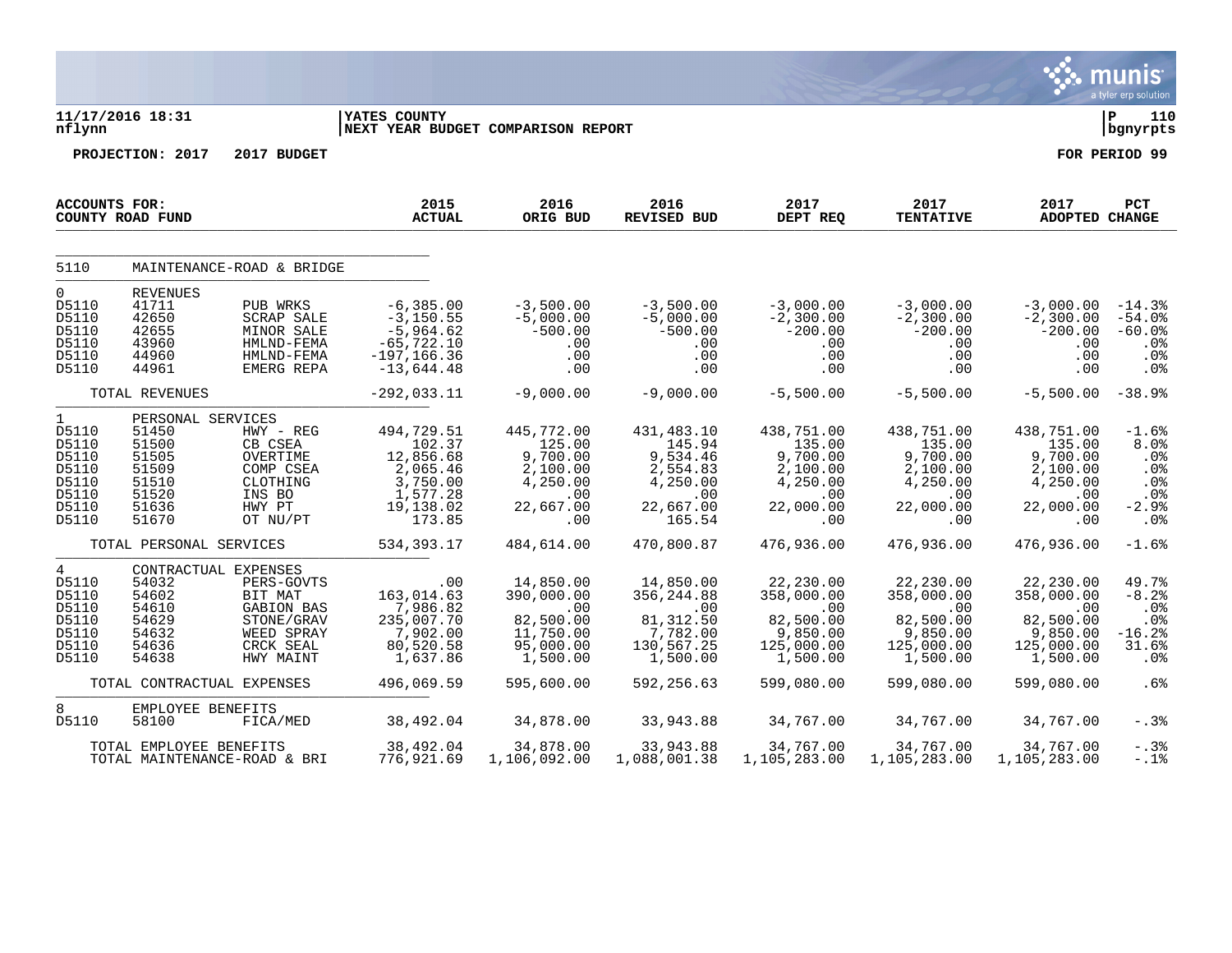|                                       |                                                          |                                                    |                                                      |                                                    |                                                                   |                                                     |                                                     |                                                     | munıs <sup>.</sup><br>a tyler erp solution |
|---------------------------------------|----------------------------------------------------------|----------------------------------------------------|------------------------------------------------------|----------------------------------------------------|-------------------------------------------------------------------|-----------------------------------------------------|-----------------------------------------------------|-----------------------------------------------------|--------------------------------------------|
| nflynn                                | 11/17/2016 18:31                                         |                                                    | YATES COUNTY<br>NEXT YEAR BUDGET COMPARISON REPORT   |                                                    |                                                                   |                                                     |                                                     |                                                     | lР<br>111<br>  bgnyrpts                    |
|                                       | PROJECTION: 2017                                         | 2017 BUDGET                                        |                                                      |                                                    |                                                                   |                                                     |                                                     |                                                     | FOR PERIOD 99                              |
| <b>ACCOUNTS FOR:</b>                  | COUNTY ROAD FUND                                         |                                                    | 2015<br><b>ACTUAL</b>                                | 2016<br>ORIG BUD                                   | 2016<br><b>REVISED BUD</b>                                        | 2017<br>DEPT REQ                                    | 2017<br><b>TENTATIVE</b>                            | 2017<br><b>ADOPTED CHANGE</b>                       | PCT                                        |
| 5112                                  | ROAD CONSTRUCTION                                        |                                                    |                                                      |                                                    |                                                                   |                                                     |                                                     |                                                     |                                            |
| $\Omega$<br>D5112                     | <b>REVENUES</b><br>43510                                 | <b>CHIPS</b>                                       | $-1.299.975.00$                                      |                                                    | $-1,168,475.00$ $-1,435,148.34$ $-1,434,962.00$                   |                                                     | $-1,434,962.00 -1,434,962.00$                       |                                                     | 22.8%                                      |
|                                       | TOTAL REVENUES                                           |                                                    |                                                      |                                                    | $-1, 299, 975.00 -1, 168, 475.00 -1, 435, 148.34 -1, 434, 962.00$ |                                                     | $-1,434,962.00 -1,434,962.00$                       |                                                     | 22.8%                                      |
| $\mathbf{1}$<br>D5112<br>D5112        | PERSONAL SERVICES<br>51450<br>51505                      | HWY - REG<br>OVERTIME                              | 109,474.03<br>4,077.77                               | 181,565.00<br>2,675.00                             | 158,265.39<br>2,675.00                                            | 179,998.00<br>3,512.00                              | 179,998.00<br>3,512.00                              | 179,998.00<br>3,512.00                              | $-.9$ $%$<br>31.3%                         |
|                                       | TOTAL PERSONAL SERVICES                                  |                                                    | 113,551.80                                           | 184,240.00                                         | 160,940.39                                                        | 183,510.00                                          | 183,510.00                                          | 183,510.00                                          | $-0.4%$                                    |
| 4<br>D5112<br>D5112<br>D5112<br>D5112 | CONTRACTUAL EXPENSES<br>54602<br>54629<br>54634<br>54962 | BIT MAT<br>STONE/GRAV<br>HYDRO-SEED<br>LEASE: OUTS | 1,638,242.53<br>2,429.79<br>12,113.00<br>96, 422. 26 | 1,919,825.00<br>3,000.00<br>12,350.00<br>96,500.00 | 2,114,690.10<br>.00<br>12,350.00<br>168,308.24                    | 2,062,000.00<br>3,000.00<br>12,500.00<br>135,000.00 | 2,062,000.00<br>3,000.00<br>12,500.00<br>135,000.00 | 2,062,000.00<br>3,000.00<br>12,500.00<br>135,000.00 | 7.4%<br>.0%<br>1.2%<br>39.9%               |
|                                       | TOTAL CONTRACTUAL EXPENSES                               |                                                    | 1,749,207.58                                         | 2,031,675.00                                       | 2, 295, 348.34                                                    | 2,212,500.00                                        | 2,212,500.00                                        | 2,212,500.00                                        | 8.9%                                       |
| 8<br>D5112                            | EMPLOYEE BENEFITS<br>58100                               | FICA/MED                                           | 8,256.12                                             | 13,200.00                                          | 11,580.91                                                         | 13,334.00                                           | 13,334.00                                           | 13,334.00                                           | 1.0%                                       |
|                                       | TOTAL EMPLOYEE BENEFITS<br>TOTAL ROAD CONSTRUCTION       |                                                    | 8,256.12<br>571,040.50                               | 13,200.00<br>1,060,640.00                          | 11,580.91<br>1,032,721.30                                         | 13,334.00<br>974,382.00                             | 13,334.00<br>974,382.00                             | 13,334.00<br>974,382.00                             | 1.0%<br>$-8.1%$                            |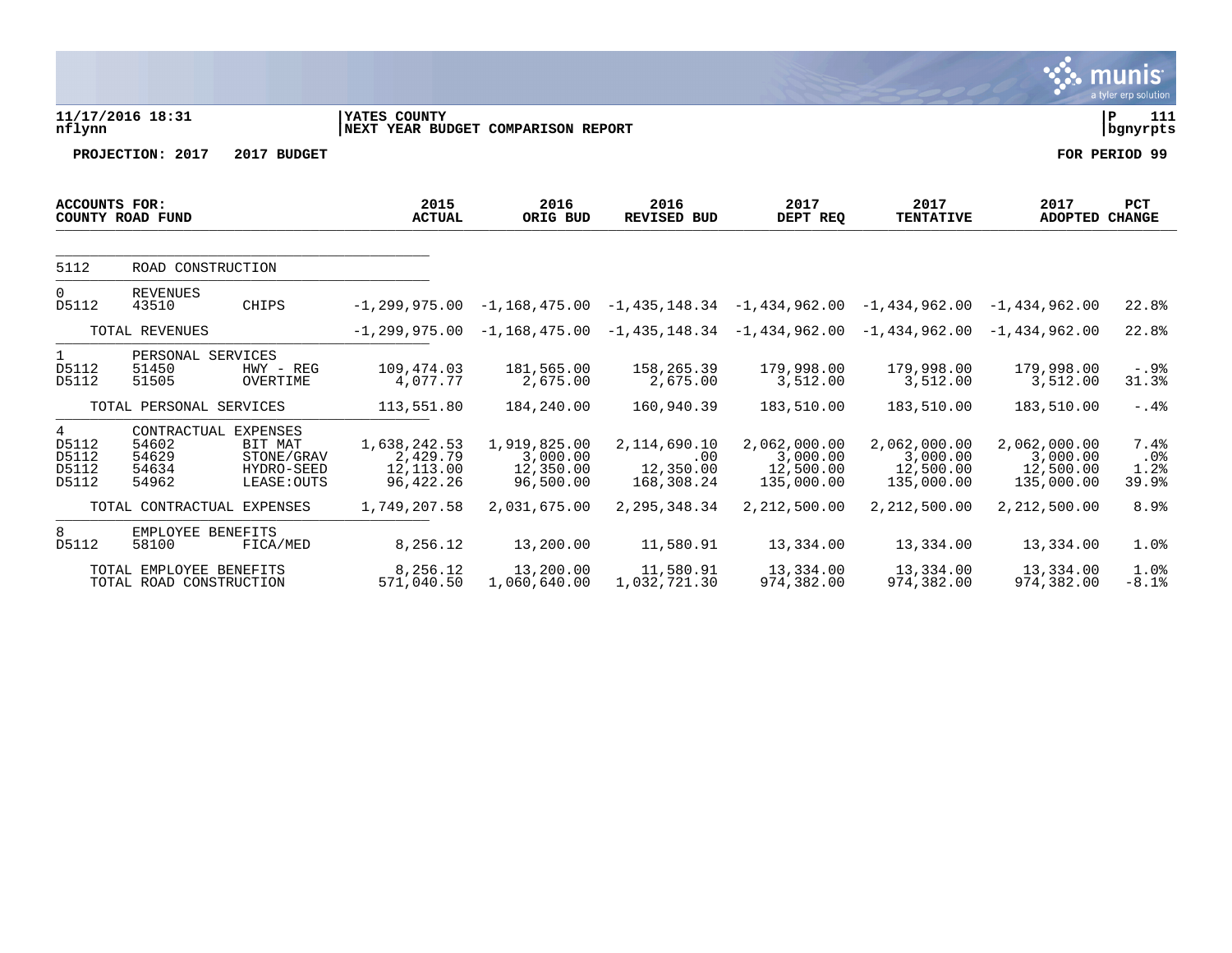|                                                                           |                                                                      |                                                                                                                                 |                                                                                                       |                                                                                       |                                                                                         |                                                                                   |                                                                                   |                                                                                   | munis<br>a tyler erp solution                                          |
|---------------------------------------------------------------------------|----------------------------------------------------------------------|---------------------------------------------------------------------------------------------------------------------------------|-------------------------------------------------------------------------------------------------------|---------------------------------------------------------------------------------------|-----------------------------------------------------------------------------------------|-----------------------------------------------------------------------------------|-----------------------------------------------------------------------------------|-----------------------------------------------------------------------------------|------------------------------------------------------------------------|
| nflynn                                                                    | 11/17/2016 18:31                                                     |                                                                                                                                 | YATES COUNTY<br>NEXT YEAR BUDGET COMPARISON REPORT                                                    |                                                                                       |                                                                                         |                                                                                   |                                                                                   |                                                                                   | 112<br>l P<br>  bgnyrpts                                               |
|                                                                           | PROJECTION: 2017                                                     | 2017 BUDGET                                                                                                                     |                                                                                                       |                                                                                       |                                                                                         |                                                                                   |                                                                                   |                                                                                   | FOR PERIOD 99                                                          |
|                                                                           | <b>ACCOUNTS FOR:</b><br>COUNTY ROAD FUND                             |                                                                                                                                 | 2015<br><b>ACTUAL</b>                                                                                 | 2016<br>ORIG BUD                                                                      | 2016<br><b>REVISED BUD</b>                                                              | 2017<br>DEPT REQ                                                                  | 2017<br><b>TENTATIVE</b>                                                          | 2017<br><b>ADOPTED CHANGE</b>                                                     | <b>PCT</b>                                                             |
| 5120                                                                      | BRIDGES & CULVERTS                                                   |                                                                                                                                 |                                                                                                       |                                                                                       |                                                                                         |                                                                                   |                                                                                   |                                                                                   |                                                                        |
| 0<br>D5120<br>D5120<br>D5120                                              | <b>REVENUES</b><br>42655<br>43589<br>44589                           | <b>MINOR SALE</b><br><b>DOT</b><br><b>DOT</b>                                                                                   | $-300.00$<br>$-28,016.32$<br>$-152, 134.04$                                                           | .00<br>.00<br>.00                                                                     | .00<br>.00<br>.00                                                                       | .00<br>.00<br>.00                                                                 | .00<br>.00<br>.00                                                                 | .00<br>.00<br>.00                                                                 | .0 <sub>8</sub><br>.0%<br>.0%                                          |
|                                                                           | TOTAL REVENUES                                                       |                                                                                                                                 | $-180, 450.36$                                                                                        | .00                                                                                   | .00                                                                                     | .00                                                                               | .00                                                                               | .00                                                                               | .0%                                                                    |
| $\mathbf{1}$<br>D5120<br>D5120                                            | PERSONAL SERVICES<br>51450<br>51505                                  | HWY - REG<br>OVERTIME                                                                                                           | 56,748.11<br>1,175.17                                                                                 | 42,721.00<br>645.00                                                                   | 80,309.51<br>645.00                                                                     | 42,352.00<br>645.00                                                               | 42,352.00<br>645.00                                                               | 42,352.00<br>645.00                                                               | -.9%<br>.0%                                                            |
|                                                                           | TOTAL PERSONAL SERVICES                                              |                                                                                                                                 | 57,923.28                                                                                             | 43,366.00                                                                             | 80,954.51                                                                               | 42,997.00                                                                         | 42,997.00                                                                         | 42,997.00                                                                         | $-.9%$                                                                 |
| 4<br>D5120<br>D5120<br>D5120<br>D5120<br>D5120<br>D5120<br>D5120<br>D5120 | 54020<br>54606<br>54629<br>54637<br>54913<br>54991<br>54992<br>54994 | CONTRACTUAL EXPENSES<br>ENG SERV<br>CULV PIPE<br>STONE/GRAV<br>X-OVER ASP<br>MISC ITEMS<br>OLD ELR BR<br>VINE VALLE<br>WEST AVE | 3, 111.53<br>280,160.20<br>52,256.95<br>38,564.13<br>15,012.93<br>96,827.36<br>91,048.80<br>13,336.57 | 22,500.00<br>45,000.00<br>23,250.00<br>7,500.00<br>500.00<br>.00<br>.00<br>225,000.00 | 29,600.00<br>45,000.00<br>19,523.07<br>8,360.89<br>5,521.91<br>.00<br>.00<br>217,900.00 | 10,000.00<br>45,000.00<br>32,000.00<br>10,500.00<br>4,500.00<br>.00<br>.00<br>.00 | 10,000.00<br>45,000.00<br>32,000.00<br>10,500.00<br>4,500.00<br>.00<br>.00<br>.00 | 10,000.00<br>45,000.00<br>32,000.00<br>10,500.00<br>4,500.00<br>.00<br>.00<br>.00 | $-55.6%$<br>.0%<br>37.6%<br>40.0%<br>800.0%<br>.0%<br>.0%<br>$-100.0%$ |
|                                                                           | TOTAL CONTRACTUAL EXPENSES                                           |                                                                                                                                 | 590, 318.47                                                                                           | 323,750.00                                                                            | 325,905.87                                                                              | 102,000.00                                                                        | 102,000.00                                                                        | 102,000.00                                                                        | $-68.5%$                                                               |
| 8<br>D5120                                                                | EMPLOYEE BENEFITS<br>58100                                           | FICA/MED                                                                                                                        | 4,132.22                                                                                              | 3,108.00                                                                              | 5,661.21                                                                                | 3,123.00                                                                          | 3,123.00                                                                          | 3,123.00                                                                          | .5%                                                                    |
|                                                                           | TOTAL EMPLOYEE BENEFITS<br>TOTAL BRIDGES & CULVERTS                  |                                                                                                                                 | 4,132.22<br>471,923.61                                                                                | 3,108.00<br>370,224.00                                                                | 5,661.21<br>412,521.59                                                                  | 3,123.00<br>148,120.00                                                            | 3,123.00<br>148,120.00                                                            | 3,123.00<br>148,120.00                                                            | .5%<br>$-60.0$ °                                                       |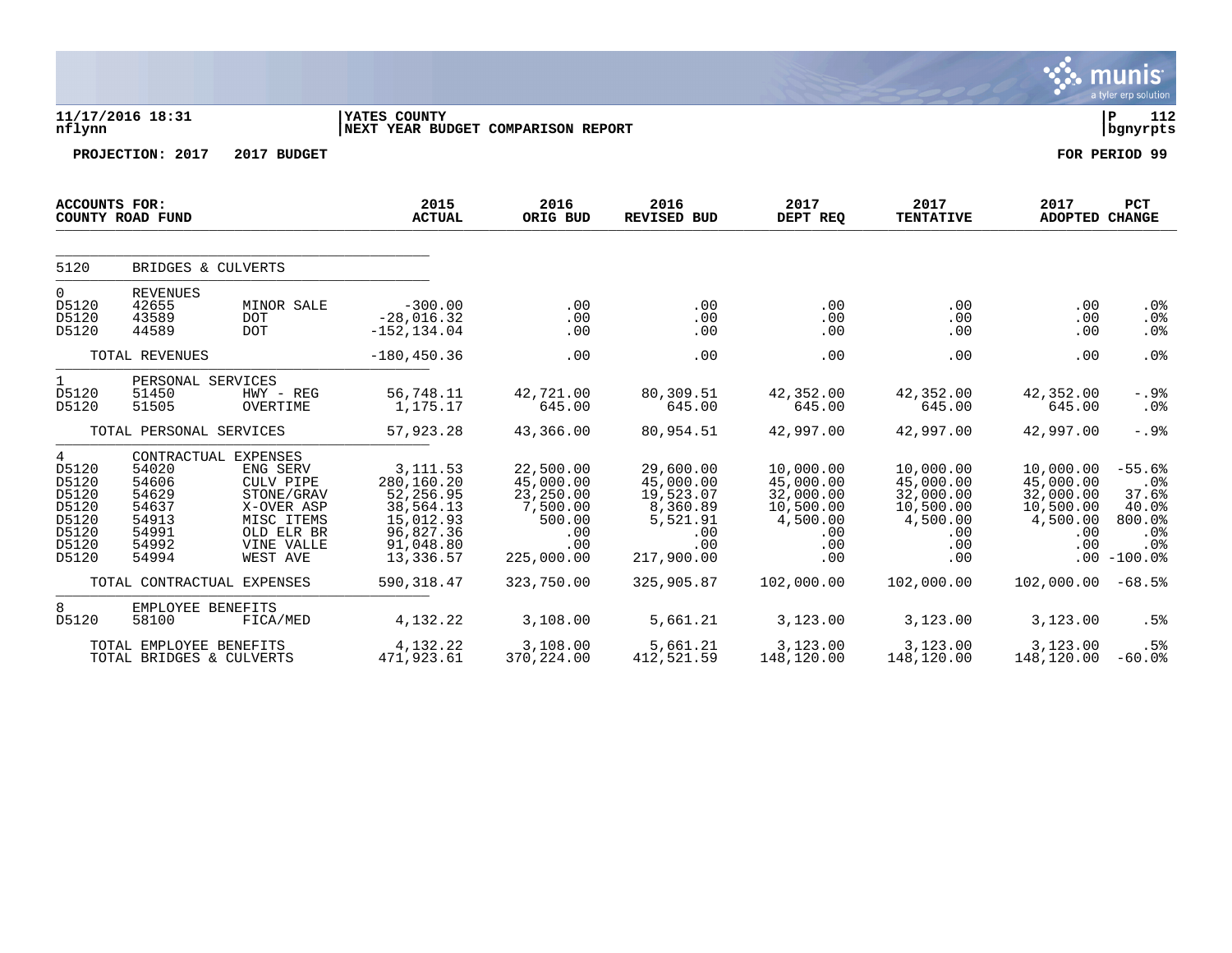|                                                  |                                                       |                                                                                        |                                                                |                                                               |                                                               |                                                               |                                                               |                                                               | a tyler erp solution                             |
|--------------------------------------------------|-------------------------------------------------------|----------------------------------------------------------------------------------------|----------------------------------------------------------------|---------------------------------------------------------------|---------------------------------------------------------------|---------------------------------------------------------------|---------------------------------------------------------------|---------------------------------------------------------------|--------------------------------------------------|
| nflynn                                           | 11/17/2016 18:31                                      |                                                                                        | YATES COUNTY<br>NEXT YEAR BUDGET COMPARISON REPORT             |                                                               |                                                               |                                                               |                                                               |                                                               | l P<br>113<br>  bgnyrpts                         |
|                                                  | PROJECTION: 2017                                      | 2017 BUDGET                                                                            |                                                                |                                                               |                                                               |                                                               |                                                               |                                                               | FOR PERIOD 99                                    |
| <b>ACCOUNTS FOR:</b>                             | COUNTY ROAD FUND                                      |                                                                                        | 2015<br><b>ACTUAL</b>                                          | 2016<br>ORIG BUD                                              | 2016<br><b>REVISED BUD</b>                                    | 2017<br>DEPT REQ                                              | 2017<br><b>TENTATIVE</b>                                      | 2017<br>ADOPTED CHANGE                                        | <b>PCT</b>                                       |
| 5142                                             |                                                       | SNOW REMOVAL - COUNTY                                                                  |                                                                |                                                               |                                                               |                                                               |                                                               |                                                               |                                                  |
| $\Omega$<br>D5142<br>D5142                       | <b>REVENUES</b><br>42302<br>42655                     | SNOW REMOV<br>MINOR SALE                                                               | $-17,036.01$<br>$-4, 143.14$                                   | .00<br>.00                                                    | .00<br>.00                                                    | .00<br>$-2,700.00$                                            | .00<br>$-2,700.00$                                            | .00<br>$-2,700.00$                                            | .0%<br>.0%                                       |
|                                                  | TOTAL REVENUES                                        |                                                                                        | $-21, 179.15$                                                  | .00                                                           | .00                                                           | $-2,700.00$                                                   | $-2,700.00$                                                   | $-2,700.00$                                                   | $.0\%$                                           |
| $\mathbf{1}$<br>D5142<br>D5142<br>D5142<br>D5142 | PERSONAL SERVICES<br>51450<br>51500<br>51504<br>51505 | HWY - REG<br>CB CSEA<br>ON CALL<br>OVERTIME                                            | 87, 155.85<br>1,605.32<br>1,826.03<br>14,069.42                | 106,803.00<br>1,850.00<br>1,750.00<br>15,800.00               | 106,803.00<br>1,794.65<br>1,750.00<br>15,800.00               | 105,881.00<br>1,850.00<br>1,750.00<br>15,000.00               | 105,881.00<br>1,850.00<br>1,750.00<br>15,000.00               | 105,881.00<br>1,850.00<br>1,750.00<br>15,000.00               | $-.9%$<br>$.0\%$<br>$.0\%$<br>$-5.1%$            |
|                                                  | TOTAL PERSONAL SERVICES                               |                                                                                        | 104,656.62                                                     | 126,203.00                                                    | 126, 147.65                                                   | 124,481.00                                                    | 124,481.00                                                    | 124,481.00                                                    | $-1.4%$                                          |
| 4<br>D5142<br>D5142<br>D5142<br>D5142<br>D5142   | 54032<br>54624<br>54625<br>54639<br>54961             | CONTRACTUAL EXPENSES<br>PERS-GOVTS<br>SALT-CO<br>SLT-GOVT<br>SNOW FENCE<br>LEASE: GOVT | 46,697.74<br>97, 479.37<br>60,528.74<br>1,489.35<br>141,091.95 | 61,500.00<br>99,750.00<br>89,950.00<br>1,500.00<br>130,000.00 | 61,500.00<br>99,750.00<br>89,950.00<br>1,500.00<br>130,000.00 | 61,500.00<br>79,750.00<br>79,950.00<br>1,500.00<br>130,000.00 | 61,500.00<br>79,750.00<br>79,950.00<br>1,500.00<br>130,000.00 | 61,500.00<br>79,750.00<br>79,950.00<br>1,500.00<br>130,000.00 | $.0\%$<br>$-20.1%$<br>$-11.1$ %<br>$.0\%$<br>.0% |
|                                                  | TOTAL CONTRACTUAL EXPENSES                            |                                                                                        | 347,287.15                                                     | 382,700.00                                                    | 382,700.00                                                    | 352,700.00                                                    | 352,700.00                                                    | 352,700.00                                                    | $-7.8%$                                          |
| 8<br>D5142                                       | EMPLOYEE BENEFITS<br>58100                            | FICA/MED                                                                               | 7,504.89                                                       | 9,130.00                                                      | 9,130.00                                                      | 9,108.00                                                      | 9,108.00                                                      | 9,108.00                                                      | $-.2$ .                                          |
|                                                  | TOTAL EMPLOYEE BENEFITS                               | TOTAL SNOW REMOVAL - COUNTY                                                            | 7,504.89<br>438, 269.51                                        | 9,130.00<br>518,033.00                                        | 9,130.00<br>517,977.65                                        | 9,108.00<br>483,589.00                                        | 9,108.00<br>483,589.00                                        | 9,108.00<br>483,589.00                                        | $-.2$ .<br>$-6.6%$                               |

 $\ddot{\mathbf{w}}$  munis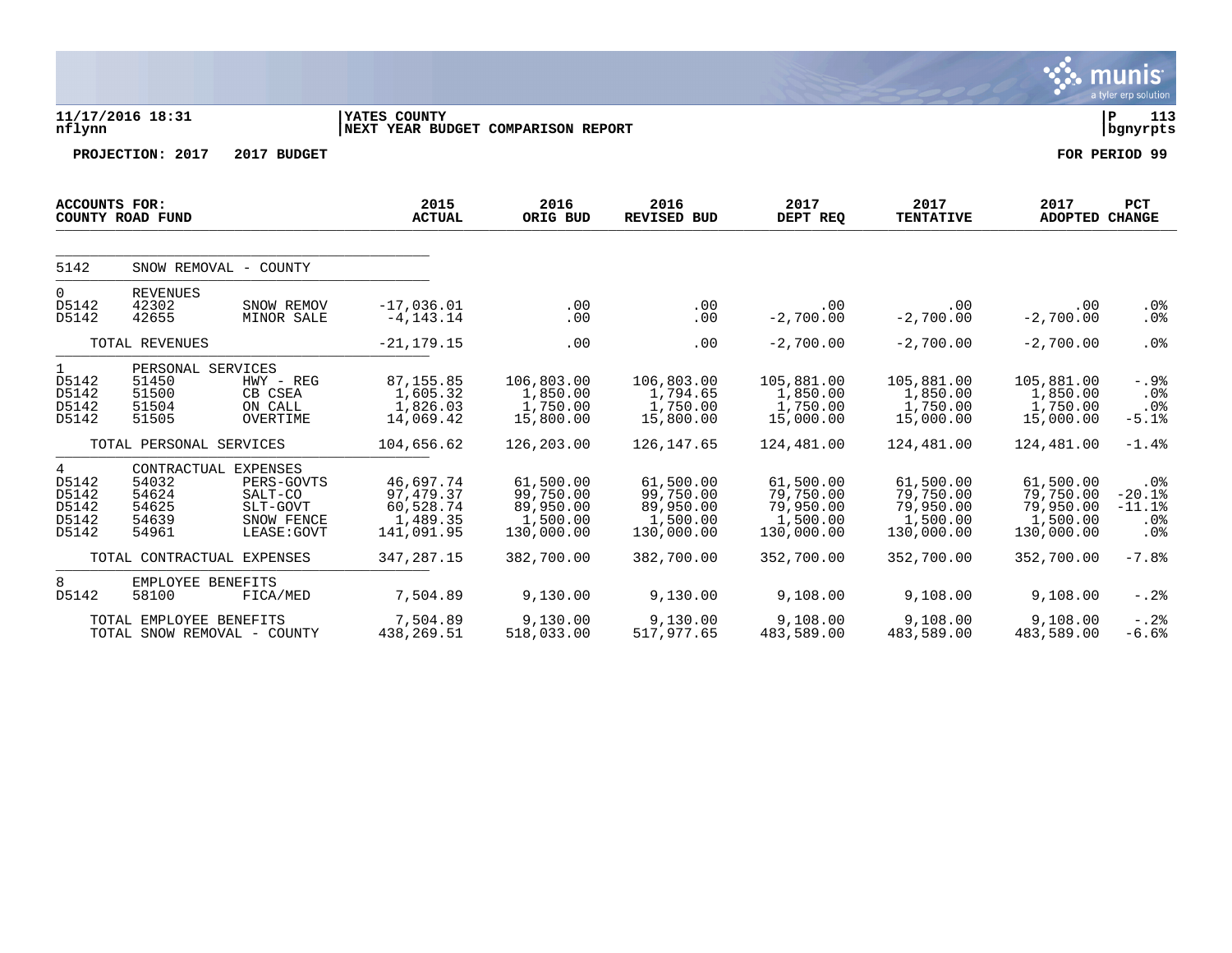|               |                                                        |                          |                               |                          |                          |                          |                          | munis l<br>a tyler erp solution |
|---------------|--------------------------------------------------------|--------------------------|-------------------------------|--------------------------|--------------------------|--------------------------|--------------------------|---------------------------------|
| nflynn        | 11/17/2016 18:31                                       | YATES COUNTY<br>NEXT     | YEAR BUDGET COMPARISON REPORT |                          |                          |                          |                          | 114<br>l P<br>  bgnyrpts        |
|               | PROJECTION: 2017<br>2017<br><b>BUDGET</b>              |                          |                               |                          |                          |                          |                          | FOR PERIOD 99                   |
| ACCOUNTS FOR: | COUNTY ROAD FUND                                       | 2015<br><b>ACTUAL</b>    | 2016<br>ORIG BUD              | 2016<br>REVISED BUD      | 2017<br>DEPT REQ         | 2017<br><b>TENTATIVE</b> | 2017<br><b>ADOPTED</b>   | <b>PCT</b><br><b>CHANGE</b>     |
| 9010          | NYS RETIREMENT SYSTEM                                  |                          |                               |                          |                          |                          |                          |                                 |
| 8<br>D9010    | EMPLOYEE<br>BENEFITS<br>58400<br>ST RETIRE             | 196,889.11               | 181,500.00                    | 177,925.00               | 198,000.00               | 198,000.00               | 198,000.00               | 9.1%                            |
|               | TOTAL EMPLOYEE BENEFITS<br>TOTAL NYS RETIREMENT SYSTEM | 196,889.11<br>196,889.11 | 181,500.00<br>181,500.00      | 177,925.00<br>177,925.00 | 198,000.00<br>198,000.00 | 198,000.00<br>198,000.00 | 198,000.00<br>198,000.00 | 9.1%<br>9.1%                    |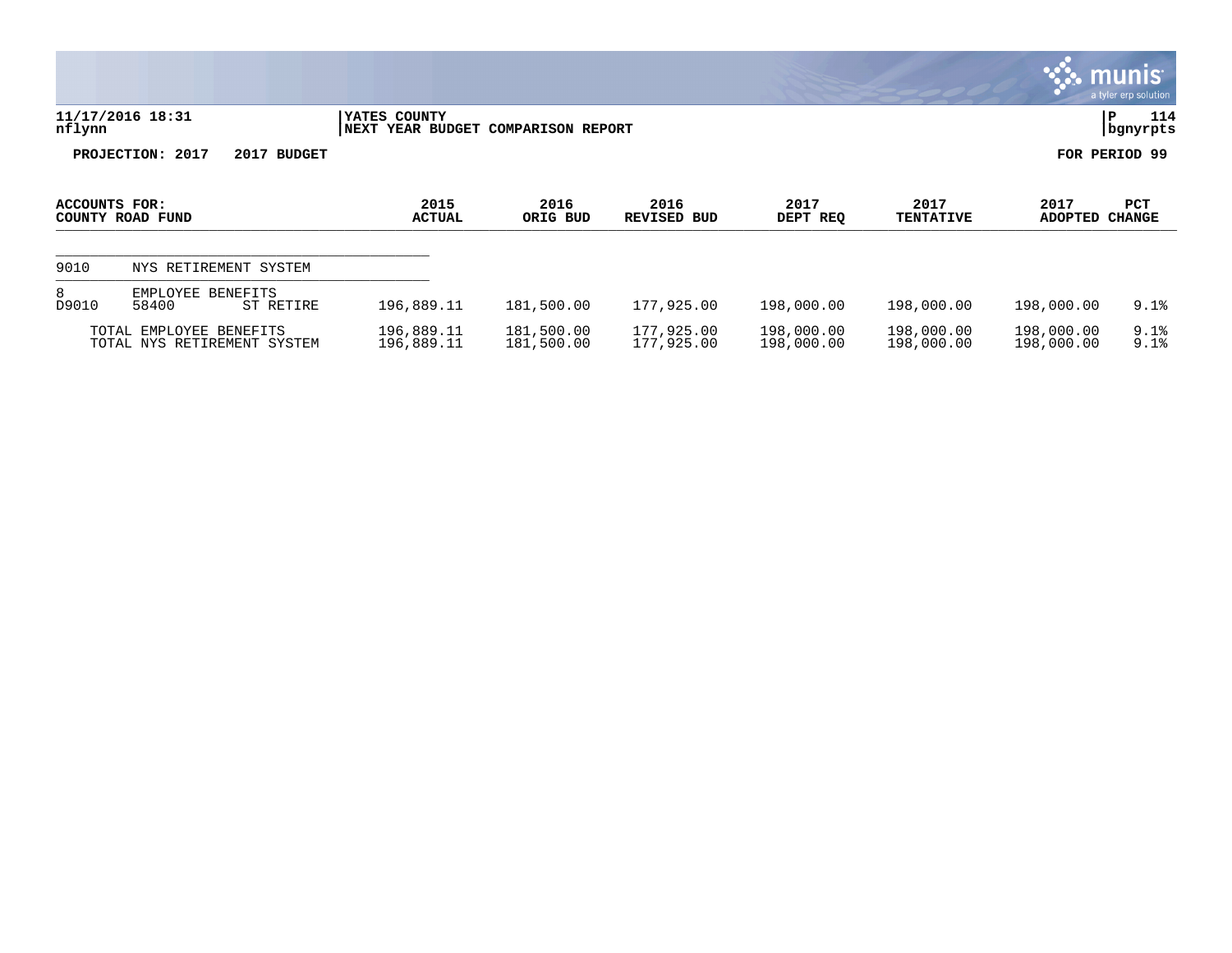|                     |                            |                                    |                                                    |                          |                            |                          |                          |                          | a tyler erp solution  |
|---------------------|----------------------------|------------------------------------|----------------------------------------------------|--------------------------|----------------------------|--------------------------|--------------------------|--------------------------|-----------------------|
| nflynn              | 11/17/2016 18:31           |                                    | YATES COUNTY<br>NEXT YEAR BUDGET COMPARISON REPORT |                          |                            |                          |                          |                          | 115<br>IΡ<br>bgnyrpts |
|                     | PROJECTION: 2017           | 2017 BUDGET                        |                                                    |                          |                            |                          |                          |                          | FOR PERIOD 99         |
| ACCOUNTS FOR:       | COUNTY ROAD FUND           |                                    | 2015<br><b>ACTUAL</b>                              | 2016<br>ORIG BUD         | 2016<br><b>REVISED BUD</b> | 2017<br>DEPT REQ         | 2017<br><b>TENTATIVE</b> | 2017<br>ADOPTED CHANGE   | <b>PCT</b>            |
| 9060                |                            | HOSPITAL & MEDICAL INS             |                                                    |                          |                            |                          |                          |                          |                       |
| 8<br>D9060<br>D9060 | EMPLOYEE<br>58303<br>58307 | BENEFITS<br>INS-CSEA<br>EYEGLASSES | 247,468.74<br>295.00                               | 306,884.00<br>325.00     | 306,839.00<br>370.00       | 234,868.00<br>400.00     | 234,868.00<br>400.00     | 234,868.00<br>400.00     | $-23.5%$<br>23.1%     |
|                     | TOTAL EMPLOYEE BENEFITS    | TOTAL HOSPITAL & MEDICAL INS       | 247,763.74<br>247,763.74                           | 307,209.00<br>307,209.00 | 307,209.00<br>307,209.00   | 235,268.00<br>235,268.00 | 235,268.00<br>235,268.00 | 235,268.00<br>235,268.00 | $-23.4%$<br>$-23.4%$  |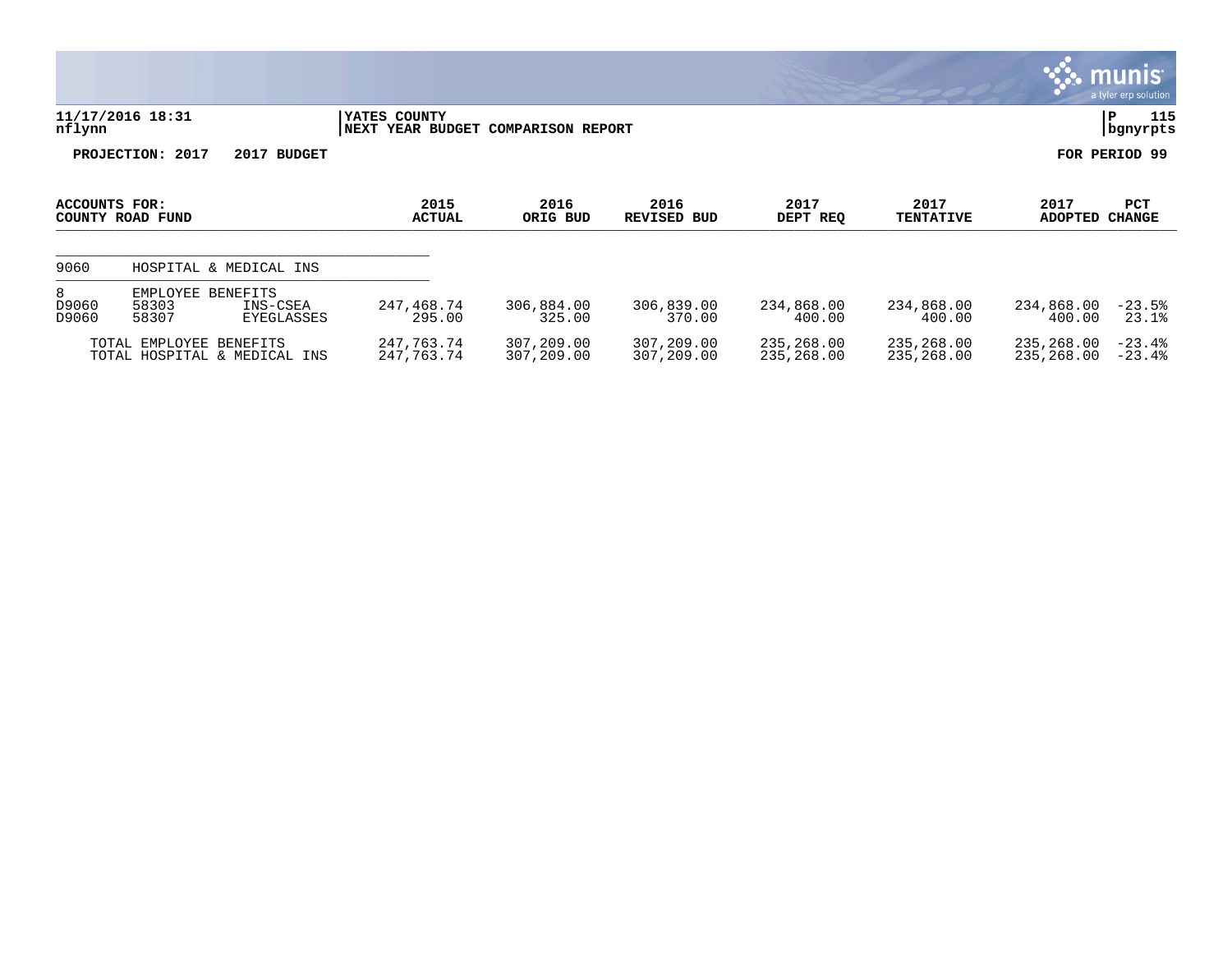|                                   |                                                         |                                                              |                      |                               |                      |                          |                        | $ \mathsf{munis} $<br>a tyler erp solution |
|-----------------------------------|---------------------------------------------------------|--------------------------------------------------------------|----------------------|-------------------------------|----------------------|--------------------------|------------------------|--------------------------------------------|
| nflynn                            | 11/17/2016 18:31                                        | YATES COUNTY<br><b>NEXT</b><br>YEAR BUDGET COMPARISON REPORT |                      |                               |                      |                          |                        | 116<br>Р<br>bgnyrpts                       |
|                                   | PROJECTION: 2017<br>2017 BUDGET                         |                                                              |                      |                               |                      |                          |                        | FOR PERIOD 99                              |
| ACCOUNTS FOR:<br>COUNTY ROAD FUND |                                                         | 2015<br><b>ACTUAL</b>                                        | 2016<br>ORIG BUD     | 2016<br><b>REVISED</b><br>BUD | 2017<br>DEPT REQ     | 2017<br><b>TENTATIVE</b> | 2017<br><b>ADOPTED</b> | PCT<br><b>CHANGE</b>                       |
| 9089                              | OTHER EMPLOYEE BENEFITS                                 |                                                              |                      |                               |                      |                          |                        |                                            |
| 8<br>D9089                        | EMPLOYEE<br><b>BENEFITS</b><br>58600<br><b>HRA</b>      | 2,000.00                                                     | 2,000.00             | 2,600.00                      | 2,600.00             | 2,600.00                 | 2,600.00               | 30.0%                                      |
|                                   | TOTAL EMPLOYEE BENEFITS<br>TOTAL OTHER EMPLOYEE BENEFIT | 2,000.00<br>2,000.00                                         | 2,000.00<br>2,000.00 | 2,600.00<br>2,600.00          | 2,600.00<br>2,600.00 | 2,600.00<br>2,600.00     | 2,600.00<br>2,600.00   | 30.0%<br>30.0%                             |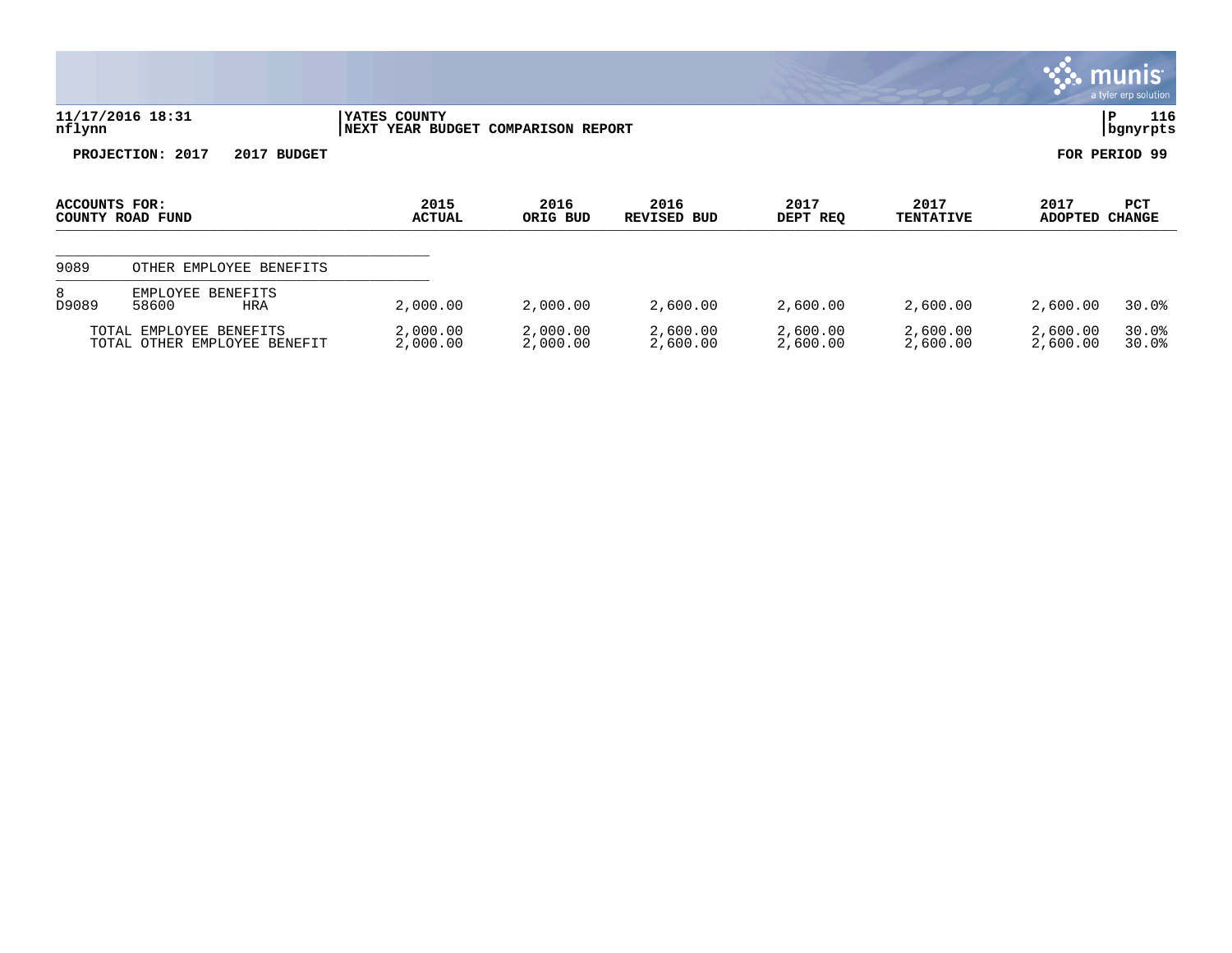|                                   |                                                         |                                                   |                          |                            |                      |                          |                        | munis<br>a tyler erp solution |
|-----------------------------------|---------------------------------------------------------|---------------------------------------------------|--------------------------|----------------------------|----------------------|--------------------------|------------------------|-------------------------------|
| nflynn                            | 11/17/2016 18:31                                        | YATES COUNTY<br><b>YEAR BUDGET</b><br><b>NEXT</b> | <b>COMPARISON REPORT</b> |                            |                      |                          | P                      | 117<br>bgnyrpts               |
|                                   | PROJECTION: 2017<br>2017<br><b>BUDGET</b>               |                                                   |                          |                            |                      |                          | FOR PERIOD 99          |                               |
| ACCOUNTS FOR:<br>COUNTY ROAD FUND |                                                         | 2015<br><b>ACTUAL</b>                             | 2016<br>ORIG BUD         | 2016<br><b>REVISED BUD</b> | 2017<br>DEPT REQ     | 2017<br><b>TENTATIVE</b> | 2017<br><b>ADOPTED</b> | PCT<br><b>CHANGE</b>          |
| 9090                              | ADJUST DUE TO<br>EMPLS VAC                              |                                                   |                          |                            |                      |                          |                        |                               |
| 8<br>D9090                        | EMPLOYEE<br><b>BENEFITS</b><br>58000<br>$D/T$ VC/CMP    | $-1, 290.74$                                      | 6,000.00                 | 6,000.00                   | 6,000.00             | 6,000.00                 | 6,000.00               | $.0\%$                        |
|                                   | TOTAL EMPLOYEE BENEFITS<br>TOTAL ADJUST DUE TO EMPLS VA | $-1, 290.74$<br>$-1, 290.74$                      | 6,000.00<br>6,000.00     | 6,000.00<br>6,000.00       | 6,000.00<br>6,000.00 | 6,000.00<br>6,000.00     | 6,000.00<br>6,000.00   | .0%<br>.0%                    |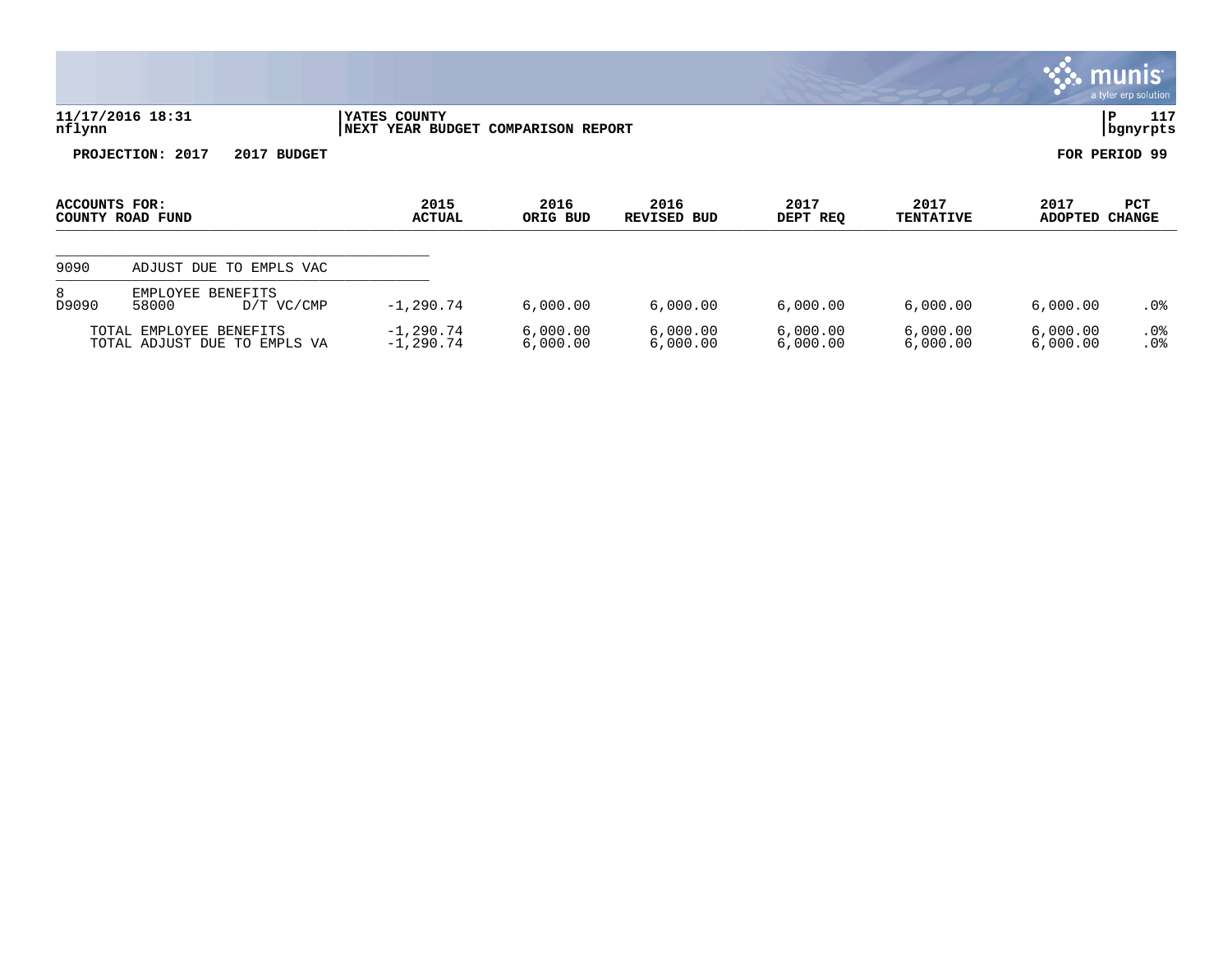|                                                 |                             |                         |                        |                                    |                        |                          |                        |                        | munis <sup>.</sup><br>a tyler erp solution |
|-------------------------------------------------|-----------------------------|-------------------------|------------------------|------------------------------------|------------------------|--------------------------|------------------------|------------------------|--------------------------------------------|
| 11/17/2016 18:31<br>nflynn                      |                             |                         | YATES COUNTY           | NEXT YEAR BUDGET COMPARISON REPORT |                        |                          |                        |                        |                                            |
| PROJECTION: 2017<br>2017 BUDGET                 |                             |                         |                        |                                    |                        |                          |                        |                        | FOR PERIOD 99                              |
| ACCOUNTS FOR:<br>COUNTY ROAD FUND               |                             | 2015<br><b>ACTUAL</b>   | 2016<br>ORIG BUD       | 2016<br><b>REVISED BUD</b>         | 2017<br>DEPT REQ       | 2017<br><b>TENTATIVE</b> | 2017<br>ADOPTED CHANGE | PCT                    |                                            |
| 9902                                            |                             | TRANSFER TO OTHER FUNDS |                        |                                    |                        |                          |                        |                        |                                            |
| 9<br>D9902<br>D9902                             | TRANSFERS<br>59130<br>59140 | UNEMPL INS<br>WORK COMP | 1,400.00<br>28,607.00  | 1,400.00<br>30,453.00              | 1,400.00<br>30,453.00  | 1,400.00<br>28, 217.00   | 1,400.00<br>28,217.00  | 1,400.00<br>28,217.00  | $.0\%$<br>$-7.3%$                          |
| TOTAL TRANSFERS<br>TOTAL TRANSFER TO OTHER FUND |                             |                         | 30,007.00<br>30,007.00 | 31,853.00<br>31,853.00             | 31,853.00<br>31,853.00 | 29,617.00<br>29,617.00   | 29,617.00<br>29,617.00 | 29,617.00<br>29,617.00 | $-7.0$ $8$<br>$-7.0$ $8$                   |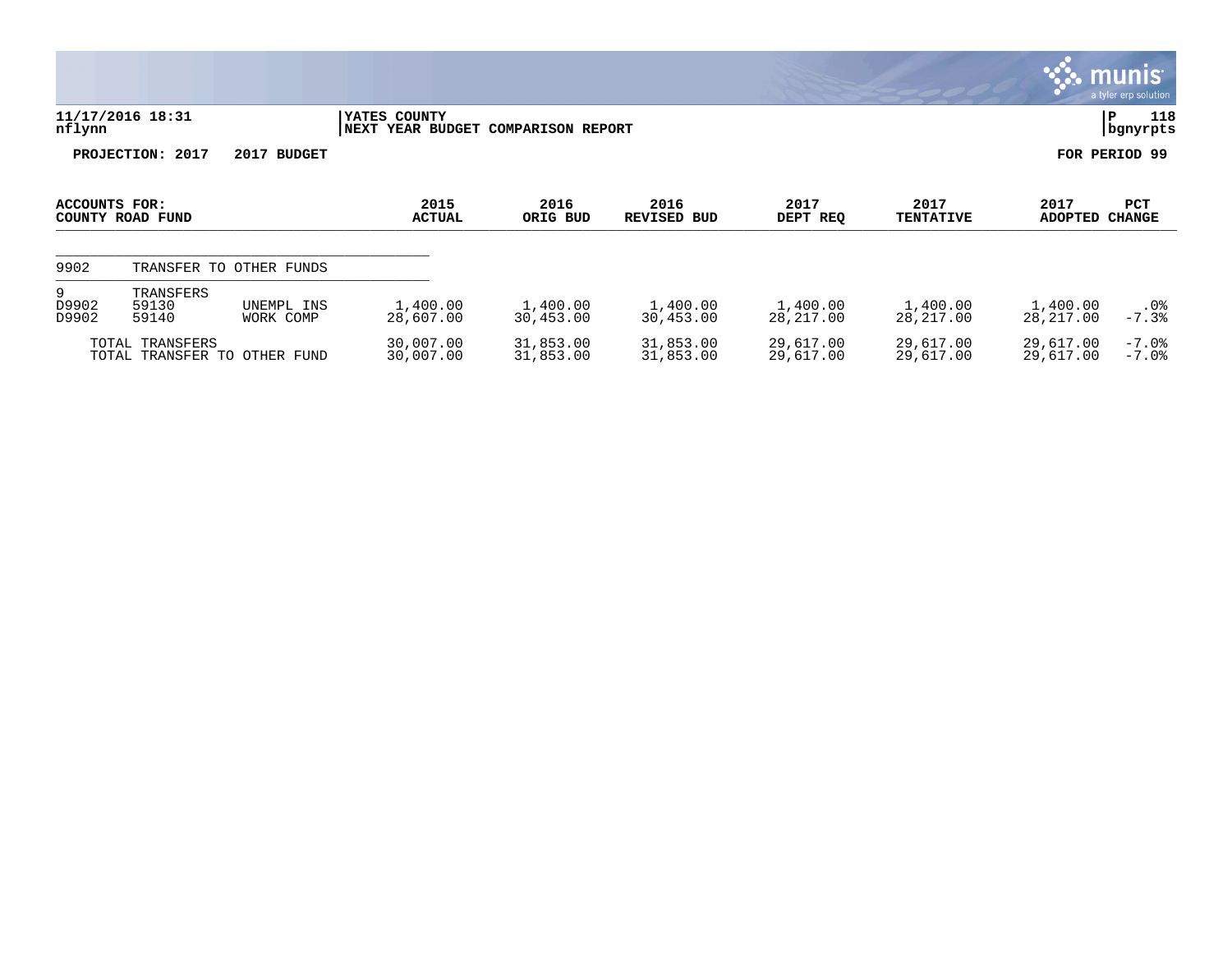|                                 |                                                         |        |                                                     |                                      |                                                      |                            |                            |                            | $\mathbf{33.}$ munis<br>a tyler erp solution |
|---------------------------------|---------------------------------------------------------|--------|-----------------------------------------------------|--------------------------------------|------------------------------------------------------|----------------------------|----------------------------|----------------------------|----------------------------------------------|
| nflynn                          | 11/17/2016 18:31                                        |        | YATES COUNTY<br>NEXT YEAR BUDGET COMPARISON REPORT  |                                      |                                                      |                            |                            |                            | 119<br>P<br>bgnyrpts                         |
| PROJECTION: 2017<br>2017 BUDGET |                                                         |        |                                                     |                                      |                                                      |                            |                            |                            | FOR PERIOD 99                                |
| <b>ACCOUNTS FOR:</b>            | COUNTY ROAD FUND                                        |        | 2015<br><b>ACTUAL</b>                               | 2016<br>ORIG BUD                     | 2016<br><b>REVISED BUD</b>                           | 2017<br>DEPT REQ           | 2017<br><b>TENTATIVE</b>   | 2017<br>ADOPTED            | PCT<br>CHANGE                                |
| 9999                            | <b>OTHER</b>                                            |        |                                                     |                                      |                                                      |                            |                            |                            |                                              |
| $\Omega$<br>D9999               | <b>REVENUES</b><br>41001                                | RP TAX | $-3,437,991.00$                                     |                                      | $.00 - 3,173,171.00$                                 | .00                        | .00                        | .00                        | $.0\%$                                       |
|                                 | TOTAL REVENUES<br>TOTAL OTHER<br>TOTAL COUNTY ROAD FUND |        | $-3,437,991.00$<br>$-3,437,991.00$<br>$-223,856.61$ | $.00 \,$<br>$.00 \,$<br>4,070,586.00 | $-3, 173, 171.00$<br>$-3, 173, 171.00$<br>897,415.00 | .00<br>.00<br>3,676,056.00 | .00<br>.00<br>3,676,056.00 | .00<br>.00<br>3,676,056.00 | $.0\%$<br>.0%<br>$-9.7%$                     |

 $\sim$   $\sim$   $\sim$   $\sim$   $\sim$   $\sim$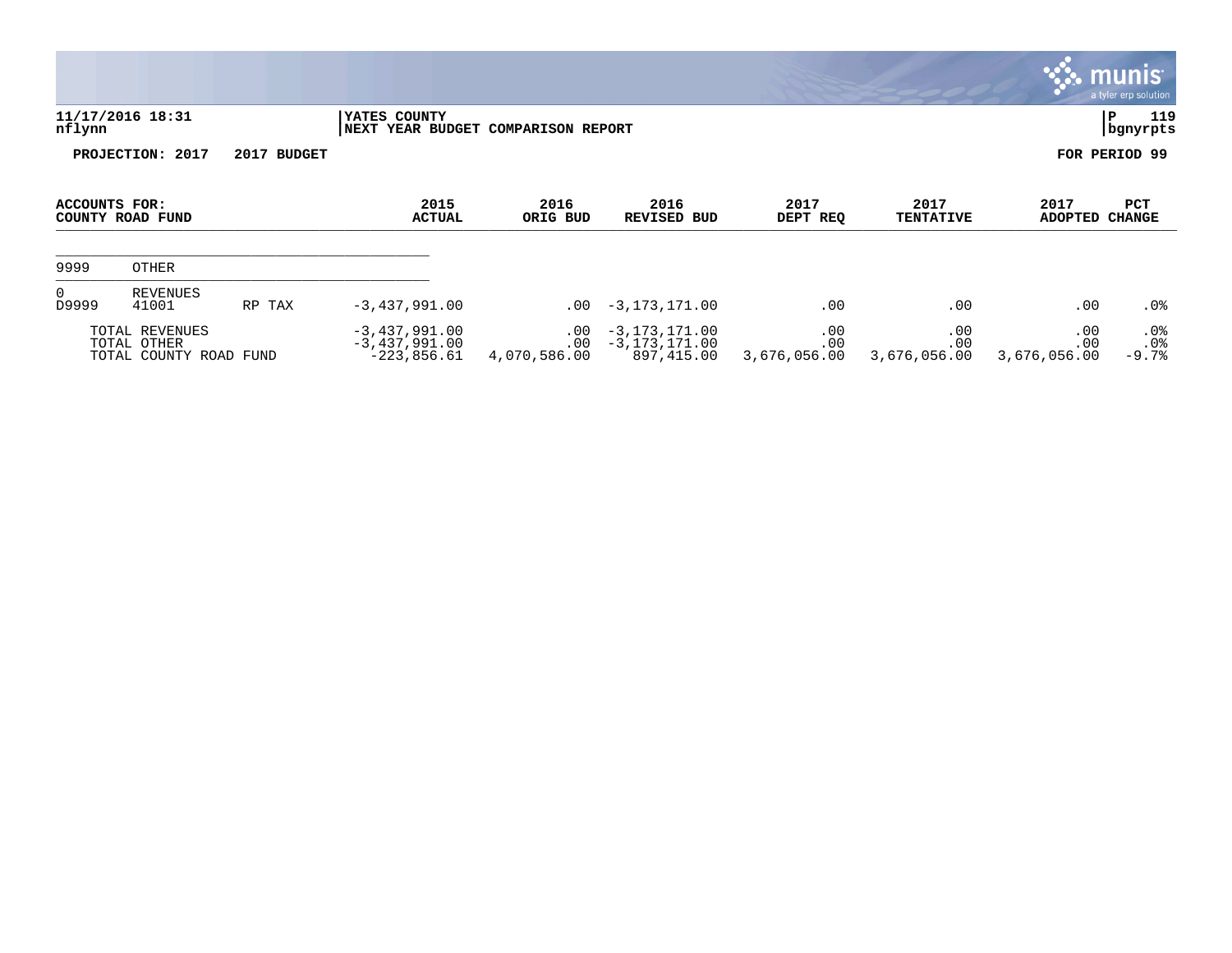|                                                                                                 |                                                                                              |                                                                                                                   |                                                                                                |                                                                                           |                                                                                             |                                                                                           |                                                                                           |                                                                                           | munis<br>a tyler erp solution                                                     |
|-------------------------------------------------------------------------------------------------|----------------------------------------------------------------------------------------------|-------------------------------------------------------------------------------------------------------------------|------------------------------------------------------------------------------------------------|-------------------------------------------------------------------------------------------|---------------------------------------------------------------------------------------------|-------------------------------------------------------------------------------------------|-------------------------------------------------------------------------------------------|-------------------------------------------------------------------------------------------|-----------------------------------------------------------------------------------|
| nflynn                                                                                          | 11/17/2016 18:31                                                                             |                                                                                                                   | <b>YATES COUNTY</b><br>NEXT YEAR BUDGET COMPARISON REPORT                                      |                                                                                           |                                                                                             |                                                                                           |                                                                                           |                                                                                           | ∣ P<br>120<br>bgnyrpts                                                            |
|                                                                                                 | PROJECTION: 2017                                                                             | 2017 BUDGET                                                                                                       |                                                                                                |                                                                                           |                                                                                             |                                                                                           |                                                                                           |                                                                                           | FOR PERIOD 99                                                                     |
| ACCOUNTS FOR:                                                                                   | ROAD MACHINERY FUND                                                                          |                                                                                                                   | 2015<br><b>ACTUAL</b>                                                                          | 2016<br>ORIG BUD                                                                          | 2016<br><b>REVISED BUD</b>                                                                  | 2017<br>DEPT REQ                                                                          | 2017<br><b>TENTATIVE</b>                                                                  | 2017<br><b>ADOPTED CHANGE</b>                                                             | PCT                                                                               |
| 5130                                                                                            | MACHINERY                                                                                    |                                                                                                                   |                                                                                                |                                                                                           |                                                                                             |                                                                                           |                                                                                           |                                                                                           |                                                                                   |
| 0<br>DM5130<br>DM5130<br>DM5130<br>DM5130<br>DM5130                                             | <b>REVENUES</b><br>42401<br>42655<br>42656<br>42657<br>42665                                 | INT<br>FUEL SALES<br>MINOR SALE<br>FUEL SYS<br>SALE OF EQ                                                         | $-243.27$<br>$-23,599.29$<br>$-1,807.83$<br>$-3,963.82$<br>$-9,151.00$                         | $-95.00$<br>$-36,500.00$<br>$-1,500.00$<br>.00<br>$-5,000.00$                             | $-95.00$<br>$-36,500.00$<br>$-1,500.00$<br>.00<br>$-11,802.36$                              | $-150.00$<br>$-20,000.00$<br>$-475.00$<br>.00<br>$-20,000.00$                             | $-150.00$<br>$-20,000.00$<br>$-475.00$<br>.00<br>$-20,000.00$                             | $-150.00$<br>$-20,000.00$<br>$-475.00$<br>.00<br>$-20,000.00$                             | 57.9%<br>$-45.2%$<br>$-68.3%$<br>$.0\%$<br>300.0%                                 |
|                                                                                                 | TOTAL REVENUES                                                                               |                                                                                                                   | $-38,765.21$                                                                                   | $-43,095.00$                                                                              | $-49,897.36$                                                                                | $-40,625.00$                                                                              | $-40,625.00$                                                                              | $-40,625.00$                                                                              | $-5.7%$                                                                           |
| $\mathbf 1$<br>DM5130<br>DM5130<br>DM5130<br>DM5130<br>DM5130                                   | PERSONAL SERVICES<br>51450<br>51500<br>51505<br>51509<br>51510                               | HWY - REG<br>CB CSEA<br>OVERTIME<br>COMP CSEA<br>CLOTHING                                                         | 192,781.54<br>.00<br>7,264.64<br>$\sim$ 00<br>1,000.00                                         | 200,828.00<br>90.00<br>5,500.00<br>30.00<br>1,000.00                                      | 200,828.00<br>90.00<br>5,500.00<br>666.43<br>1,000.00                                       | 200,826.00<br>90.00<br>5,500.00<br>350.00<br>1,000.00                                     | 200,826.00<br>90.00<br>5,500.00<br>350.00<br>1,000.00                                     | 200,826.00<br>90.00<br>5,500.00<br>1,000.00                                               | .0 <sub>8</sub><br>.0%<br>.0%<br>350.00 1066.7%<br>.0%                            |
|                                                                                                 | TOTAL PERSONAL SERVICES                                                                      |                                                                                                                   | 201,046.18                                                                                     | 207,448.00                                                                                | 208,084.43                                                                                  | 207,766.00                                                                                | 207,766.00                                                                                | 207,766.00                                                                                | .2%                                                                               |
| 2<br>DM5130<br>DM5130<br>DM5130<br>DM5130<br>DM5130<br>DM5130<br>DM5130<br>DM5130               | EQUIPMENT<br>52218<br>52310<br>52312<br>52314<br>52319<br>52323<br>52331<br>52336            | TRAILER<br><b>EXCAVATOR</b><br>TRUCK 3/4<br><b>TRUCK</b><br>TANDEM DMP<br>TRCK $1/2$ T<br><b>SUV</b><br>TRACT MOW | .00<br>.00<br>.00<br>.00<br>.00<br>.00<br>28,571.73<br>95,865.84                               | .00<br>.00<br>.00<br>60,000.00<br>232,000.00<br>.00<br>29,000.00<br>.00                   | 56,564.52<br>.00<br>.00<br>61,509.34<br>166,792.56<br>$\sim$ 00<br>29,043.13<br>.00         | .00<br>235,000.00<br>29,000.00<br>.00<br>240,000.00<br>29,000.00<br>.00<br>.00            | .00<br>235,000.00<br>29,000.00<br>29,000.00<br>240,000.00<br>$.00 \,$<br>$.00 \,$<br>.00  | .00<br>235,000.00<br>29,000.00<br>$29,000.00 - 100.08$<br>240,000.00<br>.00<br>.00        | .0 <sub>8</sub><br>.0%<br>.0%<br>3.4%<br>.0 <sub>8</sub><br>$.00 - 100.0%$<br>.0% |
|                                                                                                 | TOTAL EQUIPMENT                                                                              |                                                                                                                   | 124,437.57                                                                                     | 321,000.00                                                                                | 313,909.55                                                                                  | 533,000.00                                                                                | 533,000.00                                                                                | 533,000.00                                                                                | 66.0%                                                                             |
| $4\overline{ }$<br>DM5130<br>DM5130<br>DM5130<br>DM5130<br>DM5130<br>DM5130<br>DM5130<br>DM5130 | CONTRACTUAL EXPENSES<br>54156<br>54404<br>54411<br>54433<br>54456<br>54467<br>54474<br>54477 | TRAINING<br>BLDG MAINT<br>PARTS/REP<br>MAINT STRP<br>SUPP : CLEAN<br>SUPP:MOW<br>SUPP: SAFTY<br>SUPP: WELDG       | 1,200.00<br>24,326.45<br>106, 703.35<br>1,849.23<br>4,120.11<br>6,599.58<br>1,176.35<br>912.29 | .00<br>8,500.00<br>112,500.00<br>1,950.00<br>4,400.00<br>8,250.00<br>2,250.00<br>2,875.00 | .00<br>15, 214.45<br>112,500.00<br>1,950.00<br>4,400.00<br>8,250.00<br>2,250.00<br>2,875.00 | .00<br>8,500.00<br>112,500.00<br>1,950.00<br>4,400.00<br>7,000.00<br>2,050.00<br>1,975.00 | .00<br>8,500.00<br>112,500.00<br>1,950.00<br>4,400.00<br>7,000.00<br>2,050.00<br>1,975.00 | .00<br>8,500.00<br>112,500.00<br>1,950.00<br>4,400.00<br>7,000.00<br>2,050.00<br>1,975.00 | .0%<br>.0%<br>.0%<br>.0%<br>$.0\%$<br>$-15.2%$<br>$-8.9%$<br>$-31.3%$             |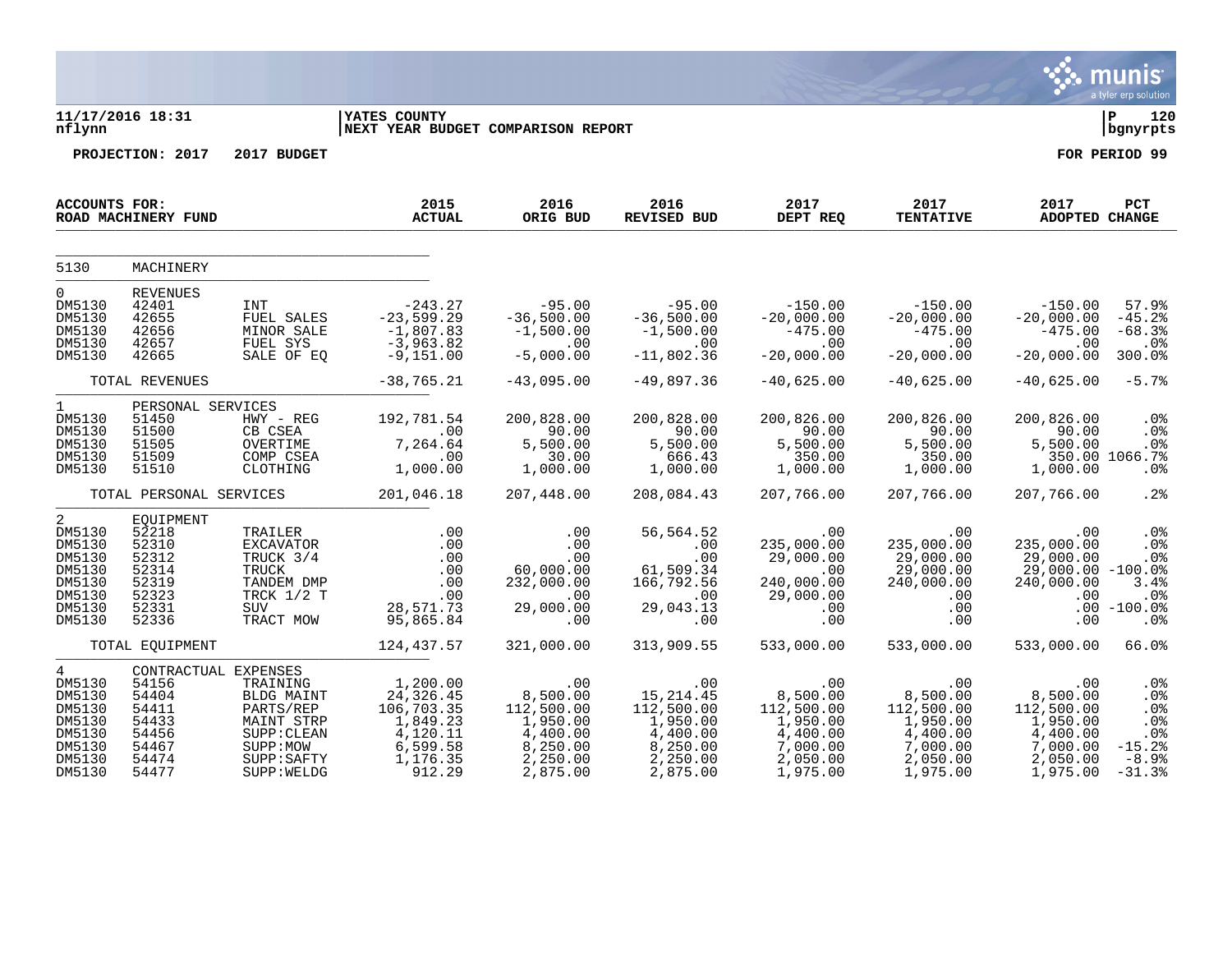

## **11/17/2016 18:31 |YATES COUNTY |P 121 nflynn |NEXT YEAR BUDGET COMPARISON REPORT |bgnyrpts**

**PROJECTION: 2017 2017 BUDGET FOR PERIOD 99**

| ACCOUNTS FOR: | ROAD MACHINERY FUND        |                 | 2015<br><b>ACTUAL</b> | 2016<br>ORIG BUD | 2016<br>REVISED BUD | 2017<br>DEPT REQ | 2017<br><b>TENTATIVE</b> | 2017<br>ADOPTED | <b>PCT</b><br>CHANGE |
|---------------|----------------------------|-----------------|-----------------------|------------------|---------------------|------------------|--------------------------|-----------------|----------------------|
| DM5130        | 54510                      | LP HEATERS      | 2,386.71              | 725.00           | 725.00              | 1,500.00         | 1,500.00                 | 1,500.00        | 106.9%               |
| DM5130        | 54520                      | <b>TOOLS</b>    | 877.02                | 850.00           | 850.00              | 900.00           | 900.00                   | 900.00          | 5.9%                 |
| DM5130        | 54521                      | TRASH REM       | 1,260.00              | 1,260.00         | 1,260.00            | 1,260.00         | 1,260.00                 | 1,260.00        | $.0\%$               |
| DM5130        | 54574                      | COMP MAINT      | 3, 277.55             | 4,100.00         | 4,100.00            | 4,100.00         | 4,100.00                 | 4,100.00        | $.0\%$               |
| DM5130        | 54609                      | FUEL DIST       | 702.49                | 750.00           | 750.00              | 750.00           | 750.00                   | 750.00          | $.0\%$               |
| DM5130        | 54618                      | HEAT FUEL       | 18,918.50             | 30,850.00        | 30,850.00           | 30,850.00        | 30,850.00                | 30,850.00       | $.0\%$               |
| DM5130        | 54621                      | OVRHD DOOR      | 933.20                | 1,200.00         | 1,200.00            | 1,200.00         | 1,200.00                 | 1,200.00        | $.0\%$               |
| DM5130        | 54628                      | STEEL           | 1,201.37              | 1,000.00         | 1,000.00            | 1,000.00         | 1,000.00                 | 1,000.00        | $.0\%$               |
| DM5130        | 54640                      | WATER DISP      | 200.00                | 300.00           | 300.00              | 300.00           | 300.00                   | 300.00          | .0 <sub>8</sub>      |
| DM5130        | 54652                      | <b>DSL FUEL</b> | 110,623.43            | 164,000.00       | 151,999.53          | 130,000.00       | 130,000.00               | 130,000.00      | $-20.7%$             |
| DM5130        | 54653                      | GASOLINE        | 28, 217. 26           | 55,000.00        | 55,000.00           | 40,000.00        | 40,000.00                | 40,000.00       | $-27.3%$             |
| DM5130        | 54656                      | OIL/GREASE      | 16,215.14             | 13,500.00        | 13,500.00           | 13,500.00        | 13,500.00                | 13,500.00       | .0%                  |
| DM5130        | 54657                      | TIRES/TUBE      | 29,168.06             | 20,000.00        | 31,740.04           | 23,200.00        | 23,200.00                | 23,200.00       | 16.0%                |
| DM5130        | 54662                      | REPAIR-OUT      | 34,794.35             | 16,000.00        | 16,000.00           | 16,000.00        | 16,000.00                | 16,000.00       | $.0\%$               |
| DM5130        | 54676                      | UTIL: CELL      | 1,559.10              | 1,650.00         | 1,650.00            | 1,650.00         | 1,650.00                 | 1,650.00        | $.0\%$               |
| DM5130        | 54677                      | UTIL: ELECT     | 10,892.11             | 9,800.00         | 9,800.00            | 9,800.00         | 9,800.00                 | 9,800.00        | $.0\%$               |
| DM5130        | 54682                      | TEL/FAX         | 891.03                | 1,150.00         | 1,150.00            | 1,150.00         | 1,150.00                 | 1,150.00        | $.0\%$               |
| DM5130        | 54684                      | UTIL: WAT/S     | 785.03                | 800.00           | 800.00              | 800.00           | 800.00                   | 800.00          | $.0\%$               |
| DM5130        | 54734                      | RADIO PART      | $.00 \,$              | 325.00           | 325.00              | 325.00           | 325.00                   | 325.00          | . 0%                 |
| DM5130        | 54911                      | INS             | 41,395.35             | 39,350.00        | 46,152.36           | 47,528.00        | 47,528.00                | 47,528.00       | 20.8%                |
|               | TOTAL CONTRACTUAL EXPENSES |                 | 451,185.06            | 503,335.00       | 516,591.38          | 464,188.00       | 464,188.00               | 464,188.00      | $-7.8%$              |
| 8             | EMPLOYEE BENEFITS          |                 |                       |                  |                     |                  |                          |                 |                      |
| DM5130        | 58100                      | FICA/MED        | 14,729.89             | 15,181.00        | 15,181.00           | 14,990.00        | 14,990.00                | 14,990.00       | $-1.3%$              |
| DM5130        | 58303                      | INS-CSEA        | 43,202.40             | 51,039.00        | 51,039.00           | 66,936.00        | 66,936.00                | 66,936.00       | 31.1%                |
|               | TOTAL EMPLOYEE BENEFITS    |                 | 57,932.29             | 66,220.00        | 66,220.00           | 81,926.00        | 81,926.00                | 81,926.00       | 23.7%                |
|               | TOTAL MACHINERY            |                 | 795,835.89            | 1,054,908.00     | 1,054,908.00        | 1,246,255.00     | 1,246,255.00             | 1,246,255.00    | 18.1%                |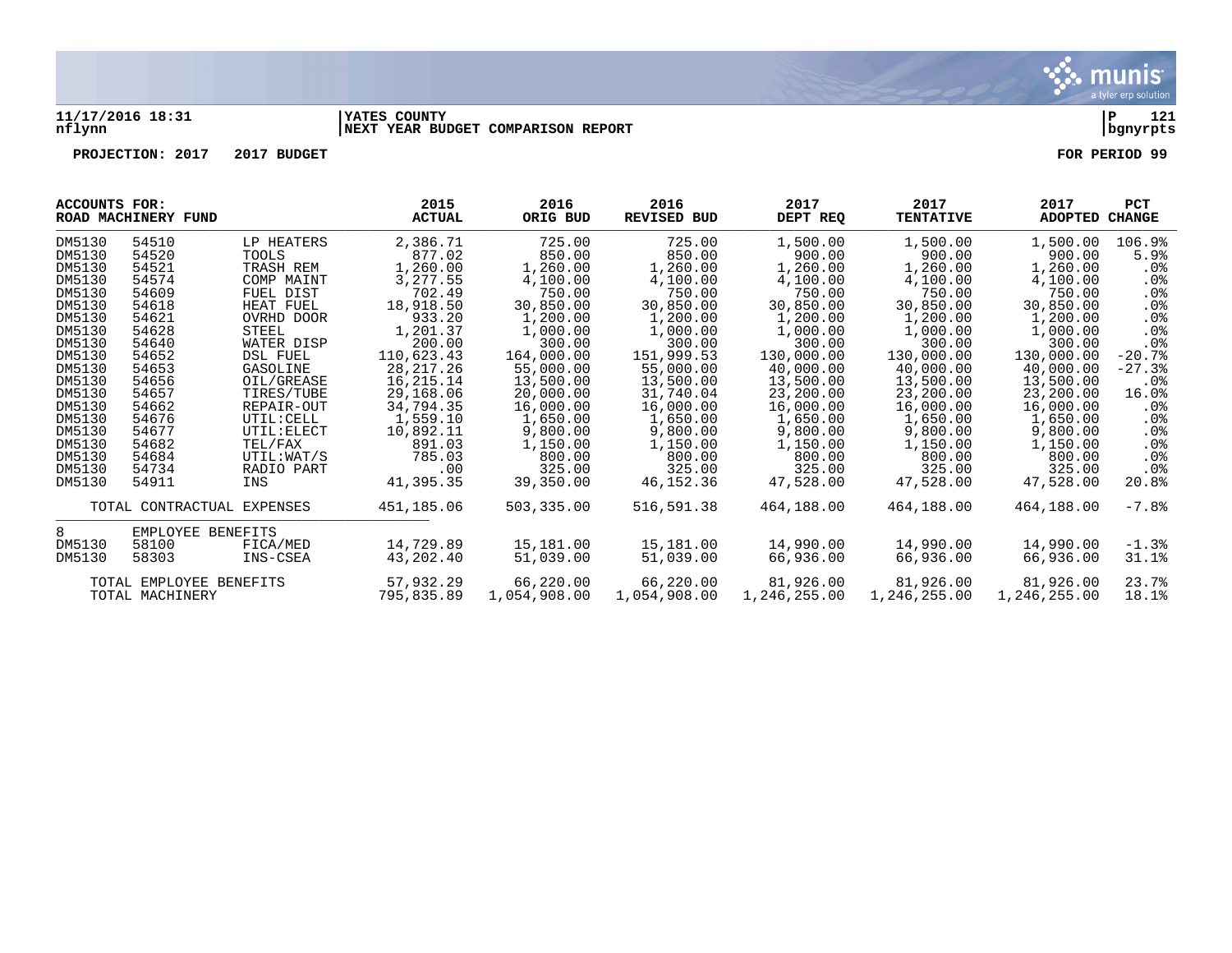|               |                                                        |                        |                               |                        |                        |                          |                        | munis <sup>®</sup><br>a tyler erp solution |
|---------------|--------------------------------------------------------|------------------------|-------------------------------|------------------------|------------------------|--------------------------|------------------------|--------------------------------------------|
| nflynn        | 11/17/2016 18:31                                       | YATES COUNTY<br>NEXT   | YEAR BUDGET COMPARISON REPORT |                        |                        |                          |                        |                                            |
|               | PROJECTION: 2017<br>2017 BUDGET                        |                        |                               |                        |                        |                          |                        | FOR PERIOD 99                              |
| ACCOUNTS FOR: | ROAD MACHINERY FUND                                    | 2015<br><b>ACTUAL</b>  | 2016<br>ORIG BUD              | 2016<br>REVISED BUD    | 2017<br>DEPT REQ       | 2017<br><b>TENTATIVE</b> | 2017<br><b>ADOPTED</b> | PCT<br><b>CHANGE</b>                       |
| 9010          | NYS RETIREMENT SYSTEM                                  |                        |                               |                        |                        |                          |                        |                                            |
| 8<br>DM9010   | EMPLOYEE<br><b>BENEFITS</b><br>58400<br>ST RETIRE      | 37,890.79              | 35,000.00                     | 35,000.00              | 37,600.00              | 37,600.00                | 37,600.00              | 7.4%                                       |
|               | TOTAL EMPLOYEE BENEFITS<br>TOTAL NYS RETIREMENT SYSTEM | 37,890.79<br>37,890.79 | 35,000.00<br>35,000.00        | 35,000.00<br>35,000.00 | 37,600.00<br>37,600.00 | 37,600.00<br>37,600.00   | 37,600.00<br>37,600.00 | 7.4%<br>7.4%                               |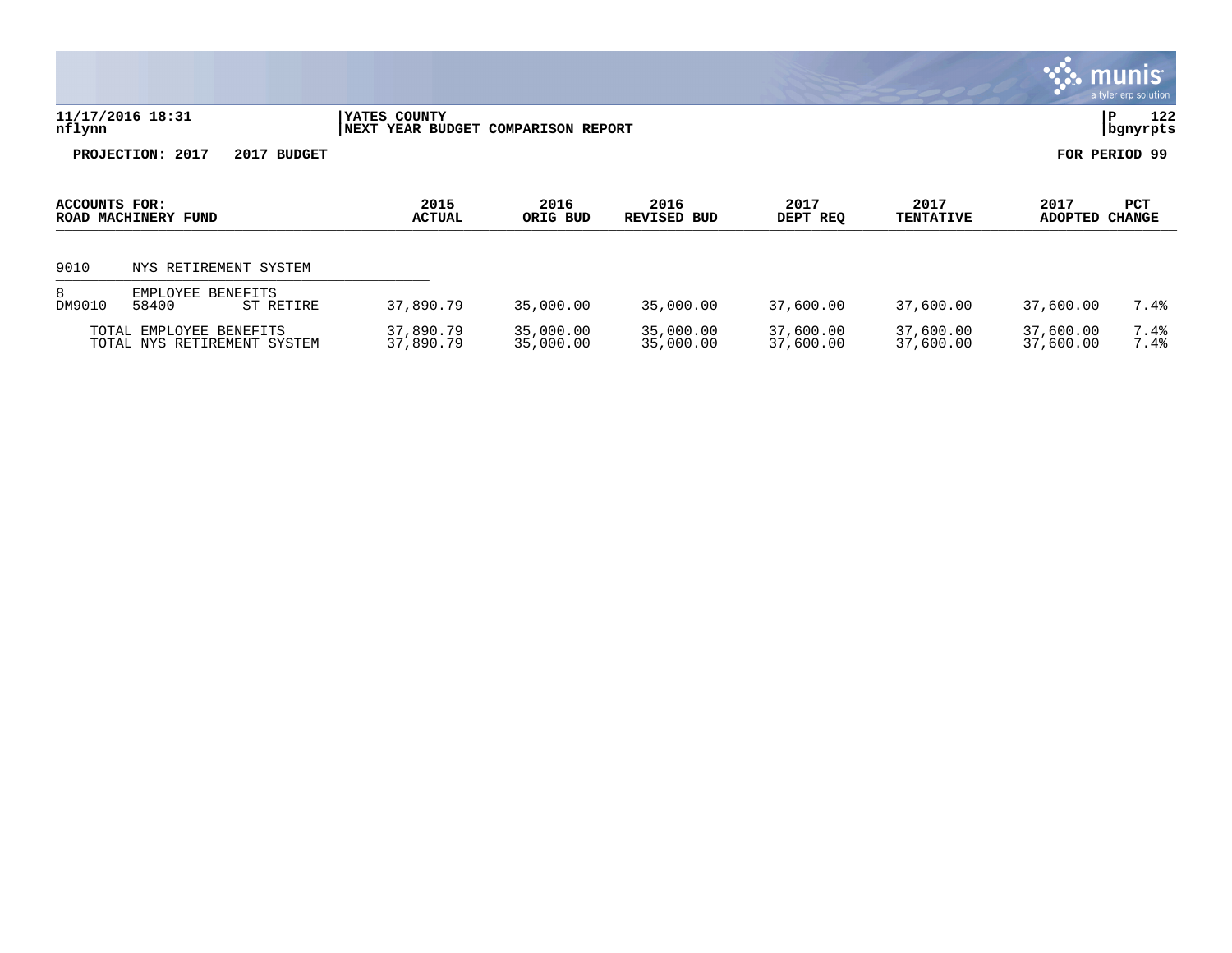|               |                                                         |                                                    |                  |                     |                  |                          |                        | munis <sup>®</sup><br>a tyler erp solution |
|---------------|---------------------------------------------------------|----------------------------------------------------|------------------|---------------------|------------------|--------------------------|------------------------|--------------------------------------------|
| nflynn        | 11/17/2016 18:31                                        | YATES COUNTY<br>NEXT YEAR BUDGET COMPARISON REPORT |                  |                     |                  |                          | ∣P                     | 123<br>bgnyrpts                            |
|               | PROJECTION: 2017<br>2017 BUDGET                         |                                                    |                  |                     |                  |                          | FOR PERIOD 99          |                                            |
| ACCOUNTS FOR: | ROAD MACHINERY FUND                                     | 2015<br><b>ACTUAL</b>                              | 2016<br>ORIG BUD | 2016<br>REVISED BUD | 2017<br>DEPT REQ | 2017<br><b>TENTATIVE</b> | 2017<br>ADOPTED CHANGE | <b>PCT</b>                                 |
| 9060          | HOSPITAL & MEDICAL INS                                  |                                                    |                  |                     |                  |                          |                        |                                            |
| 8<br>DM9060   | EMPLOYEE<br>BENEFITS<br>58307<br><b>EYEGLASSES</b>      | 167.20                                             | 225.00           | 225.00              | 200.00           | 200.00                   | 200.00                 | $-11.1$ $8$                                |
|               | TOTAL EMPLOYEE BENEFITS<br>TOTAL HOSPITAL & MEDICAL INS | 167.20<br>167.20                                   | 225.00<br>225.00 | 225.00<br>225.00    | 200.00<br>200.00 | 200.00<br>200.00         | 200.00<br>200.00       | $-11.1%$<br>$-11.1$ $8$                    |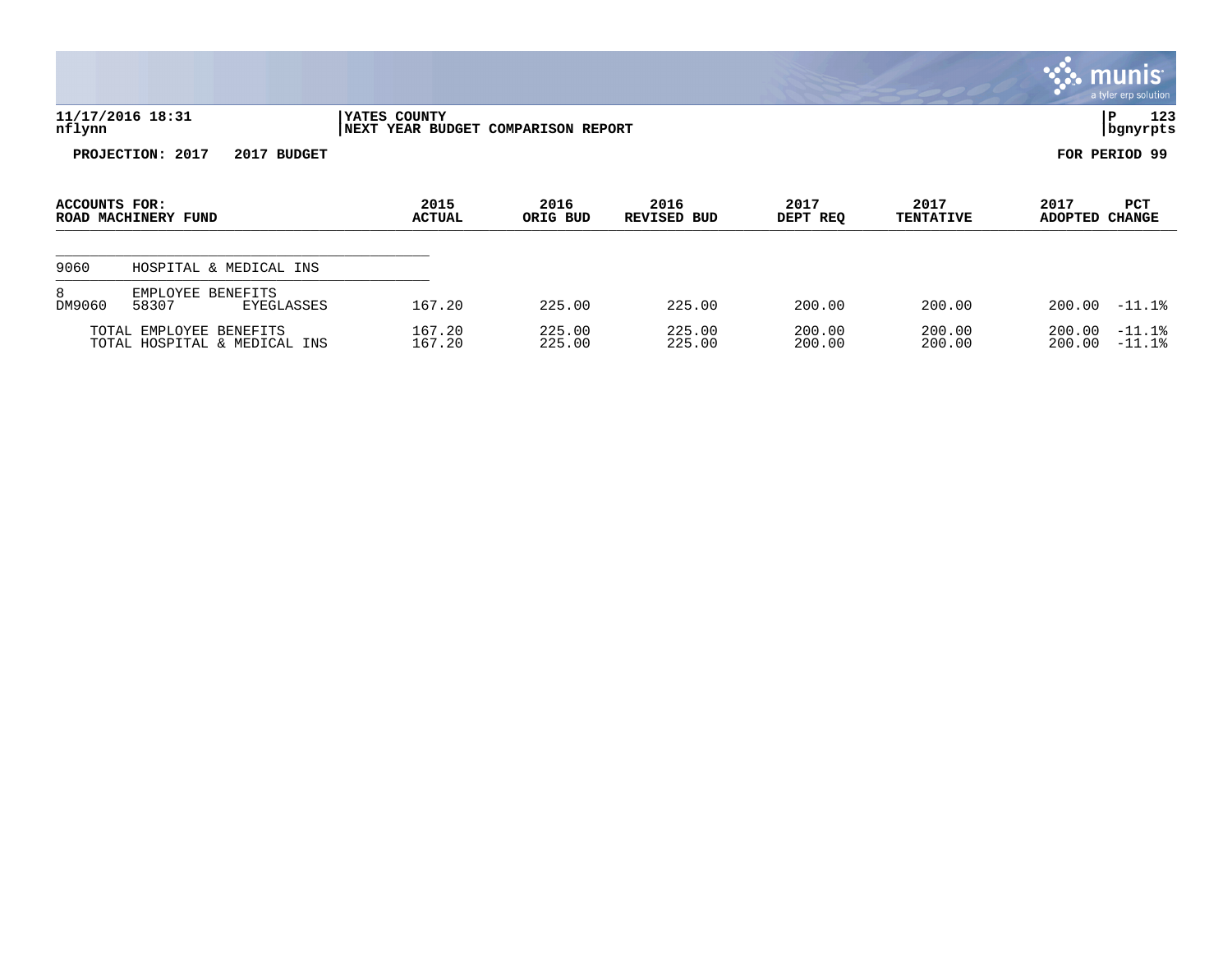|               |                                                         |                        |                               |                      |                      |                          |                        | <b>munis</b><br>a tyler erp solution |
|---------------|---------------------------------------------------------|------------------------|-------------------------------|----------------------|----------------------|--------------------------|------------------------|--------------------------------------|
| nflynn        | 11/17/2016 18:31                                        | YATES COUNTY<br>NEXT   | YEAR BUDGET COMPARISON REPORT |                      |                      |                          |                        |                                      |
|               | PROJECTION: 2017<br>2017 BUDGET                         |                        |                               |                      |                      |                          |                        | FOR PERIOD 99                        |
| ACCOUNTS FOR: | ROAD MACHINERY FUND                                     | 2015<br><b>ACTUAL</b>  | 2016<br>ORIG BUD              | 2016<br>REVISED BUD  | 2017<br>DEPT REQ     | 2017<br><b>TENTATIVE</b> | 2017<br><b>ADOPTED</b> | PCT<br><b>CHANGE</b>                 |
| 9090          | ADJUST DUE TO EMPLS VAC                                 |                        |                               |                      |                      |                          |                        |                                      |
| 8<br>DM9090   | EMPLOYEE<br><b>BENEFITS</b><br>58000<br>$D/T$ VC/CMP    | $-492.14$              | 1,000.00                      | 1,000.00             | 1,000.00             | 1,000.00                 | 1,000.00               | . 0%                                 |
|               | TOTAL EMPLOYEE BENEFITS<br>TOTAL ADJUST DUE TO EMPLS VA | $-492.14$<br>$-492.14$ | 1,000.00<br>1,000.00          | 1,000.00<br>1,000.00 | 1,000.00<br>1,000.00 | 1,000.00<br>1,000.00     | 1,000.00<br>1,000.00   | $.0\%$<br>.0%                        |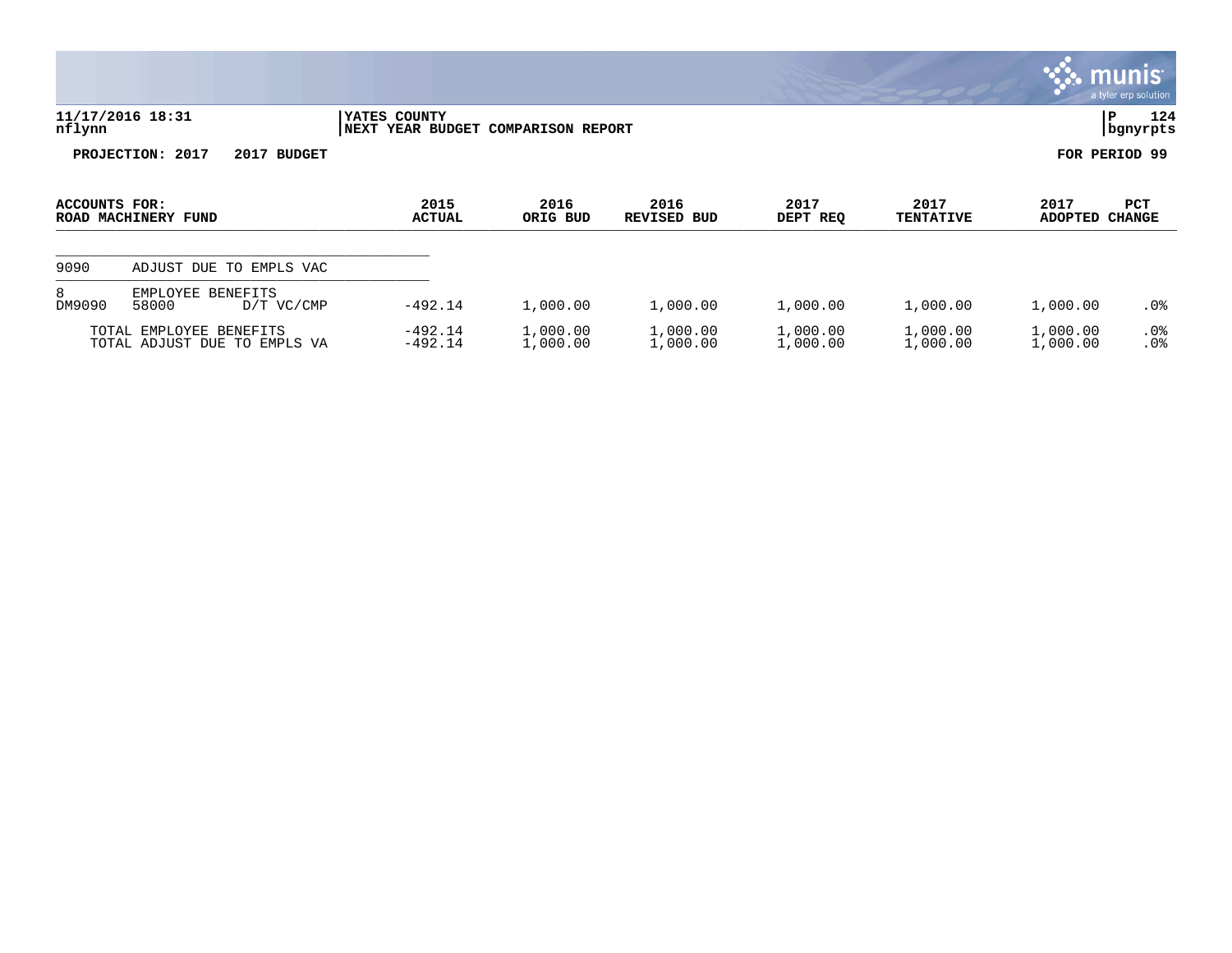|                                                 |                                      |                                     |                                                    |                           |                                 |                           |                           |                           | munis'<br>a tyler erp solution |  |  |
|-------------------------------------------------|--------------------------------------|-------------------------------------|----------------------------------------------------|---------------------------|---------------------------------|---------------------------|---------------------------|---------------------------|--------------------------------|--|--|
| nflynn                                          | 11/17/2016 18:31                     |                                     | YATES COUNTY<br>NEXT YEAR BUDGET COMPARISON REPORT |                           |                                 |                           |                           |                           | 125<br>P<br>bgnyrpts           |  |  |
| PROJECTION: 2017<br>2017 BUDGET                 |                                      |                                     |                                                    |                           |                                 |                           |                           |                           | FOR PERIOD 99                  |  |  |
| ACCOUNTS FOR:<br>ROAD MACHINERY FUND            |                                      |                                     | 2015<br><b>ACTUAL</b>                              | 2016<br>ORIG BUD          | 2016<br><b>REVISED BUD</b>      | 2017<br>DEPT REQ          | 2017<br><b>TENTATIVE</b>  | 2017<br>ADOPTED CHANGE    | <b>PCT</b>                     |  |  |
| 9902                                            |                                      | TRANSFER TO OTHER FUNDS             |                                                    |                           |                                 |                           |                           |                           |                                |  |  |
| 9<br>DM9902<br>DM9902<br>DM9902                 | TRANSFERS<br>59130<br>59140<br>59150 | UNEMPL INS<br>WORK COMP<br>TRANSFER | 600.00<br>5,190.00<br>.00                          | 600.00<br>5,465.00<br>.00 | 600.00<br>5,465.00<br>11,454.04 | 600.00<br>5,045.00<br>.00 | 600.00<br>5,045.00<br>.00 | 600.00<br>5,045.00<br>.00 | $.0\%$<br>$-7.7%$<br>.0%       |  |  |
| TOTAL TRANSFERS<br>TOTAL TRANSFER TO OTHER FUND |                                      |                                     | 5,790.00<br>5,790.00                               | 6,065.00<br>6,065.00      | 17,519.04<br>17,519.04          | 5,645.00<br>5,645.00      | 5,645.00<br>5,645.00      | 5,645.00<br>5,645.00      | $-6.9%$<br>$-6.9%$             |  |  |